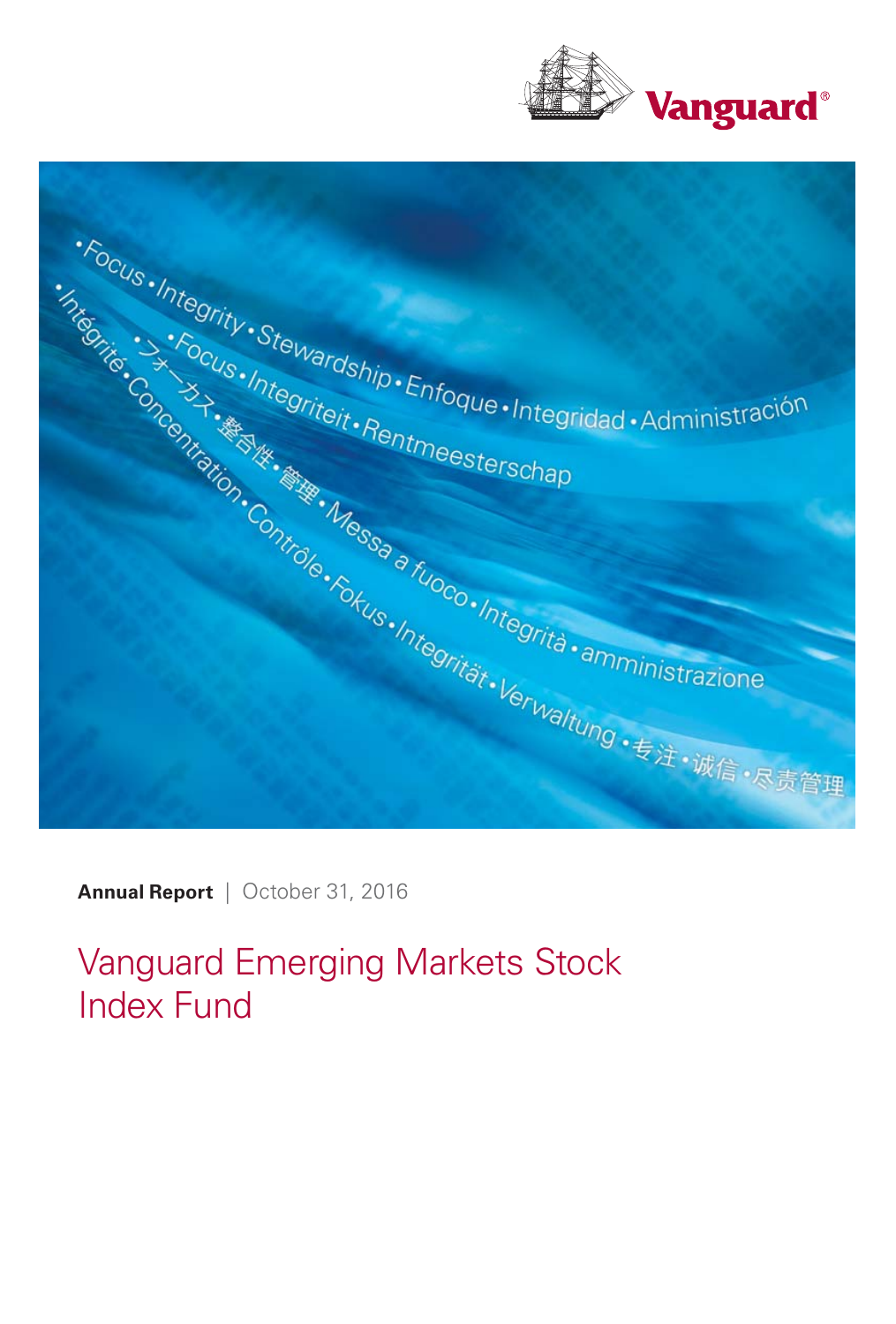### A new format, unwavering commitment

As you begin reading this report, you'll notice that we've made some improvements to the opening sections—based on feedback from you, our clients.

Page 1 starts with a new "Your Fund's Performance at a Glance," a concise, handy summary of how your fund performed during the period.

In the renamed "Chairman's Perspective," Bill McNabb will focus on enduring principles and investment insights.

We've modified some tables, and eliminated some redundancy, but we haven't removed any information.

At Vanguard, we're always looking for better ways to communicate and to help you make sound investment decisions. Thank you for entrusting your assets to us.

#### **Contents**

Please note: The opinions expressed in this report are just that—informed opinions. They should not be considered promises or advice. Also, please keep in mind that the information and opinions cover the period through the date on the front of this report. Of course, the risks of investing in your fund are spelled out in the prospectus.

See the Glossary for definitions of investment terms used in this report.

About the cover: No matter what language you speak, Vanguard has one consistent message and set of principles. Our primary focus is on you, our clients. We conduct our business with integrity as a faithful steward of your assets. This message is shown translated into seven languages, reflecting our expanding global presence.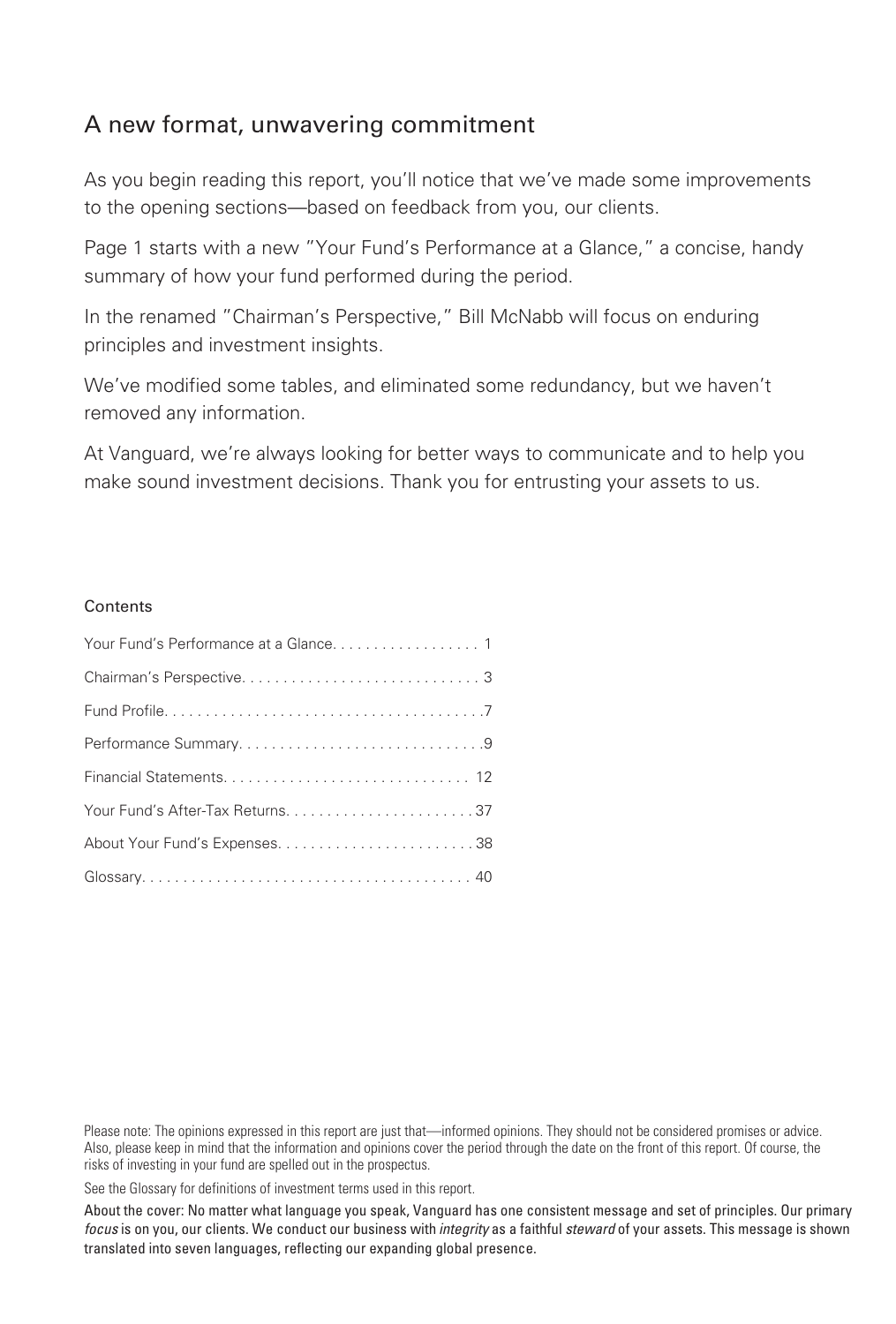### Your Fund's Performance at a Glance

• For the 12 months ended October 31, 2016, Vanguard Emerging Markets Stock Index Fund closely tracked its target index, returning 10.21% for Investor Shares. The fund's result exceeded the 7.71% average annual return of its emerging markets peers.

• Among countries represented in the fund, Brazil had extremely strong returns amid a sharp rebound in shares of the state-controlled oil company. By contrast, Chinese stocks were generally weak, as concerns about that country's economic slowdown persisted.

• In September, your fund completed a previously announced, phased benchmark transition to the FTSE Emerging Markets All Cap China A Inclusion Index from the FTSE Emerging Index. The change gives your fund exposure to small-cap companies and China A-share firms.

• For the ten years ended October 31, 2016, the fund had an annualized return of 3.34%, in line with its benchmark index and more than a percentage point better than the average return of peers.

| Vanguard Emerging Markets Stock Index Fund |        |
|--------------------------------------------|--------|
| <b>Investor Shares</b>                     | 10.21% |
| <b>FTSE Emerging Markets ETF Shares</b>    |        |
| <b>Market Price</b>                        | 11.00  |
| Net Asset Value                            | 10.47  |
| Admiral™ Shares                            | 10.41  |
| Institutional Shares                       | 10.42  |
| Institutional Plus Shares                  | 10.48  |
| Spliced Emerging Markets Index             | 10.10  |
| Emerging Markets Funds Average             | 7.71   |

#### Total Returns: Fiscal Year Ended October 31, 2016

For a benchmark description, see the Glossary.

Emerging Markets Funds Average: Derived from data provided by Lipper, a Thomson Reuters Company.

Admiral Shares carry lower expenses and are available to investors who meet certain account-balance requirements. Institutional Shares and Institutional Plus Shares are available to certain institutional investors who meet specific administrative, service, and account-size criteria. The Vanguard ETF® Shares shown are traded on the NYSE Arca exchange and are available only through brokers. The table provides ETF returns based on both the NYSE Arca market price and the net asset value for a share. U.S. Pat. Nos. 6,879,964; 7,337,138; 7,720,749; 7,925,573; 8,090,646; and 8,417,623.

For the ETF Shares, the market price is determined by the midpoint of the bid-offer spread as of the closing time of the New York Stock Exchange (generally 4 p.m., Eastern time). The net asset value is also determined as of the NYSE closing time. For more information about how the ETF Shares' market prices have compared with their net asset value, visit vanguard.com, select your ETF, and then select the Price and Performance tab. The ETF premium/discount analysis there shows the percentages of days on which the ETF Shares' market price was above or below the NAV.

Total Returns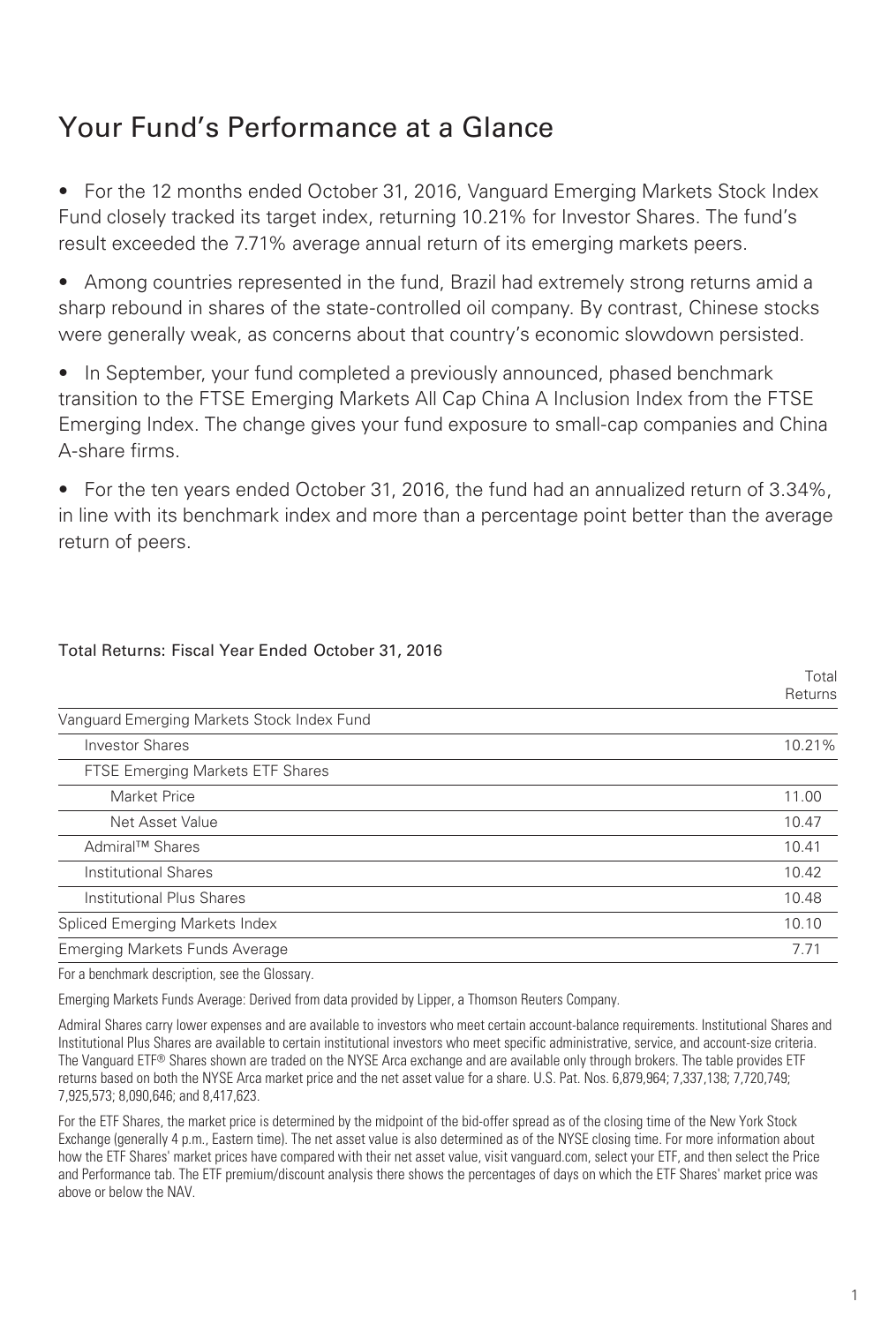#### Total Returns: Ten Years Ended October 31, 2016

| <b>Annual Return</b> |
|----------------------|
| 3.34%                |
| 3.64                 |
| 2.29                 |
|                      |

For a benchmark description, see the Glossary.

Emerging Markets Funds Average: Derived from data provided by Lipper, a Thomson Reuters Company.

The figures shown represent past performance, which is not a guarantee of future results. (Current performance may be lower or higher than the performance data cited. For performance data current to the most recent month-end, visit our website at vanguard.com/performance.) Note, too, that both investment returns and principal value can fluctuate widely, so an investor's shares, when sold, could be worth more or less than their original cost.

#### Expense Ratios

Your Fund Compared With Its Peer Group

|                                      | Investor<br><b>Shares</b> | <b>FTF</b><br><b>Shares</b> | <b>Shares</b> |          | Admiral Institutional Institutional Peer Group<br>Shares Plus Shares | Average |
|--------------------------------------|---------------------------|-----------------------------|---------------|----------|----------------------------------------------------------------------|---------|
| Emerging Markets Stock Index<br>Fund | $0.33\%$                  | 0.15%                       | 0.15%         | $0.12\%$ | $0.10\%$                                                             | 1.54%   |

The fund expense ratios shown are from the prospectus dated February 26, 2016, and represent estimated costs for the current fiscal year. For the fiscal year ended October 31, 2016, the fund's expense ratios were 0.32% for Investor Shares, 0.14% for FTSE Emerging Markets ETF Shares, 0.14% for Admiral Shares, 0.11% for Institutional Shares, and 0.09% for Institutional Plus Shares. The peer-group expense ratio is derived from data provided by Lipper, a Thomson Reuters Company, and captures information through year-end 2015.

Peer group: Emerging Markets Funds.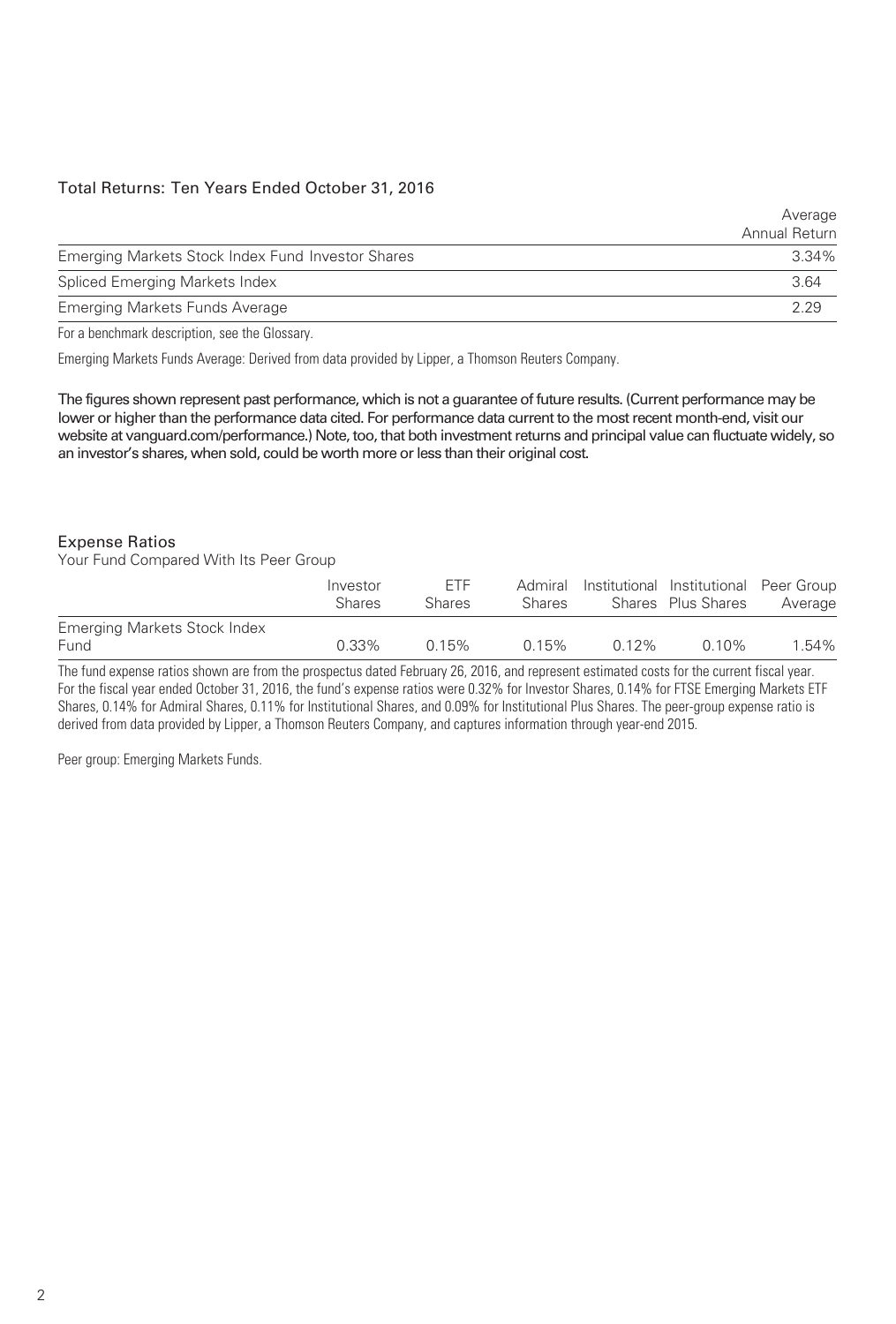### Chairman's Perspective



Bill McNabb Chairman and Chief Executive Officer

#### Dear Shareholder,

Over the three years ended August 31, 2016, investors poured more than \$1 trillion into index funds. Indexing now accounts for nearly a third of all mutual fund assets—more than double what it did a decade ago and eight times its share two decades ago.1

By contrast, active management's commercial struggles have reflected its disappointing investment performance. Over the decade ended December 31, 2015, 82% of actively managed stock funds and 81% of active bond funds have either underperformed their benchmarks or shut down.

This subpar performance has fueled the explosion of asset growth in indexing among individual, retirement, and nonprofit investors. So what might the trend mean for the future of actively managed funds?

Our research and experience indicate that active management can survive—and even succeed—but only if it's offered at much lower expense.

High costs, which limit a manager's ability to deliver benchmark-beating returns to clients, are the biggest reason why active has lagged. Industrywide as of December 31, 2015, the average expense ratio for all active stock funds is 1.14%, compared with 0.76% for stock index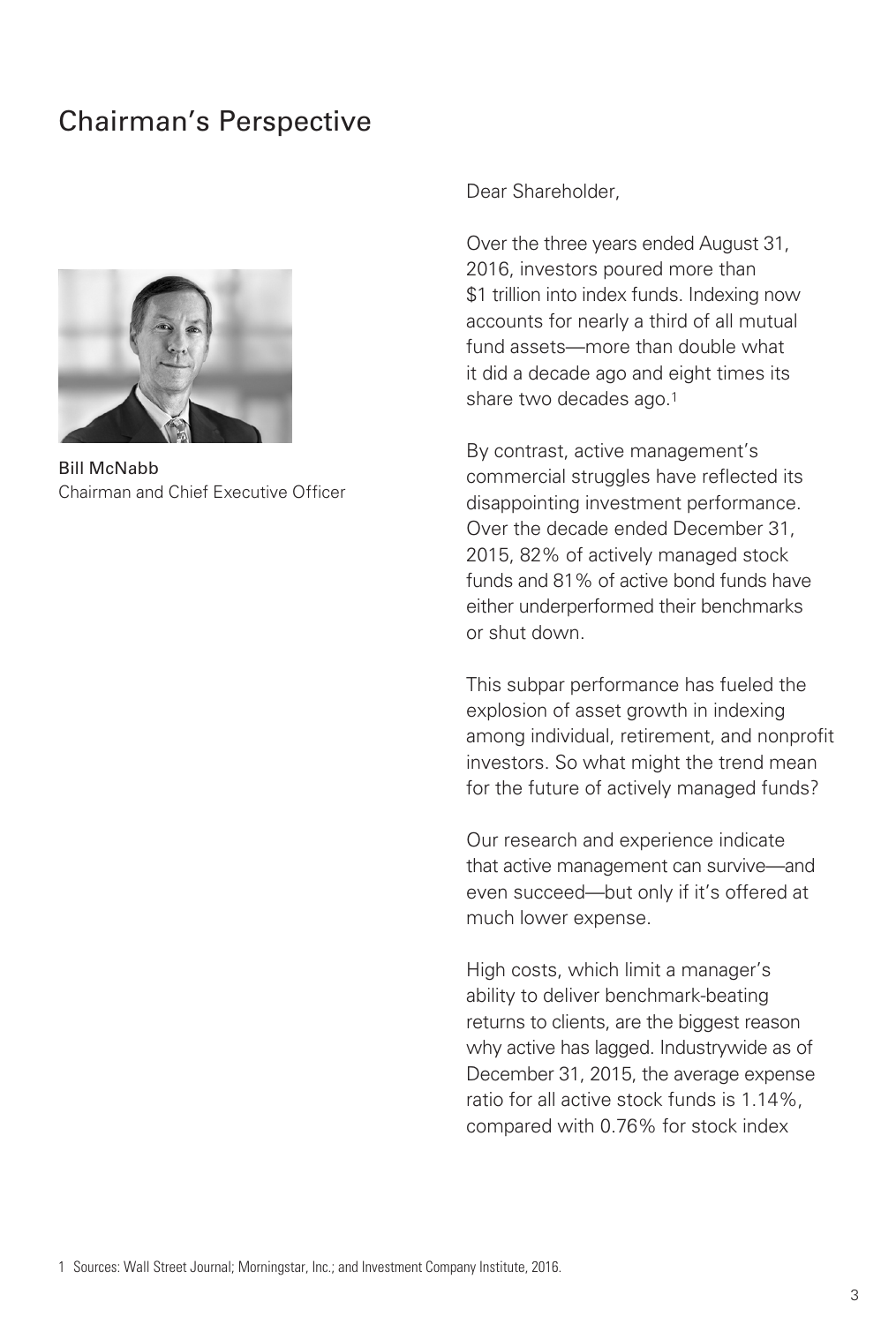funds. And the expense advantage is even wider for bonds; the average expense ratio for an active bond fund is 0.93%, compared with 0.43% for bond index funds.

But even these big differences understate the real gap. These days, it's not hard to find an index fund that charges maybe 0.05% or 0.10%. So even if you have identified active managers who are skilled at selecting stocks and bonds, to match the return of a comparable (much cheaper) index fund would require significant outperformance. Think about it. Any fund that charges 1.00% in expenses—not even the high end of the range—will find it extraordinarily difficult to overcome the index fund's head start.

Active management also has taken a hit from a regulatory environment that has been favorable to low-cost strategies. The U.S. Department of Labor several years ago mandated greater disclosure of retirement plan fees. And its new fiduciary rule, which is set to take effect in April, requires financial advisors to demonstrate that their recommendations are aligned with their clients' best interest. Both changes encourage the use of lower-cost investments, including index funds.

#### The future of active management

In light of all this, people have been asking me whether active management is "dead." My response is both yes and no. High-cost active management is dead, and rightly so. It has never been a winning proposition

|                                                                        | Average Annual Total Returns<br>Periods Ended October 31, 2016 |                |               |
|------------------------------------------------------------------------|----------------------------------------------------------------|----------------|---------------|
|                                                                        | One<br>Year                                                    | Three<br>Years | Five<br>Years |
| <b>Stocks</b>                                                          |                                                                |                |               |
| Russell 1000 Index (Large-caps)                                        | 4.26%                                                          | 8.48%          | 13.51%        |
| Russell 2000 Index (Small-caps)                                        | 4.11                                                           | 4.12           | 11.51         |
| Russell 3000 Index (Broad U.S. market)                                 | 4.24                                                           | 8.13           | 13.35         |
| FTSE All-World ex US Index (International)                             | 0.64                                                           | $-0.94$        | 4.09          |
| <b>Bonds</b>                                                           |                                                                |                |               |
| Bloomberg Barclays U.S. Aggregate Bond Index<br>(Broad taxable market) | 4.37%                                                          | 3.48%          | 2.90%         |
| Bloomberg Barclays Municipal Bond Index<br>(Broad tax-exempt market)   | 4.06                                                           | 4.89           | 4.34          |
| Citigroup Three-Month U.S. Treasury Bill Index                         | 0.22                                                           | 0.07           | 0.07          |
| <b>CPI</b>                                                             |                                                                |                |               |
| Consumer Price Index                                                   | 1.64%                                                          | 1.15%          | 1.32%         |

#### Market Barometer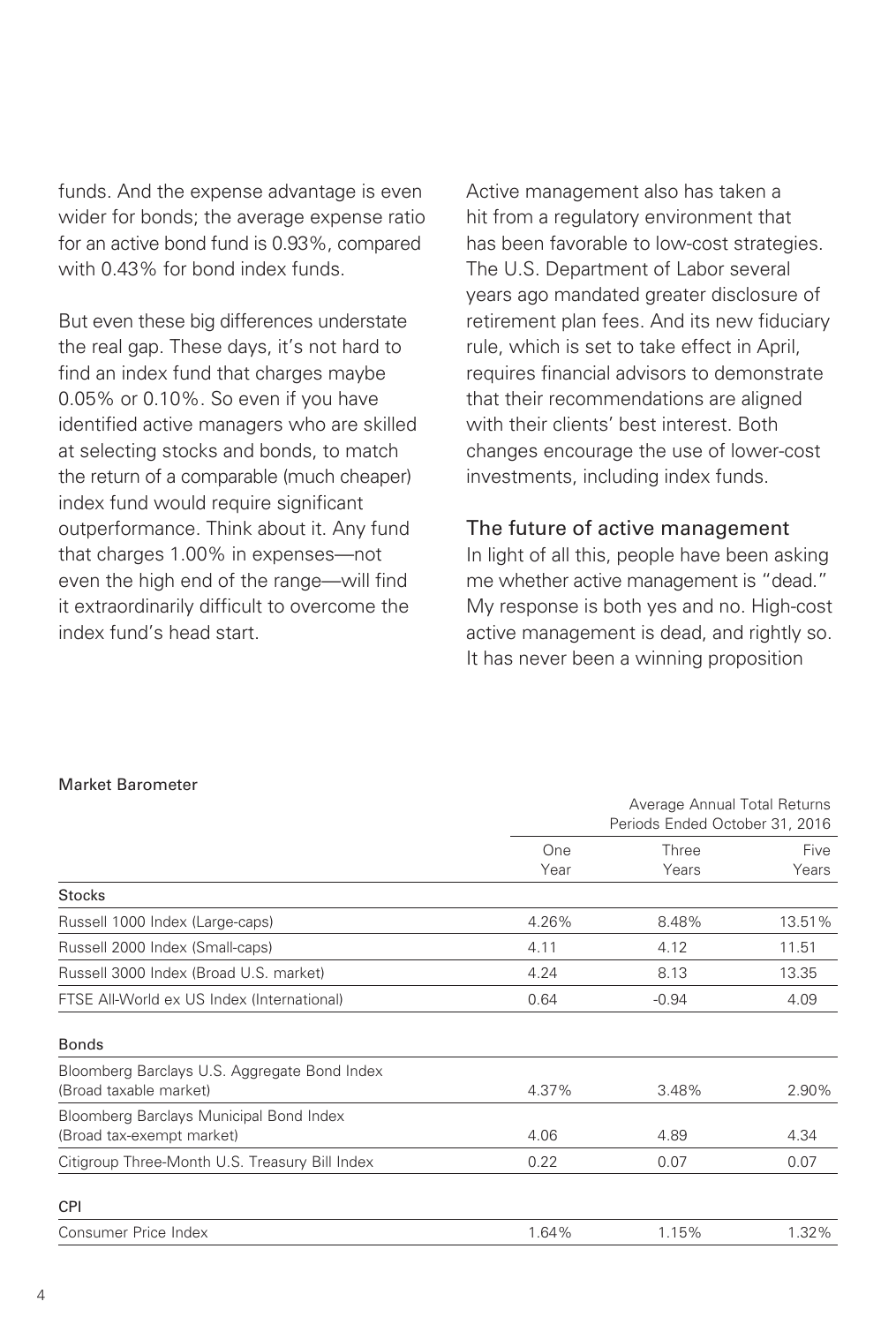for investors. Low-cost active funds, though, can potentially play an important role for investors who seek to outperform the market.

Paying less for your funds is the only sure-fire way to improve your odds of achieving success in active management. But even if you have found an active manager with low costs, the odds of outperforming the market are still long. You have to be able to identify talented stock and bond portfolio managers with long time horizons and clear investment strategies. Look for managers with consistent track records and the discipline to stick closely to their investment strategy. Know what you own and why

Despite the well-deserved reputation of indexing and the challenges for active managers, there's still a place for traditional active strategies that are lowcost, diversified, and highly disciplined, and are run by talented managers who focus on the long term.

Vanguard has always applied these principles to our active strategies, and investors have benefited as a majority of our active funds outperformed their benchmarks and bested their peers' average annual return over the ten years ended September 30, 2016.

#### Worried about the election's impact on your portfolio?

The 2016 presidential election season was one of the most intense and unpredictable in U.S. history. In its aftermath, investors may be left with lingering questions about what the outcome will mean for their portfolios. The answer, based on Vanguard research into decades of historical data, is that presidential elections typically have no long-term effect on market performance.

These findings hold true regardless of the market's initial reaction. Whether there's a swoon or bounce immediately after an election, investors shouldn't extrapolate that performance to the long term.

As you can see in the accompanying chart, data going back to 1853 show that stock market returns are virtually identical no matter which party controls the White House. Although headlines out of Washington at any given time may still cause concern, investors

shouldn't overreact to short-term events. Instead, it's best to maintain a balanced and diversified portfolio and stay focused on your long-term goals.





Sources: Global Financial Data, 1853–1926; Morningstar, Inc., and Ibbotson Associates thereafter through 2015.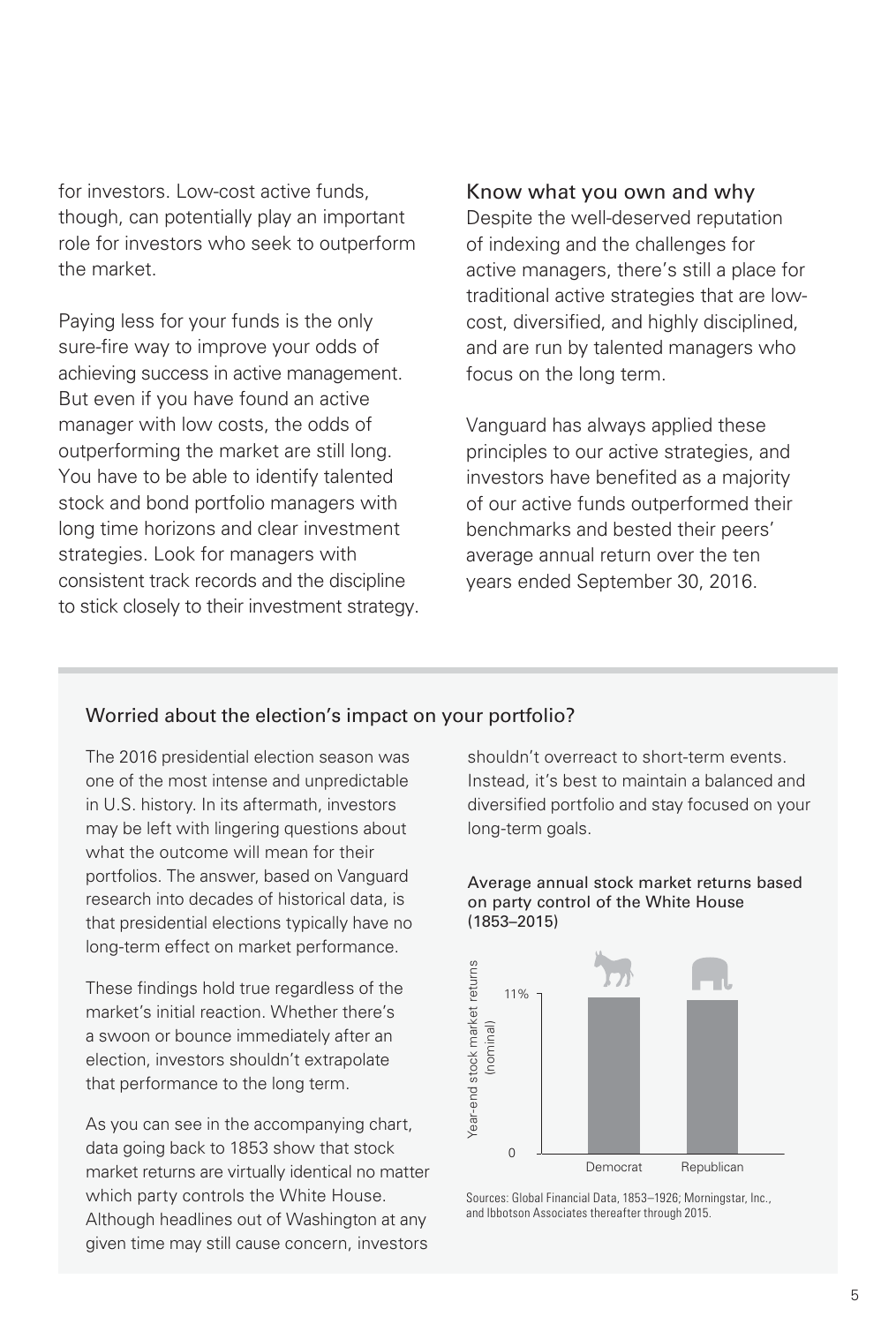But it's crucial for investors to be patient. Even active managers with the best track records frequently underperform their benchmarks when their investment styles are out of favor. Such periods, though temporary, can persist. So it's important when entrusting your assets to an active strategy to be in it for the long haul.

Make sure you know what you're buying and what the risks are. Active strategies are becoming more complex, so it's important to clearly understand what the investments in your portfolio are designed to accomplish and why you want to hold them. Otherwise, you run the risk of selecting strategies that don't fit your needs or objectives.

Keeping these considerations in mind can potentially boost your chances of success in identifying active strategies that may be able to help you reach your goals.

As always, thank you for investing with Vanguard.

Sincerely,

Hicham McNeb<del>III</del>

F. William McNabb III Chairman and Chief Executive Officer November 9, 2016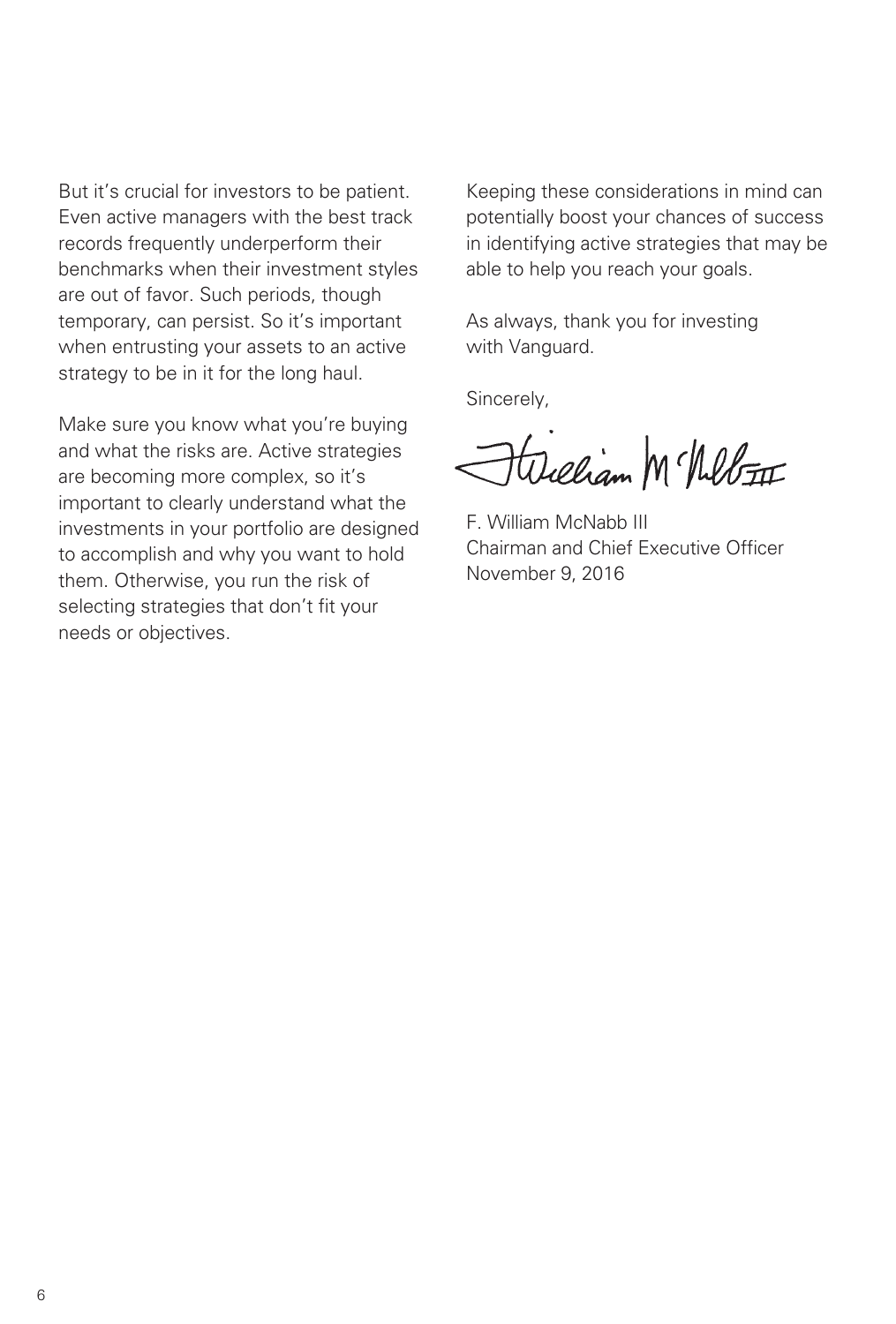### Fund Profile

As of October 31, 2016

#### Share-Class Characteristics

|                      |                    | <b>FTSE</b><br>Emerging      |                          |                                |                              |
|----------------------|--------------------|------------------------------|--------------------------|--------------------------------|------------------------------|
|                      | Investor<br>Shares | Markets ETF<br><b>Shares</b> | Admiral<br><b>Shares</b> | Institutional<br><b>Shares</b> | Institutional<br>Plus Shares |
| <b>Ticker Symbol</b> | VEIEX              | VWO                          | VEMAX                    | <b>VEMIX</b>                   | VEMRX                        |
| Expense Ratio1       | $0.33\%$           | 0.15%                        | 0.15%                    | $0.12\%$                       | 0.10%                        |

#### Portfolio Characteristics

|                         | Fund    | <b>FTSE</b><br>Emerging<br>Markets<br>All Cap<br>China A<br>Inclusion<br>Index | FTSE<br>Global<br>All Cap<br>ex US<br>Index |
|-------------------------|---------|--------------------------------------------------------------------------------|---------------------------------------------|
| Number of Stocks        | 4,293   | 3,658                                                                          | 5,783                                       |
| Median Market Cap       | \$12.2B | \$12.2B                                                                        | \$21.0B                                     |
| Price/Earnings Ratio    | 19.1x   | 19.9x                                                                          | 20.8x                                       |
| Price/Book Ratio        | 1.7x    | 1.7x                                                                           | 1.6x                                        |
| Return on Equity        | 16.7%   | 16.7%                                                                          | 14.3%                                       |
| Earnings Growth<br>Rate | 9.4%    | 9.6%                                                                           | 7.4%                                        |
| Dividend Yield          | 2.6%    | 2.7%                                                                           | $3.0\%$                                     |
| Turnover Rate           | 13%     |                                                                                |                                             |
| Short-Term Reserves     | $0.0\%$ |                                                                                |                                             |
|                         |         |                                                                                |                                             |

#### Sector Diversification (% of equity exposure)

|                          |      | <b>FTSE</b><br>Emerging<br>Markets<br>All Cap<br>China A | <b>FTSE</b><br>Global<br>All Cap |
|--------------------------|------|----------------------------------------------------------|----------------------------------|
|                          |      | Inclusion                                                | ex US                            |
|                          | Fund | Index                                                    | Index                            |
| <b>Basic Materials</b>   | 7.4% | 7.4%                                                     | 7.8%                             |
| Consumer Goods           | 10.5 | 10.5                                                     | 16.2                             |
| <b>Consumer Services</b> | 7.9  | 7.9                                                      | 8.6                              |
| Financials               | 29.1 | 29.1                                                     | 25.2                             |
| <b>Health Care</b>       | 3.3  | 3.3                                                      | 7.7                              |
| Industrials              | 11.8 | 11.9                                                     | 14.7                             |
| Oil & Gas                | 7.9  | 7.9                                                      | 6.5                              |
| Technology               | 12.5 | 12.4                                                     | 5.6                              |
| Telecommunications       | 5.7  | 5.8                                                      | 4.2                              |
| Utilities                | 3.9  | 3.8                                                      | 3.5                              |
|                          |      |                                                          |                                  |

#### Volatility Measures

|           | Spliced<br>Emerging<br>Mkts Index | <b>FTSE Global</b><br>All Cap ex US<br>Index |
|-----------|-----------------------------------|----------------------------------------------|
| R-Squared | 0.99                              | O 71                                         |
| Beta      | 0.99                              | 1.10                                         |
|           |                                   |                                              |

These measures show the degree and timing of the fund's fluctuations compared with the indexes over 36 months.

#### Ten Largest Holdings (% of total net assets)

| Taiwan Semiconductor<br>Manufacturing Co. Ltd. | Semiconductors                          | 3.5%  |
|------------------------------------------------|-----------------------------------------|-------|
| Tencent Holdings Ltd.                          | Internet                                | 3.4   |
| Naspers Ltd.                                   | Broadcasting &<br>Entertainment         | 1.7   |
| China Construction Bank<br>Corp.               | <b>Banks</b>                            | 1.6   |
| China Mobile Ltd.                              | Mobile<br>Telecommunications            | 1.5   |
| Petroleo Brasileiro SA                         | Integrated Oil & Gas                    | 1.1   |
| Industrial & Commercial<br>Bank of China Ltd.  | <b>Banks</b>                            | 1.1   |
| Hon Hai Precision<br>Industry Co. Ltd.         | Electrical<br>Components &<br>Equipment | 1.0   |
| Itau Unibanco Holding<br>SА                    | <b>Banks</b>                            | 1.0   |
| Banco Bradesco SA                              | <b>Banks</b>                            | 0.9   |
| Top Ten                                        |                                         | 16.8% |

The holdings listed exclude any temporary cash investments and equity index products.

1 The expense ratios shown are from the prospectus dated February 26, 2016, and represent estimated costs for the current fiscal year. For the fiscal<br>year ended October 31, 2016, the expense ratios were 0.32% for Investor Shares, 0.11% for Institutional Shares, and 0.09% for Institutional Plus Shares.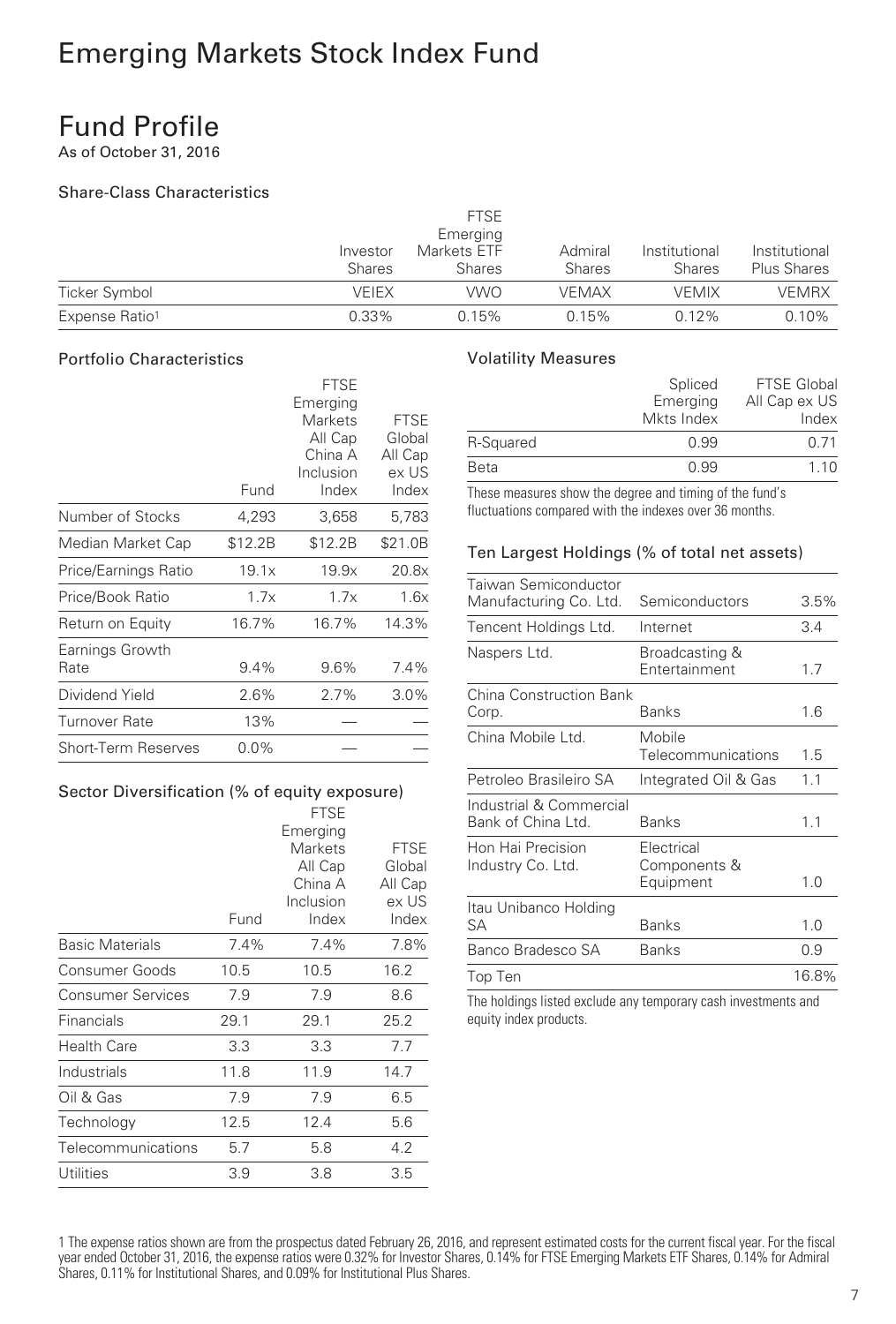#### Market Diversification (% of equity exposure)

| Europe<br>Other                | Fund<br>0.5% | <b>FTSE</b><br>Emerging<br>Markets<br>All Cap<br>China A<br>Inclusion<br>Index<br>0.4% | <b>FTSE</b><br>Global<br>All Cap<br>ex US<br>Index<br>42.2% |
|--------------------------------|--------------|----------------------------------------------------------------------------------------|-------------------------------------------------------------|
| Pacific                        |              |                                                                                        |                                                             |
|                                | 0.1%         | 0.0%                                                                                   | 30.7%                                                       |
| Other                          |              |                                                                                        |                                                             |
| <b>Emerging Markets</b>        | 27.9%        |                                                                                        |                                                             |
| China                          |              | 27.9%                                                                                  | 4.7%                                                        |
| Taiwan                         | 15.5         | 15.5                                                                                   | 3.2                                                         |
| India                          | 11.8         | 11.8                                                                                   | 2.5                                                         |
| Brazil                         | 9.2          | 9.3                                                                                    | 1.9                                                         |
| South Africa                   | 7.8          | 7.9                                                                                    | 1.7                                                         |
| Mexico                         | 4.3          | 4.3                                                                                    | 0.9                                                         |
| Thailand                       | 3.9          | 3.9                                                                                    | 0.8                                                         |
| Russia                         | 3.9          | 3.9                                                                                    | 0.8                                                         |
| Malaysia                       | 3.6          | 3.7                                                                                    | 0.8                                                         |
| Indonesia                      | 2.8          | 2.8                                                                                    | 0.6                                                         |
| Philippines                    | 1.6          | 1.6                                                                                    | 0.3                                                         |
| Chile                          | 1.3          | 1.3                                                                                    | 0.3                                                         |
| Turkey                         | 1.3          | 1.3                                                                                    | 0.3                                                         |
| Poland                         | 1.3          | 1.2                                                                                    | 0.3                                                         |
| <b>United Arab</b><br>Emirates | 1.0          | 1.0                                                                                    | 0.2                                                         |
| Other                          | 1.7          | 1.7                                                                                    | 0.4                                                         |
| Subtotal                       | 98.9%        | 99.1%                                                                                  | 19.7%                                                       |
| North America                  | $0.0\%$      | $0.0\%$                                                                                | 6.9%                                                        |
| <b>Middle East</b>             |              |                                                                                        |                                                             |
| Other                          | 0.5%         | 0.5%                                                                                   | 0.5%                                                        |
|                                |              |                                                                                        |                                                             |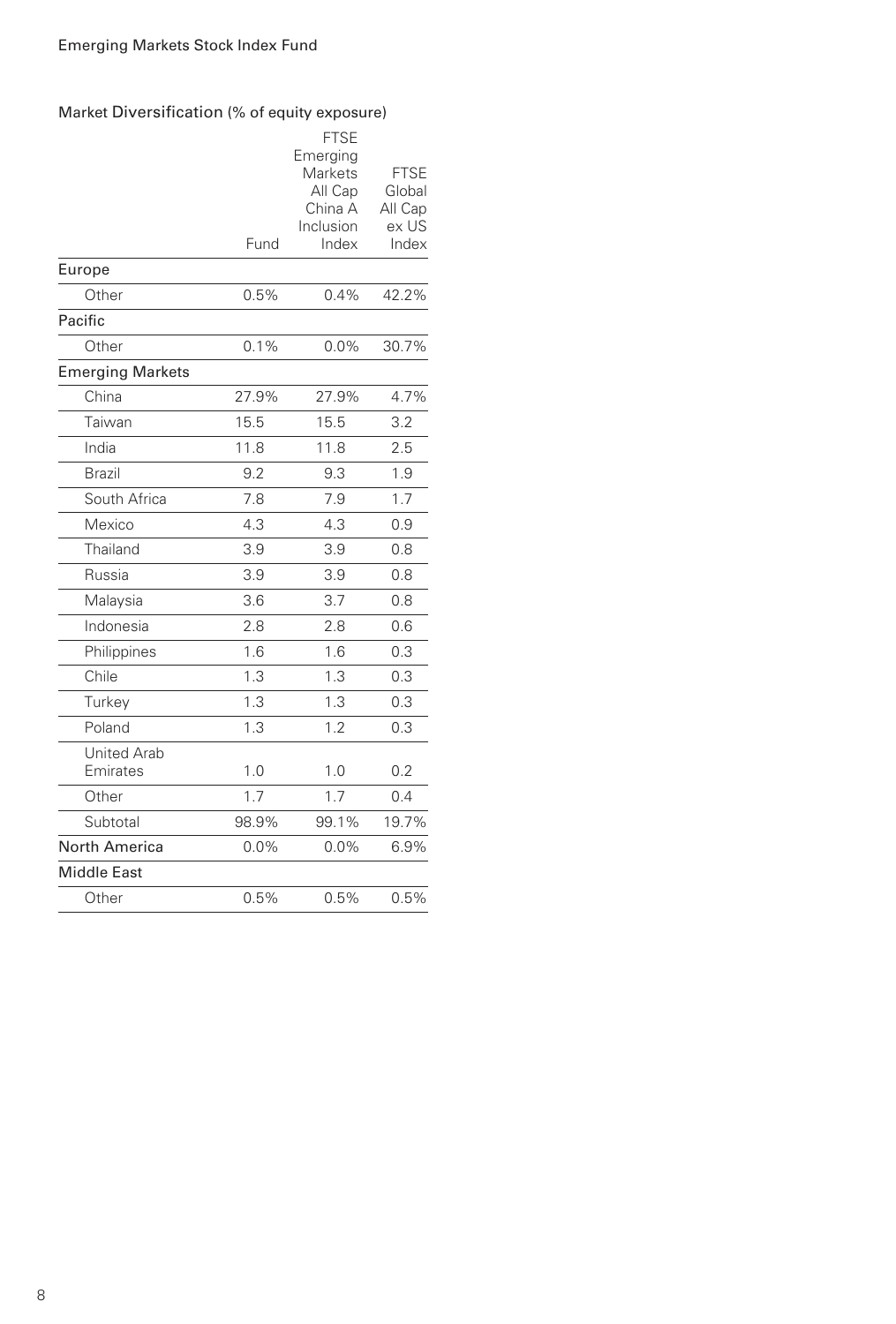### Performance Summary

All of the returns in this report represent past performance, which is not a guarantee of future results that may be achieved by the fund. (Current performance may be lower or higher than the performance data cited. For performance data current to the most recent month-end, visit our website at vanguard.com/performance.) Note, too, that both investment returns and principal value can fluctuate widely, so an investor's shares, when sold, could be worth more or less than their original cost. The returns shown do not reflect taxes that a shareholder would pay on fund distributions or on the sale of fund shares.

Cumulative Performance: October 31, 2006, Through October 31, 2016 Initial Investment of \$10,000



|   |                                                             | Average Annual Total Returns<br>Periods Ended October 31, 2016 |               |              |                                            |
|---|-------------------------------------------------------------|----------------------------------------------------------------|---------------|--------------|--------------------------------------------|
|   |                                                             | One<br>Year                                                    | Five<br>Years | Ten<br>Years | Final Value<br>of a \$10,000<br>Investment |
|   | Emerging Markets Stock Index<br><b>Fund Investor Shares</b> | 10.21%                                                         | 0.81%         | 3.34%        | \$13,893                                   |
| . | Spliced Emerging Markets Index                              | 10.10                                                          | 0.84          | 3.64         | 14,298                                     |
|   | Emerging Markets Funds Average                              | 7.71                                                           | 0.64          | 2.29         | 12,547                                     |
|   | FTSE Global All Cap ex US Index                             | 0.92                                                           | 4.20          | 2.24         | 12.478                                     |

For a benchmark description, see the Glossary.

Emerging Markets Funds Average: Derived from data provided by Lipper, a Thomson Reuters Company.

|                                                                   | One<br>Year | Five<br>Years | Ten<br>Years | <b>Final Value</b><br>of a \$10,000<br>Investment |
|-------------------------------------------------------------------|-------------|---------------|--------------|---------------------------------------------------|
| <b>FTSE Emerging Markets</b><br><b>ETF Shares Net Asset Value</b> | 10.47%      | $1.00\%$      | 3.50%        | \$14,105                                          |
| Spliced Emerging Markets Index                                    | 10.10       | 0.84          | 3.64         | 14,298                                            |
| FTSE Global All Cap ex US Index                                   | 0.92        | 4.20          | 224          | 12.478                                            |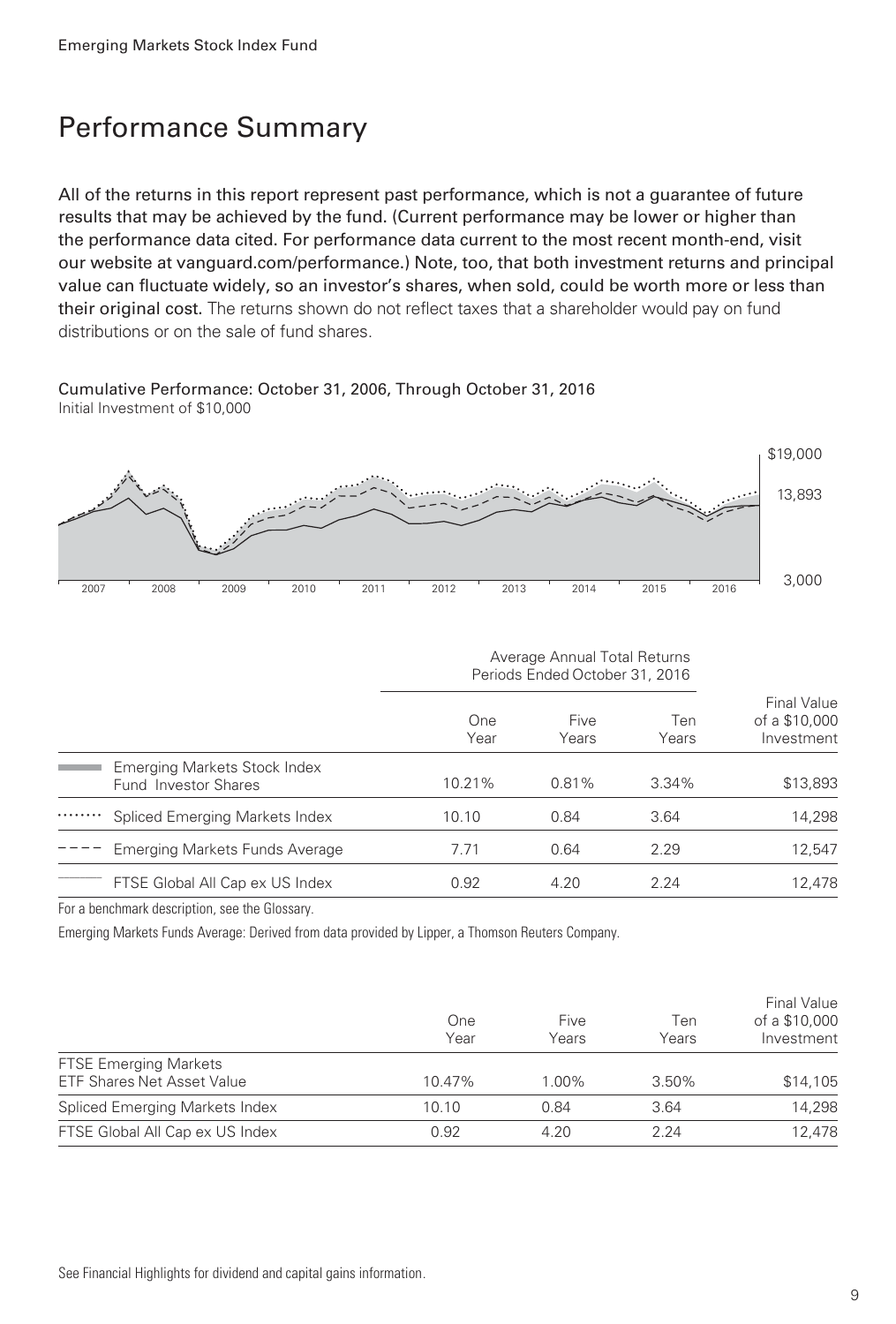|                                                            | Average Annual Total Returns<br>Periods Ended October 31, 2016 |               |              |                                            |
|------------------------------------------------------------|----------------------------------------------------------------|---------------|--------------|--------------------------------------------|
|                                                            | One<br>Year                                                    | Five<br>Years | Ten<br>Years | Final Value<br>of a \$10,000<br>Investment |
| Emerging Markets Stock Index Fund Admiral<br><b>Shares</b> | 10.41%                                                         | 0.99%         | 3.50%        | \$14,101                                   |
| Spliced Emerging Markets Index                             | 10.10                                                          | 0.84          | 3.64         | 14,298                                     |
| FTSE Global All Cap ex US Index                            | 0.92                                                           | 4.20          | 2.24         | 12,478                                     |
|                                                            |                                                                |               |              | Final Value                                |

|                                                           | One<br>Year | Five<br>Years | Ten<br>Years | of a \$5,000,000<br>Investment |
|-----------------------------------------------------------|-------------|---------------|--------------|--------------------------------|
| Emerging Markets Stock Index Fund<br>Institutional Shares | 10.42%      | 1.02%         | $3.54\%$     | \$7,083,305                    |
| Spliced Emerging Markets Index                            | 10.10       | 0.84          | 3.64         | 7.148.756                      |
| FTSE Global All Cap ex US Index                           | 0.92        | 4.20          | 2.24         | 6.238.904                      |

|                                                                | One<br>Year | Five<br>Years | Since<br>Inception<br>(12/15/2010) | <b>Final Value</b><br>of a \$100,000,000<br>Investment |
|----------------------------------------------------------------|-------------|---------------|------------------------------------|--------------------------------------------------------|
| Emerging Markets Stock Index Fund<br>Institutional Plus Shares | 10.48%      | 1.05%         | $-0.89%$                           | \$94,857,950                                           |
| Spliced Emerging Markets Index                                 | 10.10       | 0.84          | $-0.89$                            | 91.300.862                                             |
| FTSE Global All Cap ex US Index                                | 0.92        | 4.20          | 2.38                               | 114,801,984                                            |

"Since Inception" performance is calculated from the Institutional Plus Shares' inception date for both the fund and its comparative standards.

#### Cumulative Returns of ETF Shares: October 31, 2006, Through October 31, 2016

|                                                     | One<br>Year | Five<br>Years | Ten<br>Years |
|-----------------------------------------------------|-------------|---------------|--------------|
| FTSE Emerging Markets ETF Shares Market Price       | 11.00%      | 5.80%         | 39.76%       |
| FTSE Emerging Markets ETF Shares Net Asset<br>Value | 1047        | 5.09          | 41.05        |
| Spliced Emerging Markets Index                      | 10.10       | 4.29          | 42.98        |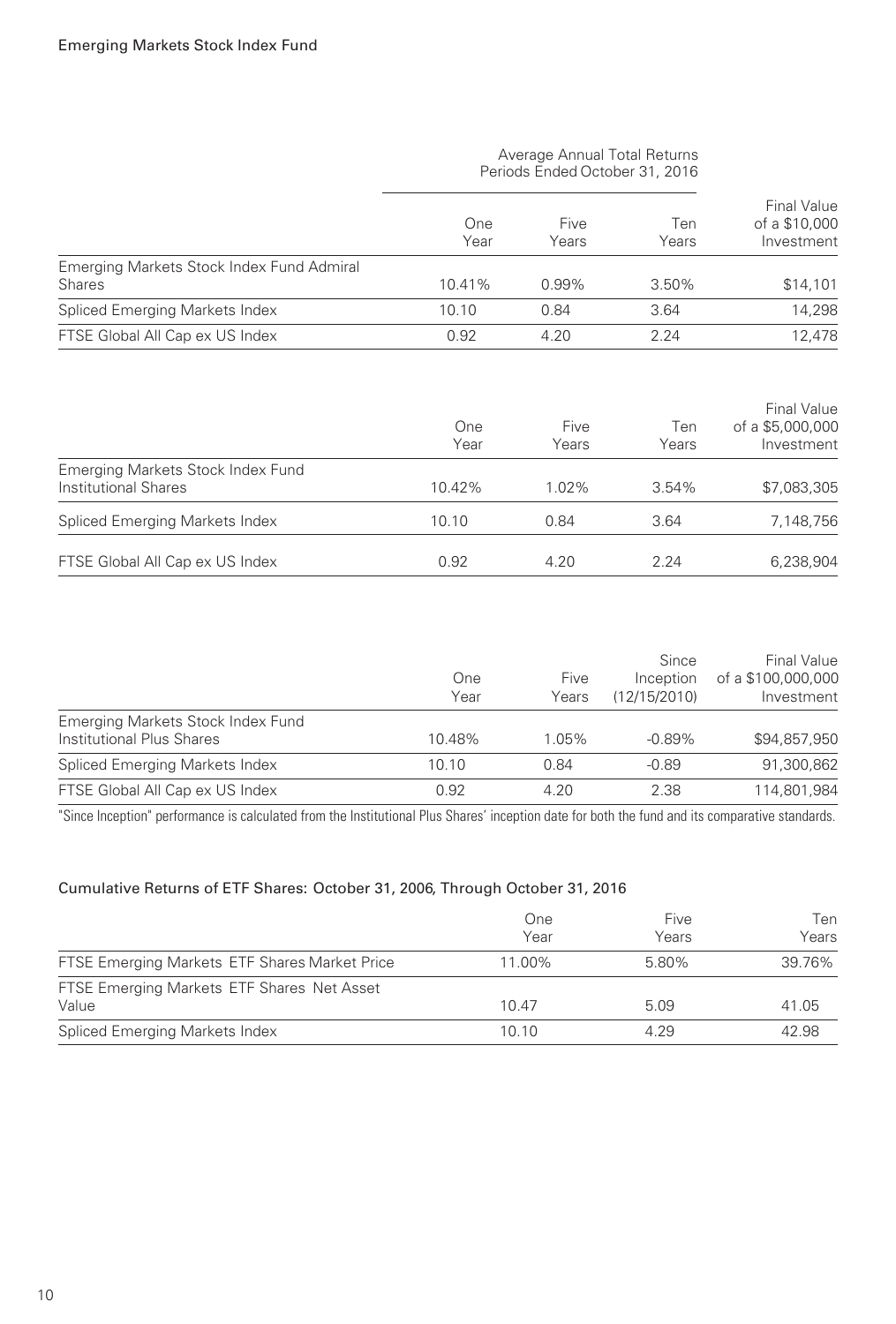

#### Fiscal-Year Total Returns (%): October 31, 2006, Through October 31, 2016

For a benchmark description, see the Glossary.

#### Average Annual Total Returns: Periods Ended September 30, 2016

This table presents returns through the latest calendar quarter—rather than through the end of the fiscal period. Securities and Exchange Commission rules require that we provide this information.

|                                            | Inception<br>Date | One<br>Year | Five<br>Years | Ten<br>Years |
|--------------------------------------------|-------------------|-------------|---------------|--------------|
| <b>Investor Shares</b>                     | 5/4/1994          | 15.62%      | 3.27%         | 3.76%        |
| FTSE Emerging Markets ETF<br><b>Shares</b> | 3/4/2005          |             |               |              |
| Market Price                               |                   | 16.66       | 4.08          | 3.91         |
| Net Asset Value                            |                   | 15.83       | 3.44          | 3.91         |
| <b>Admiral Shares</b>                      | 6/23/2006         | 15.84       | 3.44          | 3.91         |
| Institutional Shares                       | 6/22/2000         | 15.86       | 3.48          | 3.95         |
| Institutional Plus Shares                  | 12/15/2010        | 15.88       | 3.50          | $-1.021$     |
|                                            |                   |             |               |              |

1 Return since inception.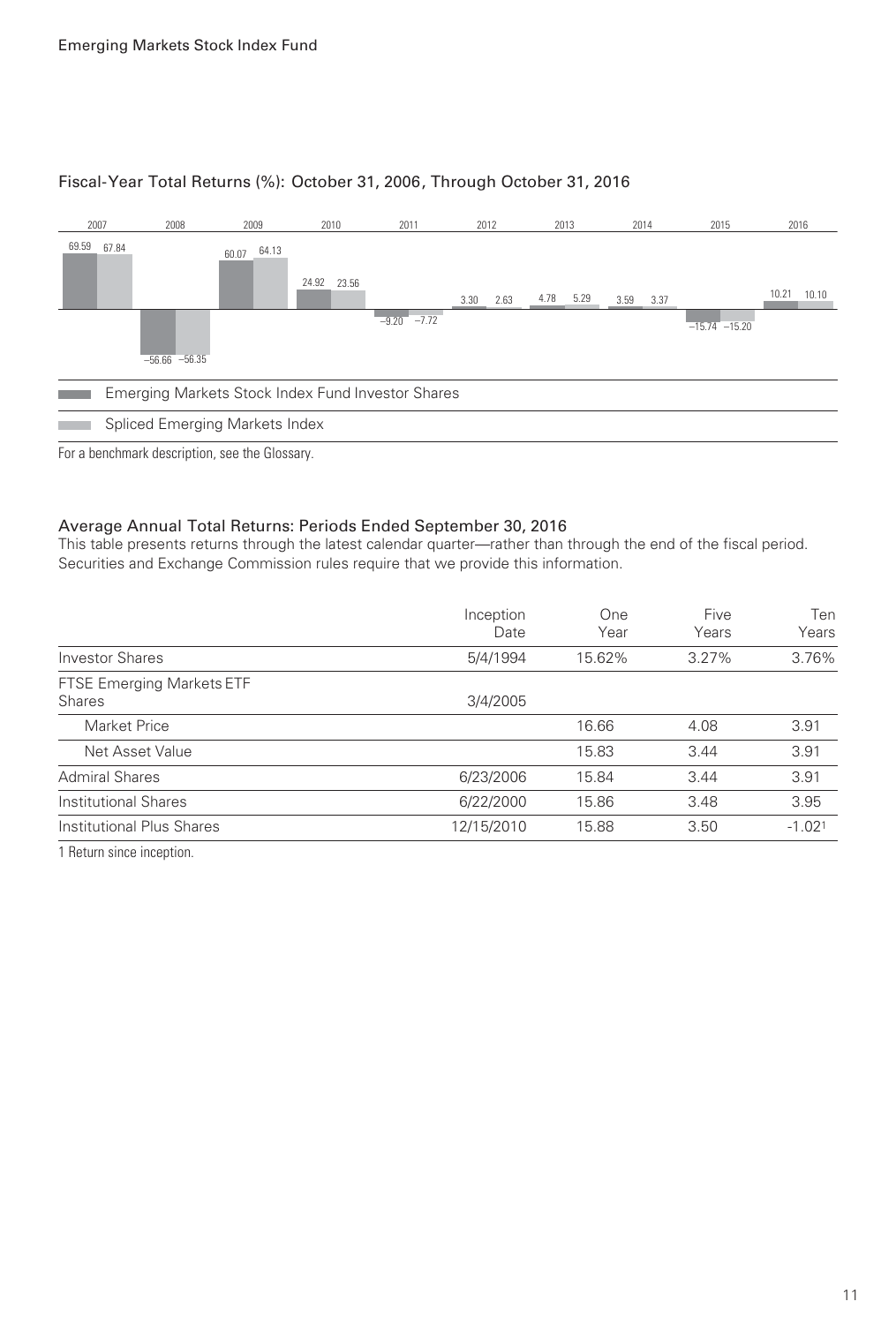## Financial Statements

# Statement of Net Assets—Investments Summary

As of October 31, 2016

This Statement summarizes the fund's holdings by asset type. Details are reported for each of the fund's 50 largest individual holdings and for investments that, in total for any issuer, represent more than 1% of the fund's net assets. The total value of smaller holdings is reported as a single amount within each category.

The fund reports a complete list of its holdings in regulatory filings four times in each fiscal year, at the quarter-ends. For the second and fourth fiscal quarters, the complete listing of the fund's holdings is available electronically on vanguard.com and on the Securities and Exchange Commission's website (sec.gov), or you can have it mailed to you without charge by calling 800-662-7447. For the first and third fiscal quarters, the fund files the lists with the SEC on Form N-Q. Shareholders can look up the fund's Forms N-Q on the SEC's website. Forms N-Q may also be reviewed and copied at the SEC's Public Reference Room (see the back cover of this report for further information).

|                                                                |               | Market             | Percentage |
|----------------------------------------------------------------|---------------|--------------------|------------|
|                                                                |               | Value <sup>•</sup> | of Net     |
|                                                                | <b>Shares</b> | (S000)             | Assets     |
| <b>Common Stocks</b>                                           |               |                    |            |
| <b>Brazil</b>                                                  |               |                    |            |
| Itau Unibanco Holding SA Preference Shares                     | 27,781,186    | 334,210            | 0.5%       |
| Ambey SA                                                       | 52,785,855    | 311,390            | 0.5%       |
| $\star$<br>Petroleo Brasileiro SA                              | 48,210,897    | 281,532            | 0.5%       |
| Banco Bradesco SA Preference Shares                            | 26,049,295    | 272,897            | 0.4%       |
| $\star$<br>Petroleo Brasileiro SA Preference Shares            | 47,865,186    | 265,268            | 0.4%       |
| Itau Unibanco Holding SA ADR                                   | 19,605,348    | 233,892            | 0.4%       |
| Itausa - Investimentos Itau SA Preference Shares               | 58,123,729    | 171,895            | 0.3%       |
| $\star$<br>Petroleo Brasileiro SA ADR (XNYS) Preference Shares | 8,139,235     | 90,020             | 0.1%       |
| Petroleo Brasileiro SA ADR (XNYS)                              | 4,172,883     | 48,698             | 0.1%       |
| Itau Unibanco Holding SA                                       | 2,879,395     | 30,075             | 0.0%       |
| Itausa - Investimentos Itau SA                                 | 51,353        | 143                | $0.0\%$    |
| 1<br>Brazil-Other +                                            |               | 3,664,488          | 5.9%       |
|                                                                |               | 5,704,508          | 9.1%       |
| Chile <sup>+</sup>                                             |               | 853,931            | 1.4%       |
| China                                                          |               |                    |            |
| Tencent Holdings Ltd.                                          | 80,402,164    | 2,130,845          | 3.4%       |
| China Construction Bank Corp.                                  | 1,361,995,111 | 994,593            | 1.6%       |
| China Mobile Ltd.                                              | 79,235,456    | 907,753            | 1.5%       |
| Industrial & Commercial Bank of China Ltd.                     | 1,113,554,240 | 668,399            | 1.1%       |
| Bank of China Ltd.                                             | 1,161,352,650 | 520,425            | 0.8%       |
| Ping An Insurance Group Co. of China Ltd.                      | 80,050,946    | 421,350            | 0.7%       |
| CNOOC Ltd.                                                     | 238,545,705   | 300,156            | 0.5%       |
| China Petroleum & Chemical Corp.                               | 393,698,659   | 284,723            | 0.5%       |
| China Life Insurance Co. Ltd. (XHKG)                           | 112,979,287   | 279,707            | 0.5%       |
| PetroChina Co. Ltd.                                            | 312,836,155   | 214,054            | 0.4%       |
| Agricultural Bank of China Ltd.                                | 434,111,065   | 182,618            | 0.3%       |
| China Overseas Land & Investment Ltd.                          | 57,620,178    | 176,888            | 0.3%       |
| China Telecom Corp. Ltd.                                       | 242, 161, 271 | 124,849            | 0.2%       |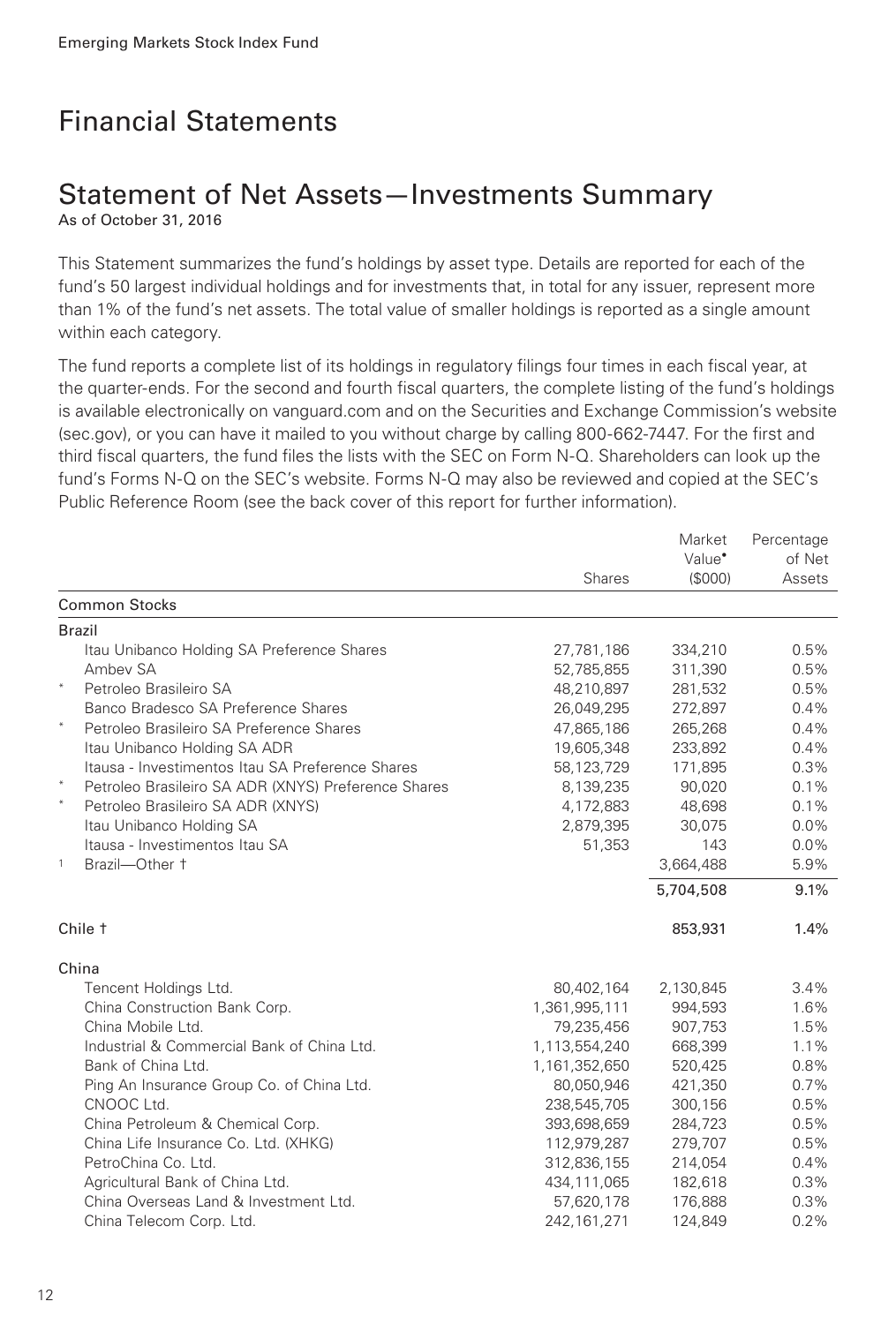|        |                                                                  |             | Market             | Percentage |
|--------|------------------------------------------------------------------|-------------|--------------------|------------|
|        |                                                                  |             | Value <sup>•</sup> | of Net     |
|        |                                                                  | Shares      | (\$000)            | Assets     |
|        | China Shenhua Energy Co. Ltd.                                    | 54,170,270  | 112,307            | 0.2%       |
|        | PICC Property & Casualty Co. Ltd.                                | 67,580,295  | 109,082            | 0.2%       |
|        | CITIC Ltd.                                                       | 74,223,897  | 106,509            | 0.2%       |
|        | China Resources Land Ltd.                                        | 41,274,696  | 102,507            | 0.2%       |
|        | China Unicom Hong Kong Ltd.                                      | 86,542,017  | 101,602            | 0.2%       |
|        | Sinopharm Group Co. Ltd.                                         | 16,284,700  | 79,079             | 0.1%       |
|        | China Communications Construction Co. Ltd.                       | 71,048,276  | 78,015             | 0.1%       |
|        | China CITIC Bank Corp. Ltd.                                      | 120,554,719 | 77,750             | 0.1%       |
|        |                                                                  |             | 63,040             | 0.1%       |
| 1      | CRRC Corp. Ltd.                                                  | 69,624,277  |                    |            |
|        | China Galaxy Securities Co. Ltd.                                 | 58,479,870  | 55,520             | 0.1%       |
| $\ast$ | China Cinda Asset Management Co. Ltd.                            | 152,160,000 | 54,664             | 0.1%       |
|        | China Resources Beer Holdings Co. Ltd.                           | 25,215,499  | 53,585             | 0.1%       |
|        | China Resources Power Holdings Co. Ltd.                          | 29,989,048  | 50,812             | 0.1%       |
|        | China Railway Group Ltd.                                         | 64,864,408  | 50,000             | 0.1%       |
|        | China Merchants Port Holdings Co. Ltd.                           | 18,595,610  | 48,078             | 0.1%       |
|        | Dongfeng Motor Group Co. Ltd.                                    | 45,270,744  | 47,185             | 0.1%       |
| 1      | CGN Power Co. Ltd.                                               | 160,659,878 | 46,905             | 0.1%       |
|        | China Taiping Insurance Holdings Co. Ltd.                        | 23,268,820  | 44,785             | 0.1%       |
| 1      | People's Insurance Co. Group of China Ltd.                       | 105,149,000 | 41,779             | 0.1%       |
|        | China Railway Construction Corp. Ltd.                            | 32,296,265  | 40,371             | 0.1%       |
|        | China State Construction International Holdings Ltd.             | 27,442,872  | 40,035             | 0.1%       |
|        | China Longyuan Power Group Corp. Ltd.                            | 51,834,660  | 39,521             | 0.1%       |
|        | Zhuzhou CRRC Times Electric Co. Ltd.                             | 7,782,500   | 37,631             | 0.1%       |
|        | China Resources Gas Group Ltd.                                   | 11,428,100  | 35,834             | 0.1%       |
|        | Kunlun Energy Co. Ltd.                                           | 46,321,230  | 34,901             | 0.1%       |
|        | China Oilfield Services Ltd.                                     | 31,941,800  | 30,657             | 0.1%       |
|        | Sinopec Shanghai Petrochemical Co. Ltd.                          | 57,364,788  | 29,242             | 0.1%       |
|        | *.^.1 China Huarong Asset Management Co. Ltd.                    | 73,402,000  | 28,061             | 0.1%       |
|        | Beijing Capital International Airport Co. Ltd.                   | 24,969,081  | 26,132             | 0.1%       |
|        | AviChina Industry & Technology Co. Ltd.                          | 37,443,000  | 25,410             | 0.1%       |
|        | Huaneng Renewables Corp. Ltd.                                    | 64,942,000  | 21,761             | 0.0%       |
|        | Chongqing Changan Automobile Co. Ltd. Class B                    | 14,142,062  | 21,563             | $0.0\%$    |
|        | *.^ China Coal Energy Co. Ltd.                                   | 37,583,800  | 21,277             | 0.0%       |
|        | China Jinmao Holdings Group Ltd.                                 | 71,106,094  | 19,607             | $0.0\%$    |
|        | Air China Ltd.                                                   | 29,018,748  | 19,066             | 0.0%       |
| 1      | Sinopec Engineering Group Co. Ltd.                               | 20,204,772  | 17,838             | $0.0\%$    |
|        | China Southern Airlines Co. Ltd.                                 | 31,218,000  | 17,519             | 0.0%       |
|        | China Power International Development Ltd.                       | 46,674,469  | 16,973             | $0.0\%$    |
|        | 4.1 China Railway Signal & Communication Corp. Ltd.              | 20,740,400  | 16,817             | 0.0%       |
|        | Metallurgical Corp. of China Ltd.                                | 47,542,937  | 15,459             | $0.0\%$    |
|        | *.^ China COSCO Holdings Co. Ltd.                                | 43,008,000  | 14,819             | $0.0\%$    |
|        | Sinotrans Ltd.                                                   | 30,905,000  | 14,553             | $0.0\%$    |
| $\ast$ | China Agri-Industries Holdings Ltd.                              | 35,587,961  | 13,908             | 0.0%       |
|        | China Resources Cement Holdings Ltd.                             | 33,444,686  | 13,505             | $0.0\%$    |
| $*$    | China Construction Bank Corp. Class A                            | 16,697,218  | 12,956             | 0.0%       |
|        | China Merchants Shekou Industrial Zone Holdings Co. Ltd. Class A | 5,050,130   | 12,628             | 0.0%       |
| Λ      | China Reinsurance Group Corp.                                    | 49,853,000  | 11,866             | $0.0\%$    |
|        | Shenwan Hongyuan Group Co. Ltd. Class A                          | 12,122,481  | 11,530             | $0.0\%$    |
| Λ      | China Eastern Airlines Corp. Ltd.                                | 25,606,000  | 11,497             | $0.0\%$    |
|        | China State Construction Engineering Corp. Ltd. Class A (XSSC)   | 10,651,095  | 11,275             | $0.0\%$    |
|        | Huadian Fuxin Energy Corp. Ltd.                                  | 43,759,852  | 10,133             | $0.0\%$    |
|        | Agricultural Bank of China Ltd. Class A (XSHG)                   | 20,559,300  | 9,587              | $0.0\%$    |
|        | *.^ Angang Steel Co. Ltd.                                        | 18,440,374  | 9,443              | $0.0\%$    |
|        | China National Accord Medicines Corp. Ltd. Class B               | 1,404,917   | 8,780              | $0.0\%$    |
|        | Industrial & Commercial Bank of China Ltd. Class A               | 12,670,959  | 8,285              | $0.0\%$    |
|        | PetroChina Co. Ltd. Class A                                      | 7,591,886   | 8,215              | $0.0\%$    |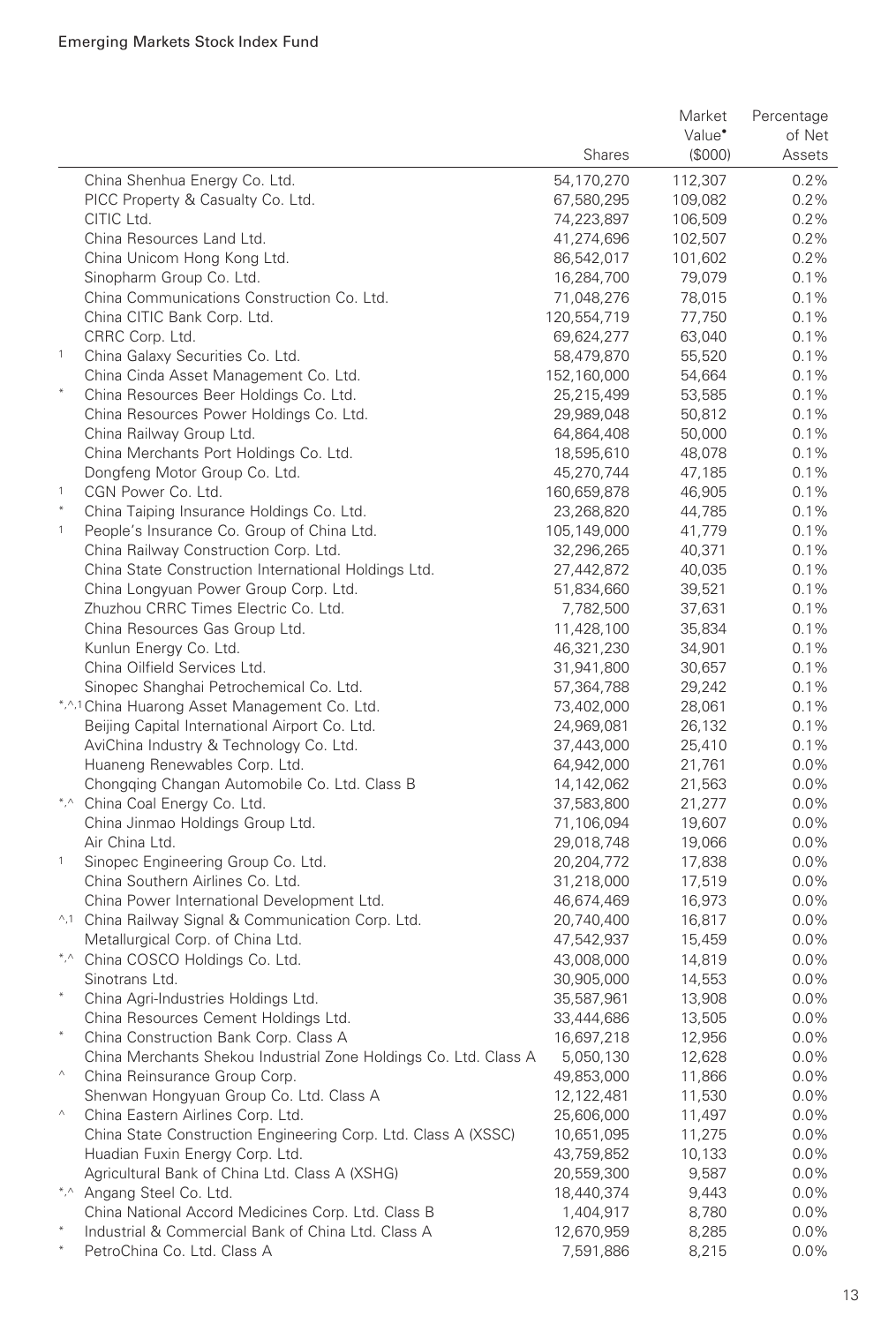|            |                                                                                                            |                       | Market             | Percentage         |
|------------|------------------------------------------------------------------------------------------------------------|-----------------------|--------------------|--------------------|
|            |                                                                                                            |                       | Value <sup>•</sup> | of Net             |
|            |                                                                                                            | Shares                | (\$000)            | Assets             |
| $^{\star}$ | Bank of China Ltd. Class A                                                                                 | 15,736,100            | 7,871              | $0.0\%$            |
|            | Shanghai Baosight Software Co. Ltd. Class B                                                                | 4,312,026             | 7,472              | $0.0\%$            |
|            | China BlueChemical Ltd.                                                                                    | 34,769,405            | 6,721              | $0.0\%$            |
|            | China State Construction Engineering Corp. Ltd. Class A (XSHG)                                             | 6,181,400             | 6,543              | $0.0\%$            |
|            | China Merchants Securities Co. Ltd. Class A (XSSC)                                                         | 2,453,174             | 6,492              | $0.0\%$            |
| Λ          | CSSC Offshore and Marine Engineering Group Co. Ltd.                                                        | 4,292,000             | 6,470              | $0.0\%$            |
| $\land$    | Sinopec Kantons Holdings Ltd.                                                                              | 13,467,000            | 6,314              | $0.0\%$            |
| $\ast$     | China Petroleum & Chemical Corp. Class A                                                                   | 8,034,099             | 5,931              | $0.0\%$            |
|            | China Foods Ltd.                                                                                           | 12,991,506            | 5,742              | $0.0\%$            |
|            | *.^ CITIC Resources Holdings Ltd.                                                                          | 45,704,000            | 5,703              | $0.0\%$            |
|            | China Machinery Engineering Corp.                                                                          | 9,487,639             | 5,661              | $0.0\%$            |
|            | Shenzhen Overseas Chinese Town Co. Ltd. Class A                                                            | 5,511,821             | 5,633              | $0.0\%$            |
|            | CRRC Corp. Ltd. Class A (XSHG)                                                                             | 3,879,500             | 5,335              | $0.0\%$            |
|            | China National Nuclear Power Co. Ltd. Class A                                                              | 5,319,107             | 5,302              | $0.0\%$            |
|            | Cinda Real Estate Co. Ltd. Class A (XSSC)                                                                  | 4,878,719             | 5,214              | $0.0\%$            |
|            | AVIC Aircraft Co. Ltd. Class A                                                                             | 1,540,402             | 5,072              | $0.0\%$            |
|            | CRRC Corp. Ltd. Class A (XSSC)                                                                             | 3,574,774             | 4,916              | $0.0\%$            |
|            | China Railway Group Ltd. Class A (XSSC)                                                                    | 3,857,814             | 4,783              | $0.0\%$            |
| $\ast$     | China Shipbuilding Industry Co. Ltd. Class A (XSSC)                                                        | 4,957,752             | 4,767              | $0.0\%$            |
|            | China National Materials Co. Ltd.                                                                          | 20,269,000            | 4,562              | $0.0\%$            |
| Λ          | China Overseas Property Holdings Ltd.                                                                      | 22,090,092            | 4,479              | $0.0\%$            |
|            | Agricultural Bank of China Ltd. Class A (XSSC)                                                             | 9,440,500             | 4,402              | $0.0\%$            |
|            | China International Travel Service Corp. Ltd. Class A                                                      | 658,141               | 4,378              | $0.0\%$            |
| $\land$    | Sinofert Holdings Ltd.                                                                                     | 32,824,000            | 4,307              | $0.0\%$            |
|            | China United Network Communications Ltd. Class A (XSSC)                                                    | 5,497,924             | 4,160              | $0.0\%$            |
|            | China Railway Group Ltd. Class A (XSHG)                                                                    | 3,248,829             | 4,028              | $0.0\%$            |
|            | Dah Chong Hong Holdings Ltd.                                                                               | 9,481,000             | 3,965              | $0.0\%$            |
|            | Chongqing Changan Automobile Co. Ltd. Class A                                                              | 1,695,900             | 3,918              | $0.0\%$            |
|            | China Resources Sanjiu Medical & Pharmaceutical Co. Ltd. Class A                                           | 974,679               | 3,866              | $0.0\%$            |
|            | Baoshan Iron & Steel Co. Ltd. Class A (XSSC)                                                               | 4,663,265             | 3,855              | $0.0\%$            |
| $\ast$     | China Shipbuilding Industry Co. Ltd. Class A (XSHG)                                                        | 3,837,900             | 3,690              | $0.0\%$            |
|            | Daqin Railway Co. Ltd. Class A (XSHG)                                                                      | 3,643,120             | 3,643              | $0.0\%$            |
|            | COSCO International Holdings Ltd.                                                                          | 7,598,000             | 3,524              | $0.0\%$            |
|            | Poly Culture Group Corp. Ltd.                                                                              | 1,250,300             | 3,374              | $0.0\%$            |
|            | Offshore Oil Engineering Co. Ltd. Class A (XSSC)                                                           | 3,187,570             | 3,340              | $0.0\%$            |
|            | China United Network Communications Ltd. Class A (XSHG)                                                    | 4,397,800             | 3,328              | $0.0\%$            |
| $\ast$     | Daqin Railway Co. Ltd. Class A (XSSC)                                                                      | 3,323,570             | 3,324              | $0.0\%$            |
|            | China Life Insurance Co. Ltd. Class A                                                                      | 963,800               | 3,102              | $0.0\%$            |
|            | China XD Electric Co. Ltd. Class A (XSSC)                                                                  | 3,641,107             | 2,944              | $0.0\%$            |
|            | Avic Aviation Engine Corp. plc Class A (XSSC)                                                              | 544,366               | 2,814              | $0.0\%$            |
|            | Inner Mongolia MengDian HuaNeng Thermal Power Corp.                                                        |                       |                    |                    |
|            | Ltd. Class A (XSSC)                                                                                        | 5,879,228             | 2,738              | $0.0\%$            |
|            | China Railway Construction Corp. Ltd. Class A (XSSC)                                                       | 1,769,795             | 2,688              | $0.0\%$            |
|            | Dongxing Securities Co. Ltd. Class A (XSHG)                                                                | 771,200               | 2,635              | $0.0\%$            |
|            | Power Construction Corp. of China Ltd. Class A (XSSC)                                                      | 2,613,156             | 2,616              | $0.0\%$            |
|            | Sinotrans Shipping Ltd.                                                                                    | 16,009,500            | 2,595              | 0.0%               |
|            | Power Construction Corp. of China Ltd. Class A (XSHG)                                                      | 2,430,302             | 2,433              | 0.0%               |
|            | Baoshan Iron & Steel Co. Ltd. Class A (XSHG)                                                               | 2,918,600             | 2,413              | $0.0\%$            |
|            | Bluestar Adisseo Co. Class A                                                                               | 1,157,745             | 2,398              | $0.0\%$            |
| $\star$    | AVIC Electromechanical Systems Co. Ltd. Class A                                                            | 914,232               | 2,348              | $0.0\%$            |
|            | Zhongjin Gold Corp. Ltd. Class A (XSSC)                                                                    | 1,174,812             | 2,196              | $0.0\%$            |
|            | China National Chemical Engineering Co. Ltd. Class A (XSHG)                                                | 2,490,177             | 2,193              | $0.0\%$            |
| ×          | China National Chemical Engineering Co. Ltd. Class A (XSSC)<br>China Datang Corp. Renewable Power Co. Ltd. | 2,391,725             | 2,106              | $0.0\%$            |
|            | China Merchants Securities Co. Ltd. Class A (XSHG)                                                         | 23,042,000<br>784,200 | 2,105<br>2,075     | $0.0\%$<br>$0.0\%$ |
|            | Huadian Heavy Industries Co. Ltd. Class A (XSSC)                                                           | 1,526,509             | 1,997              | $0.0\%$            |
|            |                                                                                                            |                       |                    |                    |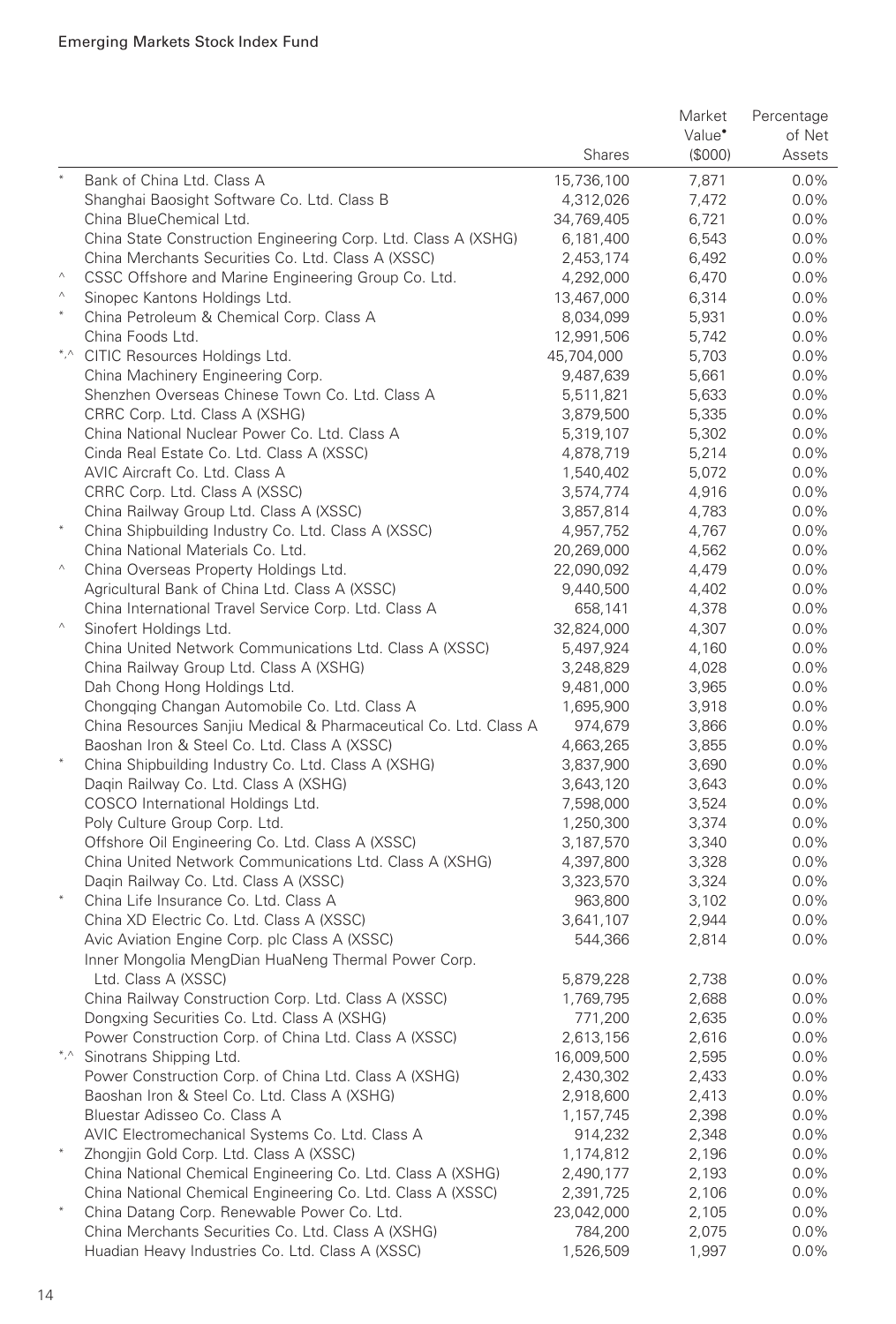|           |                                                                                                                 |                    | Market             | Percentage         |
|-----------|-----------------------------------------------------------------------------------------------------------------|--------------------|--------------------|--------------------|
|           |                                                                                                                 |                    | Value <sup>•</sup> | of Net             |
|           |                                                                                                                 | <b>Shares</b>      | (\$000)            | Assets             |
| Λ         | China Electronics Corp. Holdings Co. Ltd.                                                                       | 8,296,000          | 1,996              | 0.0%               |
|           | Shanghai Baosteel Packaging Co. Ltd. Class A                                                                    | 1,258,200          | 1,912              | $0.0\%$            |
|           | China CAMC Engineering Co. Ltd. Class A                                                                         | 553,597            | 1,906              | $0.0\%$            |
| $\ast$    | Shanghai Datun Energy Resources Co. Ltd. Class A                                                                | 1,156,850          | 1,877              | $0.0\%$            |
|           | Avic Aviation Engine Corp. plc Class A (XSHG)                                                                   | 357,386            | 1,847              | $0.0\%$            |
|           | Norinco International Cooperation Ltd. Class A                                                                  | 483,900            | 1,812              | $0.0\%$            |
| $^{\ast}$ | China Eastern Airlines Corp. Ltd. Class A (XSHG)                                                                | 1,928,700          | 1,802              | $0.0\%$            |
| $\ast$    | Baoding Tianwei Baobian Electric Co. Ltd. Class A                                                               | 1,886,301          | 1,779              | $0.0\%$            |
|           | Air China Ltd. Class A (XSHG)                                                                                   | 1,626,099          | 1,778              | $0.0\%$            |
| $\star$   | Sinopec Oilfield Equipment Corp. Class A                                                                        | 1,040,893          | 1,721              | $0.0\%$            |
|           | China Spacesat Co. Ltd. Class A (XSSC)                                                                          | 358,897            | 1,676              | $0.0\%$            |
| Λ         | China Energy Engineering Corp. Ltd.                                                                             | 12,130,000         | 1,671              | $0.0\%$            |
|           | North Electro-Optic Co. Ltd. Class A                                                                            | 494,561            | 1,593              | $0.0\%$            |
|           | Sinosteel Engineering & Technology Co. Ltd. Class A                                                             | 668,330            | 1,579              | $0.0\%$            |
| $\ast$    | Dongxing Securities Co. Ltd. Class A (XSSC)                                                                     | 459,313            | 1,571              | $0.0\%$            |
|           | Inner Mongolia Lantai Industrial Co. Ltd. Class A                                                               | 802,400            | 1,556              | $0.0\%$            |
|           | China Oilfield Services Ltd. Class A                                                                            | 862,777            | 1,554              | $0.0\%$            |
| $\star$   | Angang Steel Co. Ltd. Class A                                                                                   | 2,266,055          | 1,510              | $0.0\%$            |
|           | SDIC Power Holdings Co. Ltd. Class A (XSHG)                                                                     | 1,529,000          | 1,479              | $0.0\%$            |
|           | Shanghai Electric Power Co. Ltd. Class A (XSSC)                                                                 | 844,723            | 1,463              | $0.0\%$            |
| $\star$   | Zhongjin Gold Corp. Ltd. Class A (XSHG)                                                                         | 781,160            | 1,460              | $0.0\%$            |
|           | Shenzhen Topway Video Communication Co. Ltd. Class A                                                            | 625,920            | 1,398              | $0.0\%$            |
|           | Sinoma Science & Technology Co. Ltd. Class A                                                                    | 515,740            | 1,345              | $0.0\%$            |
|           | East China Engineering Science and Technology Co. Ltd. Class A                                                  | 589,564            | 1,306              | $0.0\%$            |
| $\ast$    | China Eastern Airlines Corp. Ltd. Class A (XSSC)                                                                | 1,386,700          | 1,295              | $0.0\%$            |
|           | North Navigation Control Technology Co. Ltd. Class A (XSSC)                                                     | 597,204            | 1,295              | $0.0\%$            |
|           | Jihua Group Corp. Ltd. Class A (XSSC)                                                                           | 1,027,040          | 1,288              | $0.0\%$            |
|           | China XD Electric Co. Ltd. Class A (XSHG)                                                                       | 1,531,400          | 1,238              | $0.0\%$            |
|           | China Greatwall Computer Shenzhen Co. Ltd. Class A                                                              | 716,877            | 1,224              | $0.0\%$            |
|           | Offshore Oil Engineering Co. Ltd. Class A (XSHG)                                                                | 1,162,500          | 1,218              | $0.0\%$            |
|           | Lanpec Technologies Ltd. Class A                                                                                | 638,300            | 1,209              | $0.0\%$            |
|           | Inner Mongolia MengDian HuaNeng Thermal Power Corp. Ltd.                                                        |                    |                    |                    |
|           | Class A (XSHG)                                                                                                  | 2,555,201          | 1,190              | $0.0\%$            |
|           | Sinochem International Corp. Class A (XSSC)                                                                     | 794,851            | 1,173              | $0.0\%$            |
|           | China Avionics Systems Co. Ltd. Class A (XSSC)                                                                  | 411,820            | 1,169              | $0.0\%$            |
|           | Wuhan Iron & Steel Co. Ltd. Class A (XSHG)                                                                      | 2,526,701          | 1,168              | $0.0\%$            |
|           | Guangxi Guiguan Electric Power Co. Ltd. Class A (XSSC)                                                          | 1,175,359          | 1,153              | $0.0\%$            |
|           | Sichuan Chengfei Integration Technology Corp. Class A                                                           | 216,379            | 1,147              | $0.0\%$            |
|           | China Shenhua Energy Co. Ltd. Class A (XSHG)                                                                    | 427,130            | 1,064              | $0.0\%$            |
|           | Metallurgical Corp. of China Ltd. Class A (XSHG)                                                                | 1,714,400          | 1,062              | $0.0\%$            |
|           | China Spacesat Co. Ltd. Class A (XSHG)                                                                          | 226,387            | 1,057              | $0.0\%$            |
|           | Guodian Nanjing Automation Co. Ltd. Class A                                                                     | 851,900            | 1,053              | $0.0\%$            |
|           | Metallurgical Corp. of China Ltd. Class A (XSSC)                                                                | 1,696,933          | 1,051              | $0.0\%$            |
|           | China Southern Airlines Co. Ltd. Class A (XSSC)                                                                 | 983,183            | 1,043              | $0.0\%$            |
|           | SDIC Essence Holdings Co. Ltd. Class A (XSHG)                                                                   | 439,500            | 1,043              | $0.0\%$            |
|           | Sinomach Automobile Co. Ltd. Class A (XSSC)                                                                     | 531,194            | 1,033              | 0.0%               |
|           | Daye Special Steel Co. Ltd. Class A                                                                             | 556,300            | 1,005              | 0.0%               |
|           | China First Heavy Industries Class A (XSHG)                                                                     | 1,200,650          | 995                | $0.0\%$            |
|           | FAW CAR Co. Ltd. Class A                                                                                        | 589,943            | 989                | $0.0\%$            |
|           | China National Software & Service Co. Ltd. Class A (XSSC)                                                       | 242,434            | 977                | $0.0\%$            |
|           | Jihua Group Corp. Ltd. Class A (XSHG)                                                                           | 768,000            | 963                | $0.0\%$            |
|           | China Railway Construction Corp. Ltd. Class A (XSHG)                                                            | 631,100            | 959                | $0.0\%$            |
|           | China Railway Erju Co. Ltd. Class A (XSHG)                                                                      | 498,900<br>291,800 | 950                | $0.0\%$            |
|           | China Animal Husbandry Industry Co. Ltd. Class A (XSHG)<br>Tian Di Science & Technology Co. Ltd. Class A (XSSC) | 1,340,984          | 929<br>928         | $0.0\%$<br>$0.0\%$ |
|           | China First Heavy Industries Class A (XSSC)                                                                     | 1,118,300          | 927                | $0.0\%$            |
|           |                                                                                                                 |                    |                    |                    |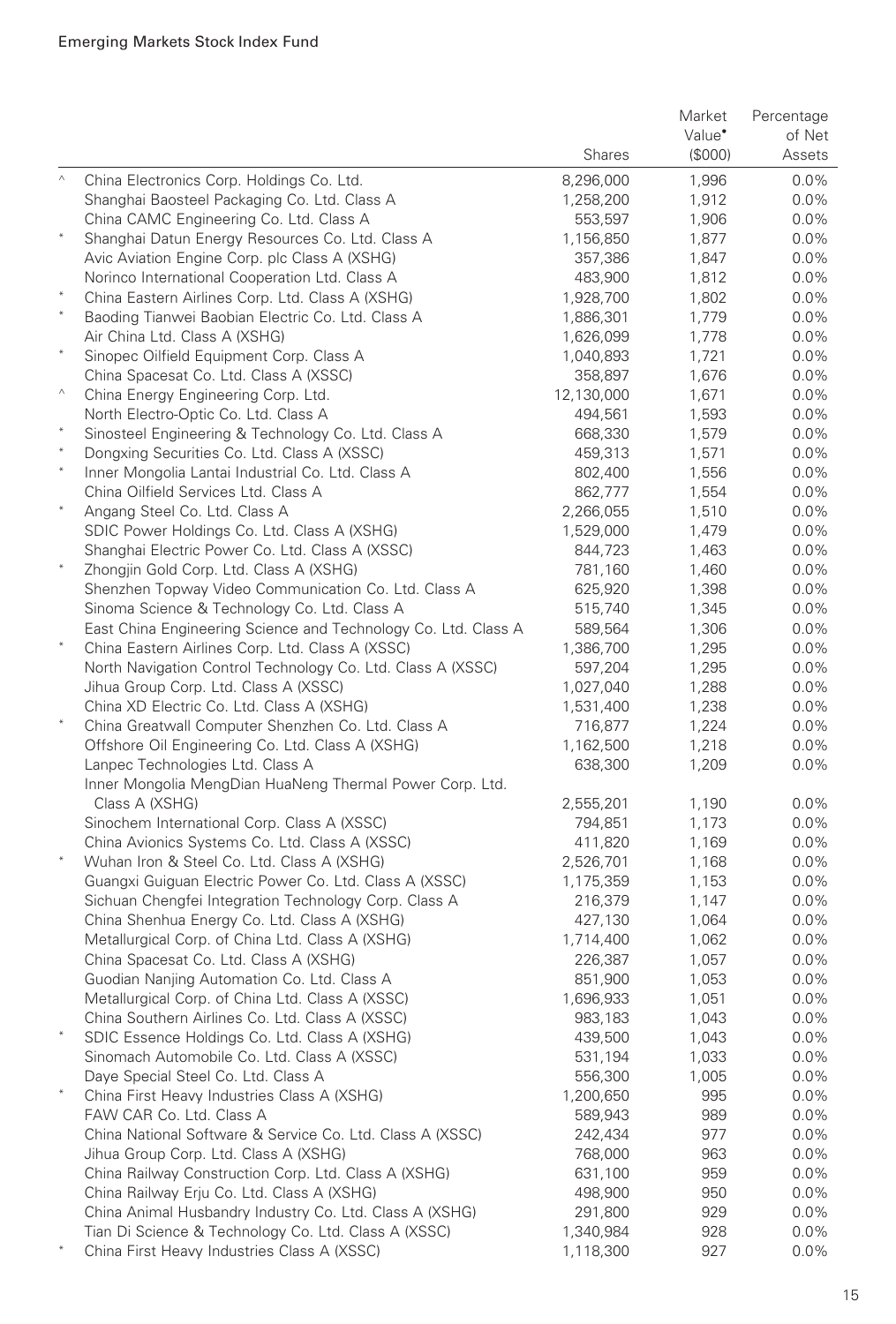|         |                                                                       |                    | Market             | Percentage |
|---------|-----------------------------------------------------------------------|--------------------|--------------------|------------|
|         |                                                                       |                    | Value <sup>•</sup> | of Net     |
|         |                                                                       | Shares             | (\$000)            | Assets     |
|         | Shanghai Electric Power Co. Ltd. Class A (XSHG)                       | 521,400            | 903                | $0.0\%$    |
|         | North Huajin Chemical Industries Co. Ltd. Class A                     | 687,903            | 896                | 0.0%       |
|         | Cinda Real Estate Co. Ltd. Class A (XSHG)                             | 837,122            | 895                | 0.0%       |
|         | Beijing Tiantan Biological Products Corp. Ltd. Class A (XSSC)         | 146,821            | 882                | 0.0%       |
|         | Guangxi Guiguan Electric Power Co. Ltd. Class A (XSHG)                | 868,300            | 852                | 0.0%       |
|         | China CSSC Holdings Ltd. Class A (XSHG)                               | 249,270            | 828                | 0.0%       |
|         | Xinjiang Guannong Fruit & Antler Group Co. Ltd. Class A (XSSC)        | 687,142            | 828                | 0.0%       |
|         | Minmetals Land Ltd.                                                   | 6,472,000          | 816                | 0.0%       |
|         | China CSSC Holdings Ltd. Class A (XSSC)                               | 244,280            | 812                | 0.0%       |
|         | Heilongjiang Agriculture Co. Ltd. Class A                             | 517,150            | 809                | 0.0%       |
|         | Xinjiang Yilite Industry Co. Ltd. Class A (XSHG)                      | 342,900            | 778                | 0.0%       |
| $\ast$  | Beijing Tiantan Biological Products Corp. Ltd. Class A (XSHG)         | 127,100            | 763                | 0.0%       |
|         | Grinm Advanced Materials Co. Ltd. Class A (XSSC)                      | 474,000            | 760                | 0.0%       |
|         | China Avionics Systems Co. Ltd. Class A (XSHG)                        | 262,584            | 746                | 0.0%       |
| $\star$ | China CITIC Bank Corp. Ltd. Class A (XSHG)                            | 824,050            | 738                | 0.0%       |
|         | Inner Mongolia Pingzhuang Energy Co. Ltd. Class A                     | 711,300            | 733                | 0.0%       |
|         | COFCO Tunhe Co. Ltd. Class A                                          | 421,800            | 723                | 0.0%       |
|         | CSSC Offshore and Marine Engineering Group Co. Ltd. Class A<br>(XSSC) |                    | 722                | 0.0%       |
| $\ast$  | SDIC Essence Holdings Co. Ltd. Class A (XSSC)                         | 177,401<br>298,900 | 709                | 0.0%       |
|         | China Southern Airlines Co. Ltd. Class A (XSHG)                       | 663,500            | 704                | 0.0%       |
|         | China Merchants Land Ltd.                                             | 4,948,000          | 700                | 0.0%       |
| $\ast$  | Minmetals Development Co. Ltd. Class A (XSHG)                         | 283,000            | 700                | 0.0%       |
|         | Air China Ltd. Class A (XSSC)                                         | 630,438            | 689                | 0.0%       |
|         | Besttone Holdings Co. Ltd. Class A (XSSC)                             | 218,900            | 685                | 0.0%       |
|         | CITIC Heavy Industries Co. Ltd. Class A (XSSC)                        | 831,227            | 647                | 0.0%       |
|         | China Shenhua Energy Co. Ltd. Class A (XSSC)                          | 251,550            | 626                | 0.0%       |
|         | China Tungsten And Hightech Materials Co. Ltd. Class A                | 259,900            | 624                | 0.0%       |
|         | Sinochem International Corp. Class A (XSHG)                           | 414,700            | 612                | 0.0%       |
|         | SDIC Power Holdings Co. Ltd. Class A (XSSC)                           | 631,993            | 611                | 0.0%       |
|         | North Navigation Control Technology Co. Ltd. Class A (XSHG)           | 256,600            | 556                | 0.0%       |
|         | Huadian Heavy Industries Co. Ltd. Class A (XSHG)                      | 414,676            | 543                | 0.0%       |
| $\ast$  | Wuhan Iron & Steel Co. Ltd. Class A (XSSC)                            | 1,161,460          | 537                | 0.0%       |
|         | CITIC Heavy Industries Co. Ltd. Class A (XSHG)                        | 624,200            | 486                | 0.0%       |
|         | COSCO Shipping Co. Ltd. Class A (XSHG)                                | 557,401            | 480                | 0.0%       |
|         | Sinotrans Air Transportation Development Co. Ltd. Class A (XSSC)      | 161,950            | 456                | 0.0%       |
|         | China Television Media Ltd. Class A (XSSC)                            | 129,531            | 440                | 0.0%       |
|         | CSSC Offshore and Marine Engineering Group Co. Ltd. Class A           |                    |                    |            |
|         | (XSHG)                                                                | 107,500            | 437                | $0.0\%$    |
|         | China National Software & Service Co. Ltd. Class A (XSHG)             | 97,500             | 393                | 0.0%       |
| $\ast$  | Grinm Advanced Materials Co. Ltd. Class A (XSHG)                      | 241,500            | 387                | 0.0%       |
|         | Besttone Holdings Co. Ltd. Class A (XSHG)                             | 119,700            | 374                | 0.0%       |
| $\ast$  | China Coal Energy Co. Ltd. Class A (XSHG)                             | 361,900            | 355                | 0.0%       |
|         | Huolinhe Opencut Coal Industry Corp. Ltd. of Inner Mongolia Class A   | 251,700            | 345                | 0.0%       |
|         | Sinomach Automobile Co. Ltd. Class A (XSHG)                           | 177,150            | 344                | $0.0\%$    |
|         | Xinjiang Yilite Industry Co. Ltd. Class A (XSSC)                      | 148,688            | 338                | 0.0%       |
|         | Sinopec Shanghai Petrochemical Co. Ltd. Class A                       | 388,400            | 337                | 0.0%       |
|         | Tian Di Science & Technology Co. Ltd. Class A (XSHG)                  | 456,100            | 316                | $0.0\%$    |
| $\star$ | SGIS Songshan Co. Ltd. Class A                                        | 459,790            | 277                | 0.0%       |
|         | Sinotrans Air Transportation Development Co. Ltd. Class A (XSHG)      | 96,100             | 271                | 0.0%       |
| $\ast$  | China CITIC Bank Corp. Ltd. Class A (XSSC)                            | 301,100            | 270                | 0.0%       |
|         | Minmetals Development Co. Ltd. Class A (XSSC)                         | 104,800            | 259                | 0.0%       |
|         | Xinjiang Guannong Fruit & Antler Group Co. Ltd. Class A (XSHG)        | 203,200            | 245                | 0.0%       |
|         | China Television Media Ltd. Class A (XSHG)                            | 59,700             | 203                | 0.0%       |
|         | China COSCO Holdings Co. Ltd. Class A                                 | 221,002            | 171                | $0.0\%$    |
|         | China Animal Husbandry Industry Co. Ltd. Class A (XSSC)               | 44,200             | 141                | 0.0%       |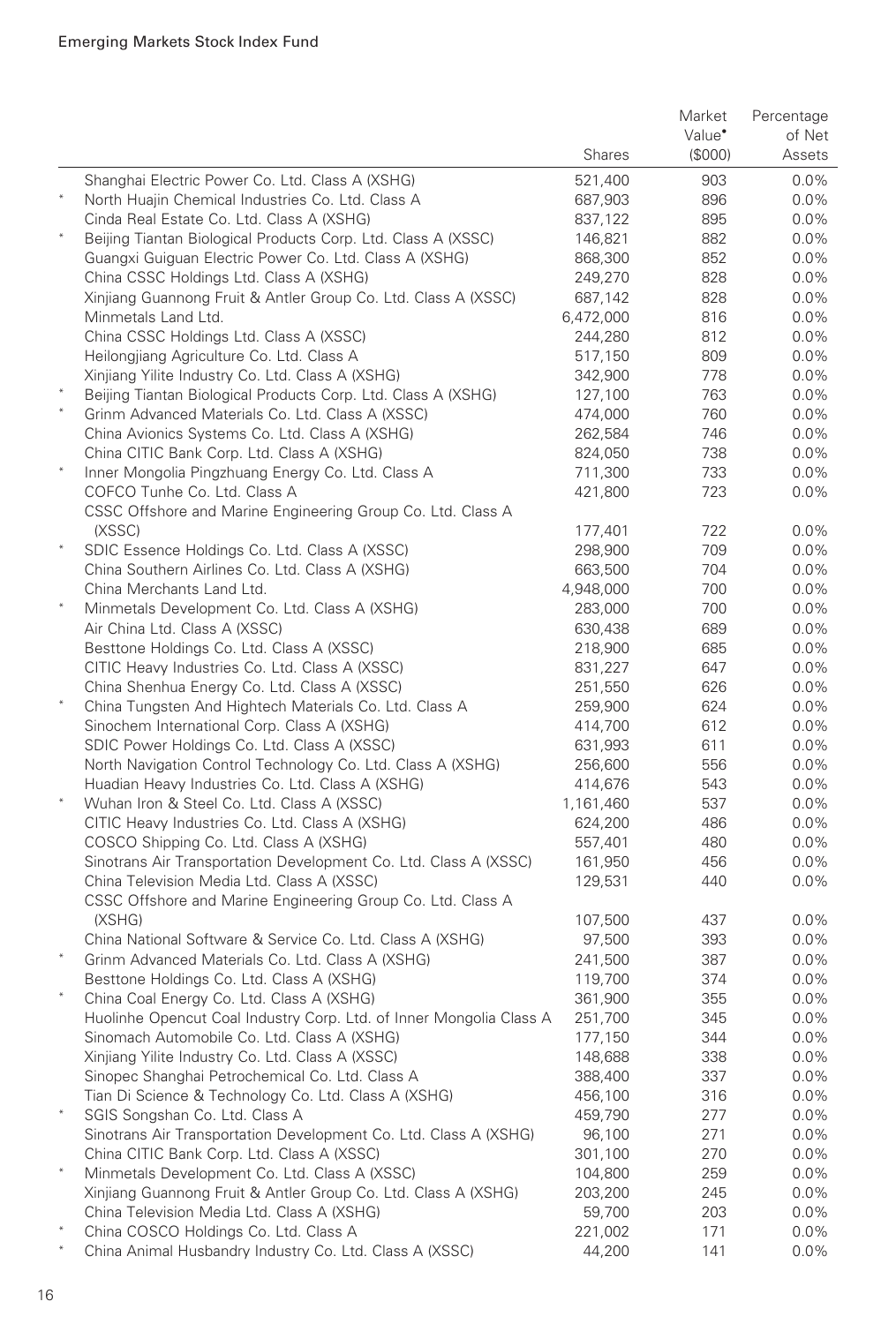|                                                         |            | Market             | Percentage |
|---------------------------------------------------------|------------|--------------------|------------|
|                                                         |            | Value <sup>•</sup> | of Net     |
|                                                         | Shares     | (\$000)            | Assets     |
| China Coal Energy Co. Ltd. Class A (XSSC)               | 125,594    | 123                | 0.0%       |
| $\star$<br>Xinjiang Ba Yi Iron & Steel Co. Ltd. Class A | 149,000    | 116                | $0.0\%$    |
| China Railway Erju Co. Ltd. Class A (XSSC)              | 35,100     | 67                 | $0.0\%$    |
| COSCO Shipping Co. Ltd. Class A (XSSC)                  | 67,400     | 58                 | $0.0\%$    |
| 1<br>China-Other +                                      |            |                    | 12.4%      |
|                                                         |            | 7,730,578          |            |
|                                                         |            | 17,329,780         | 27.7%      |
| Colombia +                                              |            | 316,151            | 0.5%       |
| <sup>1</sup> Czech Republic †                           |            | 123,047            | 0.2%       |
| Egypt †                                                 |            | 197,766            | 0.3%       |
| Greece t                                                |            | 217,958            | 0.3%       |
| Hong Kong t                                             |            | 55,315             | 0.1%       |
| Hungary †                                               |            | 199,565            | 0.3%       |
| India                                                   |            |                    |            |
| Housing Development Finance Corp. Ltd.                  | 23,773,814 | 496,037            | 0.8%       |
| Infosys Ltd.                                            | 28,474,195 | 424,940            | 0.7%       |
| Reliance Industries Ltd.                                | 23,839,604 | 376,526            | 0.6%       |
| Tata Consultancy Services Ltd.                          | 7,092,451  | 254,795            | 0.4%       |
| Sun Pharmaceutical Industries Ltd.                      | 16,777,713 | 186,915            | 0.3%       |
| Oil & Natural Gas Corp. Ltd.                            | 31,588,075 | 135,468            | 0.2%       |
| Coal India Ltd.                                         | 20,478,617 | 99,705             | 0.2%       |
| Bharat Petroleum Corp. Ltd.                             | 9,639,505  | 96,752             | 0.2%       |
| State Bank of India                                     | 22,903,690 | 88,613             | 0.2%       |
| Indian Oil Corp. Ltd.                                   | 17,539,844 | 85,083             | 0.1%       |
| NTPC Ltd.                                               | 31,905,779 | 72,764             | 0.1%       |
| Power Grid Corp. of India Ltd.                          | 18,063,876 | 47,604             | 0.1%       |
| Hindustan Petroleum Corp. Ltd.                          | 5,690,848  | 39,817             | 0.1%       |
| GAIL India Ltd.                                         | 5,021,506  | 32,587             | 0.1%       |
| NMDC Ltd.                                               | 13,353,067 | 26,275             | 0.1%       |
| Rural Electrification Corp. Ltd.                        | 11,913,992 | 24,078             | 0.1%       |
| Power Finance Corp. Ltd.                                | 10,930,581 | 20,345             | $0.0\%$    |
| Bharat Heavy Electricals Ltd.                           | 9,719,991  | 20,240             | $0.0\%$    |
| Bharat Electronics Ltd.                                 | 1,014,910  | 19,788             | $0.0\%$    |
| Bank of Baroda                                          | 7,464,745  | 17,498             | $0.0\%$    |
| NHPC Ltd.                                               | 39,309,568 | 15,779             | $0.0\%$    |
| $^{\ast}$<br>Steel Authority of India Ltd.              | 17,399,502 | 13,586             | $0.0\%$    |
| Oil India Ltd.                                          | 2,089,320  | 12,995             | $0.0\%$    |
| Punjab National Bank                                    | 4,964,487  | 10,724             | $0.0\%$    |
| Canara Bank                                             | 1,829,788  | 8,614              | $0.0\%$    |
| IDBI Bank Ltd.                                          | 5,680,208  | 6,266              | $0.0\%$    |
| Mangalore Refinery & Petrochemicals Ltd.                | 3,978,304  | 5,380              | $0.0\%$    |
| Union Bank of India                                     | 2,209,377  | 4,900              | $0.0\%$    |
| Bank of India                                           | 2,581,349  | 4,446              | $0.0\%$    |
| Indian Bank                                             | 1,188,005  | 4,142              | $0.0\%$    |
| National Aluminium Co. Ltd.                             | 5,087,835  | 4,067              | $0.0\%$    |
| IFCI Ltd.                                               | 7,003,134  | 2,729              | $0.0\%$    |
| Engineers India Ltd.                                    | 644,768    | 2,602              | $0.0\%$    |
| Oriental Bank of Commerce                               | 1,126,646  | 2,169              | $0.0\%$    |
| Central Bank of India                                   | 1,473,550  | 2,017              | $0.0\%$    |
| Corp Bank                                               | 3,188,493  | 1,991              | 0.0%       |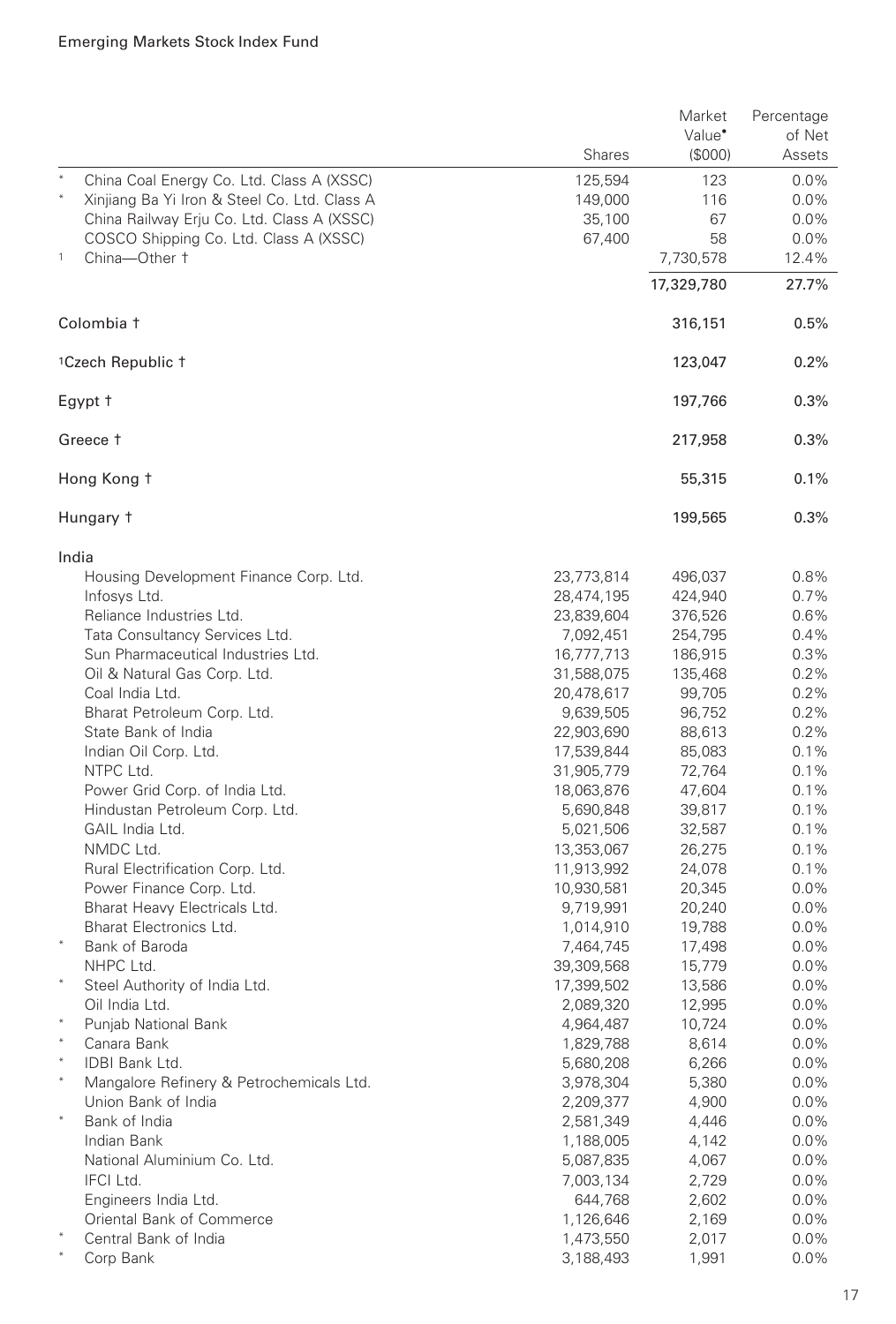|                                                      |               | Market             | Percentage |
|------------------------------------------------------|---------------|--------------------|------------|
|                                                      |               | Value <sup>•</sup> | of Net     |
|                                                      | <b>Shares</b> | (\$000)            | Assets     |
| $\ast$<br>Vijaya Bank                                | 2,143,889     | 1,421              | $0.0\%$    |
| Shipping Corp. of India Ltd.                         | 1,047,395     | 1,065              | 0.0%       |
| Gujarat Mineral Development Corp. Ltd.               | 576,191       | 957                | 0.0%       |
| Indian Overseas Bank                                 | 2,108,758     | 842                | $0.0\%$    |
| $^\star$<br>Syndicate Bank                           | 657,322       | 727                | 0.0%       |
| <b>UCO Bank</b>                                      | 800,000       | 418                | 0.0%       |
| Allahabad Bank                                       | 287,312       | 325                | 0.0%       |
| Andhra Bank                                          | 286,108       | 242                | 0.0%       |
| $\mathbf{1}$<br>India-Other +                        |               | 4,647,859          | 7.4%       |
|                                                      |               |                    | 11.7%      |
|                                                      |               | 7,322,093          |            |
| Indonesia<br>Telekomunikasi Indonesia Persero Tbk PT |               | 245,411            | 0.4%       |
| Bank Central Asia Tbk PT                             | 760,083,605   |                    |            |
| Astra International Tbk PT                           | 187,880,124   | 223,379            | 0.3%       |
|                                                      | 302,692,000   | 190,971            | 0.3%       |
| Bank Rakyat Indonesia Persero Tbk PT                 | 164,527,800   | 153,631            | 0.2%       |
| Bank Mandiri Persero Tbk PT                          | 142,274,080   | 125,322            | 0.2%       |
| Bank Negara Indonesia Persero Tbk PT                 | 123,025,361   | 52,521             | 0.1%       |
| Semen Indonesia Persero Tbk PT                       | 47,967,204    | 36,156             | 0.1%       |
| Perusahaan Gas Negara Persero Tbk                    | 165,598,604   | 32,437             | 0.1%       |
| Tambang Batubara Bukit Asam Persero Tbk PT           | 14,277,925    | 13,028             | 0.0%       |
| Jasa Marga Persero Tbk PT                            | 34,702,700    | 12,038             | 0.0%       |
| Aneka Tambang Persero Tbk PT                         | 162,408,891   | 11,146             | 0.0%       |
| Waskita Karya Persero Tbk PT                         | 48,058,000    | 9,646              | 0.0%       |
| Bank Tabungan Negara Persero Tbk PT                  | 35,960,000    | 5,260              | 0.0%       |
| Wijaya Karya Persero Tbk PT                          | 21,869,500    | 4,308              | 0.0%       |
| Wijaya Karya Beton Tbk PT                            | 34,608,000    | 2,357              | 0.0%       |
| Krakatau Steel Persero Tbk PT                        | 40,419,400    | 2,045              | 0.0%       |
| Timah Persero Tbk PT                                 | 16,286,100    | 1,161              | $0.0\%$    |
| Adhi Karya Persero Tbk PT                            | 5,388,200     | 936                | 0.0%       |
| Indonesia-Other +                                    |               | 600,044            | 1.0%       |
|                                                      |               | 1,721,797          | 2.7%       |
| Malaysia                                             |               |                    |            |
| Public Bank Bhd. (Local)                             | 46,755,000    | 221,304            | 0.3%       |
| Tenaga Nasional Bhd.                                 | 52,309,907    | 178,736            | 0.3%       |
| 1<br>Malaysia-Other +                                |               | 1,859,568          | 3.0%       |
|                                                      |               | 2,259,608          | 3.6%       |
| Mexico                                               |               |                    |            |
| Fomento Economico Mexicano SAB de CV                 | 32,549,470    | 312,217            | 0.5%       |
| America Movil SAB de CV                              |               |                    | 0.5%       |
|                                                      | 434,326,703   | 287,697            |            |
| Grupo Financiero Banorte SAB de CV                   | 34,803,555    | 204,962            | 0.3%       |
| Grupo Televisa SAB                                   | 37,976,940    | 186,861            | 0.3%       |
| Cemex SAB de CV                                      | 209,551,603   | 181,380            | 0.3%       |
| Wal-Mart de Mexico SAB de CV<br>$\mathbf{1}$         | 83,359,054    | 176,368            | 0.3%       |
| Mexico-Other +                                       |               | 1,334,222          | 2.1%       |
|                                                      |               | 2,683,707          | 4.3%       |
|                                                      |               |                    |            |
| Pakistan +                                           |               | 75,000             | 0.1%       |
| Peru t                                               |               | 161,261            | 0.3%       |
|                                                      |               |                    |            |
| Philippines +                                        |               | 1,009,334          | 1.6%       |
| Poland <sup>+</sup>                                  |               | 774,351            | 1.2%       |
|                                                      |               |                    |            |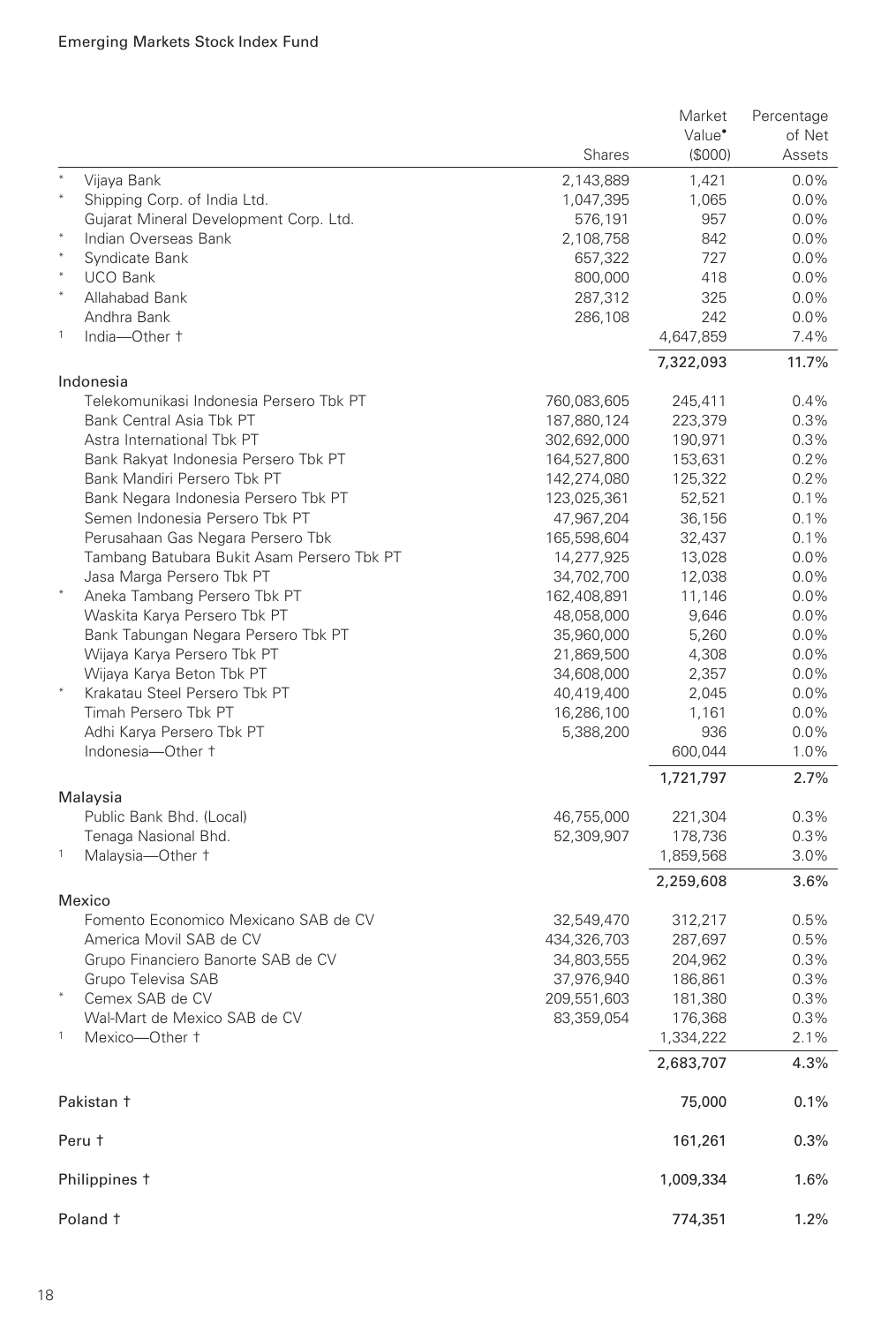|                                                 | <b>Shares</b>  | Market<br>Value <sup>•</sup><br>(\$000) | Percentage<br>of Net<br>Assets |
|-------------------------------------------------|----------------|-----------------------------------------|--------------------------------|
| Qatar +                                         |                | 223,415                                 | 0.4%                           |
| Russia                                          |                |                                         |                                |
| Sberbank of Russia PJSC                         | 161,438,168    | 375,771                                 | 0.6%                           |
| Gazprom PJSC                                    | 88,022,453     | 192,884                                 | 0.3%                           |
| Lukoil PJSC ADR                                 | 3,636,459      | 176,886                                 | 0.3%                           |
| Gazprom PJSC ADR                                | 38,808,778     | 167,339                                 | 0.3%                           |
| <b>VTB Bank PJSC</b>                            | 58,129,231,072 | 62,180                                  | 0.1%                           |
| AK Transneft OAO Preference Shares              | 23,793         | 56,979                                  | 0.1%                           |
| Rosneft PJSC GDR                                | 10,469,019     | 56,932                                  | 0.1%                           |
| Rosneft PJSC                                    | 6,996,815      | 38,383                                  | 0.1%                           |
| RusHydro PJSC                                   | 1,579,839,418  | 19,830                                  | $0.0\%$                        |
| VTB Bank PJSC GDR                               | 9,086,137      | 18,991                                  | 0.0%                           |
| <b>Bashneft PJSC</b>                            | 340,785        | 17,868                                  | $0.0\%$                        |
| Inter RAO UES PJSC                              | 266,733,670    | 14,310                                  | $0.0\%$                        |
| Aeroflot PJSC                                   | 6,789,524      | 13,910                                  | 0.0%                           |
| Federal Grid Co. Unified Energy System JSC      | 4,093,494,717  | 11,048                                  | 0.0%                           |
| Bashneft PAO Preference Shares                  | 300,228        | 7,009                                   | $0.0\%$                        |
| Rosseti PJSC                                    | 450,217,605    | 6,934                                   | $0.0\%$                        |
| Mosenergo OAO                                   | 28,759,534     | 777                                     | $0.0\%$                        |
| OGK-2 PJSC                                      | 97,144,880     | 561                                     | 0.0%                           |
| Russia-Other +                                  |                | 1,159,924                               | 1.9%                           |
|                                                 |                | 2,398,516                               | 3.8%                           |
| Singapore †                                     |                | 4,882                                   | 0.0%                           |
| South Africa                                    |                |                                         |                                |
| Naspers Ltd.                                    | 6,441,259      | 1,078,784                               | 1.7%                           |
| Sasol Ltd.                                      | 8,256,486      | 228,003                                 | 0.4%                           |
| MTN Group Ltd.                                  | 26,228,732     | 226,546                                 | 0.4%                           |
| Steinhoff International Holdings NV             | 37,181,472     | 200,582                                 | 0.3%                           |
| Standard Bank Group Ltd.                        | 18,067,927     | 191,796                                 | 0.3%                           |
| South Africa-Other +                            |                | 2,945,264                               | 4.7%                           |
| Taiwan                                          |                | 4,870,975                               | 7.8%                           |
| Taiwan Semiconductor Manufacturing Co. Ltd.     | 237,443,845    | 1,424,985                               | 2.3%                           |
| Taiwan Semiconductor Manufacturing Co. Ltd. ADR | 24,605,789     | 765,240                                 | 1.2%                           |
| Hon Hai Precision Industry Co. Ltd.             | 225,418,779    | 608,893                                 | 1.0%                           |
| Formosa Plastics Corp.                          | 77,331,616     | 208,977                                 | 0.3%                           |
| Formosa Chemicals & Fibre Corp.                 | 68,355,830     | 202,949                                 | 0.3%                           |
| Nan Ya Plastics Corp.                           | 90,671,253     | 188,299                                 | 0.3%                           |
| Delta Electronics Inc.                          | 33,733,767     | 177,594                                 | 0.3%                           |
| Largan Precision Co. Ltd.                       | 1,499,135      | 176,861                                 | 0.3%                           |
| Taiwan-Other +                                  |                | 5,860,200                               | 9.4%                           |
|                                                 |                | 9,613,998                               | 15.4%                          |
| <sup>1</sup> Thailand †                         |                | 2,414,087                               | 3.9%                           |
| Turkey t                                        |                | 812,775                                 | 1.3%                           |
|                                                 |                |                                         |                                |
| United Arab Emirates 1                          |                | 634,146                                 | 1.0%                           |
| Total Common Stocks (Cost \$61,426,171)         |                | 61,977,966                              | 99.0% <sup>2</sup>             |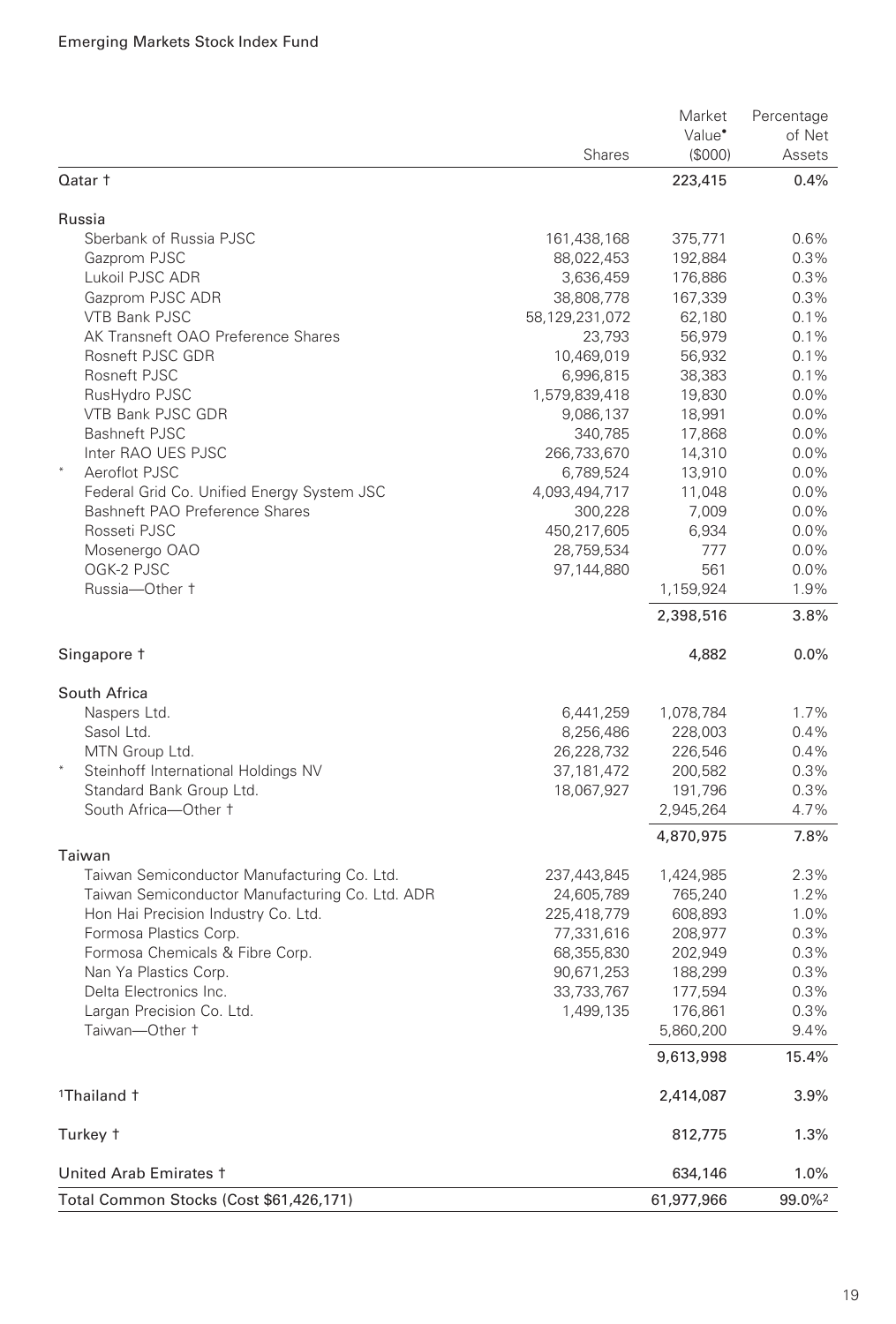|                                                                  |        |            | Market<br>Value <sup>•</sup> | Percentage<br>of Net |
|------------------------------------------------------------------|--------|------------|------------------------------|----------------------|
|                                                                  | Coupon | Shares     | (S000)                       | Assets               |
| <b>Temporary Cash Investments</b>                                |        |            |                              |                      |
| <b>Money Market Fund</b>                                         |        |            |                              |                      |
| 3,4 Vanguard Market Liquidity Fund                               | 0.718% | 12,180,663 | 1,218,188                    | 2.0%                 |
| <sup>5</sup> U.S. Government and Agency Obligations <sup>+</sup> |        |            | 66,884                       | 0.1%                 |
| Total Temporary Cash Investments (Cost \$1,284,948)              |        |            | 1,285,072                    | $2.1\%2$             |
| Total Investments (Cost \$62,711,119)                            |        |            | 63,263,038                   | 101.1%               |
|                                                                  |        |            | Amount<br>(S000)             |                      |
| Other Assets and Liabilities                                     |        |            |                              |                      |
| <b>Other Assets</b>                                              |        |            |                              |                      |
| Investment in Vanguard                                           |        |            | 4,643                        |                      |
| Receivables for Investment Securities Sold                       |        |            | 3,836                        |                      |
| Receivables for Accrued Income                                   |        |            | 41,644                       |                      |
| Receivables for Capital Shares Issued                            |        |            | 10,688                       |                      |
| Currency at Value and Receivable                                 |        |            | 63,194                       |                      |
| Other Assets                                                     |        |            | 9,525                        |                      |
| <b>Total Other Assets</b>                                        |        |            | 133,530                      | 0.2%                 |
| Liabilities                                                      |        |            |                              |                      |
| Pavables for Investment Securities Purchased                     |        |            | (38, 396)                    |                      |
| Collateral for Securities on Loan                                |        |            | (698, 123)                   |                      |
| Payables for Capital Shares Redeemed                             |        |            | (21, 071)                    |                      |
| Payables to Vanguard                                             |        |            | (50, 365)                    |                      |
| Other Liabilities                                                |        |            | (289)                        |                      |
| <b>Total Liabilities</b>                                         |        |            | (808, 244)                   | $(1.3\%)$            |
| <b>Net Assets</b>                                                |        |            | 62,588,324                   | 100.0%               |

#### At October 31, 2016, net assets consisted of:

|                                        | Amount        |
|----------------------------------------|---------------|
|                                        | (\$000)       |
| Paid-in Capital                        | 71,249,357    |
| Undistributed Net Investment Income    | 66.975        |
| Accumulated Net Realized Losses        | (9, 267, 814) |
| Unrealized Appreciation (Depreciation) |               |
| <b>Investment Securities</b>           | 551,919       |
| <b>Futures Contracts</b>               | (12, 451)     |
| Swap Contracts                         | (139)         |
| Foreign Currencies                     | 477           |
| Net Assets                             | 62,588,324    |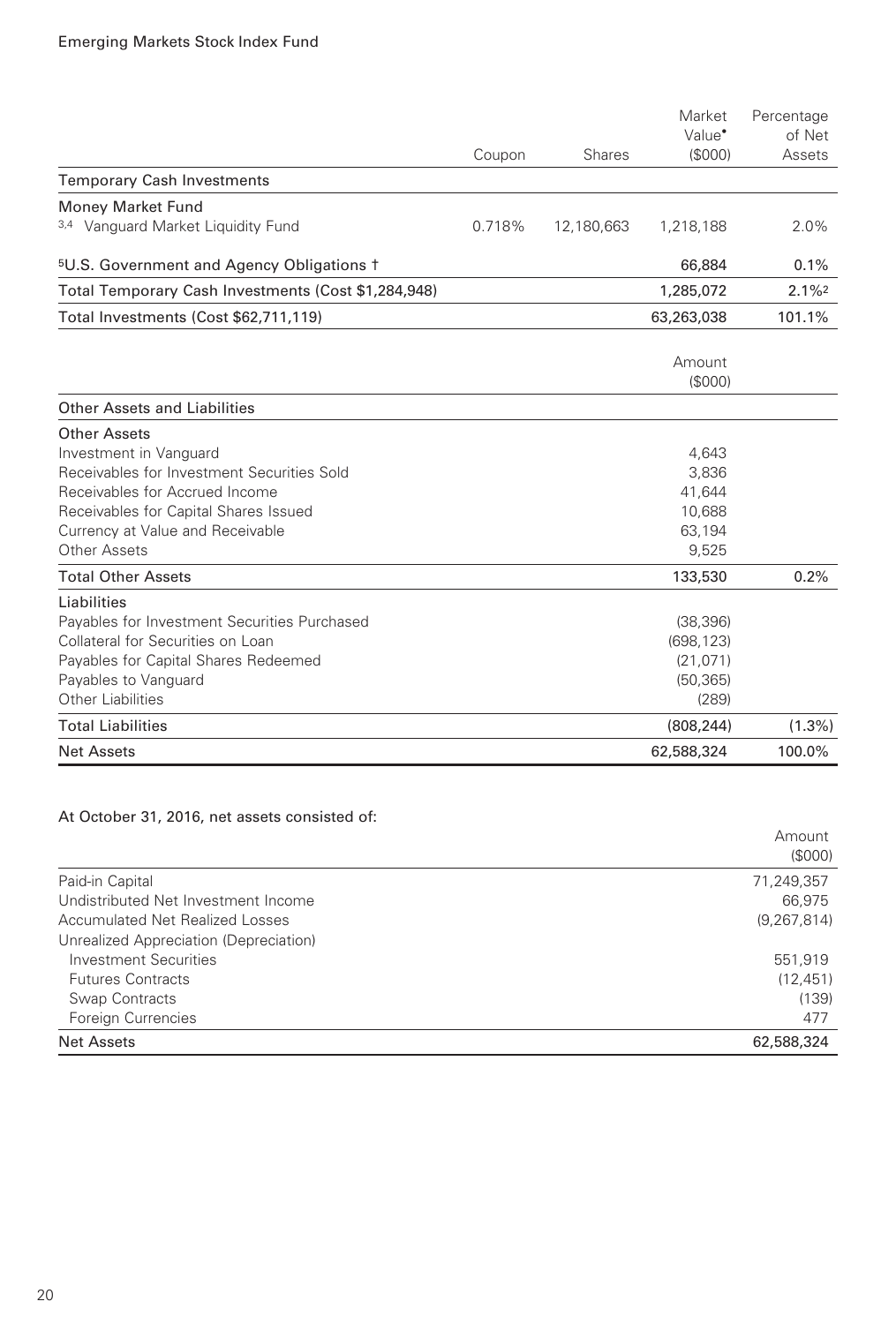|                                                                                                                     | Amount<br>(S000) |
|---------------------------------------------------------------------------------------------------------------------|------------------|
| <b>Investor Shares-Net Assets</b>                                                                                   |                  |
| Applicable to 65,821,560 outstanding \$.001 par value shares of<br>beneficial interest (unlimited authorization)    | 1,570,049        |
| Net Asset Value Per Share-Investor Shares                                                                           | \$23.85          |
| <b>ETF Shares-Net Assets</b>                                                                                        |                  |
| Applicable to 1,184,963,795 outstanding \$.001 par value shares of<br>beneficial interest (unlimited authorization) | 44,636,253       |
| Net Asset Value Per Share-ETF Shares                                                                                | \$37.67          |
| <b>Admiral Shares-Net Assets</b>                                                                                    |                  |
| Applicable to 292,538,247 outstanding \$.001 par value shares of<br>beneficial interest (unlimited authorization)   | 9,165,539        |
| Net Asset Value Per Share-Admiral Shares                                                                            | \$31.33          |
| Institutional Shares-Net Assets                                                                                     |                  |
| Applicable to 175,906,635 outstanding \$.001 par value shares of<br>beneficial interest (unlimited authorization)   | 4,190,902        |
| Net Asset Value Per Share-Institutional Shares                                                                      | \$23.82          |
| Institutional Plus Shares-Net Assets                                                                                |                  |
| Applicable to 38,173,213 outstanding \$.001 par value shares of<br>beneficial interest (unlimited authorization)    | 3,025,581        |
| Net Asset Value Per Share-Institutional Plus Shares                                                                 | \$79.26          |

- See Note A in Notes to Financial Statements.
- \* Non-income-producing security.
- ^ Includes partial security positions on loan to broker-dealers. The total value of securities on loan is \$619,217,000.
- † Represents the aggregate value, by category, of securities that are not among the 50 largest holdings and, in total for any issuer, represent 1% or less of net assets.
- 1 Certain of the fund's securities are exempt from registration under Rule 144A of the Securities Act of 1933. Such securities may be sold in transactions exempt from registration, normally to qualified institutional buyers. At October 31, 2016, the aggregate value of these securities was \$486,064,000, representing 0.8% of net assets.
- 2 The fund invests a portion of its cash reserves in equity markets through the use of index futures contracts and swap contracts. After giving effect to futures and swap investments, the fund's effective common stock and temporary cash investment positions represent 100.0% and 1.1%, respectively, of net assets.
- 3 Includes \$698,123,000 of collateral received for securities on loan.
- 4 Affiliated money market fund available only to Vanguard funds and certain trusts and accounts managed by Vanguard. Rate shown is the 7-day yield.
- 5 Securities with a value of \$27,394,000 have been segregated as initial margin for open futures contracts.

ADR—American Depositary Receipt.

GDR—Global Depositary Receipt.

See accompanying Notes, which are an integral part of the Financial Statements.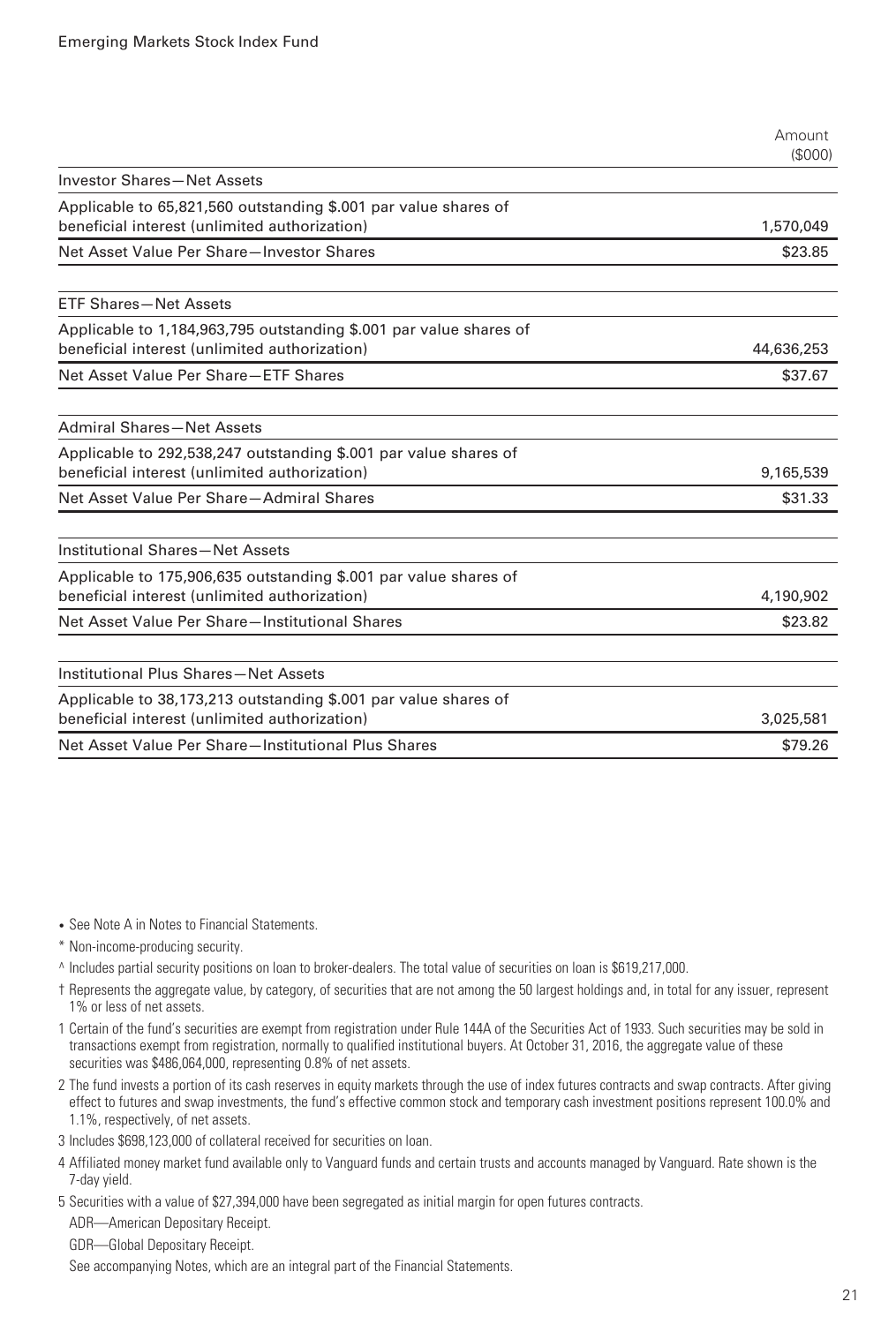### Statement of Operations

|                                                                 | Year Ended       |
|-----------------------------------------------------------------|------------------|
|                                                                 | October 31, 2016 |
|                                                                 | (S000)           |
| Investment Income                                               |                  |
| Income                                                          |                  |
| Dividends <sup>1</sup>                                          | 1,457,321        |
| Interest <sup>2</sup>                                           | 2,551            |
| Securities Lending-Net                                          | 33,951           |
| <b>Total Income</b>                                             | 1,493,823        |
| Expenses                                                        |                  |
| The Vanguard Group-Note B                                       |                  |
| <b>Investment Advisory Services</b>                             | 4,133            |
| Management and Administrative-Investor Shares                   | 3,242            |
| Management and Administrative—ETF Shares                        | 22,714           |
| Management and Administrative-Admiral Shares                    | 4,578            |
| Management and Administrative-Institutional Shares              | 1,288            |
| Management and Administrative-Institutional Plus Shares         | 446              |
| Marketing and Distribution-Investor Shares                      | 343              |
| Marketing and Distribution-ETF Shares                           | 1,917            |
| Marketing and Distribution-Admiral Shares                       | 896              |
| Marketing and Distribution-Institutional Shares                 | 114              |
| Marketing and Distribution-Institutional Plus Shares            | 50               |
| Custodian Fees                                                  | 33,073           |
| <b>Auditing Fees</b>                                            | 52               |
| Shareholders' Reports-Investor Shares                           | 37               |
| Shareholders' Reports-ETF Shares                                | 922              |
| Shareholders' Reports-Admiral Shares                            | 71               |
| Shareholders' Reports-Institutional Shares                      | 19               |
| Shareholders' Reports-Institutional Plus Shares                 |                  |
| Trustees' Fees and Expenses                                     | 28               |
| <b>Total Expenses</b>                                           | 73,923           |
| Net Investment Income                                           | 1,419,900        |
| <b>Realized Net Gain (Loss)</b>                                 |                  |
| Investment Securities Sold <sup>2</sup>                         | (3,365,309)      |
| <b>Futures Contracts</b>                                        | 103,571          |
| Swap Contracts                                                  | (21)             |
| Foreign Currencies                                              | (697)            |
| <b>Realized Net Gain (Loss)</b>                                 | (3,262,456)      |
| Change in Unrealized Appreciation (Depreciation)                |                  |
| <b>Investment Securities</b>                                    | 7,275,501        |
| <b>Futures Contracts</b>                                        | (26, 611)        |
| Swap Contracts                                                  | (139)            |
| Foreign Currencies                                              | 1,846            |
| Change in Unrealized Appreciation (Depreciation)                | 7,250,597        |
| Net Increase (Decrease) in Net Assets Resulting from Operations | 5,408,041        |

1 Dividends are net of foreign withholding taxes of \$168,824,000.

2 Interest income and realized net gain (loss) from an affiliated company of the fund were \$2,422,000 and \$31,000, respectively.

See accompanying Notes, which are an integral part of the Financial Statements.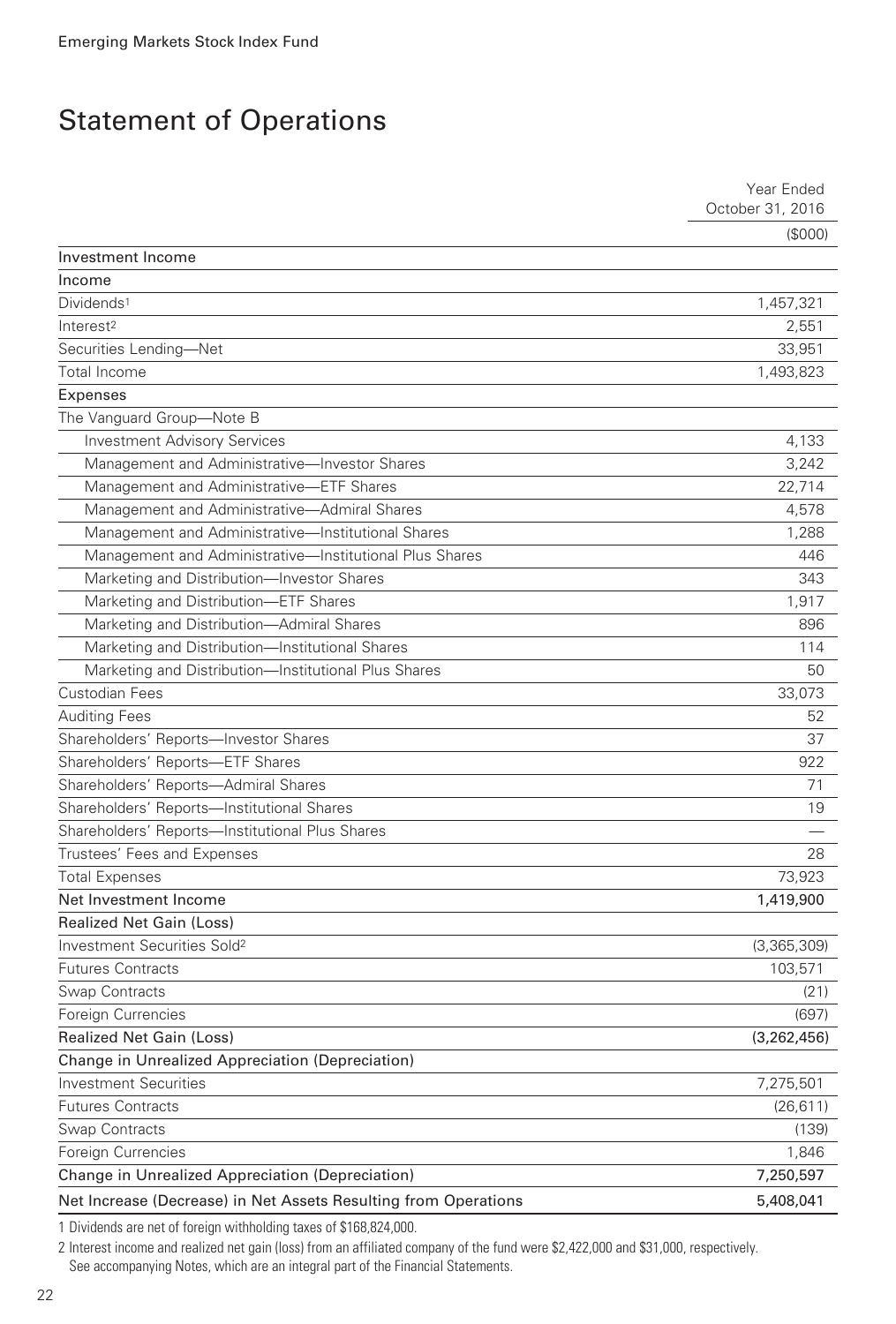# Statement of Changes in Net Assets

|                                                                 | Year Ended October 31, |                 |  |
|-----------------------------------------------------------------|------------------------|-----------------|--|
|                                                                 | 2016<br>(\$000)        | 2015<br>(\$000) |  |
| Increase (Decrease) in Net Assets                               |                        |                 |  |
| Operations                                                      |                        |                 |  |
| Net Investment Income                                           | 1,419,900              | 1,679,389       |  |
| Realized Net Gain (Loss)                                        | (3, 262, 456)          | (1,993,789)     |  |
| Change in Unrealized Appreciation (Depreciation)                | 7,250,597              | (10, 361, 915)  |  |
| Net Increase (Decrease) in Net Assets Resulting from Operations | 5,408,041              | (10, 676, 315)  |  |
| Distributions                                                   |                        |                 |  |
| Net Investment Income                                           |                        |                 |  |
| <b>Investor Shares</b>                                          | (35, 658)              | (45, 750)       |  |
| <b>ETF Shares</b>                                               | (979, 859)             | (1, 206, 542)   |  |
| <b>Admiral Shares</b>                                           | (210, 225)             | (237, 570)      |  |
| <b>Institutional Shares</b>                                     | (98, 859)              | (105, 620)      |  |
| <b>Institutional Plus Shares</b>                                | (74, 323)              | (77, 229)       |  |
| Realized Capital Gain                                           |                        |                 |  |
| <b>Investor Shares</b>                                          |                        |                 |  |
| <b>ETF Shares</b>                                               |                        |                 |  |
| <b>Admiral Shares</b>                                           |                        |                 |  |
| <b>Institutional Shares</b>                                     |                        |                 |  |
| <b>Institutional Plus Shares</b>                                |                        |                 |  |
| Total Distributions                                             | (1, 398, 924)          | (1,672,711)     |  |
| <b>Capital Share Transactions</b>                               |                        |                 |  |
| <b>Investor Shares</b>                                          | (111, 055)             | (137,894)       |  |
| <b>ETF Shares</b>                                               | 4,839,640              | (1,905,825)     |  |
| <b>Admiral Shares</b>                                           | 470,804                | 874,453         |  |
| <b>Institutional Shares</b>                                     | 231,732                | 380,858         |  |
| Institutional Plus Shares                                       | 233,053                | 363,624         |  |
| Net Increase (Decrease) from Capital Share Transactions         | 5,664,174              | (424,784)       |  |
| Total Increase (Decrease)                                       | 9,673,291              | (12, 773, 810)  |  |
| <b>Net Assets</b>                                               |                        |                 |  |
| <b>Beginning of Period</b>                                      | 52,915,033             | 65,688,843      |  |
| End of Period <sup>1</sup>                                      | 62,588,324             | 52,915,033      |  |

1 Net Assets—End of Period includes undistributed (overdistributed) net investment income of \$66,975,000 and \$41,604,000.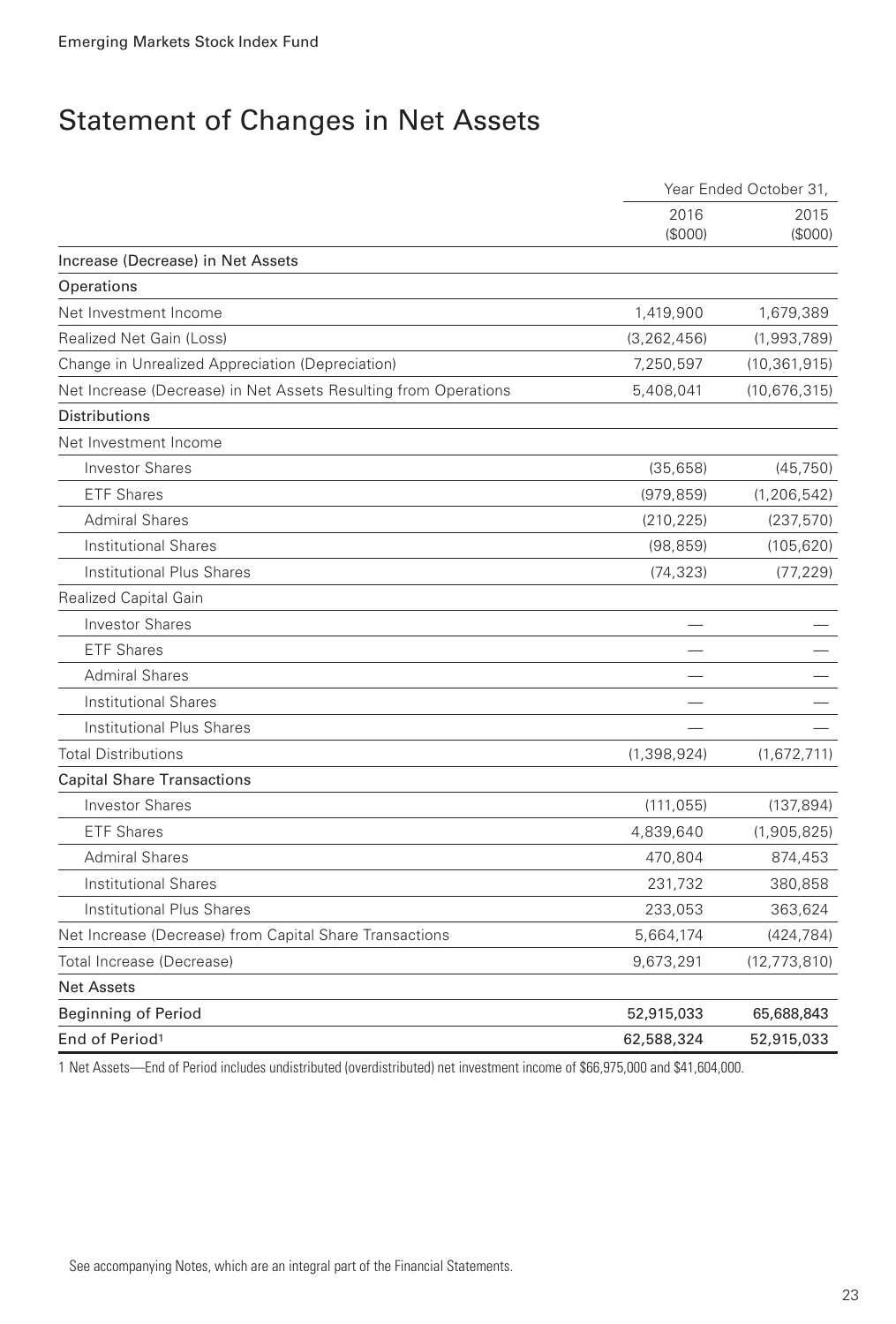#### Investor Shares

| For a Share Outstanding                                   |         | Year Ended October 31, |                          |         |         |
|-----------------------------------------------------------|---------|------------------------|--------------------------|---------|---------|
| Throughout Each Period                                    | 2016    | 2015                   | 2014                     | 2013    | 2012    |
| Net Asset Value, Beginning of Period                      | \$22.16 | \$27.02                | \$26.78                  | \$26.36 | \$26.39 |
| <b>Investment Operations</b>                              |         |                        |                          |         |         |
| Net Investment Income                                     | .530    | .642                   | .672                     | .667    | .576    |
| Net Realized and Unrealized Gain (Loss)<br>on Investments | 1.691   | (4.865)                | .271                     | .548    | .237    |
| <b>Total from Investment Operations</b>                   | 2.221   | (4.223)                | .943                     | 1.215   | .813    |
| <b>Distributions</b>                                      |         |                        |                          |         |         |
| Dividends from Net Investment Income                      | (.531)  | (.637)                 | (.703)                   | (.795)  | (.843)  |
| Distributions from Realized Capital Gains                 |         |                        | $\overline{\phantom{a}}$ |         |         |
| <b>Total Distributions</b>                                | (.531)  | (.637)                 | (.703)                   | (.795)  | (.843)  |
| Net Asset Value, End of Period                            | \$23.85 | \$22.16                | \$27.02                  | \$26.78 | \$26.36 |
| Total Return <sup>1</sup>                                 | 10.21%  | $-15.74%$              | 3.59%                    | 4.78%   | 3.30%   |
| Ratios/Supplemental Data                                  |         |                        |                          |         |         |
| Net Assets, End of Period (Millions)                      | \$1,570 | \$1,573                | \$2,063                  | \$2,181 | \$2,333 |
| Ratio of Total Expenses to Average Net Assets             | 0.32%   | 0.33%                  | 0.33%                    | 0.33%   | 0.33%   |
| Ratio of Net Investment Income to<br>Average Net Assets   | 2.50%   | 2.53%                  | 2.56%                    | 2.45%   | 2.38%   |
| Portfolio Turnover Rate <sup>2</sup>                      | 13%     | 7%                     | 9%                       | 26%     | 8%      |

1 Total returns do not include transaction or account service fees that may have applied in the periods shown. Fund prospectuses provide information about any applicable transaction and account service fees.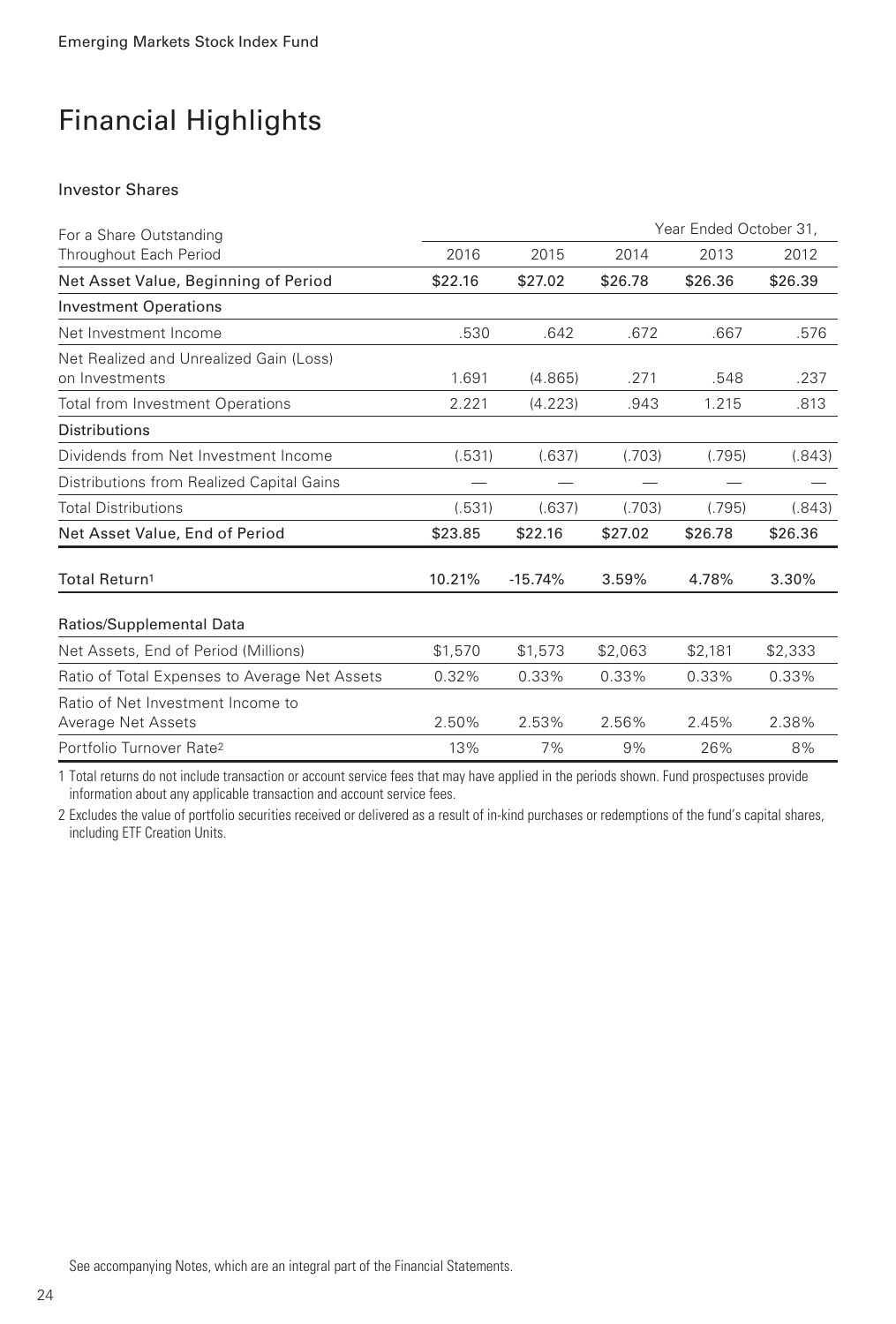#### FTSE Emerging Markets ETF Shares

| For a Share Outstanding                                                |          | Year Ended October 31, |          |          |          |
|------------------------------------------------------------------------|----------|------------------------|----------|----------|----------|
| Throughout Each Period                                                 | 2016     | 2015                   | 2014     | 2013     | 2012     |
| Net Asset Value, Beginning of Period                                   | \$34.98  | \$42.66                | \$42.28  | \$41.65  | \$41.73  |
| <b>Investment Operations</b>                                           |          |                        |          |          |          |
| Net Investment Income                                                  | .900     | 1.086                  | 1.137    | 1.129    | .984     |
| Net Realized and Unrealized Gain (Loss)<br>on Investments <sup>1</sup> | 2.679    | (7.685)                | .428     | .860     | .367     |
| <b>Total from Investment Operations</b>                                | 3.579    | (6.599)                | 1.565    | 1.989    | 1.351    |
| <b>Distributions</b>                                                   |          |                        |          |          |          |
| Dividends from Net Investment Income                                   | (.889)   | (1.081)                | (1.185)  | (1.359)  | (1.431)  |
| Distributions from Realized Capital Gains                              |          |                        |          |          |          |
| <b>Total Distributions</b>                                             | (.889)   | (1.081)                | (1.185)  | (1.359)  | (1.431)  |
| Net Asset Value, End of Period                                         | \$37.67  | \$34.98                | \$42.66  | \$42.28  | \$41.65  |
| <b>Total Return</b>                                                    | 10.47%   | $-15.59%$              | 3.77%    | 4.97%    | 3.47%    |
| Ratios/Supplemental Data                                               |          |                        |          |          |          |
| Net Assets, End of Period (Millions)                                   | \$44,636 | \$37,071               | \$48,000 | \$51,083 | \$57,125 |
| Ratio of Total Expenses to Average Net Assets                          | 0.14%    | 0.15%                  | 0.15%    | 0.15%    | 0.18%    |
| Ratio of Net Investment Income to<br>Average Net Assets                | 2.68%    | 2.71%                  | 2.74%    | 2.63%    | 2.53%    |
| Portfolio Turnover Rate <sup>2</sup>                                   | 13%      | 7%                     | 9%       | 26%      | 8%       |

1 Includes increases from purchase and redemption fees of \$.00, \$.00, \$.00, \$.00, and \$.01. Purchase and redemption fees were eliminated effective February 29, 2012, and May 23, 2012, respectively.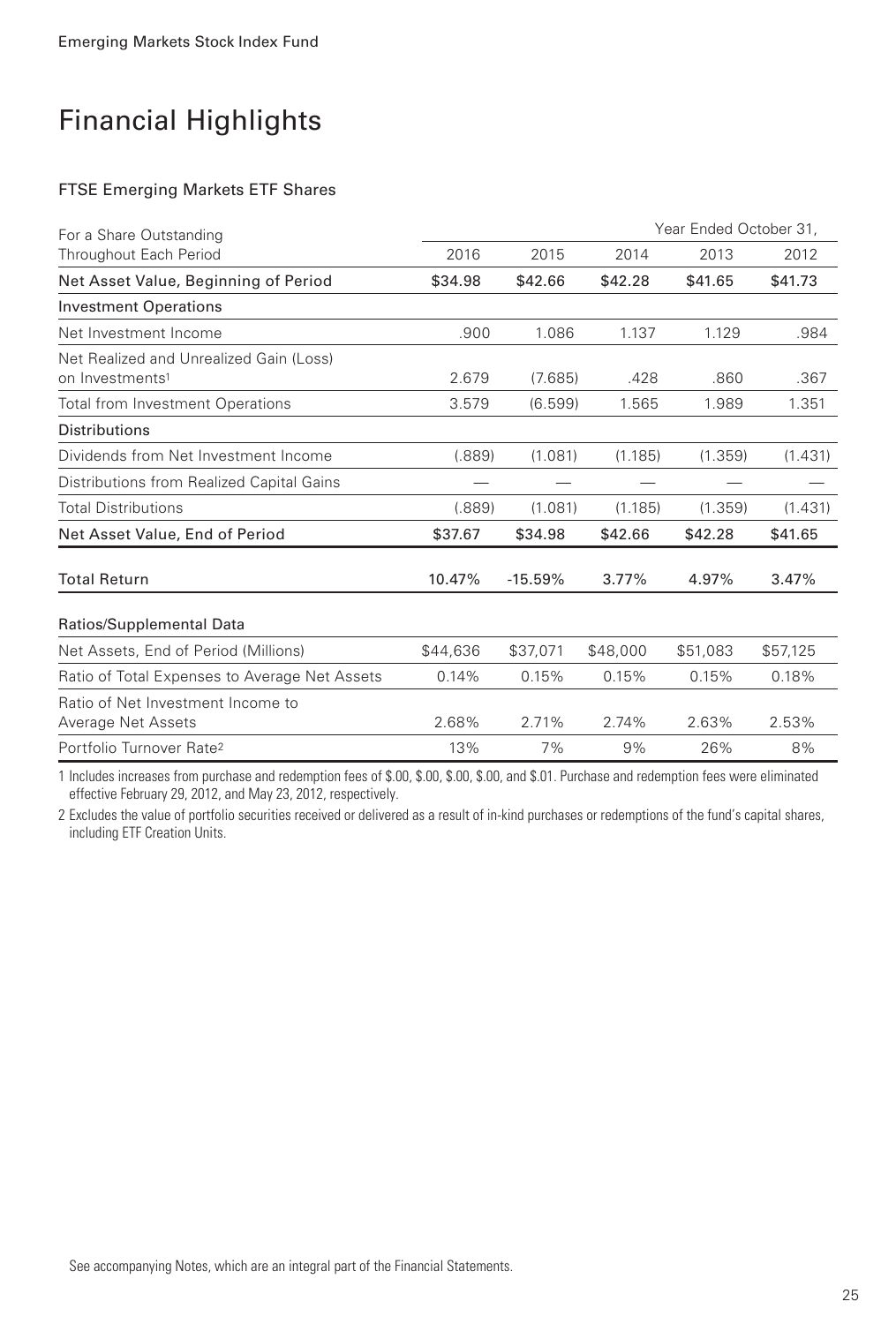#### Admiral Shares

| For a Share Outstanding                                                | Year Ended October 31, |           |         |         |         |
|------------------------------------------------------------------------|------------------------|-----------|---------|---------|---------|
| Throughout Each Period                                                 | 2016                   | 2015      | 2014    | 2013    | 2012    |
| Net Asset Value, Beginning of Period                                   | \$29.10                | \$35.49   | \$35.17 | \$34.65 | \$34.71 |
| <b>Investment Operations</b>                                           |                        |           |         |         |         |
| Net Investment Income                                                  | .747                   | .903      | .946    | .940    | .816    |
| Net Realized and Unrealized Gain (Loss)<br>on Investments <sup>1</sup> | 2.222                  | (6.394)   | .361    | .709    | .311    |
| <b>Total from Investment Operations</b>                                | 2.969                  | (5.491)   | 1.307   | 1.649   | 1.127   |
| <b>Distributions</b>                                                   |                        |           |         |         |         |
| Dividends from Net Investment Income                                   | (.739)                 | (.899)    | (.987)  | (1.129) | (1.187) |
| Distributions from Realized Capital Gains                              |                        |           |         |         |         |
| <b>Total Distributions</b>                                             | (.739)                 | (.899)    | (.987)  | (1.129) | (1.187) |
| Net Asset Value, End of Period                                         | \$31.33                | \$29.10   | \$35.49 | \$35.17 | \$34.65 |
| Total Return <sup>2</sup>                                              | 10.41%                 | $-15.60%$ | 3.79%   | 4.94%   | 3.49%   |
| Ratios/Supplemental Data                                               |                        |           |         |         |         |
| Net Assets, End of Period (Millions)                                   | \$9,166                | \$8,060   | \$8,870 | \$6,959 | \$6,801 |
| Ratio of Total Expenses to Average Net Assets                          | 0.14%                  | 0.15%     | 0.15%   | 0.15%   | 0.18%   |
| Ratio of Net Investment Income to<br>Average Net Assets                | 2.68%                  | 2.71%     | 2.74%   | 2.63%   | 2.53%   |
| Portfolio Turnover Rate <sup>3</sup>                                   | 13%                    | 7%        | 9%      | 26%     | 8%      |

1 Includes increases from purchase and redemption fees of \$.00, \$.00, \$.00, \$.00, and \$.01. Purchase and redemption fees were eliminated effective February 29, 2012, and May 23, 2012, respectively.

2 Total returns do not include transaction or account service fees that may have applied in the periods shown. Fund prospectuses provide information about any applicable transaction and account service fees.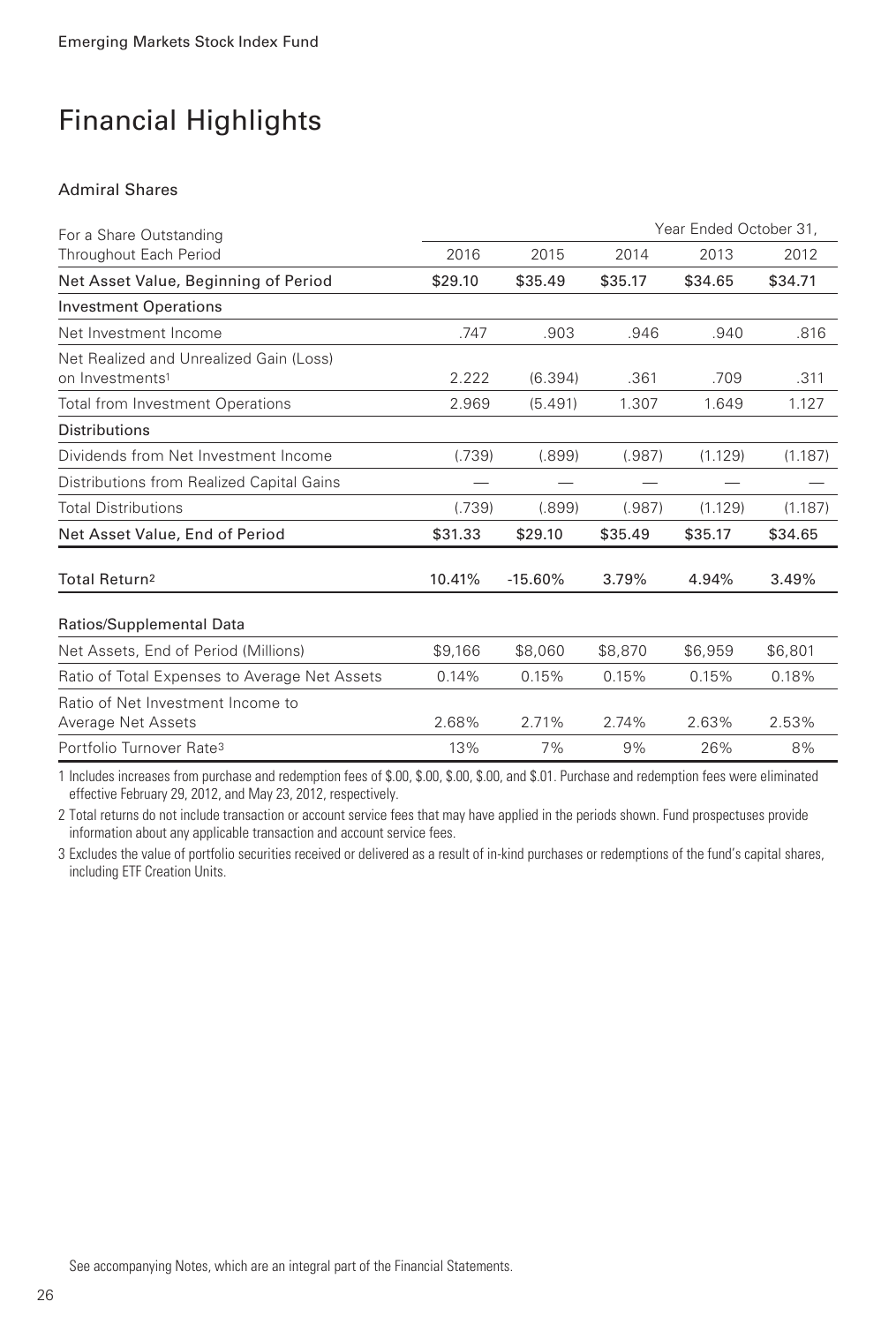#### Institutional Shares

| For a Share Outstanding                                   |         | Year Ended October 31, |         |         |         |
|-----------------------------------------------------------|---------|------------------------|---------|---------|---------|
| Throughout Each Period                                    | 2016    | 2015                   | 2014    | 2013    | 2012    |
| Net Asset Value, Beginning of Period                      | \$22.13 | \$26.99                | \$26.74 | \$26.36 | \$26.42 |
| <b>Investment Operations</b>                              |         |                        |         |         |         |
| Net Investment Income                                     | .577    | .696                   | .726    | .725    | .643    |
| Net Realized and Unrealized Gain (Loss)<br>on Investments | 1.683   | (4.865)                | .283    | .532    | .225    |
| <b>Total from Investment Operations</b>                   | 2.260   | (4.169)                | 1.009   | 1.257   | .868    |
| <b>Distributions</b>                                      |         |                        |         |         |         |
| Dividends from Net Investment Income                      | (.570)  | (.691)                 | (.759)  | (.877)  | (.928)  |
| Distributions from Realized Capital Gains                 |         |                        | $\sim$  |         |         |
| <b>Total Distributions</b>                                | (.570)  | (.691)                 | (.759)  | (.877)  | (.928)  |
| Net Asset Value, End of Period                            | \$23.82 | \$22.13                | \$26.99 | \$26.74 | \$26.36 |
| Total Return <sup>1</sup>                                 | 10.42%  | $-15.57%$              | 3.85%   | 4.95%   | 3.54%   |
| Ratios/Supplemental Data                                  |         |                        |         |         |         |
| Net Assets, End of Period (Millions)                      | \$4,191 | \$3,645                | \$4,002 | \$3,558 | \$2,495 |
| Ratio of Total Expenses to Average Net Assets             | 0.11%   | 0.12%                  | 0.12%   | 0.12%   | 0.12%   |
| Ratio of Net Investment Income to<br>Average Net Assets   | 2.71%   | 2.74%                  | 2.77%   | 2.66%   | 2.59%   |
| Portfolio Turnover Rate <sup>2</sup>                      | 13%     | 7%                     | 9%      | 26%     | 8%      |

1 Total returns do not include transaction fees that may have applied in the periods shown. Fund prospectuses provide information about any applicable transaction fees.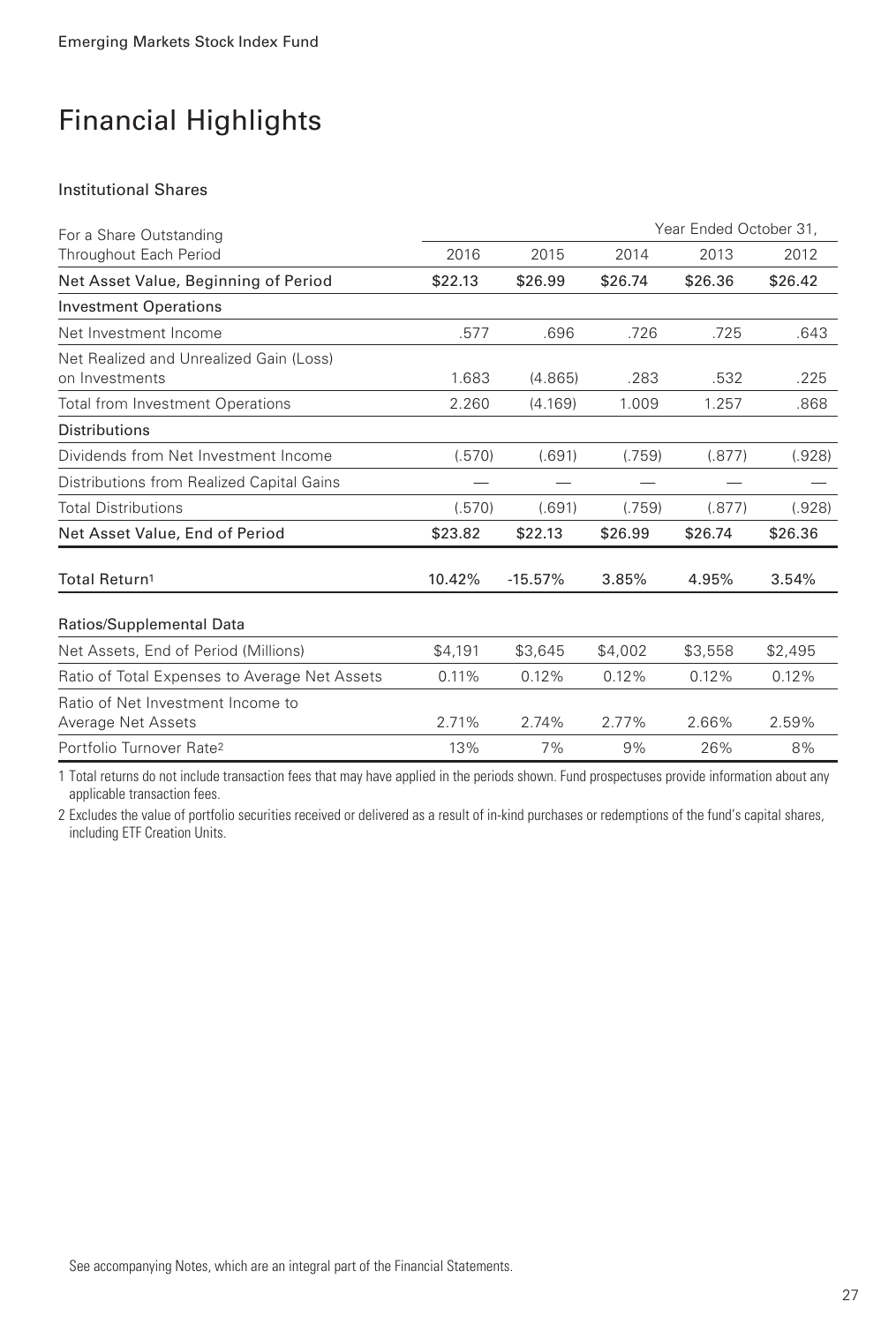#### Institutional Plus Shares

| For a Share Outstanding                                                | Year Ended October 31, |           |         |         |         |
|------------------------------------------------------------------------|------------------------|-----------|---------|---------|---------|
| Throughout Each Period                                                 | 2016                   | 2015      | 2014    | 2013    | 2012    |
| Net Asset Value, Beginning of Period                                   | \$73.61                | \$89.77   | \$88.97 | \$87.68 | \$87.90 |
| <b>Investment Operations</b>                                           |                        |           |         |         |         |
| Net Investment Income                                                  | 1.928                  | 2.326     | 2.436   | 2.426   | 2.131   |
| Net Realized and Unrealized Gain (Loss)<br>on Investments <sup>1</sup> | 5.630                  | (16.171)  | .904    | 1.792   | .776    |
| <b>Total from Investment Operations</b>                                | 7.558                  | (13.845)  | 3.340   | 4.218   | 2.907   |
| <b>Distributions</b>                                                   |                        |           |         |         |         |
| Dividends from Net Investment Income                                   | (1.908)                | (2.315)   | (2.540) | (2.928) | (3.127) |
| Distributions from Realized Capital Gains                              |                        |           |         |         |         |
| <b>Total Distributions</b>                                             | (1.908)                | (2.315)   | (2.540) | (2.928) | (3.127) |
| Net Asset Value, End of Period                                         | \$79.26                | \$73.61   | \$89.77 | \$88.97 | \$87.68 |
| Total Return <sup>2</sup>                                              | 10.48%                 | $-15.55%$ | 3.83%   | 4.99%   | 3.56%   |
| Ratios/Supplemental Data                                               |                        |           |         |         |         |
| Net Assets, End of Period (Millions)                                   | \$3,026                | \$2,566   | \$2,754 | \$2,320 | \$1,607 |
| Ratio of Total Expenses to Average Net Assets                          | 0.09%                  | 0.10%     | 0.10%   | 0.10%   | 0.10%   |
| Ratio of Net Investment Income to<br>Average Net Assets                | 2.73%                  | 2.76%     | 2.79%   | 2.68%   | 2.61%   |
| Portfolio Turnover Rate <sup>3</sup>                                   | 13%                    | 7%        | 9%      | 26%     | 8%      |

1 Includes increases from purchase and redemption fees of \$.00, \$.00, \$.00, \$.00, and \$.01. Purchase and redemption fees were eliminated effective February 29, 2012, and May 23, 2012, respectively.

2 Total returns do not include transaction fees that may have applied in the periods shown. Fund prospectuses provide information about any applicable transaction fees.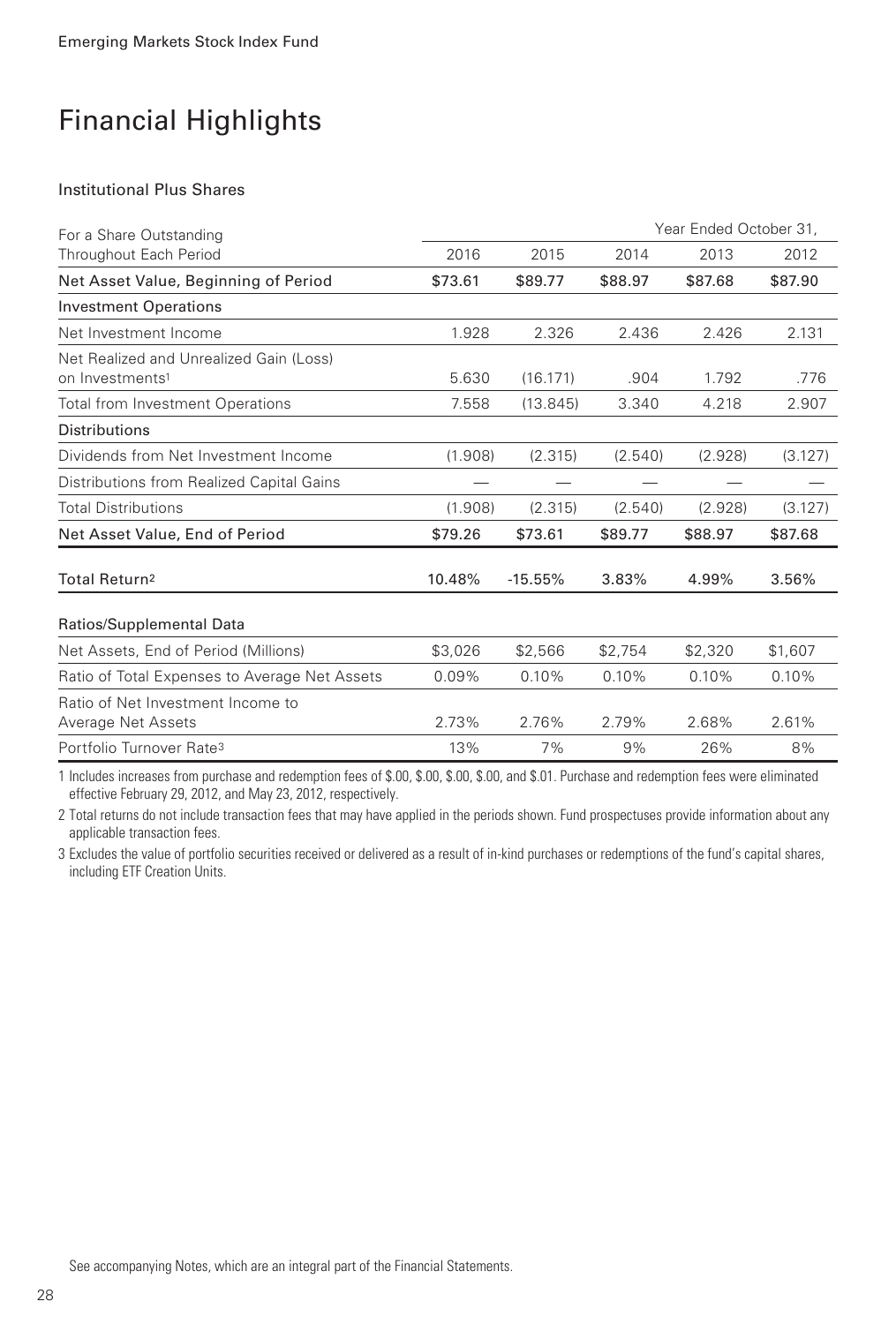### Notes to Financial Statements

Vanguard Emerging Markets Stock Index Fund is registered under the Investment Company Act of 1940 as an open-end investment company, or mutual fund. The fund invests in securities of foreign issuers, which may subject it to investment risks not normally associated with investing in securities of U.S. corporations. The fund offers five classes of shares: Investor Shares, ETF Shares, Admiral Shares, Institutional Shares, and Institutional Plus Shares. Investor Shares are available to any investor who meets the fund's minimum purchase requirements. ETF Shares, known as Vanguard FTSE Emerging Markets ETF Shares, are listed for trading on NYSE Arca; they can be purchased and sold through a broker. Admiral Shares, Institutional Shares, and Institutional Plus Shares are designed for investors who meet certain administrative, service, and account-size criteria.

A. The following significant accounting policies conform to generally accepted accounting principles for U.S. investment companies. The fund consistently follows such policies in preparing its financial statements.

1. Security Valuation: Securities are valued as of the close of trading on the New York Stock Exchange (generally 4 p.m., Eastern time) on the valuation date. Equity securities are valued at the latest quoted sales prices or official closing prices taken from the primary market in which each security trades; such securities not traded on the valuation date are valued at the mean of the latest quoted bid and asked prices. Securities for which market quotations are not readily available, or whose values have been affected by events occurring before the fund's pricing time but after the close of the securities' primary markets, are valued at their fair values calculated according to procedures adopted by the board of trustees. These procedures include obtaining quotations from an independent pricing service, monitoring news to identify significant market- or security-specific events, and evaluating changes in the values of foreign market proxies (for example, ADRs, futures contracts, or exchangetraded funds), between the time the foreign markets close and the fund's pricing time. When fair-value pricing is employed, the prices of securities used by a fund to calculate its net asset value may differ from quoted or published prices for the same securities. Investments in Vanguard Market Liquidity Fund are valued at that fund's net asset value. Temporary cash investments acquired over 60 days to maturity are valued using the latest bid prices or using valuations based on a matrix system (which considers such factors as security prices, yields, maturities, and ratings), both as furnished by independent pricing services. Other temporary cash investments are valued at amortized cost, which approximates market value.

2. Foreign Currency: Securities and other assets and liabilities denominated in foreign currencies are translated into U.S. dollars using exchange rates obtained from an independent third party as of the fund's pricing time on the valuation date. Realized gains (losses) and unrealized appreciation (depreciation) on investment securities include the effects of changes in exchange rates since the securities were purchased, combined with the effects of changes in security prices. Fluctuations in the value of other assets and liabilities resulting from changes in exchange rates are recorded as unrealized foreign currency gains (losses) until the assets or liabilities are settled in cash, at which time they are recorded as realized foreign currency gains (losses).

3. Futures Contracts: The fund uses index futures contracts to a limited extent, with the objectives of maintaining full exposure to the stock market, enhancing returns, maintaining liquidity, and minimizing transaction costs. The fund may purchase futures contracts to immediately invest incoming cash in the market, or sell futures in response to cash outflows, thereby simulating a fully invested position in the underlying index while maintaining a cash balance for liquidity. The fund may seek to enhance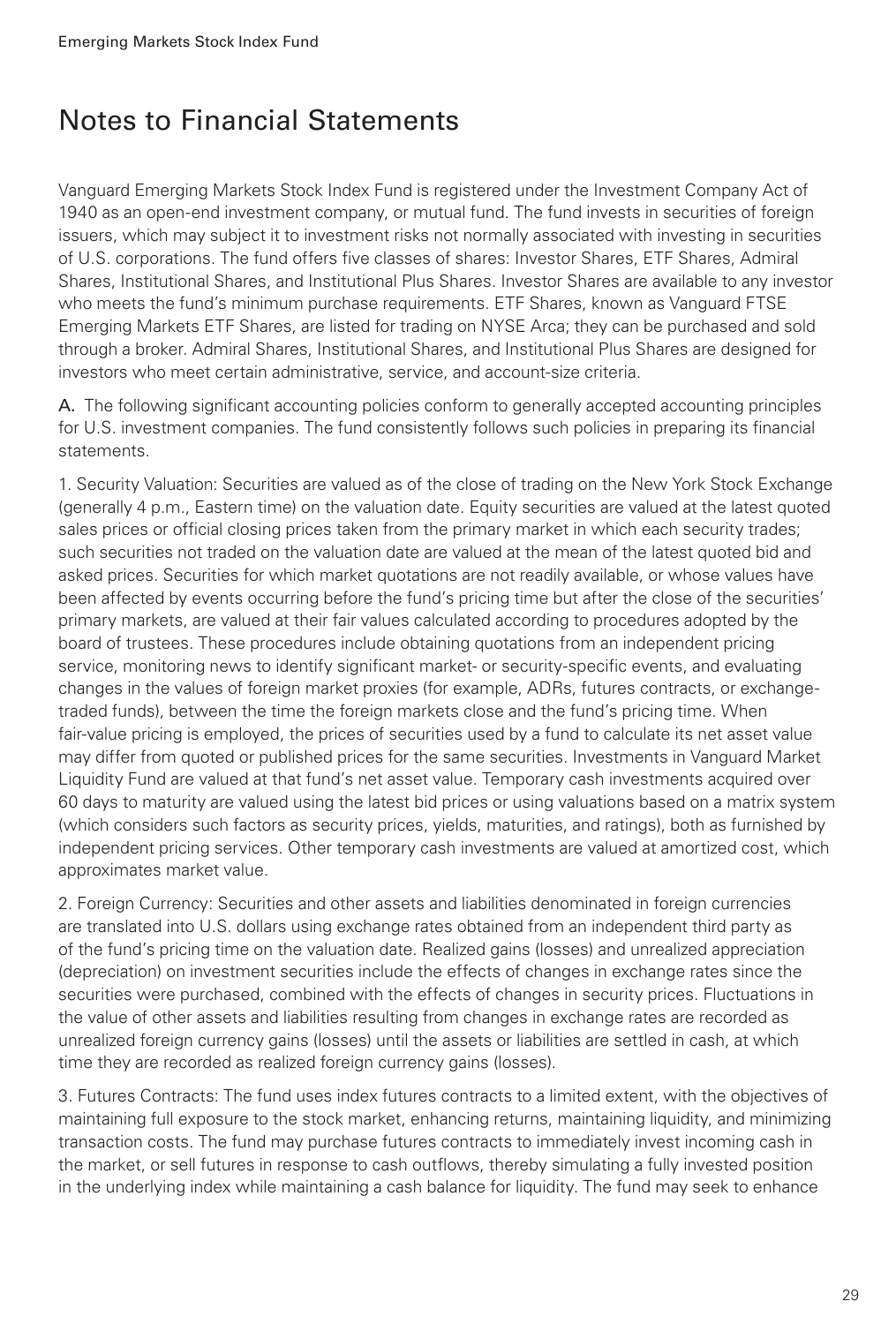returns by using futures contracts instead of the underlying securities when futures are believed to be priced more attractively than the underlying securities. The primary risks associated with the use of futures contracts are imperfect correlation between changes in market values of stocks held by the fund and the prices of futures contracts, and the possibility of an illiquid market. Counterparty risk involving futures is mitigated because a regulated clearinghouse is the counterparty instead of the clearing broker. To further mitigate counterparty risk, the fund trades futures contracts on an exchange, monitors the financial strength of its clearing brokers and clearinghouse, and has entered into clearing agreements with its clearing brokers. The clearinghouse imposes initial margin requirements to secure the fund's performance and requires daily settlement of variation margin representing changes in the market value of each contract.

Futures contracts are valued at their quoted daily settlement prices. The aggregate settlement values of the contracts are not recorded in the Statement of Net Assets. Fluctuations in the value of the contracts are recorded in the Statement of Net Assets as an asset (liability) and in the Statement of Operations as unrealized appreciation (depreciation) until the contracts are closed, when they are recorded as realized futures gains (losses).

During the year ended October 31, 2016, the fund's average investments in long and short futures contracts represented less than 1% and 0% of net assets, respectively, based on the average of aggregate settlement values at each quarter-end during the period.

4. Swap Contracts: The fund has entered into equity swap contracts to earn the total return on selected reference stocks in the fund's target index. Under the terms of the swaps, the fund receives the total return on the referenced stock (i.e., receiving the increase or paying the decrease in value of the selected reference stock and receiving the equivalent of any dividends in respect of the selected referenced stock) over a specified period of time, applied to a notional amount that represents the value of a designated number of shares of the selected reference stock at the beginning of the equity swap contract. The fund also receives a fixed rate spread related to the reference stock and pays a floating rate based on short-term interest rates, applied to the notional amount. To mitigate interest rate risk on the floating rate payable, the fund invests an amount approximating the notional amount of the swap in high-quality temporary cash investments.

The notional amounts of swap contracts are not recorded in the Statement of Net Assets. Swaps are valued daily based on market quotations received from independent pricing services or recognized dealers and the change in value is recorded in the Statement of Net Assets as an asset (liability) and in the Statement of Operations as unrealized appreciation (depreciation) until termination of the swap, at which time realized gain (loss) is recorded. A risk associated with all types of swaps is the possibility that a counterparty may default on its obligation to pay net amounts due to the fund. The fund's maximum amount subject to counterparty risk is the unrealized appreciation on the swap contract. The fund mitigates its counterparty risk by entering into swaps only with a diverse group of prequalified counterparties, monitoring their financial strength, entering into master netting arrangements with its counterparties, and requiring its counterparties to transfer collateral as security for their performance. In the absence of a default, the collateral pledged or received by the fund cannot be repledged, resold or rehypothecated. In the event of a counterparty's default (including bankruptcy), the fund may terminate any swap contracts with that counterparty, determine the net amount owed by either party in accordance with its master netting arrangements, and sell or retain any collateral held up to the net amount owed to the fund under the master netting arrangements. The swap contracts contain provisions whereby a counterparty may terminate open contracts if the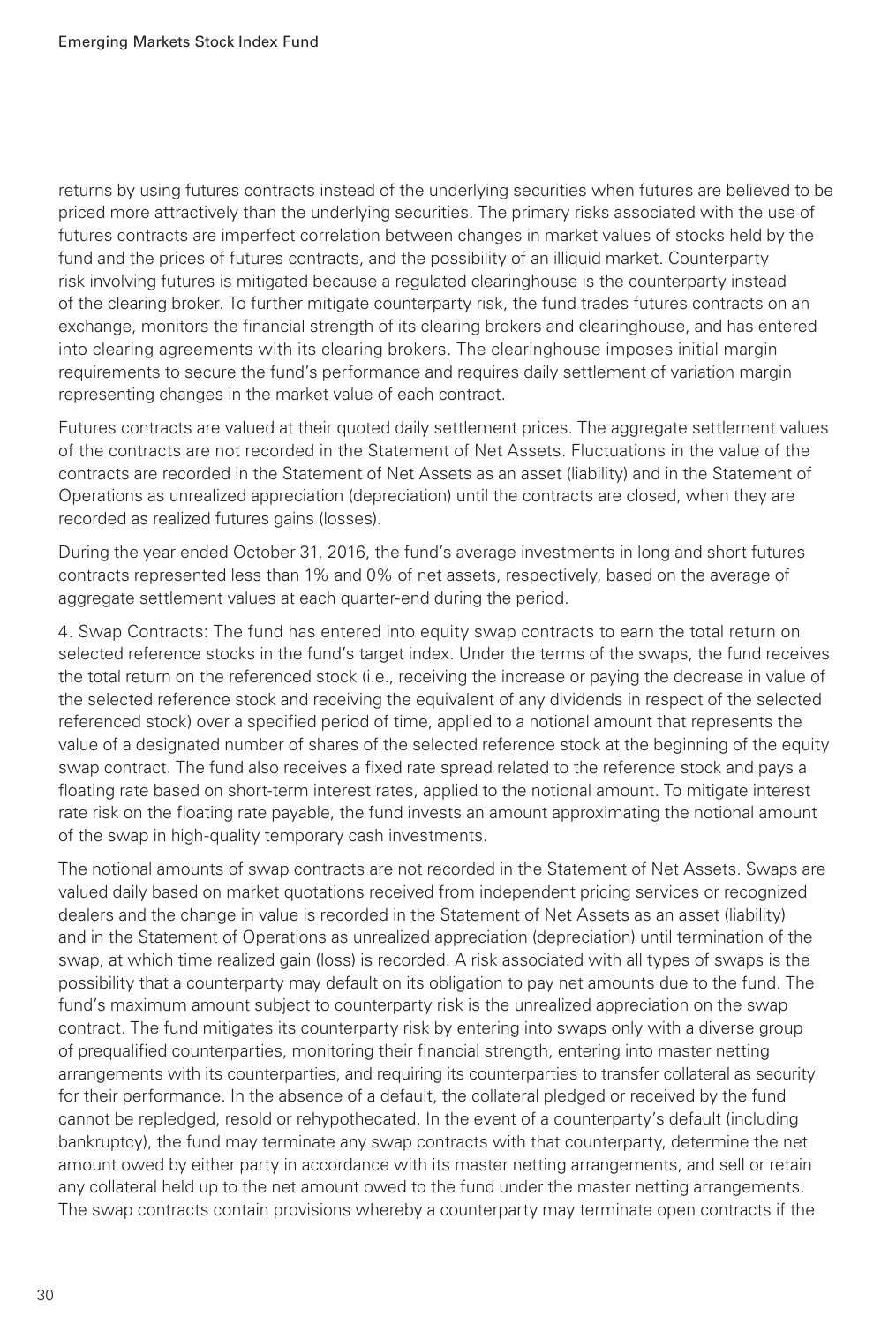fund net assets decline below a certain level, triggering a payment by the fund if the fund is in a net liability position at the time of the termination. The payment amount would be reduced by any collateral the fund has pledged. Any securities pledged as collateral for open contracts are noted in the Statement of Net Assets. The value of collateral received or pledged is compared daily to the value of the swap contracts exposure with each counterparty, and any difference, if in excess of a specified minimum transfer amount, is adjusted and settled within two business days.

During the year ended October 31, 2016, the fund's average amounts of investments in total return swaps represented less than 1% of net assets, based on the average of notional amounts at each quarter-end during the period.

5. Federal Income Taxes: The fund intends to continue to qualify as a regulated investment company and distribute all of its taxable income. Management has analyzed the fund's tax positions taken for all open federal income tax years (October 31, 2013–2016), and has concluded that no provision for federal income tax is required in the fund's financial statements.

6. Distributions: Distributions to shareholders are recorded on the ex-dividend date.

7. Securities Lending: To earn additional income, the fund lends its securities to qualified institutional borrowers. Security loans are subject to termination by the fund at any time, and are required to be secured at all times by collateral in an amount at least equal to the market value of securities loaned. Daily market fluctuations could cause the value of loaned securities to be more or less than the value of the collateral received. When this occurs, the collateral is adjusted and settled on the next business day. The fund further mitigates its counterparty risk by entering into securities lending transactions only with a diverse group of prequalified counterparties, monitoring their financial strength, and entering into master securities lending agreements with its counterparties. The master securities lending agreements provide that, in the event of a counterparty's default (including bankruptcy), the fund may terminate any loans with that borrower, determine the net amount owed, and sell or retain the collateral up to the net amount owed to the fund; however, such actions may be subject to legal proceedings. While collateral mitigates counterparty risk, in the absence of a default the fund may experience delays and costs in recovering the securities loaned. The fund invests cash collateral received in Vanguard Market Liquidity Fund, and records a liability in the Statement of Net Assets for the return of the collateral, during the period the securities are on loan. Securities lending income represents fees charged to borrowers plus income earned on invested cash collateral, less expenses associated with the loan. During the term of the loan, the fund is entitled to all distributions made on or in respect of the loaned securities.

8. Credit Facility: The fund and certain other funds managed by The Vanguard Group ("Vanguard") participate in a \$3.1 billion committed credit facility provided by a syndicate of lenders pursuant to a credit agreement that may be renewed annually; each fund is individually liable for its borrowings, if any, under the credit facility. Borrowings may be utilized for temporary and emergency purposes, and are subject to the fund's regulatory and contractual borrowing restrictions. The participating funds are charged administrative fees and an annual commitment fee of 0.10% of the undrawn amount of the facility; these fees are allocated to the funds based on a method approved by the fund's board of trustees and included in Management and Administrative expenses on the fund's Statement of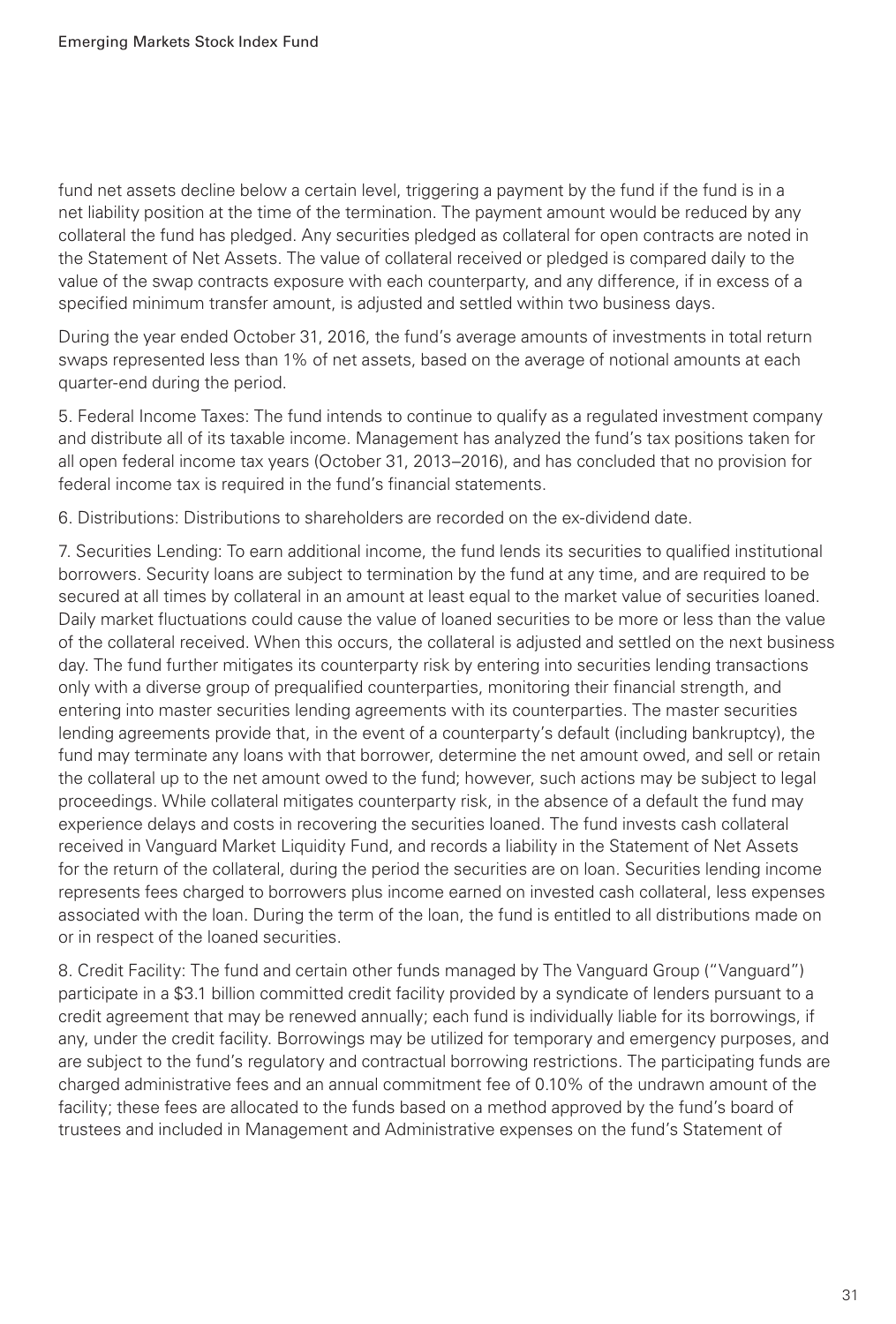Operations. Any borrowings under this facility bear interest at a rate based upon the higher of the one-month London Interbank Offered Rate, federal funds effective rate, or overnight bank funding rate plus an agreed-upon spread.

The fund had no borrowings outstanding at October 31, 2016, or at any time during the period then ended.

9. Other: Dividend income is recorded on the ex-dividend date. Interest income includes income distributions received from Vanguard Market Liquidity Fund and is accrued daily. Premiums and discounts on debt securities purchased are amortized and accreted, respectively, to interest income over the lives of the respective securities. Security transactions are accounted for on the date securities are bought or sold. Costs used to determine realized gains (losses) on the sale of investment securities are those of the specific securities sold.

Withholding taxes on foreign dividends and capital gains have been provided for in accordance with the fund's understanding of the applicable countries' tax rules and rates. The fund has filed tax reclaims for previously withheld taxes on dividends earned in certain European Union countries. These filings are subject to various administrative and judicial proceedings within these countries. Such tax reclaims received during the year, if any, are included in dividend income. No other amounts for additional tax reclaims are reflected in the financial statements due to the uncertainty as to the ultimate resolution of proceedings, the likelihood of receipt of these reclaims, and the potential timing of payment.

Each class of shares has equal rights as to assets and earnings, except that each class separately bears certain class-specific expenses related to maintenance of shareholder accounts (included in Management and Administrative expenses) and shareholder reporting. Marketing and distribution expenses are allocated to each class of shares based on a method approved by the board of trustees. Income, other non-class-specific expenses, and gains and losses on investments are allocated to each class of shares based on its relative net assets.

B. In accordance with the terms of a Funds' Service Agreement (the "FSA") between Vanguard and the fund, Vanguard furnishes to the fund investment advisory, corporate management, administrative, marketing, and distribution services at Vanguard's cost of operations (as defined by the FSA). These costs of operations are allocated to the fund based on methods and guidelines approved by the board of trustees. Vanguard does not require reimbursement in the current period for certain costs of operations (such as deferred compensation/benefits and risk/insurance costs); the fund's liability for these costs of operations is included in Payables to Vanguard on the Statement of Net Assets.

Upon the request of Vanguard, the fund may invest up to 0.40% of its net assets as capital in Vanguard. At October 31, 2016, the fund had contributed to Vanguard capital in the amount of \$4,643,000, representing 0.01% of the fund's net assets and 1.86% of Vanguard's capitalization. The fund's trustees and officers are also directors and employees, respectively, of Vanguard.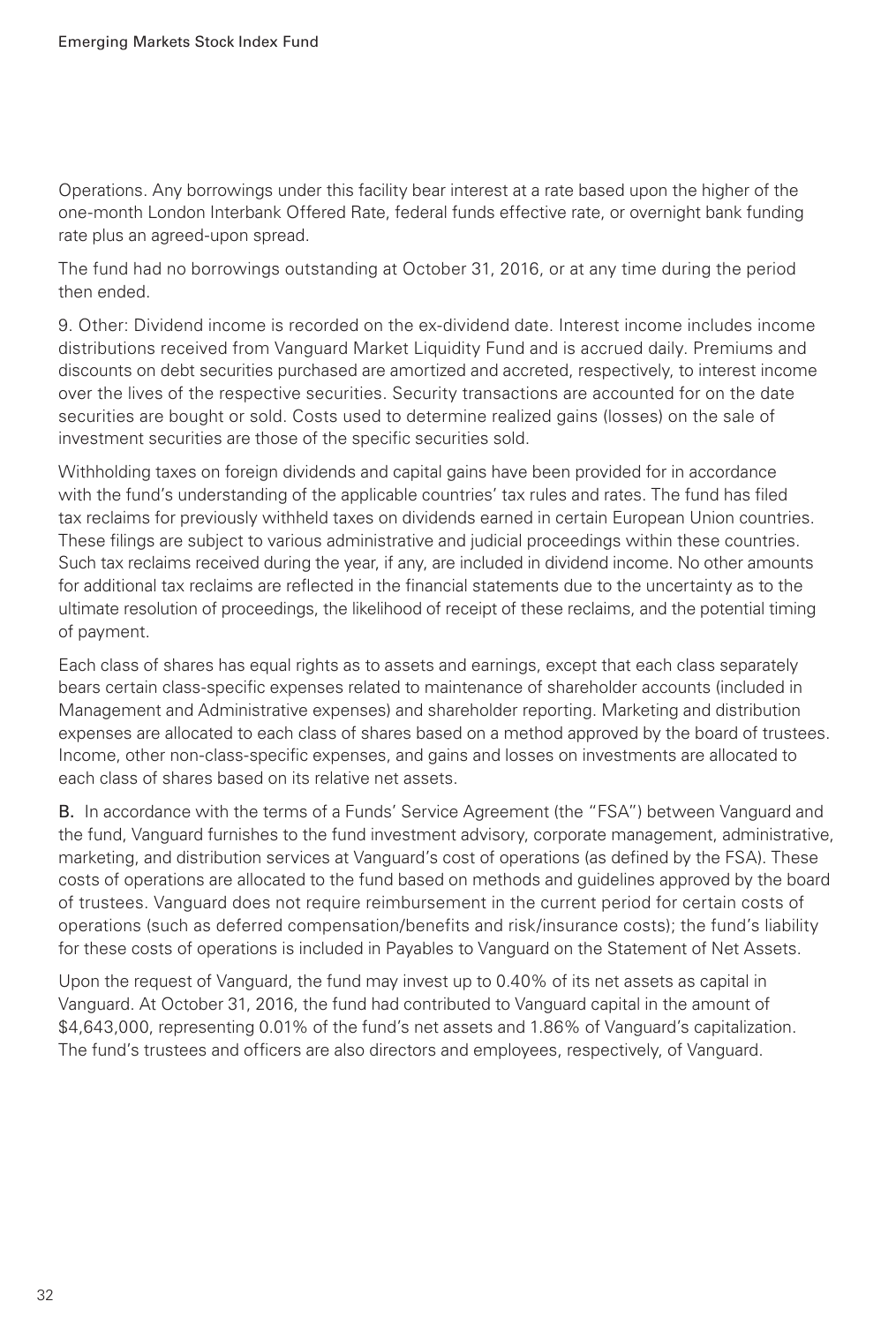C. Various inputs may be used to determine the value of the fund's investments. These inputs are summarized in three broad levels for financial statement purposes. The inputs or methodologies used to value securities are not necessarily an indication of the risk associated with investing in those securities.

Level 1—Quoted prices in active markets for identical securities.

Level 2—Other significant observable inputs (including quoted prices for similar securities, interest rates, prepayment speeds, credit risk, etc.).

Level 3—Significant unobservable inputs (including the fund's own assumptions used to determine the fair value of investments).

The following table summarizes the market value of the fund's investments as of October 31, 2016, based on the inputs used to value them:

| Investments                           | Level 1<br>(S000) | Level 2<br>(S000) | Level 3<br>(S000) |
|---------------------------------------|-------------------|-------------------|-------------------|
| Common Stocks-North and South America | 8,979,738         | 733.775           | 6.045             |
| Common Stocks-Other                   | 1,106,172         | 50,996,919        | 155,317           |
| <b>Temporary Cash Investments</b>     | 1,218,188         | 66.884            |                   |
| Futures Contracts-Assets <sup>1</sup> | 3.105             |                   |                   |
| Swap Contracts-Liabilities            |                   | (139)             |                   |
| Total                                 | 11,307,203        | 51,797,439        | 161,362           |

1 Represents variation margin on the last day of the reporting period.

Securities in certain countries may transfer between Level 1 and Level 2 because of differences in stock market closure times that may result from transitions between standard and daylight saving time in those countries and the United States. Based on values on the date of transfer, securities valued at \$2,409,146,000 based on Level 1 inputs were transferred from Level 2 during the fiscal year. Additionally, based on values on the date of transfer, securities valued at \$704,360,000 based on Level 2 inputs were transferred from Level 1 during the fiscal year.

The fund invests in securities of foreign issuers, which may subject it to investment risks not normally associated with investing in securities of U.S. corporations. Further, at October 31, 2016, the fund had a concentration of its investments in securities issued in China, and the performance of such investments may be impacted by the country's social, political, and economic conditions.

D. At October 31, 2016, the aggregate settlement value of open futures contracts and the related unrealized appreciation (depreciation) were:

|                                    |               |                                        | (S000)                                           |                                              |  |
|------------------------------------|---------------|----------------------------------------|--------------------------------------------------|----------------------------------------------|--|
| <b>Futures Contracts</b>           | Expiration    | Number of<br>Long (Short)<br>Contracts | Aggregate<br>Settlement<br>Value<br>Long (Short) | Unrealized<br>Appreciation<br>(Depreciation) |  |
| <b>MSCI Emerging Markets Index</b> | December 2016 | 13,500                                 | 609,863                                          | (12, 451)                                    |  |

Unrealized appreciation (depreciation) on open futures contracts is required to be treated as realized gain (loss) for tax purposes.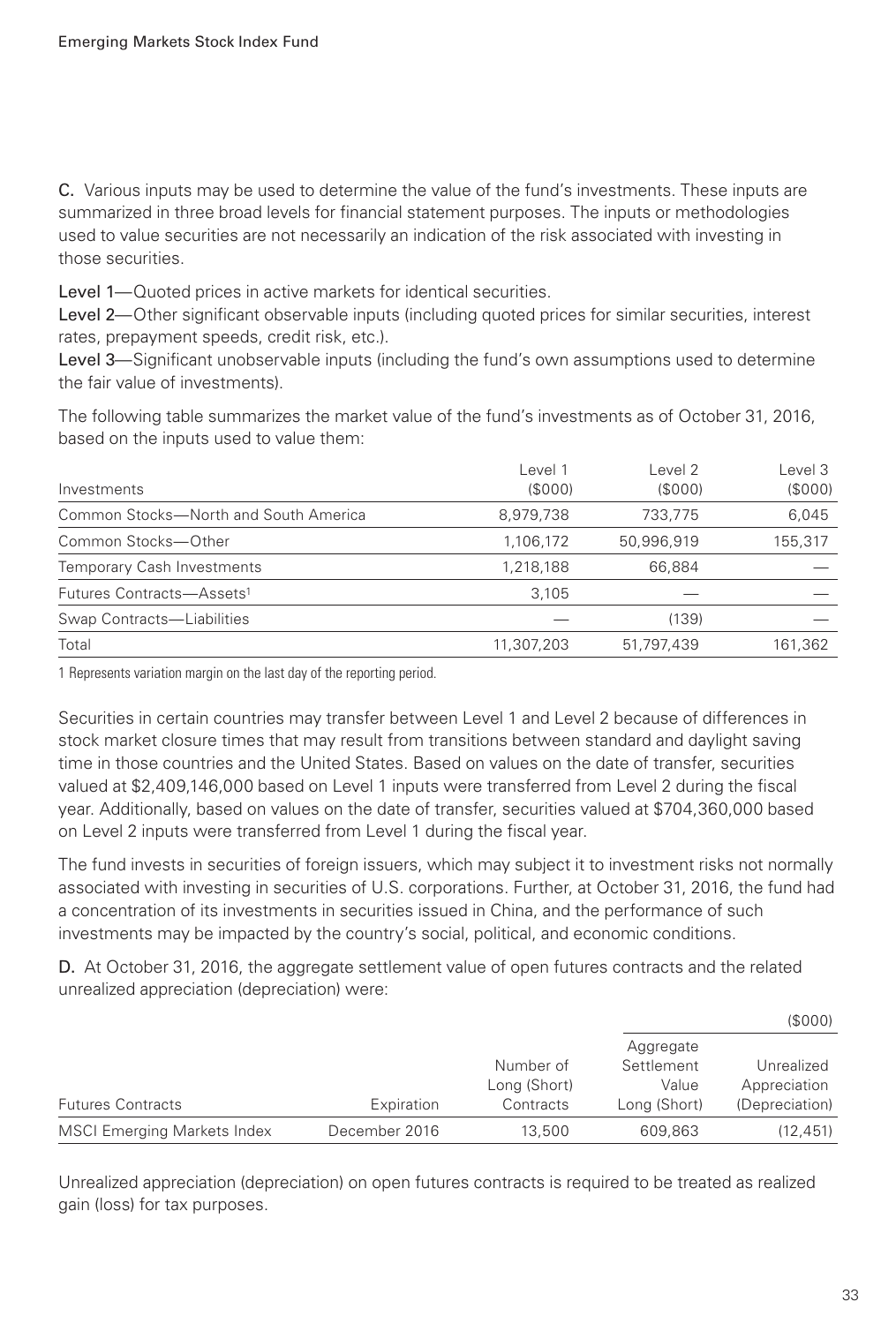|                  |             |              |          | Fixed/Floating | Unrealized     |
|------------------|-------------|--------------|----------|----------------|----------------|
|                  |             |              | Notional | Net Rate       | Appreciation   |
|                  | Termination |              | Amount   | Received       | (Depreciation) |
| Reference Entity | Date        | Counterparty | (S000)   | (Paid)         | $($ \$000 $)$  |
| Odontoprey SA    | 1/19/17     | <b>MSCS</b>  | 6.166    | 9.118%         | (139)          |

E. At October 31, 2016, the fund had the following open total return swap contracts:

MSCS—Morgan Stanley Capital Services Inc.

F. Distributions are determined on a tax basis and may differ from net investment income and realized capital gains for financial reporting purposes. Differences may be permanent or temporary. Permanent differences are reclassified among capital accounts in the financial statements to reflect their tax character. Temporary differences arise when certain items of income, expense, gain, or loss are recognized in different periods for financial statement and tax purposes. These differences will reverse at some time in the future. Differences in classification may also result from the treatment of short-term gains as ordinary income for tax purposes.

During the year ended October 31, 2016, the fund realized net foreign currency losses of \$697,000, which decreased distributable net income for tax purposes; accordingly, such losses have been reclassified from accumulated net realized losses to undistributed net investment income.

During the year ended October 31, 2016, the fund realized \$215,435,000 of net capital losses resulting from in-kind redemptions—in which shareholders exchanged fund shares for securities held by the fund rather than for cash. Because such losses are not taxable to the fund, and are not distributed to shareholders, they have been reclassified from accumulated net realized losses to paid-in capital.

Realized and unrealized gains (losses) on certain of the fund's swap contracts are treated as ordinary income (loss) for tax purposes. Realized losses of \$21,000 on swap contracts have been reclassified from accumulated net realized losses to undistributed net investment income.

For tax purposes, at October 31, 2016, the fund had \$198,648,000 of ordinary income available for distribution. At October 31, 2016, the fund had available capital losses totaling \$9,280,265,000 to offset future net capital gains. Of this amount, \$2,105,602,000 is subject to expiration dates; \$1,591,794,000 may be used to offset future net capital gains through October 31, 2017, \$212,374,000 through October 31, 2018, and \$301,434,000 through October 31, 2019. Capital losses of \$7,174,663,000 realized beginning in fiscal 2012 may be carried forward indefinitely under the Regulated Investment Company Modernization Act of 2010, but must be used before any expiring loss carryforwards. Capital loss carryforwards of \$59,681,000 expired on October 31, 2016; accordingly, such losses have been reclassified from accumulated net realized losses to paid-in capital.

At October 31, 2016, the cost of investment securities for tax purposes was \$62,796,859,000. Net unrealized appreciation of investment securities for tax purposes was \$466,179,000, consisting of unrealized gains of \$11,500,043,000 on securities that had risen in value since their purchase and \$11,033,864,000 in unrealized losses on securities that had fallen in value since their purchase.

G. During the year ended October 31, 2016, the fund purchased \$13,450,074,000 of investment securities and sold \$7,883,014,000 of investment securities, other than temporary cash investments. Purchases and sales include \$2,990,301,000 and \$1,021,634,000, respectively, in connection with in-kind purchases and redemptions of the fund's capital shares.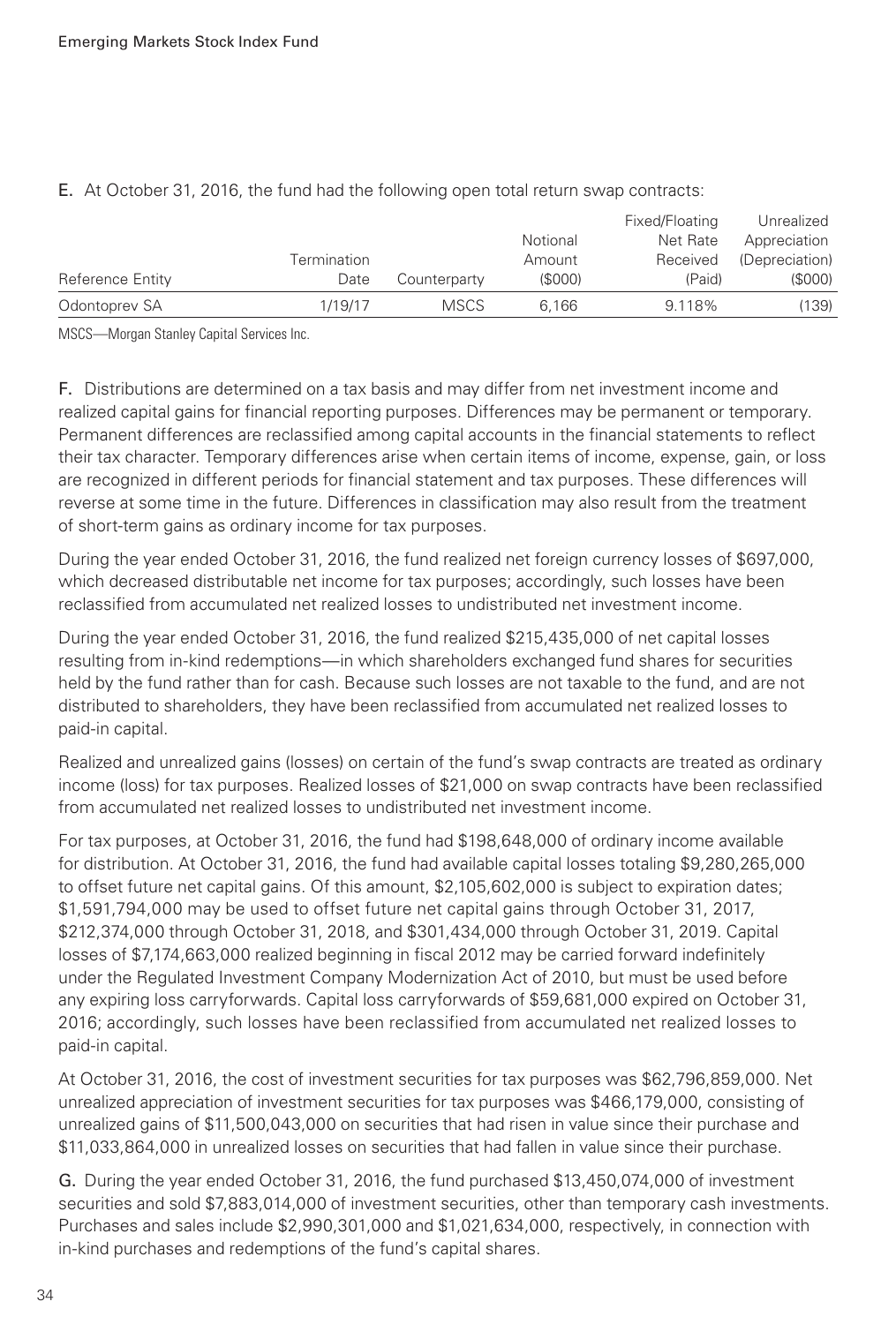# H. Capital share transactions for each class of shares were:

|                                                   | Year Ended October 31, |                        |                   |                        |
|---------------------------------------------------|------------------------|------------------------|-------------------|------------------------|
|                                                   | 2016                   |                        |                   | 2015                   |
|                                                   | Amount<br>(S000)       | <b>Shares</b><br>(000) | Amount<br>(\$000) | <b>Shares</b><br>(000) |
| <b>Investor Shares</b>                            |                        |                        |                   |                        |
| Issued                                            | 246,846                | 11,404                 | 364,606           | 14,768                 |
| Issued in Lieu of Cash Distributions              | 33,853                 | 1,520                  | 43,224            | 1,839                  |
| Redeemed                                          | (391, 754)             | (18, 106)              | (545, 724)        | (21, 958)              |
| Net Increase (Decrease)-Investor Shares           | (111, 055)             | (5, 182)               | (137, 894)        | (5, 351)               |
| <b>ETF Shares</b>                                 |                        |                        |                   |                        |
| Issued                                            | 6,502,086              | 179,818                | 2,723,101         | 66,677                 |
| Issued in Lieu of Cash Distributions              |                        |                        |                   |                        |
| Redeemed                                          | (1,662,446)            | (54, 600)              | (4,628,926)       | (132,000)              |
| Net Increase (Decrease)-ETF Shares                | 4,839,640              | 125,218                | (1,905,825)       | (65, 323)              |
| <b>Admiral Shares</b>                             |                        |                        |                   |                        |
| Issued                                            | 2,310,990              | 81,410                 | 2,379,828         | 73,134                 |
| Issued in Lieu of Cash Distributions              | 183,978                | 6,293                  | 207,486           | 6,725                  |
| Redeemed                                          | (2,024,164)            | (72, 200)              | (1,712,861)       | (52,780)               |
| Net Increase (Decrease)-Admiral Shares            | 470,804                | 15,503                 | 874,453           | 27,079                 |
| <b>Institutional Shares</b>                       |                        |                        |                   |                        |
| Issued                                            | 1,295,401              | 60,195                 | 1,464,969         | 59,422                 |
| Issued in Lieu of Cash Distributions              | 90,635                 | 4,081                  | 97,029            | 4,142                  |
| Redeemed                                          | (1, 154, 304)          | (53,098)               | (1, 181, 140)     | (47, 125)              |
| Net Increase (Decrease)-Institutional Shares      | 231,732                | 11,178                 | 380,858           | 16,439                 |
| <b>Institutional Plus Shares</b>                  |                        |                        |                   |                        |
| Issued                                            | 596,491                | 8,606                  | 622,489           | 7,130                  |
| Issued in Lieu of Cash Distributions              | 69,387                 | 940                    | 69,085            | 885                    |
| Redeemed                                          | (432, 825)             | (6, 232)               | (327, 950)        | (3,832)                |
| Net Increase (Decrease)-Institutional Plus Shares | 233,053                | 3,314                  | 363,624           | 4,183                  |

I. Management has determined that no material events or transactions occurred subsequent to October 31, 2016, that would require recognition or disclosure in these financial statements.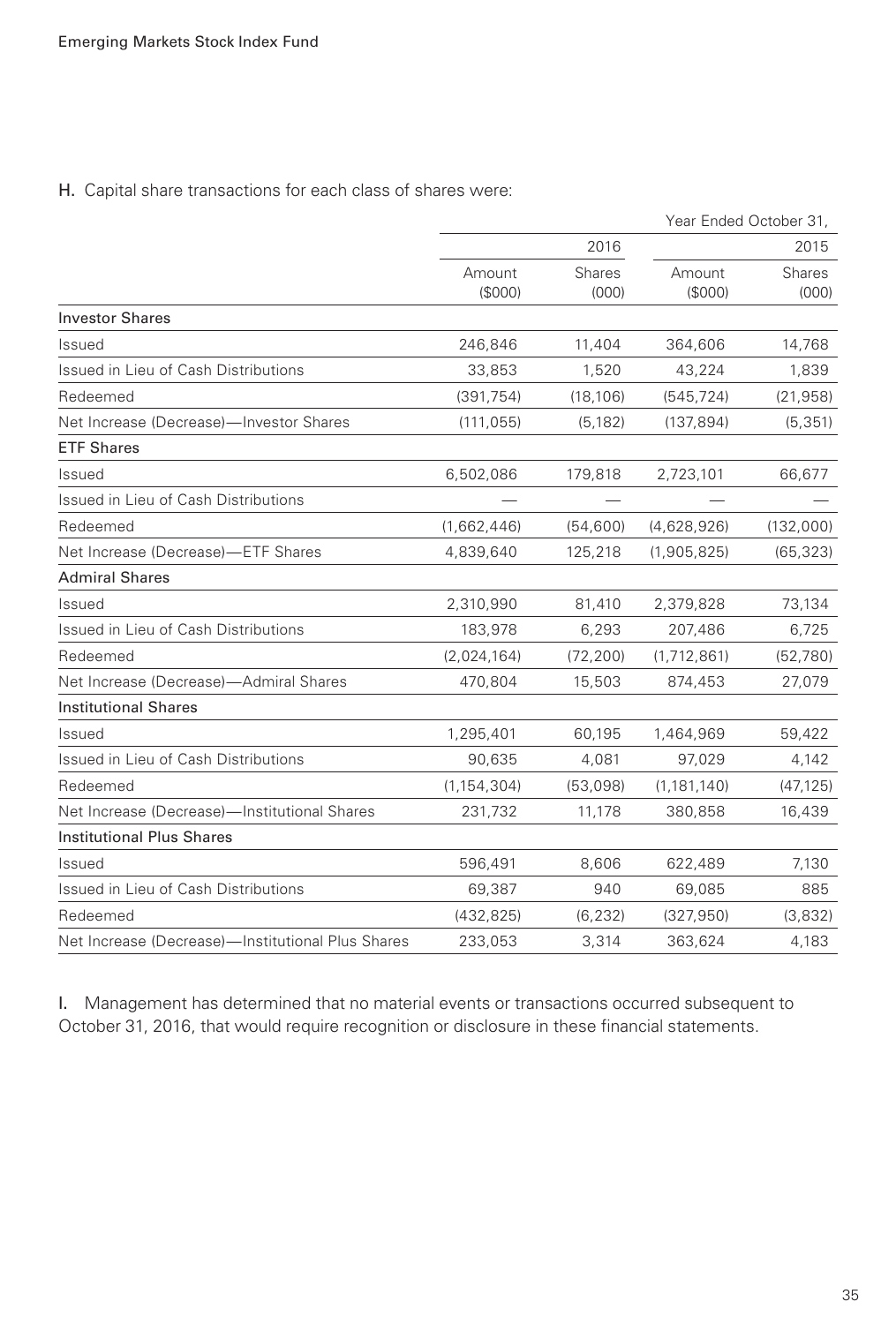# Report of Independent Registered Public Accounting Firm

To the Board of Trustees of Vanguard International Equity Index Funds and the Shareholders of Vanguard Emerging Markets Stock Index Fund:

In our opinion, the accompanying statement of net assets—investments summary and the related statements of operations and of changes in net assets and the financial highlights present fairly, in all material respects, the financial position of Vanguard Emerging Markets Stock Index Fund (constituting a separate portfolio of Vanguard International Equity Index Funds, hereafter referred to as the "Fund") at October 31, 2016, the results of its operations for the year then ended, the changes in its net assets for each of the two years in the period then ended, and the financial highlights for each of the five years in the period then ended, in conformity with accounting principles generally accepted in the United States of America. These financial statements and financial highlights (hereafter referred to as "financial statements") are the responsibility of the Fund's management. Our responsibility is to express an opinion on these financial statements based on our audits. We conducted our audits of these financial statements in accordance with the standards of the Public Company Accounting Oversight Board (United States). Those standards require that we plan and perform the audit to obtain reasonable assurance about whether the financial statements are free of material misstatement. An audit includes examining, on a test basis, evidence supporting the amounts and disclosures in the financial statements, assessing the accounting principles used and significant estimates made by management, and evaluating the overall financial statement presentation. We believe that our audits, which included confirmation of securities at October 31, 2016 by correspondence with the custodian and brokers and by agreement to the underlying ownership records of the transfer agent, provide a reasonable basis for our opinion.

/s/PricewaterhouseCoopers LLP Philadelphia, Pennsylvania December 15, 2016

## Special 2016 tax information (unaudited) for Vanguard Emerging Markets Stock Index Fund

This information for the fiscal year ended October 31, 2016, is included pursuant to provisions of the Internal Revenue Code.

The fund distributed \$551,616,000 of qualified dividend income to shareholders during the fiscal year.

The fund designates to shareholders foreign source income of \$1,549,342,000 and foreign taxes paid of \$166,497,000. Shareholders will receive more detailed information with their Form 1099-DIV in January 2017 to determine the calendar-year amounts to be included on their 2016 tax returns.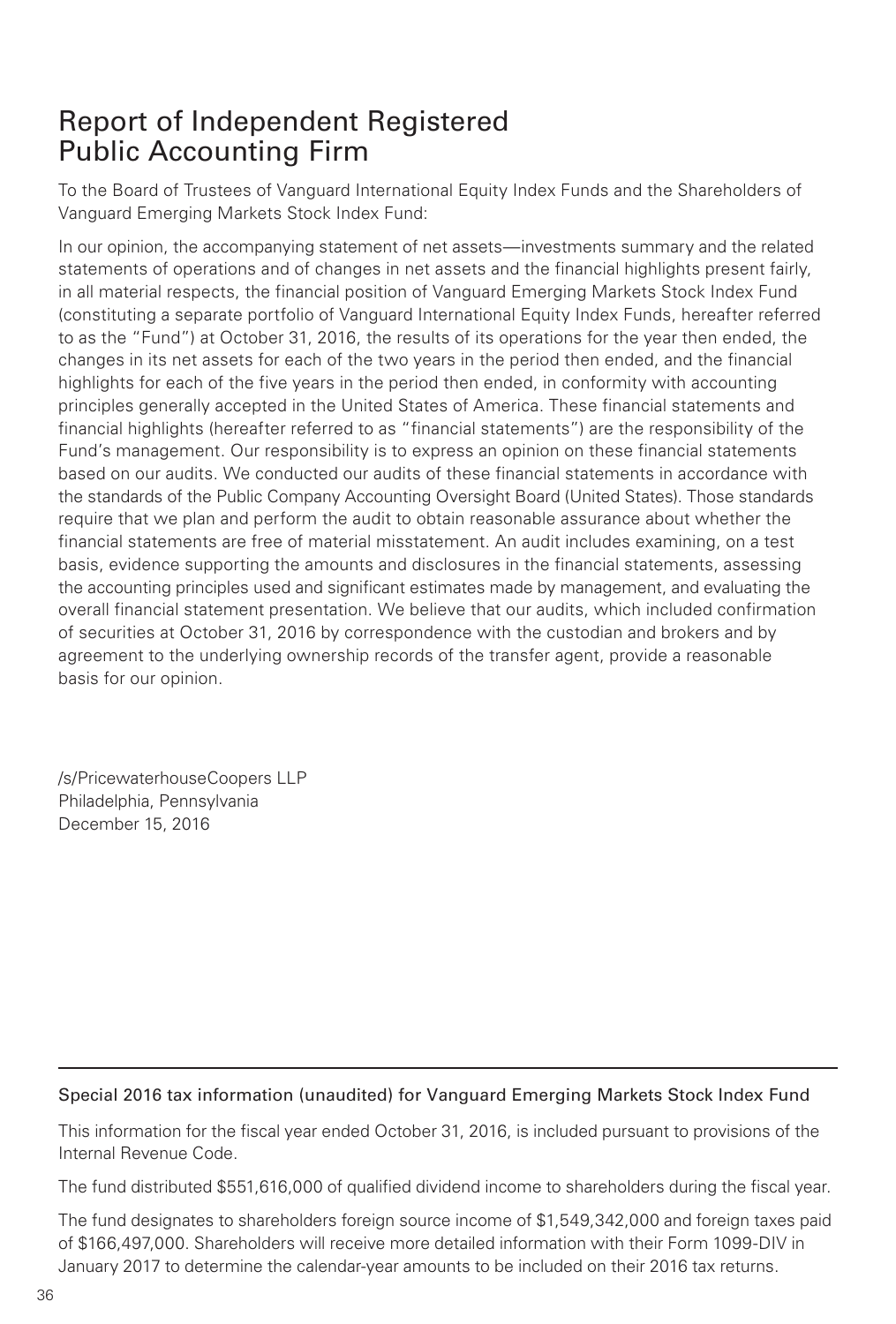# Your Fund's After-Tax Returns

This table presents returns for your fund both before and after taxes. The after-tax returns are shown in two ways: (1) assuming that an investor owned the fund during the entire period and paid taxes on the fund's distributions, and (2) assuming that an investor paid taxes on the fund's distributions and sold all shares at the end of each period.

Calculations are based on the highest individual federal income tax and capital gains tax rates in effect at the times of the distributions and the hypothetical sales. State and local taxes were not considered. After-tax returns reflect any qualified dividend income, using actual prior-year figures and estimates for 2016. (In the example, returns after the sale of fund shares may be higher than those assuming no sale. This occurs when the sale would have produced a capital loss. The calculation assumes that the investor received a tax deduction for the loss.)

The table shows returns for Investor Shares only; returns for other share classes will differ. Please note that your actual after-tax returns will depend on your tax situation and may differ from those shown. Also note that if you own the fund in a tax-deferred account, such as an individual retirement account or a 401(k) plan, this information does not apply to you. Such accounts are not subject to current taxes.

Finally, keep in mind that a fund's performance—whether before or after taxes—does not guarantee future results.

# Average Annual Total Returns: Emerging Markets Stock Index Fund Investor Shares

Periods Ended October 31, 2016

|                                                              | One<br>Year | Five<br>Years | Ten<br>Years |
|--------------------------------------------------------------|-------------|---------------|--------------|
| Returns Before Taxes                                         | 10 21%      | 0.81%         | 3.34%        |
| Returns After Taxes on Distributions                         | 9.31        | 0.08          | 2.80         |
| Returns After Taxes on Distributions and Sale of Fund Shares | 5.96        | 0.55          | 2.64         |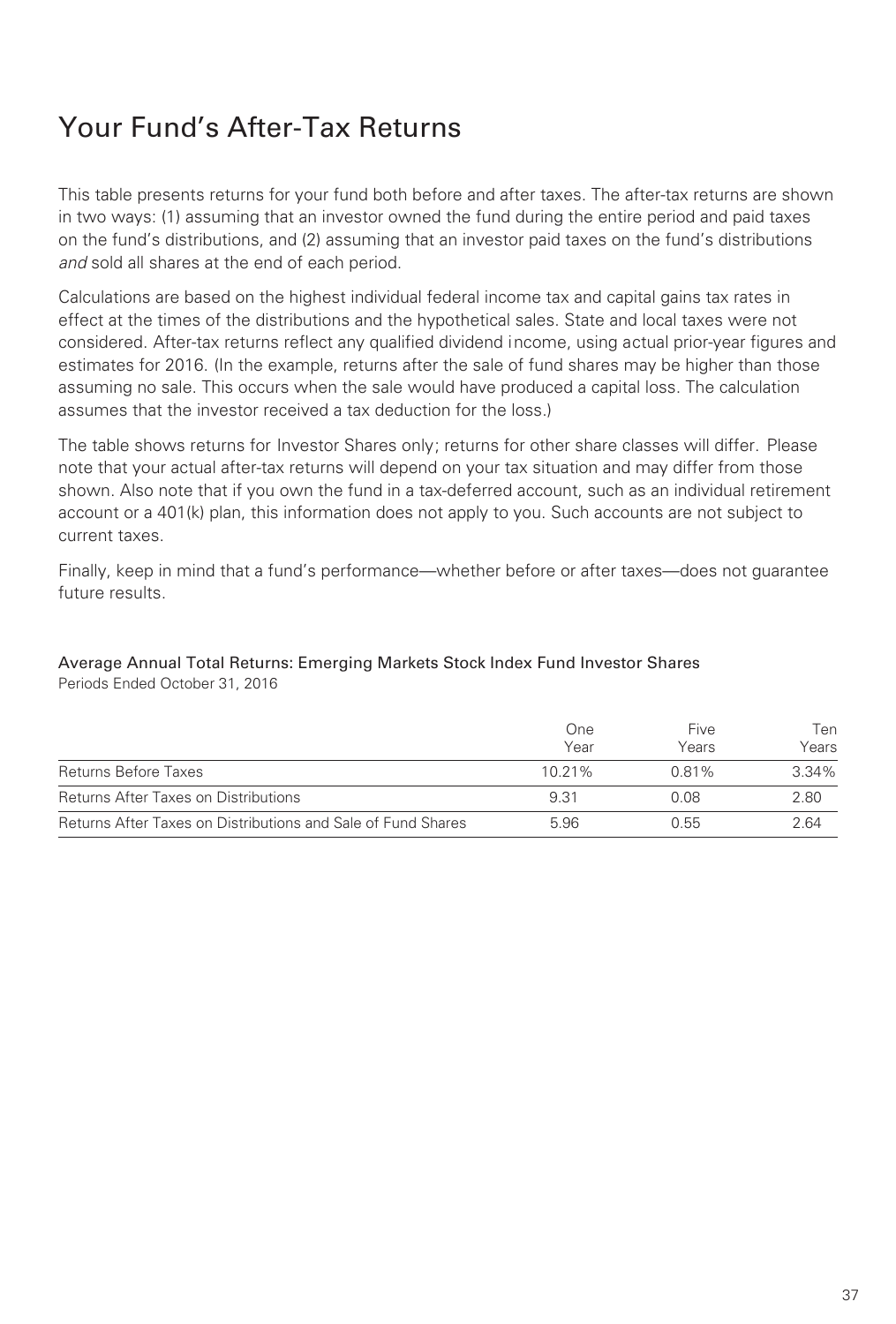# About Your Fund's Expenses

As a shareholder of the fund, you incur ongoing costs, which include costs for portfolio management, administrative services, and shareholder reports (like this one), among others. Operating expenses, which are deducted from a fund's gross income, directly reduce the investment return of the fund.

A fund's expenses are expressed as a percentage of its average net assets. This figure is known as the expense ratio. The following examples are intended to help you understand the ongoing costs (in dollars) of investing in your fund and to compare these costs with those of other mutual funds. The examples are based on an investment of \$1,000 made at the beginning of the period shown and held for the entire period.

The accompanying table illustrates your fund's costs in two ways:

• Based on actual fund return. This section helps you to estimate the actual expenses that you paid over the period. The "Ending Account Value" shown is derived from the fund's actual return, and the third column shows the dollar amount that would have been paid by an investor who started with \$1,000 in the fund. You may use the information here, together with the amount you invested, to estimate the expenses that you paid over the period.

To do so, simply divide your account value by \$1,000 (for example, an \$8,600 account value divided by \$1,000 = 8.6), then multiply the result by the number given for your fund under the heading "Expenses Paid During Period."

• Based on hypothetical 5% yearly return. This section is intended to help you compare your fund's costs with those of other mutual funds. It assumes that the fund had a yearly return of 5% before expenses, but that the expense ratio is unchanged. In this case—because the return used is not the fund's actual return—the results do not apply to your investment. The example is useful in making comparisons because the Securities and Exchange Commission requires all mutual funds to calculate expenses based on a 5% return. You can assess your fund's costs by comparing this hypothetical example with the hypothetical examples that appear in shareholder reports of other funds.

Note that the expenses shown in the table are meant to highlight and help you compare *ongoing* costs only and do not reflect transaction costs incurred by the fund for buying and selling securities. Further, the expenses do not include any purchase, redemption, or account service fees described in the fund prospectus. If such fees were applied to your account, your costs would be higher. Your fund does not carry a "sales load."

The calculations assume no shares were bought or sold during the period. Your actual costs may have been higher or lower, depending on the amount of your investment and the timing of any purchases or redemptions.

You can find more information about the fund's expenses, including annual expense ratios, in the Financial Statements section of this report. For additional information on operating expenses and other shareholder costs, please refer to your fund's current prospectus.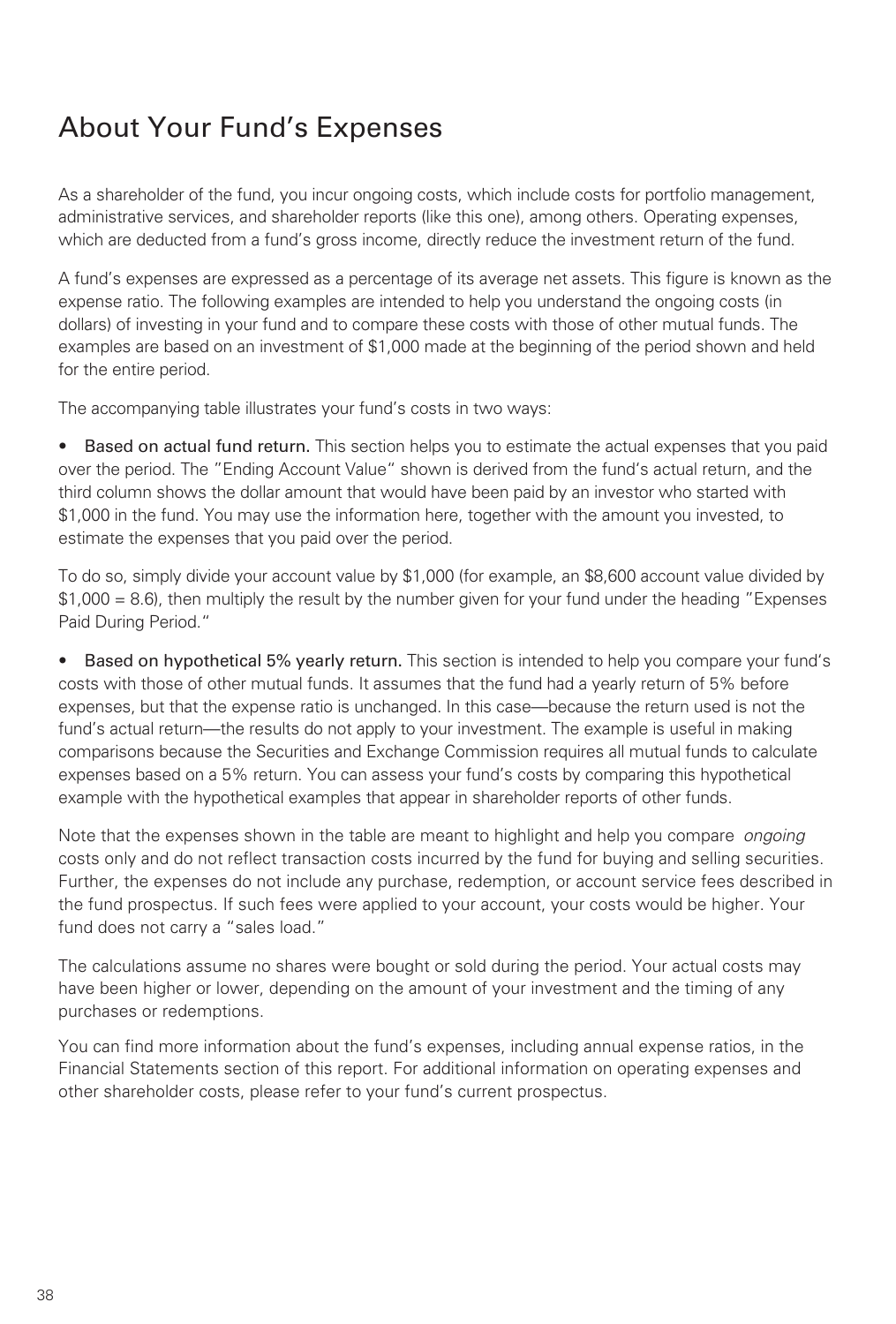### Six Months Ended October 31, 2016

|                                         | Beginning<br>Account Value | Endina<br><b>Account Value</b> | Expenses<br>Paid During |
|-----------------------------------------|----------------------------|--------------------------------|-------------------------|
| Emerging Markets Stock Index Fund       | 4/30/2016                  | 10/31/2016                     | Period                  |
| Based on Actual Fund Return             |                            |                                |                         |
| <b>Investor Shares</b>                  | \$1,000.00                 | \$1,100.59                     | \$1.58                  |
| <b>FTSE Emerging Markets ETF Shares</b> | 1,000.00                   | 1,102.16                       | 0.69                    |
| <b>Admiral Shares</b>                   | 1,000.00                   | 1.101.79                       | 0.74                    |
| Institutional Shares                    | 1,000.00                   | 1,101.78                       | 0.58                    |
| Institutional Plus Shares               | 1,000.00                   | 1,102.11                       | 0.48                    |
| Based on Hypothetical 5% Yearly Return  |                            |                                |                         |
| <b>Investor Shares</b>                  | \$1,000.00                 | \$1,023.63                     | \$1.53                  |
| FTSE Emerging Markets ETF Shares        | 1.000.00                   | 1,024.48                       | 0.66                    |
| <b>Admiral Shares</b>                   | 1,000.00                   | 1.024.43                       | 0.71                    |
| Institutional Shares                    | 1,000.00                   | 1,024.58                       | 0.56                    |
| Institutional Plus Shares               | 1,000.00                   | 1.024.68                       | 0.46                    |

The calculations are based on expenses incurred in the most recent six-month period. The funds' annualized six-month expense ratios for that period are 0.30% for Investor Shares, 0.13% for FTSE Emerging Markets ETF Shares, 0.14% for Admiral Shares, 0.11% for Institutional Shares, and 0.09% for Institutional Plus Shares. The dollar amounts shown as "Expenses Paid" are equal to the annualized expense ratio multiplied by the average account value over the period, multiplied by the number of days in the most recent six-month period, then divided by the number of days in the most recent 12-month period (184/366).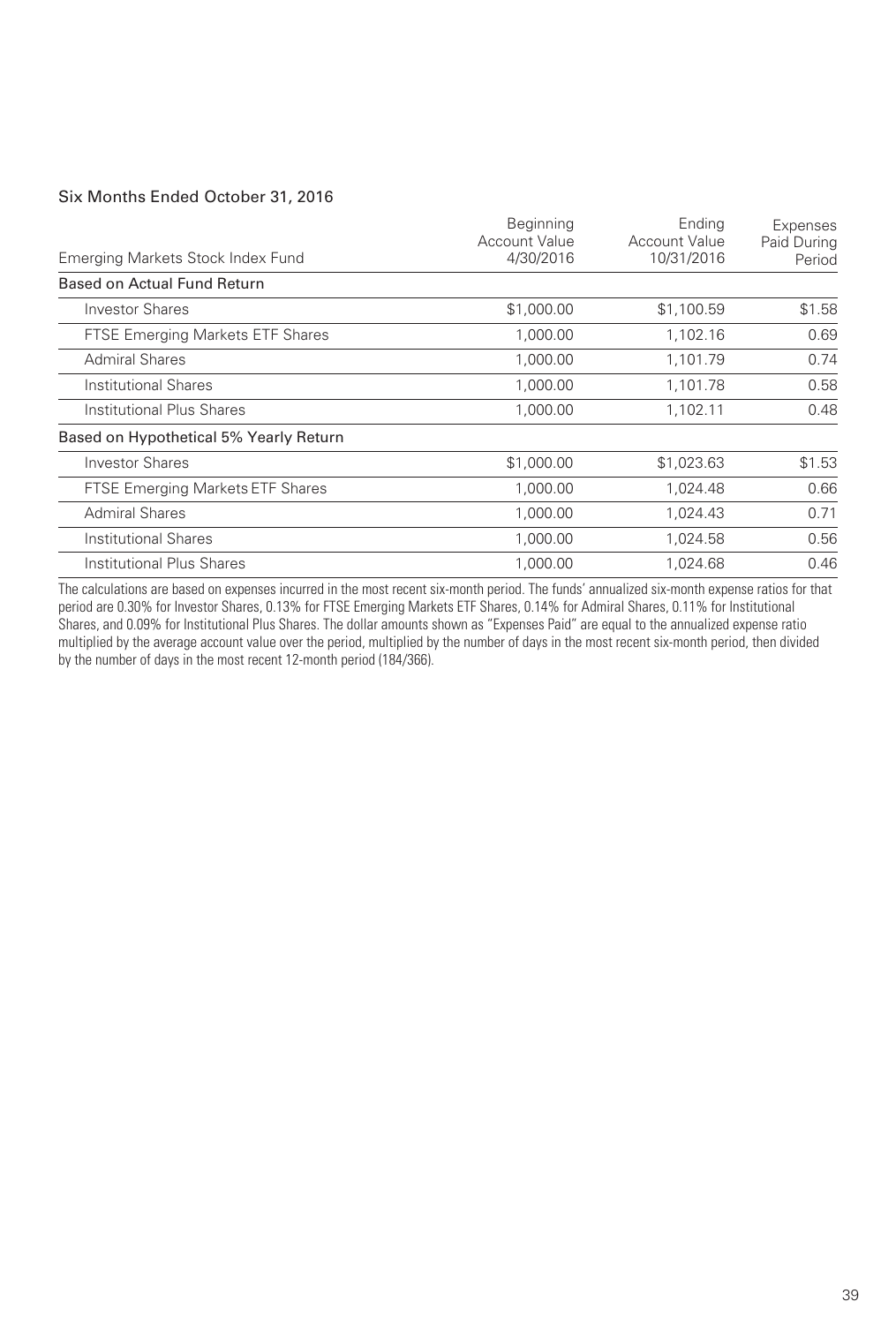# Glossary

Beta. A measure of the magnitude of a fund's past share-price fluctuations in relation to the ups and downs of a given market index. The index is assigned a beta of 1.00. Compared with a given index, a fund with a beta of 1.20 typically would have seen its share price rise or fall by 12% when the index rose or fell by 10%. For this report, beta is based on returns over the past 36 months for both the fund and the index. Note that a fund's beta should be reviewed in conjunction with its R-squared (see definition). The lower the R-squared, the less correlation there is between the fund and the index, and the less reliable beta is as an indicator of volatility.

Dividend Yield. Dividend income earned by stocks, expressed as a percentage of the aggregate market value (or of net asset value, for a fund). The yield is determined by dividing the amount of the annual dividends by the aggregate value (or net asset value) at the end of the period. For a fund, the dividend yield is based solely on stock holdings and does not include any income produced by other investments.

Equity Exposure. A measure that reflects a fund's investments in stocks and stock futures. Any holdings in short-term reserves are excluded.

Expense Ratio. A fund's total annual operating expenses expressed as a percentage of the fund's average net assets. The expense ratio includes management and administrative expenses, but does not include the transaction costs of buying and selling portfolio securities.

Fair-Value Pricing. Fair-value adjustments, which are required by the Securities and Exchange Commission, address pricing discrepancies that may arise because of time-zone differences among global stock markets. Foreign stocks may trade on exchanges that close many hours before a fund's closing share price is calculated in the United States, generally at 4 p.m., Eastern time. In the hours between the foreign close and the U.S. close, the value of these foreign securities may change—because of company-specific announcements or market-wide developments, for example. Such price changes are not immediately reflected in international index values. Fair-value pricing takes such changes into account in calculating the fund's daily net asset value, thus ensuring that the NAV doesn't include "stale" prices. The result can be a temporary divergence between the return of the fund and that of its benchmark index—a difference that usually corrects itself when the foreign markets reopen.

Inception Date. The date on which the assets of a fund (or one of its share classes) are first invested in accordance with the fund's investment objective. For funds with a subscription period, the inception date is the day after that period ends. Investment performance is measured from the inception date.

Median Market Cap. An indicator of the size of companies in which a fund invests; the midpoint of market capitalization (market price x shares outstanding) of a fund's stocks, weighted by the proportion of the fund's assets invested in each stock. Stocks representing half of the fund's assets have market capitalizations above the median, and the rest are below it.

Price/Book Ratio. The share price of a stock divided by its net worth, or book value, per share. For a fund, the weighted average price/book ratio of the stocks it holds.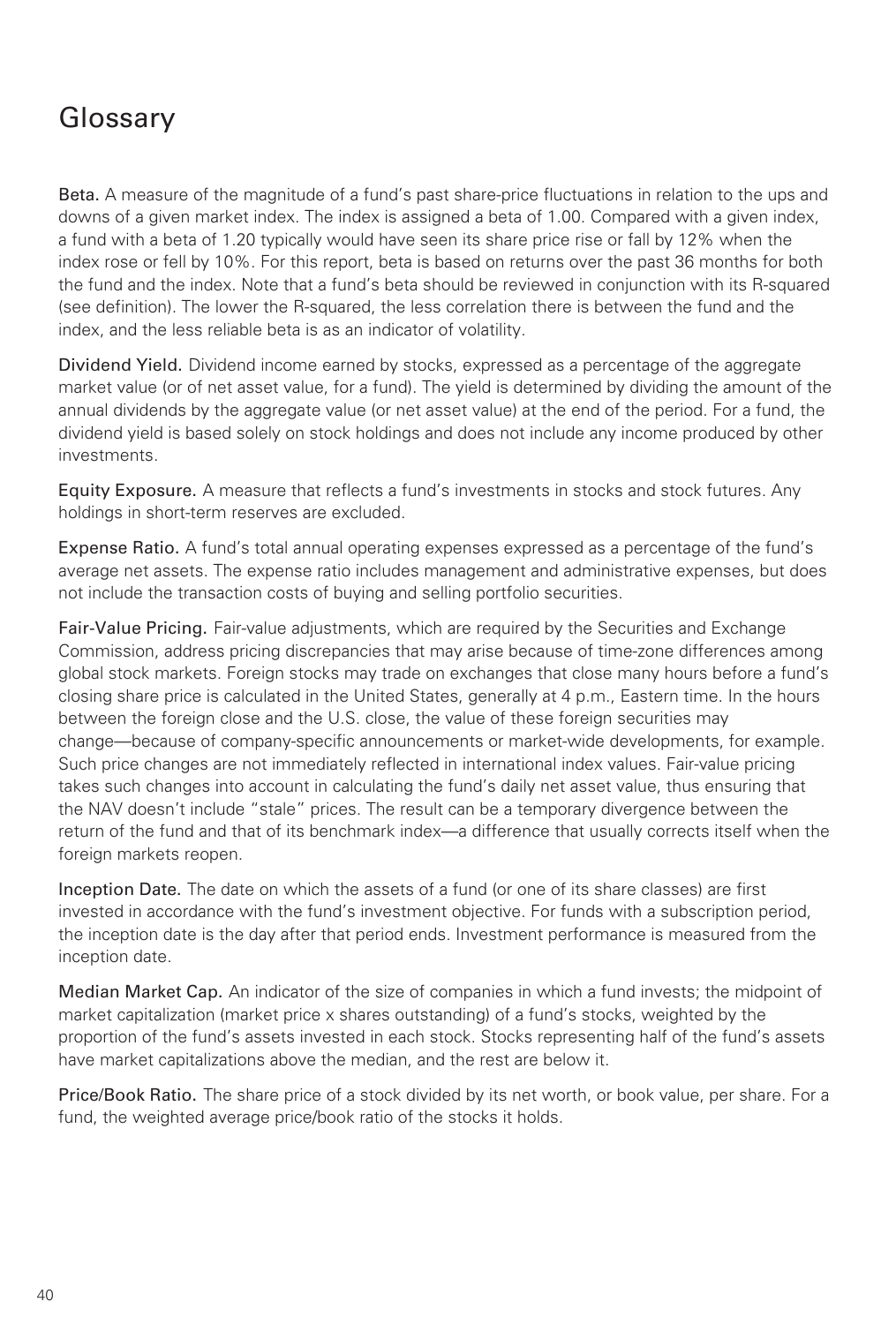Price/Earnings Ratio. The ratio of a stock's current price to its per-share earnings over the past year. For a fund, the weighted average P/E of the stocks it holds. P/E is an indicator of market expectations about corporate prospects; the higher the P/E, the greater the expectations for a company's future growth.

R-Squared. A measure of how much of a fund's past returns can be explained by the returns from the market in general, as measured by a given index. If a fund's total returns were precisely synchronized with an index's returns, its R-squared would be 1.00. If the fund's returns bore no relationship to the index's returns, its R-squared would be 0. For this report, R-squared is based on returns over the past 36 months for both the fund and the index.

Return on Equity. The annual average rate of return generated by a company during the past five years for each dollar of shareholder's equity (net income divided by shareholder's equity). For a fund, the weighted average return on equity for the companies whose stocks it holds.

Short-Term Reserves. The percentage of a fund invested in highly liquid, short-term securities that can be readily converted to cash.

Turnover Rate. An indication of the fund's trading activity. Funds with high turnover rates incur higher transaction costs and may be more likely to distribute capital gains (which may be taxable to investors). The turnover rate excludes in-kind transactions, which have minimal impact on costs.

# Benchmark Information

Spliced Emerging Markets Index: Select Emerging Markets Index through August 23, 2006; MSCI Emerging Markets Index through January 9, 2013; FTSE Emerging Transition Index through June 27, 2013; FTSE Emerging Index through November 1, 2015; FTSE Emerging Markets All Cap China A Transition Index through September 18, 2016; and FTSE Emerging Markets All Cap China A Inclusion Index thereafter. Benchmark returns are adjusted for withholding taxes.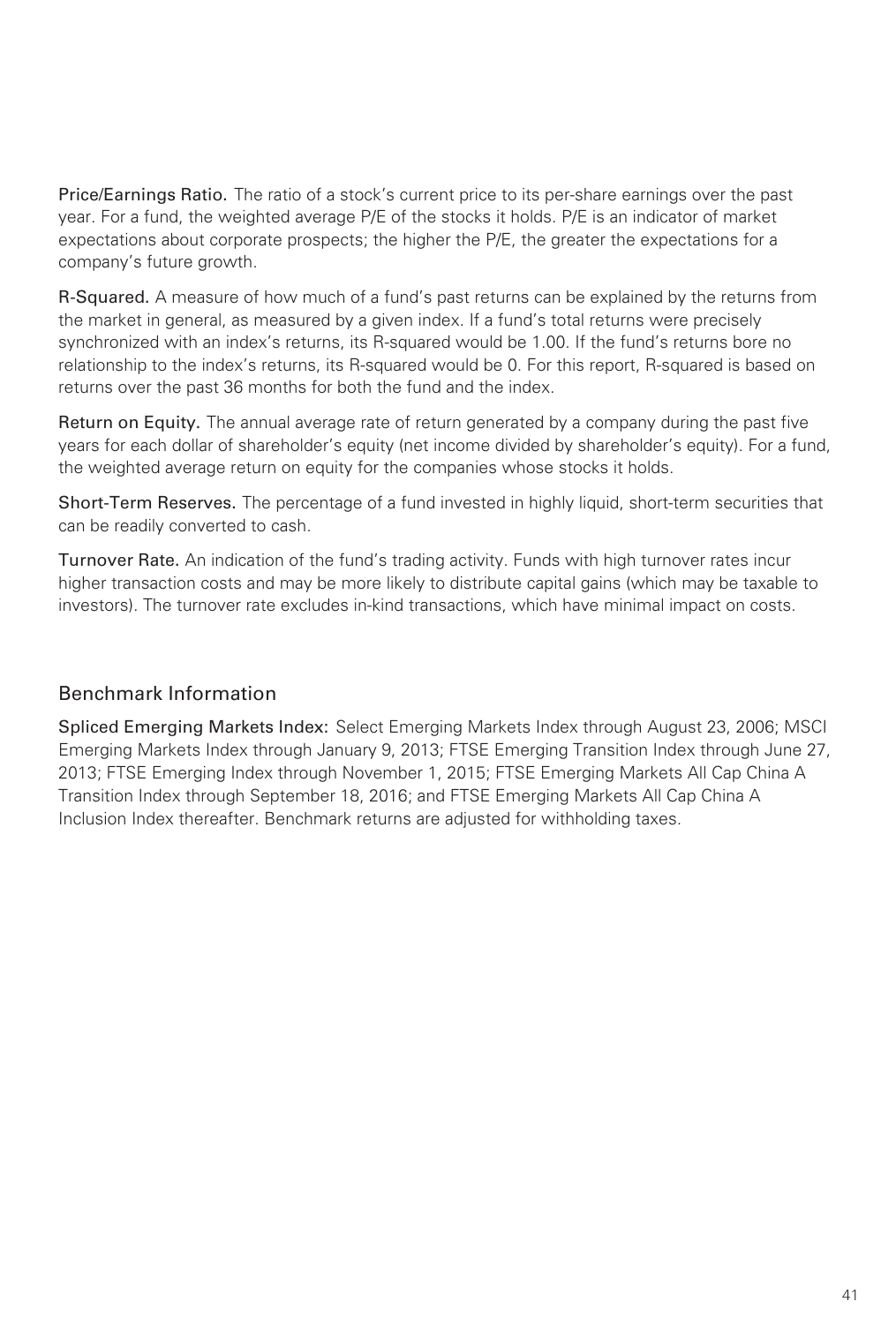# The People Who Govern Your Fund

The trustees of your mutual fund are there to see that the fund is operated and managed in your best interests since, as a shareholder, you are a part owner of the fund. Your fund's trustees also serve on the board of directors of The Vanguard Group, Inc., which is owned by the Vanguard funds and provides services to them on an at-cost basis.

A majority of Vanguard's board members are independent, meaning that they have no affiliation with Vanguard or the funds they oversee, apart from the sizable personal investments they have made as private individuals. The independent board members have distinguished backgrounds in business, academia, and public service. Each of the trustees and executive officers oversees 198 Vanguard funds.

The following table provides information for each trustee and executive officer of the fund. The mailing address of the trustees and officers is P.O. Box 876, Valley Forge, PA 19482. More information about the trustees is in the Statement of Additional Information, which can be obtained, without charge, by contacting Vanguard at 800-662-7447, or online at vanguard.com.

#### Interested Trustee1

#### F. William McNabb III

Born 1957. Trustee Since July 2009. Chairman of the Board. Principal Occupation(s) During the Past Five Years and Other Experience: Chairman of the Board of The Vanguard Group, Inc., and of each of the investment companies served by The Vanguard Group, since January 2010; Director of The Vanguard Group since 2008; Chief Executive Officer and President of The Vanguard Group, and of each of the investment companies served by The Vanguard Group, since 2008; Director of Vanguard Marketing Corporation; Managing Director of The Vanguard Group (1995–2008).

#### Independent Trustees

#### Emerson U. Fullwood

Born 1948. Trustee Since January 2008. Principal Occupation(s) During the Past Five Years and Other Experience: Executive Chief Staff and Marketing Officer for North America and Corporate Vice President (retired 2008) of Xerox Corporation (document management products and services); Executive in Residence and 2009–2010 Distinguished Minett Professor at the Rochester Institute of Technology; Lead Director of SPX FLOW, Inc. (multi-industry manufacturing); Director of the United Way of Rochester, the University of Rochester Medical Center, Monroe Community College Foundation, North Carolina A&T University, and Roberts Wesleyan College.

#### Rajiv L. Gupta

Born 1945. Trustee Since December 2001.2 Principal Occupation(s) During the Past Five Years and Other Experience: Chairman and Chief Executive Officer (retired 2009) and President (2006–2008) of Rohm and Haas Co. (chemicals); Director of Tyco International plc (diversified manufacturing and services), HP Inc. (printer and personal computer manufacturing), and Delphi Automotive plc (automotive components); Senior Advisor at New Mountain Capital.

#### Amy Gutmann

Born 1949. Trustee Since June 2006. Principal Occupation(s) During the Past Five Years and Other Experience: President of the University of Pennsylvania; Christopher H. Browne Distinguished Professor of Political Science, School of Arts and Sciences, and Professor of Communication, Annenberg School for Communication, with secondary faculty appointments in the Department of Philosophy, School of Arts and Sciences, and at the Graduate School of Education, University of Pennsylvania; Trustee of the National Constitution Center; Chair of the Presidential Commission for the Study of Bioethical Issues.

#### JoAnn Heffernan Heisen

Born 1950. Trustee Since July 1998. Principal Occupation(s) During the Past Five Years and Other Experience: Corporate Vice President and Chief Global Diversity Officer (retired 2008) and Member of the Executive Committee (1997–2008) of Johnson & Johnson (pharmaceuticals/medical devices/consumer products); Director of Skytop Lodge Corporation (hotels) and the Robert Wood Johnson Foundation; Member of the Advisory Board of the Institute for Women's Leadership at Rutgers University.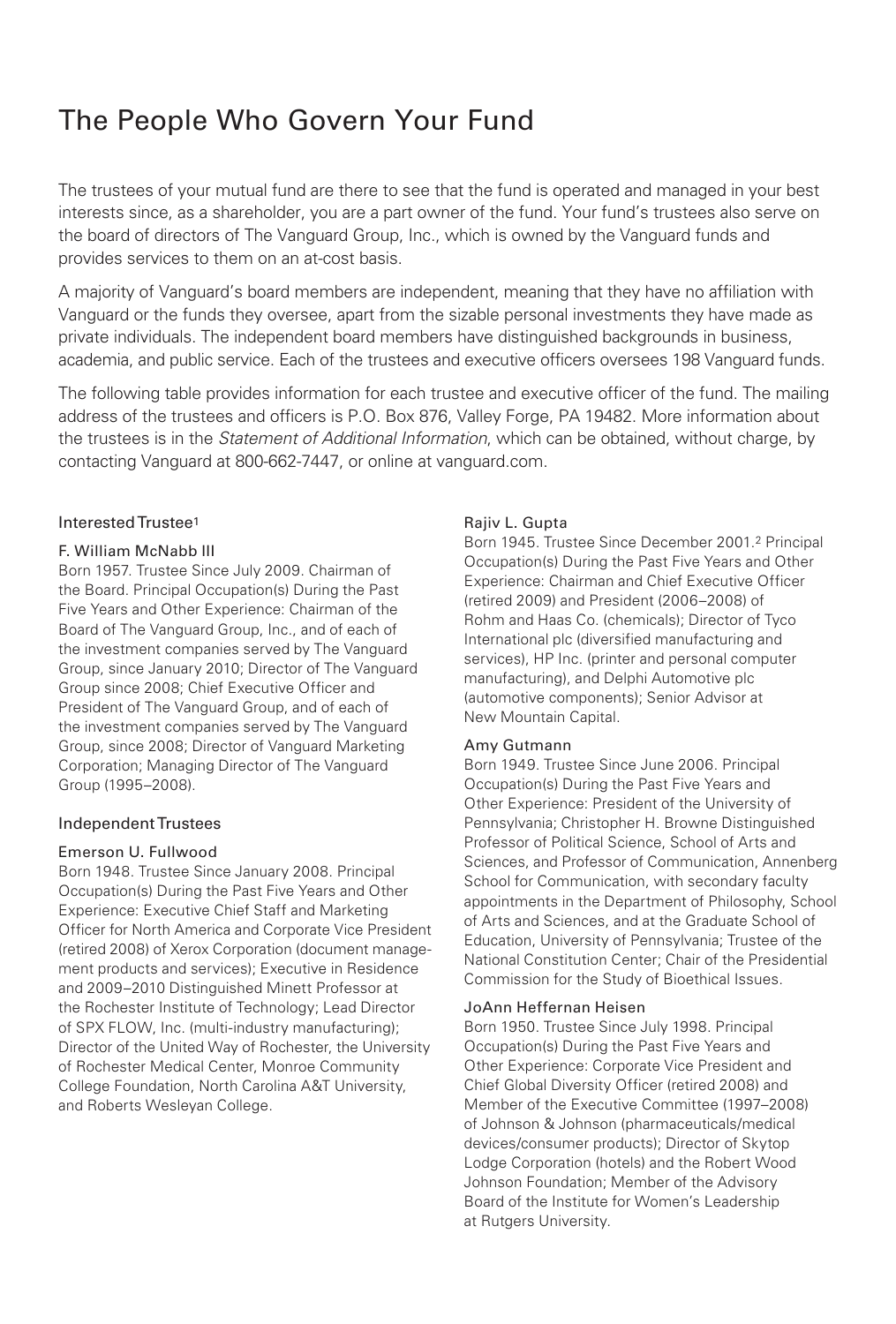#### F. Joseph Loughrey

Born 1949. Trustee Since October 2009. Principal Occupation(s) During the Past Five Years and Other Experience: President and Chief Operating Officer (retired 2009) of Cummins Inc. (industrial machinery); Chairman of the Board of Hillenbrand, Inc. (specialized consumer services), and of Oxfam America; Director of SKF AB (industrial machinery), Hyster-Yale Materials Handling, Inc. (forklift trucks), the Lumina Foundation for Education, and the V Foundation for Cancer Research; Member of the Advisory Council for the College of Arts and Letters and of the Advisory Board to the Kellogg Institute for International Studies, both at the University of Notre Dame.

### Mark Loughridge

Born 1953. Trustee Since March 2012. Principal Occupation(s) During the Past Five Years and Other Experience: Senior Vice President and Chief Financial Officer (retired 2013) at IBM (information technology services); Fiduciary Member of IBM's Retirement Plan Committee (2004–2013); Director of the Dow Chemical Company; Member of the Council on Chicago Booth.

### Scott C. Malpass

Born 1962. Trustee Since March 2012. Principal Occupation(s) During the Past Five Years and Other Experience: Chief Investment Officer and Vice President at the University of Notre Dame; Assistant Professor of Finance at the Mendoza College of Business at Notre Dame; Member of the Notre Dame 403(b) Investment Committee, the Board of Advisors for Spruceview Capital Partners, and the Investment Advisory Committee of Major League Baseball; Board Member of TIFF Advisory Services, Inc., and Catholic Investment Services, Inc. (investment advisors).

### André F. Perold

Born 1952. Trustee Since December 2004. Principal Occupation(s) During the Past Five Years and Other Experience: George Gund Professor of Finance and Banking, Emeritus at the Harvard Business School (retired 2011); Chief Investment Officer and Managing Partner of HighVista Strategies LLC (private investment firm); Director of Rand Merchant Bank; Overseer of the Museum of Fine Arts Boston.

#### Peter F. Volanakis

Born 1955. Trustee Since July 2009. Principal Occupation(s) During the Past Five Years and Other Experience: President and Chief Operating Officer (retired 2010) of Corning Incorporated (communications equipment); Chairman of the Board of Trustees of Colby-Sawyer College; Member of the Advisory Board of the Norris Cotton Cancer Center.

## Executive Officers

#### Glenn Booraem

Born 1967. Treasurer Since May 2015. Principal Occupation(s) During the Past Five Years and Other Experience: Principal of The Vanguard Group, Inc.; Treasurer of each of the investment companies served by The Vanguard Group; Controller of each of the investment companies served by The Vanguard Group (2010–2015); Assistant Controller of each of the investment companies served by The Vanguard Group (2001–2010).

#### Thomas J. Higgins

Born 1957. Chief Financial Officer Since September 2008. Principal Occupation(s) During the Past Five Years and Other Experience: Principal of The Vanguard Group, Inc.; Chief Financial Officer of each of the investment companies served by The Vanguard Group; Treasurer of each of the investment companies served by The Vanguard Group (1998–2008).

#### Peter Mahoney

Born 1974. Controller Since May 2015. Principal Occupation(s) During the Past Five Years and Other Experience: Head of Global Fund Accounting at The Vanguard Group, Inc.; Controller of each of the investment companies served by The Vanguard Group; Head of International Fund Services at The Vanguard Group (2008–2014).

#### Anne E. Robinson

Born 1970. Secretary Since September 2016. Principal Occupation(s) During the Past Five Years and Other Experience: Managing Director of The Vanguard Group, Inc.; General Counsel of The Vanguard Group; Secretary of The Vanguard Group and of each of the investment companies served by The Vanguard Group; Director and Senior Vice President of Vanguard Marketing Corporation; Managing Director and General Counsel of Global Cards and Consumer Services at Citigroup (2014–2016); Counsel at American Express (2003–2014).

## Vanguard Senior Management Team

| Mortimer J. Buckley  | James M. Norris         |
|----------------------|-------------------------|
| Kathleen C. Gubanich | Thomas M. Rampulla      |
| Martha G. King       | Glenn W. Reed           |
| John T. Marcante     | Karin A. Risi           |
| Chris D. McIsaac     | <b>Michael Rollings</b> |

#### Chairman Emeritus and Senior Advisor

John J. Brennan Chairman, 1996–2009

Chief Executive Officer and President, 1996–2008

## Founder

#### John C. Bogle

Chairman and Chief Executive Officer, 1974–1996

- 1 Mr. McNabb is considered an "interested person," as defined in the Investment Company Act of 1940, because he is an officer of the Vanguard funds.
- 2 December 2002 for Vanguard Equity Income Fund, the Vanguard Municipal Bond Funds, and the Vanguard State Tax-Exempt Funds.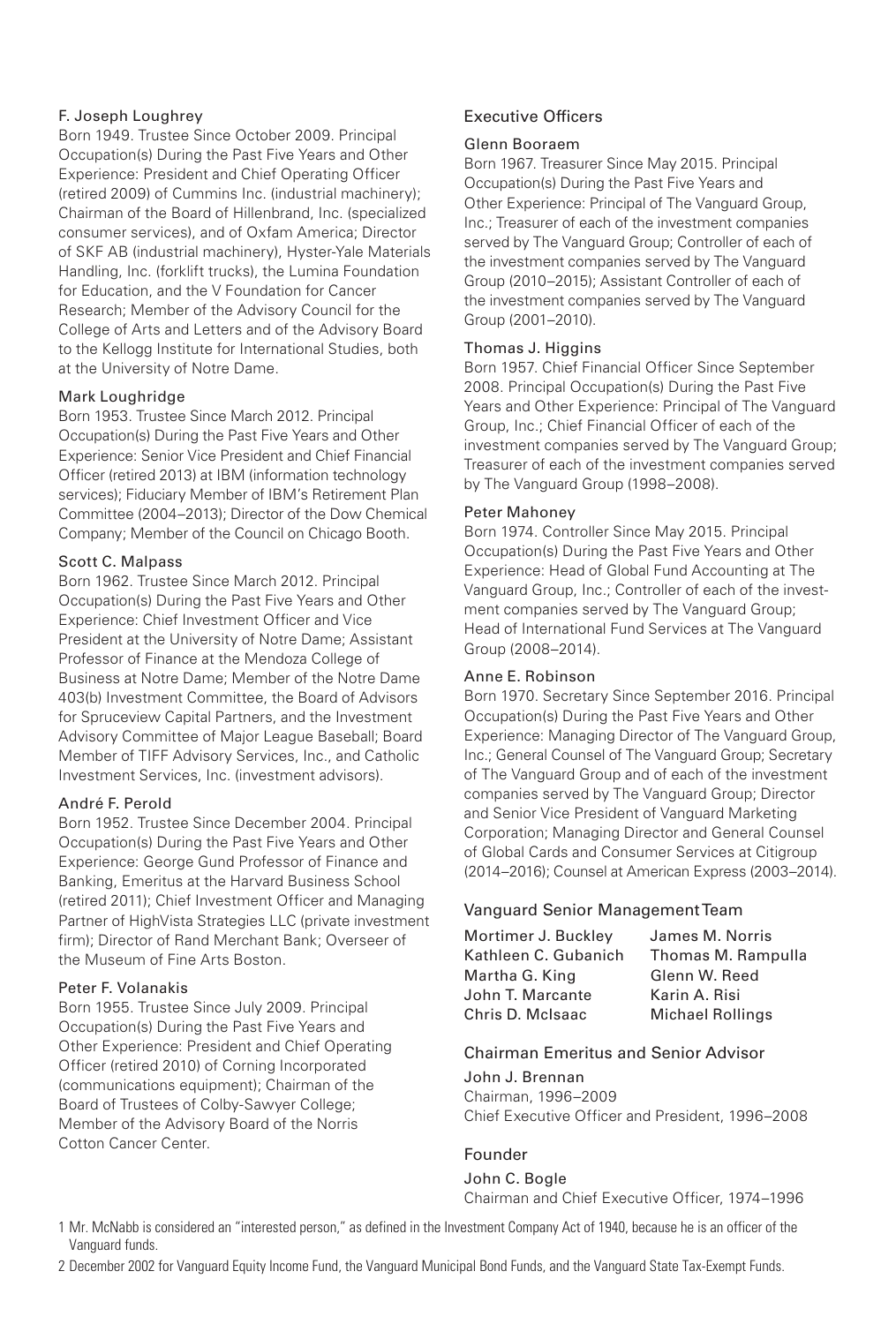

P.O. Box 2600 Valley Forge, PA 19482-2600

## **Connect with Vanguard®** > vanguard.com

**Fund Information** > 800-662-7447 **Direct Investor Account Services** > 800-662-2739 **Institutional Investor Services** > 800-523-1036 **Text Telephone for People Who Are Deaf or Hard of Hearing** > 800-749-7273

This material may be used in conjunction with the offering of shares of any Vanguard fund only if preceded or accompanied by the fund's current prospectus.

All comparative mutual fund data are from Lipper, a Thomson Reuters Company, or Morningstar, Inc., unless otherwise noted.

You can obtain a free copy of Vanguard's proxy voting guidelines by visiting vanguard.com/proxyreporting or by calling Vanguard at 800-662-2739. The guidelines are also available from the SEC's website, sec.gov. In addition, you may obtain a free report on how your fund voted the proxies for securities it owned during the 12 months ended June 30. To get the report, visit either vanguard.com/proxyreporting or sec.gov.

You can review and copy information about your fund at the SEC's Public Reference Room in Washington, D.C. To find out more about this public service, call the SEC at 202-551-8090. Information about your fund is also available on the SEC's website, and you can receive copies of this information, for a fee, by sending a request in either of two ways: via email addressed to publicinfo@sec.gov or via regular mail addressed to the Public Reference Section, Securities and Exchange Commission, Washington, DC 20549-1520.

London Stock Exchange Group companies include FTSE International Limited ("FTSE"), Frank Russell Company ("Russell"), MTS Next Limited ("MTS"), and FTSE TMX Global Debt Capital Markets Inc. ("FTSE TMX"). All rights reserved. "FTSE®", "Russell®", "MTS®", "FTSE TMX®" and "FTSE Russell" and other service marks and trademarks related to the FTSE or Russell indexes are trademarks of the London Stock Exchange Group companies and are used by FTSE, MTS, FTSE TMX and Russell under licence. All information is provided for information purposes only. No responsibility or liability can be accepted by the London Stock Exchange Group companies nor its licensors for any errors or for any loss from use of this publication. Neither the London Stock Exchange Group companies nor any of its licensors make any claim, prediction, warranty or representation whatsoever, expressly or impliedly, either as to the results to be obtained from the use of the FTSE Indexes or the fitness or suitability of the Indexes for any particular purpose to which they might be put.

The Industry Classification Benchmark ("ICB") is owned by FTSE. FTSE does not accept any liability to any person for any loss or damage arising out of any error or omission in the ICB.

© 2016 The Vanguard Group, Inc. All rights reserved. Vanguard Marketing Corporation, Distributor.

Q5330 122016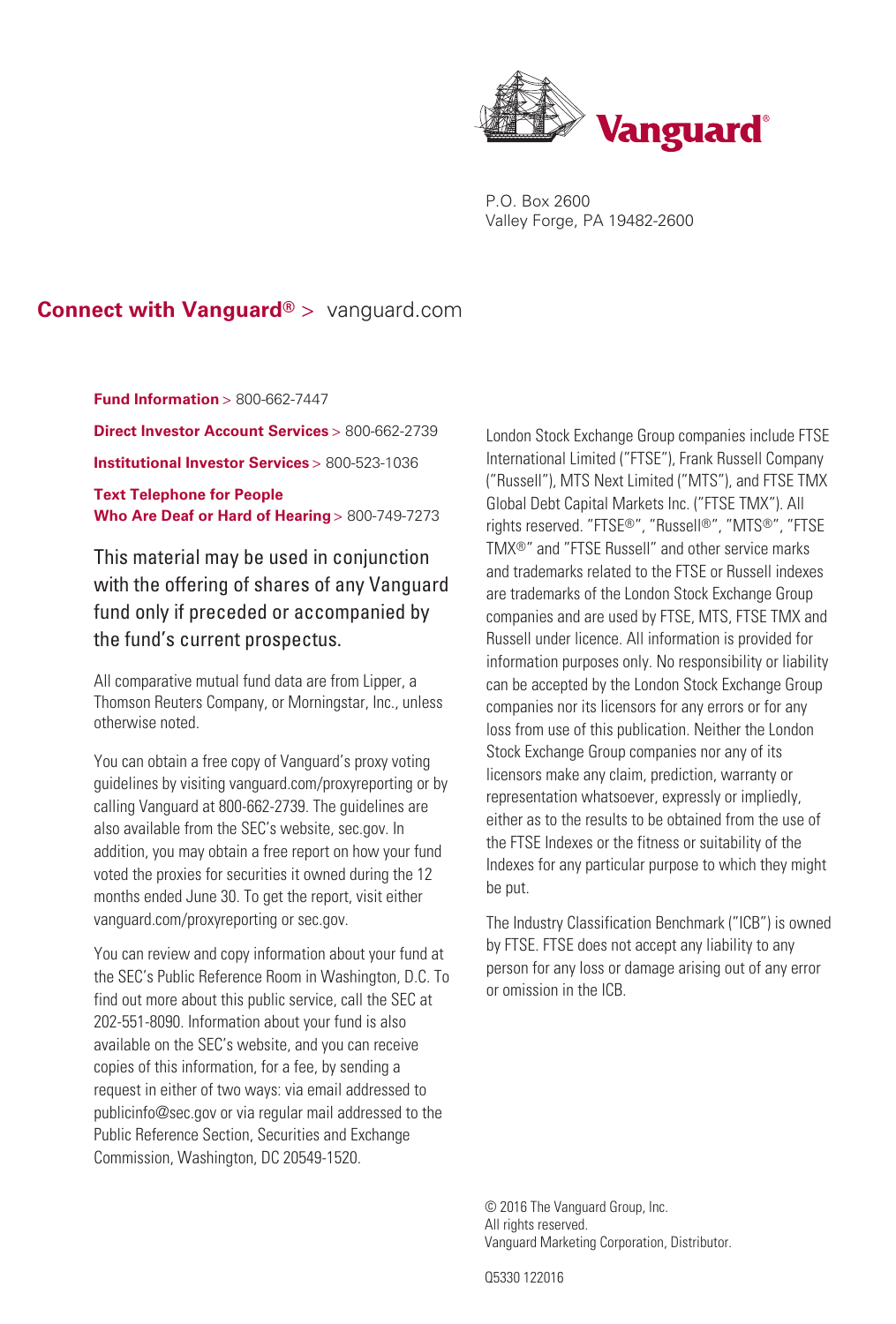|                   |                                                                                 |                          | Market             |
|-------------------|---------------------------------------------------------------------------------|--------------------------|--------------------|
|                   |                                                                                 | <b>Shares</b>            | Value<br>(\$000)   |
|                   | Common Stocks (99.0%) <sup>1</sup>                                              |                          |                    |
|                   | Brazil (9.1%)                                                                   |                          |                    |
|                   | Itau Unibanco Holding SA Preference Shares                                      | 27,781,186               | 334,210            |
| $\star$           | Ambey SA                                                                        | 52,785,855               | 311,390            |
|                   | Petroleo Brasileiro SA                                                          | 48,210,897               | 281,532            |
|                   | Banco Bradesco SA Preference Shares<br>Petroleo Brasileiro SA Preference Shares | 26,049,295               | 272,897            |
|                   | Itau Unibanco Holding SA ADR                                                    | 47,865,186<br>19,605,348 | 265,268<br>233,892 |
|                   | <b>BRF SA</b>                                                                   | 10,357,514               | 173,274            |
|                   | Itausa - Investimentos Itau SA Preference Shares                                | 58,123,729               | 171,895            |
|                   | Banco Bradesco SA ADR                                                           | 16,330,183               | 169,997            |
|                   | Cielo SA                                                                        | 15,729,792               | 159,663            |
|                   | BM&FBovespa SA - Bolsa de Valores Mercadorias e Futuros                         | 26,131,648               | 153,908            |
|                   | Ultrapar Participacoes SA                                                       | 5,785,857                | 131,106            |
|                   | Banco do Brasil SA                                                              | 12,959,352               | 118,916            |
|                   | Kroton Educacional SA                                                           | 23,015,988               | 114,647            |
|                   | Vale SA Preference Shares<br>Ambey SA ADR                                       | 17,251,286               | 111,496            |
|                   | Banco Bradesco SA                                                               | 17,441,764<br>9,477,394  | 102,906<br>94,210  |
|                   | BB Seguridade Participacoes SA                                                  | 9,111,343                | 91,741             |
|                   | Petroleo Brasileiro SA ADR (XNYS) Preference Shares                             | 8,139,235                | 90,020             |
|                   | Vale SA                                                                         | 12,445,212               | 86,087             |
|                   | Raia Drogasil SA                                                                | 3,828,627                | 84,993             |
|                   | Lojas Renner SA                                                                 | 9,945,312                | 84,124             |
|                   | Telefonica Brasil SA Preference Shares                                          | 5,718,356                | 82,730             |
|                   | <b>CCR SA</b>                                                                   | 13,232,901               | 71,927             |
|                   | Lojas Americanas SA Preference Shares                                           | 9,947,723                | 64,511             |
| ${}^\star,\wedge$ | Vale SA Class B ADR (XFRA)                                                      | 9,251,486                | 64,020             |
|                   | Vale SA Class B ADR (XNYS)<br>Equatorial Energia SA                             | 9,932,315<br>3,215,098   | 63,964<br>57,352   |
|                   | CETIP SA - Mercados Organizados                                                 | 3,631,540                | 51,049             |
|                   | Petroleo Brasileiro SA ADR (XNYS)                                               | 4,172,883                | 48,698             |
|                   | Hypermarcas SA                                                                  | 5,739,611                | 48,118             |
|                   | WEG SA                                                                          | 8,696,728                | 47,952             |
|                   | Engie Brasil Energia SA                                                         | 3,483,665                | 44,255             |
|                   | Klabin SA                                                                       | 8,360,645                | 43,087             |
|                   | Embraer SA                                                                      | 7,046,682                | 37,860             |
|                   | <b>BR Malls Participacoes SA</b>                                                | 9,193,787                | 36,810             |
| $\wedge$          | <b>CPFL Energia SA</b><br>Banco Santander Brasil SA ADR                         | 4,653,214<br>4,224,158   | 35,307<br>34,554   |
|                   | M Dias Branco SA                                                                | 767,126                  | 32,759             |
|                   | <b>JBS SA</b>                                                                   | 10,366,438               | 31,534             |
|                   | Rumo Logistica Operadora Multimodal SA                                          | 13,558,895               | 30,329             |
|                   | Gerdau SA Preference Shares                                                     | 8,777,162                | 30,302             |
|                   | Itau Unibanco Holding SA                                                        | 2,879,395                | 30,075             |
|                   | Cia de Saneamento Basico do Estado de Sao Paulo ADR                             | 2,796,744                | 29,422             |
|                   | Localiza Rent a Car SA                                                          | 2,347,913                | 29,150             |
|                   | Centrais Eletricas Brasileiras SA                                               | 3,910,274                | 29,033             |
|                   | Cia Brasileira de Distribuicao Grupo Pao de Acucar Preference Shares            | 1,499,116                | 28,648             |
|                   | Cia de Saneamento Basico do Estado de Sao Paulo<br><b>BTG Pactual Group</b>     | 2,684,786<br>5,250,874   | 28,345<br>26,748   |
|                   | Multiplan Empreendimentos Imobiliarios SA                                       | 1,327,459                | 26,678             |
|                   | Fibria Celulose SA                                                              | 3,322,710                | 26,586             |
|                   | Cia Energetica de Minas Gerais Preference Shares                                | 8,572,689                | 26,185             |
|                   | Natura Cosmeticos SA                                                            | 2,629,192                | 25,254             |
|                   | Cosan SA Industria e Comercio                                                   | 1,847,487                | 24,842             |
|                   | EDP - Energias do Brasil SA                                                     | 5,147,139                | 24,752             |
|                   | Sul America SA                                                                  | 3,958,256                | 23,896             |
|                   | Estacio Participacoes SA                                                        | 4,113,720                | 23,855             |
|                   | Centrais Eletricas Brasileiras SA Preference Shares<br>Qualicorp SA             | 2,741,951                | 23,494             |
|                   | <b>TIM Participacoes SA</b>                                                     | 3,605,764<br>7,994,650   | 23,202<br>22,191   |
|                   | <b>TOTVS SA</b>                                                                 | 2,312,469                | 20,980             |
|                   |                                                                                 |                          |                    |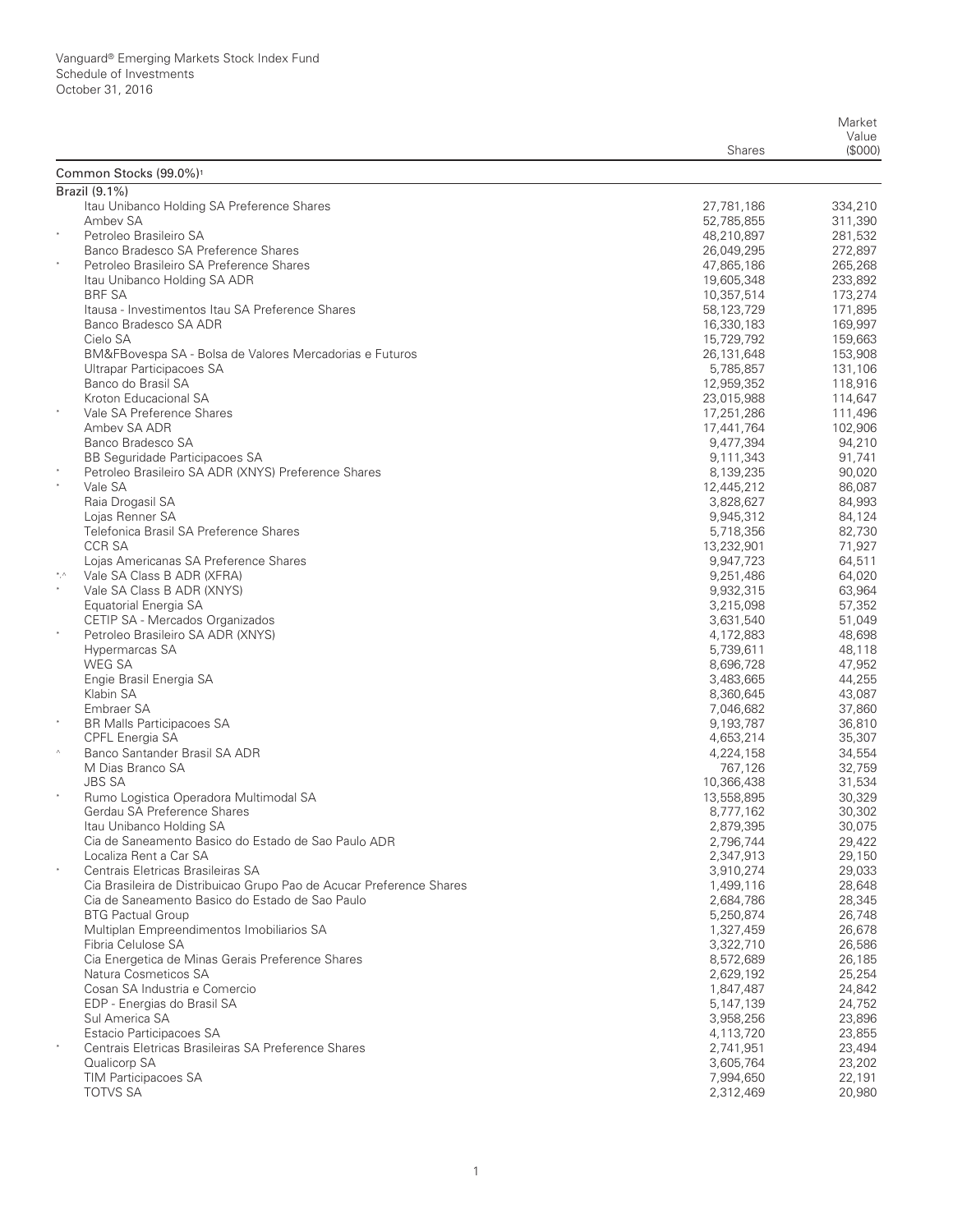|             |                                                                                 |                      | Market           |
|-------------|---------------------------------------------------------------------------------|----------------------|------------------|
|             |                                                                                 |                      | Value            |
|             |                                                                                 | <b>Shares</b>        | (\$000)          |
| $^*,\wedge$ | Embraer SA ADR<br>Cia Siderurgica Nacional SA ADR                               | 946,731<br>5,604,871 | 20,251<br>18,888 |
|             | Cia Siderurgica Nacional SA                                                     | 5,027,948            | 16,917           |
|             | Suzano Papel e Celulose SA Preference Shares Class A                            | 4,672,796            | 16,484           |
|             | Cyrela Brazil Realty SA Empreendimentos e Participacoes                         | 4,799,198            | 16,163           |
|             | Bradespar SA Preference Shares                                                  | 3,933,263            | 15,994           |
|             | Cia Paranaense de Energia ADR                                                   | 1,359,830            | 15,516           |
|             | Cia Brasileira de Distribuicao ADR                                              | 810,665              | 15,443           |
|             | Gerdau SA ADR                                                                   | 4,502,009            | 15,442           |
|             | Porto Seguro SA                                                                 | 1,613,551            | 15,301           |
|             | TIM Participacoes SA ADR                                                        | 1,085,508            | 15,034           |
|             | Cia Energetica de Sao Paulo Preference Shares                                   | 3,068,633            | 14,257           |
|             | Fleury SA                                                                       | 1,042,348            | 13,797           |
|             | MRV Engenharia e Participacoes SA                                               | 3,471,633            | 13,443           |
|             | Duratex SA                                                                      | 4,966,029            | 13,411           |
|             | AES Tiete Energia SA<br>Odontoprev SA                                           | 2,568,193            | 13,308<br>13,228 |
|             | Cia de Transmissao de Energia Eletrica Paulista Preference Shares               | 3,518,554<br>607,067 | 13,172           |
|             | Smiles SA                                                                       | 718,080              | 13,106           |
|             | Braskem SA Preference Shares                                                    | 1,397,378            | 12,376           |
| $\ast$      | Metalurgica Gerdau SA Preference Shares Class A                                 | 7,736,243            | 11,512           |
|             | Multiplus SA                                                                    | 848,161              | 11,500           |
|             | Transmissora Alianca de Energia Eletrica SA                                     | 1,768,536            | 11,497           |
|             | Cia Hering                                                                      | 1,813,035            | 10,996           |
|             | CVC Brasil Operadora e Agencia de Viagens SA                                    | 1,404,100            | 10,777           |
| $\ast$      | EcoRodovias Infraestrutura e Logistica SA                                       | 3,498,796            | 10,380           |
|             | Sao Martinho SA                                                                 | 515,092              | 10,258           |
|             | Linx SA                                                                         | 1,698,394            | 10,109           |
| $\ast$      | <b>B2W Cia Digital</b>                                                          | 1,970,491            | 9,680            |
|             | Banco do Estado do Rio Grande do Sul SA Preference Shares                       | 2,237,600            | 9,534            |
| $\wedge$    | Cia Energetica de Minas Gerais ADR                                              | 3,073,101            | 9,281            |
|             | Braskem SA ADR<br>Lojas Americanas SA                                           | 519,956<br>1,813,042 | 9,229<br>8,895   |
| $\wedge$    | <b>BRF SA ADR</b>                                                               | 505,042              | 8,444            |
|             | Cia de Saneamento de Minas Gerais-COPASA                                        | 808,517              | 8,440            |
| $\ast$      | Usinas Siderurgicas de Minas Gerais SA Preference Shares                        | 5,965,088            | 8,428            |
| $\ast$      | Centrais Eletricas Brasileiras SA ADR                                           | 938,782              | 8,139            |
|             | Alupar Investimento SA (BVMF)                                                   | 1,205,473            | 7,017            |
|             | Valid Solucoes e Servicos de Seguranca em Meios de Pagamento e Identificacao SA | 745,412              | 6,985            |
| $\ast$      | Minerva SA                                                                      | 2,120,114            | 6,715            |
| $\ast$      | Marcopolo SA Preference Shares                                                  | 6,573,933            | 6,714            |
|             | Iguatemi Empresa de Shopping Centers SA                                         | 668,222              | 6,312            |
|             | Via Varejo SA                                                                   | 2,084,100            | 5,974            |
|             | Alpargatas SA Preference Shares                                                 | 1,591,981            | 5,292            |
|             | Telefonica Brasil SA ADR                                                        | 351,924              | 5,068            |
|             | lochpe Maxion SA<br>Cia de Gas de Sao Paulo COMGAS Preference Shares Class A    | 919,117<br>275,321   | 4,665<br>4,485   |
|             | Light SA                                                                        | 783,089              | 4,305            |
|             | Arezzo Industria e Comercio SA                                                  | 457,884              | 4,242            |
|             | Gafisa SA                                                                       | 5,436,011            | 4,189            |
|             | Aliansce Shopping Centers SA                                                    | 787,377              | 4,139            |
|             | <b>BR Properties SA</b>                                                         | 1,459,939            | 3,929            |
|             | Eletropaulo Metropolitana Eletricidade de Sao Paulo SA Preference Shares        | 1,209,350            | 3,921            |
|             | Guararapes Confeccoes SA                                                        | 162,220              | 3,355            |
| $\ast$      | Usinas Siderurgicas de Minas Gerais SA                                          | 1,212,176            | 3,349            |
|             | Cia Energetica de Minas Gerais                                                  | 1,050,595            | 3,193            |
| $\ast$      | Marfrig Global Foods SA                                                         | 1,790,568            | 3,192            |
|             | Even Construtora e Incorporadora SA                                             | 2,202,300            | 3,063            |
| $\star$     | Gol Linhas Aereas Inteligentes SA Preference Shares                             | 1,239,202            | 3,051            |
|             | Cia Paranaense de Energia Preference Shares                                     | 263,705              | 3,020            |
|             | CPFL Energia SA ADR                                                             | 196,944              | 2,994            |
|             | <b>Tupy SA</b><br>Banco Santander Brasil SA                                     | 712,192              | 2,956<br>2,686   |
|             | Cia Paranaense de Energia                                                       | 326,000<br>356,887   |                  |
|             |                                                                                 |                      | 2,644            |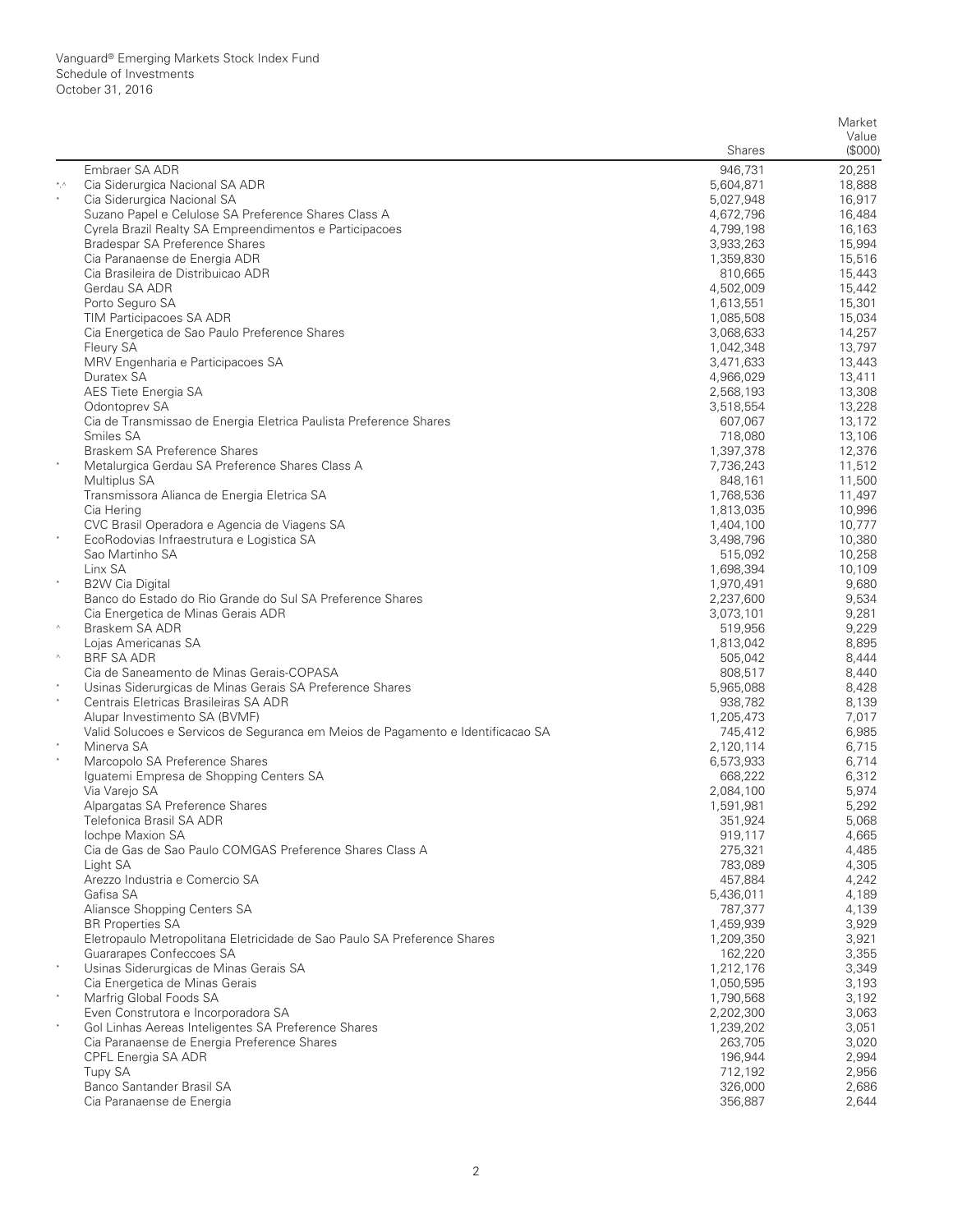|            |                                                                 |               | Market    |
|------------|-----------------------------------------------------------------|---------------|-----------|
|            |                                                                 |               | Value     |
|            |                                                                 | <b>Shares</b> | (\$000)   |
| $\sqrt{2}$ | Ser Educacional SA                                              | 375,396       | 2,431     |
|            | Mahle-Metal Leve SA                                             | 347,373       | 2,408     |
|            | Grendene SA                                                     | 388,237       | 2,386     |
| $\ast$     | Randon Participacoes SA Preference Shares                       | 1,511,817     | 2,264     |
|            | Ez Tec Empreendimentos e Participacoes SA                       | 432,804       | 2,241     |
| $\ast$     | Magnesita Refratarios SA                                        | 312,669       | 2,220     |
|            | <b>JSL SA</b>                                                   | 479,600       | 1,758     |
| $\ast$     | Eneva SA                                                        | 346,800       | 1,581     |
|            | <b>GAEC Educacao SA</b>                                         | 366,826       | 1,551     |
|            | <b>SLC Agricola SA</b>                                          | 308,615       | 1,529     |
|            | Sonae Sierra Brasil SA                                          | 250,510       | 1,506     |
|            | <b>QGEP Participacoes SA</b>                                    | 800,225       | 1,384     |
|            | Direcional Engenharia SA                                        | 740,543       | 1,281     |
| $\ast$     | Aliansce Shopping Centers SA Receipts                           | 191,347       | 1,016     |
|            | Santos Brasil Participacoes SA                                  | 971,675       | 919       |
| $\ast$     | Marisa Lojas SA                                                 | 373,200       | 906       |
|            | Cia Energetica do Ceara Preference Shares                       | 50,700        | 757       |
|            | Paranapanema SA                                                 | 968,162       | 522       |
| $\ast$     | FPC Par Corretora de Seguros SA                                 | 94,400        | 446       |
|            | Mills Estruturas e Servicos de Engenharia SA                    | 167,841       | 262       |
| $\ast$     | Restoque Comercio e Confeccoes de Roupas SA                     | 162,904       | 199       |
|            | Itausa - Investimentos Itau SA                                  | 51,353        | 143       |
|            | PDG Realty SA Empreendimentos e Participacoes                   | 92,600        | 84        |
| $\ast$     | Cia de Gas de Sao Paulo - COMGAS                                | 178           | 3         |
| $\ast$     | Oi SA ADR                                                       |               |           |
|            |                                                                 |               | 5,704,508 |
|            | Chile (1.4%)                                                    |               |           |
|            | Empresas COPEC SA                                               | 5,997,088     | 60,261    |
|            | <b>SACI Falabella</b>                                           | 7,584,571     | 59,555    |
|            | Cencosud SA                                                     | 17,808,096    | 58,054    |
| $\ast$     | Latam Airlines Group SA (XSGO)                                  | 5,522,112     | 52,891    |
|            | Banco de Chile                                                  | 430,908,163   | 51,289    |
|            | Banco de Credito e Inversiones                                  | 833,063       | 42,818    |
|            | Empresas CMPC SA                                                | 18,510,710    | 40,098    |
|            | Aguas Andinas SA Class A                                        | 52,060,210    | 34,325    |
|            | Banco Santander Chile                                           | 550,204,304   | 30,786    |
|            | Enersis Americas SA                                             | 166,324,784   | 28,171    |
|            | Banco Santander Chile ADR                                       | 1,224,108     | 27,971    |
|            | Cia Cervecerias Unidas SA                                       | 2,519,454     | 27,061    |
|            | Empresa Nacional de Telecomunicaciones SA                       | 2,511,049     | 26,928    |
|            | Colbun SA                                                       | 123,009,242   | 26,799    |
|            | Itau CorpBanca                                                  | 2,765,668,253 | 25,141    |
|            | Enersis Americas SA ADR                                         | 2,868,463     | 24,870    |
|            | Sociedad Quimica y Minera de Chile SA ADR                       | 822,329       | 24,061    |
|            | Sociedad Quimica y Minera de Chile SA Preference Shares Class B | 663,282       | 19,675    |
|            | Empresa Nacional de Electricidad SA                             | 28,174,325    | 19,435    |
|            | Empresa Nacional de Electricidad SA ADR                         | 900,055       | 18,685    |
|            | Enersis Chile SA                                                | 178,592,081   | 17,881    |
|            | Embotelladora Andina SA Preference Shares                       | 4,069,203     | 16,318    |
|            | AES Gener SA                                                    | 43,407,111    | 14,789    |
|            | Parque Arauco SA                                                | 5,730,961     | 14,212    |
|            | Endesa Americas SA                                              | 29,313,967    | 13,640    |
|            | Vina Concha y Toro SA                                           | 7,427,152     | 12,962    |
|            | Enersis Chile SA ADR                                            | 2,529,928     | 12,574    |
|            | Endesa Americas SA ADR                                          | 834,704       | 11,995    |
|            | SONDA SA                                                        | 4,154,961     | 8,587     |
|            | Inversiones Aguas Metropolitanas SA                             | 4,358,815     | 7,948     |
|            | Ripley Corp. SA                                                 | 11,461,932    | 7,190     |
|            | CAP SA                                                          | 819,583       | 5,721     |
|            | Engie Energia Chile SA                                          | 2,735,106     | 4,853     |
|            | Cia Sud Americana de Vapores SA                                 | 159,801,296   | 3,259     |
|            | Forus SA                                                        | 453,372       | 1,634     |
|            |                                                                 |               |           |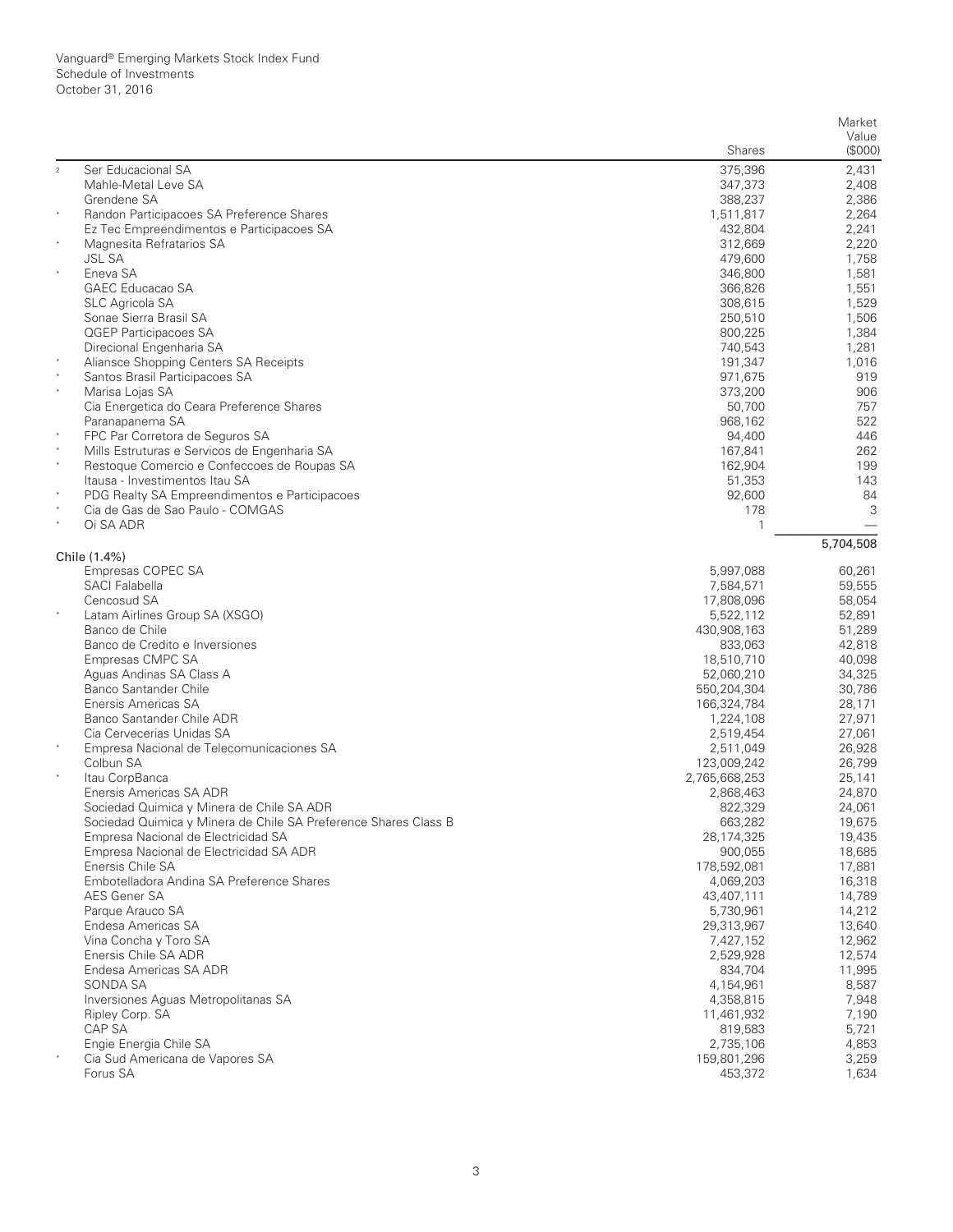|                                                                                      |                            | Market             |
|--------------------------------------------------------------------------------------|----------------------------|--------------------|
|                                                                                      |                            | Value              |
|                                                                                      | Shares                     | (\$000)            |
| Inversiones La Construccion SA                                                       | 122,214                    | 1,494<br>853,931   |
| China (27.7%)                                                                        |                            |                    |
| Tencent Holdings Ltd.                                                                | 80,402,164                 | 2,130,845          |
| China Construction Bank Corp.                                                        | 1,361,995,111              | 994,593            |
| China Mobile Ltd.                                                                    | 79,235,456                 | 907,753            |
| Industrial & Commercial Bank of China Ltd.                                           | 1,113,554,240              | 668,399            |
| Bank of China Ltd.                                                                   | 1,161,352,650              | 520,425            |
| Ping An Insurance Group Co. of China Ltd.                                            | 80,050,946                 | 421,350            |
| CNOOC Ltd.                                                                           | 238,545,705                | 300,156            |
| China Petroleum & Chemical Corp.<br>China Life Insurance Co. Ltd. (XHKG)             | 393,698,659                | 284,723            |
| PetroChina Co. Ltd.                                                                  | 112,979,287<br>312,836,155 | 279,707<br>214,054 |
| Agricultural Bank of China Ltd.                                                      | 434,111,065                | 182,618            |
| China Overseas Land & Investment Ltd.                                                | 57,620,178                 | 176,888            |
| China Merchants Bank Co. Ltd.                                                        | 66,535,600                 | 161,798            |
| China Pacific Insurance Group Co. Ltd.                                               | 43,046,394                 | 155,199            |
| China Minsheng Banking Corp. Ltd.                                                    | 110,333,241                | 125,539            |
| China Telecom Corp. Ltd.                                                             | 242, 161, 271              | 124,849            |
| China Shenhua Energy Co. Ltd.                                                        | 54,170,270                 | 112,307            |
| PICC Property & Casualty Co. Ltd.                                                    | 67,580,295                 | 109,082            |
| CITIC Ltd.                                                                           | 74,223,897                 | 106,509            |
| Haitong Securities Co. Ltd.                                                          | 58,392,664                 | 103,312            |
| China Resources Land Ltd.                                                            | 41,274,696                 | 102,507            |
| China Unicom Hong Kong Ltd.                                                          | 86,542,017                 | 101,602            |
| Bank of Communications Co. Ltd.                                                      | 133,638,345                | 101,575            |
| Hengan International Group Co. Ltd.                                                  | 10,981,373                 | 87,244             |
| CITIC Securities Co. Ltd.                                                            | 38,640,700                 | 85,457             |
| Sinopharm Group Co. Ltd.                                                             | 16,284,700                 | 79,079             |
| China Communications Construction Co. Ltd.<br>China CITIC Bank Corp. Ltd.            | 71,048,276<br>120,554,719  | 78,015<br>77,750   |
| BYD Co. Ltd.<br>$^*,\wedge$                                                          | 11,642,281                 | 76,645             |
| Geely Automobile Holdings Ltd.                                                       | 72,797,300                 | 74,905             |
| CSPC Pharmaceutical Group Ltd.                                                       | 65,713,757                 | 68,041             |
| Lenovo Group Ltd.                                                                    | 102,084,109                | 65,393             |
| Guangdong Investment Ltd.                                                            | 43,312,080                 | 65,303             |
| CRRC Corp. Ltd.                                                                      | 69,624,277                 | 63,040             |
| New China Life Insurance Co. Ltd.                                                    | 13,699,119                 | 59,153             |
| Country Garden Holdings Co. Ltd.                                                     | 112,577,728                | 58,424             |
| Shenzhou International Group Holdings Ltd.                                           | 8,647,065                  | 57,275             |
| $\sqrt{2}$<br>China Galaxy Securities Co. Ltd.                                       | 58,479,870                 | 55,520             |
| China Cinda Asset Management Co. Ltd.                                                | 152,160,000                | 54,664             |
| Belle International Holdings Ltd.                                                    | 89,787,316                 | 54,221             |
| China Resources Beer Holdings Co. Ltd.                                               | 25,215,499                 | 53,585             |
| ENN Energy Holdings Ltd.                                                             | 11,356,374                 | 53,390             |
| Fosun International Ltd.                                                             | 36, 195, 767               | 52,414             |
| Anhui Conch Cement Co. Ltd.                                                          | 18,890,152                 | 52,211             |
| China Resources Power Holdings Co. Ltd.<br>Brilliance China Automotive Holdings Ltd. | 29,989,048                 | 50,812             |
| China Everbright International Ltd.                                                  | 42,644,700<br>41,962,000   | 50,726<br>50,163   |
| China Railway Group Ltd.                                                             | 64,864,408                 | 50,000             |
| Great Wall Motor Co. Ltd.                                                            | 50,863,500                 | 49,640             |
| China Vanke Co. Ltd.                                                                 | 18,474,741                 | 48,220             |
| China Merchants Port Holdings Co. Ltd.                                               | 18,595,610                 | 48,078             |
| Dongfeng Motor Group Co. Ltd.                                                        | 45,270,744                 | 47,185             |
| Sunny Optical Technology Group Co. Ltd.                                              | 9,653,000                  | 47,076             |
| $\sqrt{2}$<br>CGN Power Co. Ltd.                                                     | 160,659,878                | 46,905             |
| Sino Biopharmaceutical Ltd.                                                          | 66,598,559                 | 46,549             |
| Beijing Enterprises Water Group Ltd.<br>$\land$                                      | 62,162,000                 | 44,965             |
| $\frac{1}{N}$<br>China Taiping Insurance Holdings Co. Ltd.                           | 23,268,820                 | 44,785             |
| Fullshare Holdings Ltd.<br>$\wedge$                                                  | 77,867,500                 | 43,427             |
| Guangzhou Automobile Group Co. Ltd.                                                  | 35,020,584                 | 42,291             |
| Huatai Securities Co. Ltd.<br>$\sqrt{2}$                                             | 19,934,823                 | 42,084             |
| People's Insurance Co. Group of China Ltd.<br>$\sqrt{2}$                             | 105,149,000                | 41,779             |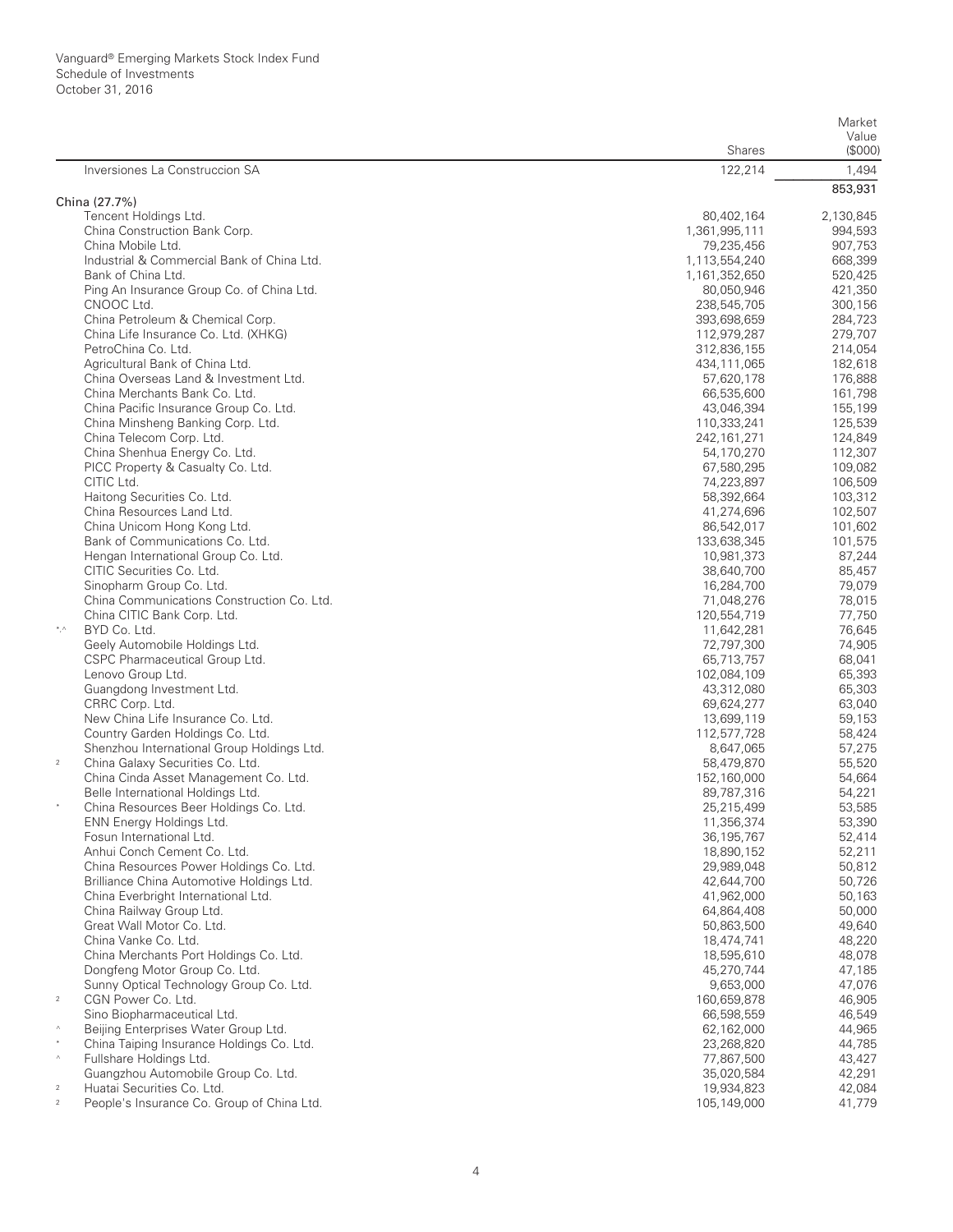|                        |                                                                           |                           | Market           |
|------------------------|---------------------------------------------------------------------------|---------------------------|------------------|
|                        |                                                                           | <b>Shares</b>             | Value<br>(\$000) |
|                        | GF Securities Co. Ltd. Class A                                            | 16,187,255                | 41,526           |
|                        | Beijing Enterprises Holdings Ltd.                                         | 8,193,500                 | 40,950           |
|                        | China Railway Construction Corp. Ltd.                                     | 32,296,265                | 40,371           |
|                        | China State Construction International Holdings Ltd.                      | 27,442,872                | 40,035           |
|                        | ANTA Sports Products Ltd.                                                 | 13,791,000                | 39,771           |
|                        | China Conch Venture Holdings Ltd.                                         | 21,262,133                | 39,692           |
|                        | China Longyuan Power Group Corp. Ltd.                                     | 51,834,660                | 39,521           |
| ${}^\star,\wedge$      | Alibaba Pictures Group Ltd.                                               | 199,730,000               | 39,316           |
|                        | Zhuzhou CRRC Times Electric Co. Ltd.                                      | 7,782,500                 | 37,631           |
| $^*,\wedge$            | China Gas Holdings Ltd.<br>China Evergrande Group                         | 24,612,900<br>56,472,466  | 37,464<br>37,172 |
|                        | Huaneng Power International Inc.                                          | 59,206,978                | 36,393           |
|                        | China Resources Gas Group Ltd.                                            | 11,428,100                | 35,834           |
|                        | Kunlun Energy Co. Ltd.                                                    | 46,321,230                | 34,901           |
|                        | TravelSky Technology Ltd.                                                 | 16,238,000                | 34,645           |
|                        | Kingboard Chemical Holdings Ltd.                                          | 11,602,671                | 34,298           |
|                        | Far East Horizon Ltd.                                                     | 37,334,872                | 34,005           |
|                        | China Medical System Holdings Ltd.                                        | 21,013,711                | 32,815           |
|                        | Haier Electronics Group Co. Ltd.                                          | 20,086,000                | 32,373           |
|                        | Longfor Properties Co. Ltd.                                               | 23,733,580                | 31,501           |
|                        | China Oilfield Services Ltd.                                              | 31,941,800                | 30,657           |
| $\wedge$               | Kingsoft Corp. Ltd.                                                       | 13,082,000                | 29,326           |
|                        | Sinopec Shanghai Petrochemical Co. Ltd.<br>Zijin Mining Group Co. Ltd.    | 57,364,788<br>91,863,680  | 29,242<br>29,196 |
|                        | Shanghai Pharmaceuticals Holding Co. Ltd.                                 | 11,201,353                | 28,825           |
|                        | Shenzhen International Holdings Ltd.                                      | 18,621,500                | 28,756           |
|                        | Chongqing Rural Commercial Bank Co. Ltd.                                  | 47,523,461                | 28,441           |
|                        | China Everbright Ltd.                                                     | 14,376,010                | 28,113           |
|                        | *.^.2 China Huarong Asset Management Co. Ltd.                             | 73,402,000                | 28,061           |
|                        | Shimao Property Holdings Ltd.                                             | 21,012,457                | 28,028           |
|                        | Shanghai Pudong Development Bank Co. Ltd. Class A (XSSC)                  | 11,324,593                | 27,169           |
|                        | Jiangsu Expressway Co. Ltd.                                               | 19,910,139                | 27,070           |
|                        | Zhejiang Expressway Co. Ltd.                                              | 25,006,704                | 26,181           |
|                        | Beijing Capital International Airport Co. Ltd.                            | 24,969,081                | 26,132           |
|                        | COSCO SHIPPING Ports Ltd.<br>GCL-Poly Energy Holdings Ltd.                | 26,155,788<br>191,897,800 | 25,931<br>25,865 |
|                        | Kweichow Moutai Co. Ltd. Class A (XSSC)                                   | 544,732                   | 25,552           |
|                        | China Communications Services Corp. Ltd.                                  | 42,991,973                | 25,509           |
|                        | AviChina Industry & Technology Co. Ltd.                                   | 37,443,000                | 25,410           |
| $\land$                | China Huishan Dairy Holdings Co. Ltd.                                     | 68,212,365                | 25,319           |
|                        | China Everbright Bank Co. Ltd.                                            | 54,675,472                | 24,928           |
|                        | Shanghai Industrial Holdings Ltd.                                         | 7,914,445                 | 24,196           |
|                        | Shanghai Lujiazui Finance & Trade Zone Development Co. Ltd. Class B       | 15,393,342                | 23,964           |
|                        | GOME Electrical Appliances Holding Ltd.                                   | 187,831,805               | 23,670           |
| $\land$<br>$^*,\wedge$ | Yanzhou Coal Mining Co. Ltd.<br>Aluminum Corp. of China Ltd.              | 31,809,320                | 23,558           |
|                        | Guangzhou R&F Properties Co. Ltd.                                         | 63,391,220<br>16,630,500  | 23,545<br>23,438 |
|                        | Jiangxi Copper Co. Ltd.                                                   | 19,632,898                | 23,176           |
|                        | Weichai Power Co. Ltd.                                                    | 15,117,640                | 22,806           |
|                        | Alibaba Health Information Technology Ltd.                                | 42,792,000                | 22,359           |
| $\ast$                 | Shanghai Electric Group Co. Ltd.                                          | 48,287,756                | 22,295           |
| $\wedge$               | China National Building Material Co. Ltd.                                 | 48,666,960                | 22,208           |
|                        | Huatai Securities Co. Ltd. Class A (XSSC)                                 | 7,308,797                 | 22,116           |
|                        | Industrial Bank Co. Ltd. Class A (XSSC)                                   | 9,163,869                 | 22,053           |
| $\sqrt{2}$             | BAIC Motor Corp. Ltd.                                                     | 20,935,200                | 21,954           |
|                        | Huaneng Renewables Corp. Ltd.                                             | 64,942,000                | 21,761           |
|                        | Sino-Ocean Group Holding Ltd.                                             | 52,166,802                | 21,667           |
|                        | Chongqing Changan Automobile Co. Ltd. Class B<br>Shenzhen Investment Ltd. | 14,142,062<br>49,431,015  | 21,563<br>21,545 |
|                        | Nine Dragons Paper Holdings Ltd.                                          | 26,300,000                | 21,382           |
| ${}^\star,\wedge$      | China Coal Energy Co. Ltd.                                                | 37,583,800                | 21,277           |
|                        | Sunac China Holdings Ltd.                                                 | 30,434,406                | 20,771           |
|                        | Haitian International Holdings Ltd.                                       | 9,704,000                 | 20,004           |
| $\,2$                  | Shengjing Bank Co. Ltd.                                                   | 20,260,154                | 19,830           |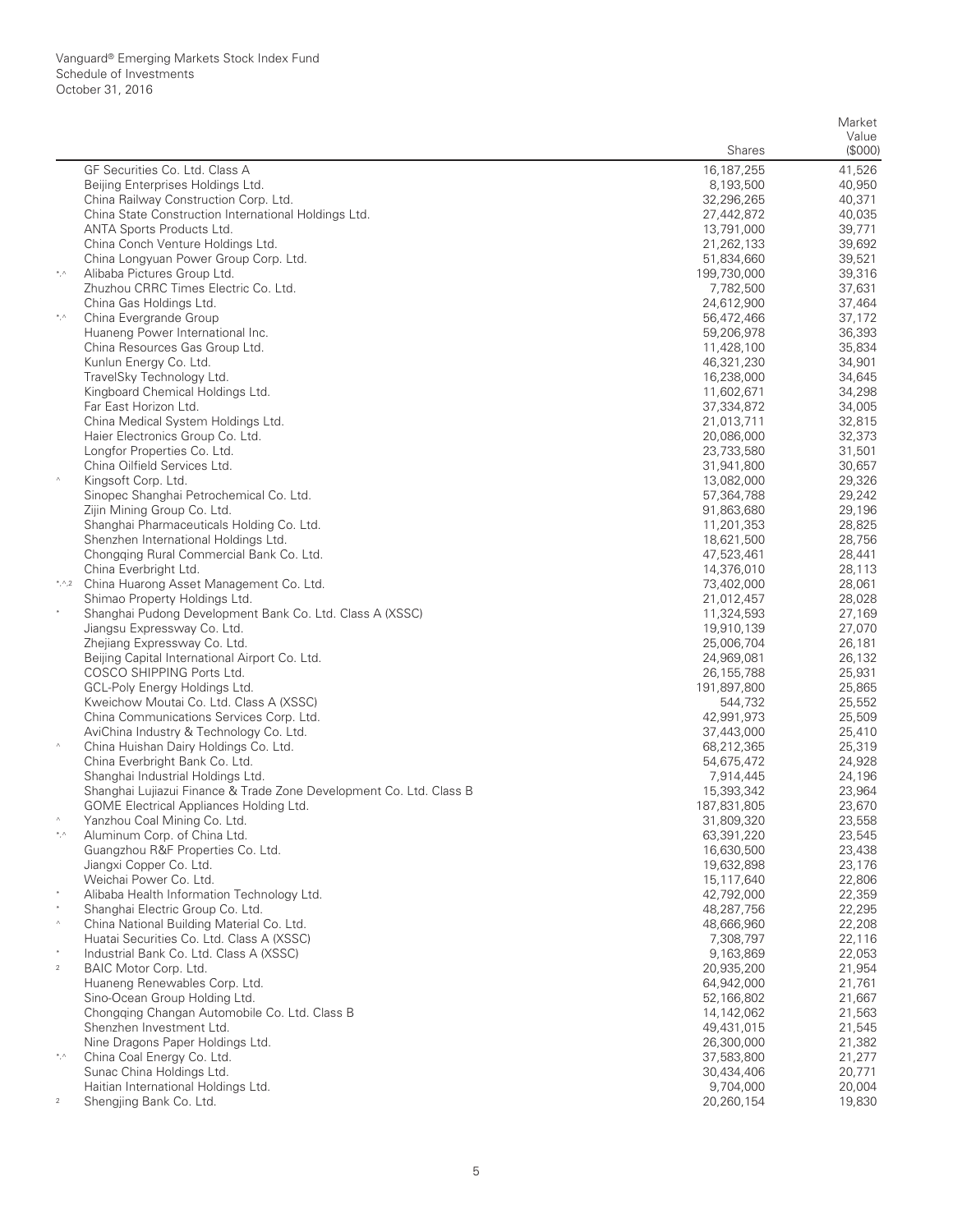|                |                                                                                                              |                           | Market           |
|----------------|--------------------------------------------------------------------------------------------------------------|---------------------------|------------------|
|                |                                                                                                              |                           | Value            |
|                |                                                                                                              | <b>Shares</b>             | (\$000)          |
|                | Shandong Weigao Group Medical Polymer Co. Ltd.                                                               | 30,441,800                | 19,819           |
|                | China Jinmao Holdings Group Ltd.                                                                             | 71,106,094                | 19,607           |
|                | Shanghai Fosun Pharmaceutical Group Co. Ltd.<br>Air China Ltd.                                               | 6,230,500<br>29,018,748   | 19,132<br>19,066 |
|                | Skyworth Digital Holdings Ltd.                                                                               | 28,754,000                | 18,560           |
|                | Tsingtao Brewery Co. Ltd.                                                                                    | 4,620,000                 | 18,431           |
| $\sqrt{2}$     | Sinopec Engineering Group Co. Ltd.                                                                           | 20,204,772                | 17,838           |
|                | Lee & Man Paper Manufacturing Ltd.                                                                           | 23,365,000                | 17,556           |
|                | China Southern Airlines Co. Ltd.                                                                             | 31,218,000                | 17,519           |
|                | Inner Mongolia Yitai Coal Co. Ltd. Class B                                                                   | 17,723,998                | 17,486           |
|                | Midea Group Co. Ltd. Class A                                                                                 | 4,332,991                 | 17,352           |
| $\ast$         | Li Ning Co. Ltd.                                                                                             | 23,812,791                | 16,976           |
|                | China Power International Development Ltd.                                                                   | 46,674,469                | 16,973           |
| $^{\wedge}$ ,2 | China Railway Signal & Communication Corp. Ltd.                                                              | 20,740,400                | 16,817           |
|                | Kingboard Laminates Holdings Ltd.<br>Yuexiu Property Co. Ltd.                                                | 18,187,500                | 16,298<br>16,137 |
|                | ZTE Corp.                                                                                                    | 110,145,732<br>11,624,592 | 15,972           |
| $\land$        | China Hongqiao Group Ltd.                                                                                    | 17,545,756                | 15,679           |
| $\wedge$       | Intime Retail Group Co. Ltd.                                                                                 | 19,820,000                | 15,520           |
|                | Metallurgical Corp. of China Ltd.                                                                            | 47,542,937                | 15,459           |
| $\wedge$       | Luye Pharma Group Ltd.                                                                                       | 22,491,500                | 15,118           |
| $\land$        | China Traditional Chinese Medicine Holding Co. Ltd.                                                          | 29,027,013                | 14,832           |
| $^*,\wedge$    | China COSCO Holdings Co. Ltd.                                                                                | 43,008,000                | 14,819           |
|                | China High Speed Transmission Equipment Group Co. Ltd.                                                       | 14,294,000                | 14,816           |
| $\wedge$       | Zhaojin Mining Industry Co. Ltd.                                                                             | 14,374,000                | 14,757           |
|                | SOHO China Ltd.                                                                                              | 28,578,006                | 14,736           |
|                | Sinotrans Ltd.                                                                                               | 30,905,000                | 14,553           |
| $\wedge$       | Agile Group Holdings Ltd.<br>China Molybdenum Co. Ltd.                                                       | 25,942,887<br>64,031,000  | 14,381<br>14,203 |
|                | Kweichow Moutai Co. Ltd. Class A (XSHG)                                                                      | 302,648                   | 14,196           |
| $\ast$         | China Agri-Industries Holdings Ltd.                                                                          | 35,587,961                | 13,908           |
|                | Sihuan Pharmaceutical Holdings Group Ltd.                                                                    | 56,913,000                | 13,633           |
|                | China Resources Cement Holdings Ltd.                                                                         | 33,444,686                | 13,505           |
| $\wedge$       | Huishang Bank Corp. Ltd.                                                                                     | 28,076,380                | 13,483           |
|                | *.^.2 3SBio Inc.                                                                                             | 13,452,500                | 13,425           |
|                | <b>BBMG Corp.</b>                                                                                            | 36,463,000                | 13,309           |
| $^*,\wedge$    | China Shipping Container Lines Co. Ltd.                                                                      | 62,944,618                | 13,199           |
|                | Fuyao Glass Industry Group Co. Ltd. Class A (XSHG)<br>Hangzhou Hikvision Digital Technology Co. Ltd. Class A | 5,002,032<br>3,602,047    | 13,103<br>13,036 |
| $\wedge$       | Golden Eagle Retail Group Ltd.                                                                               | 9,355,000                 | 12,999           |
|                | Ping An Bank Co. Ltd. Class A                                                                                | 9,608,503                 | 12,969           |
|                | China Construction Bank Corp. Class A                                                                        | 16,697,218                | 12,956           |
|                | Tong Ren Tang Technologies Co. Ltd.                                                                          | 7,098,000                 | 12,945           |
|                | Datang International Power Generation Co. Ltd.                                                               | 46,996,568                | 12,661           |
|                | China Merchants Shekou Industrial Zone Holdings Co. Ltd. Class A                                             | 5,050,130                 | 12,628           |
| $^{\wedge,2}$  | Dali Foods Group Co. Ltd.                                                                                    | 23,901,000                | 12,438           |
|                | GF Securities Co. Ltd.                                                                                       | 5,527,600                 | 12,281           |
| *,^            | CAR Inc.                                                                                                     | 11,955,532                | 12,127           |
| $*, \wedge, 2$ | Cogobuy Group<br>Shenzhen Expressway Co. Ltd.                                                                | 7,772,000<br>12,078,000   | 12,105<br>12,104 |
|                | SAIC Motor Corp. Ltd. Class A (XSSC)                                                                         | 3,454,480                 | 12,072           |
| $\wedge$       | Phoenix Healthcare Group Co. Ltd.                                                                            | 7,478,000                 | 11,883           |
|                | KWG Property Holding Ltd.                                                                                    | 20,536,500                | 11,883           |
| $\land$        | China Reinsurance Group Corp.                                                                                | 49,853,000                | 11,866           |
|                | Wuliangye Yibin Co. Ltd. Class A                                                                             | 2,236,198                 | 11,541           |
|                | Shenwan Hongyuan Group Co. Ltd. Class A                                                                      | 12,122,481                | 11,530           |
| $\land$        | China Eastern Airlines Corp. Ltd.                                                                            | 25,606,000                | 11,497           |
| $\sqrt{2}$     | Legend Holdings Corp.                                                                                        | 4,600,200                 | 11,454           |
| $\wedge$       | China Zhongwang Holdings Ltd.                                                                                | 24,557,686                | 11,337           |
|                | China State Construction Engineering Corp. Ltd. Class A (XSSC)                                               | 10,651,095                | 11,275           |
| $\wedge$       | Guangshen Railway Co. Ltd.                                                                                   | 20,420,000                | 11,271           |
| $^*,2$         | Huadian Power International Corp. Ltd.<br>China International Capital Corp. Ltd.                             | 26,172,000<br>7,592,800   | 11,217<br>11,142 |
|                | CSG Holding Co. Ltd. Class B                                                                                 | 13,280,792                | 11,070           |
|                |                                                                                                              |                           |                  |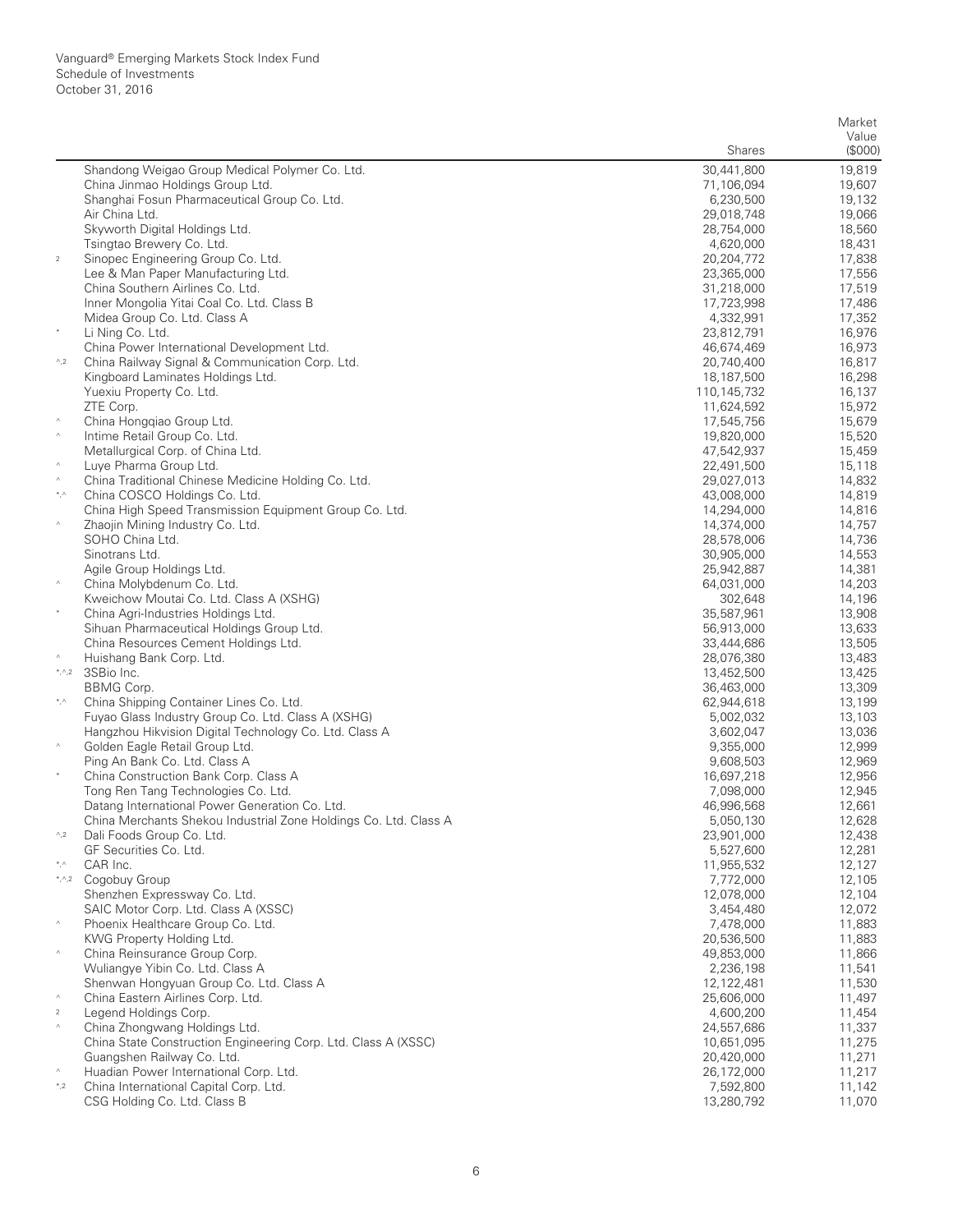|                            |                                                                                                        |                          | Market           |
|----------------------------|--------------------------------------------------------------------------------------------------------|--------------------------|------------------|
|                            |                                                                                                        | <b>Shares</b>            | Value<br>(\$000) |
|                            |                                                                                                        |                          |                  |
|                            | China Shipping Development Co. Ltd.<br>Beijing Jingneng Clean Energy Co. Ltd.                          | 19,976,021<br>35,672,000 | 11,021<br>10,819 |
|                            | Zhongsheng Group Holdings Ltd.                                                                         | 10,797,000               | 10,780           |
| $^*,\wedge$                | Greentown China Holdings Ltd.                                                                          | 13,019,500               | 10,614           |
|                            | Lao Feng Xiang Co. Ltd. Class B                                                                        | 3,104,906                | 10,583           |
|                            | Yantai Changyu Pioneer Wine Co. Ltd. Class B                                                           | 3,788,487                | 10,427           |
|                            | Hopson Development Holdings Ltd.                                                                       | 11,428,000               | 10,303           |
| $\land$                    | Xinjiang Goldwind Science & Technology Co. Ltd.                                                        | 7,395,200                | 10,195           |
|                            | CIFI Holdings Group Co. Ltd.                                                                           | 34,546,000               | 10,163           |
|                            | Huadian Fuxin Energy Corp. Ltd.                                                                        | 43,759,852               | 10,133           |
|                            | Ping An Insurance Group Co. of China Ltd. Class A                                                      | 1,979,552                | 10,103           |
|                            | Dazhong Transportation Group Co. Ltd. Class B                                                          | 14,421,708               | 10,075           |
| $\land$                    | China International Marine Containers Group Co. Ltd.                                                   | 8,391,598                | 9,985            |
| $\wedge$                   | Digital China Holdings Ltd.                                                                            | 11,836,000               | 9,899            |
| $^*,\wedge$<br>$^*,\wedge$ | Kingdee International Software Group Co. Ltd.<br>Poly Property Group Co. Ltd.                          | 24,448,000<br>31,297,900 | 9,897<br>9,896   |
|                            | China Dongxiang Group Co. Ltd.                                                                         | 50,046,000               | 9,730            |
|                            | Agricultural Bank of China Ltd. Class A (XSHG)                                                         | 20,559,300               | 9,587            |
|                            | Qingdao Haier Co. Ltd. Class A (XSSC)                                                                  | 6,433,725                | 9,476            |
| ${}^\star,\wedge$          | Chinasoft International Ltd.                                                                           | 20,172,000               | 9,473            |
| ${}^\star,\wedge$          | Angang Steel Co. Ltd.                                                                                  | 18,440,374               | 9,443            |
| $\wedge$                   | NetDragon Websoft Holdings Ltd.                                                                        | 2,915,000                | 9,408            |
|                            | China Lesso Group Holdings Ltd.                                                                        | 12,135,000               | 8,883            |
|                            | Tianneng Power International Ltd.                                                                      | 9,746,000                | 8,798            |
|                            | China National Accord Medicines Corp. Ltd. Class B                                                     | 1,404,917                | 8,780            |
|                            | Fuyao Glass Industry Group Co. Ltd. Class A (XSSC)                                                     | 3,328,294                | 8,719            |
|                            | Bank of Beijing Co. Ltd. Class A (XSSC)                                                                | 6,301,988                | 8,664            |
| $^{*}$ ,2                  | Tianhe Chemicals Group Ltd.                                                                            | 57,304,542               | 8,645            |
|                            | BYD Electronic International Co. Ltd.                                                                  | 10,835,000               | 8,525            |
| $\land$                    | Anhui Gujing Distillery Co. Ltd. Class B                                                               | 2,189,234                | 8,499            |
|                            | China South City Holdings Ltd.<br>Xinhua Winshare Publishing and Media Co. Ltd.                        | 37,678,000<br>8,150,000  | 8,337<br>8,307   |
| $^{\wedge}$ ,2             | Red Star Macalline Group Corp. Ltd.                                                                    | 7,701,559                | 8,288            |
|                            | Industrial & Commercial Bank of China Ltd. Class A                                                     | 12,670,959               | 8,285            |
|                            | Shanghai Pudong Development Bank Co. Ltd. Class A (XSHG)                                               | 3,426,289                | 8,220            |
|                            | PetroChina Co. Ltd. Class A                                                                            | 7,591,886                | 8,215            |
| $\wedge$                   | Zoomlion Heavy Industry Science and Technology Co. Ltd.                                                | 22,315,379               | 8,121            |
|                            | Shanghai Mechanical and Electrical Industry Co. Ltd. Class B                                           | 3,735,157                | 8,035            |
|                            | China Everbright Bank Co. Ltd. Class A (XSSC)                                                          | 14,222,403               | 7,992            |
|                            | Greatview Aseptic Packaging Co. Ltd.                                                                   | 15,559,000               | 7,899            |
|                            | Coolpad Group Ltd.                                                                                     | 45,408,600               | 7,894            |
|                            | Bank of China Ltd. Class A                                                                             | 15,736,100               | 7,871            |
|                            | BOE Technology Group Co. Ltd. Class B                                                                  | 28,724,022               | 7,814            |
|                            | Guangdong Electric Power Development Co. Ltd. Class B                                                  | 17,484,844               | 7,793<br>7,741   |
|                            | Guangzhou Baiyunshan Pharmaceutical Holdings Co. Ltd.<br>Shandong Chenming Paper Holdings Ltd. Class B | 3,277,000<br>8,608,238   | 7,694            |
|                            | China Minsheng Banking Corp. Ltd. Class A (XSSC)                                                       | 5,660,888                | 7,683            |
|                            | Jiangsu Yanghe Brewery Joint-Stock Co. Ltd. Class A                                                    | 736,671                  | 7,574            |
|                            | Industrial Bank Co. Ltd. Class A (XSHG)                                                                | 3,135,301                | 7,545            |
|                            | Suning Commerce Group Co. Ltd. Class A                                                                 | 4,557,400                | 7,526            |
|                            | Shanghai Jinqiao Export Processing Zone Development Co. Ltd. Class B                                   | 4,934,243                | 7,488            |
|                            | Shanghai Baosight Software Co. Ltd. Class B                                                            | 4,312,026                | 7,472            |
|                            | Anhui Expressway Co. Ltd.                                                                              | 9,264,000                | 7,464            |
|                            | China Merchants Bank Co. Ltd. Class A (XSSC)                                                           | 2,827,339                | 7,449            |
| $\sqrt{2}$                 | Universal Medical Financial & Technical Advisory Services Co. Ltd.                                     | 8,497,000                | 7,309            |
|                            | Shanghai Zhenhua Heavy Industries Co. Ltd. Class B                                                     | 14,703,579               | 7,274            |
|                            | Shanghai Haixin Group Co. Class B                                                                      | 8,385,119                | 7,229            |
|                            | Henan Shuanghui Investment & Development Co. Ltd. Class A                                              | 2,115,976                | 7,151            |
| $^*,\wedge$                | Renhe Commercial Holdings Co. Ltd.                                                                     | 273,342,999              | 7,077            |
|                            | Wuxi Little Swan Co. Ltd. Class A                                                                      | 1,428,951                | 7,043            |
|                            | Shanghai Jinjiang International Hotels Development Co. Ltd. Class B                                    | 3,292,550                | 7,022            |
|                            | Sinotruk Hong Kong Ltd.<br>Guotai Junan Securities Co. Ltd. Class A (XSHG)                             | 12,719,500               | 7,022<br>6,962   |
|                            | Bank of Ningbo Co. Ltd. Class A                                                                        | 2,647,600<br>2,762,900   | 6,841            |
|                            |                                                                                                        |                          |                  |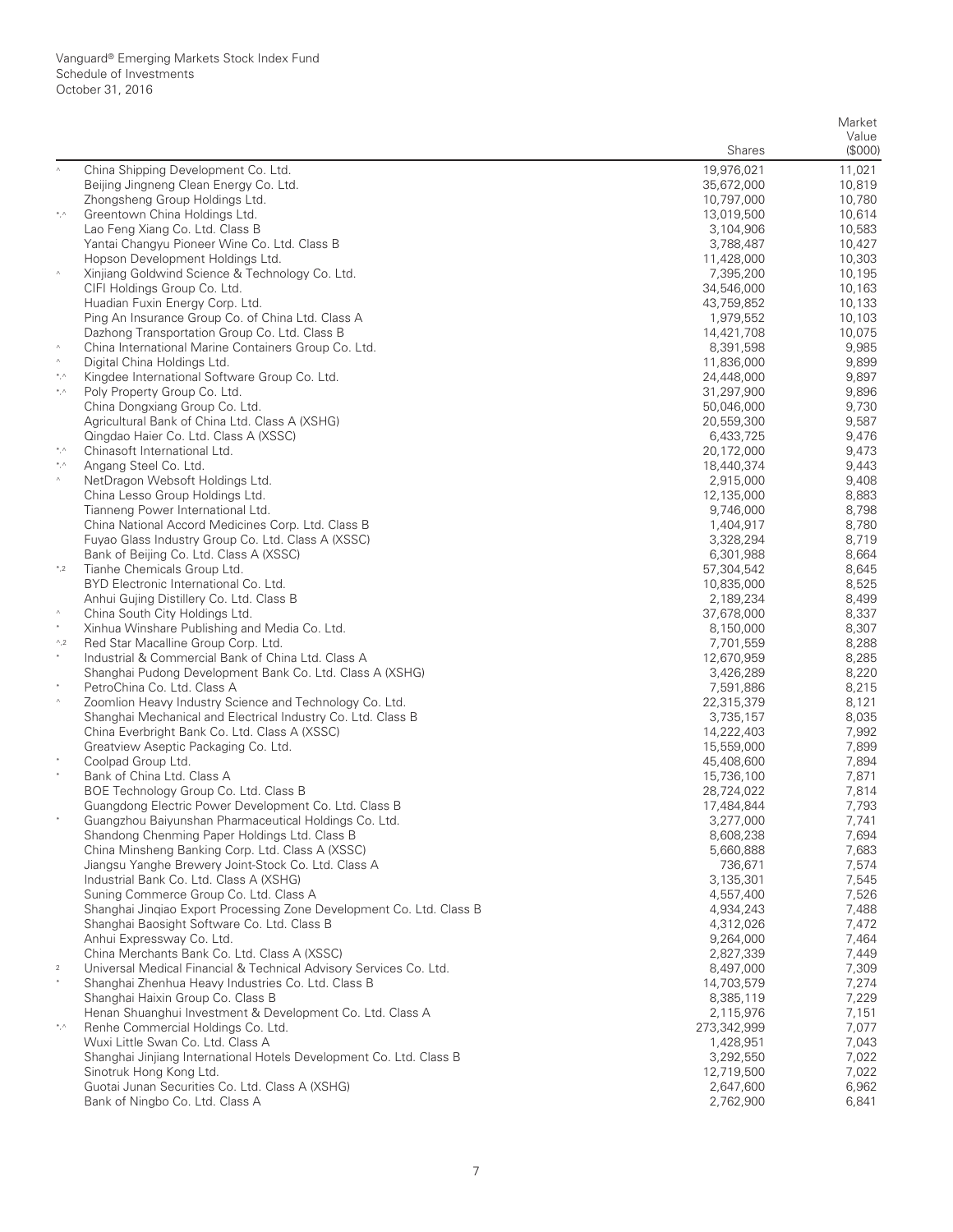|                       |                                                                                                        |                         | Market           |
|-----------------------|--------------------------------------------------------------------------------------------------------|-------------------------|------------------|
|                       |                                                                                                        | <b>Shares</b>           | Value<br>(\$000) |
|                       | Dongxu Optoelectronic Technology Co. Ltd. Class A                                                      | 3,465,608               | 6,835            |
|                       | Shandong Airlines Co. Ltd. Class B                                                                     | 2,960,917               | 6,816            |
|                       | China Water Affairs Group Ltd.                                                                         | 9,288,000               | 6,739            |
|                       | Weifu High-Technology Group Co. Ltd. Class B                                                           | 2,844,219               | 6,725            |
|                       | China BlueChemical Ltd.                                                                                | 34,769,405              | 6,721            |
| ${}^\star,\wedge$     | Sinopec Oilfield Service Corp.                                                                         | 32,380,000              | 6,712            |
|                       | Wanda Cinema Line Co. Ltd. Class A                                                                     | 674,673                 | 6,619            |
|                       | Guosen Securities Co. Ltd. Class A                                                                     | 2,592,241               | 6,548            |
|                       | China State Construction Engineering Corp. Ltd. Class A (XSHG)                                         | 6,181,400               | 6,543            |
|                       | Shanghai Jinjiang International Travel Co. Ltd. Class B                                                | 1,759,090               | 6,504            |
| $\ast$                | China Merchants Securities Co. Ltd. Class A (XSSC)                                                     | 2,453,174               | 6,492            |
|                       | Orient Securities Co. Ltd. Class A (XSSC)                                                              | 2,751,610               | 6,476            |
| $\wedge$<br>$\wedge$  | CSSC Offshore and Marine Engineering Group Co. Ltd.<br>CT Environmental Group Ltd.                     | 4,292,000               | 6,470            |
|                       | SAIC Motor Corp. Ltd. Class A (XSHG)                                                                   | 22,870,000<br>1,835,265 | 6,416<br>6,414   |
| $\wedge$              | Chaowei Power Holdings Ltd.                                                                            | 7,120,000               | 6,357            |
| $^*,\wedge$           | Biostime International Holdings Ltd.                                                                   | 2,584,500               | 6,341            |
| $\wedge$              | Sinopec Kantons Holdings Ltd.                                                                          | 13,467,000              | 6,314            |
|                       | Tibet Water Resources Ltd.                                                                             | 16,970,000              | 6,311            |
|                       | Huaxia Bank Co. Ltd. Class A (XSSC)                                                                    | 4,090,414               | 6,281            |
|                       | Inner Mongolia Eerduosi Resourses Co. Ltd. Class B                                                     | 6,099,550               | 6,276            |
| ${}^\star,\wedge$     | Maanshan Iron & Steel Co. Ltd.                                                                         | 27,358,000              | 6,233            |
|                       | Central China Securities Co. Ltd.                                                                      | 12,067,000              | 6,225            |
|                       | Poly Real Estate Group Co. Ltd. Class A (XSSC)                                                         | 4,589,224               | 6,211            |
| $\wedge$              | Yuexiu Transport Infrastructure Ltd.                                                                   | 9,020,000               | 6,177            |
|                       | Powerlong Real Estate Holdings Ltd.                                                                    | 17,955,000              | 6,094            |
|                       | Shanghai Chlor-Alkali Chemical Co. Ltd. Class B                                                        | 7,859,532               | 6,078            |
| $\wedge$              | Harbin Electric Co. Ltd.                                                                               | 12,396,000              | 6,040            |
|                       | Dongjiang Environmental Co. Ltd. Class A<br>Shanghai Waigaoqiao Free Trade Zone Group Co. Ltd. Class B | 2,163,866<br>3,627,486  | 6,039<br>6,023   |
| ${}^\star,\wedge$     | China Modern Dairy Holdings Ltd.                                                                       | 27,387,000              | 5,957            |
|                       | China Petroleum & Chemical Corp. Class A                                                               | 8,034,099               | 5,931            |
|                       | Sichuan Expressway Co. Ltd.                                                                            | 14,702,000              | 5,904            |
| $\land$               | China Maple Leaf Educational Systems Ltd.                                                              | 8,214,000               | 5,758            |
| $\mathord{\wedge}, 2$ | Fu Shou Yuan International Group Ltd.                                                                  | 9,816,000               | 5,750            |
|                       | China Foods Ltd.                                                                                       | 12,991,506              | 5,742            |
|                       | Western Securities Co. Ltd. Class A                                                                    | 1,603,850               | 5,730            |
| $\wedge$              | Dalian Port PDA Co. Ltd.                                                                               | 31,974,000              | 5,716            |
| ${}^\star,\wedge$     | CITIC Resources Holdings Ltd.                                                                          | 45,704,000              | 5,703            |
|                       | China Machinery Engineering Corp.                                                                      | 9,487,639               | 5,661            |
|                       | Texhong Textile Group Ltd.                                                                             | 4,018,500               | 5,648            |
|                       | Hisense Kelon Electrical Holdings Co. Ltd. Class A                                                     | 3,357,441               | 5,637            |
| $\wedge$              | Shenzhen Overseas Chinese Town Co. Ltd. Class A                                                        | 5,511,821               | 5,633<br>5,614   |
|                       | Yuzhou Properties Co. Ltd.<br>Apeloa Pharmaceutical Co. Ltd. Class A                                   | 15,128,000<br>4,826,421 | 5,560            |
|                       | Yunnan Baiyao Group Co. Ltd. Class A                                                                   | 540,786                 | 5,529            |
| $^*,\wedge$           | Hybrid Kinetic Group Ltd.                                                                              | 190,728,000             | 5,520            |
|                       | China Merchants Bank Co. Ltd. Class A (XSHG)                                                           | 2,082,000               | 5,485            |
| $^*,\wedge$           | Hanergy Thin Film Power Group Ltd.                                                                     | 206,154,000             | 5,481            |
|                       | Shanghai RAAS Blood Products Co. Ltd. Class A                                                          | 1,704,421               | 5,464            |
|                       | Jiangsu Hengrui Medicine Co. Ltd. Class A (XSSC)                                                       | 801,852                 | 5,463            |
| $\wedge$              | Fufeng Group Ltd.                                                                                      | 12,912,000              | 5,448            |
| $^*,\wedge$           | Lifetech Scientific Corp.                                                                              | 22,818,000              | 5,400            |
|                       | Zhejiang Wanfeng Auto Wheel Co. Ltd. Class A                                                           | 1,678,472               | 5,381            |
|                       | CRRC Corp. Ltd. Class A (XSHG)                                                                         | 3,879,500               | 5,335            |
| $\ast$                | Kama Co. Ltd. Class B                                                                                  | 5,203,252               | 5,311            |
|                       | China National Nuclear Power Co. Ltd. Class A                                                          | 5,319,107               | 5,302            |
| $\wedge$              | PAX Global Technology Ltd.                                                                             | 8,467,000               | 5,286            |
|                       | Bank of Communications Co. Ltd. Class A (XSSC)                                                         | 6,304,333               | 5,227            |
|                       | Grandblue Environment Co. Ltd. Class A (XSSC)                                                          | 2,267,860               | 5,220            |
|                       | Cinda Real Estate Co. Ltd. Class A (XSSC)<br>Sunvim Group Co. Ltd. Class A                             | 4,878,719<br>4,960,700  | 5,214<br>5,098   |
|                       | AVIC Aircraft Co. Ltd. Class A                                                                         | 1,540,402               | 5,072            |
| ${}^\star,\wedge$     | Carnival Group International Holdings Ltd.                                                             | 42,740,000              | 5,072            |
|                       |                                                                                                        |                         |                  |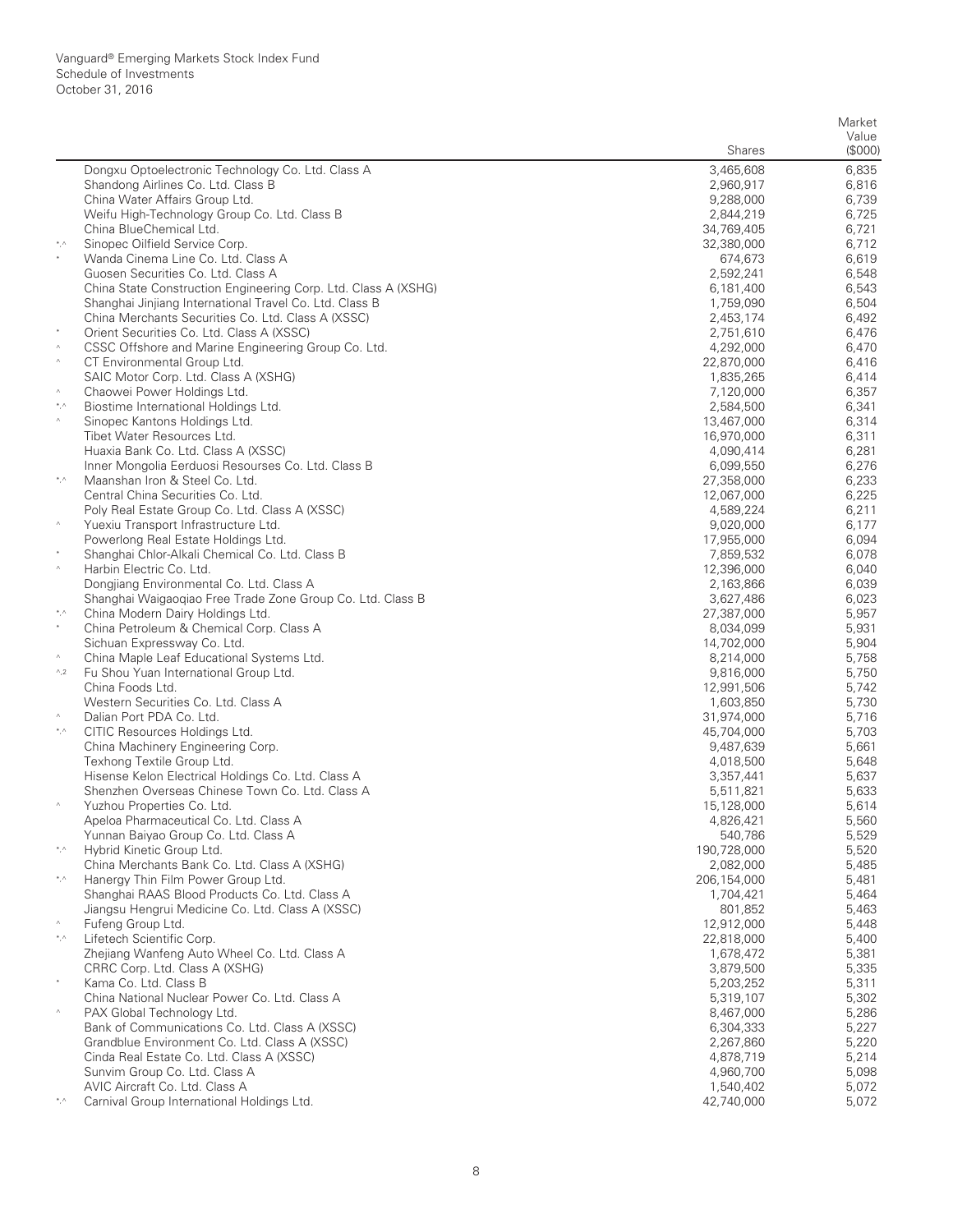|                |                                                                                                                       |                         | Market           |
|----------------|-----------------------------------------------------------------------------------------------------------------------|-------------------------|------------------|
|                |                                                                                                                       | Shares                  | Value<br>(\$000) |
|                | Xiandai Investment Co. Ltd. Class A                                                                                   | 4,139,975               | 5,062            |
|                | Beijing Capital Land Ltd.                                                                                             | 13,090,000              | 5,021            |
| *,^            | Leyou Technologies Holdings Ltd.                                                                                      | 27,770,000              | 4,997            |
|                | Wuxi Little Swan Co. Ltd. Class B                                                                                     | 1,438,837               | 4,975            |
|                | Jiangling Motors Corp. Ltd. Class B                                                                                   | 1,965,170               | 4,958            |
| $\overline{2}$ | Hua Hong Semiconductor Ltd.                                                                                           | 4,177,000               | 4,935            |
|                | Xtep International Holdings Ltd.                                                                                      | 11,197,500              | 4,928            |
|                | CRRC Corp. Ltd. Class A (XSSC)                                                                                        | 3,574,774               | 4,916            |
|                | Guangdong No 2 Hydropower Engineering Co. Ltd. Class A                                                                | 4,145,470               | 4,912            |
|                | China Fangda Group Co. Ltd. Class B                                                                                   | 5,297,655               | 4,892            |
|                | Bank of Beijing Co. Ltd. Class A (XSHG)<br>Beijing Capital Retailing Group Co. Ltd. Class A                           | 3,537,840<br>3,481,950  | 4,864<br>4,858   |
|                | Beijing North Star Co. Ltd.                                                                                           | 14,440,000              | 4,854            |
|                | Xingda International Holdings Ltd.                                                                                    | 11,681,000              | 4,851            |
|                | Sichuan Road & Bridge Co. Ltd. Class A (XSSC)                                                                         | 7,497,160               | 4,843            |
| $\land$        | Logan Property Holdings Co. Ltd.                                                                                      | 12,073,368              | 4,841            |
|                | Shanghai Bailian Group Co. Ltd. Class B                                                                               | 3,653,716               | 4,834            |
| $^*$ ,2        | Qingdao Port International Co. Ltd.                                                                                   | 7,881,000               | 4,797            |
|                | China Railway Group Ltd. Class A (XSSC)                                                                               | 3,857,814               | 4,783            |
| $\ast$         | China Shipbuilding Industry Co. Ltd. Class A (XSSC)                                                                   | 4,957,752               | 4,767            |
|                | China Fortune Land Development Co. Ltd. Class A (XSSC)                                                                | 1,160,482               | 4,756            |
| $^*,2$         | Tian Ge Interactive Holdings Ltd.<br>Heilan Home Co. Ltd. Class A (XSSC)                                              | 7,039,000<br>2,877,579  | 4,737<br>4,668   |
|                | Shanghai Huayi Group Corp. Ltd. Class B                                                                               | 4,398,334               | 4,664            |
| $^*,\wedge$    | Munsun Capital Group Ltd.                                                                                             | 143,968,000             | 4,647            |
|                | Peak Sport Products Co. Ltd.                                                                                          | 13,895,000              | 4,627            |
|                | Shanghai Shimao Co. Ltd. Class A (XSSC)                                                                               | 4,153,869               | 4,614            |
|                | China Minsheng Banking Corp. Ltd. Class A (XSHG)                                                                      | 3,389,600               | 4,601            |
|                | Livzon Pharmaceutical Group Inc. Class A                                                                              | 535,676                 | 4,584            |
|                | China National Materials Co. Ltd.                                                                                     | 20,269,000              | 4,562            |
|                | Lonking Holdings Ltd.                                                                                                 | 27,887,000              | 4,559            |
| $\wedge$       | Foshan Electrical and Lighting Co. Ltd. Class B<br>CIMC Enric Holdings Ltd.                                           | 5,622,601<br>10,865,713 | 4,541<br>4,540   |
| $\wedge$       | Dongfang Electric Corp. Ltd.                                                                                          | 5,844,830               | 4,520            |
|                | Bosideng International Holdings Ltd.                                                                                  | 50,076,000              | 4,512            |
| $\land$        | China Overseas Property Holdings Ltd.                                                                                 | 22,090,092              | 4,479            |
|                | China SCE Property Holdings Ltd.                                                                                      | 14,610,000              | 4,463            |
| $\wedge$       | Vinda International Holdings Ltd.                                                                                     | 2,246,000               | 4,443            |
|                | Huayu Automotive Systems Co. Ltd. Class A (XSSC)                                                                      | 1,819,716               | 4,434            |
|                | Changjiang Securities Co. Ltd. Class A                                                                                | 2,745,424               | 4,427            |
|                | Agricultural Bank of China Ltd. Class A (XSSC)                                                                        | 9,440,500               | 4,402            |
|                | Hangzhou Steam Turbine Co. Ltd. Class B                                                                               | 3,720,204               | 4,378            |
|                | China International Travel Service Corp. Ltd. Class A<br>Guangdong Provincial Expressway Development Co. Ltd. Class B | 658,141<br>6,541,331    | 4,378<br>4,376   |
|                | Zhongshan Public Utilities Group Co. Ltd. Class A                                                                     | 2,683,836               | 4,370            |
|                | Shenma Industry Co. Ltd. Class A                                                                                      | 3,104,604               | 4,344            |
|                | Inner Mongolia Yili Industrial Group Co. Ltd. Class A (XSSC)                                                          | 1,636,038               | 4,341            |
| $\wedge$       | Sinofert Holdings Ltd.                                                                                                | 32,824,000              | 4,307            |
|                | Hubei Yihua Chemical Industry Co. Ltd. Class A                                                                        | 4,096,856               | 4,303            |
|                | China Film Co. Ltd. Class A                                                                                           | 1,041,800               | 4,264            |
|                | Sichuan Shuangma Cement Co. Ltd. Class A                                                                              | 900,476                 | 4,250            |
|                | Sunshine City Group Co. Ltd. Class A                                                                                  | 4,762,383<br>2,790,994  | 4,244            |
|                | Oceanwide Holdings Co. Ltd. Class A<br>Tengda Construction Group Co. Ltd. Class A                                     | 5,529,299               | 4,231<br>4,220   |
|                | Jiangxi Wannianging Cement Co. Ltd. Class A                                                                           | 4,000,916               | 4,218            |
|                | Beijing Xinwei Technology Group Co. Ltd. Class A                                                                      | 1,627,766               | 4,205            |
| $\land$        | SSY Group Ltd.                                                                                                        | 12,448,000              | 4,200            |
|                | Kangmei Pharmaceutical Co. Ltd. Class A (XSSC)                                                                        | 1,676,970               | 4,200            |
|                | Bank of Communications Co. Ltd. Class A (XSHG)                                                                        | 5,057,900               | 4,194            |
|                | Jiangsu Lianfa Textile Co. Ltd. Class A                                                                               | 1,568,252               | 4,188            |
|                | Shenzhen Chiwan Wharf Holdings Ltd. Class B                                                                           | 2,617,518               | 4,182            |
|                | Luzhou Laojiao Co. Ltd. Class A                                                                                       | 820,599                 | 4,164            |
|                | CITIC Guoan Information Industry Co. Ltd. Class A                                                                     | 2,563,300               | 4,162            |
|                | China United Network Communications Ltd. Class A (XSSC)                                                               | 5,497,924               | 4,160            |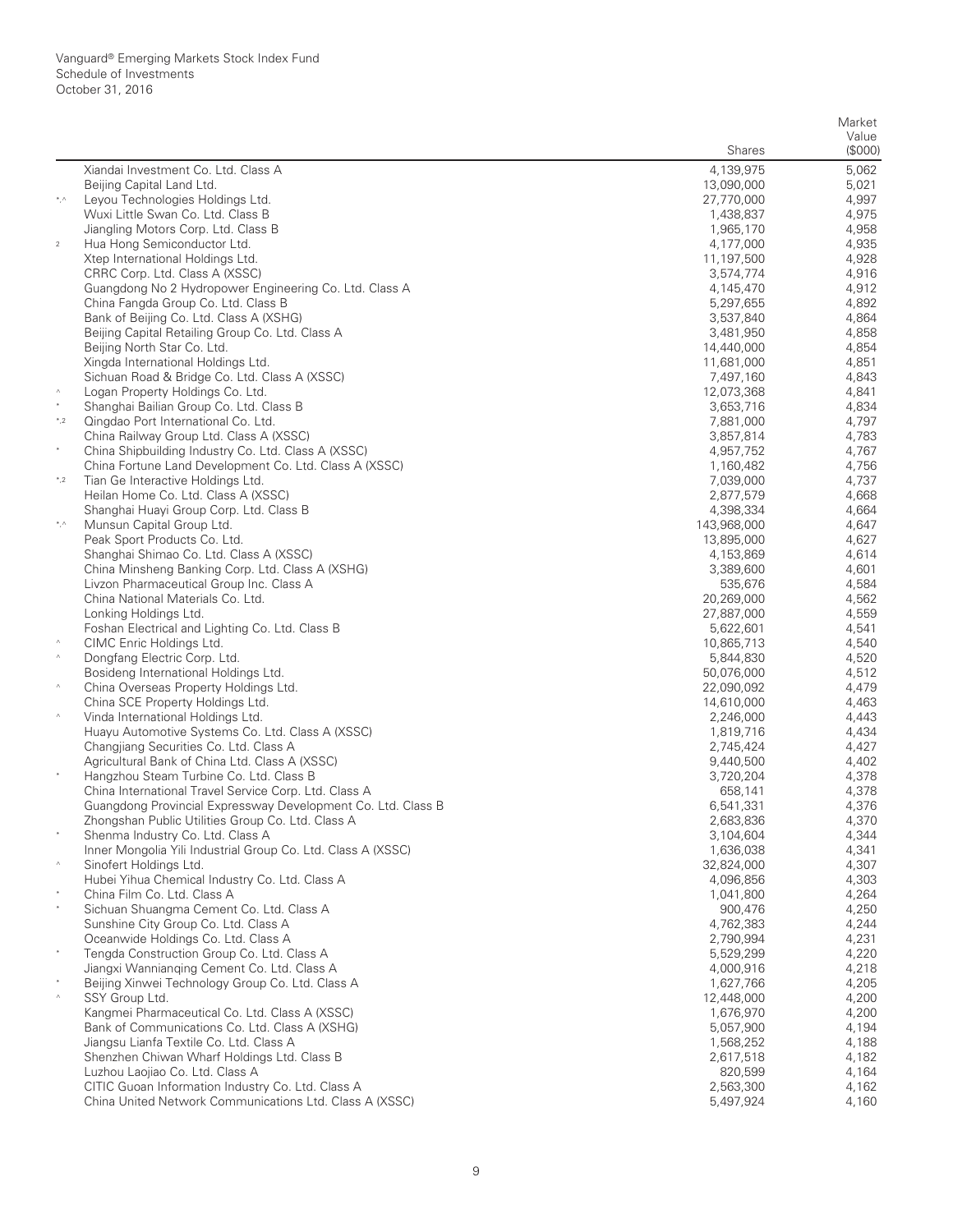|             |                                                                                                                 |                         | Market         |
|-------------|-----------------------------------------------------------------------------------------------------------------|-------------------------|----------------|
|             |                                                                                                                 |                         | Value          |
|             |                                                                                                                 | <b>Shares</b>           | (\$000)        |
|             | Searainbow Holding Corp. Class A                                                                                | 567,316<br>5,079,470    | 4,153<br>4,139 |
| $\ast$      | Shanghai Diesel Engine Co. Ltd. Class B<br>YunNan Metropolitan Real Estate Development Co. Ltd. Class A (XSSC)  | 4,725,698               | 4,133          |
|             | Dongquan Development Holdings Co. Ltd. Class A                                                                  | 2,560,501               | 4,113          |
| $\ast$      | China Overseas Grand Oceans Group Ltd.                                                                          | 11,191,000              | 4,109          |
|             | Tonghua Dongbao Pharmaceutical Co. Ltd. Class A (XSSC)                                                          | 1,169,201               | 4,076          |
|             | Tianjin Teda Co. Ltd. Class A                                                                                   | 4,743,100               | 4,062          |
| $\wedge$    | Livzon Pharmaceutical Group Inc.                                                                                | 695,760                 | 4,052          |
| $\ast$      | China Railway Group Ltd. Class A (XSHG)<br>Guotai Junan Securities Co. Ltd. Class A (XSSC)                      | 3,248,829               | 4,028          |
|             | Shenzhen Salubris Pharmaceuticals Co. Ltd. Class A                                                              | 1,530,554<br>903,553    | 4,027<br>4,025 |
|             | Jiangsu Hengrui Medicine Co. Ltd. Class A (XSHG)                                                                | 588,962                 | 4,012          |
|             | Huangshan Tourism Development Co. Ltd. Class B                                                                  | 2,926,303               | 4,005          |
|             | Shandong Himile Mechanical Science & Technology Co. Ltd. Class A                                                | 1,322,857               | 3,994          |
|             | Zhongbai Holdings Group Co. Ltd. Class A                                                                        | 3,293,016               | 3,990          |
| $^*,\wedge$ | O-Net Technologies Group Ltd.                                                                                   | 7,311,000               | 3,980          |
|             | Sichuan Hejia Co. Class A                                                                                       | 1,721,088               | 3,968          |
|             | Dah Chong Hong Holdings Ltd.<br>Shanghai Fosun Pharmaceutical Group Co. Ltd. Class A (XSSC)                     | 9,481,000<br>1,129,302  | 3,965<br>3,958 |
|             | Huaxia Bank Co. Ltd. Class A (XSHG)                                                                             | 2,573,576               | 3,952          |
| $\ast$      | Huadian Energy Co. Ltd. Class B                                                                                 | 7,910,644               | 3,946          |
|             | Chongqing Changan Automobile Co. Ltd. Class A                                                                   | 1,695,900               | 3,918          |
| $^{*}$ ,2   | Haichang Ocean Park Holdings Ltd.                                                                               | 18,430,000              | 3,912          |
|             | Industrial Securities Co. Ltd. Class A (XSSC)                                                                   | 3,352,265               | 3,896          |
|             | China Resources Sanjiu Medical & Pharmaceutical Co. Ltd. Class A                                                | 974,679                 | 3,866          |
|             | Huadong Medicine Co. Ltd. Class A<br>Baoshan Iron & Steel Co. Ltd. Class A (XSSC)                               | 355,618<br>4,663,265    | 3,863<br>3,855 |
|             | China Grand Automotive Services Co. Ltd. Class A (XSSC)                                                         | 2,938,659               | 3,831          |
|             | GoerTek Inc. Class A                                                                                            | 845,003                 | 3,830          |
|             | Glorious Property Holdings Ltd.                                                                                 | 31,949,000              | 3,827          |
|             | Bank of Nanjing Co. Ltd. Class A (XSSC)                                                                         | 2,466,120               | 3,816          |
|             | Shanghai Xujiahui Commercial Co. Ltd. Class A                                                                   | 1,918,877               | 3,798          |
| $\ast$      | Shang Gong Group Co. Ltd. Class B<br>China ZhengTong Auto Services Holdings Ltd.                                | 3,678,113<br>11,770,000 | 3,791<br>3,771 |
|             | China Everbright Bank Co. Ltd. Class A (XSHG)                                                                   | 6,695,800               | 3,762          |
| $\wedge$    | Sinosoft Technology Group Ltd.                                                                                  | 8,626,800               | 3,761          |
|             | Shenzhen Centralcon Investment Holding Co. Ltd. Class A                                                         | 1,260,744               | 3,754          |
|             | Thaihot Group Co. Ltd. Class A                                                                                  | 1,330,114               | 3,702          |
|             | Kangde Xin Composite Material Group Co. Ltd. Class A                                                            | 1,423,941               | 3,699          |
|             | Southwest Securities Co. Ltd. Class A (XSSC)                                                                    | 3,433,481               | 3,696          |
| $\ast$      | Beijing Centergate Technologies Holding Co. Ltd. Class A<br>China Shipbuilding Industry Co. Ltd. Class A (XSHG) | 2,953,440<br>3,837,900  | 3,691<br>3,690 |
|             | Shandong Chenming Paper Holdings Ltd.                                                                           | 4,275,000               | 3,686          |
|             | China Oil & Gas Group Ltd.                                                                                      | 48,560,000              | 3,685          |
|             | Shanghai Yimin Commerce Group Co. Ltd. Class A (XSSC)                                                           | 3,750,104               | 3,675          |
|             | Huayuan Property Co. Ltd. Class A (XSSC)                                                                        | 5,225,205               | 3,662          |
|             | Shenzhen O-film Tech Co. Ltd. Class A                                                                           | 635,730                 | 3,658          |
|             | Dagin Railway Co. Ltd. Class A (XSHG)                                                                           | 3,643,120               | 3,643          |
|             | Guoyuan Securities Co. Ltd. Class A<br>Shandong Gold Mining Co. Ltd. Class A (XSSC)                             | 1,102,850<br>593,550    | 3,640<br>3,636 |
|             | Weigiao Textile Co.                                                                                             | 5,400,000               | 3,627          |
|             | Avic Capital Co. Ltd. Class A (XSSC)                                                                            | 3,716,868               | 3,622          |
| $^*,\wedge$ | Enerchina Holdings Ltd.                                                                                         | 52,059,000              | 3,613          |
|             | Sichuan Xichang Electric Power Co. Ltd. Class A                                                                 | 2,178,399               | 3,607          |
|             | BeijingHualian Hypermarket Co. Ltd. Class A                                                                     | 3,660,845               | 3,600          |
|             | Sichuan Kelun Pharmaceutical Co. Ltd. Class A                                                                   | 1,412,112               | 3,563          |
|             | Tianma Bearing Group Co. Ltd. Class A<br>Inner Mongolia Yili Industrial Group Co. Ltd. Class A (XSHG)           | 2,146,115<br>1,340,562  | 3,561<br>3,557 |
|             | Tsingtao Brewery Co. Ltd. Class A (XSHG)                                                                        | 773,551                 | 3,554          |
|             | CITIC Securities Co. Ltd. Class A (XSSC)                                                                        | 1,449,600               | 3,550          |
|             | Lushang Property Co. Ltd. Class A                                                                               | 4,115,979               | 3,540          |
| $\wedge$    | Wasion Group Holdings Ltd.                                                                                      | 6,022,000               | 3,539          |
|             | Tianjin Capital Environmental Protection Group Co. Ltd.                                                         | 6,332,000               | 3,534          |
|             | COSCO International Holdings Ltd.                                                                               | 7,598,000               | 3,524          |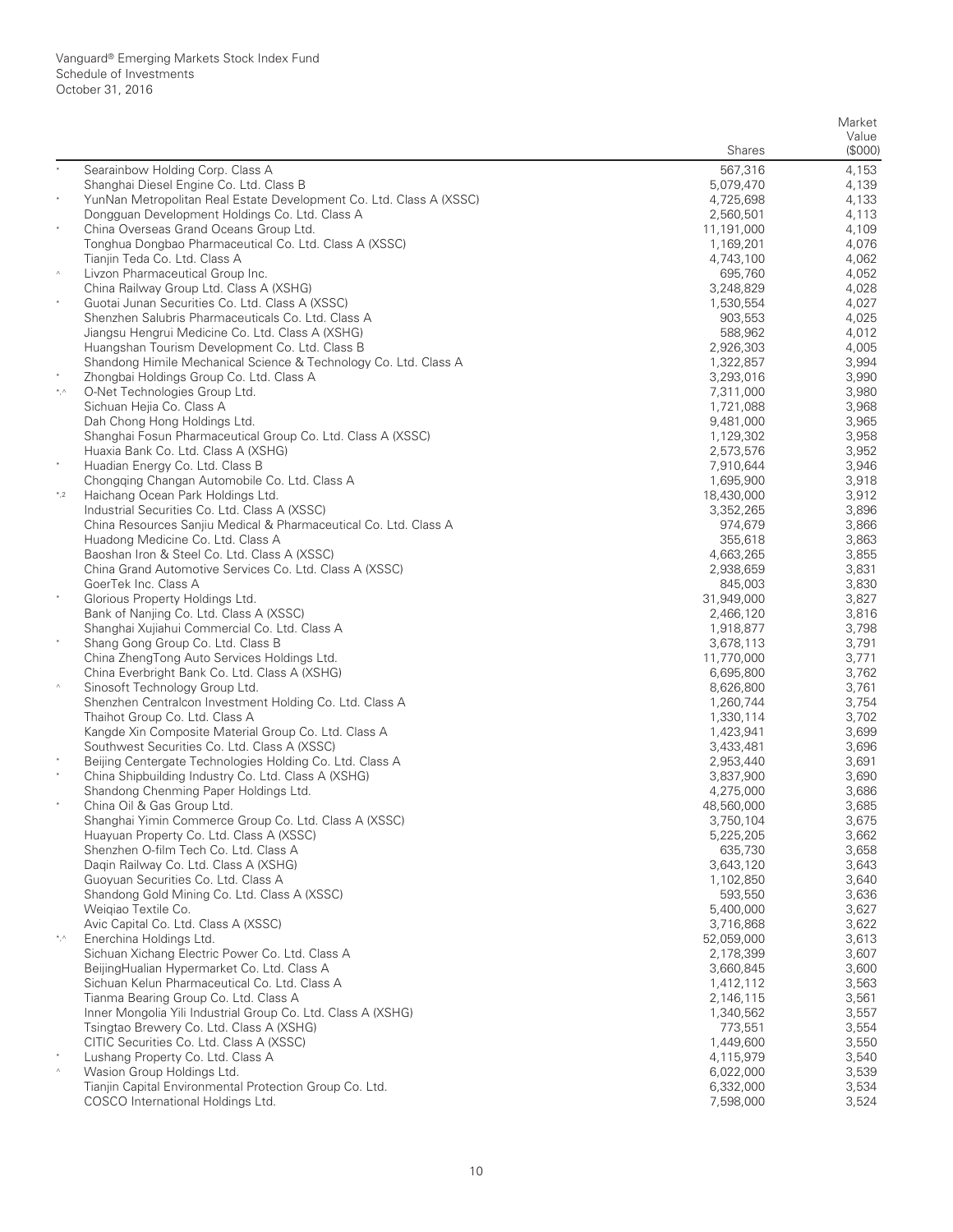|               |                                                                                                    |                         | Market           |
|---------------|----------------------------------------------------------------------------------------------------|-------------------------|------------------|
|               |                                                                                                    | <b>Shares</b>           | Value<br>(\$000) |
|               | RiseSun Real Estate Development Co. Ltd. Class A                                                   | 2,871,785               | 3,477            |
|               | 361 Degrees International Ltd.                                                                     | 9,241,000               | 3,469            |
|               | Xinxiang Chemical Fiber Co. Ltd. Class A                                                           | 4,549,049               | 3,461            |
|               | Hua Han Health Industry Holdings Ltd.                                                              | 50,548,000              | 3,454            |
|               | Luxshare Precision Industry Co. Ltd. Class A                                                       | 1,043,337               | 3,450            |
|               | Beijing Orient Landscape & Ecology Co. Ltd. Class A                                                | 1,539,482               | 3,433            |
| $\ast$        | Tatwah Smartech Co. Ltd. Class A                                                                   | 1,303,958               | 3,408            |
|               | Jiangxi Ganyue Expressway Co. Ltd. Class A (XSSC)<br>Zhejiang Dahua Technology Co. Ltd. Class A    | 4,762,342<br>1,574,692  | 3,407<br>3,397   |
|               | Bank of Chongging Co. Ltd.                                                                         | 4,220,500               | 3,387            |
|               | Shandong Nanshan Aluminum Co. Ltd. Class A                                                         | 7,338,395               | 3,381            |
|               | Poly Culture Group Corp. Ltd.                                                                      | 1,250,300               | 3,374            |
|               | Suofeiya Home Collection Co. Ltd. Class A                                                          | 386,989                 | 3,343            |
|               | Offshore Oil Engineering Co. Ltd. Class A (XSSC)                                                   | 3,187,570               | 3,340            |
|               | China United Network Communications Ltd. Class A (XSHG)                                            | 4,397,800               | 3,328            |
|               | Concord New Energy Group Ltd.                                                                      | 66,400,000              | 3,324            |
| *,^           | Hi Sun Technology China Ltd.<br>Daqin Railway Co. Ltd. Class A (XSSC)                              | 21,360,000<br>3,323,570 | 3,324<br>3,324   |
|               | Shenzhen Heungkong Holding Co. Ltd. Class A (XSSC)                                                 | 5,179,468               | 3,316            |
|               | Gree Electric Appliances Inc. of Zhuhai Class A                                                    | 1,002,286               | 3,316            |
|               | Anxin Trust Co. Ltd. Class A (XSSC)                                                                | 976,954                 | 3,313            |
|               | Fujian Expressway Development Co. Ltd. Class A (XSSC)                                              | 6,600,310               | 3,310            |
|               | Emei Shan Tourism Co. Class A                                                                      | 1,722,471               | 3,277            |
|               | Huabei Expressway Co. Ltd. Class A                                                                 | 4,407,564               | 3,261            |
|               | Shanghai Industrial Urban Development Group Ltd.                                                   | 12,856,000              | 3,257            |
|               | Beijing Yanjing Brewery Co. Ltd. Class A                                                           | 2,895,858               | 3,256            |
|               | Huaneng Power International Inc. Class A (XSSC)<br>Shanxi Securities Co. Ltd. Class A              | 3,017,592<br>1,558,546  | 3,182<br>3,177   |
|               | Dalian Zeus Entertainment Group Co. Ltd. Class A                                                   | 286,989                 | 3,164            |
|               | Shanghai Oriental Pearl Media Co. Ltd. Class A (XSSC)                                              | 896,354                 | 3,161            |
|               | Hangzhou Robam Appliances Co. Ltd. Class A                                                         | 562,926                 | 3,145            |
|               | Xi'An Shaangu Power Co. Ltd. Class A (XSSC)                                                        | 3,002,084               | 3,130            |
|               | China Shineway Pharmaceutical Group Ltd.                                                           | 3,042,000               | 3,126            |
| $^*,\wedge$   | China Yurun Food Group Ltd.                                                                        | 19,588,149              | 3,123            |
| $\ast$        | China Life Insurance Co. Ltd. Class A                                                              | 963,800                 | 3,102            |
|               | Shanxi Zhangze Electric Power Co. Ltd. Class A<br>Everbright Securities Co. Ltd. Class A (XSSC)    | 5,356,146<br>1,242,228  | 3,097<br>3,090   |
| $\ast$        | Bank of Jiangsu Co. Ltd. Class A                                                                   | 2,012,300               | 3,088            |
|               | Iflytek Co. Ltd. Class A                                                                           | 696,506                 | 3,081            |
|               | Northeast Securities Co. Ltd. Class A                                                              | 1,604,558               | 3,081            |
|               | Jointo Energy Investment Co. Ltd. Hebei Class A                                                    | 2,249,244               | 3,073            |
|               | CPMC Holdings Ltd.                                                                                 | 5,867,000               | 3,072            |
|               | Luthai Textile Co. Ltd. Class B                                                                    | 2,415,793               | 3,064            |
|               | Tsingtao Brewery Co. Ltd. Class A (XSSC)                                                           | 666,846                 | 3,064            |
|               | Joeone Co. Ltd. Class A<br>C C Land Holdings Ltd.                                                  | 1,211,177<br>11,479,000 | 3,052<br>3,049   |
|               | Hunan Jingfeng Pharmaceutical Co. Ltd. Class A                                                     | 1,759,953               | 3,046            |
|               | Luthai Textile Co. Ltd. Class A                                                                    | 1,702,491               | 3,042            |
|               | North China Pharmaceutical Co. Ltd. Class A                                                        | 3,101,060               | 3,037            |
|               | Central China Land Media Co. Ltd. Class A                                                          | 1,857,207               | 3,034            |
|               | Gemdale Corp. Class A (XSSC)                                                                       | 1,699,085               | 3,025            |
| ۰,۸           | Chiho-Tiande Group Ltd.                                                                            | 3,916,000               | 3,011            |
|               | Zhejiang Shenghua Biok Biology Co. Ltd. Class A                                                    | 1,874,600               | 2,999            |
|               | Tibet Rhodiola Pharmaceutical Holding Co. Class A<br>Beijing North Star Co. Ltd. Class A (XSSC)    | 400,469<br>4,758,231    | 2,998<br>2,991   |
| $^{\wedge},2$ | Cosmo Lady China Holdings Co. Ltd.                                                                 | 7,308,000               | 2,984            |
|               | China Quanjude Group Co. Ltd. Class A                                                              | 952,758                 | 2,982            |
|               | Shandong Pharmaceutical Glass Co. Ltd. Class A                                                     | 984,990                 | 2,980            |
|               | Tieling Newcity Investment Holding Ltd. Class A                                                    | 4,028,153               | 2,978            |
| $\wedge$      | China Singyes Solar Technologies Holdings Ltd.                                                     | 6,252,000               | 2,977            |
|               | Shanghai Pudong Road & Bridge Construction Co. Ltd. Class A (XSSC)                                 | 1,799,036               | 2,958            |
| $\ast$        | Shanghai SMI Holding Co. Ltd. Class A (XSSC)                                                       | 1,097,383               | 2,950            |
|               | Shanghai Greencourt Investment Group Co. Ltd. Class B<br>China XD Electric Co. Ltd. Class A (XSSC) | 4,733,900               | 2,946            |
|               |                                                                                                    | 3,641,107               | 2,944            |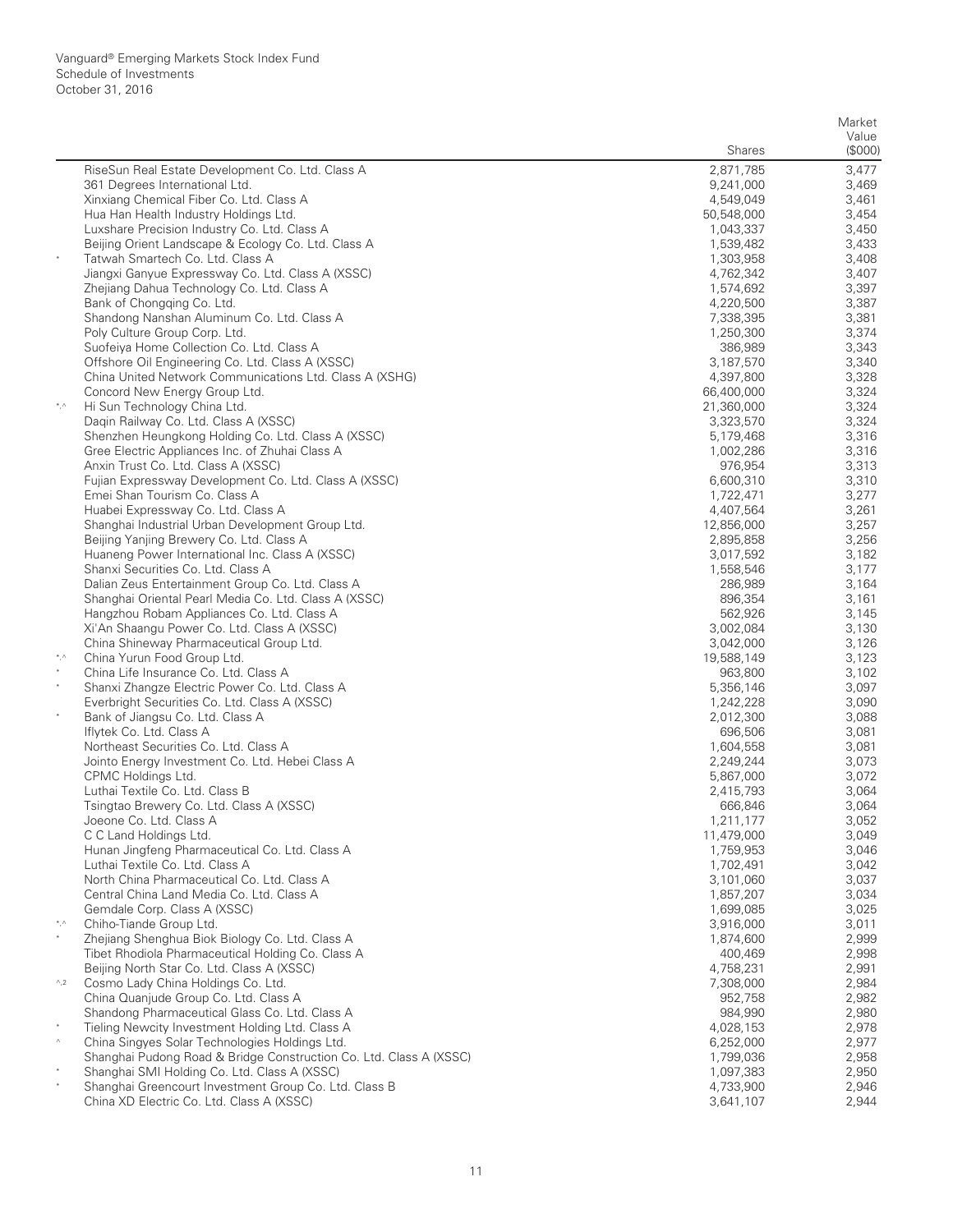|             |                                                                                                    |                        | Market           |
|-------------|----------------------------------------------------------------------------------------------------|------------------------|------------------|
|             |                                                                                                    | <b>Shares</b>          | Value<br>(\$000) |
|             | Guangdong Electric Power Development Co. Ltd. Class A                                              | 3,812,800              | 2,940            |
|             | China Vanke Co. Ltd. Class A                                                                       | 794,700                | 2,939            |
|             | Guangzhou Grandbuy Co. Ltd. Class A                                                                | 1,453,667              | 2,933            |
| $_{\rm *}$  | Landing International Development Ltd.                                                             | 121,540,000            | 2,921            |
|             | Jiangsu Zhongnan Construction Group Co. Ltd. Class A                                               | 2,118,077              | 2,910            |
|             | Gansu Qilianshan Cement Group Co. Ltd. Class A (XSSC)                                              | 2,625,050              | 2,901            |
|             | Shandong Huatai Paper Co. Ltd. Class A                                                             | 3,886,792              | 2,899            |
|             | Jiangsu Lianyungang Port Co. Ltd. Class A<br>Anhui Shanying Paper Industry Co. Ltd. Class A (XSSC) | 3,957,225<br>6,235,561 | 2,898<br>2,897   |
|             | Beijing Dabeinong Technology Group Co. Ltd. Class A                                                | 2,655,387              | 2,875            |
|             | Suning Universal Co. Ltd. Class A                                                                  | 2,183,210              | 2,875            |
|             | Shanghai Tianchen Co. Ltd. Class A                                                                 | 1,088,338              | 2,871            |
|             | Yonggao Co. Ltd. Class A                                                                           | 2,256,199              | 2,871            |
| $\ast$      | Guizhou Tyre Co. Ltd. Class A                                                                      | 3,345,876              | 2,870            |
|             | China Lilang Ltd.                                                                                  | 5,093,000              | 2,869            |
|             | Chengdu Kanghong Pharmaceutical Group Co. Ltd. Class A                                             | 335,400                | 2,866            |
|             | Grand Industrial Holding Group Co. Ltd.                                                            | 602,984                | 2,864            |
|             | Shanghai Shibei Hi-Tech Co. Ltd. Class B                                                           | 2,601,562              | 2,851            |
| $\ast$      | Bengang Steel Plates Co. Ltd. Class B                                                              | 8,157,311              | 2,847            |
|             | New Hope Liuhe Co. Ltd. Class A                                                                    | 2,373,324              | 2,845            |
|             | Shenzhen Energy Group Co. Ltd. Class A                                                             | 2,848,058              | 2,837            |
|             | Guizhou Xinbang Pharmaceutical Co. Ltd. Class A                                                    | 1,840,931              | 2,833            |
| $_{\rm *}$  | Neway Valve Suzhou Co. Ltd. Class A (XSSC)<br>Luxi Chemical Group Co. Ltd. Class A                 | 1,035,581<br>3,613,288 | 2,831<br>2,830   |
|             | Beijing Dalong Weiye Real Estate Development Co. Ltd. Class A                                      | 3,621,309              | 2,827            |
| $\ast$      | Heilongjiang Interchina Water Treatment Co. Ltd. Class A                                           | 3,131,793              | 2,825            |
|             | Jiangsu Protruly Vision Technology Group Co. Ltd. Class A (XSHG)                                   | 1,193,900              | 2,825            |
|             | Chongqing Fuling Zhacai Group Co. Ltd. Class A                                                     | 1,291,001              | 2,823            |
|             | Avic Aviation Engine Corp. plc Class A (XSSC)                                                      | 544,366                | 2,814            |
|             | Suzhou Victory Precision Manufacture Co. Ltd. Class A                                              | 1,805,542              | 2,813            |
|             | Henan Zhongyuan Expressway Co. Ltd. Class A (XSSC)                                                 | 4,235,781              | 2,812            |
|             | Financial Street Holdings Co. Ltd. Class A                                                         | 1,676,851              | 2,802            |
|             | Guilin Tourism Co. Ltd. Class A                                                                    | 1,623,123              | 2,795            |
|             | GRG Banking Equipment Co. Ltd. Class A                                                             | 1,256,331              | 2,793            |
| $_{\rm *}$  | TCL Corp. Class A                                                                                  | 5,514,422              | 2,785            |
|             | Shanghai Phoenix Enterprise Group Co. Ltd. Class B                                                 | 3,009,500              | 2,785            |
| $\ast$      | Shenzhen Topraysolar Co. Ltd. Class A<br>Aluminum Corp. of China Ltd. Class A                      | 1,937,061<br>4,735,500 | 2,784<br>2,780   |
|             | China South Publishing & Media Group Co. Ltd. Class A (XSSC)                                       | 1,032,349              | 2,777            |
| $\ast$      | Sichuan Meifeng Chemical IND Class A                                                               | 2,010,724              | 2,770            |
| $\ast$      | Shanghai Zhenhua Heavy Industries Co. Ltd. Class A                                                 | 3,820,033              | 2,767            |
|             | Alpha Group Class A                                                                                | 675,261                | 2,758            |
| $^*$ ,2     | Ozner Water International Holding Ltd.                                                             | 13,144,000             | 2,756            |
|             | Global Top E-Commerce Co. Ltd. Class A                                                             | 929,940                | 2,749            |
|             | Huaneng Power International Inc. Class A (XSHG)                                                    | 2,599,994              | 2,742            |
|             | Inner Mongolia MengDian HuaNeng Thermal Power Corp. Ltd. Class A (XSSC)                            | 5,879,228              | 2,738            |
|             | Metro Land Corp. Ltd. Class A                                                                      | 2,013,684              | 2,734            |
|             | Guoxuan High-Tech Co. Ltd.                                                                         | 526,361                | 2,727            |
|             | GCL System Integration Technology Co. Ltd. Class A<br>Hytera Communications Corp. Ltd. Class A     | 3,096,400              | 2,721<br>2,720   |
|             | Guangdong Taiantang Pharmaceutical Co. Ltd. Class A                                                | 1,454,565<br>1,691,178 | 2,716            |
|             | GD Power Development Co. Ltd. Class A (XSHG)                                                       | 6,103,116              | 2,707            |
|             | Jiuzhitang Co. Ltd. Class A                                                                        | 745,255                | 2,699            |
| $_{\rm *}$  | Xinjiang Tianshan Cement Co. Ltd. Class A                                                          | 2,669,688              | 2,691            |
|             | China Railway Construction Corp. Ltd. Class A (XSSC)                                               | 1,769,795              | 2,688            |
|             | Tianjin Realty Development Group Co. Ltd. Class A                                                  | 2,925,000              | 2,688            |
|             | Harbin Gloria Pharmaceuticals Co. Ltd. Class A                                                     | 2,133,075              | 2,684            |
|             | Zhongtian Urban Development Group Co. Ltd. Class A                                                 | 2,734,166              | 2,684            |
|             | Chinese Universe Publishing and Media Co. Ltd. Class A                                             | 788,436                | 2,683            |
|             | Hefei Meiling Co. Ltd. Class A                                                                     | 2,685,828              | 2,681            |
| $^*,\wedge$ | North Mining Shares Co. Ltd.                                                                       | 148,490,000            | 2,680            |
|             | Venustech Group Inc. Class A                                                                       | 779,436                | 2,679            |
|             | Jinke Properties Group Co. Ltd. Class A                                                            | 3,657,625              | 2,669            |
|             | Beijing Shiji Information Technology Co. Ltd. Class A                                              | 725,872                | 2,665            |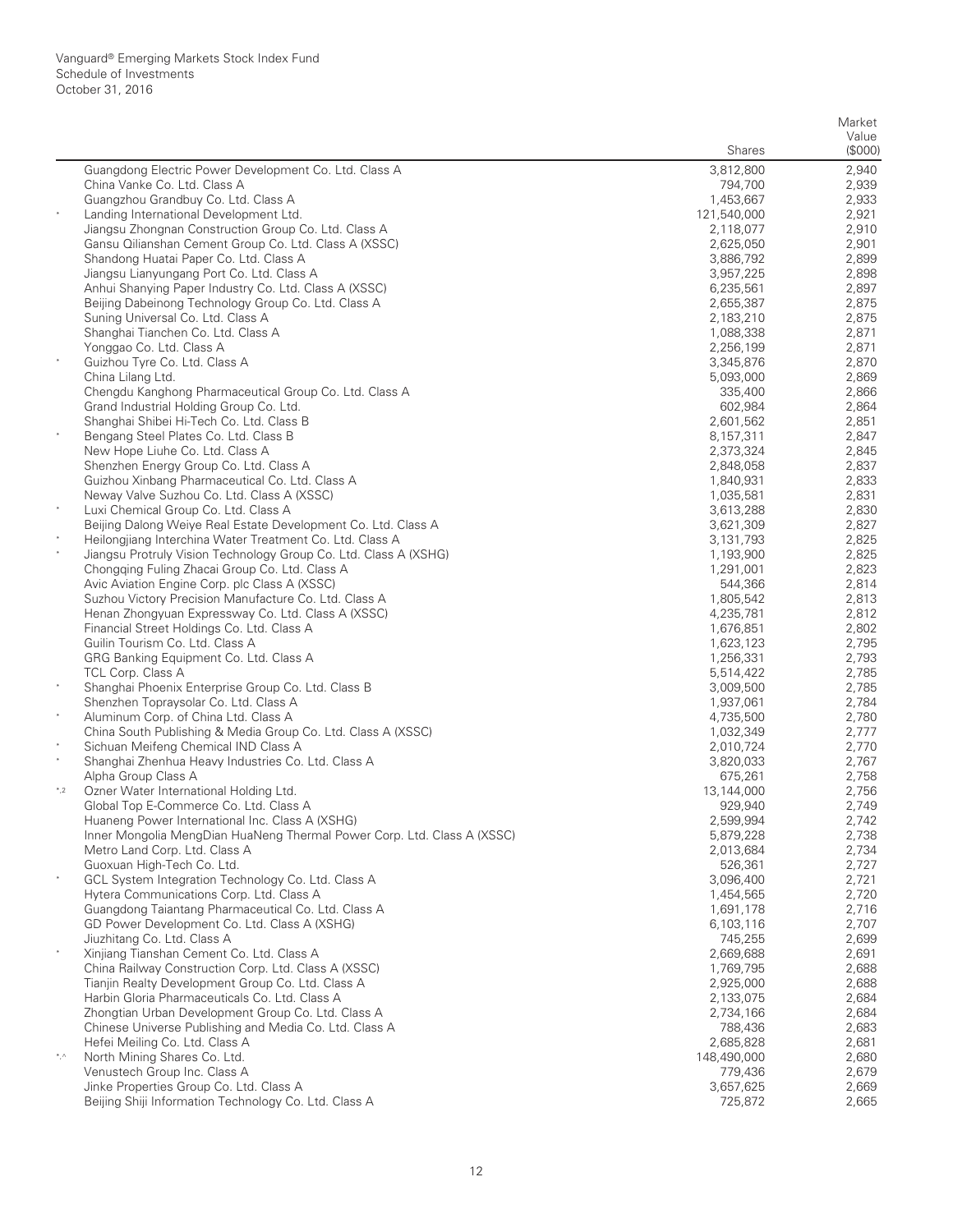| (\$000)<br><b>Shares</b><br>Tande Co. Ltd. Class A<br>3,429,500<br>2,659<br>$\wedge, 2$<br>Fuyao Glass Industry Group Co. Ltd.<br>915,201<br>2,654<br>Hualan Biological Engineering Inc. Class A<br>2,641<br>493,320<br>Jiangsu Changbao Steeltube Co. Ltd. Class A<br>1,361,327<br>2,640<br>Kingenta Ecological Engineering Group Co. Ltd. Class A<br>2,362,788<br>2,639<br>Changchun Faway Automobile Components Co. Ltd. Class A (XSSC)<br>2,638<br>1,143,854<br>Guangzhou Hengyun Enterprises Holdings Ltd. Class A<br>2,638<br>1,557,076<br>Aisino Corp. Class A<br>2,635<br>810,220<br>Dongxing Securities Co. Ltd. Class A (XSHG)<br>771,200<br>2,635<br>$\ast$<br>Bank of Guiyang Co. Ltd. Class A<br>1,108,565<br>2,631<br>Xishui Strong Year Co. Ltd. Inner Mongolia Class A<br>902,704<br>2,625<br>BBMG Corp. Class A (XSSC)<br>4,055,470<br>2,625<br>Tiangi Lithium Industries Inc. Class A<br>2,622<br>447,543<br>West China Cement Ltd.<br>25,752,000<br>2,620<br>${}^\star,\wedge$<br>Power Construction Corp. of China Ltd. Class A (XSSC)<br>2,616<br>2,613,156<br>Inzone Group Co. Ltd. Class A (XSHG)<br>2,610<br>1,987,631<br>Sany Heavy Equipment International Holdings Co. Ltd.<br>16,694,000<br>2,604<br>${}^\star,\wedge$<br>TCL Multimedia Technology Holdings Ltd.<br>2,597<br>5,136,000<br>${}^\star,\wedge$<br>Sinotrans Shipping Ltd.<br>2,595<br>$^*,\wedge$<br>16,009,500<br>Shanghai Highly Group Co. Ltd. Class A<br>2,590<br>1,408,500<br>Poly Real Estate Group Co. Ltd. Class A (XSHG)<br>2,589<br>1,912,852<br>Sealand Securities Co. Ltd. Class A<br>2,444,050<br>2,587<br>$\ast$<br>Inner Mongolia BaoTou Steel Union Co. Ltd. Class A (XSSC)<br>2,587<br>6,246,241<br>Ajisen China Holdings Ltd.<br>5,740,000<br>2,582<br>Shanghai Jin Jiang International Hotels Group Co. Ltd.<br>2,580<br>8,832,000<br>Wanhua Chemical Group Co. Ltd. Class A (XSHG)<br>2,571<br>835,251<br>Wintime Energy Co. Ltd. Class A (XSSC)<br>4,108,014<br>2,569<br>$\ast$<br>Shanghai Zhongyida Co. Ltd. Class B<br>2,568<br>4,643,648<br>Shengyi Technology Co. Ltd. Class A (XSSC)<br>1,325,283<br>2,556<br>Shandong Bohui Paper Industrial Co. Ltd. Class A<br>2,552<br>4,830,400<br>$\ast$<br>Fujian Zhangzhou Development Co. Ltd. Class A<br>2,549<br>3,250,833<br>China Merchants Energy Shipping Co. Ltd. Class A<br>2,543<br>3,204,169<br>$\ast$<br>2,540<br>Fujian Sunner Development Co. Ltd. Class A<br>652,847<br>Shanghai Jinjiang International Industrial Investment Co. Ltd. Class B<br>1,711,010<br>2,539<br>Sou Yu Te Group Co. Ltd. Class A<br>1,207,591<br>2,533<br>Shanghai International Airport Co. Ltd. Class A (XSSC)<br>633,189<br>2,533<br>Beijing Vantone Real Estate Co. Ltd. Class A<br>2,640,410<br>2,530<br>$\ast$<br>Wuhan Department Store Group Co. Ltd. Class A<br>2,529<br>871,290<br>China All Access Holdings Ltd.<br>2,528<br>$\wedge$<br>7,914,000<br>Jinzhou Port Co. Ltd. Class B<br>4,738,200<br>2,516<br>Fiyta Holdings Ltd. Class A<br>1,190,485<br>2,515<br>INESA Intelligent Tech Inc. Class B<br>2,514<br>3,144,066<br>Rainbow Department Store Co. Ltd. Class A<br>2,508<br>1,317,833<br>2,504<br>Beijing Jingneng Power Co. Ltd. Class A (XSSC)<br>3,945,293<br>Tianjin Tianyao Pharmaceutical Co. Ltd. Class A<br>2,655,448<br>2,503<br>PW Medtech Group Ltd.<br>7,995,000<br>2,499<br>Hubei Energy Group Co. Ltd. Class A<br>2,493<br>3,564,555<br>Guangzhou Baiyun International Airport Co. Ltd. Class A<br>1,153,067<br>2,491<br>Comba Telecom Systems Holdings Ltd.<br>14,015,740<br>2,485<br>Lao Feng Xiang Co. Ltd. Class A<br>2,481<br>406,700<br>Shanxi Xishan Coal & Electricity Power Co. Ltd. Class A<br>1,685,573<br>2,477<br>Kangmei Pharmaceutical Co. Ltd. Class A (XSHG)<br>988,000<br>2,474<br>1,925,161<br>Sichuan Chuantou Energy Co. Ltd. Class A (XSSC)<br>2,472<br>ZTE Corp. Class A<br>1,094,565<br>2,470<br>Anhui Heli Co. Ltd. Class A (XSSC)<br>1,422,063<br>2,470<br>$\ast$<br>Jiangsu Bicon Pharmaceutical Listed Co. Class A<br>645,100<br>2,461<br>Tus-Sound Environmental Resources Co. Ltd. Class A<br>479,697<br>2,459<br>First Capital Securities Co. Ltd. Class A<br>444,700<br>2,452<br>China Fortune Land Development Co. Ltd. Class A (XSHG)<br>594,137<br>2,435<br>Power Construction Corp. of China Ltd. Class A (XSHG)<br>2,430,302<br>2,433<br>Wuhu Shunrong Sangi Interactive Entertainment Network Technology Co. Ltd. Class A<br>856,078<br>2,428<br>Bohai Financial Investment Holding Co. Ltd. Class A<br>2,288,722<br>2,427<br>Cultural Investment Holdings Co. Ltd. Class A<br>685,029<br>2,424<br>Dong-E-E-Jiao Co. Ltd. Class A<br>293,067<br>2,421 |  | Market |
|-----------------------------------------------------------------------------------------------------------------------------------------------------------------------------------------------------------------------------------------------------------------------------------------------------------------------------------------------------------------------------------------------------------------------------------------------------------------------------------------------------------------------------------------------------------------------------------------------------------------------------------------------------------------------------------------------------------------------------------------------------------------------------------------------------------------------------------------------------------------------------------------------------------------------------------------------------------------------------------------------------------------------------------------------------------------------------------------------------------------------------------------------------------------------------------------------------------------------------------------------------------------------------------------------------------------------------------------------------------------------------------------------------------------------------------------------------------------------------------------------------------------------------------------------------------------------------------------------------------------------------------------------------------------------------------------------------------------------------------------------------------------------------------------------------------------------------------------------------------------------------------------------------------------------------------------------------------------------------------------------------------------------------------------------------------------------------------------------------------------------------------------------------------------------------------------------------------------------------------------------------------------------------------------------------------------------------------------------------------------------------------------------------------------------------------------------------------------------------------------------------------------------------------------------------------------------------------------------------------------------------------------------------------------------------------------------------------------------------------------------------------------------------------------------------------------------------------------------------------------------------------------------------------------------------------------------------------------------------------------------------------------------------------------------------------------------------------------------------------------------------------------------------------------------------------------------------------------------------------------------------------------------------------------------------------------------------------------------------------------------------------------------------------------------------------------------------------------------------------------------------------------------------------------------------------------------------------------------------------------------------------------------------------------------------------------------------------------------------------------------------------------------------------------------------------------------------------------------------------------------------------------------------------------------------------------------------------------------------------------------------------------------------------------------------------------------------------------------------------------------------------------------------------------------------------------------------------------------------------------------------------------------------------------------------------------------------------------------------------------------------------------------------------------------------------------------------------------------------------------------------------------------------------------------------------------------------------------------------------------------------------------------------------------------------------|--|--------|
|                                                                                                                                                                                                                                                                                                                                                                                                                                                                                                                                                                                                                                                                                                                                                                                                                                                                                                                                                                                                                                                                                                                                                                                                                                                                                                                                                                                                                                                                                                                                                                                                                                                                                                                                                                                                                                                                                                                                                                                                                                                                                                                                                                                                                                                                                                                                                                                                                                                                                                                                                                                                                                                                                                                                                                                                                                                                                                                                                                                                                                                                                                                                                                                                                                                                                                                                                                                                                                                                                                                                                                                                                                                                                                                                                                                                                                                                                                                                                                                                                                                                                                                                                                                                                                                                                                                                                                                                                                                                                                                                                                                                                                                                                   |  | Value  |
|                                                                                                                                                                                                                                                                                                                                                                                                                                                                                                                                                                                                                                                                                                                                                                                                                                                                                                                                                                                                                                                                                                                                                                                                                                                                                                                                                                                                                                                                                                                                                                                                                                                                                                                                                                                                                                                                                                                                                                                                                                                                                                                                                                                                                                                                                                                                                                                                                                                                                                                                                                                                                                                                                                                                                                                                                                                                                                                                                                                                                                                                                                                                                                                                                                                                                                                                                                                                                                                                                                                                                                                                                                                                                                                                                                                                                                                                                                                                                                                                                                                                                                                                                                                                                                                                                                                                                                                                                                                                                                                                                                                                                                                                                   |  |        |
|                                                                                                                                                                                                                                                                                                                                                                                                                                                                                                                                                                                                                                                                                                                                                                                                                                                                                                                                                                                                                                                                                                                                                                                                                                                                                                                                                                                                                                                                                                                                                                                                                                                                                                                                                                                                                                                                                                                                                                                                                                                                                                                                                                                                                                                                                                                                                                                                                                                                                                                                                                                                                                                                                                                                                                                                                                                                                                                                                                                                                                                                                                                                                                                                                                                                                                                                                                                                                                                                                                                                                                                                                                                                                                                                                                                                                                                                                                                                                                                                                                                                                                                                                                                                                                                                                                                                                                                                                                                                                                                                                                                                                                                                                   |  |        |
|                                                                                                                                                                                                                                                                                                                                                                                                                                                                                                                                                                                                                                                                                                                                                                                                                                                                                                                                                                                                                                                                                                                                                                                                                                                                                                                                                                                                                                                                                                                                                                                                                                                                                                                                                                                                                                                                                                                                                                                                                                                                                                                                                                                                                                                                                                                                                                                                                                                                                                                                                                                                                                                                                                                                                                                                                                                                                                                                                                                                                                                                                                                                                                                                                                                                                                                                                                                                                                                                                                                                                                                                                                                                                                                                                                                                                                                                                                                                                                                                                                                                                                                                                                                                                                                                                                                                                                                                                                                                                                                                                                                                                                                                                   |  |        |
|                                                                                                                                                                                                                                                                                                                                                                                                                                                                                                                                                                                                                                                                                                                                                                                                                                                                                                                                                                                                                                                                                                                                                                                                                                                                                                                                                                                                                                                                                                                                                                                                                                                                                                                                                                                                                                                                                                                                                                                                                                                                                                                                                                                                                                                                                                                                                                                                                                                                                                                                                                                                                                                                                                                                                                                                                                                                                                                                                                                                                                                                                                                                                                                                                                                                                                                                                                                                                                                                                                                                                                                                                                                                                                                                                                                                                                                                                                                                                                                                                                                                                                                                                                                                                                                                                                                                                                                                                                                                                                                                                                                                                                                                                   |  |        |
|                                                                                                                                                                                                                                                                                                                                                                                                                                                                                                                                                                                                                                                                                                                                                                                                                                                                                                                                                                                                                                                                                                                                                                                                                                                                                                                                                                                                                                                                                                                                                                                                                                                                                                                                                                                                                                                                                                                                                                                                                                                                                                                                                                                                                                                                                                                                                                                                                                                                                                                                                                                                                                                                                                                                                                                                                                                                                                                                                                                                                                                                                                                                                                                                                                                                                                                                                                                                                                                                                                                                                                                                                                                                                                                                                                                                                                                                                                                                                                                                                                                                                                                                                                                                                                                                                                                                                                                                                                                                                                                                                                                                                                                                                   |  |        |
|                                                                                                                                                                                                                                                                                                                                                                                                                                                                                                                                                                                                                                                                                                                                                                                                                                                                                                                                                                                                                                                                                                                                                                                                                                                                                                                                                                                                                                                                                                                                                                                                                                                                                                                                                                                                                                                                                                                                                                                                                                                                                                                                                                                                                                                                                                                                                                                                                                                                                                                                                                                                                                                                                                                                                                                                                                                                                                                                                                                                                                                                                                                                                                                                                                                                                                                                                                                                                                                                                                                                                                                                                                                                                                                                                                                                                                                                                                                                                                                                                                                                                                                                                                                                                                                                                                                                                                                                                                                                                                                                                                                                                                                                                   |  |        |
|                                                                                                                                                                                                                                                                                                                                                                                                                                                                                                                                                                                                                                                                                                                                                                                                                                                                                                                                                                                                                                                                                                                                                                                                                                                                                                                                                                                                                                                                                                                                                                                                                                                                                                                                                                                                                                                                                                                                                                                                                                                                                                                                                                                                                                                                                                                                                                                                                                                                                                                                                                                                                                                                                                                                                                                                                                                                                                                                                                                                                                                                                                                                                                                                                                                                                                                                                                                                                                                                                                                                                                                                                                                                                                                                                                                                                                                                                                                                                                                                                                                                                                                                                                                                                                                                                                                                                                                                                                                                                                                                                                                                                                                                                   |  |        |
|                                                                                                                                                                                                                                                                                                                                                                                                                                                                                                                                                                                                                                                                                                                                                                                                                                                                                                                                                                                                                                                                                                                                                                                                                                                                                                                                                                                                                                                                                                                                                                                                                                                                                                                                                                                                                                                                                                                                                                                                                                                                                                                                                                                                                                                                                                                                                                                                                                                                                                                                                                                                                                                                                                                                                                                                                                                                                                                                                                                                                                                                                                                                                                                                                                                                                                                                                                                                                                                                                                                                                                                                                                                                                                                                                                                                                                                                                                                                                                                                                                                                                                                                                                                                                                                                                                                                                                                                                                                                                                                                                                                                                                                                                   |  |        |
|                                                                                                                                                                                                                                                                                                                                                                                                                                                                                                                                                                                                                                                                                                                                                                                                                                                                                                                                                                                                                                                                                                                                                                                                                                                                                                                                                                                                                                                                                                                                                                                                                                                                                                                                                                                                                                                                                                                                                                                                                                                                                                                                                                                                                                                                                                                                                                                                                                                                                                                                                                                                                                                                                                                                                                                                                                                                                                                                                                                                                                                                                                                                                                                                                                                                                                                                                                                                                                                                                                                                                                                                                                                                                                                                                                                                                                                                                                                                                                                                                                                                                                                                                                                                                                                                                                                                                                                                                                                                                                                                                                                                                                                                                   |  |        |
|                                                                                                                                                                                                                                                                                                                                                                                                                                                                                                                                                                                                                                                                                                                                                                                                                                                                                                                                                                                                                                                                                                                                                                                                                                                                                                                                                                                                                                                                                                                                                                                                                                                                                                                                                                                                                                                                                                                                                                                                                                                                                                                                                                                                                                                                                                                                                                                                                                                                                                                                                                                                                                                                                                                                                                                                                                                                                                                                                                                                                                                                                                                                                                                                                                                                                                                                                                                                                                                                                                                                                                                                                                                                                                                                                                                                                                                                                                                                                                                                                                                                                                                                                                                                                                                                                                                                                                                                                                                                                                                                                                                                                                                                                   |  |        |
|                                                                                                                                                                                                                                                                                                                                                                                                                                                                                                                                                                                                                                                                                                                                                                                                                                                                                                                                                                                                                                                                                                                                                                                                                                                                                                                                                                                                                                                                                                                                                                                                                                                                                                                                                                                                                                                                                                                                                                                                                                                                                                                                                                                                                                                                                                                                                                                                                                                                                                                                                                                                                                                                                                                                                                                                                                                                                                                                                                                                                                                                                                                                                                                                                                                                                                                                                                                                                                                                                                                                                                                                                                                                                                                                                                                                                                                                                                                                                                                                                                                                                                                                                                                                                                                                                                                                                                                                                                                                                                                                                                                                                                                                                   |  |        |
|                                                                                                                                                                                                                                                                                                                                                                                                                                                                                                                                                                                                                                                                                                                                                                                                                                                                                                                                                                                                                                                                                                                                                                                                                                                                                                                                                                                                                                                                                                                                                                                                                                                                                                                                                                                                                                                                                                                                                                                                                                                                                                                                                                                                                                                                                                                                                                                                                                                                                                                                                                                                                                                                                                                                                                                                                                                                                                                                                                                                                                                                                                                                                                                                                                                                                                                                                                                                                                                                                                                                                                                                                                                                                                                                                                                                                                                                                                                                                                                                                                                                                                                                                                                                                                                                                                                                                                                                                                                                                                                                                                                                                                                                                   |  |        |
|                                                                                                                                                                                                                                                                                                                                                                                                                                                                                                                                                                                                                                                                                                                                                                                                                                                                                                                                                                                                                                                                                                                                                                                                                                                                                                                                                                                                                                                                                                                                                                                                                                                                                                                                                                                                                                                                                                                                                                                                                                                                                                                                                                                                                                                                                                                                                                                                                                                                                                                                                                                                                                                                                                                                                                                                                                                                                                                                                                                                                                                                                                                                                                                                                                                                                                                                                                                                                                                                                                                                                                                                                                                                                                                                                                                                                                                                                                                                                                                                                                                                                                                                                                                                                                                                                                                                                                                                                                                                                                                                                                                                                                                                                   |  |        |
|                                                                                                                                                                                                                                                                                                                                                                                                                                                                                                                                                                                                                                                                                                                                                                                                                                                                                                                                                                                                                                                                                                                                                                                                                                                                                                                                                                                                                                                                                                                                                                                                                                                                                                                                                                                                                                                                                                                                                                                                                                                                                                                                                                                                                                                                                                                                                                                                                                                                                                                                                                                                                                                                                                                                                                                                                                                                                                                                                                                                                                                                                                                                                                                                                                                                                                                                                                                                                                                                                                                                                                                                                                                                                                                                                                                                                                                                                                                                                                                                                                                                                                                                                                                                                                                                                                                                                                                                                                                                                                                                                                                                                                                                                   |  |        |
|                                                                                                                                                                                                                                                                                                                                                                                                                                                                                                                                                                                                                                                                                                                                                                                                                                                                                                                                                                                                                                                                                                                                                                                                                                                                                                                                                                                                                                                                                                                                                                                                                                                                                                                                                                                                                                                                                                                                                                                                                                                                                                                                                                                                                                                                                                                                                                                                                                                                                                                                                                                                                                                                                                                                                                                                                                                                                                                                                                                                                                                                                                                                                                                                                                                                                                                                                                                                                                                                                                                                                                                                                                                                                                                                                                                                                                                                                                                                                                                                                                                                                                                                                                                                                                                                                                                                                                                                                                                                                                                                                                                                                                                                                   |  |        |
|                                                                                                                                                                                                                                                                                                                                                                                                                                                                                                                                                                                                                                                                                                                                                                                                                                                                                                                                                                                                                                                                                                                                                                                                                                                                                                                                                                                                                                                                                                                                                                                                                                                                                                                                                                                                                                                                                                                                                                                                                                                                                                                                                                                                                                                                                                                                                                                                                                                                                                                                                                                                                                                                                                                                                                                                                                                                                                                                                                                                                                                                                                                                                                                                                                                                                                                                                                                                                                                                                                                                                                                                                                                                                                                                                                                                                                                                                                                                                                                                                                                                                                                                                                                                                                                                                                                                                                                                                                                                                                                                                                                                                                                                                   |  |        |
|                                                                                                                                                                                                                                                                                                                                                                                                                                                                                                                                                                                                                                                                                                                                                                                                                                                                                                                                                                                                                                                                                                                                                                                                                                                                                                                                                                                                                                                                                                                                                                                                                                                                                                                                                                                                                                                                                                                                                                                                                                                                                                                                                                                                                                                                                                                                                                                                                                                                                                                                                                                                                                                                                                                                                                                                                                                                                                                                                                                                                                                                                                                                                                                                                                                                                                                                                                                                                                                                                                                                                                                                                                                                                                                                                                                                                                                                                                                                                                                                                                                                                                                                                                                                                                                                                                                                                                                                                                                                                                                                                                                                                                                                                   |  |        |
|                                                                                                                                                                                                                                                                                                                                                                                                                                                                                                                                                                                                                                                                                                                                                                                                                                                                                                                                                                                                                                                                                                                                                                                                                                                                                                                                                                                                                                                                                                                                                                                                                                                                                                                                                                                                                                                                                                                                                                                                                                                                                                                                                                                                                                                                                                                                                                                                                                                                                                                                                                                                                                                                                                                                                                                                                                                                                                                                                                                                                                                                                                                                                                                                                                                                                                                                                                                                                                                                                                                                                                                                                                                                                                                                                                                                                                                                                                                                                                                                                                                                                                                                                                                                                                                                                                                                                                                                                                                                                                                                                                                                                                                                                   |  |        |
|                                                                                                                                                                                                                                                                                                                                                                                                                                                                                                                                                                                                                                                                                                                                                                                                                                                                                                                                                                                                                                                                                                                                                                                                                                                                                                                                                                                                                                                                                                                                                                                                                                                                                                                                                                                                                                                                                                                                                                                                                                                                                                                                                                                                                                                                                                                                                                                                                                                                                                                                                                                                                                                                                                                                                                                                                                                                                                                                                                                                                                                                                                                                                                                                                                                                                                                                                                                                                                                                                                                                                                                                                                                                                                                                                                                                                                                                                                                                                                                                                                                                                                                                                                                                                                                                                                                                                                                                                                                                                                                                                                                                                                                                                   |  |        |
|                                                                                                                                                                                                                                                                                                                                                                                                                                                                                                                                                                                                                                                                                                                                                                                                                                                                                                                                                                                                                                                                                                                                                                                                                                                                                                                                                                                                                                                                                                                                                                                                                                                                                                                                                                                                                                                                                                                                                                                                                                                                                                                                                                                                                                                                                                                                                                                                                                                                                                                                                                                                                                                                                                                                                                                                                                                                                                                                                                                                                                                                                                                                                                                                                                                                                                                                                                                                                                                                                                                                                                                                                                                                                                                                                                                                                                                                                                                                                                                                                                                                                                                                                                                                                                                                                                                                                                                                                                                                                                                                                                                                                                                                                   |  |        |
|                                                                                                                                                                                                                                                                                                                                                                                                                                                                                                                                                                                                                                                                                                                                                                                                                                                                                                                                                                                                                                                                                                                                                                                                                                                                                                                                                                                                                                                                                                                                                                                                                                                                                                                                                                                                                                                                                                                                                                                                                                                                                                                                                                                                                                                                                                                                                                                                                                                                                                                                                                                                                                                                                                                                                                                                                                                                                                                                                                                                                                                                                                                                                                                                                                                                                                                                                                                                                                                                                                                                                                                                                                                                                                                                                                                                                                                                                                                                                                                                                                                                                                                                                                                                                                                                                                                                                                                                                                                                                                                                                                                                                                                                                   |  |        |
|                                                                                                                                                                                                                                                                                                                                                                                                                                                                                                                                                                                                                                                                                                                                                                                                                                                                                                                                                                                                                                                                                                                                                                                                                                                                                                                                                                                                                                                                                                                                                                                                                                                                                                                                                                                                                                                                                                                                                                                                                                                                                                                                                                                                                                                                                                                                                                                                                                                                                                                                                                                                                                                                                                                                                                                                                                                                                                                                                                                                                                                                                                                                                                                                                                                                                                                                                                                                                                                                                                                                                                                                                                                                                                                                                                                                                                                                                                                                                                                                                                                                                                                                                                                                                                                                                                                                                                                                                                                                                                                                                                                                                                                                                   |  |        |
|                                                                                                                                                                                                                                                                                                                                                                                                                                                                                                                                                                                                                                                                                                                                                                                                                                                                                                                                                                                                                                                                                                                                                                                                                                                                                                                                                                                                                                                                                                                                                                                                                                                                                                                                                                                                                                                                                                                                                                                                                                                                                                                                                                                                                                                                                                                                                                                                                                                                                                                                                                                                                                                                                                                                                                                                                                                                                                                                                                                                                                                                                                                                                                                                                                                                                                                                                                                                                                                                                                                                                                                                                                                                                                                                                                                                                                                                                                                                                                                                                                                                                                                                                                                                                                                                                                                                                                                                                                                                                                                                                                                                                                                                                   |  |        |
|                                                                                                                                                                                                                                                                                                                                                                                                                                                                                                                                                                                                                                                                                                                                                                                                                                                                                                                                                                                                                                                                                                                                                                                                                                                                                                                                                                                                                                                                                                                                                                                                                                                                                                                                                                                                                                                                                                                                                                                                                                                                                                                                                                                                                                                                                                                                                                                                                                                                                                                                                                                                                                                                                                                                                                                                                                                                                                                                                                                                                                                                                                                                                                                                                                                                                                                                                                                                                                                                                                                                                                                                                                                                                                                                                                                                                                                                                                                                                                                                                                                                                                                                                                                                                                                                                                                                                                                                                                                                                                                                                                                                                                                                                   |  |        |
|                                                                                                                                                                                                                                                                                                                                                                                                                                                                                                                                                                                                                                                                                                                                                                                                                                                                                                                                                                                                                                                                                                                                                                                                                                                                                                                                                                                                                                                                                                                                                                                                                                                                                                                                                                                                                                                                                                                                                                                                                                                                                                                                                                                                                                                                                                                                                                                                                                                                                                                                                                                                                                                                                                                                                                                                                                                                                                                                                                                                                                                                                                                                                                                                                                                                                                                                                                                                                                                                                                                                                                                                                                                                                                                                                                                                                                                                                                                                                                                                                                                                                                                                                                                                                                                                                                                                                                                                                                                                                                                                                                                                                                                                                   |  |        |
|                                                                                                                                                                                                                                                                                                                                                                                                                                                                                                                                                                                                                                                                                                                                                                                                                                                                                                                                                                                                                                                                                                                                                                                                                                                                                                                                                                                                                                                                                                                                                                                                                                                                                                                                                                                                                                                                                                                                                                                                                                                                                                                                                                                                                                                                                                                                                                                                                                                                                                                                                                                                                                                                                                                                                                                                                                                                                                                                                                                                                                                                                                                                                                                                                                                                                                                                                                                                                                                                                                                                                                                                                                                                                                                                                                                                                                                                                                                                                                                                                                                                                                                                                                                                                                                                                                                                                                                                                                                                                                                                                                                                                                                                                   |  |        |
|                                                                                                                                                                                                                                                                                                                                                                                                                                                                                                                                                                                                                                                                                                                                                                                                                                                                                                                                                                                                                                                                                                                                                                                                                                                                                                                                                                                                                                                                                                                                                                                                                                                                                                                                                                                                                                                                                                                                                                                                                                                                                                                                                                                                                                                                                                                                                                                                                                                                                                                                                                                                                                                                                                                                                                                                                                                                                                                                                                                                                                                                                                                                                                                                                                                                                                                                                                                                                                                                                                                                                                                                                                                                                                                                                                                                                                                                                                                                                                                                                                                                                                                                                                                                                                                                                                                                                                                                                                                                                                                                                                                                                                                                                   |  |        |
|                                                                                                                                                                                                                                                                                                                                                                                                                                                                                                                                                                                                                                                                                                                                                                                                                                                                                                                                                                                                                                                                                                                                                                                                                                                                                                                                                                                                                                                                                                                                                                                                                                                                                                                                                                                                                                                                                                                                                                                                                                                                                                                                                                                                                                                                                                                                                                                                                                                                                                                                                                                                                                                                                                                                                                                                                                                                                                                                                                                                                                                                                                                                                                                                                                                                                                                                                                                                                                                                                                                                                                                                                                                                                                                                                                                                                                                                                                                                                                                                                                                                                                                                                                                                                                                                                                                                                                                                                                                                                                                                                                                                                                                                                   |  |        |
|                                                                                                                                                                                                                                                                                                                                                                                                                                                                                                                                                                                                                                                                                                                                                                                                                                                                                                                                                                                                                                                                                                                                                                                                                                                                                                                                                                                                                                                                                                                                                                                                                                                                                                                                                                                                                                                                                                                                                                                                                                                                                                                                                                                                                                                                                                                                                                                                                                                                                                                                                                                                                                                                                                                                                                                                                                                                                                                                                                                                                                                                                                                                                                                                                                                                                                                                                                                                                                                                                                                                                                                                                                                                                                                                                                                                                                                                                                                                                                                                                                                                                                                                                                                                                                                                                                                                                                                                                                                                                                                                                                                                                                                                                   |  |        |
|                                                                                                                                                                                                                                                                                                                                                                                                                                                                                                                                                                                                                                                                                                                                                                                                                                                                                                                                                                                                                                                                                                                                                                                                                                                                                                                                                                                                                                                                                                                                                                                                                                                                                                                                                                                                                                                                                                                                                                                                                                                                                                                                                                                                                                                                                                                                                                                                                                                                                                                                                                                                                                                                                                                                                                                                                                                                                                                                                                                                                                                                                                                                                                                                                                                                                                                                                                                                                                                                                                                                                                                                                                                                                                                                                                                                                                                                                                                                                                                                                                                                                                                                                                                                                                                                                                                                                                                                                                                                                                                                                                                                                                                                                   |  |        |
|                                                                                                                                                                                                                                                                                                                                                                                                                                                                                                                                                                                                                                                                                                                                                                                                                                                                                                                                                                                                                                                                                                                                                                                                                                                                                                                                                                                                                                                                                                                                                                                                                                                                                                                                                                                                                                                                                                                                                                                                                                                                                                                                                                                                                                                                                                                                                                                                                                                                                                                                                                                                                                                                                                                                                                                                                                                                                                                                                                                                                                                                                                                                                                                                                                                                                                                                                                                                                                                                                                                                                                                                                                                                                                                                                                                                                                                                                                                                                                                                                                                                                                                                                                                                                                                                                                                                                                                                                                                                                                                                                                                                                                                                                   |  |        |
|                                                                                                                                                                                                                                                                                                                                                                                                                                                                                                                                                                                                                                                                                                                                                                                                                                                                                                                                                                                                                                                                                                                                                                                                                                                                                                                                                                                                                                                                                                                                                                                                                                                                                                                                                                                                                                                                                                                                                                                                                                                                                                                                                                                                                                                                                                                                                                                                                                                                                                                                                                                                                                                                                                                                                                                                                                                                                                                                                                                                                                                                                                                                                                                                                                                                                                                                                                                                                                                                                                                                                                                                                                                                                                                                                                                                                                                                                                                                                                                                                                                                                                                                                                                                                                                                                                                                                                                                                                                                                                                                                                                                                                                                                   |  |        |
|                                                                                                                                                                                                                                                                                                                                                                                                                                                                                                                                                                                                                                                                                                                                                                                                                                                                                                                                                                                                                                                                                                                                                                                                                                                                                                                                                                                                                                                                                                                                                                                                                                                                                                                                                                                                                                                                                                                                                                                                                                                                                                                                                                                                                                                                                                                                                                                                                                                                                                                                                                                                                                                                                                                                                                                                                                                                                                                                                                                                                                                                                                                                                                                                                                                                                                                                                                                                                                                                                                                                                                                                                                                                                                                                                                                                                                                                                                                                                                                                                                                                                                                                                                                                                                                                                                                                                                                                                                                                                                                                                                                                                                                                                   |  |        |
|                                                                                                                                                                                                                                                                                                                                                                                                                                                                                                                                                                                                                                                                                                                                                                                                                                                                                                                                                                                                                                                                                                                                                                                                                                                                                                                                                                                                                                                                                                                                                                                                                                                                                                                                                                                                                                                                                                                                                                                                                                                                                                                                                                                                                                                                                                                                                                                                                                                                                                                                                                                                                                                                                                                                                                                                                                                                                                                                                                                                                                                                                                                                                                                                                                                                                                                                                                                                                                                                                                                                                                                                                                                                                                                                                                                                                                                                                                                                                                                                                                                                                                                                                                                                                                                                                                                                                                                                                                                                                                                                                                                                                                                                                   |  |        |
|                                                                                                                                                                                                                                                                                                                                                                                                                                                                                                                                                                                                                                                                                                                                                                                                                                                                                                                                                                                                                                                                                                                                                                                                                                                                                                                                                                                                                                                                                                                                                                                                                                                                                                                                                                                                                                                                                                                                                                                                                                                                                                                                                                                                                                                                                                                                                                                                                                                                                                                                                                                                                                                                                                                                                                                                                                                                                                                                                                                                                                                                                                                                                                                                                                                                                                                                                                                                                                                                                                                                                                                                                                                                                                                                                                                                                                                                                                                                                                                                                                                                                                                                                                                                                                                                                                                                                                                                                                                                                                                                                                                                                                                                                   |  |        |
|                                                                                                                                                                                                                                                                                                                                                                                                                                                                                                                                                                                                                                                                                                                                                                                                                                                                                                                                                                                                                                                                                                                                                                                                                                                                                                                                                                                                                                                                                                                                                                                                                                                                                                                                                                                                                                                                                                                                                                                                                                                                                                                                                                                                                                                                                                                                                                                                                                                                                                                                                                                                                                                                                                                                                                                                                                                                                                                                                                                                                                                                                                                                                                                                                                                                                                                                                                                                                                                                                                                                                                                                                                                                                                                                                                                                                                                                                                                                                                                                                                                                                                                                                                                                                                                                                                                                                                                                                                                                                                                                                                                                                                                                                   |  |        |
|                                                                                                                                                                                                                                                                                                                                                                                                                                                                                                                                                                                                                                                                                                                                                                                                                                                                                                                                                                                                                                                                                                                                                                                                                                                                                                                                                                                                                                                                                                                                                                                                                                                                                                                                                                                                                                                                                                                                                                                                                                                                                                                                                                                                                                                                                                                                                                                                                                                                                                                                                                                                                                                                                                                                                                                                                                                                                                                                                                                                                                                                                                                                                                                                                                                                                                                                                                                                                                                                                                                                                                                                                                                                                                                                                                                                                                                                                                                                                                                                                                                                                                                                                                                                                                                                                                                                                                                                                                                                                                                                                                                                                                                                                   |  |        |
|                                                                                                                                                                                                                                                                                                                                                                                                                                                                                                                                                                                                                                                                                                                                                                                                                                                                                                                                                                                                                                                                                                                                                                                                                                                                                                                                                                                                                                                                                                                                                                                                                                                                                                                                                                                                                                                                                                                                                                                                                                                                                                                                                                                                                                                                                                                                                                                                                                                                                                                                                                                                                                                                                                                                                                                                                                                                                                                                                                                                                                                                                                                                                                                                                                                                                                                                                                                                                                                                                                                                                                                                                                                                                                                                                                                                                                                                                                                                                                                                                                                                                                                                                                                                                                                                                                                                                                                                                                                                                                                                                                                                                                                                                   |  |        |
|                                                                                                                                                                                                                                                                                                                                                                                                                                                                                                                                                                                                                                                                                                                                                                                                                                                                                                                                                                                                                                                                                                                                                                                                                                                                                                                                                                                                                                                                                                                                                                                                                                                                                                                                                                                                                                                                                                                                                                                                                                                                                                                                                                                                                                                                                                                                                                                                                                                                                                                                                                                                                                                                                                                                                                                                                                                                                                                                                                                                                                                                                                                                                                                                                                                                                                                                                                                                                                                                                                                                                                                                                                                                                                                                                                                                                                                                                                                                                                                                                                                                                                                                                                                                                                                                                                                                                                                                                                                                                                                                                                                                                                                                                   |  |        |
|                                                                                                                                                                                                                                                                                                                                                                                                                                                                                                                                                                                                                                                                                                                                                                                                                                                                                                                                                                                                                                                                                                                                                                                                                                                                                                                                                                                                                                                                                                                                                                                                                                                                                                                                                                                                                                                                                                                                                                                                                                                                                                                                                                                                                                                                                                                                                                                                                                                                                                                                                                                                                                                                                                                                                                                                                                                                                                                                                                                                                                                                                                                                                                                                                                                                                                                                                                                                                                                                                                                                                                                                                                                                                                                                                                                                                                                                                                                                                                                                                                                                                                                                                                                                                                                                                                                                                                                                                                                                                                                                                                                                                                                                                   |  |        |
|                                                                                                                                                                                                                                                                                                                                                                                                                                                                                                                                                                                                                                                                                                                                                                                                                                                                                                                                                                                                                                                                                                                                                                                                                                                                                                                                                                                                                                                                                                                                                                                                                                                                                                                                                                                                                                                                                                                                                                                                                                                                                                                                                                                                                                                                                                                                                                                                                                                                                                                                                                                                                                                                                                                                                                                                                                                                                                                                                                                                                                                                                                                                                                                                                                                                                                                                                                                                                                                                                                                                                                                                                                                                                                                                                                                                                                                                                                                                                                                                                                                                                                                                                                                                                                                                                                                                                                                                                                                                                                                                                                                                                                                                                   |  |        |
|                                                                                                                                                                                                                                                                                                                                                                                                                                                                                                                                                                                                                                                                                                                                                                                                                                                                                                                                                                                                                                                                                                                                                                                                                                                                                                                                                                                                                                                                                                                                                                                                                                                                                                                                                                                                                                                                                                                                                                                                                                                                                                                                                                                                                                                                                                                                                                                                                                                                                                                                                                                                                                                                                                                                                                                                                                                                                                                                                                                                                                                                                                                                                                                                                                                                                                                                                                                                                                                                                                                                                                                                                                                                                                                                                                                                                                                                                                                                                                                                                                                                                                                                                                                                                                                                                                                                                                                                                                                                                                                                                                                                                                                                                   |  |        |
|                                                                                                                                                                                                                                                                                                                                                                                                                                                                                                                                                                                                                                                                                                                                                                                                                                                                                                                                                                                                                                                                                                                                                                                                                                                                                                                                                                                                                                                                                                                                                                                                                                                                                                                                                                                                                                                                                                                                                                                                                                                                                                                                                                                                                                                                                                                                                                                                                                                                                                                                                                                                                                                                                                                                                                                                                                                                                                                                                                                                                                                                                                                                                                                                                                                                                                                                                                                                                                                                                                                                                                                                                                                                                                                                                                                                                                                                                                                                                                                                                                                                                                                                                                                                                                                                                                                                                                                                                                                                                                                                                                                                                                                                                   |  |        |
|                                                                                                                                                                                                                                                                                                                                                                                                                                                                                                                                                                                                                                                                                                                                                                                                                                                                                                                                                                                                                                                                                                                                                                                                                                                                                                                                                                                                                                                                                                                                                                                                                                                                                                                                                                                                                                                                                                                                                                                                                                                                                                                                                                                                                                                                                                                                                                                                                                                                                                                                                                                                                                                                                                                                                                                                                                                                                                                                                                                                                                                                                                                                                                                                                                                                                                                                                                                                                                                                                                                                                                                                                                                                                                                                                                                                                                                                                                                                                                                                                                                                                                                                                                                                                                                                                                                                                                                                                                                                                                                                                                                                                                                                                   |  |        |
|                                                                                                                                                                                                                                                                                                                                                                                                                                                                                                                                                                                                                                                                                                                                                                                                                                                                                                                                                                                                                                                                                                                                                                                                                                                                                                                                                                                                                                                                                                                                                                                                                                                                                                                                                                                                                                                                                                                                                                                                                                                                                                                                                                                                                                                                                                                                                                                                                                                                                                                                                                                                                                                                                                                                                                                                                                                                                                                                                                                                                                                                                                                                                                                                                                                                                                                                                                                                                                                                                                                                                                                                                                                                                                                                                                                                                                                                                                                                                                                                                                                                                                                                                                                                                                                                                                                                                                                                                                                                                                                                                                                                                                                                                   |  |        |
|                                                                                                                                                                                                                                                                                                                                                                                                                                                                                                                                                                                                                                                                                                                                                                                                                                                                                                                                                                                                                                                                                                                                                                                                                                                                                                                                                                                                                                                                                                                                                                                                                                                                                                                                                                                                                                                                                                                                                                                                                                                                                                                                                                                                                                                                                                                                                                                                                                                                                                                                                                                                                                                                                                                                                                                                                                                                                                                                                                                                                                                                                                                                                                                                                                                                                                                                                                                                                                                                                                                                                                                                                                                                                                                                                                                                                                                                                                                                                                                                                                                                                                                                                                                                                                                                                                                                                                                                                                                                                                                                                                                                                                                                                   |  |        |
|                                                                                                                                                                                                                                                                                                                                                                                                                                                                                                                                                                                                                                                                                                                                                                                                                                                                                                                                                                                                                                                                                                                                                                                                                                                                                                                                                                                                                                                                                                                                                                                                                                                                                                                                                                                                                                                                                                                                                                                                                                                                                                                                                                                                                                                                                                                                                                                                                                                                                                                                                                                                                                                                                                                                                                                                                                                                                                                                                                                                                                                                                                                                                                                                                                                                                                                                                                                                                                                                                                                                                                                                                                                                                                                                                                                                                                                                                                                                                                                                                                                                                                                                                                                                                                                                                                                                                                                                                                                                                                                                                                                                                                                                                   |  |        |
|                                                                                                                                                                                                                                                                                                                                                                                                                                                                                                                                                                                                                                                                                                                                                                                                                                                                                                                                                                                                                                                                                                                                                                                                                                                                                                                                                                                                                                                                                                                                                                                                                                                                                                                                                                                                                                                                                                                                                                                                                                                                                                                                                                                                                                                                                                                                                                                                                                                                                                                                                                                                                                                                                                                                                                                                                                                                                                                                                                                                                                                                                                                                                                                                                                                                                                                                                                                                                                                                                                                                                                                                                                                                                                                                                                                                                                                                                                                                                                                                                                                                                                                                                                                                                                                                                                                                                                                                                                                                                                                                                                                                                                                                                   |  |        |
|                                                                                                                                                                                                                                                                                                                                                                                                                                                                                                                                                                                                                                                                                                                                                                                                                                                                                                                                                                                                                                                                                                                                                                                                                                                                                                                                                                                                                                                                                                                                                                                                                                                                                                                                                                                                                                                                                                                                                                                                                                                                                                                                                                                                                                                                                                                                                                                                                                                                                                                                                                                                                                                                                                                                                                                                                                                                                                                                                                                                                                                                                                                                                                                                                                                                                                                                                                                                                                                                                                                                                                                                                                                                                                                                                                                                                                                                                                                                                                                                                                                                                                                                                                                                                                                                                                                                                                                                                                                                                                                                                                                                                                                                                   |  |        |
|                                                                                                                                                                                                                                                                                                                                                                                                                                                                                                                                                                                                                                                                                                                                                                                                                                                                                                                                                                                                                                                                                                                                                                                                                                                                                                                                                                                                                                                                                                                                                                                                                                                                                                                                                                                                                                                                                                                                                                                                                                                                                                                                                                                                                                                                                                                                                                                                                                                                                                                                                                                                                                                                                                                                                                                                                                                                                                                                                                                                                                                                                                                                                                                                                                                                                                                                                                                                                                                                                                                                                                                                                                                                                                                                                                                                                                                                                                                                                                                                                                                                                                                                                                                                                                                                                                                                                                                                                                                                                                                                                                                                                                                                                   |  |        |
|                                                                                                                                                                                                                                                                                                                                                                                                                                                                                                                                                                                                                                                                                                                                                                                                                                                                                                                                                                                                                                                                                                                                                                                                                                                                                                                                                                                                                                                                                                                                                                                                                                                                                                                                                                                                                                                                                                                                                                                                                                                                                                                                                                                                                                                                                                                                                                                                                                                                                                                                                                                                                                                                                                                                                                                                                                                                                                                                                                                                                                                                                                                                                                                                                                                                                                                                                                                                                                                                                                                                                                                                                                                                                                                                                                                                                                                                                                                                                                                                                                                                                                                                                                                                                                                                                                                                                                                                                                                                                                                                                                                                                                                                                   |  |        |
|                                                                                                                                                                                                                                                                                                                                                                                                                                                                                                                                                                                                                                                                                                                                                                                                                                                                                                                                                                                                                                                                                                                                                                                                                                                                                                                                                                                                                                                                                                                                                                                                                                                                                                                                                                                                                                                                                                                                                                                                                                                                                                                                                                                                                                                                                                                                                                                                                                                                                                                                                                                                                                                                                                                                                                                                                                                                                                                                                                                                                                                                                                                                                                                                                                                                                                                                                                                                                                                                                                                                                                                                                                                                                                                                                                                                                                                                                                                                                                                                                                                                                                                                                                                                                                                                                                                                                                                                                                                                                                                                                                                                                                                                                   |  |        |
|                                                                                                                                                                                                                                                                                                                                                                                                                                                                                                                                                                                                                                                                                                                                                                                                                                                                                                                                                                                                                                                                                                                                                                                                                                                                                                                                                                                                                                                                                                                                                                                                                                                                                                                                                                                                                                                                                                                                                                                                                                                                                                                                                                                                                                                                                                                                                                                                                                                                                                                                                                                                                                                                                                                                                                                                                                                                                                                                                                                                                                                                                                                                                                                                                                                                                                                                                                                                                                                                                                                                                                                                                                                                                                                                                                                                                                                                                                                                                                                                                                                                                                                                                                                                                                                                                                                                                                                                                                                                                                                                                                                                                                                                                   |  |        |
|                                                                                                                                                                                                                                                                                                                                                                                                                                                                                                                                                                                                                                                                                                                                                                                                                                                                                                                                                                                                                                                                                                                                                                                                                                                                                                                                                                                                                                                                                                                                                                                                                                                                                                                                                                                                                                                                                                                                                                                                                                                                                                                                                                                                                                                                                                                                                                                                                                                                                                                                                                                                                                                                                                                                                                                                                                                                                                                                                                                                                                                                                                                                                                                                                                                                                                                                                                                                                                                                                                                                                                                                                                                                                                                                                                                                                                                                                                                                                                                                                                                                                                                                                                                                                                                                                                                                                                                                                                                                                                                                                                                                                                                                                   |  |        |
|                                                                                                                                                                                                                                                                                                                                                                                                                                                                                                                                                                                                                                                                                                                                                                                                                                                                                                                                                                                                                                                                                                                                                                                                                                                                                                                                                                                                                                                                                                                                                                                                                                                                                                                                                                                                                                                                                                                                                                                                                                                                                                                                                                                                                                                                                                                                                                                                                                                                                                                                                                                                                                                                                                                                                                                                                                                                                                                                                                                                                                                                                                                                                                                                                                                                                                                                                                                                                                                                                                                                                                                                                                                                                                                                                                                                                                                                                                                                                                                                                                                                                                                                                                                                                                                                                                                                                                                                                                                                                                                                                                                                                                                                                   |  |        |
|                                                                                                                                                                                                                                                                                                                                                                                                                                                                                                                                                                                                                                                                                                                                                                                                                                                                                                                                                                                                                                                                                                                                                                                                                                                                                                                                                                                                                                                                                                                                                                                                                                                                                                                                                                                                                                                                                                                                                                                                                                                                                                                                                                                                                                                                                                                                                                                                                                                                                                                                                                                                                                                                                                                                                                                                                                                                                                                                                                                                                                                                                                                                                                                                                                                                                                                                                                                                                                                                                                                                                                                                                                                                                                                                                                                                                                                                                                                                                                                                                                                                                                                                                                                                                                                                                                                                                                                                                                                                                                                                                                                                                                                                                   |  |        |
|                                                                                                                                                                                                                                                                                                                                                                                                                                                                                                                                                                                                                                                                                                                                                                                                                                                                                                                                                                                                                                                                                                                                                                                                                                                                                                                                                                                                                                                                                                                                                                                                                                                                                                                                                                                                                                                                                                                                                                                                                                                                                                                                                                                                                                                                                                                                                                                                                                                                                                                                                                                                                                                                                                                                                                                                                                                                                                                                                                                                                                                                                                                                                                                                                                                                                                                                                                                                                                                                                                                                                                                                                                                                                                                                                                                                                                                                                                                                                                                                                                                                                                                                                                                                                                                                                                                                                                                                                                                                                                                                                                                                                                                                                   |  |        |
|                                                                                                                                                                                                                                                                                                                                                                                                                                                                                                                                                                                                                                                                                                                                                                                                                                                                                                                                                                                                                                                                                                                                                                                                                                                                                                                                                                                                                                                                                                                                                                                                                                                                                                                                                                                                                                                                                                                                                                                                                                                                                                                                                                                                                                                                                                                                                                                                                                                                                                                                                                                                                                                                                                                                                                                                                                                                                                                                                                                                                                                                                                                                                                                                                                                                                                                                                                                                                                                                                                                                                                                                                                                                                                                                                                                                                                                                                                                                                                                                                                                                                                                                                                                                                                                                                                                                                                                                                                                                                                                                                                                                                                                                                   |  |        |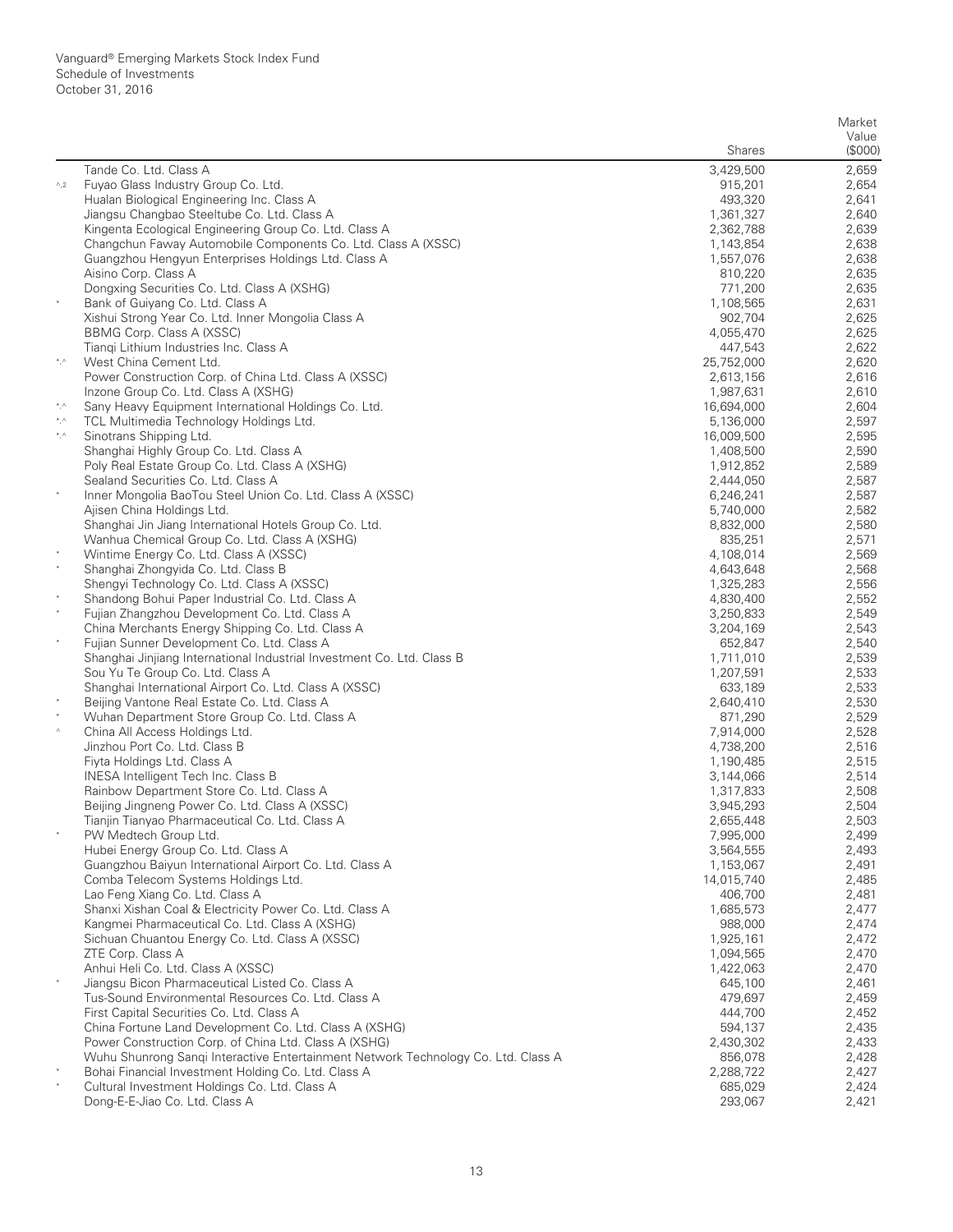|            |                                                                                                           |                        | Market         |
|------------|-----------------------------------------------------------------------------------------------------------|------------------------|----------------|
|            |                                                                                                           |                        | Value          |
|            |                                                                                                           | <b>Shares</b>          | (\$000)        |
|            | Zhengzhou Yutong Bus Co. Ltd. Class A (XSSC)                                                              | 760,514                | 2,420          |
|            | Youzu Interactive Co. Ltd. Class A                                                                        | 608,916                | 2,420          |
|            | Zhongyuan Environment-Protection Co. Ltd. Class A                                                         | 915,779                | 2,419          |
|            | Founder Securities Co. Ltd. Class A (XSSC)                                                                | 2,190,813              | 2,419          |
|            | Inspur Electronic Information Industry Co. Ltd. Class A                                                   | 701,449                | 2,416          |
|            | Danhua Chemical Technology Co. Ltd. Class A                                                               | 1,794,610              | 2,416          |
|            | Baoshan Iron & Steel Co. Ltd. Class A (XSHG)<br>Eastern Communications Co. Ltd. Class A (XSSC)            | 2,918,600<br>1,682,562 | 2,413<br>2,410 |
| $_{\rm *}$ | TOP Energy Co. Ltd-A Class A (XSHG)                                                                       | 2,903,744              | 2,399          |
|            | Bluestar Adisseo Co. Class A                                                                              | 1,157,745              | 2,398          |
|            | Huangshan Tourism Development Co. Ltd. Class A                                                            | 1,000,088              | 2,390          |
|            | Jointown Pharmaceutical Group Co. Ltd. Class A (XSSC)                                                     | 730,895                | 2,385          |
|            | Hongrun Construction Group Co. Ltd. Class A                                                               | 2,146,046              | 2,377          |
|            | Beih-Property Co. Ltd. Class A                                                                            | 1,927,713              | 2,377          |
|            | Jiangxi Ganfeng Lithium Co. Ltd. Class A                                                                  | 500,900                | 2,376          |
|            | Huadian Power International Corp. Ltd. Class A (XSSC)                                                     | 3,213,300              | 2,375          |
|            | FAWER Automotive Parts Co. Ltd. Class A                                                                   | 1,734,461              | 2,374          |
|            | Greenland Holdings Corp. Ltd. Class A                                                                     | 1,769,945              | 2,370          |
|            | Hundsun Technologies Inc. Class A (XSSC)                                                                  | 272,220                | 2,367          |
|            | Inner Mongolia BaoTou Steel Union Co. Ltd. Class A (XSHG)                                                 | 5,714,100              | 2,366          |
|            | Shanghai Pret Composites Co. Ltd. Class A                                                                 | 510,444                | 2,363          |
|            | Tongding Interconnection Information Co. Ltd. Class A                                                     | 858,300                | 2,360          |
|            | Tianjin ZhongXin Pharmaceutical Group Corp. Ltd. Class A (XSSC)                                           | 943,429                | 2,354          |
|            | Qinghai Salt Lake Industry Co. Ltd. Class A                                                               | 841,400                | 2,349          |
|            | Shandong Xinhua Pharmaceutical Co. Ltd. Class A                                                           | 1,221,500              | 2,348          |
|            | Shanghai International Airport Co. Ltd. Class A (XSHG)                                                    | 587,126                | 2,348          |
|            | AVIC Electromechanical Systems Co. Ltd. Class A                                                           | 914,232                | 2,348          |
|            | Anhui Conch Cement Co. Ltd. Class A (XSSC)                                                                | 933,661                | 2,346          |
|            | Zhejiang Transfar Co. Ltd. Class A                                                                        | 807,401                | 2,344          |
| $\ast$     | Shenzhen Airport Co. Class A                                                                              | 1,820,428              | 2,331          |
|            | Shenyang Jinbei Automotive Co. Ltd. Class A<br>Jiangsu Wujiang China Eastern Silk Market Co. Ltd. Class A | 2,404,601<br>3,327,153 | 2,329<br>2,316 |
| $_{\rm *}$ | Wuhan East Lake High Technology Group Co. Ltd. Class A                                                    | 1,795,350              | 2,314          |
|            | Ningbo Zhoushan Port Co. Ltd. Class A                                                                     | 3,056,883              | 2,305          |
|            | Zhejiang Supor Cookware Co. Ltd. Class A                                                                  | 428,322                | 2,301          |
|            | Zhejiang Wanliyang Co. Ltd. Class A                                                                       | 1,062,634              | 2,300          |
|            | Guangzhou Pearl River Industrial Development Co. Ltd. Class A (XSSC)                                      | 1,922,783              | 2,299          |
|            | China Pacific Insurance Group Co. Ltd. Class A (XSSC)                                                     | 530,844                | 2,295          |
|            | Tsinghua Unisplendour Co. Ltd. Class A                                                                    | 252,659                | 2,294          |
|            | Shanghai Pharmaceuticals Holding Co. Ltd. Class A (XSHG)                                                  | 784,985                | 2,294          |
|            | Guangzhou Echom Science & Technology Co. Ltd. Class A                                                     | 1,605,500              | 2,291          |
|            | Shanxi Taigang Stainless Steel Co. Ltd. Class A                                                           | 3,923,876              | 2,291          |
|            | Realcan Pharmaceutical Co. Ltd. Class A                                                                   | 441,700                | 2,284          |
|            | Tasly Pharmaceutical Group Co. Ltd. Class A (XSSC)                                                        | 374,447                | 2,283          |
|            | Shanghai Jiabao Industry & Commerce Group Co. Ltd. Class A                                                | 890,172                | 2,282          |
|            | Yinyi Real Estate Co. Ltd. Class A                                                                        | 1,522,901              | 2,280          |
| $\ast$     | Titan Wind Energy Suzhou Co. Ltd. Class A                                                                 | 2,323,572              | 2,279          |
|            | Tianjin Hi-Tech Development Co. Ltd. Class A                                                              | 2,247,302              | 2,275          |
| $_{\rm *}$ | Huatian Hotel Group Co. Ltd. Class A                                                                      | 2,175,677              | 2,274          |
|            | Hubei Mailyard Share Co. Ltd. Class A<br>Meinian Onehealth Healthcare Holdings Co. Ltd. Class A           | 787,600<br>1,115,093   | 2,271<br>2,268 |
|            | Anhui Zhongding Sealing Parts Co. Ltd. Class A                                                            | 644,765                | 2,268          |
| $\wedge$   | Dawnrays Pharmaceutical Holdings Ltd.                                                                     | 3,796,000              | 2,267          |
|            | Jiangsu Changqing Agrochemical Co. Ltd. Class A                                                           | 973,206                | 2,262          |
| $\ast$     | China High-Speed Railway Technology Co. Ltd. Class A                                                      | 1,560,400              | 2,261          |
|            | Sinolink Securities Co. Ltd. Class A (XSSC)                                                               | 1,143,000              | 2,258          |
|            | Wuhu Conch Profiles and Science Co. Ltd. Class A                                                          | 1,315,613              | 2,257          |
|            | Guizhou Bailing Group Pharmaceutical Co. Ltd. Class A                                                     | 681,807                | 2,256          |
|            | Beijing Electronic Zone Investment and Development Co. Ltd. Class A                                       | 1,208,621              | 2,255          |
|            | Henan Billions Chemicals Co. Ltd. Class A                                                                 | 1,061,625              | 2,245          |
|            | Shaanxi International Trust Co. Ltd. Class A                                                              | 2,030,600              | 2,243          |
| $\ast$     | China Tianying Inc. Class A                                                                               | 2,041,714              | 2,242          |
|            | Changjiang & Jinggong Steel Building Group Co. Ltd. Class A (XSSC)                                        | 3,436,397              | 2,235          |
|            | Guangzhou Haige Communications Group Inc. Co. Class A                                                     | 1,201,147              | 2,224          |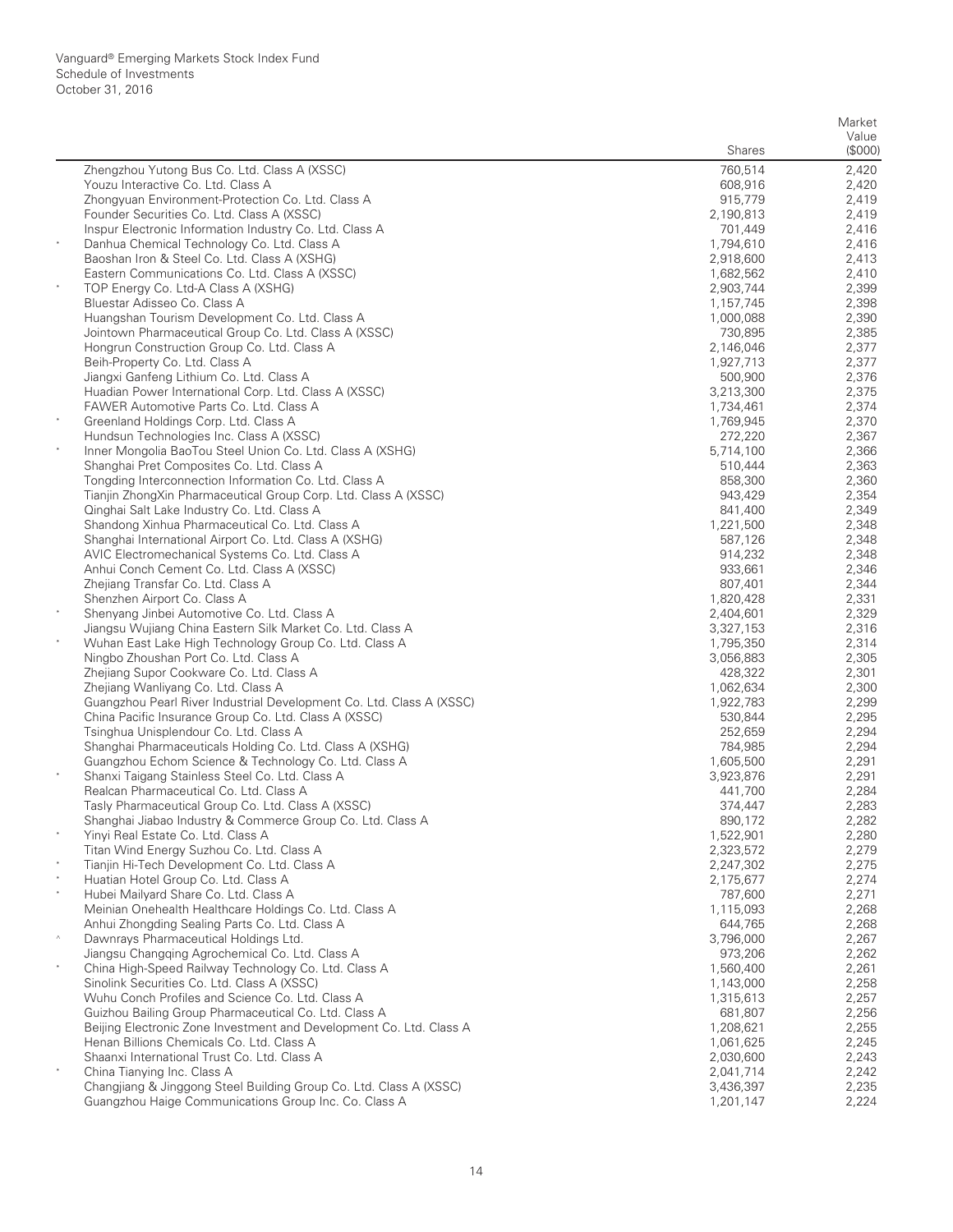|                  |                                                                                                |                        | Market           |
|------------------|------------------------------------------------------------------------------------------------|------------------------|------------------|
|                  |                                                                                                | <b>Shares</b>          | Value<br>(\$000) |
|                  | Tianjin Tianbao Infrastructure Co. Ltd. Class A                                                | 2,202,583              | 2,222            |
| $\ast$           | Apex Technology Co. Ltd. Class A                                                               | 431,575                | 2,219            |
| $\ast$           | Dezhan Healthcare Co. Ltd. Class A                                                             | 962,948                | 2,216            |
| $\wedge$         | China Power New Energy Development Co. Ltd.                                                    | 3,653,000              | 2,213            |
|                  | Shenzhen Fastprint Circuit Tech Co. Ltd. Class A                                               | 1,947,300              | 2,211            |
| $\sqrt{2}$       | Beijing Urban Construction Design & Development Group Co. Ltd.                                 | 3,189,000              | 2,198            |
| $\ast$<br>$\ast$ | Greattown Holdings Ltd. Class A                                                                | 1,641,600              | 2,197<br>2,196   |
|                  | Zhongjin Gold Corp. Ltd. Class A (XSSC)<br>Nanjing Xinjiekou Department Store Co. Ltd. Class A | 1,174,812<br>499,409   | 2,196            |
|                  | Leo Group Co. Ltd. Class A                                                                     | 855,223                | 2,195            |
|                  | China National Chemical Engineering Co. Ltd. Class A (XSHG)                                    | 2,490,177              | 2,193            |
|                  | Ningxia Qinglong Pipes Industry Co. Ltd. Class A                                               | 1,265,090              | 2,186            |
|                  | Northeast Pharmaceutical Group Co. Ltd. Class A                                                | 1,446,917              | 2,184            |
|                  | Fortune Ng Fung Food Hebei Co. Ltd. Class A                                                    | 930,674                | 2,183            |
| $\ast$           | Yunnan Coal Energy Co. Ltd. Class A                                                            | 2,410,493              | 2,180            |
| $\ast$           | Jiangsu Asia-Pacific Light Alloy Technology Co. Ltd. Class A                                   | 1,778,766              | 2,180            |
|                  | Henan Taloph Pharmaceutical Stock Co. Ltd. Class A                                             | 1,763,230              | 2,180<br>2,180   |
| $\ast$           | Changchunjingkai Group Co. Ltd. Class A<br>Dongquan Winnerway Industrial Zone Ltd. Class A     | 1,751,171<br>1,608,200 | 2,171            |
|                  | Yantai Moon Co. Ltd. Class A                                                                   | 941,056                | 2,170            |
|                  | Jiangsu Sunrain Solar Energy Co. Ltd. Class A                                                  | 1,355,759              | 2,169            |
|                  | Shenzhen Das Intellitech Co. Ltd. Class A                                                      | 1,832,196              | 2,161            |
|                  | Cachet Pharmaceutical Co. Ltd. Class A                                                         | 343,843                | 2,160            |
|                  | Huayi Compressor Co. Ltd. Class A                                                              | 1,274,304              | 2,160            |
|                  | Shenergy Co. Ltd. Class A (XSSC)                                                               | 2,486,691              | 2,157            |
|                  | Kunwu Jiuding Investment Holdings Co. Ltd. Class A (XSHG)                                      | 319,099                | 2,151            |
|                  | Weichai Power Co. Ltd. Class A                                                                 | 1,523,539              | 2,147            |
|                  | CNHTC Jinan Truck Co. Ltd. Class A<br>Guangdong Golden Dragon Development Inc. Class A         | 1,045,742<br>722,300   | 2,147<br>2,146   |
|                  | Xinjiang Tianfu Energy Co. Ltd. Class A (XSSC)                                                 | 1,877,888              | 2,138            |
|                  | Zhejiang China Commodities City Group Co. Ltd. Class A (XSSC)                                  | 1,898,367              | 2,129            |
|                  | Zhejiang Huamei Holding Co. Ltd. Class A                                                       | 956,853                | 2,123            |
|                  | Zhejiang Semir Garment Co. Ltd. Class A                                                        | 1,353,320              | 2,121            |
| $\wedge$         | China Suntien Green Energy Corp. Ltd.                                                          | 15,835,000             | 2,117            |
|                  | Shaanxi Yanchang Petroleum Chemical Engineering Co. Ltd. Class A                               | 1,639,667              | 2,111            |
|                  | Jiangsu Yoke Technology Co. Ltd. Class A                                                       | 582,200                | 2,109            |
| $\ast$           | Hengtong Optic-electric Co. Ltd. Class A (XSSC)<br>Shanghai Potevio Co. Ltd. Class A           | 761,682<br>404,003     | 2,109<br>2,109   |
|                  | China National Chemical Engineering Co. Ltd. Class A (XSSC)                                    | 2,391,725              | 2,106            |
|                  | China World Trade Center Co. Ltd. Class A (XSSC)                                               | 724,135                | 2,106            |
|                  | China Datang Corp. Renewable Power Co. Ltd.                                                    | 23,042,000             | 2,105            |
|                  | Sanan Optoelectronics Co. Ltd. Class A (XSSC)                                                  | 1,170,422              | 2,102            |
|                  | Guodian Changyuan Electric Power Co. Ltd. Class A                                              | 2,237,894              | 2,102            |
|                  | Tasly Pharmaceutical Group Co. Ltd. Class A (XSHG)                                             | 344,530                | 2,101            |
|                  | AVIC International Holding HK Ltd.                                                             | 32,692,000             | 2,100            |
|                  | Beijing Capital Development Co. Ltd. Class A (XSSC)<br>Kangxin New Materials Co. Ltd. Class A  | 1,203,111<br>1,153,880 | 2,097            |
| $\ast$           | Guosheng Financial Holding Inc. Class A                                                        | 486,624                | 2,093<br>2,092   |
| $\ast$           | CECEP Solar Energy Co. Ltd. Class A                                                            | 961,843                | 2,089            |
|                  | Shenzhen Wongtee International Enterprise Co. Ltd. Class A                                     | 1,074,724              | 2,086            |
|                  | Shaan Xi Provincial Natural Gas Co. Ltd. Class A                                               | 1,388,989              | 2,084            |
| $^*,\wedge$      | Baoxin Auto Group Ltd.                                                                         | 6,394,499              | 2,082            |
|                  | Beijing Tongrentang Co. Ltd. Class A (XSSC)                                                    | 449,297                | 2,079            |
|                  | China Merchants Securities Co. Ltd. Class A (XSHG)                                             | 784,200                | 2,075            |
| $^*,\wedge$      | China Chengtong Development Group Ltd.                                                         | 23.756.000             | 2,073            |
|                  | Ningbo Sanxing Electric Co. Ltd. Class A (XSSC)<br>Holitech Technology Co. Ltd. Class A        | 1,089,936<br>853,198   | 2,072<br>2,071   |
|                  | Inner Mongolia Junzheng Energy & Chemical Industry Group Co. Ltd. Class A (XSSC)               | 2,711,240              | 2,070            |
|                  | Zhejiang Conba Pharmaceutical Co. Ltd. Class A (XSSC)                                          | 1,855,532              | 2,066            |
|                  | Hubei Biocause Pharmaceutical Co. Ltd. Class A                                                 | 1,733,900              | 2,056            |
|                  | Bright Real Estate Group Co. Ltd. Class A (XSSC)                                               | 1,476,198              | 2,056            |
|                  | Huayu Automotive Systems Co. Ltd. Class A (XSHG)                                               | 842,877                | 2,054            |
|                  | China Shipbuilding Industry Group Power Co. Ltd. Class A (XSSC)                                | 427,737                | 2,045            |
|                  | Ningxia Building Materials Group Co. Ltd. Class A (XSSC)                                       | 1,368,288              | 2,043            |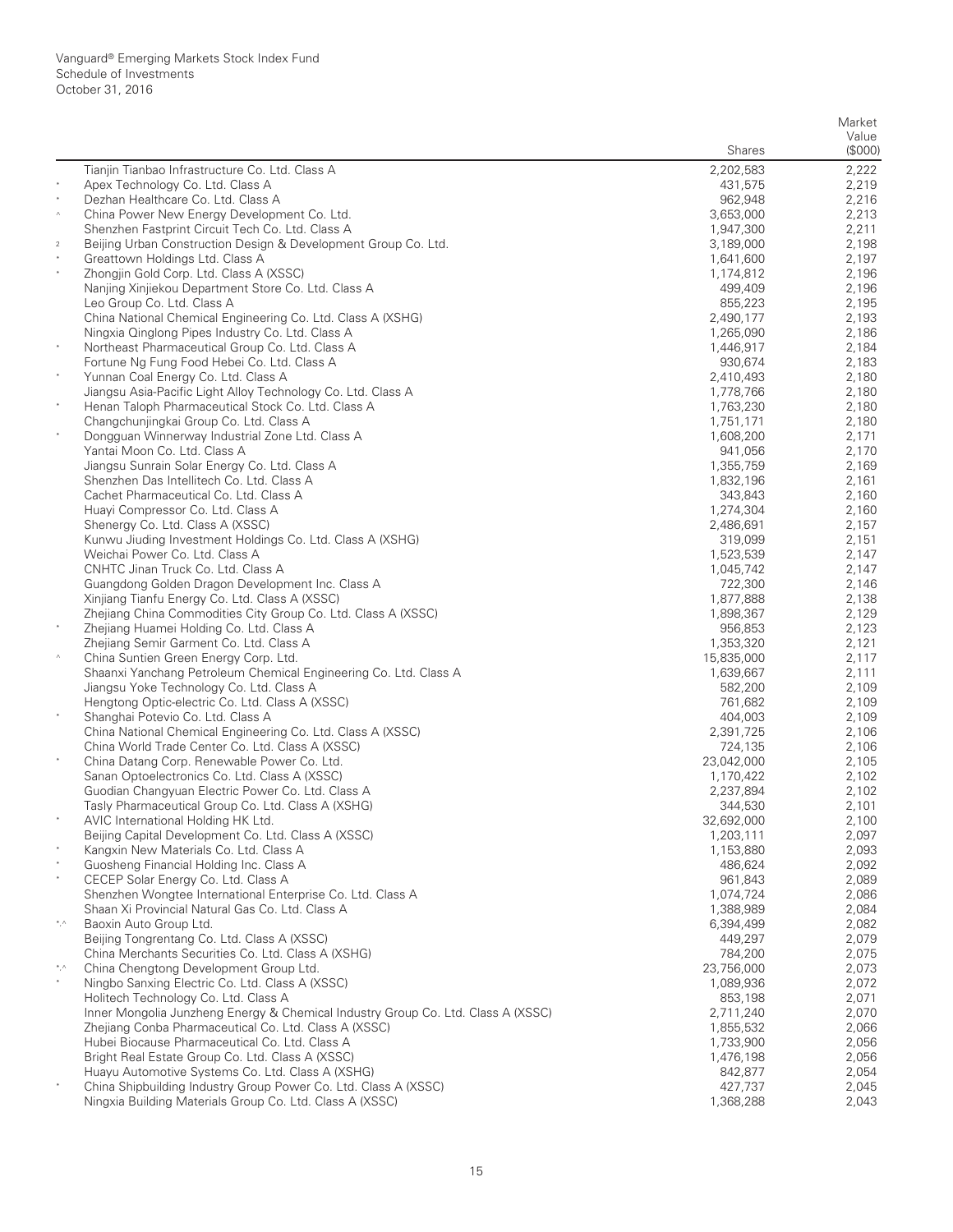|                     |                                                                                     |                      | Market         |
|---------------------|-------------------------------------------------------------------------------------|----------------------|----------------|
|                     |                                                                                     |                      | Value          |
|                     |                                                                                     | <b>Shares</b>        | (\$000)        |
|                     | Pacific Securities Co. Ltd. Class A (XSSC)                                          | 2,676,600            | 2,043          |
|                     | Northern United Publishing & Media Group Co. Ltd. Class A                           | 1,073,800            | 2,042          |
|                     | Luolai Lifestyle Technology Co. Ltd. Class A                                        | 1,008,394            | 2,035          |
|                     | Jiangsu Yinhe Electronics Co. Ltd. Class A                                          | 556,784              | 2,032          |
|                     | Zhejiang Weixing Industrial Development Co. Ltd. Class A                            | 895,349              | 2,031          |
|                     | Guangdong Haid Group Co. Ltd. Class A                                               | 907,167              | 2,031          |
|                     | Shenzhen Gas Corp. Ltd. Class A (XSSC)                                              | 1,475,375            | 2,030          |
|                     | Heilan Home Co. Ltd. Class A (XSHG)                                                 | 1,249,331            | 2,026          |
|                     | Zhengzhou Yutong Bus Co. Ltd. Class A (XSHG)                                        | 635,800              | 2,023          |
|                     | Do-Fluoride Chemicals Co. Ltd. Class A                                              | 398,450              | 2,023          |
|                     | Tibet Tianlu Co. Ltd. Class A                                                       | 1,513,422            | 2,020          |
|                     | Shanghai International Port Group Co. Ltd. Class A (XSHG)                           | 2,640,400            | 2,019          |
|                     | Digital China Group Co. Ltd. Class A                                                | 450,736              | 2,017          |
|                     | China Baoan Group Co. Ltd. Class A                                                  | 1,314,680            | 2,016          |
|                     | Tianshui Huatian Technology Co. Ltd. Class A                                        | 1,076,774            | 2,011          |
|                     | Unigroup Guoxin Co. Ltd. Class A<br>Zhuhai Port Co. Ltd. Class A                    | 374,793              | 2,011<br>2,009 |
|                     | Guangzhou Guangri Stock Co. Ltd. Class A                                            | 2,213,800<br>961,200 | 2,007          |
| $\wedge$            | Yashili International Holdings Ltd.                                                 | 9,882,000            | 2,007          |
|                     | Zoomlion Heavy Industry Science and Technology Co. Ltd. Class A                     | 2,973,591            | 2,005          |
|                     | Suzhou Gold Mantis Construction Decoration Co. Ltd. Class A                         | 1,219,705            | 2,002          |
|                     | Jilin Aodong Pharmaceutical Group Co. Ltd. Class A                                  | 502,212              | 2,000          |
|                     | Huadian Heavy Industries Co. Ltd. Class A (XSSC)                                    | 1,526,509            | 1,997          |
| $\wedge$            | China Electronics Corp. Holdings Co. Ltd.                                           | 8,296,000            | 1,996          |
|                     | Infore Environment Technology Group Co. Ltd. Class A                                | 861,399              | 1,992          |
|                     | Haining China Leather Market Co. Ltd. Class A                                       | 1,252,410            | 1,987          |
|                     | Jiangxi Changyun Co. Ltd. Class A                                                   | 961,933              | 1,987          |
|                     | TianGuang ZhongMao Co. Ltd. Class A                                                 | 1,060,320            | 1,986          |
|                     | Guangxi Wuzhou Communications Co. Ltd. Class A                                      | 2,330,405            | 1,984          |
|                     | Harbin Pharmaceutical Group Co. Ltd. Class A (XSSC)                                 | 1,447,577            | 1,978          |
| $\ast$              | Jilin Jian Yisheng Pharmaceutical Co. Ltd. Class A                                  | 1,042,700            | 1,978          |
|                     | Shenzhen Hifuture Electric Co. Ltd. Class A                                         | 924,162              | 1,966          |
|                     | Shenzhen Sunlord Electronics Co. Ltd. Class A                                       | 725,578              | 1,965          |
|                     | Xinjiang Beixin Road & Bridge Group Co. Ltd. Class A                                | 1,497,200            | 1,964          |
| $\,{}^\star,\wedge$ | China Water Industry Group Ltd.                                                     | 11,548,000           | 1,964          |
|                     | Joyoung Co. Ltd. Class A                                                            | 682,392              | 1,961          |
| $\ast$              | Shenzhen Neptunus Bioengineering Co. Ltd. Class A                                   | 1,950,950            | 1,960          |
|                     | Xiamen Comfort Science & Technology Group Co. Ltd. Class A                          | 865,200              | 1,958          |
|                     | INESA Intelligent Tech Inc. Class A                                                 | 1,230,500            | 1,957          |
| $^*,\wedge$         | Lianhua Supermarket Holdings Co. Ltd.<br>SooChow Securities Co. Ltd. Class A (XSSC) | 4,804,000            | 1,953          |
| $\ast$              | Jianxin Mining Co. Ltd. Class A                                                     | 913,430<br>1,433,400 | 1,952<br>1,952 |
|                     | Shanghai Aerospace Automobile Electromechanical Co. Class A                         | 1,189,771            | 1,949          |
|                     | Shanghai East China Computer Co. Ltd. Class A (XSSC)                                | 474,730              | 1,949          |
|                     | Jiangsu Akcome Science & Technology Co. Ltd. Class A                                | 3,458,800            | 1,948          |
|                     | Zhonglu Co. Ltd. Class B                                                            | 1,084,642            | 1,946          |
|                     | Jiangsu Holly Corp. Class A                                                         | 846,694              | 1,944          |
|                     | Eternal Asia Supply Chain Management Ltd. Class A                                   | 1,037,500            | 1,942          |
|                     | Harbin High-Tech Group Co. Class A                                                  | 1,175,501            | 1,938          |
| $_{\rm *}$          | Tonghua Golden-Horse Pharmaceutical Industry Co. Ltd. Class A                       | 677,183              | 1,937          |
|                     | Nanjing Pharmaceutical Co. Ltd. Class A                                             | 1,494,262            | 1,936          |
|                     | Bank of Nanjing Co. Ltd. Class A (XSHG)                                             | 1,248,840            | 1,932          |
|                     | Insigma Technology Co. Ltd. Class A                                                 | 728,100              | 1,929          |
|                     | Shenzhen Agricultural Products Co. Ltd. Class A                                     | 1,056,629            | 1,924          |
|                     | Suzhou New District Hi-Tech Industrial Co. Ltd. Class A (XSSC)                      | 1,415,906            | 1,923          |
|                     | Contemporary Eastern Investment Co. Ltd. Class A                                    | 980,025              | 1,920          |
| $\ast$              | Hainan Yedao Co. Ltd. Class A                                                       | 919,500              | 1,919          |
|                     | Guangzhou Tinci Materials Technology Co. Ltd. Class A                               | 215,982              | 1,915          |
|                     | Shenzhen Laibao Hi-tech Co. Ltd. Class A                                            | 961,687              | 1,914          |
|                     | Yonyou Network Technology Co. Ltd. Class A (XSSC)                                   | 570,162              | 1,913          |
|                     | Shanghai Baosteel Packaging Co. Ltd. Class A                                        | 1,258,200            | 1,912          |
|                     | Future Land Holdings Co. Ltd. Class A                                               | 1,159,973            | 1,911          |
|                     | Jiangsu Shagang Co. Ltd. Class A                                                    | 801,300              | 1,908          |
|                     | China CAMC Engineering Co. Ltd. Class A                                             | 553,597              | 1,906          |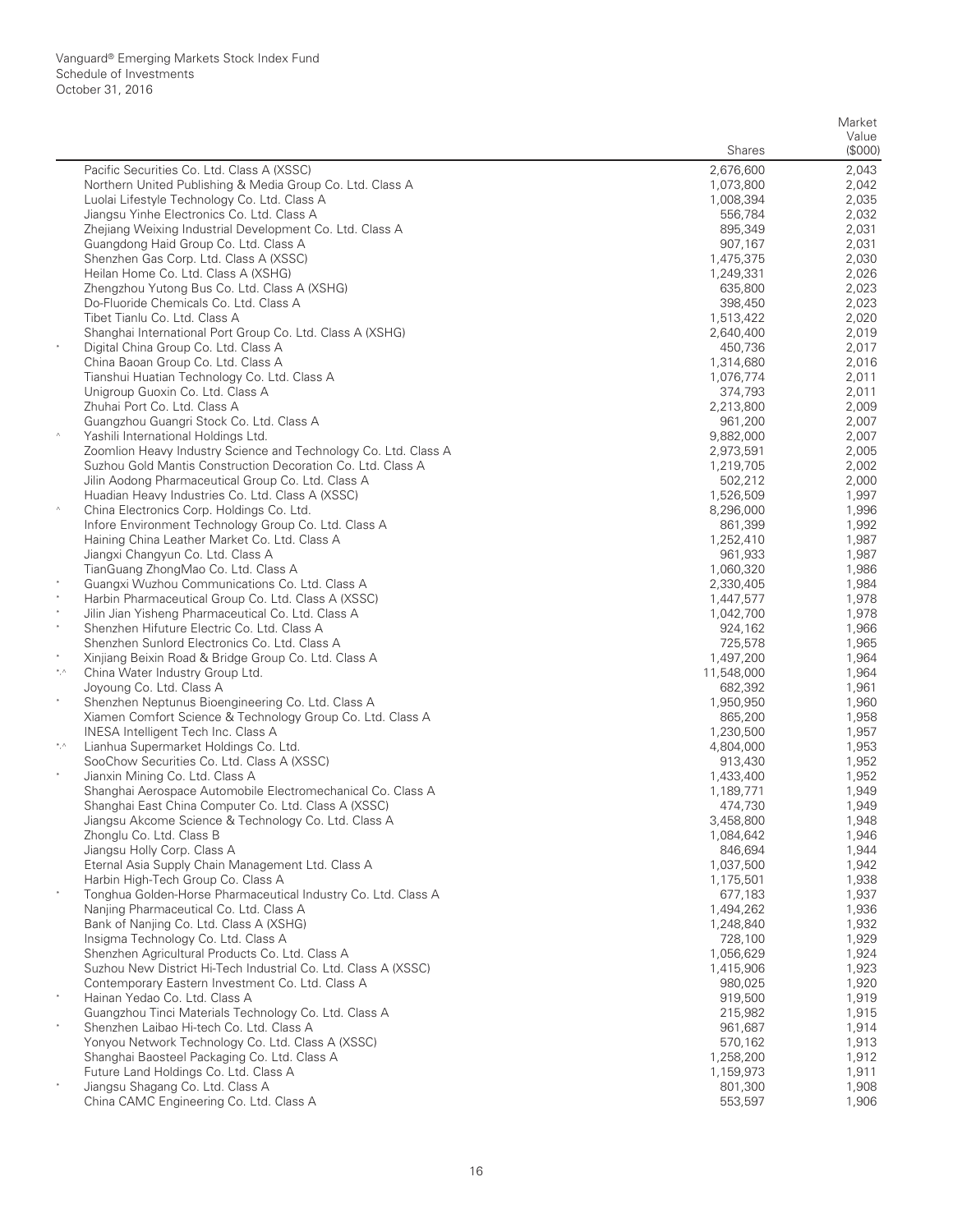|             |                                                                                                        |                        | Market         |
|-------------|--------------------------------------------------------------------------------------------------------|------------------------|----------------|
|             |                                                                                                        |                        | Value          |
|             |                                                                                                        | <b>Shares</b>          | (\$000)        |
|             | Shenzhen Bauing Construction Holding Group Co. Ltd. Class A<br>Accelink Technologies Co. Ltd. Class A  | 1,084,024<br>171,316   | 1,905<br>1,903 |
|             | Hangzhou Liaison Interactive Information Technology Co. Ltd. Class A                                   | 698,130                | 1,899          |
| $\ast$      | Inner Mongolia Xingye Mining Co. Ltd. Class A                                                          | 1,276,772              | 1,896          |
|             | Shimge Pump Industry Group Co. Ltd. Class A                                                            | 855,724                | 1,894          |
| $^*,\wedge$ | National Agricultural Holdings Ltd.                                                                    | 12,904,000             | 1,894          |
|             | Shenzhen Tagen Group Co. Ltd. Class A                                                                  | 1,262,881              | 1,891          |
|             | Zhejiang NHU Co. Ltd. Class A                                                                          | 586,751                | 1,891          |
|             | Hunan Mendale Hometextile Co. Ltd. Class A<br>Fujian Funeng Co. Ltd. Class A (XSHG)                    | 1,520,254<br>1,105,261 | 1,883<br>1,883 |
|             | Jiangsu SINOJIT Wind Energy Technology Co. Ltd. Class A (XSSC)                                         | 2,323,427              | 1,878          |
|             | Shandong Hi-Speed Road & Bridge Co. Ltd. Class A                                                       | 1,782,000              | 1,877          |
|             | Shanghai Datun Energy Resources Co. Ltd. Class A                                                       | 1,156,850              | 1,877          |
|             | Shenergy Co. Ltd. Class A (XSHG)                                                                       | 2,163,979              | 1,877          |
|             | Youngor Group Co. Ltd. Class A (XSSC)                                                                  | 891,750                | 1,876          |
|             | Anhui Honglu Steel Construction Group Co. Ltd. Class A                                                 | 650,805                | 1,874          |
| $\ast$      | Yibin Tianyuan Group Co. Ltd. Class A                                                                  | 1,500,329              | 1,870          |
|             | Guangdong Advertising Group Co. Ltd. Class A<br>Anhui Water Resources Development Co. Ltd. Class A     | 959,325<br>1,325,165   | 1,865<br>1,864 |
|             | Foshan Nationstar Optoelectronics Co. Ltd. Class A                                                     | 850,525                | 1,860          |
|             | Beijing Shougang Co. Ltd. Class A                                                                      | 1,993,600              | 1,857          |
| $^*,\wedge$ | Loudong General Nice Resources China Holdings Ltd.                                                     | 26,283,000             | 1,855          |
|             | Shanghai Oriental Pearl Media Co. Ltd. Class A (XSHG)                                                  | 524,612                | 1,850          |
|             | Hilong Holding Ltd.                                                                                    | 7,749,000              | 1,849          |
|             | Sunny Loan Top Co. Ltd. Class A (XSSC)                                                                 | 1,074,547              | 1,848          |
|             | Avic Aviation Engine Corp. plc Class A (XSHG)                                                          | 357,386                | 1,847          |
|             | Shanxi Xinghuacun Fen Wine Factory Co. Ltd. Class A                                                    | 548,676                | 1,846          |
|             | Hubei Fuxing Science And Technology Co. Ltd. Class A<br>Shanxi Guoxin Energy Corp. Ltd. Class A (XSSC) | 987,200<br>1,083,730   | 1,846<br>1,844 |
|             | Shanghai Zhixin Electric Co. Ltd. Class A (XSSC)                                                       | 1,131,046              | 1,842          |
|             | Shenzhen Kondarl Group Co. Ltd. Class A                                                                | 359,999                | 1,839          |
|             | Shanghai Shyndec Pharmaceutical Co. Ltd. Class A                                                       | 415,769                | 1,835          |
|             | Beijing SPC Environment Protection Tech Co. Ltd. Class A                                               | 697,821                | 1,834          |
| $\ast$      | Tianjin Guangyu Development Co. Ltd. Class A                                                           | 1,360,000              | 1,827          |
|             | Tianjin Port Co. Ltd. Class A (XSSC)                                                                   | 1,213,783              | 1,825          |
|             | Shenyang Chemical Industry Class A                                                                     | 1,716,100              | 1,824          |
| $\ast$      | Dalian Dafu Enterprises Holdings Co. Ltd. Class A                                                      | 2,377,436              | 1,823          |
|             | Beyondsoft Corp. Class A<br>NavInfo Co. Ltd. Class A                                                   | 320,300<br>557,650     | 1,819<br>1,816 |
|             | Kuangda Technology Group Co. Ltd. Class A                                                              | 1,736,483              | 1,815          |
|             | Hongfa Technology Co. Ltd. Class A (XSHG)                                                              | 372,024                | 1,814          |
|             | Hengdeli Holdings Ltd.                                                                                 | 16,760,000             | 1,813          |
|             | Yingkou Port Liability Co. Ltd. Class A                                                                | 3,501,300              | 1,813          |
|             | Norinco International Cooperation Ltd. Class A                                                         | 483,900                | 1,812          |
|             | Shenzhen Grandland Group Co. Ltd. Class A                                                              | 1,277,051              | 1,809          |
|             | Zhejiang Sanhua Co. Ltd. Class A                                                                       | 1,148,411              | 1,808          |
|             | GEM Co. Ltd. Class A<br>Guangdong Baolihua New Energy Stock Co. Ltd. Class A                           | 1,676,426<br>1,475,460 | 1,808<br>1,805 |
|             | Guangdong Goworld Co. Ltd. Class A                                                                     | 943,044                | 1,804          |
|             | Xiamen Tungsten Co. Ltd. Class A (XSSC)                                                                | 467,438                | 1,804          |
|             | Guizhou Guihang Automotive Components Co. Ltd. Class A                                                 | 549,703                | 1,803          |
| $\ast$      | China Eastern Airlines Corp. Ltd. Class A (XSHG)                                                       | 1,928,700              | 1,802          |
|             | Shenzhen Yan Tian Port Holding Co. Ltd. Class A                                                        | 1,679,432              | 1,799          |
| $\ast$      | CITIC Guoan Wine Co. Ltd. Class A                                                                      | 1,041,500              | 1,798          |
|             | AVIC Jonhon OptronicTechnology Co. Ltd. Class A                                                        | 316,868                | 1,797          |
|             | Hangzhou Binjiang Real Estate Group Co. Ltd. Class A                                                   | 1,801,683              | 1,797          |
|             | Shandong Gold Mining Co. Ltd. Class A (XSHG)<br>Shinva Medical Instrument Co. Ltd. Class A (XSSC)      | 293,000<br>493,041     | 1,795<br>1,792 |
|             | China Gezhouba Group Co. Ltd. Class A (XSHG)                                                           | 1,409,100              | 1,786          |
|             | Zhejiang Xianju Pharmaceutical Co. Ltd. Class A                                                        | 863,300                | 1,785          |
|             | Nanjing Gaoke Co. Ltd. Class A (XSSC)                                                                  | 713,193                | 1,785          |
|             | China Huiyuan Juice Group Ltd.                                                                         | 4,829,500              | 1,784          |
|             | Tsinghua Tongfang Co. Ltd. Class A (XSSC)                                                              | 863,708                | 1,783          |
|             | China Wuyi Co. Ltd. Class A                                                                            | 642,570                | 1,780          |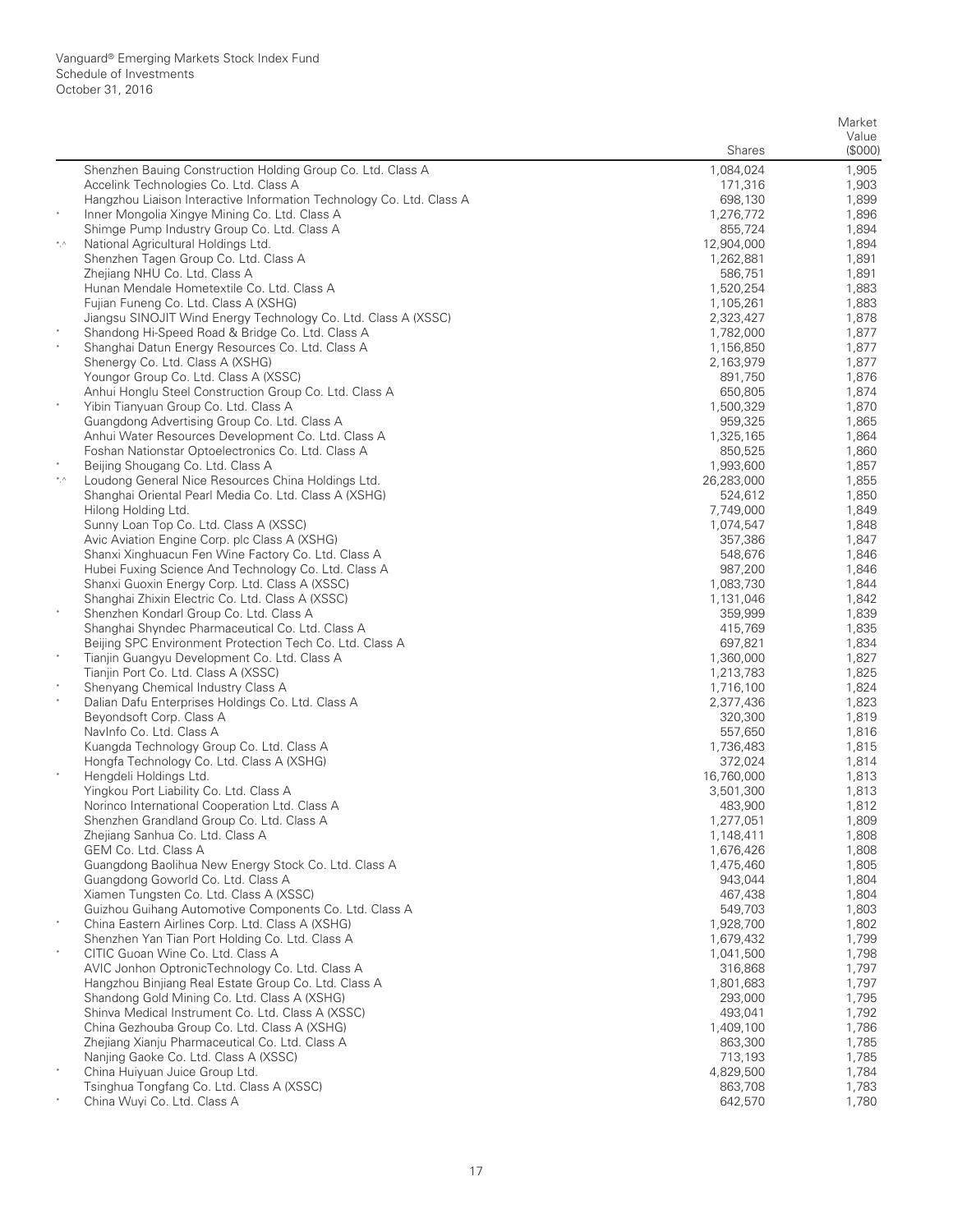|        |                                                                                                     |                        | Market         |
|--------|-----------------------------------------------------------------------------------------------------|------------------------|----------------|
|        |                                                                                                     |                        | Value          |
|        |                                                                                                     | <b>Shares</b>          | (\$000)        |
|        | Baoding Tianwei Baobian Electric Co. Ltd. Class A<br>Air China Ltd. Class A (XSHG)                  | 1,886,301<br>1,626,099 | 1,779<br>1,778 |
|        | Tianjin Lisheng Pharmaceutical Co. Ltd. Class A                                                     | 270,403                | 1,778          |
|        | Kingnet Network Co. Ltd. Class A                                                                    | 326,546                | 1,777          |
|        | Eastcompeace Technology Co. Ltd. Class A                                                            | 767,109                | 1,777          |
|        | Yunnan Wenshan Electric Power Co. Ltd. Class A                                                      | 1,008,527              | 1,774          |
|        | BOE Technology Group Co. Ltd. Class A                                                               | 4,866,500              | 1,773          |
|        | Sinopec Oilfield Service Corp. Class A                                                              | 3,057,700              | 1,772          |
|        | Changchai Co. Ltd. Class A                                                                          | 1,196,785              | 1,770          |
|        | Jiangsu Chengxing Phosph-Chemicals Co. Ltd. Class A                                                 | 1,678,333              | 1,770          |
|        | Wuhan Guide Infrared Co. Ltd. Class A<br>Optics Valley Union Holding Co. Ltd.                       | 448,972<br>16,508,000  | 1,767<br>1,762 |
|        | Zhejiang Baoxiniao Garment Co. Ltd. Class A                                                         | 2,412,700              | 1,762          |
|        | Xinjiang Joinworld Co. Ltd. Class A (XSSC)                                                          | 1,496,964              | 1,756          |
|        | Ningbo Joyson Electronic Corp. Class A (XSHG)                                                       | 349,503                | 1,755          |
|        | Shandong Denghai Seeds Co. Ltd. Class A                                                             | 683,618                | 1,754          |
|        | Wuxi Commercial Mansion Grand Orient Co. Ltd. Class A (XSSC)                                        | 1,240,338              | 1,754          |
|        | Guangshen Railway Co. Ltd. Class A (XSSC)                                                           | 2,686,634              | 1,752          |
| $\ast$ | Create Technology & Science Co. Ltd. Class A                                                        | 1,136,256              | 1,744          |
|        | Ningxia Western Venture Industrial Co. Ltd. Class A                                                 | 2,071,451              | 1,734          |
|        | Hesteel Co. Ltd. Class A                                                                            | 3,757,200              | 1,734          |
|        | Aotecar New Energy Technology Co. Ltd. Class A<br>Chuying Agro-pastora Group Co. Ltd. Class A       | 744,200<br>2,227,192   | 1,733<br>1,732 |
|        | Zhejiang Dragon Pipe Manufacturing Co. Ltd. Class A                                                 | 459,525                | 1,731          |
|        | Tiangong International Co. Ltd.                                                                     | 13,708,000             | 1,730          |
| $\ast$ | HPGC Renmintongtai Pharmaceutical Corp. Class A                                                     | 729,534                | 1,730          |
|        | Shenzhen Hepalink Pharmaceutical Co. Ltd. Class A                                                   | 634,480                | 1,725          |
|        | Beijing Jingyuntong Technology Co. Ltd. Class A (XSSC)                                              | 1,596,888              | 1,725          |
|        | Beijing SDL Technology Co. Ltd. Class A                                                             | 716,927                | 1,724          |
|        | Zhejiang Huahai Pharmaceutical Co. Ltd. Class A (XSHG)                                              | 464,144                | 1,723          |
|        | Shenzhen Fuanna Bedding and Furnishing Co. Ltd. Class A                                             | 1,309,240              | 1,722          |
|        | Sinopec Oilfield Equipment Corp. Class A                                                            | 1,040,893              | 1,721          |
|        | Hangzhou Iron & Steel Co. Class A<br>Shaanxi Fenghuo Electronics Co. Ltd. Class A                   | 1,294,374<br>864,429   | 1,720<br>1,720 |
|        | Guangzhou Pearl River Piano Group Co. Ltd. Class A                                                  | 768,101                | 1,717          |
|        | Hainan Airlines Co. Ltd. Class A (XSSC)                                                             | 3,609,400              | 1,717          |
|        | Guangdong Zhongsheng Pharmaceutical Co. Ltd. Class A                                                | 852,417                | 1,716          |
| $\ast$ | Shanghai SMI Holding Co. Ltd. Class A (XSHG)                                                        | 637,700                | 1,715          |
|        | Beijing Shouhang Resources Saving Co. Ltd. Class A                                                  | 1,272,541              | 1,714          |
|        | Zhejiang Yankon Group Co. Ltd. Class A (XSSC)                                                       | 1,473,339              | 1,713          |
|        | Hainan Airlines Co. Ltd. Class A (XSHG)                                                             | 3,599,600              | 1,712          |
|        | Fujian Newland Computer Co. Ltd. Class A                                                            | 618,095                | 1,712          |
|        | Datang Huayin Electric Power Co. Ltd. Class A                                                       | 2,052,700<br>1,008,156 | 1,712<br>1,708 |
|        | Hubei Xinyangfeng Fertilizer Co. Ltd. Class A<br>Glodon Co. Ltd. Class A                            | 732,431                | 1,704          |
|        | Beijing Zhong Ke San Huan High-Tech Co. Ltd. Class A                                                | 689,408                | 1,704          |
|        | Luoniushan Co. Ltd. Class A                                                                         | 1,769,907              | 1,703          |
|        | Zhejiang Crystal-Optech Co. Ltd. Class A                                                            | 485,204                | 1,701          |
|        | Myhome Real Estate Development Group Co. Ltd. Class A                                               | 2,899,500              | 1,701          |
|        | UTour Group Co. Ltd. Class A                                                                        | 622,600                | 1,699          |
|        | Shanghai Shibei Hi-Tech Co. Ltd. Class A                                                            | 570,865                | 1,698          |
|        | Gemdale Corp. Class A (XSHG)                                                                        | 953,400                | 1,697          |
|        | Jiangsu Broadcasting Cable Information Network Corp. Ltd. Class A                                   | 1,112,150              | 1,695          |
|        | Muyuan Foodstuff Co. Ltd. Class A                                                                   | 464,814<br>332,610     | 1,694<br>1,694 |
|        | Jiangsu Yuyue Medical Equipment & Supply Co. Ltd. Class A<br>Anhui Quanchai Engine Co. Ltd. Class A | 1,043,078              | 1,692          |
|        | Shanghai Pharmaceuticals Holding Co. Ltd. Class A (XSSC)                                            | 578,794                | 1,691          |
|        | Beijing Urban & Rural Trade Centre Co. Ltd. Class A                                                 | 740,548                | 1,690          |
|        | Shangying Global Co. Ltd. Class A                                                                   | 337,100                | 1,690          |
|        | Langold Real Estate Co. Ltd. Class A                                                                | 1,962,979              | 1,689          |
|        | Yonghui Superstores Co. Ltd. Class A (XSSC)                                                         | 2,549,284              | 1,689          |
|        | Zhejiang Haiyue Co. Ltd. Class A (XSSC)                                                             | 893,841                | 1,687          |
|        | Tianma Microelectronics Co. Ltd. Class A                                                            | 606,603                | 1,686          |
|        | Dare Power Dekor Home Co. Ltd. Class A                                                              | 562,739                | 1,686          |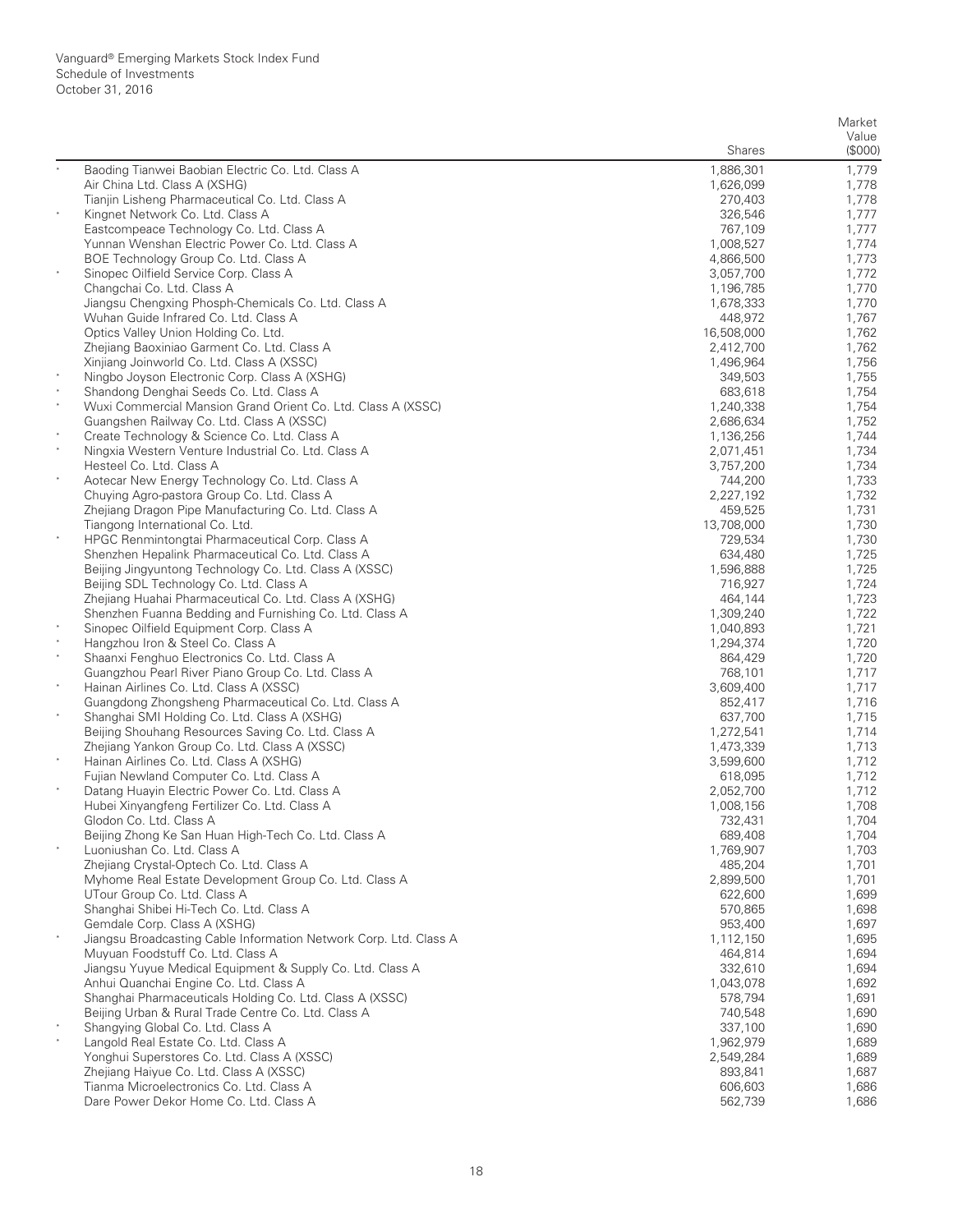|          |                                                                                                               |                        | Market<br>Value<br>(\$000) |
|----------|---------------------------------------------------------------------------------------------------------------|------------------------|----------------------------|
|          |                                                                                                               | <b>Shares</b>          |                            |
| $\ast$   | PCI-Suntek Technology Co. Ltd. Class A<br>Tianjin Jinbin Development Co. Ltd. Class A                         | 1,186,910<br>2,589,100 | 1,679<br>1,677             |
|          | China Northern Rare Earth Group High-Tech Co. Ltd. Class A (XSSC)                                             | 905,240                | 1,677                      |
| $\ast$   | Jilin Liyuan Precision Manufacturing Co. Ltd. Class A                                                         | 943,730                | 1,676                      |
|          | Xi'an LONGi Silicon Materials Corp. Class A (XSSC)                                                            | 819,659                | 1,676                      |
|          | China Spacesat Co. Ltd. Class A (XSSC)                                                                        | 358,897                | 1,676                      |
|          | First Tractor Co. Ltd. Class A (XSSC)                                                                         | 935,289                | 1,673                      |
| $\ast$   | CPT Technology Group Co. Ltd. Class A                                                                         | 815,956                | 1,672                      |
|          | Suzhou Hailu Heavy Industry Co. Ltd. Class A                                                                  | 1,456,715              | 1,672                      |
| $\wedge$ | China Energy Engineering Corp. Ltd.                                                                           | 12,130,000             | 1,671                      |
|          | Spring Airlines Co. Ltd. Class A (XSSC)                                                                       | 260,939                | 1,666                      |
|          | Haisco Pharmaceutical Group Co. Ltd. Class A                                                                  | 636,064                | 1,665                      |
| $\ast$   | Hunan Valin Steel Co. Ltd. Class A                                                                            | 2,165,000              | 1,662                      |
|          | Fiberhome Telecommunication Technologies Co. Ltd. Class A (XSSC)                                              | 395,854                | 1,660                      |
| $\ast$   | Zhejiang Zheneng Electric Power Co. Ltd. Class A (XSHG)                                                       | 2,095,862              | 1,660                      |
|          | Shanghai Electric Group Co. Ltd. Class A (XSSC)                                                               | 1,331,527              | 1,656                      |
|          | Shandong Hualu Hengsheng Chemical Co. Ltd. Class A (XSSC)<br>Yangguang Co. Ltd. Class A                       | 973,203<br>1,520,002   | 1,651<br>1,651             |
|          | Guorui Properties Ltd.                                                                                        | 4,925,000              | 1,645                      |
|          | Beijing UniStrong Science & Technology Co. Ltd. Class A                                                       | 252,800                | 1,642                      |
| $\ast$   | Yechiu Metal Recycling China Ltd. Class A                                                                     | 2,802,500              | 1,642                      |
|          | Suzhou Anjie Technology Co. Ltd. Class A                                                                      | 308,433                | 1,641                      |
|          | Zhejiang Chint Electrics Co. Ltd. Class A (XSHG)                                                              | 520,558                | 1,640                      |
|          | Yunnan Chihong Zinc & Germanium Co. Ltd. Class A (XSSC)                                                       | 1,868,124              | 1,640                      |
|          | Sany Heavy Industry Co. Ltd. Class A (XSHG)                                                                   | 1,887,126              | 1,637                      |
| $\ast$   | Nanjing Keyuan Automatic Corp. Co. Ltd. Class A                                                               | 359,646                | 1,637                      |
|          | Shanghai Industrial Development Co. Ltd. Class A (XSSC)                                                       | 1,323,492              | 1,637                      |
|          | Guangdong Fenghua Advanced Technology Holding Co. Ltd. Class A                                                | 1,084,395              | 1,636                      |
|          | Wanxiang Qianchao Co. Ltd. Class A                                                                            | 752,015                | 1,635                      |
|          | Guangdong Sunwill Precising Plastic Co. Ltd. Class A                                                          | 343,700                | 1,634                      |
|          | Shanghai Shenqi Pharmaceutical Investment Management Co. Ltd. Class A                                         | 742,781                | 1,634                      |
| $\ast$   | Teamax Smart City Technology Corp. Ltd. Class A                                                               | 432,700                | 1,632                      |
|          | Qingling Motors Co. Ltd.                                                                                      | 5,278,000              | 1,630                      |
| $\ast$   | Foshan Haitian Flavouring & Food Co. Ltd. Class A (XSSC)                                                      | 352,711                | 1,630                      |
|          | Sinolink Worldwide Holdings Ltd.                                                                              | 13,918,000             | 1,627                      |
|          | Beijing Oriental Yuhong Waterproof Technology Co. Ltd. Class A<br>Talkweb Information System Co. Ltd. Class A | 466,881<br>841,500     | 1,626<br>1,625             |
| $\ast$   | Guangzhou Baiyunshan Pharmaceutical Holdings Co. Ltd. Class A (XSSC)                                          | 445,228                | 1,624                      |
|          | Guilin Sanjin Pharmaceutical Co. Ltd. Class A                                                                 | 563,464                | 1,623                      |
|          | Shanghai Lingang Holdings Corp. Ltd. Class A                                                                  | 454,300                | 1,622                      |
| $\ast$   | Chongqing Taiji Industry Group Co. Ltd. Class A                                                               | 554,600                | 1,621                      |
|          | Suzhou Dongshan Precision Manufacturing Co. Ltd. Class A                                                      | 549,760                | 1,615                      |
|          | Henan Dayou Energy Co. Ltd. Class A                                                                           | 1,855,470              | 1,612                      |
|          | Hunan Friendship & Apollo Cmmericial Co. Ltd. Class A                                                         | 820,500                | 1,612                      |
|          | Hubei Sanxia New Building Material Co. Ltd. Class A                                                           | 728,550                | 1,612                      |
|          | Huawen Media Investment Corp. Class A                                                                         | 962,720                | 1,606                      |
| $\star$  | Shanxi Coking Co. Ltd. Class A                                                                                | 1,104,367              | 1,602                      |
|          | Huafu Top Dyed Melange Yarn Co. Ltd. Class A                                                                  | 907,007                | 1,601                      |
|          | Jinling Pharmaceutical Co. Ltd. Class A                                                                       | 758,131                | 1,601                      |
| $\ast$   | Meisheng Cultural & Creative Corp. Ltd. Class A                                                               | 307,379                | 1,601                      |
|          | Hang Zhou Great Star Industrial Co. Ltd. Class A                                                              | 601,900                | 1,599                      |
|          | Shandong Hi-speed Co. Ltd. Class A (XSSC)                                                                     | 1,735,154              | 1,598                      |
| *,^      | V1 Group Ltd.                                                                                                 | 32,212,000             | 1,597                      |
|          | Shanghai International Port Group Co. Ltd. Class A (XSSC)<br>Everbright Securities Co. Ltd. Class A (XSHG)    | 2,086,522<br>640,900   | 1,595<br>1,594             |
|          | North Electro-Optic Co. Ltd. Class A                                                                          | 494,561                | 1,593                      |
|          | Sunflower Pharmaceutical Group Co. Ltd. Class A                                                               | 302,054                | 1,592                      |
|          | Beijing Sevenstar Electronics Co. Ltd. Class A                                                                | 317,300                | 1,592                      |
|          | DongFeng Automobile Co. Ltd. Class A                                                                          | 1,412,412              | 1,592                      |
|          | Yifan Pharmaceutical Co. Ltd. Class A                                                                         | 740,303                | 1,591                      |
|          | Guangxi Liugong Machinery Co. Ltd. Class A                                                                    | 1,498,378              | 1,591                      |
|          | People.cn Co. Ltd. Class A (XSSC)                                                                             | 556,581                | 1,589                      |
|          | Guangshen Railway Co. Ltd. Class A (XSHG)                                                                     | 2,437,700              | 1,589                      |
|          | China Fiber Optic Network System Group Ltd.                                                                   | 17,564,000             | 1,585                      |
|          |                                                                                                               |                        |                            |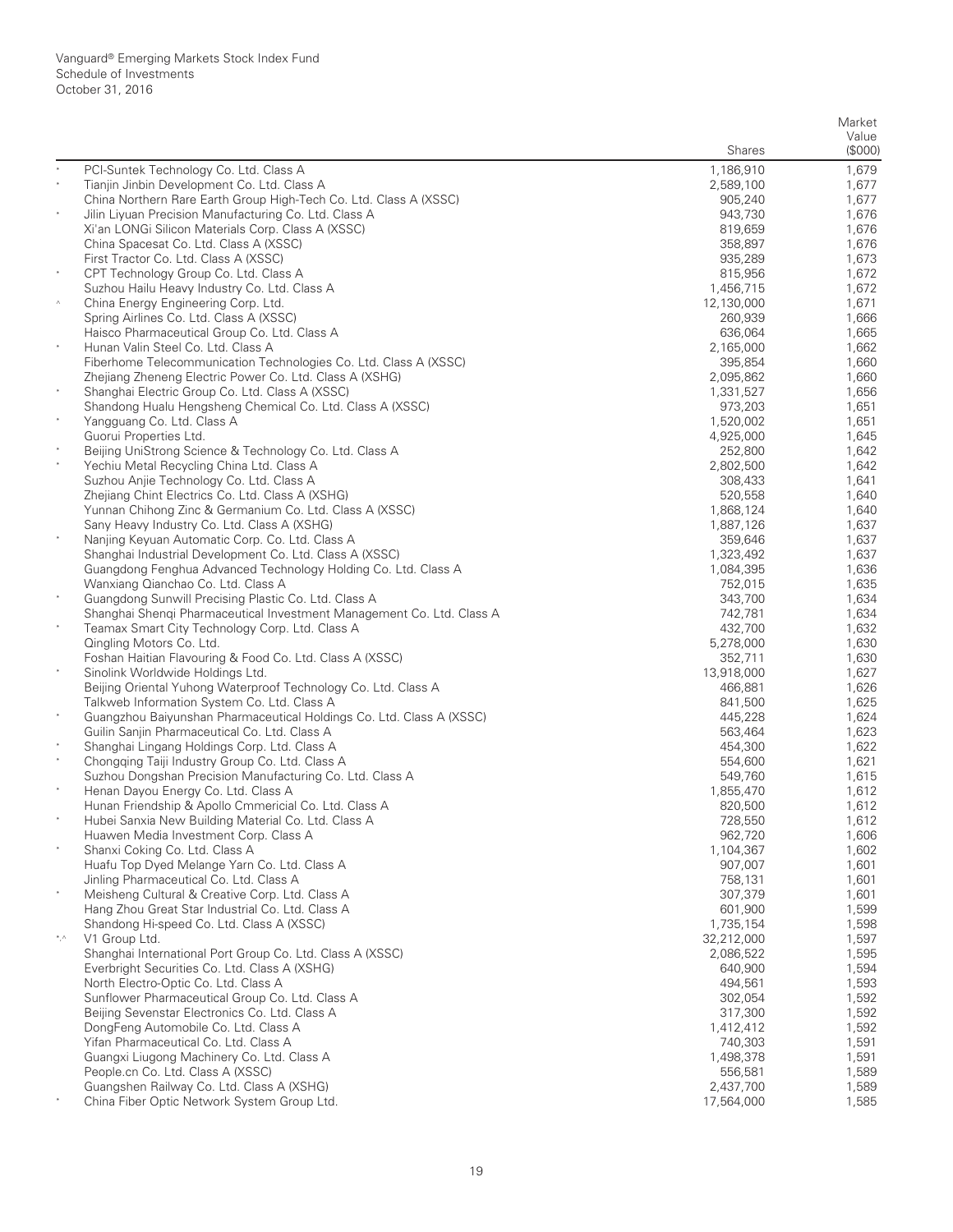|          |                                                                               |                      | Market         |
|----------|-------------------------------------------------------------------------------|----------------------|----------------|
|          |                                                                               |                      | Value          |
|          |                                                                               | <b>Shares</b>        | (\$000)        |
|          | Shanghai Fosun Pharmaceutical Group Co. Ltd. Class A (XSHG)                   | 452,300              | 1,585          |
|          | Henan Hengxing Science & Technology Co. Ltd. Class A                          | 1,720,395            | 1,585          |
|          | Sinodata Co. Ltd. Class A                                                     | 212,735              | 1,585          |
|          | Sanan Optoelectronics Co. Ltd. Class A (XSHG)                                 | 882,400              | 1,584          |
|          | Guangdong Xinbao Electrical Appliances Holdings Co. Ltd. Class A              | 619,009              | 1,582          |
|          | Shandong Sinobioway Biomedicine Co. Ltd. Class A                              | 424,560              | 1,581          |
|          | Sinosteel Engineering & Technology Co. Ltd. Class A                           | 668,330              | 1,579          |
|          | Eastern Gold Jade Co. Ltd. Class A                                            | 1,062,360            | 1,579          |
|          | Goldenmax International Technology Ltd. Class A                               | 538,100              | 1,579          |
| $\ast$   | Xi'an Minsheng Group Co. Ltd. Class A                                         | 1,140,210            | 1,578          |
|          | Zhejiang Hisoar Pharmaceutical Co. Ltd. Class A                               | 1,073,398            | 1,575          |
|          | LianChuang Electronic Technology Co. Ltd. Class A                             | 442,403              | 1,575          |
|          | Dongxing Securities Co. Ltd. Class A (XSSC)                                   | 459,313              | 1,571          |
|          | Anyang Iron & Steel Inc. Class A                                              | 3,620,980            | 1,568          |
|          | Jiangsu Phoenix Publishing & Media Corp. Ltd. Class A (XSSC)                  | 949,415              | 1,567          |
|          | Taiji Computer Corp. Ltd. Class A                                             | 281,700              | 1,566          |
| $\ast$   | Guangdong Kaiping Chunhui Co. Ltd. Class A                                    | 1,116,230            | 1,566          |
|          | Yuan Longping High-tech Agriculture Co. Ltd. Class A                          | 547,439              | 1,565          |
|          | Guangdong Homa Appliances Co. Ltd. Class A                                    | 140,452              | 1,564          |
|          | Shandong Shanda WIT Science & Tech Co. Ltd. Class A                           | 210,115              | 1,563          |
|          | Juli Sling Co. Ltd. Class A                                                   | 1,748,726            | 1,560          |
|          | Huafa Industrial Co. Ltd. Zhuhai Class A (XSSC)                               | 798,459              | 1,558          |
|          | Hangzhou Advance Gearbox Group Co. Ltd. Class A                               | 942,109              | 1,557          |
|          | Inner Mongolia Lantai Industrial Co. Ltd. Class A                             | 802,400              | 1,556          |
|          | Changchun Sinoenergy Corp. Class A                                            | 823,800              | 1,556          |
|          | China Oilfield Services Ltd. Class A<br>Kunming Yunnei Power Co. Ltd. Class A | 862,777              | 1,554          |
|          | Beijing BDStar Navigation Co. Ltd. Class A                                    | 1,323,027            | 1,554          |
|          | Gree Real Estate Co. Ltd. Class A (XSSC)                                      | 339,651<br>1,721,028 | 1,553<br>1,552 |
|          | Sichuan Chuantou Energy Co. Ltd. Class A (XSHG)                               | 1,208,700            | 1,552          |
|          | Xin Jiang Ready Health Industry Co. Ltd. Class A                              | 816,421              | 1,547          |
|          | Markor International Home Furnishings Co. Ltd. Class A                        | 745,928              | 1,544          |
|          | Shenzhen Kingdom Sci-Tech Co. Ltd. Class A (XSSC)                             | 340,049              | 1,543          |
|          | Bros Eastern Co. Ltd. Class A (XSSC)                                          | 1,661,679            | 1,542          |
|          | Xinjiang Zhongtai Chemical Co. Ltd. Class A                                   | 961,315              | 1,541          |
|          | Hunan TV & Broadcast Intermediary Co. Ltd. Class A                            | 650,700              | 1,541          |
|          | Jiangsu Zhongtian Technology Co. Ltd. Class A (XSSC)                          | 965,100              | 1,538          |
|          | Shanghai Construction Group Co. Ltd. Class A (XSSC)                           | 2,317,800            | 1,535          |
|          | Shenzhen Woer Heat-Shrinkable Material Co. Ltd. Class A                       | 695,362              | 1,534          |
|          | Zhejiang Weixing New Building Materials Co. Ltd. Class A                      | 646,316              | 1,532          |
|          | Beijing SL Pharmaceutical Co. Ltd. Class A                                    | 345,900              | 1,529          |
|          | Luyang Energy-Saving Materials Co. Ltd.                                       | 543,817              | 1,528          |
|          | Datang Telecom Technology Co. Ltd. Class A                                    | 561,507              | 1,527          |
|          | Linewell Software Co. Ltd. Class A                                            | 137,694              | 1,527          |
|          | Glarun Technology Co. Ltd. Class A (XSSC)                                     | 302,032              | 1,527          |
| $\ast$   | HNA Innovation Hainan Co. Ltd. Class A                                        | 1,456,300            | 1,523          |
|          | Tecon Biology Co. Ltd. Class A                                                | 1,063,904            | 1,521          |
|          | Oriental Energy Co. Ltd. Class A                                              | 779,070              | 1,518          |
| $\star$  | Guangdong Macro Co. Ltd. Class A                                              | 864,971              | 1,516          |
|          | Tellhow Sci-Tech Co. Ltd. Class A                                             | 515,100              | 1,512          |
| $\ast$   | Angang Steel Co. Ltd. Class A                                                 | 2,266,055            | 1,510          |
|          | TBEA Co. Ltd. Class A (XSHG)                                                  | 1,155,500            | 1,510          |
| $\ast$   | Shandong Qixing Iron Tower Co. Ltd. Class A                                   | 373,812              | 1,507          |
|          | Founder Technology Group Corp. Class A (XSSC)                                 | 2,014,872            | 1,506          |
|          | Founder Securities Co. Ltd. Class A (XSHG)                                    | 1,362,890            | 1,505          |
| $\ast$   | Yiwu Huading Nylon Co. Ltd. Class A                                           | 990,139              | 1,502          |
|          | Suzhou Good-Ark Electronics Co. Ltd. Class A                                  | 925,800              | 1,502          |
| $\ast$   | China Resource and Environment Co. Ltd. Class A                               | 1,207,900            | 1,501          |
| $\ast$   | Genimous Technology Co. Ltd. Class A                                          | 531,565              | 1,501          |
|          | Xinjiang Goldwind Science & Technology Co. Ltd. Class A                       | 654,509              | 1,500          |
| $\wedge$ | First Tractor Co. Ltd.                                                        | 2,686,000            | 1,499          |
|          | Foshan Haitian Flavouring & Food Co. Ltd. Class A (XSHG)                      | 324,216              | 1,498          |
|          | Suzhou New Sea Union Telecom Technology Co. Ltd. Class A                      | 607,200              | 1,497          |
|          | Tongwei Co. Ltd. Class A (XSSC)                                               | 1,668,122            | 1,495          |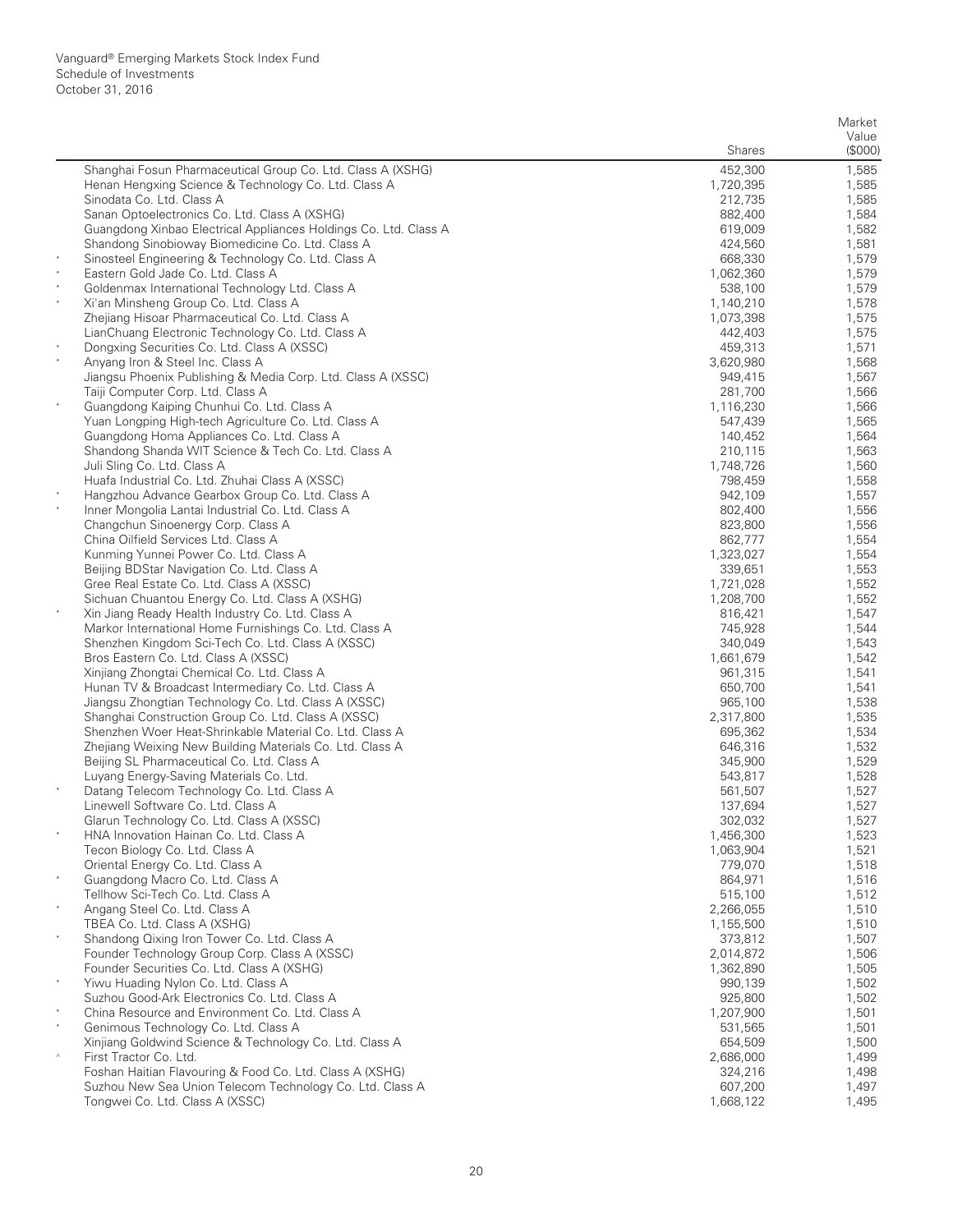|         |                                                                                                              |                      | Market           |
|---------|--------------------------------------------------------------------------------------------------------------|----------------------|------------------|
|         |                                                                                                              | <b>Shares</b>        | Value<br>(\$000) |
|         | Henan Mingtai Al Industrial Co. Ltd. Class A                                                                 | 616,254              | 1,495            |
|         | Shanghai Runda Medical Technology Co. Ltd. Class A                                                           | 322,400              | 1,493            |
|         | Wenfeng Great World Chain Development Corp. Class A (XSSC)                                                   | 1,921,613            | 1,492            |
|         | Guangdong Shirongzhaoye Co. Ltd. Class A                                                                     | 916,961              | 1,491            |
|         | Anhui Liuguo Chemical Co. Ltd. Class A<br>Sunsea Telecommunications Co. Ltd. Class A                         | 1,319,100<br>407,845 | 1,488<br>1,487   |
|         | Zhejiang Jiuzhou Pharmaceutical Co. Ltd. Class A                                                             | 413,228              | 1,487            |
| $\ast$  | Shenzhen Mason Technologies Co. Ltd. Class A                                                                 | 759,451              | 1,486            |
|         | Shenzhen Kaifa Technology Co. Ltd. Class A                                                                   | 958,400              | 1,484            |
|         | Wuhan Fingu Electronic Technology Co. Ltd. Class A                                                           | 553,215              | 1,481            |
|         | SDIC Power Holdings Co. Ltd. Class A (XSHG)                                                                  | 1,529,000            | 1,479            |
|         | Xiamen International Airport Co. Ltd. Class A (XSSC)                                                         | 440,255              | 1,479            |
| $\ast$  | Puyang Refractories Group Co. Ltd. Class A                                                                   | 1,516,881            | 1,476            |
|         | Hunan Dakang International Food & Agriculture Co. Ltd. Class A                                               | 2,827,500            | 1,476            |
|         | Fujian Longxi Bearing Group Co. Ltd. Class A<br>Hongda Xingye Co. Ltd. Class A                               | 804,399<br>1,392,018 | 1,474<br>1,473   |
| $\ast$  | Shandong Yisheng Livestock & Poultry Breeding Co. Ltd. Class A                                               | 237,005              | 1,472            |
|         | Fujian Dongbai Group Co. Ltd. Class A                                                                        | 992,900              | 1,471            |
|         | MYS Group Co. Ltd.                                                                                           | 789,767              | 1,469            |
|         | Shanghai Electric Power Co. Ltd. Class A (XSSC)                                                              | 844,723              | 1,463            |
| $\ast$  | Liaoning Cheng Da Co. Ltd. Class A (XSSC)                                                                    | 510,220              | 1,463            |
|         | Stanley Agricultural Group Co. Ltd. Class A                                                                  | 860,128              | 1,462            |
| *,^     | Capital Environment Holdings Ltd.                                                                            | 42,118,000           | 1,462            |
|         | Zhongjin Gold Corp. Ltd. Class A (XSHG)                                                                      | 781,160              | 1,460            |
|         | Huangshan Novel Co. Ltd. Class A<br>Jiangsu Nhwa Pharmaceutical Co. Ltd. Class A                             | 584,144<br>530,809   | 1,460<br>1,458   |
|         | Huaxin Cement Co. Ltd. Class A (XSSC)                                                                        | 1,334,003            | 1,458            |
|         | Shenzhen Rainbow Fine Chemical Industry Co. Ltd. Class A                                                     | 1,309,200            | 1,458            |
|         | Avic Capital Co. Ltd. Class A (XSHG)                                                                         | 1,493,800            | 1,456            |
|         | Anxin Trust Co. Ltd. Class A (XSHG)                                                                          | 428,200              | 1,452            |
|         | Zhejiang Zhongcheng Packing Material Co. Ltd. Class A                                                        | 524,621              | 1,451            |
|         | Jiangsu Changjiang Electronics Technology Co. Ltd. Class A (XSSC)                                            | 500,550              | 1,450            |
|         | Anhui Golden Seed Winery Co. Ltd. Class A                                                                    | 984,601              | 1,449            |
|         | New China Life Insurance Co. Ltd. Class A (XSSC)                                                             | 232,493              | 1,449            |
|         | Guangxi Liuzhou Pharmaceutical Co. Ltd. Class A<br>Jiangsu Sainty Corp. Ltd. Class A                         | 114,822<br>797,700   | 1,447<br>1,442   |
|         | CECEP Wind-Power Corp. Class A (XSSC)                                                                        | 969,347              | 1,441            |
|         | Shenzhen SDG Information Co. Ltd. Class A                                                                    | 327,081              | 1,439            |
|         | Sany Heavy Industry Co. Ltd. Class A (XSSC)                                                                  | 1,657,301            | 1,438            |
|         | Chongqing Department Store Co. Ltd. Class A                                                                  | 374,760              | 1,437            |
|         | Qingdao Doublestar Co. Ltd. Class A                                                                          | 1,264,900            | 1,435            |
| $\land$ | Shanghai Fudan-Zhangjiang Bio-Pharmaceutical Co. Ltd.                                                        | 1,526,000            | 1,434            |
| $\ast$  | Royal Group Co. Ltd. Class A                                                                                 | 593,878              | 1,432            |
|         | Shanghai Chinafortune Co. Ltd. Class A (XSSC)<br>Maoming Petro-Chemical Shihua Co. Ltd. Class A              | 812,561<br>1,284,209 | 1,432<br>1,428   |
|         | Baida Group Co. Ltd. Class A                                                                                 | 767,300              | 1,428            |
|         | China Resources Double Crane Pharmaceutical Co. Ltd. Class A (XSHG)                                          | 426,071              | 1,427            |
| $\ast$  | Hainan Haiyao Co. Ltd. Class A                                                                               | 681,800              | 1,426            |
|         | Eastern Communications Co. Ltd. Class B                                                                      | 1,942,674            | 1,426            |
|         | Shijiazhuang Changshan Textile Co. Ltd. Class A                                                              | 768,673              | 1,426            |
| $\ast$  | MCC Meili Cloud Computing Industry Investment Co. Ltd. Class A                                               | 399,728              | 1,426            |
|         | Shenzhen Huagiang Industry Co. Ltd. Class A                                                                  | 372,600              | 1,425            |
|         | Shandong New Beiyang Information Technology Co. Ltd. Class A                                                 | 721,300              | 1,425            |
|         | Zhejiang Dilong Culture Development Co. Ltd. Class A<br>Hubei Jumpcan Pharmaceutical Co. Ltd. Class A (XSSC) | 587,836<br>294,047   | 1,421<br>1,421   |
|         | Nanjing Chixia Development Co. Ltd. Class A                                                                  | 1,765,800            | 1,419            |
|         | Focus Technology Co. Ltd. Class A                                                                            | 137,700              | 1,419            |
|         | Macrolink Culturaltainment Development Co. Ltd. Class A                                                      | 1,056,632            | 1,419            |
|         | Anyuan Coal Industry Group Co. Ltd. Class A (XSSC)                                                           | 1,812,542            | 1,418            |
|         | Nuode Investment Co. Ltd. Class A                                                                            | 773,000              | 1,417            |
| $\ast$  | Qingdao Haili Metal One Co. Ltd. Class A                                                                     | 332,977              | 1,416            |
|         | Jiangsu Etern Co. Ltd. Class A                                                                               | 796,900              | 1,413            |
|         | Changchun High & New Technology Industries Inc. Class A                                                      | 81,381               | 1,413            |
|         | Inner Mongolia Yuan Xing Energy Co. Ltd. Class A                                                             | 3,088,732            | 1,412            |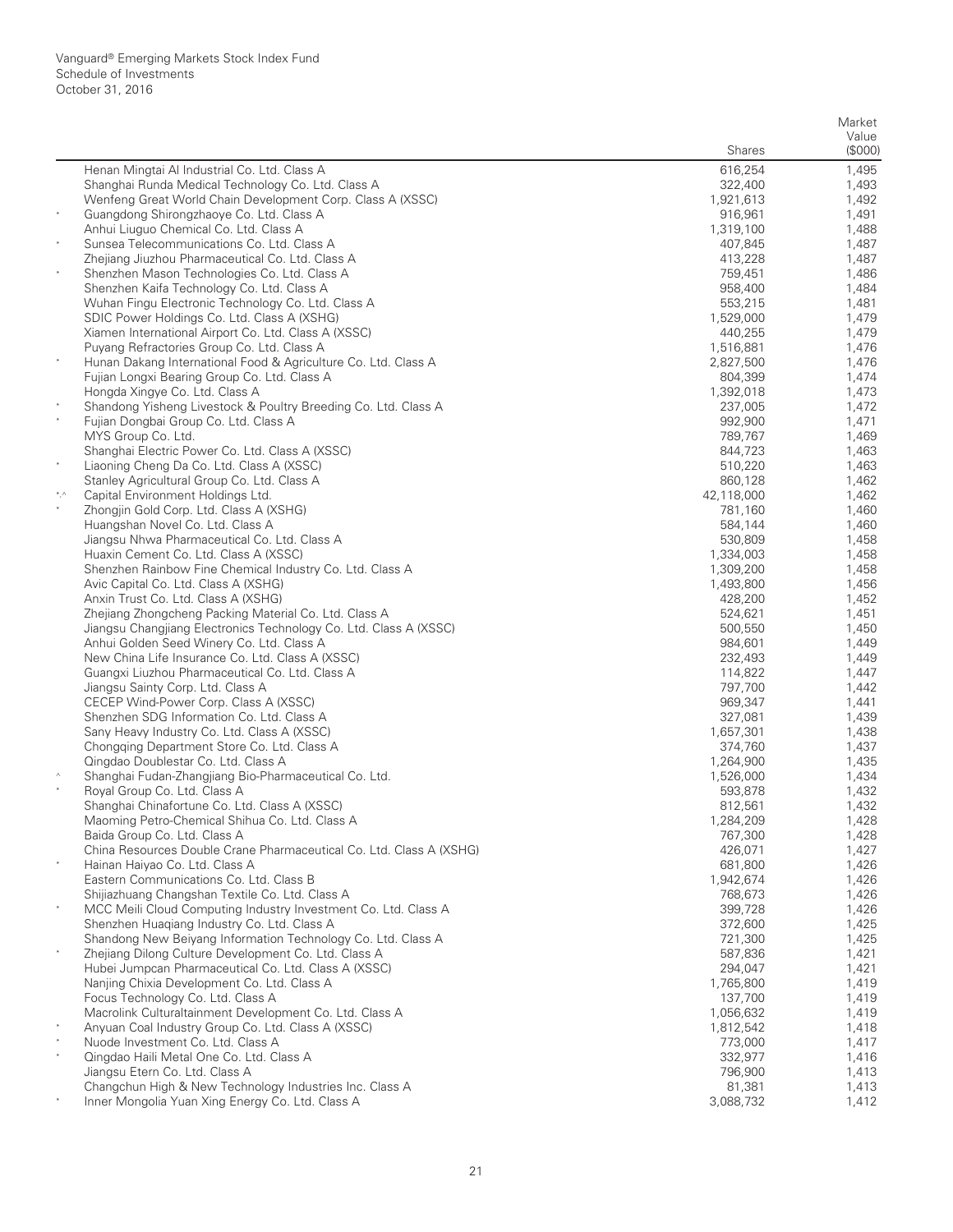|        |                                                                                                                                        |                        | Market         |
|--------|----------------------------------------------------------------------------------------------------------------------------------------|------------------------|----------------|
|        |                                                                                                                                        |                        | Value          |
|        |                                                                                                                                        | <b>Shares</b>          | (\$000)        |
|        | Sichuan Languang Development Co. Ltd. Class A (XSHG)<br>Changjiang Publishing & Media Co. Ltd. Class A                                 | 1,219,900<br>1,105,865 | 1,412<br>1,411 |
| $\ast$ | Beijing Lier High-temperature Materials Co. Ltd. Class A                                                                               | 1,731,571              | 1,410          |
|        | Better Life Commercial Chain Share Co. Ltd. Class A                                                                                    | 672,220                | 1,409          |
|        | Beijing Sanyuan Foods Co. Ltd. Class A                                                                                                 | 1,155,178              | 1,409          |
|        | Changzhou Qianhong Biopharma Co. Ltd. Class A                                                                                          | 1,146,300              | 1,408          |
|        | Hna-Caissa Travel Group Co. Ltd. Class A                                                                                               | 531,976                | 1,407          |
|        | Zhuzhou Qianjin Pharmaceutical Co. Ltd. Class A (XSSC)<br>Xuchang Yuandong Drive Shaft Co. Ltd. Class A                                | 563,667<br>1,033,700   | 1,405<br>1,401 |
|        | Zhejiang Huafeng Spandex Co. Ltd. Class A                                                                                              | 1,999,101              | 1,401          |
|        | Palm Eco-Town Development Co. Ltd. Class A                                                                                             | 908,403                | 1,401          |
|        | Hefei Department Store Group Co. Ltd. Class A                                                                                          | 1,084,817              | 1,400          |
| $\ast$ | Henan Ancai Hi-Tech Co. Ltd. Class A                                                                                                   | 1,024,750              | 1,400          |
|        | Shenzhen Topway Video Communication Co. Ltd. Class A                                                                                   | 625,920                | 1,398          |
|        | China Nonferrous Metal Industry's Foreign Engineering and Construction Co. Ltd. Class A<br>Zhejiang IDC Fluid Control Co. Ltd. Class A | 1,132,500              | 1,397          |
|        | Guangzhou Zhujiang Brewery Co. Ltd. Class A                                                                                            | 266,921<br>717,800     | 1,396<br>1,394 |
|        | Huapont Life Sciences Co. Ltd. Class A                                                                                                 | 971,200                | 1,394          |
|        | Zhuzhou Kibing Group Co. Ltd. Class A (XSSC)                                                                                           | 2,479,714              | 1,393          |
|        | Wuhan Yangtze Communications Industry Group Co. Ltd. Class A                                                                           | 375,860                | 1,393          |
|        | Westone Information Industry Inc. Class A                                                                                              | 268,237                | 1,388          |
|        | Shenzhen Guangju Energy Co. Ltd. Class A                                                                                               | 684,388                | 1,386          |
|        | Rising Nonferrous Metals Share Co. Ltd. Class A<br>Gosun Holding Co. Ltd.                                                              | 181,820<br>363,924     | 1,385<br>1,383 |
|        | Guangxi Nanning Waterworks Co. Ltd. Class A                                                                                            | 730,159                | 1,382          |
|        | Maoye Commericial Co. Ltd. Class A (XSSC)                                                                                              | 1,210,937              | 1,381          |
|        | Changchun Gas Co. Ltd. Class A                                                                                                         | 1,091,800              | 1,380          |
|        | Shanghai Jiao Yun Co. Ltd. Class A (XSSC)                                                                                              | 1,006,690              | 1,380          |
|        | Zhejiang Longsheng Group Co. Ltd. Class A (XSSC)                                                                                       | 1,021,850              | 1,375<br>1,375 |
|        | Jiangsu Linyang Energy Co. Ltd. Class A (XSSC)<br>Beijing Join-Cheer Software Co. Ltd. Class A                                         | 998,525<br>489,300     | 1,374          |
|        | Tech Pro Technology Development Ltd.                                                                                                   | 49,862,000             | 1,374          |
|        | Da An Gene Co. Ltd. of Sun Yat-Sen University Class A                                                                                  | 352,200                | 1,373          |
|        | Jiangsu Kanion Pharmaceutical Co. Ltd. Class A (XSHG)                                                                                  | 505,566                | 1,372          |
|        | Yantai Tayho Advanced Materials Co. Ltd. Class A                                                                                       | 668,261                | 1,371          |
|        | Humanwell Healthcare Group Co. Ltd. Class A (XSSC)                                                                                     | 452,907                | 1,368          |
|        | Hangzhou First Pv Material Co. Ltd. Class A<br>LingNan Landscape Co. Ltd. Class A                                                      | 196,490<br>316,500     | 1,368<br>1,367 |
|        | Anhui Conch Cement Co. Ltd. Class A (XSHG)                                                                                             | 544,000                | 1,367          |
|        | Zhejiang Red Dragonfly Footwear Co. Ltd. Class A                                                                                       | 404,701                | 1,366          |
|        | Shanxi Lu'an Environmental Energy Development Co. Ltd. Class A (XSHG)                                                                  | 1,066,800              | 1,366          |
|        | Shanghai Highly Group Co. Ltd. Class B                                                                                                 | 1,732,974              | 1,366          |
|        | TangShan Port Group Co. Ltd. Class A (XSSC)                                                                                            | 2,313,147              | 1,365          |
|        | Henan Rebecca Hair Products Co. Ltd. Class A (XSSC)<br>Fujian Qingshan Paper Industry Co. Ltd. Class A                                 | 1,201,912<br>1,432,300 | 1,365<br>1,364 |
|        | Dalian Refrigeration Co. Ltd. Class A                                                                                                  | 852,300                | 1,364          |
|        | Anhui Sierte Fertilizer Industry Ltd. Co. Class A                                                                                      | 798,125                | 1,358          |
|        | Haitong Securities Co. Ltd. Class A                                                                                                    | 564,115                | 1,354          |
|        | C&S Paper Co. Ltd. Class A                                                                                                             | 451,800                | 1,353          |
|        | TBEA Co. Ltd. Class A (XSSC)                                                                                                           | 1,035,190              | 1,352          |
|        | Jiangxi Zhengbang Technology Co. Ltd. Class A<br>Shuangliang Eco-Energy Systems Co. Ltd. Class A (XSSC)                                | 1,210,308<br>1,412,260 | 1,350<br>1,350 |
| $\ast$ | Jinzhou Cihang Group Co. Ltd. Class A                                                                                                  | 594,864                | 1,350          |
|        | China Automotive Engineering Research Institute Co. Ltd. Class A                                                                       | 850,441                | 1,347          |
|        | Guangdong Chaohua Technology Co. Ltd. Class A                                                                                          | 809,488                | 1,347          |
| $\ast$ | Taiyuan Heavy Industry Co. Ltd. Class A (XSSC)                                                                                         | 2,206,513              | 1,347          |
|        | Huagong Tech Co. Ltd. Class A                                                                                                          | 536,500                | 1,346          |
|        | Sinoma Science & Technology Co. Ltd. Class A<br>Sundiro Holding Co. Ltd. Class A                                                       | 515,740<br>1,009,900   | 1,345<br>1,344 |
|        | Jiangsu Sihuan Bioengineering Co. Ltd. Class A                                                                                         | 1,119,200              | 1,344          |
|        | Wintime Energy Co. Ltd. Class A (XSHG)                                                                                                 | 2,148,110              | 1,343          |
|        | Tangshan Jidong Cement Co. Ltd. Class A                                                                                                | 851,877                | 1,343          |
| $\ast$ | Jiangsu Rainbow Heavy Industries Co. Ltd. Class A                                                                                      | 708,960                | 1,338          |
|        | Hengdian Group DMEGC Magnetics Co. Ltd. Class A                                                                                        | 620,700                | 1,338          |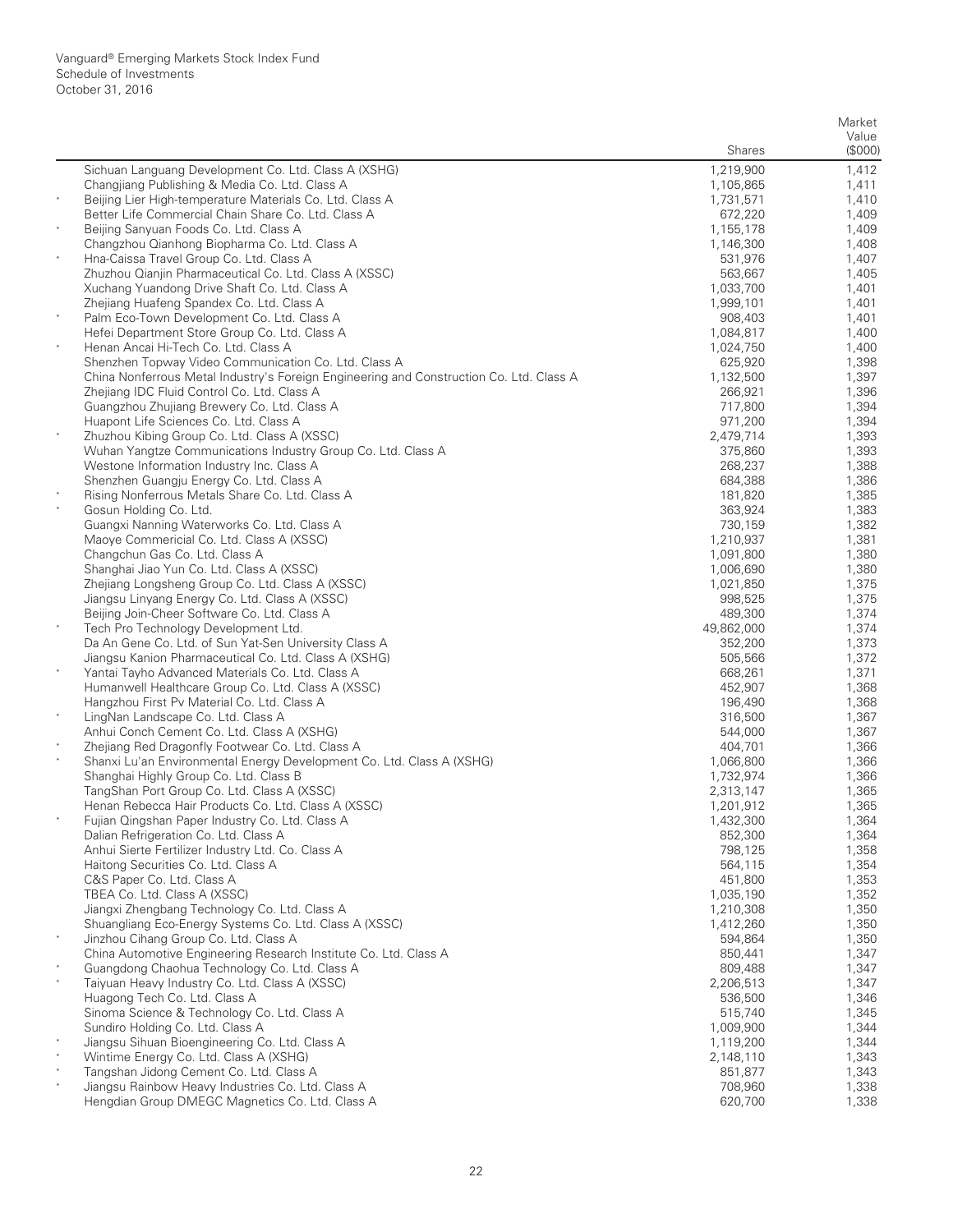|            |                                                                                                                             |                        | Market         |
|------------|-----------------------------------------------------------------------------------------------------------------------------|------------------------|----------------|
|            |                                                                                                                             |                        | Value          |
|            |                                                                                                                             | <b>Shares</b>          | (\$000)        |
|            | China Shipbuilding Industry Group Power Co. Ltd. Class A (XSHG)                                                             | 279,700                | 1,337          |
|            | Shanxi Meijin Energy Co. Ltd. Class A                                                                                       | 508,015                | 1,337          |
| $\ast$     | Der Future Science & Technology Holding Group Co. Ltd. Class A<br>Anhui Wanjiang Logistics Group Co. Ltd. Class A           | 405,040<br>2,035,500   | 1,335<br>1,334 |
|            | Shenyang Jinshan Energy Co. Ltd. Class A                                                                                    | 1,680,158              | 1,331          |
|            | Bright Dairy & Food Co. Ltd. Class A (XSSC)                                                                                 | 624,067                | 1,331          |
|            | Zhejiang Yongtai Technology Co. Ltd. Class A                                                                                | 502,960                | 1,330          |
|            | Zhejiang People Culture Co. Ltd. Class A                                                                                    | 493,970                | 1,329          |
|            | Aurora Optoelectronics Co. Ltd. Class A (XSHG)                                                                              | 320,749                | 1,329          |
|            | Shandong Wohua Pharmaceutical Co. Ltd. Class A                                                                              | 584,500                | 1,328          |
|            | Cangzhou Mingzhu Plastic Co. Ltd. Class A                                                                                   | 378,189                | 1,327          |
|            | Zhongshan Broad Ocean Motor Co. Ltd. Class A                                                                                | 893,700                | 1,327          |
|            | Dongfang Electronics Co. Ltd. Class A                                                                                       | 1,727,250              | 1,327          |
|            | Shenzhen Danbond Technology Co. Ltd. Class A<br>Hangxiao Steel Structure Co. Ltd. Class A                                   | 297,762<br>880,885     | 1,324<br>1,323 |
|            | Yabao Pharmaceutical Group Co. Ltd. Class A (XSSC)                                                                          | 870,083                | 1,323          |
|            | Shenzhen MTC Co. Ltd. Class A                                                                                               | 894,902                | 1,323          |
|            | Tianjin Port Co. Ltd. Class A (XSHG)                                                                                        | 878,396                | 1,321          |
|            | Shenzhen Feima International Supply Chain Co. Ltd. Class A                                                                  | 527,615                | 1,318          |
|            | Maoye Communication and Network Co. Ltd. Class A                                                                            | 532,830                | 1,317          |
|            | Guangdong Ellington Electronics Technology Co. Ltd. Class A (XSSC)                                                          | 281,082                | 1,317          |
| $\ast$     | Shaanxi Coal Industry Co. Ltd. Class A                                                                                      | 1,366,534              | 1,316          |
| $\ast$     | Anhui Tongfeng Electronics Co. Ltd. Class A                                                                                 | 924,200                | 1,316          |
|            | Anhui Huamao Textile Co. Class A                                                                                            | 1,495,364              | 1,311          |
|            | Tonghua Dongbao Pharmaceutical Co. Ltd. Class A (XSHG)                                                                      | 375,986<br>551,500     | 1,311          |
|            | Shandong Xinchao Energy Co. Ltd. Class A<br>Shandong Sun Paper Industry JSC Ltd. Class A                                    | 1,277,100              | 1,309<br>1,308 |
|            | Black Peony Group Co. Ltd. Class A (XSSC)                                                                                   | 983,187                | 1,307          |
| $\ast$     | Tibet Summit Industry Co. Ltd. Class A                                                                                      | 285,589                | 1,307          |
|            | East China Engineering Science and Technology Co. Ltd. Class A                                                              | 589,564                | 1,306          |
|            | China Gezhouba Group Co. Ltd. Class A (XSSC)                                                                                | 1,029,175              | 1,305          |
|            | Sieyuan Electric Co. Ltd. Class A                                                                                           | 787,700                | 1,303          |
|            | Topchoice Medical Investment Corp. Class A                                                                                  | 263,079                | 1,302          |
|            | Zhejiang Hailide New Material Co. Ltd. Class A                                                                              | 474,767                | 1,302          |
|            | Shenzhen World Union Properties Consultancy Inc. Class A                                                                    | 1,106,550              | 1,301          |
|            | Shanghai Xin Nanyang Co. Ltd. Class A                                                                                       | 266,349                | 1,301          |
| $\sqrt{2}$ | Shanghai Electric Group Co. Ltd. Class A (XSHG)<br>Kangda International Environmental Co. Ltd.                              | 1,045,430<br>5,524,000 | 1,300<br>1,298 |
|            | An Hui Wenergy Co. Ltd. Class A                                                                                             | 1,093,644              | 1,298          |
|            | Chengdu Santai Holding Group Co. Ltd. Class A                                                                               | 800,731                | 1,297          |
| $\ast$     | Shenghe Resources Holding Co. Ltd. Class A                                                                                  | 621,900                | 1,297          |
|            | Jilin Power Share Co. Ltd. Class A                                                                                          | 1,452,680              | 1,295          |
|            | China Eastern Airlines Corp. Ltd. Class A (XSSC)                                                                            | 1,386,700              | 1,295          |
|            | North Navigation Control Technology Co. Ltd. Class A (XSSC)                                                                 | 597,204                | 1,295          |
|            | Xiamen Kehua Hengsheng Co. Ltd. Class A                                                                                     | 207,200                | 1,295          |
|            | Fujian Septwolves Industry Co. Ltd. Class A                                                                                 | 824,109                | 1,292          |
|            | Baosheng Science and Technology Innovation Co. Ltd. Class A (XSSC)<br>EGing Photovoltaic Technology Co. Ltd. Class A (XSSC) | 1,077,300<br>1,137,674 | 1,290<br>1,288 |
|            | Jihua Group Corp. Ltd. Class A (XSSC)                                                                                       | 1,027,040              | 1,288          |
|            | Zhejiang NetSun Co. Ltd. Class A                                                                                            | 170,500                | 1,288          |
|            | NARI Technology Co. Ltd. Class A (XSHG)                                                                                     | 570,200                | 1,286          |
| *,^        | China Rare Earth Holdings Ltd.                                                                                              | 17,838,800             | 1,285          |
|            | Baotou Huazi Industry Co. Ltd. Class A                                                                                      | 606,000                | 1,283          |
|            | Chengdu Xingrong Environment Co. Ltd. Class A                                                                               | 1,448,400              | 1,282          |
|            | Sailun Jinyu Group Co. Ltd. (XSSC)                                                                                          | 2,021,815              | 1,281          |
|            | Shenzhen Infinova Ltd. Class A                                                                                              | 1,076,307              | 1,280          |
|            | Shenzhen Zhenye Group Co. Ltd. Class A                                                                                      | 878,400                | 1,279          |
|            | Org Packaging Co. Ltd. Class A                                                                                              | 897,007                | 1,278          |
|            | Jiangnan Mould and Plastic Technology Co. Ltd. Class A<br>Chongqing Brewery Co. Ltd. Class A                                | 977,300<br>464,151     | 1,277<br>1,276 |
|            | Guangdong Vanward New Electric Co. Ltd. Class A                                                                             | 498,189                | 1,275          |
|            | Jiangxi Special Electric Motor Co. Ltd. Class A                                                                             | 704,500                | 1,274          |
|            | Henan Pinggao Electric Co. Ltd. Class A                                                                                     | 498,800                | 1,274          |
|            | China Union Holdings Ltd. Class A                                                                                           | 937,300                | 1,274          |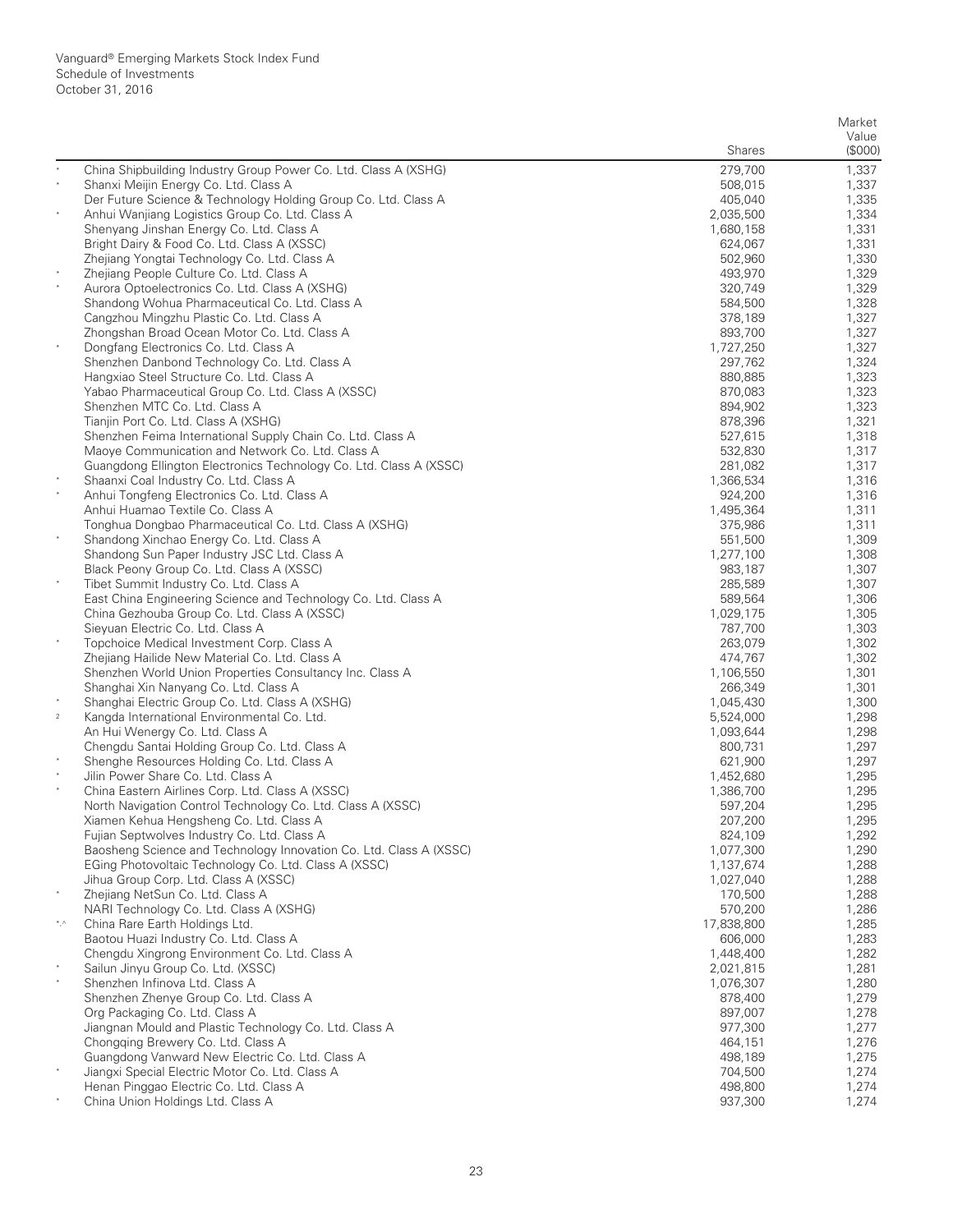|             |                                                                                           |                      | Market         |
|-------------|-------------------------------------------------------------------------------------------|----------------------|----------------|
|             |                                                                                           |                      | Value          |
|             |                                                                                           | <b>Shares</b>        | (\$000)        |
|             | Shandong Hualu Hengsheng Chemical Co. Ltd. Class A (XSHG)                                 | 750,451              | 1,273          |
|             | China Security & Fire Co. Ltd. Class A (XSSC)                                             | 421,300              | 1,273          |
|             | Zhongzhu Healthcare Holding Co. Ltd. Class A                                              | 378,843              | 1,272          |
|             | Beijing Tongrentang Co. Ltd. Class A (XSHG)                                               | 274,800              | 1,272          |
|             | Henan Splendor Science & Technology Co. Ltd. Class A                                      | 514,800              | 1,271          |
|             | Chongqing Road & Bridge Co. Class A                                                       | 1,191,800            | 1,271          |
|             | Gansu Gangtai Holding Group Co. Ltd. Class A (XSSC)<br>Zhejiang Hailiang Co. Ltd. Class A | 523,462<br>1,087,716 | 1,269          |
|             | Jiangsu Aoyang Technology Corp. Ltd. Class A                                              | 784,900              | 1,269<br>1,269 |
|             | Zhongfu Straits Pingtan Development Co. Ltd. Class A                                      | 1,084,944            | 1,268          |
|             | Shanghai Potevio Co. Ltd. Class B                                                         | 887,700              | 1,267          |
|             | Zhongxing Shenyang Commercial Building Group Co. Ltd. Class A                             | 568,538              | 1,266          |
| $\ast$      | Chengdu Taihe Health Technology Group Inc. Ltd. Class A                                   | 630,400              | 1,264          |
|             | GreatWall Information Industry Co. Ltd. Class A                                           | 422,100              | 1,264          |
|             | CASIN Guoxing Property Development Co. Ltd.                                               | 849,801              | 1,263          |
|             | Jinyu Bio-Technology Co. Ltd. Class A (XSSC)                                              | 279,700              | 1,263          |
|             | Jiangsu Yabang Dyestuff Co. Ltd. Class A (XSSC)                                           | 469,788              | 1,262          |
|             | Ningbo Huaxiang Electronic Co. Ltd. Class A                                               | 354,700              | 1,262          |
| $\ast$      | Hanwang Technology Co. Ltd. Class A                                                       | 333,500              | 1,260          |
|             | Dongquan Kingsun Optoelectronic Co. Ltd. Class A                                          | 806,250              | 1,259          |
|             | Ningbo Ligong Environment And Energy Technology Co. Ltd. Class A                          | 408,869              | 1,258          |
|             | Zhejiang Shuanghuan Driveline Co. Ltd. Class A                                            | 635,080              | 1,258          |
|             | Zhangzhou Pientzehuang Pharmaceutical Co. Ltd. Class A (XSSC)                             | 177,127              | 1,257          |
|             | Chenzhou City Jingui Silver Industry Co. Ltd. Class A                                     | 363,400              | 1,255          |
|             | Maanshan Dingtai Rare Earth&New Material Co. Ltd. Class A                                 | 172,600              | 1,255          |
|             | Canny Elevator Co. Ltd. Class A                                                           | 578,496              | 1,255          |
|             | Guangdong Shenglu Telecommunication Tech Co. Ltd. Class A                                 | 325,610<br>449,976   | 1,254<br>1,253 |
|             | Shanghai Huayi Group Corp. Ltd. Class A<br>Hengbao Co. Ltd. Class A                       | 620,300              | 1,253          |
|             | Jiangsu Hengli Hydraulic Co. Ltd. Class A                                                 | 583,100              | 1,252          |
| $\ast$      | Xiamen Xiangyu Co. Ltd. Class A                                                           | 749,419              | 1,252          |
|             | Liuzhou Liangmianzhen Co. Ltd. Class A                                                    | 1,080,093            | 1,251          |
|             | Shenzhen Click Technology Co. Ltd. Class A                                                | 257,800              | 1,251          |
|             | Guangdong Tapai Group Co. Ltd. Class A                                                    | 931,036              | 1,251          |
| $\ast$      | Zhongtong Bus & Holding Co. Ltd. Class A                                                  | 470,700              | 1,250          |
|             | Fujian Torch Electron Technology Co. Ltd. Class A                                         | 108,405              | 1,248          |
|             | Jiangsu Hongdou Industrial Co. Ltd. Class A                                               | 984,300              | 1,247          |
|             | XCMG Construction Machinery Co. Ltd. Class A                                              | 2,593,215            | 1,247          |
| $^*,\wedge$ | Greenland Hong Kong Holdings Ltd.                                                         | 4,864,000            | 1,245          |
|             | Shandong Iron and Steel Co. Ltd. Class A                                                  | 3,416,700            | 1,244          |
|             | China Molybdenum Co. Ltd. Class A (XSSC)                                                  | 2,195,400            | 1,243          |
|             | Harbin Boshi Automation Co. Ltd. Class A                                                  | 489,986              | 1,242          |
| $\ast$      | AUCMA Co. Ltd. Class A                                                                    | 1,103,101            | 1,240          |
|             | Songz Automobile Air Conditioning Co. Ltd. Class A                                        | 552,297              | 1,240          |
|             | Qinghai Huzhu Barley Wine Co. Ltd. Class A<br>China XD Electric Co. Ltd. Class A (XSHG)   | 433,000              | 1,239          |
|             |                                                                                           | 1,531,400<br>808,971 | 1,238          |
| $\ast$      | Materials Industry Zhongda Group Co. Ltd. Class A (XSSC)<br>Vatti Corp. Ltd. Class A      | 320,312              | 1,238<br>1,236 |
|             | China CYTS Tours Holding Co. Ltd. Class A (XSSC)                                          | 367,868              | 1,236          |
| $\ast$      | Tongling Nonferrous Metals Group Co. Ltd. Class A                                         | 3,066,100            | 1,235          |
|             | Inspur Software Co. Ltd. Class A (XSSC)                                                   | 312,726              | 1,234          |
|             | Jiajia Food Group Co. Ltd. Class A                                                        | 1,089,263            | 1,233          |
| $\ast$      | Ground Food Tech Co. Ltd. Class A                                                         | 730,743              | 1,231          |
|             | China Greatwall Computer Shenzhen Co. Ltd. Class A                                        | 716,877              | 1,224          |
| $\ast$      | Zhejiang Rifa Precision Machinery Co. Ltd. Class A                                        | 561,702              | 1,224          |
|             | Tibet Galaxy Science & Technology Development Co. Ltd. Class A                            | 469,400              | 1,224          |
|             | China Zhenhua Group Science & Technology Co. Ltd. Class A                                 | 432,542              | 1,223          |
|             | Rongsheng Petro Chemical Co. Ltd. Class A                                                 | 560,754              | 1,222          |
|             | JiangSu Yabaite Technology Co. Ltd. Class A                                               | 611,343              | 1,221          |
|             | Jilin Yatai Group Co. Ltd. Class A (XSSC)                                                 | 1,597,167            | 1,219          |
|             | Hunan Gold Corp. Ltd. Class A                                                             | 665,040              | 1,219          |
|             | Offshore Oil Engineering Co. Ltd. Class A (XSHG)                                          | 1,162,500            | 1,218          |
|             | Digital China Information Service Co. Ltd. Class A                                        | 311,643              | 1,217          |
|             | Leaguer Stock Co. Ltd. Class A                                                            | 381,017              | 1,217          |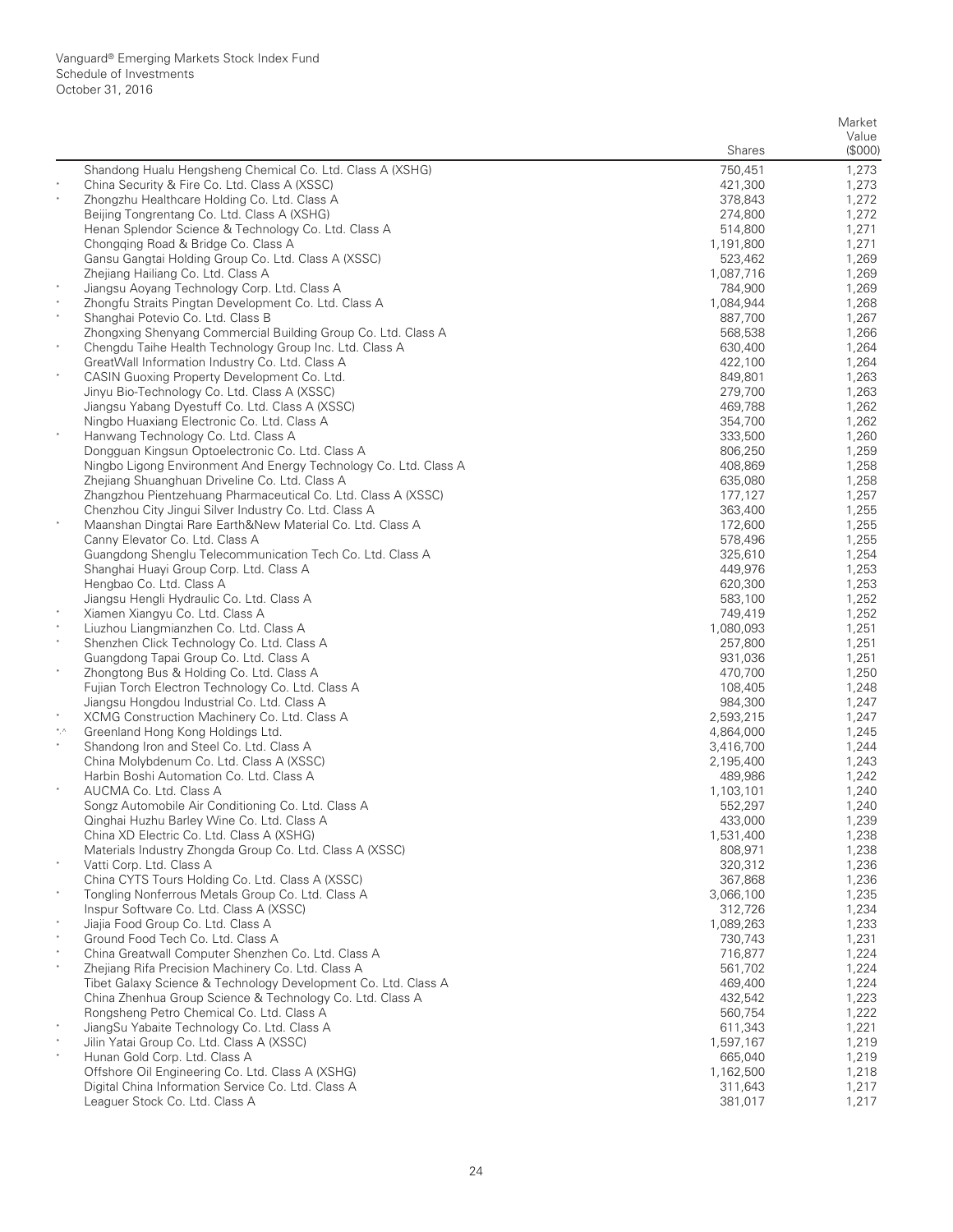|        |                                                                                                        | <b>Shares</b>        | Market<br>Value<br>(\$000) |
|--------|--------------------------------------------------------------------------------------------------------|----------------------|----------------------------|
|        | Kailuan Energy Chemical Co. Ltd. Class A (XSHG)                                                        | 1,071,969            | 1,217                      |
|        | Fantasia Holdings Group Co. Ltd.                                                                       | 9,369,000            | 1,216                      |
|        | Wuhan DDMC Culture Co. Ltd. Class A                                                                    | 437,950              | 1,215                      |
|        | Zijin Mining Group Co. Ltd. Class A (XSSC)                                                             | 2,486,600            | 1,213                      |
| $\ast$ | China Calxon Group Co. Ltd. Class A                                                                    | 788,400              | 1,212                      |
|        | Angel Yeast Co. Ltd. Class A (XSHG)                                                                    | 484,792              | 1,212                      |
|        | Xinhu Zhongbao Co. Ltd. Class A (XSSC)                                                                 | 1,746,518            | 1,211                      |
|        | Shenzhen Zhengtong Electronics Co. Ltd. Class A<br>China Oil HBP Science & Technology Co. Ltd. Class A | 449,500<br>1,184,212 | 1,209<br>1,209             |
|        | Lanpec Technologies Ltd. Class A                                                                       | 638,300              | 1,209                      |
|        | GuangYuYuan Chinese Herbal Medicine Co. Ltd. Class A                                                   | 242,100              | 1,208                      |
|        | Shanghai Construction Group Co. Ltd. Class A (XSHG)                                                    | 1,823,522            | 1,208                      |
|        | Huaming Power Equipement Co. Ltd. Class A                                                              | 505,362              | 1,208                      |
|        | Xiamen Port Development Co. Ltd. Class A                                                               | 739,716              | 1,206                      |
|        | JPMF Guangdong Co. Ltd. Class A                                                                        | 794,500              | 1,206                      |
|        | Sichuan Expressway Co. Ltd. Class A (XSSC)                                                             | 1,682,510            | 1,202                      |
|        | Zhejiang Hisun Pharmaceutical Co. Ltd. Class A (XSSC)                                                  | 568,100              | 1,201                      |
|        | Shenzhen Deren Electronic Co. Ltd. Class A                                                             | 253,591              | 1,197                      |
|        | Shandong Lukang Pharma Class A                                                                         | 816,700              | 1,196                      |
|        | Shanghai Jinfeng Wine Co. Ltd. Class A                                                                 | 758,496              | 1,195                      |
|        | Jishi Media Co. Ltd. Class A (XSHG)<br>Shenzhen Desay Battery Technology Co. Class A                   | 1,827,200<br>184,400 | 1,193<br>1,193             |
|        | Jiangxi Lianchuang Optoelectronic Science & Technology Co. Ltd. Class A (XSSC)                         | 443,776              | 1,193                      |
|        | Jiangsu High Hope International Group Corp. Class A                                                    | 916,300              | 1,193                      |
| $\ast$ | Yihua Healthcare Co. Ltd. Class A                                                                      | 253,040              | 1,193                      |
|        | China Jushi Co. Ltd. Class A (XSSC)                                                                    | 742,638              | 1,193                      |
|        | Tianjin Development Holdings Ltd.                                                                      | 2,492,000            | 1,192                      |
| $\ast$ | Shenzhen Huakong SEG Co. Ltd. Class A                                                                  | 858,900              | 1,192                      |
|        | Sanguan Food Co. Ltd. Class A                                                                          | 896,000              | 1,192                      |
|        | Suzhou Chunxing Precision Mechanical Co. Ltd. Class A                                                  | 781,900              | 1,190                      |
|        | Inner Mongolia MengDian HuaNeng Thermal Power Corp. Ltd. Class A (XSHG)                                | 2,555,201            | 1,190                      |
|        | Ningbo Boway Alloy Material Co. Ltd. Class A                                                           | 623,270              | 1,188                      |
| $\ast$ | Hunan Aihua Group Co. Ltd. Class A<br>Xinjiang Youhao Group Co. Ltd. Class A                           | 225,620<br>767,100   | 1,188<br>1,187             |
|        | Shanghai Hile Bio-Technology Co. Ltd. Class A                                                          | 433,341              | 1,186                      |
|        | Shanghai Fudan Forward S & T Co. Ltd. Class A (XSSC)                                                   | 912,010              | 1,186                      |
|        | Zhejiang Fuchunjiang Environmental Thermoelectric Co. Ltd. Class A                                     | 585,500              | 1,186                      |
|        | Hangzhou Zhongheng Electric Co. Ltd. Class A                                                           | 325,667              | 1,185                      |
|        | Sichuan Jiuzhou Electric Co. Ltd. Class A                                                              | 711,368              | 1,185                      |
|        | Shenzhen Fenda Technology Co. Ltd. Class A                                                             | 568,791              | 1,185                      |
| $\ast$ | Shenzhen Glory Medical Co. Ltd. Class A                                                                | 351,886              | 1,184                      |
|        | DeHua TB New Decoration Materials Co. Ltd. Class A                                                     | 595,750              | 1,183                      |
|        | Jiangsu Dagang Co. Ltd. Class A                                                                        | 423,089              | 1,182                      |
|        | Wanxiang Doneed Co. Ltd. Class A<br>Jiangsu Leike Defense Technology Co. Ltd. Class A                  | 459,048<br>602,323   | 1,180<br>1,178             |
|        | Fujian Rongji Software Co. Ltd. Class A                                                                | 500,500              | 1,177                      |
|        | Shenzhen Clou Electronics Co. Ltd. Class A                                                             | 826,100              | 1,176                      |
|        | Dasheng Times Cultural Investment Co. Ltd. Class A                                                     | 116,000              | 1,176                      |
| $\ast$ | Hunan Jinjian Cereals Industry Co. Class A                                                             | 1,176,000            | 1,175                      |
|        | Valiant Co. Ltd. Class A                                                                               | 204,100              | 1,174                      |
|        | Zhejiang Vie Science & Technology Co. Ltd. Class A                                                     | 336,000              | 1,174                      |
|        | Sinochem International Corp. Class A (XSSC)                                                            | 794,851              | 1,173                      |
|        | Yonghui Superstores Co. Ltd. Class A (XSHG)                                                            | 1,770,600            | 1,173                      |
|        | Gohigh Data Networks Technology Co. Ltd. Class A                                                       | 612,100              | 1,172                      |
|        | Anhui Xinhua Media Co. Ltd. Class A (XSSC)                                                             | 490,455              | 1,172                      |
|        | HeiLongJiang ZBD Pharmaceutical Co. Ltd. Class A<br>Dalian Yi Qiao Sea Cucumber Co. Ltd. Class A       | 370,400<br>815,775   | 1,171<br>1,171             |
| $\ast$ | Guangdong Ronsen Super Micro-Wire Co. Ltd. Class A                                                     | 873,334              | 1,171                      |
|        | United Electronics Co. Ltd. Class A                                                                    | 324,587              | 1,171                      |
|        | Shenzhen H&T Intelligent Control Co. Ltd. Class A                                                      | 708,842              | 1,171                      |
|        | YUD Yangtze River Investment Industry Co. Ltd. Class A (XSSC)                                          | 347,125              | 1,170                      |
|        | Anhui Guofeng Plastic Industry Co. Ltd. Class A                                                        | 1,347,300            | 1,170                      |
| $\ast$ | Far East Smarter Energy Co. Ltd. Class A (XSSC)                                                        | 901,200              | 1,170                      |
|        | China Avionics Systems Co. Ltd. Class A (XSSC)                                                         | 411,820              | 1,169                      |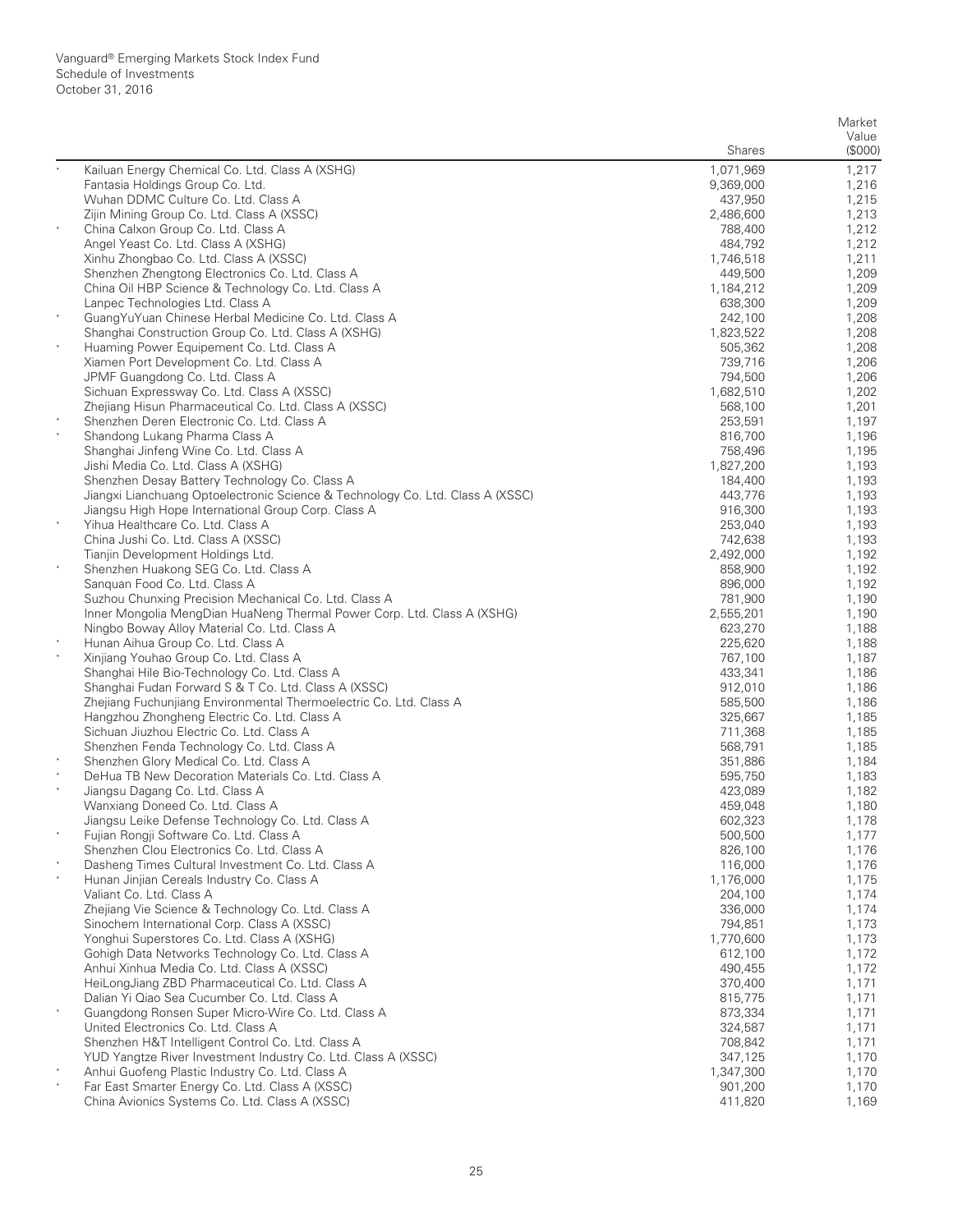|                   |                                                                                                     |                      | Market         |
|-------------------|-----------------------------------------------------------------------------------------------------|----------------------|----------------|
|                   |                                                                                                     |                      | Value          |
|                   |                                                                                                     | <b>Shares</b>        | (\$000)        |
|                   | Huadian Power International Corp. Ltd. Class A (XSHG)                                               | 1,581,717            | 1,169          |
|                   | Anhui Jinhe Industrial Co. Ltd. Class A                                                             | 513,300<br>926,150   | 1,168<br>1,168 |
|                   | Hangzhou Hangyang Co. Ltd. Class A<br>Wuhan Iron & Steel Co. Ltd. Class A (XSHG)                    | 2,526,701            | 1,168          |
|                   | Western Mining Co. Ltd. Class A (XSSC)                                                              | 1,053,500            | 1,165          |
|                   | Hangzhou Sunyard System Engineering Co. Ltd. Class A (XSSC)                                         | 334,854              | 1,164          |
|                   | Fujian Longma Environmental Sanitation Equipment Co. Ltd. Class A                                   | 229,300              | 1,161          |
|                   | Shenzhen New Nanshan Holding Group Co. Ltd. Class A                                                 | 898,744              | 1,160          |
|                   | CNNC Hua Yuan Titanium Dioxide Co. Ltd. Class A                                                     | 1,148,100            | 1,160          |
| $\ast$            | Laobaixing Pharmacy Chain JSC Class A (XSSC)                                                        | 153,900              | 1,158          |
|                   | Avic Real Estate Holding Co. Ltd. Class A                                                           | 744,416              | 1,157          |
|                   | Shenzhen Zhongjin Lingnan Nonfemet Co. Ltd. Class A                                                 | 721,700              | 1,157          |
|                   | Xiamen Xindeco Co. Ltd. Class A                                                                     | 486,051              | 1,156          |
|                   | Hainan Ruize New Building Material Co. Ltd. Class A                                                 | 255,568              | 1,156          |
|                   | Taihai Manoir Nuclear Equipment Co. Ltd. Class A                                                    | 147,498              | 1,155          |
|                   | Vtron Technologies Ltd. Class A                                                                     | 468,923              | 1,155          |
|                   | Ningbo Shanshan Co. Ltd. Class A (XSSC)                                                             | 497,723              | 1,155          |
|                   | Guangxi Guiguan Electric Power Co. Ltd. Class A (XSSC)                                              | 1,175,359            | 1,153          |
| $\ast$            | Shanghai Yatong Co. Ltd. Class A                                                                    | 511,000              | 1,152          |
|                   | NARI Technology Co. Ltd. Class A (XSSC)                                                             | 508,699              | 1,148          |
|                   | Sichuan Chengfei Integration Technology Corp. Class A                                               | 216,379              | 1,147          |
| $\ast$            | Hunan Corun New Energy Co. Ltd. Class A                                                             | 690,330              | 1,147          |
|                   | Integrated Electronic Systems Lab Co. Ltd. Class A                                                  | 423,130              | 1,147          |
|                   | Jingwei Textile Machinery Class A<br>Spring Airlines Co. Ltd. Class A (XSHG)                        | 359,700<br>179,600   | 1,147          |
|                   | COFCO Property Group Co. Ltd. Class A                                                               | 844,131              | 1,147<br>1,146 |
|                   | Tsinghua Tongfang Co. Ltd. Class A (XSHG)                                                           | 554,900              | 1,146          |
|                   | Guangdong Hongda Blasting Co. Ltd. Class A                                                          | 759,658              | 1,145          |
| $\ast$            | Huaxun Fangzhou Co. Ltd.                                                                            | 408,600              | 1,144          |
|                   | Tianjin Port Development Holdings Ltd.                                                              | 7,468,000            | 1,143          |
|                   | XJ Electric Co. Ltd. Class A                                                                        | 443,400              | 1,143          |
|                   | Qiaqia Food Co. Ltd. Class A                                                                        | 440,621              | 1,142          |
|                   | Datang International Power Generation Co. Ltd. Class A (XSSC)                                       | 1,974,340            | 1,140          |
|                   | Zhongnan Red Culture Group Co. Ltd. Class A                                                         | 429,800              | 1,140          |
|                   | Dalian Tianbao Green Foods Co. Ltd. Class A                                                         | 679,700              | 1,138          |
|                   | Beijing Shunxin Agriculture Co. Ltd. Class A                                                        | 384,118              | 1,138          |
|                   | HNA Investment Group Co. Ltd. Class A                                                               | 1,371,500            | 1,138          |
|                   | Nanjing Xinlian Electronics Co. Ltd. Class A                                                        | 771,541              | 1,136          |
|                   | Chengdu Qian Feng Electronics Co. Ltd. Class A                                                      | 153,129              | 1,135          |
|                   | Shenzhen Coship Electronics Co. Ltd. Class A                                                        | 640,400              | 1,132          |
|                   | Guangdong Chi Industry Co. Ltd. Class A                                                             | 727,900              | 1,129          |
| ${}^\star,\wedge$ | China Dynamics Holdings Ltd.                                                                        | 30,680,000           | 1,128          |
|                   | Zhejiang Weiming Environment Protection Co. Ltd. Class A                                            | 289,800              | 1,127          |
|                   | Shanghai Kehua Bio-Engineering Co. Ltd. Class A                                                     | 352,700              | 1,126          |
|                   | Zhejiang Aokang Shoes Co. Ltd. Class A<br>Zhengzhou Coal Industry & Electric Power Co. Ltd. Class A | 359,876<br>1,363,912 | 1,126          |
|                   | China National Complete Plant Import & Export Corp. Ltd. Class A                                    | 410,475              | 1,125<br>1,124 |
| $\ast$            | Guomai Technologies Inc. Class A                                                                    | 680,179              | 1,121          |
|                   | Lianhe Chemical Technology Co. Ltd. Class A                                                         | 457,600              | 1,121          |
|                   | Sichuan Jiuyuan Yinhai Software Co. Ltd. Class A                                                    | 78,500               | 1,119          |
| $\ast$            | China Shipping Haisheng Co. Ltd. Class A                                                            | 605,722              | 1,118          |
|                   | Hefei Meiya Optoelectronic Technology Inc. Class A                                                  | 358,050              | 1,118          |
|                   | Changzhou Xingyu Automotive Lighting Systems Co. Ltd. Class A                                       | 194,117              | 1,118          |
|                   | Shandong Chenming Paper Holdings Ltd. Class A                                                       | 794,900              | 1,116          |
|                   | Nantong Fujitsu Microelectronics Co. Ltd. Class A                                                   | 644,588              | 1,116          |
|                   | Xiwang Foodstuffs Co. Ltd. Class A                                                                  | 306,500              | 1,115          |
|                   | Jiangsu Huaxicun Co. Ltd. Class A                                                                   | 704,200              | 1,114          |
|                   | Mingfa Group International Co. Ltd.                                                                 | 4,570,000            | 1,114          |
|                   | GEPIC Energy Development Co. Ltd. Class A                                                           | 551,040              | 1,113          |
| $\ast$            | Chifeng Jilong Gold Mining Co. Ltd. Class A                                                         | 427,494              | 1,113          |
|                   | Tianjin Zhonghuan Semiconductor Co. Ltd. Class A                                                    | 910,252              | 1,112          |
|                   | Dawning Information Industry Co. Ltd. Class A (XSSC)                                                | 232,582              | 1,112          |
|                   | Guangzhou Holike Creative Home Co. Ltd. Class A                                                     | 220,658              | 1,108          |
|                   | Sansteel Minguang Co. Ltd. Fujian Class A                                                           | 945,704              | 1,108          |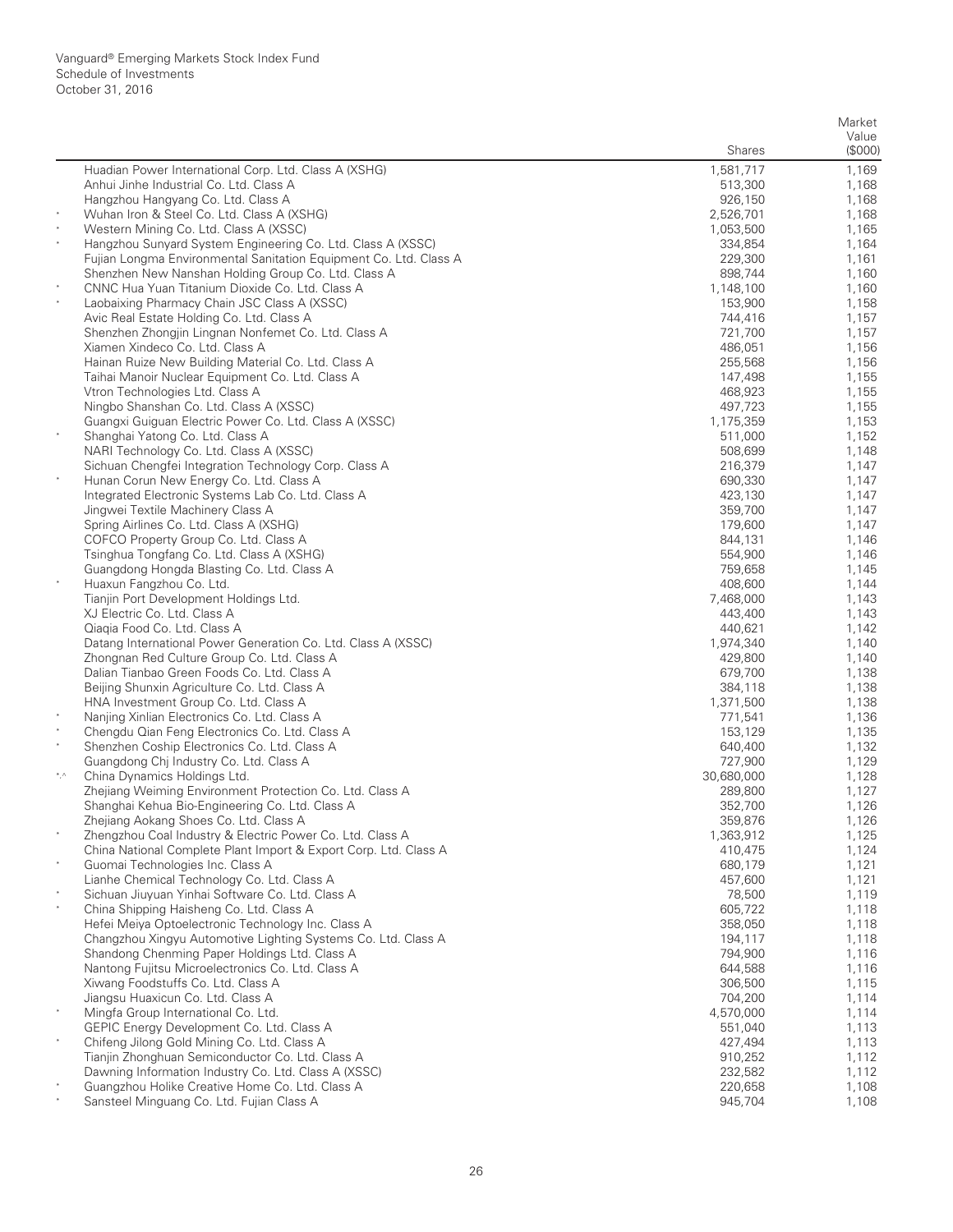|        |                                                                                                                     |                      | Market           |
|--------|---------------------------------------------------------------------------------------------------------------------|----------------------|------------------|
|        |                                                                                                                     | <b>Shares</b>        | Value<br>(\$000) |
|        | Zhangzhou Pientzehuang Pharmaceutical Co. Ltd. Class A (XSHG)                                                       | 155,775              | 1,105            |
|        | Joincare Pharmaceutical Group Industry Co. Ltd. Class A (XSSC)                                                      | 720,954              | 1,105            |
| $\ast$ | Shijiazhuang Dongfang Energy Co. Ltd. Class A                                                                       | 493,128              | 1,105            |
|        | Shanghai STEP Electric Corp. Class A                                                                                | 503,347              | 1,104            |
| $\ast$ | Join. in Holding Co. Ltd. Class A                                                                                   | 348,500              | 1,103            |
|        | Shunfa Hengye Corp. Class A                                                                                         | 1,413,801            | 1,103            |
|        | Sailun Jinyu Group Co. Ltd. (XSHG)<br>YGSOFT Inc. Class A                                                           | 1,737,560            | 1,101            |
| $\ast$ | Gem-Year Industrial Co. Ltd. Class A (XSSC)                                                                         | 546,115<br>746,111   | 1,099<br>1,099   |
|        | China Aerospace Times Electronics Co. Ltd. Class A                                                                  | 462,080              | 1,098            |
|        | Zhejiang China Commodities City Group Co. Ltd. Class A (XSHG)                                                       | 976,000              | 1,094            |
|        | Fangda Special Steel Technology Co. Ltd. Class A (XSSC)                                                             | 1,179,649            | 1,094            |
|        | Yantai Dongcheng Pharmaceutical Co. Ltd. Class A                                                                    | 426,300              | 1,094            |
| $\ast$ | Shandong Tyan Home Co. Ltd. Class A (XSHG)                                                                          | 576,500              | 1,094            |
|        | Zhejiang Conba Pharmaceutical Co. Ltd. Class A (XSHG)                                                               | 982,257              | 1,094            |
|        | Chengdu Leejun Industrial Co. Ltd. Class A                                                                          | 718,961              | 1,094            |
|        | Neusoft Corp. Class A (XSSC)<br>Guangdong Guanghong Holdings Co. Ltd. Class A                                       | 411,814<br>720,203   | 1,093<br>1,092   |
| *,^    | Wisdom Sports Group                                                                                                 | 3,382,000            | 1,091            |
|        | China Dalian International Cooperation Group Holdings Ltd. Class A                                                  | 295,100              | 1,091            |
|        | Han's Laser Technology Industry Group Co. Ltd. Class A                                                              | 327,400              | 1,089            |
| $\ast$ | Wisesoft Co. Ltd. Class A                                                                                           | 247,414              | 1,088            |
|        | Jiangsu Sopo Chemical Co. Class A                                                                                   | 571,400              | 1,086            |
|        | Zhejiang Daily Media Group Co. Ltd. Class A (XSHG)                                                                  | 477,200              | 1,086            |
|        | Nantong Jiangshan Agrochemical & Chemical LLC Class A                                                               | 391,062              | 1,086            |
| $\ast$ | Shenzhen Silver Basis Technology Co. Ltd. Class A                                                                   | 266,346              | 1,085            |
|        | Jiangsu King's Luck Brewery JSC Ltd. Class A (XSSC)                                                                 | 552,395<br>2,156,400 | 1,084<br>1,081   |
|        | Fujian Expressway Development Co. Ltd. Class A (XSHG)<br>Nanjing Redsun Co. Ltd. Class A                            | 462,551              | 1,081            |
|        | Tianjin Capital Environmental Protection Group Co. Ltd. Class A (XSSC)                                              | 839,436              | 1,081            |
| $\ast$ | Visual China Group Co. Ltd. Class A                                                                                 | 323,812              | 1,080            |
|        | Nanjing Kangni Mechanical & Electrical Co. Ltd. Class A                                                             | 476,985              | 1,079            |
|        | Pangang Group Vanadium Titanium & Resources Co. Ltd. Class A                                                        | 2,797,700            | 1,079            |
|        | Shanghai Tunnel Engineering Co. Ltd. Class A (XSHG)                                                                 | 711,300              | 1,077            |
|        | Fujian Star-net Communication Co. Ltd. Class A                                                                      | 369,581              | 1,075            |
|        | Xiamen Kingdomway Group Co. Class A                                                                                 | 462,900              | 1,075            |
|        | Wangfujing Group Co. Ltd. Class A (XSSC)<br>Changyuan Group Ltd. Class A (XSHG)                                     | 446,851<br>522,960   | 1,074<br>1.074   |
|        | China Resources Double Crane Pharmaceutical Co. Ltd. Class A (XSSC)                                                 | 319,689              | 1,071            |
|        | Kee Ever Bright Decorative Technology Co. Ltd. Class A                                                              | 117,217              | 1,071            |
| $\ast$ | Shenzhen Tellus Holding Co. Ltd. Class A                                                                            | 110,007              | 1,070            |
|        | China Zhonghua Geotechnical Engineering Co. Ltd. Class A                                                            | 853,506              | 1,069            |
|        | Shanghai Xinhua Media Co. Ltd. Class A (XSSC)                                                                       | 805,781              | 1,068            |
|        | Skyworth Digital Co. Ltd. Class A                                                                                   | 423,200              | 1,067            |
|        | Guangxi Guidong Electric Power Co. Ltd. Class A                                                                     | 616,200              | 1,066            |
|        | Zhejiang Jingxin Pharmaceutical Co. Ltd. Class A<br>Hubei Shuanghuan Science and Technology Stock Co. Ltd. Class A  | 582,116<br>885,700   | 1,065<br>1,065   |
|        | Tungkong Inc. Class A                                                                                               | 245,184              | 1,064            |
|        | China Shenhua Energy Co. Ltd. Class A (XSHG)                                                                        | 427,130              | 1,064            |
|        | Shenzhen Invt Electric Co. Ltd. Class A                                                                             | 844,252              | 1,062            |
|        | Guizhou Space Appliance Co. Ltd. Class A                                                                            | 285,320              | 1,062            |
|        | Metallurgical Corp. of China Ltd. Class A (XSHG)                                                                    | 1,714,400            | 1,062            |
|        | Jiangsu Fengdong Thermal Technology Co. Ltd. Class A                                                                | 198,000              | 1,061            |
| $\ast$ | Harbin Air Conditioning Co. Ltd. Class A                                                                            | 590,300              | 1,059            |
|        | Montnets Rongxin Technology Group Co. Ltd. Class A<br>Datang International Power Generation Co. Ltd. Class A (XSHG) | 437,000<br>1,831,400 | 1,058<br>1,058   |
|        | Beijing Homyear Capital Holdings Co. Ltd. Class A (XSSC)                                                            | 647,616              | 1,058            |
|        | China Spacesat Co. Ltd. Class A (XSHG)                                                                              | 226,387              | 1,057            |
|        | CCS Supply Chain Management Co. Ltd. Class A (XSSC)                                                                 | 459,628              | 1,057            |
|        | China TransInfo Technology Co. Ltd. Class A                                                                         | 425,300              | 1,056            |
|        | Shanghai Guangdian Electric Group Co. Ltd. Class A                                                                  | 1,095,200            | 1,056            |
|        | KPC Pharmaceuticals Inc. Class A (XSSC)                                                                             | 523,308              | 1,055            |
|        | Guangzhou Development Group Inc. Class A (XSSC)                                                                     | 858,971              | 1,054            |
|        | Yunnan Tin Co. Ltd. Class A                                                                                         | 476,300              | 1,054            |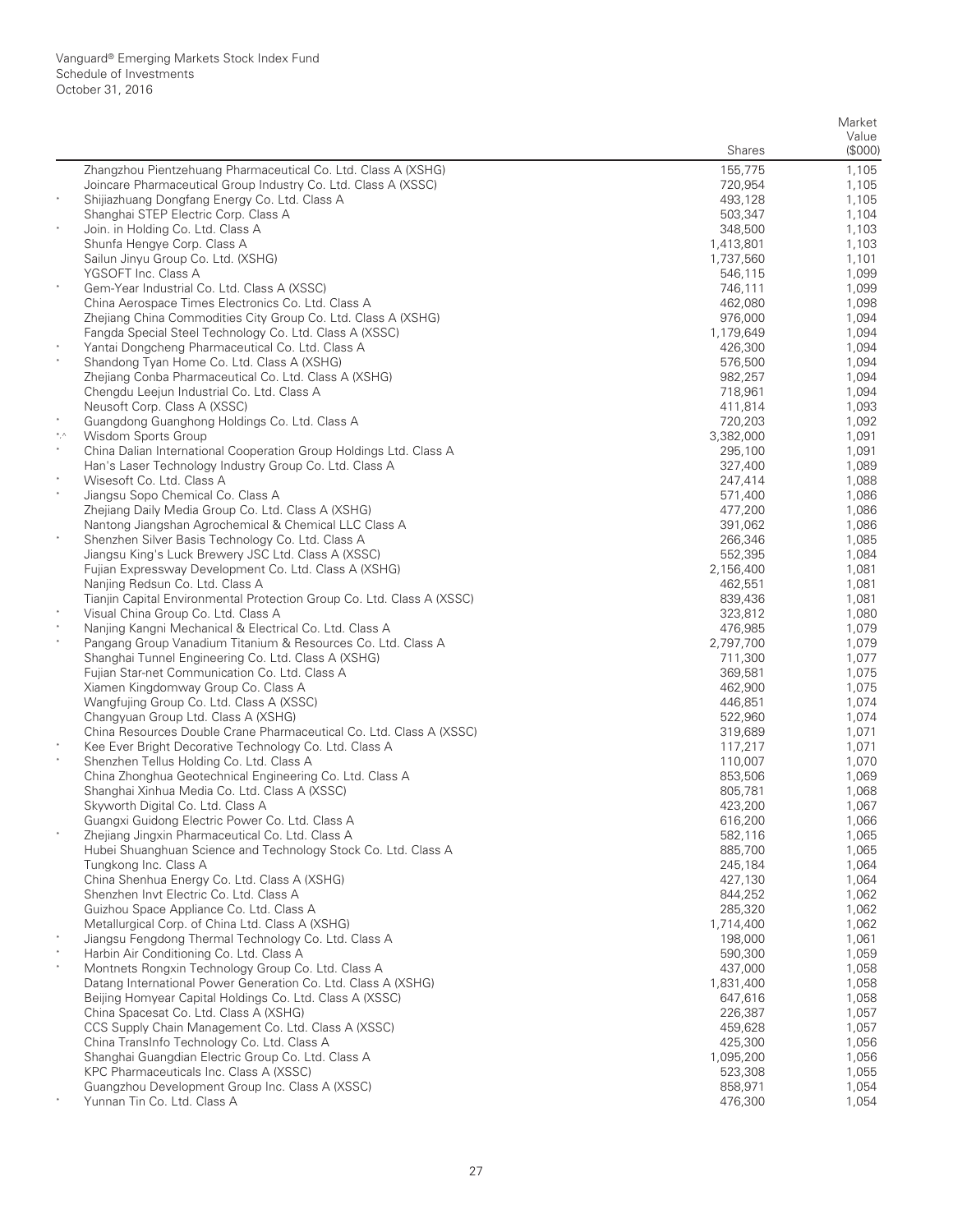|        |                                                                                                                      |                      | Market         |
|--------|----------------------------------------------------------------------------------------------------------------------|----------------------|----------------|
|        |                                                                                                                      |                      | Value          |
|        |                                                                                                                      | <b>Shares</b>        | (\$000)        |
|        | Addsino Co. Ltd. Class A                                                                                             | 464,700              | 1,054          |
|        | Guodian Nanjing Automation Co. Ltd. Class A<br>Lier Chemical Co. Ltd. Class A                                        | 851,900<br>707,644   | 1,053          |
|        | Wolong Electric Group Co. Ltd. Class A (XSSC)                                                                        | 724,255              | 1,053<br>1,051 |
|        | Metallurgical Corp. of China Ltd. Class A (XSSC)                                                                     | 1,696,933            | 1,051          |
|        | Shenzhen Properties & Resources Development Group Ltd. Class A                                                       | 389,552              | 1,051          |
|        | Cosmos Group Co. Ltd. Class A                                                                                        | 876,400              | 1,050          |
|        | Sundy Land Investment Co. Ltd. Class A                                                                               | 1,220,600            | 1,050          |
| $\ast$ | Jiangsu Zongyi Co. Ltd. Class A                                                                                      | 611,800              | 1,049          |
|        | Beijing Capital Co. Ltd. Class A (XSSC)                                                                              | 1,674,743            | 1,049          |
|        | Henan Huanghe Whirlwind Co. Ltd. Class A (XSSC)                                                                      | 369,100              | 1,048          |
|        | Shenzhen Jieshun Science And Technology Industry Co. Ltd. Class A                                                    | 386,900              | 1,048          |
|        | Sanlux Co. Ltd. Class A                                                                                              | 412,600              | 1,045          |
| $\ast$ | Zhonghe Co. Ltd. Class A                                                                                             | 404,301              | 1,043          |
|        | China Southern Airlines Co. Ltd. Class A (XSSC)                                                                      | 983,183              | 1,043          |
|        | SDIC Essence Holdings Co. Ltd. Class A (XSHG)                                                                        | 439,500              | 1,043          |
| $\ast$ | MIE Holdings Corp.                                                                                                   | 10,522,000           | 1,043          |
|        | Fujian Yanjing Huiquan Brewery Co. Ltd. Class A                                                                      | 485,543              | 1,042          |
|        | Zhejiang Longsheng Auto Parts Co. Ltd. Class A                                                                       | 159,900              | 1,041          |
|        | Xinzhi Motor Co. Ltd. Class A                                                                                        | 262,300              | 1,040          |
|        | Zhejiang Yasha Decoration Co. Ltd. Class A                                                                           | 617,600              | 1,039          |
|        | Zhe Jiang Kangsheng Co. Ltd. Class A                                                                                 | 688,800              | 1,037          |
|        | Ningbo Bird Co. Ltd. Class A                                                                                         | 774,100<br>1,561,100 | 1,036<br>1,036 |
|        | Jiangsu Sunshine Co. Ltd. Class A<br>Shenzhen Kstar Science And Technology Co. Ltd. Class A                          |                      | 1,034          |
|        | Jiangsu Expressway Co. Ltd. Class A (XSSC)                                                                           | 330,003<br>766,800   | 1,033          |
|        | China Northern Rare Earth Group High-Tech Co. Ltd. Class A (XSHG)                                                    | 557,700              | 1,033          |
|        | Huaxin Cement Co. Ltd. Class B                                                                                       | 1,445,800            | 1,033          |
|        | Sinomach Automobile Co. Ltd. Class A (XSSC)                                                                          | 531,194              | 1,033          |
|        | Jizhong Energy Resources Co. Ltd. Class A                                                                            | 1,049,951            | 1,032          |
| $\ast$ | Renhe Pharmacy Co. Ltd. Class A                                                                                      | 941,747              | 1,031          |
|        | Yotrio Group Co. Ltd. Class A                                                                                        | 994,750              | 1,030          |
|        | Dongfeng Electronic Technology Co. Ltd. Class A (XSSC)                                                               | 451,788              | 1,029          |
|        | Pengxin International Mining Co. Ltd. Class A                                                                        | 879,207              | 1,027          |
|        | Shaanxi Xinghua Chemistry Co. Ltd. Class A                                                                           | 913,772              | 1,025          |
| $\ast$ | Fangda Carbon New Material Co. Ltd. Class A (XSSC)                                                                   | 652,100              | 1,024          |
|        | 263 Network Communications Co. Ltd. Class A                                                                          | 545,388              | 1,024          |
| $\ast$ | Guanghui Energy Co. Ltd. Class A (XSHG)                                                                              | 1,637,925            | 1,024          |
|        | Anhui Jianghuai Automobile Co. Ltd. Class A (XSHG)                                                                   | 534,301              | 1,023          |
| $\ast$ | South Huiton Co. Ltd. Class A                                                                                        | 423,300              | 1,017          |
|        | Guangdong Highsun Group Co. Ltd. Class A                                                                             | 1,356,380            | 1,017          |
|        | Shanghai 2345 Network Holding Group Co. Ltd. Class A                                                                 | 577,276              | 1,016          |
|        | Jangho Group Co. Ltd. Class A (XSSC)<br>Jilin Zixin Pharmaceutical Industrial Co. Ltd. Class A                       | 616,507<br>833,200   | 1,016<br>1,015 |
|        | Hainan Strait Shipping Co. Ltd. Class A                                                                              | 382,400              | 1,015          |
|        | Dr Peng Telecom & Media Group Co. Ltd. Class A (XSSC)                                                                | 312,079              | 1,015          |
|        | Changshu Fengfan Power Equipment Co. Ltd. Class A (XSSC)                                                             | 845,828              | 1,015          |
|        | Citychamp Dartong Co. Ltd. Class A (XSSC)                                                                            | 925,633              | 1,014          |
|        | Camel Group Co. Ltd. Class A (XSSC)                                                                                  | 367,658              | 1,014          |
|        | Shanghai Zhongyida Co. Ltd. Class A                                                                                  | 527,500              | 1,013          |
|        | Shandong Oriental Ocean Sci-Tech Co. Ltd. Class A                                                                    | 660,600              | 1,012          |
|        | Shanghai AJ Group Co. Ltd. Class A (XSHG)                                                                            | 566,300              | 1,011          |
|        | Harbin Pharmaceutical Group Co. Ltd. Class A (XSHG)                                                                  | 739,354              | 1,010          |
|        | Jiangsu Aucksun Co. Ltd. Class A                                                                                     | 653,250              | 1,010          |
| $\ast$ | Hangzhou Cable Co. Ltd. Class A                                                                                      | 505,100              | 1,010          |
|        | Fujian Funeng Co. Ltd. Class A (XSSC)                                                                                | 592,188              | 1,009          |
| $\ast$ | Henan Senyuan Electric Co. Ltd. Class A                                                                              | 379,562              | 1,008          |
|        | Shanghai Lansheng Corp. Class A (XSSC)                                                                               | 238,891              | 1,008          |
|        | Avic Aviation High-Technology Co. Ltd. Class A (XSHG)                                                                | 510,148              | 1,008          |
|        | Universal Scientific Industrial Shanghai Co. Ltd. Class A (XSSC)                                                     | 576,952              | 1,007          |
| $\ast$ | Daye Special Steel Co. Ltd. Class A                                                                                  | 556,300              | 1,005          |
|        | Ningxia Zhongyin Cashmere Co. Ltd. Class A<br>Shanghai Zhangjiang High-Tech Park Development Co. Ltd. Class A (XSSC) | 1,130,400<br>369,100 | 1,004<br>1,004 |
|        | Sinopec Shandong Taishan Petroleum Co. Ltd. Class A                                                                  | 728,500              | 1,003          |
|        |                                                                                                                      |                      |                |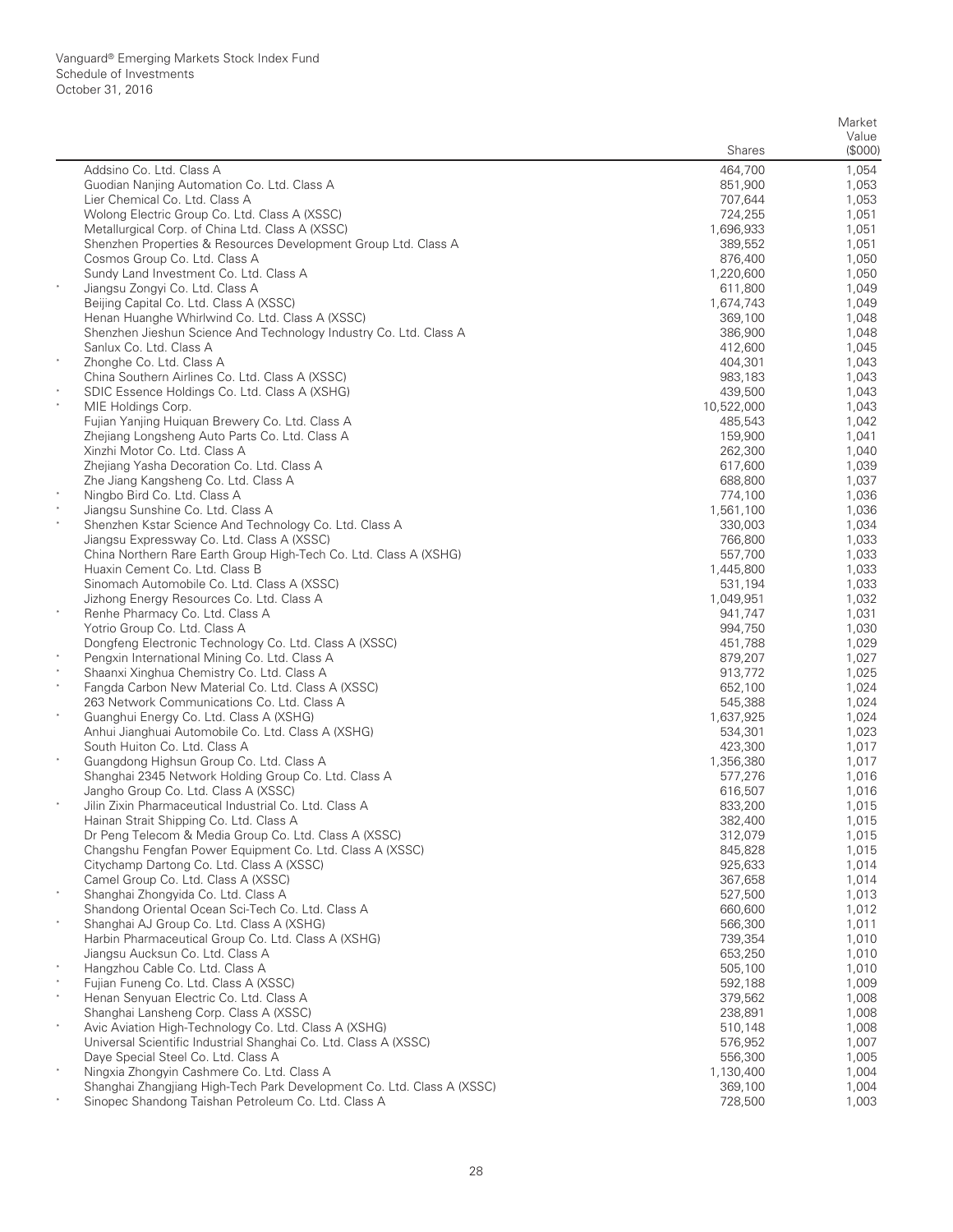|          |                                                                                                 | <b>Shares</b>      | Market<br>Value<br>(\$000) |
|----------|-------------------------------------------------------------------------------------------------|--------------------|----------------------------|
|          | Wuxi Taiji Industry Co. Ltd. Class A (XSSC)                                                     | 784,831            | 1,001                      |
|          | PKU Healthcare Corp. Ltd. Class A                                                               | 476,696            | 999                        |
|          | Yunnan Aluminium Co. Ltd. Class A                                                               | 943,800            | 999                        |
|          | Guangdong Mingzhu Group Co. Ltd. Class A                                                        | 387,024            | 998                        |
|          | Meidu Energy Corp. Class A (XSSC)                                                               | 1,276,581          | 997                        |
|          | Shenzhen Hongtao Decoration Co. Ltd. Class A                                                    | 691,360            | 996                        |
|          | China First Heavy Industries Class A (XSHG)                                                     | 1,200,650          | 995                        |
|          | Zhongrun Resources Investment Corp. Class A                                                     | 867,700            | 995                        |
|          | Shenzhen Gas Corp. Ltd. Class A (XSHG)                                                          | 722,397            | 994                        |
|          | Zhejiang China Light & Textile Industrial City Group Co. Ltd. Class A (XSSC)                    | 1,001,432          | 994                        |
|          | Dalian Friendship Group Class A<br>Jointown Pharmaceutical Group Co. Ltd. Class A (XSHG)        | 491,252<br>303,520 | 992<br>990                 |
|          | FAW CAR Co. Ltd. Class A                                                                        | 589,943            | 989                        |
|          | JS Corrugating Machinery Co. Ltd. Class A                                                       | 441,096            | 988                        |
|          | Nanjing Yunhai Special Metals Co. Ltd. Class A                                                  | 307,617            | 988                        |
| $\wedge$ | Phoenix Satellite Television Holdings Ltd.                                                      | 4,886,000          | 988                        |
|          | Shanghai Join Buy Co. Ltd. Class A                                                              | 421,900            | 988                        |
|          | Shandong Polymer Biochemicals Co. Ltd. Class A                                                  | 587,400            | 987                        |
|          | Whirlpool China Co. Ltd. Class A                                                                | 599,150            | 987                        |
|          | Guangzhou KingTeller Technology Co. Ltd. Class A                                                | 817,028            | 986                        |
|          | Hundsun Technologies Inc. Class A (XSHG)                                                        | 113,400            | 986                        |
|          | Jiangsu Wuzhong Industrial Co. Class A (XSSC)                                                   | 359,939            | 985                        |
| $\ast$   | Harbin Hatou Investment Co. Ltd. Class A                                                        | 585,669            | 985                        |
|          | Shandong Humon Smelting Co. Ltd. Class A                                                        | 550,100            | 984                        |
|          | Hangzhou Jiebai Group Co. Ltd. Class A (XSSC)<br>New Huadu Supercenter Co. Ltd. Class A         | 693,786<br>589,800 | 984<br>983                 |
|          | Harbin Churin Group Jointstock Co. Ltd. Class A                                                 | 631,198            | 982                        |
|          | Jilin Sino-Microelectronics Co. Ltd. Class A                                                    | 673,700            | 981                        |
|          | Zhejiang Wanma Co. Ltd. Class A                                                                 | 383,972            | 980                        |
|          | Hangzhou Boiler Group Co. Ltd. Class A                                                          | 539,015            | 980                        |
|          | Zhejiang Founder Motor Co. Ltd. Class A                                                         | 222,698            | 980                        |
|          | Anhui Truchum Advanced Materials & Technology Co. Ltd. Class A                                  | 372,500            | 980                        |
|          | Guangdong Nan Yang Cable Group Holding Co. Ltd. Class A                                         | 386,300            | 979                        |
|          | Fiberhome Telecommunication Technologies Co. Ltd. Class A (XSHG)                                | 233,300            | 979                        |
|          | Dalian Refrigeration Co. Ltd. Class B                                                           | 1,259,701          | 977                        |
|          | Zhonghong Holding Co. Ltd. Class A                                                              | 2,423,300          | 977                        |
|          | Gansu Dunhuang Seed Co. Ltd. Class A                                                            | 819,370            | 977                        |
|          | China National Software & Service Co. Ltd. Class A (XSSC)                                       | 242,434            | 977                        |
|          | Beijing New Building Materials plc Class A<br>Zhejiang Satellite Petrochemical Co. Ltd. Class A | 623,500            | 977<br>976                 |
|          | Suzhou Tianma Specialty Chemicals Co. Ltd. Class A                                              | 601,905<br>681,900 | 976                        |
|          | Jinfa Labi Maternity & Baby Articles Co. Ltd. Class A                                           | 197,340            | 975                        |
|          | Henan Yuguang Gold & Lead Co. Ltd. Class A                                                      | 710,800            | 975                        |
|          | Chongqing Water Group Co. Ltd. Class A (XSSC)                                                   | 846,450            | 975                        |
|          | Shandong Hi-speed Co. Ltd. Class A (XSHG)                                                       | 1,057,400          | 973                        |
|          | Hunan Huasheng Co. Ltd. Class A                                                                 | 610,598            | 973                        |
|          | Hebei Chengde Lolo Co. Class A                                                                  | 559,720            | 973                        |
| $\ast$   | Eastern Pioneer Driving School Co. Ltd. Class A                                                 | 160,654            | 972                        |
|          | Zhejiang Medicine Co. Ltd. Class A (XSHG)                                                       | 463,550            | 972                        |
|          | Tongyu Communication Inc. Class A                                                               | 121,650            | 972                        |
|          | China South Publishing & Media Group Co. Ltd. Class A (XSHG)                                    | 361,000            | 971                        |
| $\ast$   | Long Yuan Construction Group Co. Ltd. Class A (XSSC)                                            | 566,024            | 971                        |
|          | Beijing Bewinner Communications Co. Ltd. Class A                                                | 316,232            | 969<br>969                 |
|          | Shanghai Hanbell Precise Machinery Co. Ltd. Class A<br>Shanghai Shimao Co. Ltd. Class A (XSHG)  | 560,880<br>871,306 | 968                        |
|          | Daheng New Epoch Technology Inc. Class A                                                        | 518,400            | 968                        |
|          | Chongqing Zaisheng Technology Corp. Ltd. Class A                                                | 346,702            | 965                        |
|          | Shanghai Yanhua Smartech Group Co. Ltd. Class A                                                 | 704,400            | 964                        |
|          | Zhongli Science & Technology Group Co. Ltd. Class A                                             | 436,400            | 964                        |
|          | Jiangling Motors Corp. Ltd. Class A                                                             | 234,298            | 964                        |
|          | TOP Energy Co. Ltd-A Class A (XSSC)                                                             | 1,166,372          | 964                        |
|          | Yunnan Hongxiang Yixintang Pharmaceutical Co. Ltd. Class A                                      | 286,400            | 963                        |
|          | Jihua Group Corp. Ltd. Class A (XSHG)                                                           | 768,000            | 963                        |
|          | Zhejiang Huayou Cobalt Co. Ltd. Class A                                                         | 206,889            | 963                        |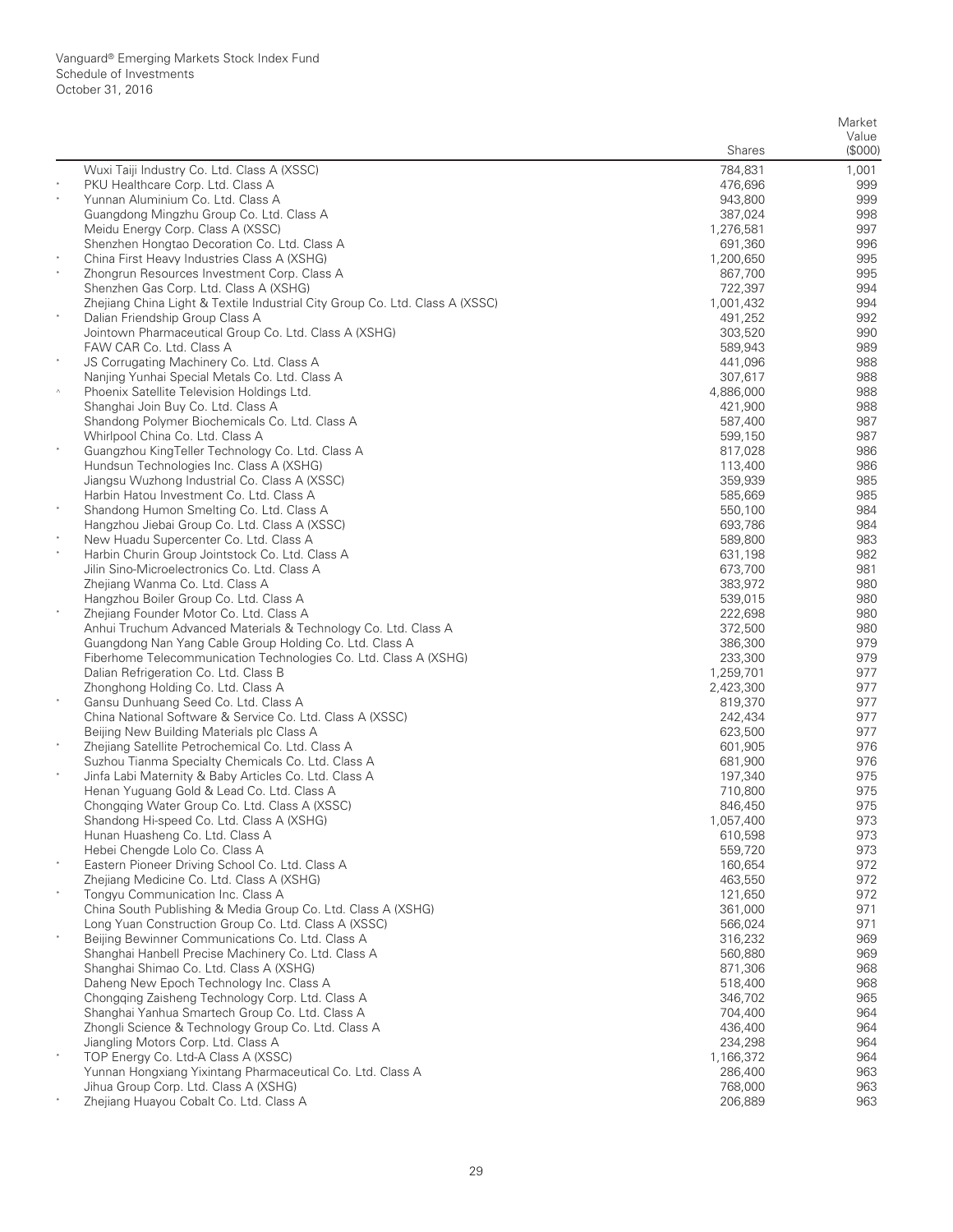|            |                                                                                                              | <b>Shares</b>      | Market<br>Value<br>(\$000) |
|------------|--------------------------------------------------------------------------------------------------------------|--------------------|----------------------------|
|            | JCHX Mining Management Co. Ltd. Class A (XSHG)                                                               | 337,920            | 961                        |
|            | CMST Development Co. Ltd. Class A (XSSC)                                                                     | 779,838            | 961                        |
|            | Sichuan Road & Bridge Co. Ltd. Class A (XSHG)                                                                | 1,487,624          | 961                        |
|            | Haoxiangni Jujube Co. Ltd. Class A                                                                           | 173,175            | 960                        |
| $\wedge$   | Boer Power Holdings Ltd.                                                                                     | 2,395,000          | 960                        |
|            | Harbin Electric Corp. Jiamusi Electric Machine Co. Ltd. Class A                                              | 566,508            | 960                        |
|            | China Railway Construction Corp. Ltd. Class A (XSHG)<br>Dynavolt Renewable Power Technology Co. Ltd. Class A | 631,100<br>220,922 | 959<br>957                 |
|            | Shenzhen Zowee Tech Co. Ltd. Class A                                                                         | 575,635            | 956                        |
|            | Guangzhou Baiyunshan Pharmaceutical Holdings Co. Ltd. Class A (XSHG)                                         | 262,000            | 956                        |
|            | Steyr Motors Co. Ltd. Class A                                                                                | 519,800            | 955                        |
| $\ast$     | China CIFCO Investment Co. Ltd. Class A                                                                      | 263,200            | 955                        |
|            | Shanghai Luxin Packing Materials Science & Technology Co. Ltd. Class A                                       | 826,600            | 955                        |
|            | Qianjiang Water Resources Development Co. Ltd. Class A                                                       | 521,300            | 954                        |
|            | Nantong Jianghai Capacitor Co. Ltd. Class A                                                                  | 449,345            | 954                        |
| $\ast$     | Jilin Forest Industry Co. Ltd. Class A                                                                       | 535,502            | 953                        |
| $\ast$     | Ciwen Media Co. Ltd.<br>Yunnan Yuntianhua Co. Ltd. Class A                                                   | 147,292<br>747,100 | 952<br>951                 |
|            | China Railway Erju Co. Ltd. Class A (XSHG)                                                                   | 498,900            | 950                        |
| $\ast$     | Changchun Eurasia Group Co. Ltd. Class A (XSSC)                                                              | 193,201            | 950                        |
|            | Shanghai Yuyuan Tourist Mart Co. Ltd. Class A (XSSC)                                                         | 580,256            | 949                        |
|            | Yueyang Xingchang Petrochemical Class A                                                                      | 218,050            | 947                        |
| $\ast$     | Tianjin Quanye Bazaar (Group) Co. Ltd. Class A                                                               | 505,939            | 946                        |
|            | Qiming Information Technology Co. Ltd. Class A                                                               | 478,073            | 946                        |
|            | Hunan Nanling Industry Explosive Material Co. Ltd. Class A                                                   | 413,559            | 945                        |
| $_{\rm *}$ | Ningbo Jifeng Auto Parts Co. Ltd. Class A                                                                    | 323,344            | 942                        |
|            | Xi'an LONGi Silicon Materials Corp. Class A (XSHG)                                                           | 460,600            | 942                        |
|            | Shandong Longlive Bio-Technology Co. Ltd. Class A<br>Shenzhen Batian Ecotypic Engineering Co. Ltd. Class A   | 564,000<br>651,251 | 941<br>940                 |
|            | Zhejiang Asia-Pacific Mechanical & Electronic Co. Ltd. Class A                                               | 385,700            | 939                        |
| $_{\rm *}$ | Nanning Sugar Industry Co. Ltd. Class A                                                                      | 296,059            | 936                        |
|            | Qingdao Hanhe Cable Co. Ltd. Class A                                                                         | 1,438,384          | 935                        |
|            | Jiangxi Ganyue Expressway Co. Ltd. Class A (XSHG)                                                            | 1,305,500          | 934                        |
|            | Shenzhen Jinjia Group Co. Ltd. Class A                                                                       | 597,600            | 934                        |
|            | Zibo Qixiang Tengda Chemical Co. Ltd. Class A                                                                | 945,420            | 933                        |
|            | Shanghai Tongji Science & Technology Industrial Co. Ltd. Class A (XSSC)                                      | 642,481            | 932                        |
|            | Beijing Soft Rock Investment Group Corp. Class A                                                             | 440,067            | 930                        |
|            | Shanghai Jahwa United Co. Ltd. Class A (XSHG)<br>Jiaozuo Wanfang Aluminum Manufacturing Co. Ltd. Class A     | 232,700<br>763,986 | 930<br>930                 |
|            | China Animal Husbandry Industry Co. Ltd. Class A (XSHG)                                                      | 291,800            | 929                        |
|            | Xinxing Ductile Iron Pipes Co. Ltd. Class A                                                                  | 1,266,700          | 928                        |
|            | Tian Di Science & Technology Co. Ltd. Class A (XSSC)                                                         | 1,340,984          | 928                        |
|            | ENN Ecological Holdings Co. Ltd. Class A (XSHG)                                                              | 505,614            | 927                        |
|            | China First Heavy Industries Class A (XSSC)                                                                  | 1,118,300          | 927                        |
|            | Zhejiang Xinan Chemical Industrial Group Co. Ltd. Class A (XSSC)                                             | 727,579            | 927                        |
|            | Zhejiang Runtu Co. Ltd. Class A                                                                              | 385,101            | 926                        |
|            | Shen Zhen Mindata Holding Co. Ltd. Class A                                                                   | 424,200            | 926                        |
|            | Lanzhou LS Heavy Equipment Co. Ltd. Class A (XSSC)<br>YanTai Shuangta Food Co. Ltd. Class A                  | 489,203<br>815,400 | 925<br>925                 |
| $\ast$     | Zhejiang Guyuelongshan Shaoxing Wine Co. Ltd. Class A (XSHG)                                                 | 609,690            | 925                        |
| $\ast$     | Hengyi Petrochemical Co. Ltd. Class A                                                                        | 500,114            | 924                        |
|            | Bright Oceans Inter-Telecom Corp. Class A (XSSC)                                                             | 413,502            | 923                        |
| $\ast$     | Bus Online Co. Ltd.                                                                                          | 222,694            | 923                        |
| $\ast$     | Jiangsu Youli Investment Holding Co. Ltd. Class A                                                            | 527,000            | 922                        |
|            | Lingyun Industrial Corp. Ltd. Class A (XSSC)                                                                 | 415,941            | 922                        |
|            | Beijing Urban Construction Investment & Development Co. Ltd. Class A (XSSC)                                  | 471,011            | 921                        |
| $\ast$     | Weichai Heavy Machinery Co. Ltd. Class A                                                                     | 398,324            | 921                        |
|            | Jiangsu Yulong Steel Pipe Co. Ltd. Class A                                                                   | 601,600            | 919<br>918                 |
|            | Orient Securities Co. Ltd. Class A (XSHG)<br>Guoguang Electric Co. Ltd. Class A                              | 390,100<br>459,400 | 918                        |
|            | Zhejiang Feida Environmental Science & Technology Co. Ltd. Class A (XSSC)                                    | 474,799            | 917                        |
|            | GITI Tire Corp. Class A                                                                                      | 219,400            | 917                        |
|            | Gansu Mogao Industrial Development Co. Ltd. Class A                                                          | 425,300            | 917                        |
|            | Anhui Wanwei Updated High-Tech Material Industry Co. Ltd. Class A (XSSC)                                     | 1,344,100          | 916                        |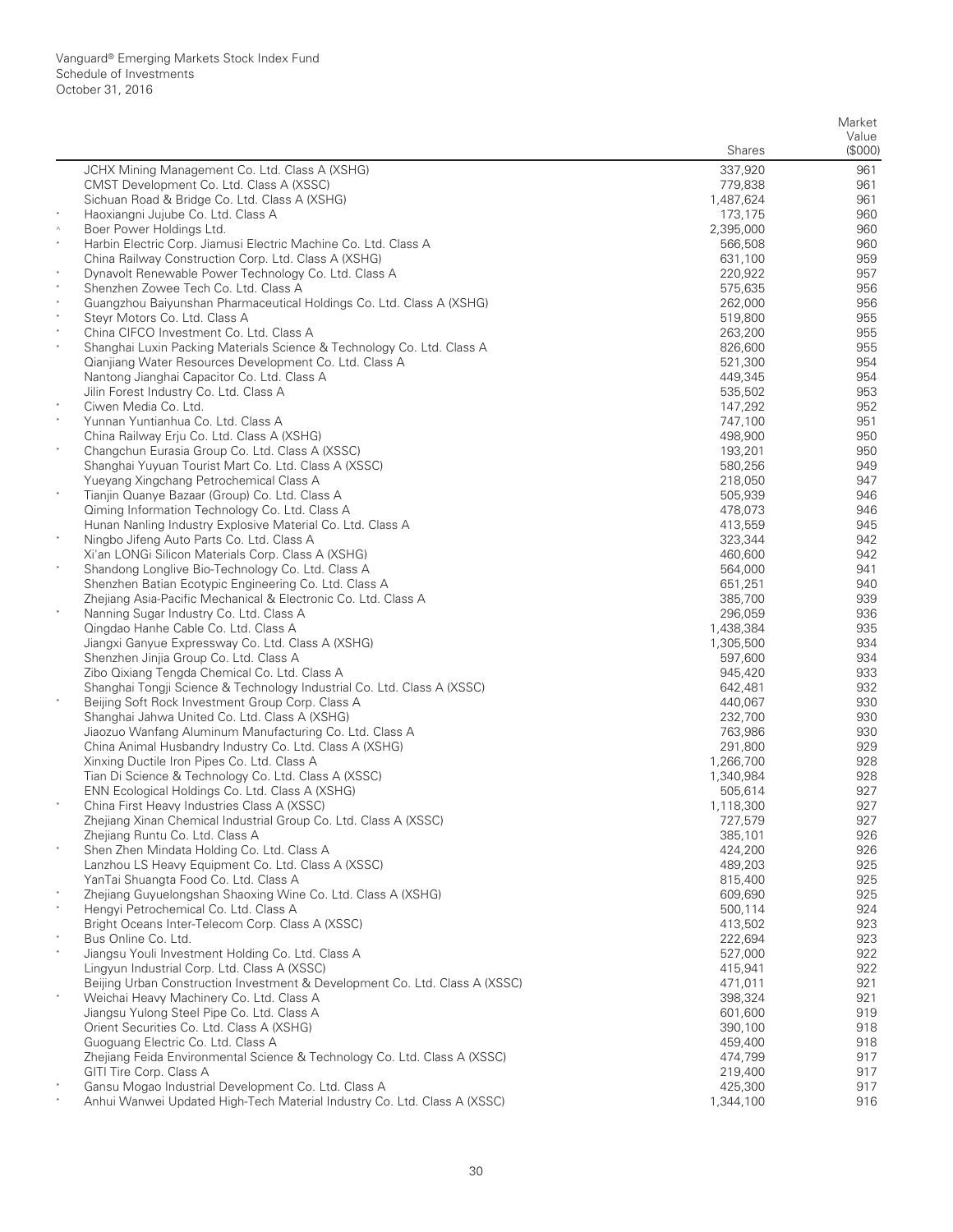|         |                                                                                                        | <b>Shares</b>          | Market<br>Value<br>(\$000) |
|---------|--------------------------------------------------------------------------------------------------------|------------------------|----------------------------|
|         | Sichuan Hongda Co. Ltd. Class A                                                                        | 972,800                | 916                        |
| $\star$ | Yifeng Pharmacy Chain Co. Ltd. Class A (XSHG)                                                          | 185,452                | 915                        |
|         | Chengzhi Co. Ltd. Class A                                                                              | 357,628                | 915                        |
|         | Chongqing Dima Industry Co. Ltd. Class A                                                               | 868,700                | 914                        |
|         | Beijing Jingxi Tourism Development Co. Ltd. Class A                                                    | 286,245                | 913                        |
|         | Baotailong New Materials Co. Ltd. Class A                                                              | 820,700                | 912                        |
|         | Sanxiang Impression Co. Ltd. Class A                                                                   | 645,800                | 910                        |
|         | Beijing Sifang Automation Co. Ltd. Class A (XSSC)                                                      | 617,639                | 909                        |
|         | Invengo Information Technology Co. Ltd. Class A                                                        | 473,000                | 907                        |
|         | Guangdong Kinlong Hardware Products Co. Ltd. Class A                                                   | 102,400                | 907                        |
|         | DEA General Aviation Holding Co. Ltd. Class A                                                          | 240,200<br>714,859     | 906<br>905                 |
|         | Hongbaoli Group Corp. Ltd. Class A<br>Shandong Minhe animal Husbandry Co. Ltd. Class A                 | 222,583                | 905                        |
|         | China CYTS Tours Holding Co. Ltd. Class A (XSHG)                                                       | 269,300                | 905                        |
|         | Shanxi Lanhua Sci-Tech Venture Co. Ltd. Class A                                                        | 779,000                | 904                        |
|         | Shanghai Electric Power Co. Ltd. Class A (XSHG)                                                        | 521,400                | 903                        |
|         | Orient Group Inc. Class A (XSSC)                                                                       | 861,300                | 903                        |
|         | Sichuan Swellfun Co. Ltd. Class A                                                                      | 347,502                | 901                        |
|         | PetroChina Jinhong Energy Investment Co. Ltd. Class A                                                  | 372,375                | 900                        |
|         | Jiangsu Fasten Co. Ltd. Class A                                                                        | 505,700                | 900                        |
|         | North Huajin Chemical Industries Co. Ltd. Class A                                                      | 687,903                | 896                        |
|         | Advanced Technology & Materials Co. Ltd. Class A                                                       | 501,000                | 896                        |
|         | Xinhu Zhongbao Co. Ltd. Class A (XSHG)                                                                 | 1,292,000              | 896                        |
|         | Chengdu Wintrue Holding Co. Ltd. Class A                                                               | 479,170                | 896                        |
|         | Changchun Eurasia Group Co. Ltd. Class A (XSHG)                                                        | 182,041                | 895                        |
|         | Cinda Real Estate Co. Ltd. Class A (XSHG)                                                              | 837,122                | 895                        |
|         | Zhejiang Golden Eagle Co. Ltd. Class A                                                                 | 492,600                | 894                        |
|         | Jiangsu Zhongtian Technology Co. Ltd. Class A (XSHG)                                                   | 560,500                | 893<br>893                 |
|         | Youngor Group Co. Ltd. Class A (XSHG)<br>Zhejiang Guyuelongshan Shaoxing Wine Co. Ltd. Class A (XSSC)  | 424,800<br>588,398     | 892                        |
|         | Guangdong Shaoneng Group Co. Ltd. Class A                                                              | 591,240                | 892                        |
|         | WUS Printed Circuit Kunshan Co. Ltd. Class A                                                           | 1,164,076              | 889                        |
|         | Guangbo Group Stock Co. Ltd. Class A                                                                   | 341,195                | 887                        |
|         | Weihai Guangtai Airport Equipment Co. Ltd. Class A                                                     | 245,902                | 887                        |
|         | Yihua Lifestyle Technology Co. Ltd. Class A                                                            | 526,699                | 886                        |
|         | Jiangsu Guotai International Group Guomao Co. Ltd. Class A                                             | 423,300                | 886                        |
|         | Shenzhen Center Power Tech Co. Ltd. Class A                                                            | 252,250                | 885                        |
|         | China National Medicines Corp. Ltd. Class A (XSHG)                                                     | 185,586                | 884                        |
|         | Industrial Securities Co. Ltd. Class A (XSHG)                                                          | 760,890                | 884                        |
|         | Liaoning SG Automotive Group Co. Ltd. Class A                                                          | 578,328                | 884                        |
|         | Beijing Tiantan Biological Products Corp. Ltd. Class A (XSSC)                                          | 146,821                | 882                        |
|         | Sichuan Tuopai Shede Wine Co. Ltd. Class A                                                             | 254,113                | 881                        |
|         | Hubei Xingfa Chemicals Group Co. Ltd. Class A (XSSC)                                                   | 442,875                | 880                        |
|         | Humanwell Healthcare Group Co. Ltd. Class A (XSHG)<br>Ningxia Xinri Hengli Steel Wire Co. Ltd. Class A | 291,000<br>480,200     | 879<br>879                 |
|         | Juneyao Airlines Co. Ltd. Class A                                                                      | 233,528                | 878                        |
|         | Elec-Tech International Co. Ltd. Class A                                                               | 968,445                | 877                        |
|         | Shaanxi Broadcast & TV Network Intermediary Co. Ltd. Class A (XSSC)                                    | 416,916                | 872                        |
|         | Xiamen Faratronic Co. Ltd. Class A (XSSC)                                                              | 148,115                | 871                        |
|         | Sinolink Securities Co. Ltd. Class A (XSHG)                                                            | 441,000                | 871                        |
|         | Yonyou Network Technology Co. Ltd. Class A (XSHG)                                                      | 259,500                | 870                        |
|         | Shenzhen Wongtee International Enterprise Co. Ltd. Class B                                             | 1,247,940              | 870                        |
|         | Yunnan Lincang Xinyuan Germanium Industrial Co. Ltd. Class A                                           | 396,095                | 870                        |
|         | Xiamen King Long Motor Group Co. Ltd. Class A                                                          | 458,046                | 869                        |
|         | Beigi Foton Motor Co. Ltd. Class A (XSHG)                                                              | 2,096,576              | 869                        |
|         | Andon Health Co. Ltd. Class A                                                                          | 324,156                | 868                        |
|         | Hainan Expressway Co. Ltd. Class A                                                                     | 1,056,400              | 867                        |
|         | Shanghai Jiaoda Onlly Co. Ltd. Class A                                                                 | 651,750                | 866                        |
|         | Fujian Cement Inc. Class A (XSHG)                                                                      | 612,500                | 865                        |
|         | China Security & Fire Co. Ltd. Class A (XSHG)                                                          | 286,000                | 864                        |
|         | Shanghai Shenhua Holdings Co. Ltd. Class A<br>Haima Automobile Group Co. Ltd. Class A                  | 1,337,862<br>1,131,800 | 863<br>863                 |
|         | Tibet Mineral Development Co. Class A                                                                  | 291,700                | 861                        |
|         | Chengdu Xinzhu Road&Bridge Machinery Co. Ltd. Class A                                                  | 482,514                | 860                        |
|         |                                                                                                        |                        |                            |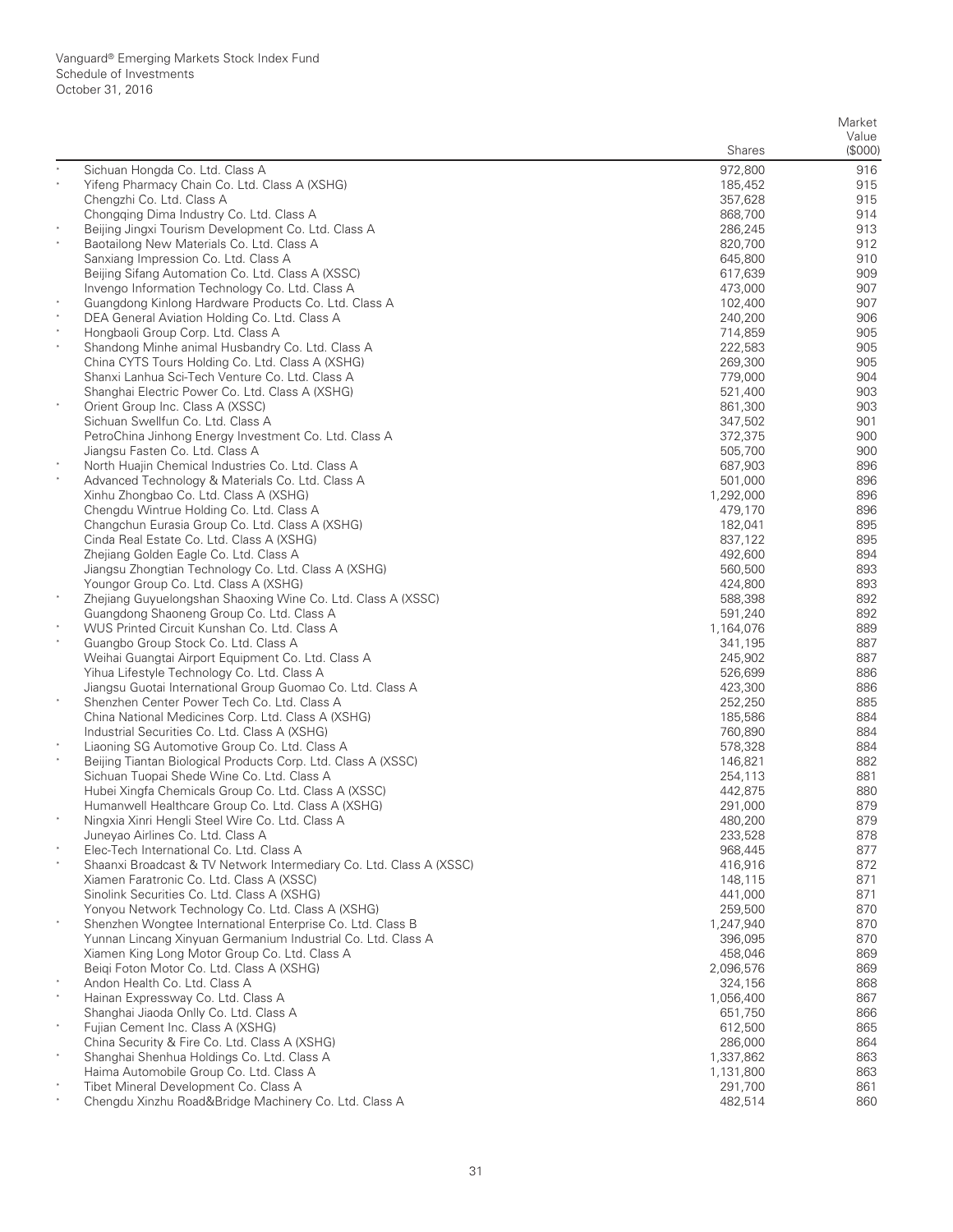|        |                                                                                                            |                    | Market           |
|--------|------------------------------------------------------------------------------------------------------------|--------------------|------------------|
|        |                                                                                                            | <b>Shares</b>      | Value<br>(\$000) |
|        | Jiangsu Huifeng Agrochemical Co. Ltd. Class A                                                              | 1,096,279          | 860              |
|        | IRICO Display Devices Co. Ltd. Class A                                                                     | 574,500            | 859              |
|        | Shaanxi Aerospace Power Hi-Tech Co. Ltd. Class A (XSSC)                                                    | 236,600            | 859              |
|        | Yinchuan Xinhua Commercial Group Co. Ltd. Class A                                                          | 212,170            | 858              |
|        | Shandong Jinjing Science & Technology Co. Ltd. Class A (XSSC)                                              | 1,271,196          | 858              |
|        | Hengtong Optic-electric Co. Ltd. Class A (XSHG)<br>Xian International Medical Investment Co. Ltd. Class A  | 309,400<br>860,950 | 857<br>856       |
|        | Shenzhen Kingdom Sci-Tech Co. Ltd. Class A (XSHG)                                                          | 188,500            | 855              |
|        | Shanghai Dragon Corp. Class A                                                                              | 364,000            | 855              |
|        | Yantai Jereh Oilfield Services Group Co. Ltd. Class A                                                      | 319,400            | 854              |
|        | Wolong Real Estate Group Co. Ltd. Class A (XSSC)                                                           | 662,901            | 853              |
|        | Chongqing Gangjiu Co. Ltd. Class A                                                                         | 802,300            | 852              |
|        | Guangxi Guiguan Electric Power Co. Ltd. Class A (XSHG)                                                     | 868,300            | 852              |
| $\ast$ | Chengtun Mining Group Co. Ltd. Class A (XSSC)                                                              | 757,325            | 847              |
|        | China Hi-Tech Group Co. Class A (XSHG)                                                                     | 449,600            | 847              |
|        | China Meheco Co. Ltd. Class A (XSSC)<br>Zhejiang Jingu Co. Ltd. Class A                                    | 281,360<br>327,907 | 846<br>843       |
|        | Hongbo Co. Ltd. Class A                                                                                    | 239,100            | 843              |
|        | Shanghai Bairun Investment Holding Group Co. Ltd. Class A                                                  | 237,800            | 841              |
|        | Launch Tech Co. Ltd.                                                                                       | 794,500            | 841              |
|        | Sichuan Golden Summit Group Class A                                                                        | 314,600            | 841              |
|        | Mingsheng Holdings Co. Ltd. Class A                                                                        | 642,355            | 841              |
|        | AVIC Helicopter Co. Ltd. Class A (XSSC)                                                                    | 131,603            | 839              |
| $\ast$ | Guangdong Guanghua Sci-Tech Co. Ltd. Class A                                                               | 267,742            | 838              |
|        | Shanghai DZH Ltd. Class A<br>Zhejiang Dun'An Artificial Environment Co. Ltd. Class A                       | 678,900<br>534,864 | 838<br>836       |
|        | Dr Peng Telecom & Media Group Co. Ltd. Class A (XSHG)                                                      | 257,100            | 836              |
|        | Anhui Sinonet & Xonglong Science & Technology Co. Ltd.                                                     | 375,002            | 835              |
| *,^    | China Public Procurement Ltd.                                                                              | 88,812,000         | 835              |
|        | Aerospace Hi-Tech Holdings Grp Ltd. Class A                                                                | 162,987            | 835              |
|        | Chongqing Three Gorges Water Conservancy & Electric Power Co. Ltd. Class A (XSHG)                          | 613,200            | 833              |
|        | Shanghai New Huangpu Real Estate Co. Ltd. Class A (XSHG)                                                   | 395,400            | 833              |
|        | Saturday Co. Ltd. Class A                                                                                  | 413,568            | 833              |
| $\ast$ | Chongqing Yukaifa Co. Ltd. Class A                                                                         | 731,800            | 833              |
|        | Shenzhen Gongjin Electronics Co. Ltd. Class A (XSHG)<br>Bright Dairy & Food Co. Ltd. Class A (XSHG)        | 139,200<br>389,800 | 832<br>831       |
|        | Beijing GeoEnviron Engineering & Technology Inc. Class A                                                   | 163,200            | 829              |
|        | Inner Mongolia Junzheng Energy & Chemical Industry Group Co. Ltd. Class A (XSHG)                           | 1,085,600          | 829              |
| $\ast$ | China Minsheng Drawin Technology Group Ltd.                                                                | 19,800,000         | 828              |
|        | China CSSC Holdings Ltd. Class A (XSHG)                                                                    | 249,270            | 828              |
|        | Xinjiang Guannong Fruit & Antler Group Co. Ltd. Class A (XSSC)                                             | 687,142            | 828              |
|        | Zhejiang Huahai Pharmaceutical Co. Ltd. Class A (XSSC)                                                     | 222,945            | 828              |
|        | Guangdong Guangzhou Daily Media Co. Ltd. Class A                                                           | 730,428            | 825              |
|        | Shanghai New Huangpu Real Estate Co. Ltd. Class A (XSSC)<br>Pubang Landscape Architecture Co. Ltd. Class A | 391,430<br>897,097 | 825<br>825       |
|        | Shantou Dongfeng Printing Co. Ltd. Class A (XSSC)                                                          | 457,042            | 825              |
|        | ZhongYeDa Electric Co. Ltd. Class A                                                                        | 395,000            | 824              |
|        | Xinjiang International Industry Co. Ltd. Class A                                                           | 688,237            | 823              |
|        | Jishi Media Co. Ltd. Class A (XSSC)                                                                        | 1,259,300          | 823              |
|        | Anshan Heavy Duty Mining Machinery Co. Ltd. Class A                                                        | 164,300            | 822              |
|        | Zhefu Holding Group Co. Ltd. Class A                                                                       | 862,700            | 821              |
|        | Zhuzhou Times New Material Technology Co. Ltd. Class A (XSSC)                                              | 348,522            | 821              |
|        | SooChow Securities Co. Ltd. Class A (XSHG)<br>Lanzhou Great Wall Electrical Co. Ltd. Class A               | 382,200<br>584,000 | 817<br>816       |
|        | EverChina International Holdings Co. Ltd.                                                                  | 15,675,669         | 816              |
|        | Minmetals Land Ltd.                                                                                        | 6,472,000          | 816              |
|        | Xinyu Iron & Steel Co. Ltd. Class A                                                                        | 1,870,600          | 815              |
| $\ast$ | ZYNP Corp. Class A                                                                                         | 447,900            | 814              |
|        | Jiangsu Wanlin Modern Logistics Co. Ltd. Class A                                                           | 329,200            | 814              |
|        | Sichuan Hebang Biotechnology Co. Ltd. Class A (XSSC)                                                       | 1,041,300          | 813              |
|        | Shengyi Technology Co. Ltd. Class A (XSHG)                                                                 | 421,392            | 813              |
| $\ast$ | Yang Quan Coal Industry Group Co. Ltd. Class A (XSHG)                                                      | 729,300            | 812              |
|        | Datong Coal Industry Co. Ltd. Class A (XSHG)<br>China CSSC Holdings Ltd. Class A (XSSC)                    | 721,035<br>244,280 | 812<br>812       |
|        |                                                                                                            |                    |                  |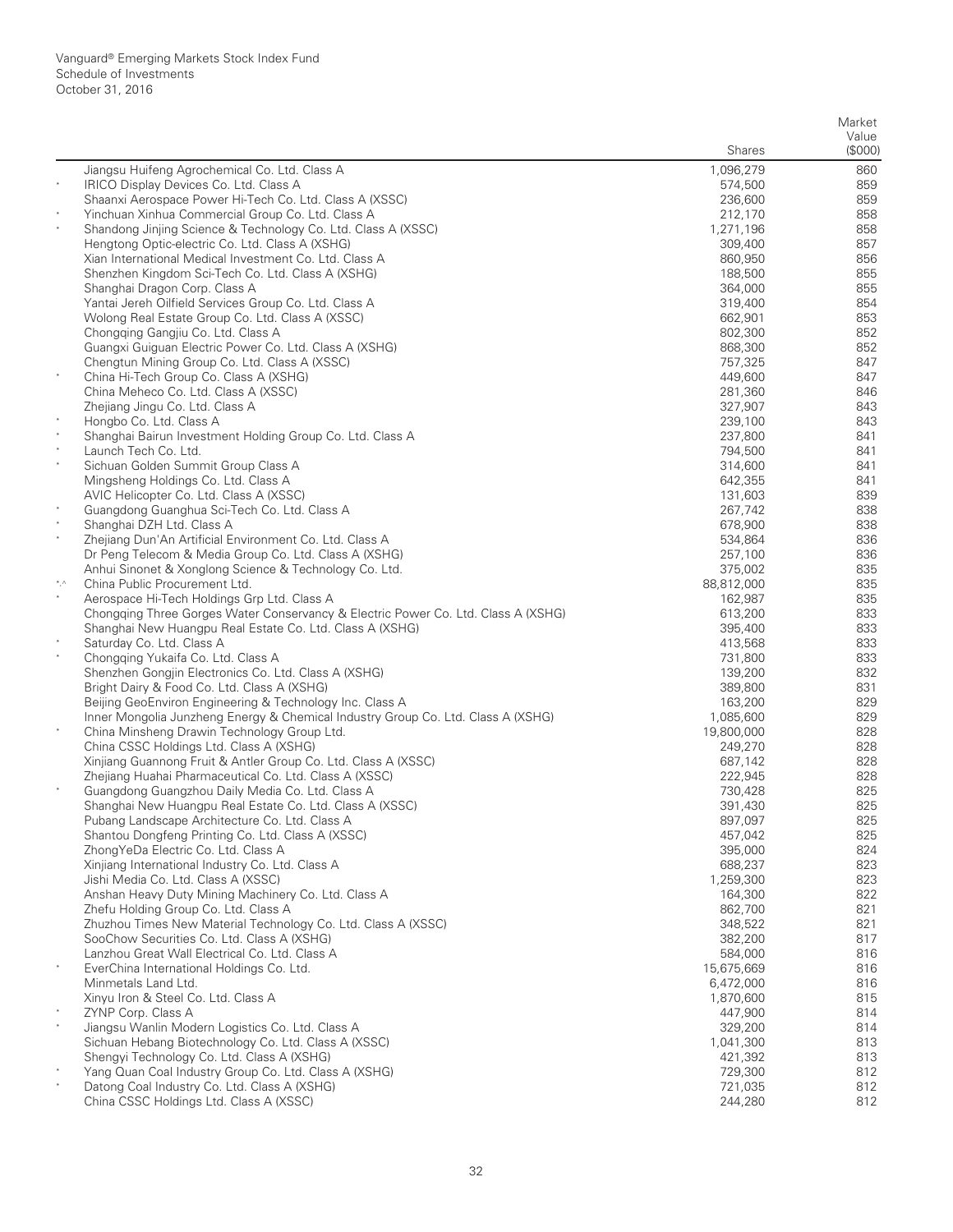|        |                                                                                                                      | <b>Shares</b>        | Market<br>Value<br>(0,00) |
|--------|----------------------------------------------------------------------------------------------------------------------|----------------------|---------------------------|
|        | Hubei Broadcasting & Television Information Network Co. Ltd. Class A                                                 | 372,800              | 811                       |
| $\ast$ | Shenzhen Selen Science & Technology Co. Ltd. Class A                                                                 | 275,000              | 811                       |
|        | Hubei Jumpcan Pharmaceutical Co. Ltd. Class A (XSHG)                                                                 | 167,500              | 809                       |
|        | Heilongjiang Agriculture Co. Ltd. Class A                                                                            | 517,150              | 809                       |
|        | Jiangxi Copper Co. Ltd. Class A                                                                                      | 374,244              | 809                       |
| $\ast$ | Blackcow Food Co. Ltd. Class A                                                                                       | 273,150              | 808                       |
|        | Wangfujing Group Co. Ltd. Class A (XSHG)                                                                             | 335,920              | 808                       |
|        | Beijing Aerospace Changfeng Co. Ltd. Class A                                                                         | 188,987              | 807                       |
|        | Telling Telecommunication Holding Co. Ltd. Class A<br>Huludao Zinc Industry Co. Class A                              | 483,900<br>943.200   | 806<br>806                |
|        | Shenzhen Aisidi Co. Ltd. Class A                                                                                     | 352,100              | 804                       |
|        | Yintai Resources Co. Ltd. Class A                                                                                    | 362,735              | 804                       |
|        | Mesnac Co. Ltd. Class A                                                                                              | 438,189              | 803                       |
|        | Kaidi Ecological and Environmental Technology Co. Ltd. Class A                                                       | 583,600              | 803                       |
| $\ast$ | Chunghsin Technology Group Co. Ltd. Class A                                                                          | 225,463              | 800                       |
|        | Guirenniao Co. Ltd. Class A (XSSC)                                                                                   | 191,699              | 799                       |
| $\ast$ | Pingdingshan Tianan Coal Mining Co. Ltd. Class A (XSHG)                                                              | 1,035,882            | 798                       |
| $\ast$ | Anhui Huilong Agricultural Means of Production Co. Ltd. Class A                                                      | 591,250<br>757,300   | 798<br>798                |
|        | Sichuan Guodong Construction Co. Ltd.<br>Beijing Hualian Department Store Co. Ltd. Class A                           | 1,344,700            | 798                       |
|        | Guangdong Delian Group Co. Ltd. Class A                                                                              | 634,135              | 797                       |
|        | Shijiazhuang Yiling Pharmaceutical Co. Ltd. Class A                                                                  | 329,061              | 797                       |
|        | Hubei Chutian Expressway Co. Ltd. Class A                                                                            | 1,026,400            | 797                       |
|        | Nanjing Panda Electronics Co. Ltd. Class A (XSSC)                                                                    | 375,700              | 796                       |
| $\ast$ | Tian Jin Global Magnetic Card Co. Ltd. Class A                                                                       | 557,171              | 795                       |
|        | AVIC Aero-Engine Controls Co. Ltd. Class A                                                                           | 196,500              | 792                       |
|        | Changshouhua Food Co. Ltd.                                                                                           | 1,536,000            | 791                       |
|        | Shandong Homey Aquatic Development Co. Ltd. Class A<br>Changchun Faway Automobile Components Co. Ltd. Class A (XSHG) | 1,296,098<br>342,800 | 791<br>791                |
|        | Wuxi Huaguang Boiler Co. Ltd. Class A                                                                                | 283,300              | 790                       |
|        | Guizhou Jiulian Industrial Explosive Material Development Co. Ltd. Class A                                           | 303,301              | 790                       |
|        | Beijing Teamsun Technology Co. Ltd. Class A (XSSC)                                                                   | 420,486              | 788                       |
|        | Shanghai Yaoji Playing Card Co. Ltd. Class A                                                                         | 262,459              | 788                       |
|        | Loncin Motor Co. Ltd. Class A (XSSC)                                                                                 | 258,000              | 787                       |
|        | Materials Industry Zhongda Group Co. Ltd. Class A (XSHG)                                                             | 511,810              | 783                       |
|        | Beijing WKW Automotive Parts Co. Ltd. Class A                                                                        | 326,488              | 783                       |
|        | Zhejiang Longsheng Group Co. Ltd. Class A (XSHG)<br>China Meheco Co. Ltd. Class A (XSHG)                             | 581,200<br>260,100   | 782<br>782                |
|        | Mayinglong Pharmaceutical Group Co. Ltd. Class A (XSSC)                                                              | 259,926              | 782                       |
|        | Jiangsu Yangnong Chemical Co. Ltd. Class A (XSSC)                                                                    | 166,900              | 780                       |
|        | V V Food & Beverage Co. Ltd. Class A (XSSC)                                                                          | 772,770              | 779                       |
|        | Xinjiang Yilite Industry Co. Ltd. Class A (XSHG)                                                                     | 342,900              | 778                       |
|        | Henan Zhongfu Industry Co. Ltd. Class A                                                                              | 861,000              | 778                       |
|        | Shenzhen Special Economic Zone Real Estate & Properties Group Co. Ltd. Class A                                       | 471,000              | 777                       |
|        | Guangxi Guitang Group Co. Class A                                                                                    | 489,148              | 776                       |
|        | Shanghai Belling Co. Ltd. Class A (XSSC)<br>Greatoo Intelligent Equipment Inc.                                       | 350,844<br>1,407,600 | 773<br>771                |
|        | Lingyuan Iron & Steel Co. Ltd. Class A                                                                               | 2,019,700            | 771                       |
| $\ast$ | Befar Group Co. Ltd. Class A (XSSC)                                                                                  | 827,456              | 767                       |
|        | Jilin Yongda Group Co. Ltd. Class A                                                                                  | 395,857              | 767                       |
|        | Liaoning Wellhope Agri-Tech JSC Ltd. Class A (XSHG)                                                                  | 371,300              | 765                       |
|        | Qingin Foodstuffs Group Cayman Co. Ltd.                                                                              | 2,215,980            | 764                       |
| $\ast$ | Xining Special Steel Co. Class A                                                                                     | 906,600              | 764                       |
|        | Colour Life Services Group Co. Ltd.                                                                                  | 1,054,000            | 764                       |
| $\ast$ | Beijing Tiantan Biological Products Corp. Ltd. Class A (XSHG)                                                        | 127,100              | 763                       |
|        | Shandong Shengli Co. Class A                                                                                         | 821,977<br>620,352   | 762<br>760                |
| $\ast$ | Tangshan Sanyou Chemical Industries Co. Ltd. Class A (XSSC)<br>Grinm Advanced Materials Co. Ltd. Class A (XSSC)      | 474,000              | 760                       |
|        | Shandong Jinling Mining Co. Ltd. Class A                                                                             | 584,300              | 760                       |
|        | Xi'An Shaangu Power Co. Ltd. Class A (XSHG)                                                                          | 728,545              | 760                       |
|        | Keda Clean Energy Co. Ltd. Class A (XSHG)                                                                            | 591,200              | 759                       |
|        | Kingfa Sci & Tech Co. Ltd. Class A (XSSC)                                                                            | 755,423              | 758                       |
|        | Qingdao Citymedia Co. Ltd. Class A                                                                                   | 424,800              | 757                       |
|        | Befar Group Co. Ltd. Class A (XSHG)                                                                                  | 814,262              | 755                       |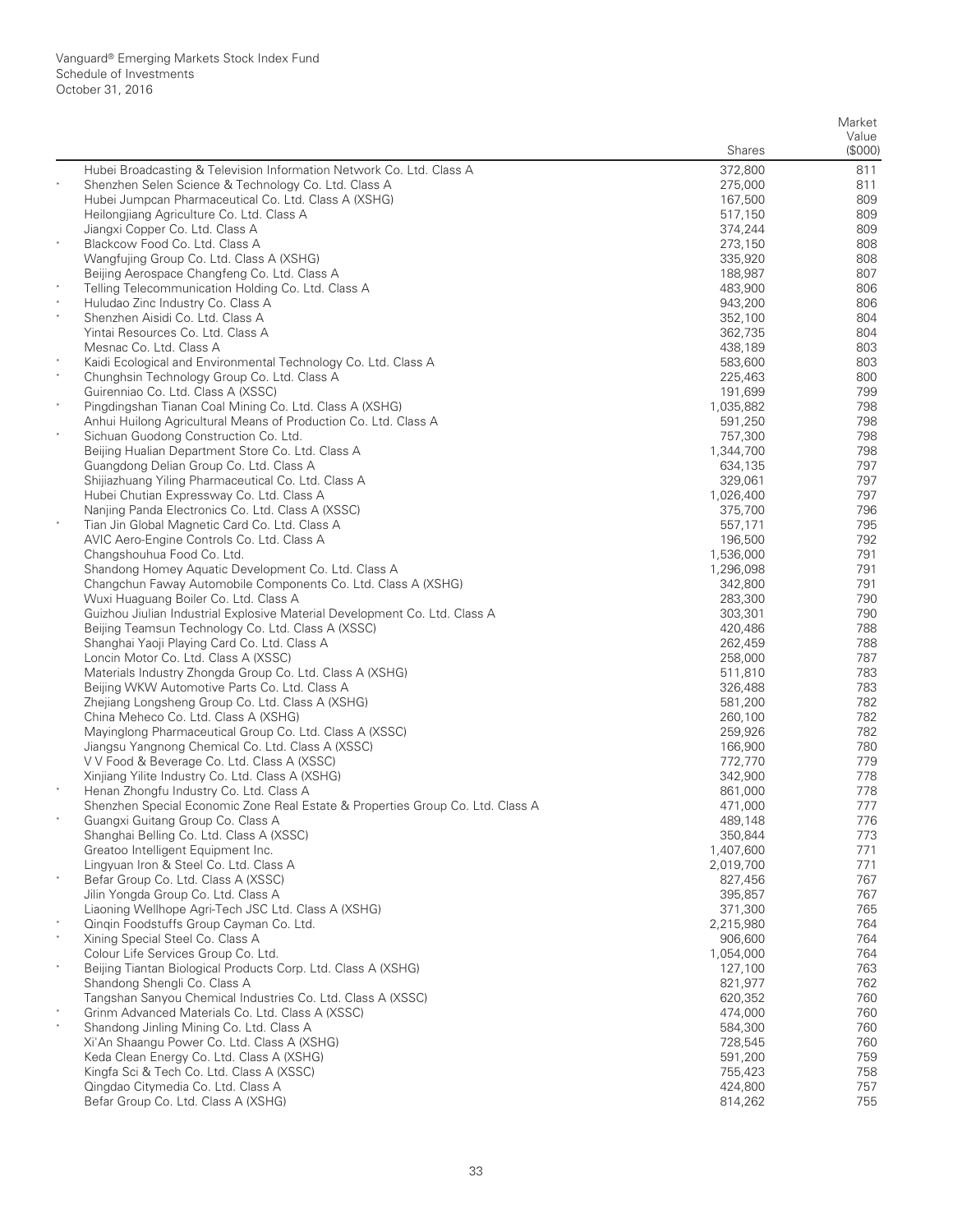|            |                                                                                                    | <b>Shares</b>        | Market<br>Value<br>(0,00) |
|------------|----------------------------------------------------------------------------------------------------|----------------------|---------------------------|
|            | Shenzhen ESUN Display Co. Ltd. Class A                                                             | 90,126               | 755                       |
| $_{\rm *}$ | Jinduicheng Molybdenum Co. Ltd. Class A (XSSC)                                                     | 636,492              | 752                       |
|            | Innuovo Technology Co. Ltd. Class A                                                                | 676,055              | 752                       |
|            | Jiangsu Kanion Pharmaceutical Co. Ltd. Class A (XSSC)                                              | 276,418              | 750                       |
|            | Changzheng Engineering Co. Ltd. Class A (XSSC)                                                     | 171,551              | 750                       |
|            | China Wafer Level CSP Co. Ltd. Class A (XSHG)                                                      | 157,400              | 750                       |
|            | Zhengzhou Coal Mining Machinery Group Co. Ltd. Class A (XSSC)                                      | 819,425              | 749                       |
|            | Zhejiang China Light & Textile Industrial City Group Co. Ltd. Class A (XSHG)                       | 753,800              | 748                       |
|            | Beijing Capital Development Co. Ltd. Class A (XSHG)                                                | 428,652              | 747                       |
| $\ast$     | Zhejiang Guangsha Co. Ltd. Class A                                                                 | 706,650              | 746                       |
|            | China Avionics Systems Co. Ltd. Class A (XSHG)                                                     | 262,584              | 746                       |
|            | Sino-Platinum Metals Co. Ltd. Class A (XSSC)                                                       | 190,878              | 745                       |
|            | Hisense Electric Co. Ltd. Class A (XSSC)                                                           | 295,362              | 743                       |
| $\ast$     | Shandong Sunway Petrochemical Engineering Co. Ltd. Class A<br>Yunnan Tourism Co. Ltd. Class A      | 577,700<br>586,599   | 743<br>742                |
|            |                                                                                                    | 540,200              | 741                       |
|            | Guangdong Rongtai Industry Co. Ltd. Class A<br>CITIC Securities Co. Ltd. Class A (XSHG)            | 302,500              | 741                       |
|            | Shanxi Guoxin Energy Corp. Ltd. Class A (XSHG)                                                     | 434,126              | 739                       |
|            | AVIC Helicopter Co. Ltd. Class A (XSHG)                                                            | 115,800              | 738                       |
|            | China CITIC Bank Corp. Ltd. Class A (XSHG)                                                         | 824,050              | 738                       |
|            | Qingdao East Steel Tower Stock Co. Ltd. Class A                                                    | 480,481              | 738                       |
|            | Real Nutriceutical Group Ltd.                                                                      | 8,797,000            | 736                       |
| $\ast$     | Qinchuan Machine Tool & Tool Group Co. Ltd. Class A                                                | 549,605              | 736                       |
|            | Ningbo Tuopu Group Co. Ltd. Class A (XSHG)                                                         | 159,900              | 734                       |
| $\ast$     | Inner Mongolia Pingzhuang Energy Co. Ltd. Class A                                                  | 711,300              | 733                       |
|            | Beijing Capital Co. Ltd. Class A (XSHG)                                                            | 1,167,800            | 731                       |
|            | Neusoft Corp. Class A (XSHG)                                                                       | 275,400              | 731                       |
| $\ast$     | Linzhou Heavy Machinery Group Co. Ltd. Class A                                                     | 695,460              | 730                       |
|            | Youngy Co. Ltd. Class A                                                                            | 183,076              | 729                       |
|            | Ningbo Marine Co. Ltd. Class A                                                                     | 938,000              | 728                       |
|            | Wanhua Chemical Group Co. Ltd. Class A (XSSC)                                                      | 236,439              | 728                       |
|            | Zhejiang Yankon Group Co. Ltd. Class A (XSHG)                                                      | 625,675              | 728                       |
|            | Time Publishing and Media Co. Ltd. Class A (XSSC)<br>Grandblue Environment Co. Ltd. Class A (XSHG) | 239,408<br>316,000   | 728<br>727                |
|            | Western Region Gold Co. Ltd. Class A                                                               | 194,400              | 727                       |
|            | Suzhou New District Hi-Tech Industrial Co. Ltd. Class A (XSHG)                                     | 534,800              | 726                       |
|            | Tianjin Tianhai Investment Co. Ltd. Class A                                                        | 527,800              | 724                       |
|            | Jiangsu King's Luck Brewery JSC Ltd. Class A (XSHG)                                                | 368,662              | 724                       |
|            | COFCO Tunhe Co. Ltd. Class A                                                                       | 421,800              | 723                       |
|            | Bros Eastern Co. Ltd. Class A (XSHG)                                                               | 778,810              | 723                       |
|            | CSSC Offshore and Marine Engineering Group Co. Ltd. Class A (XSSC)                                 | 177,401              | 722                       |
|            | Shenzhen Prolto Supply Chain Management Co. Ltd. Class A                                           | 193,328              | 721                       |
|            | Aerosun Corp. Class A (XSSC)                                                                       | 276,162              | 720                       |
|            | Sichuan Haite High-tech Co. Ltd. Class A                                                           | 302,880              | 718                       |
|            | Zhonglu Co. Ltd. Class A (XSSC)                                                                    | 189,037              | 716                       |
|            | Aerospace Communications Holding Group Co. Ltd. Class A                                            | 256,319              | 716                       |
| $\ast$     | Luyin Investment Group Co. Ltd. Class A                                                            | 515,800              | 715                       |
|            | Great Wall Movie and Television Co. Ltd. Class A                                                   | 354,700              | 715                       |
|            | Zhejiang JIULI Hi-tech Metals Co. Ltd. Class A<br>Zijin Mining Group Co. Ltd. Class A (XSHG)       | 449,450<br>1,461,400 | 713<br>713                |
| $\ast$     | Shenzhen Textile Holdings Co. Ltd. Class A                                                         | 361,875              | 711                       |
|            | FSPG Hi-Tech Co. Ltd. Class A                                                                      | 556,700              | 711                       |
| $\ast$     | SDIC Essence Holdings Co. Ltd. Class A (XSSC)                                                      | 298,900              | 709                       |
| $\ast$     | Aurora Optoelectronics Co. Ltd. Class A (XSSC)                                                     | 170,889              | 708                       |
|            | Zhejiang Zheneng Electric Power Co. Ltd. Class A (XSSC)                                            | 891,301              | 706                       |
|            | Nanjing Central Emporium Class A (XSSC)                                                            | 693,445              | 705                       |
|            | Hareon Solar Technology Co. Ltd. Class A                                                           | 2,013,300            | 705                       |
| $\ast$     | Yunnan Copper Co. Ltd. Class A                                                                     | 447,200              | 705                       |
|            | China Southern Airlines Co. Ltd. Class A (XSHG)                                                    | 663,500              | 704                       |
|            | Jinzhou Port Co. Ltd. Class A                                                                      | 1,144,371            | 703                       |
|            | China Jushi Co. Ltd. Class A (XSHG)                                                                | 437,360              | 702                       |
|            | Simei Media Co. Ltd. Class A                                                                       | 144,198              | 702                       |
|            | China Merchants Land Ltd.                                                                          | 4,948,000            | 700                       |
|            | Minmetals Development Co. Ltd. Class A (XSHG)                                                      | 283,000              | 700                       |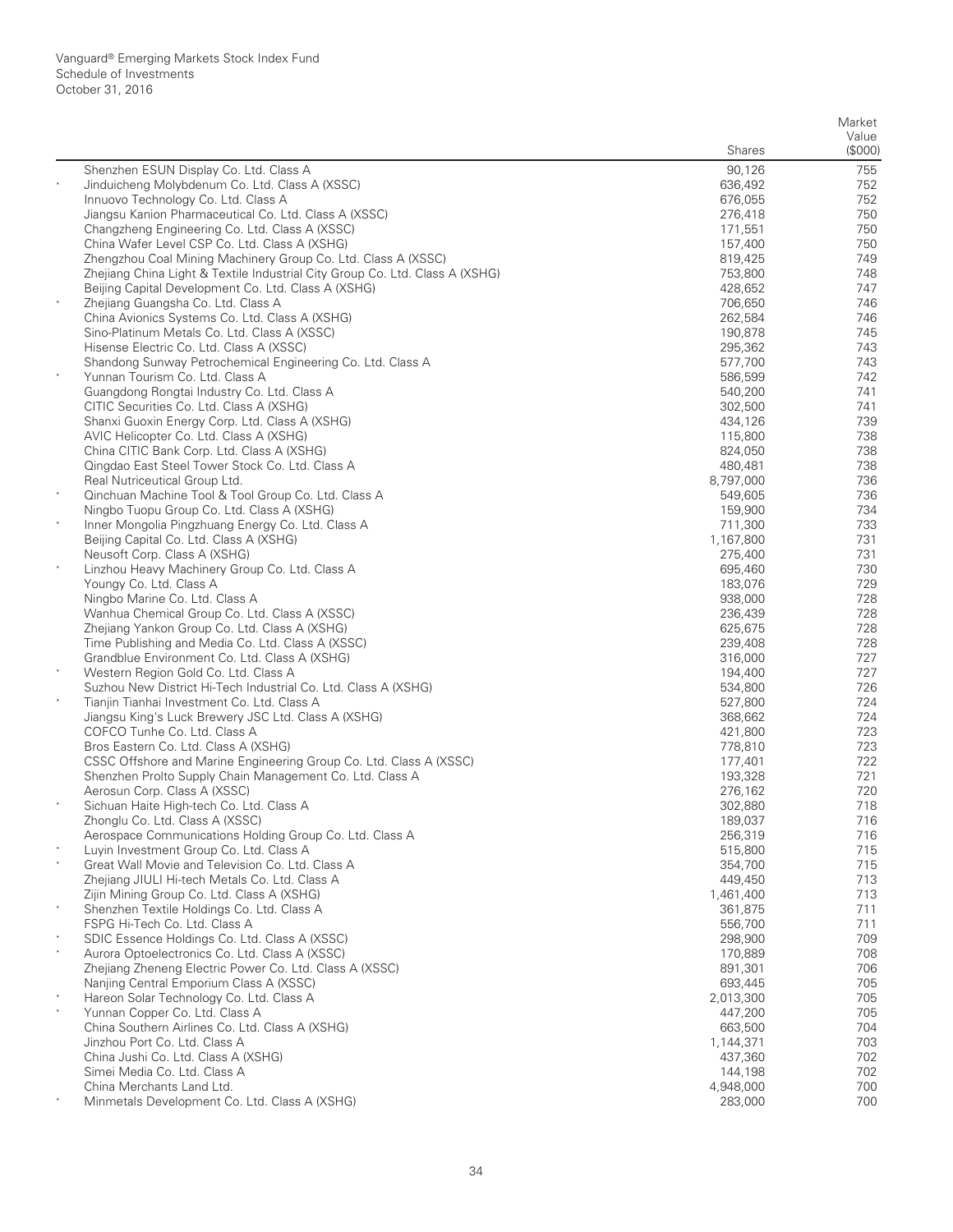|        |                                                                                                              | <b>Shares</b>      | Market<br>Value<br>(\$000) |
|--------|--------------------------------------------------------------------------------------------------------------|--------------------|----------------------------|
|        | JiuGui Liquor Co. Ltd. Class A                                                                               | 217,000            | 696                        |
| $\ast$ | Shenzhen Comix Group Co. Ltd. Class A                                                                        | 197,593            | 696                        |
|        | CTS International Logistics Corp. Ltd. Class A                                                               | 450,986            | 696                        |
|        | Shandong Molong Petroleum Machinery Co. Ltd. Class A                                                         | 377,928            | 695                        |
|        | Shanghai Zhangjiang High-Tech Park Development Co. Ltd. Class A (XSHG)                                       | 254,200            | 692                        |
|        | Jiangsu Jiangnan High Polymer Fiber Co. Ltd. Class A (XSSC)                                                  | 707,781            | 690                        |
|        | Fiyta Holdings Ltd. Class B                                                                                  | 681,898            | 690                        |
|        | Air China Ltd. Class A (XSSC)                                                                                | 630,438            | 689                        |
|        | Anhui Jiangnan Chemical Industry Co. Ltd. Class A                                                            | 532,600            | 688                        |
|        | Huawei Culture Co. Ltd. Class A                                                                              | 348,240            | 687                        |
|        | Asian Star Anchor Chain Co. Ltd. Jiangsu Class A                                                             | 529,350            | 687                        |
| $\ast$ | Neway Valve Suzhou Co. Ltd. Class A (XSHG)                                                                   | 251,288            | 687                        |
|        | Guizhou Red Star Developing Co. Ltd. Class A<br>Besttone Holdings Co. Ltd. Class A (XSSC)                    | 321,100<br>218,900 | 687<br>685                 |
|        | Tianjin Faw Xiali Automobile Co. Ltd. Class A                                                                | 865,700            | 684                        |
|        | Shaanxi Ligeance Mineral Resources Co. Ltd. Class A                                                          | 205,566            | 684                        |
|        | Shanghai Wanye Enterprises Co. Ltd. Class A (XSHG)                                                           | 357,600            | 683                        |
|        | Jiangxi Hongdu Aviation Industry Co. Ltd. Class A (XSSC)                                                     | 240,800            | 683                        |
|        | Zhejiang Hisun Pharmaceutical Co. Ltd. Class A (XSHG)                                                        | 322,800            | 682                        |
|        | Xiangtan Electric Manufacturing Co. Ltd. Class A (XSSC)                                                      | 344,549            | 679                        |
|        | Western Mining Co. Ltd. Class A (XSHG)                                                                       | 613,700            | 679                        |
|        | Shenzhen Expressway Co. Ltd. Class A (XSSC)                                                                  | 526,804            | 679                        |
|        | Shenzhen Rapoo Technology Co. Ltd. Class A                                                                   | 120,590            | 676                        |
|        | Jiangsu Shuangxing Color Plastic New Materials Co. Ltd. Class A                                              | 432,373            | 675                        |
|        | Ningbo Yunsheng Group Co. Ltd. Class A (XSSC)                                                                | 210,795            | 674                        |
|        | Suzhou Hesheng Special Material Co. Ltd. Class A                                                             | 182,800            | 674                        |
|        | Shaanxi Jinye Science Technology And Education Co. Ltd. Group Class A                                        | 435,808            | 673                        |
|        | Hunan Jiangnan Red Arrow Co. Ltd. Class A                                                                    | 329,544            | 673                        |
|        | Beingmate Baby & Child Food Co. Ltd. Class A                                                                 | 387,500            | 671                        |
|        | Shinva Medical Instrument Co. Ltd. Class A (XSHG)                                                            | 184,248            | 670                        |
|        | Tibet Cheezheng Tibetan Medicine Co. Ltd. Class A                                                            | 120,960<br>147,800 | 669<br>667                 |
| $\ast$ | Jinyu Bio-Technology Co. Ltd. Class A (XSHG)<br>Jiangsu Phoenix Property Investment Co. Ltd. Class A (XSSC)  | 533,520            | 666                        |
|        | Xilong Scientific Co. Ltd.                                                                                   | 282,775            | 663                        |
|        | Orient Group Inc. Class A (XSHG)                                                                             | 631,900            | 663                        |
|        | Chongqing Water Group Co. Ltd. Class A (XSHG)                                                                | 575,000            | 662                        |
|        | Xiamen International Port Co. Ltd.                                                                           | 3,084,000          | 662                        |
| $\ast$ | Shandong Hongda Mining Co. Ltd. Class A (XSHG)                                                               | 250,782            | 661                        |
|        | Baoji Titanium Industry Co. Ltd. Class A                                                                     | 233,400            | 661                        |
|        | Pingdingshan Tianan Coal Mining Co. Ltd. Class A (XSSC)                                                      | 856,653            | 660                        |
|        | Xiamen International Airport Co. Ltd. Class A (XSHG)                                                         | 196,455            | 660                        |
|        | TDG Holdings Co. Ltd. Class A                                                                                | 320,500            | 659                        |
| $\ast$ | Xinjiang Sailimu Modern Agriculture Co. Ltd. Class A                                                         | 580,800            | 658                        |
|        | Shanghai U9 Game Co. Ltd. Class A                                                                            | 318,000            | 657                        |
| $\ast$ | China Soft Power Technology Holdings Ltd.                                                                    | 27,440,000         | 656                        |
|        | Tianjin Songjiang Co. Ltd. Class A                                                                           | 685,700<br>270,900 | 656                        |
| $\ast$ | Beijing Gehua CATV Network Co. Ltd. Class A (XSHG)<br>Guangxi Wuzhou Zhongheng Group Co. Ltd. Class A (XSSC) | 983,303            | 654<br>653                 |
| $\ast$ | Shenzhen Fountain Corp. Class A                                                                              | 599,700            | 652                        |
| $\ast$ | Lander Sports Development Co. Ltd. Class A                                                                   | 299,300            | 652                        |
|        | DHC Software Co. Ltd. Class A                                                                                | 205,645            | 651                        |
|        | P2P Financial Information Service Co. Ltd. Class A                                                           | 348,000            | 651                        |
| $\ast$ | Zhejiang Qianjiang Motorcycle Co. Ltd. Class A                                                               | 231,200            | 650                        |
|        | Xiangtan Electric Manufacturing Co. Ltd. Class A (XSHG)                                                      | 328,934            | 648                        |
| $\ast$ | Baotou Beifang Chuangye Co. Ltd. Class A                                                                     | 352,000            | 648                        |
|        | CITIC Heavy Industries Co. Ltd. Class A (XSSC)                                                               | 831,227            | 647                        |
|        | Tongkun Group Co. Ltd. Class A (XSSC)                                                                        | 347,785            | 647                        |
| $\ast$ | Shenzhen Capstone Industrial Co. Ltd. Class A                                                                | 88,900             | 646                        |
|        | Dongfang Electric Corp. Ltd. Class A (XSSC)                                                                  | 448,691            | 643                        |
|        | China Grand Automotive Services Co. Ltd. Class A (XSHG)                                                      | 492,900            | 643                        |
|        | Shanghai New World Co. Ltd. Class A (XSSC)                                                                   | 314,400            | 642                        |
|        | Sufa Technology Industry Co. Ltd. CNNC Class A                                                               | 190,700            | 641                        |
|        | Huayi Electric Co. Ltd. Class A (XSHG)                                                                       | 364,092            | 641                        |
|        | Nanjing Huadong Electronics Information & Technology Co. Ltd. Class A                                        | 1,322,852          | 640                        |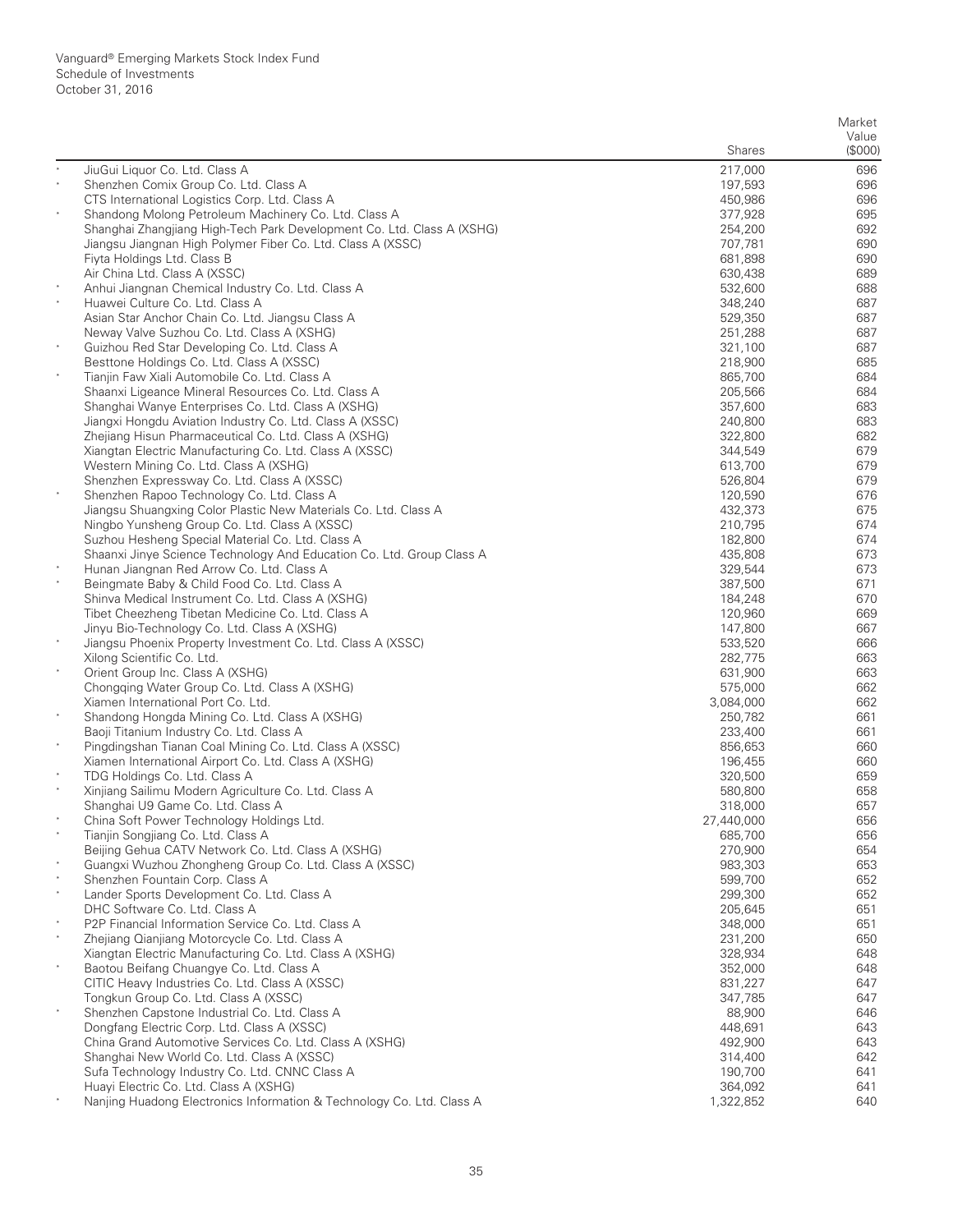|               |                                                                                                              |                    | Market     |
|---------------|--------------------------------------------------------------------------------------------------------------|--------------------|------------|
|               |                                                                                                              |                    | Value      |
|               |                                                                                                              | <b>Shares</b>      | (\$000)    |
|               | Hebei Hengshui Laobaigan Liquor Co. Ltd. Class A (XSHG)                                                      | 167,497            | 635        |
|               | Jiangzhong Pharmaceutical Co. Ltd. Class A (XSSC)                                                            | 128,400            | 635        |
|               | Yifeng Pharmacy Chain Co. Ltd. Class A (XSSC)                                                                | 128,377            | 634        |
|               | Zhejiang Ming Jewelry Co. Ltd. Class A                                                                       | 328,100            | 632        |
|               | Sichuan EM Technology Co. Ltd. Class A (XSHG)                                                                | 537,500            | 631        |
|               | Sichuan Tianyi Science & Technology Co. Ltd. Class A                                                         | 270,800            | 631        |
|               | First Tractor Co. Ltd. Class A (XSHG)                                                                        | 352,300            | 630        |
|               | Guangdong Weihua Corp. Class A                                                                               | 366.774            | 629        |
|               | Guangdong HEC Technology Holding Co. Ltd. Class A (XSSC)<br>Pacific Securities Co. Ltd. Class A (XSHG)       | 622,738<br>821,535 | 628<br>627 |
|               | China Shenhua Energy Co. Ltd. Class A (XSSC)                                                                 | 251,550            | 626        |
|               | Jiangsu Yueda Investment Co. Ltd. Class A (XSSC)                                                             | 486,700            | 626        |
|               | Shanghai Tunnel Engineering Co. Ltd. Class A (XSSC)                                                          | 412,700            | 625        |
|               | China Tungsten And Hightech Materials Co. Ltd. Class A                                                       | 259,900            | 624        |
|               | Sinoma International Engineering Co. Class A (XSSC)                                                          | 595,223            | 624        |
|               | Zhejiang Juhua Co. Ltd. Class A (XSSC)                                                                       | 388,725            | 623        |
|               | Xiamen ITG Group Corp. Ltd. Class A (XSSC)                                                                   | 478,674            | 622        |
|               | Deluxe Family Co. Ltd. Class A (XSSC)                                                                        | 437,436            | 620        |
|               | Sunward Intelligent Equipment Co. Ltd. Class A                                                               | 424,600            | 620        |
|               | Hangzhou Silan Microelectronics Co. Ltd. Class A (XSSC)                                                      | 632,600            | 619        |
|               | Ingenious Ene-Carbon New Materials Co. Ltd. Class A                                                          | 469,900            | 619        |
|               | Shanghai Wanye Enterprises Co. Ltd. Class A (XSSC)                                                           | 323,932            | 619        |
|               | Tibet Urban Development and Investment Co. Ltd. Class A (XSSC)                                               | 267,344            | 619        |
|               | Shanghai Jinjiang International Industrial Investment Co. Ltd. Class A (XSHG)                                | 161,800            | 617        |
|               | Star Lake Bioscience Co. Inc. Zhaoqing Guangdong Class A                                                     | 621,400            | 615        |
|               | Shanghai SK Petroleum & Chemical Equipment Corp. Ltd. Class A                                                | 253,600            | 613        |
|               | Sinochem International Corp. Class A (XSHG)                                                                  | 414,700            | 612        |
|               | SDIC Power Holdings Co. Ltd. Class A (XSSC)                                                                  | 631,993            | 611        |
|               | Nanjing Iron & Steel Co. Ltd. Class A                                                                        | 1,601,500          | 611        |
|               | China Hainan Rubber Industry Group Co. Ltd. Class A (XSHG)                                                   | 655,100            | 610        |
|               | Guangdong Meiyan Jixiang Hydropower Co. Ltd. Class A<br>Hubei Xingfa Chemicals Group Co. Ltd. Class A (XSHG) | 586,600            | 608        |
|               | Xingmin Intelligent Transportation Systems Group Co. Ltd. Class A                                            | 306,000<br>245,226 | 608<br>608 |
|               | Changchai Co. Ltd. Class B                                                                                   | 954,342            | 606        |
|               | Shantui Construction Machinery Co. Ltd. Class A                                                              | 722,635            | 606        |
|               | Dongyue Group Ltd.                                                                                           | 3,428,000          | 606        |
| $\ast$        | Xiamen XGMA Machinery Co. Ltd. Class A                                                                       | 600,000            | 602        |
|               | Sichuan Chengfa Aero-Science & Technology Co. Ltd. Class A (XSSC)                                            | 103,600            | 602        |
| $\ast$        | Sichuan Guodong Construction Co. Ltd. Class A                                                                | 570,200            | 601        |
|               | Luxin Venture Capital Group Co. Ltd. Class A (XSSC)                                                          | 165,708            | 598        |
|               | Kingfa Sci & Tech Co. Ltd. Class A (XSHG)                                                                    | 596,600            | 598        |
|               | Sichuan Western Resources Holding Co. Ltd. Class A                                                           | 315,200            | 598        |
|               | China Sports Industry Group Co. Ltd. Class A (XSSC)                                                          | 219,000            | 597        |
|               | Zhangjiagang Freetrade Science and Technology Co. Ltd. Class A (XSSC)                                        | 696,286            | 597        |
|               | Xinjiang Xuefeng Sci-Tech Group Co. Ltd. Class A                                                             | 458,800            | 596        |
|               | Liaoning Wellhope Agri-Tech JSC Ltd. Class A (XSSC)                                                          | 289,101            | 596        |
|               | Aeolus Tyre Co. Ltd. Class A                                                                                 | 398,304            | 595        |
|               | Hubei Kaile Science & Technology Co. Ltd. Class A (XSHG)                                                     | 265,300            | 594        |
|               | Avic Aviation High-Technology Co. Ltd. Class A (XSSC)                                                        | 300,067            | 593        |
|               | Jinduicheng Molybdenum Co. Ltd. Class A (XSHG)<br>Hunan Investment Group Co. Ltd. Class A                    | 501,200<br>490,600 | 592<br>591 |
| $\ast$        | Far East Smarter Energy Co. Ltd. Class A (XSHG)                                                              | 455,060            | 591        |
|               | Zhejiang Juhua Co. Ltd. Class A (XSHG)                                                                       | 367,800            | 590        |
| $\frac{1}{2}$ | Ningbo Fuda Co. Ltd. Class A                                                                                 | 692,700            | 589        |
|               | Southwest Securities Co. Ltd. Class A (XSHG)                                                                 | 547,606            | 589        |
|               | Anhui Hengyuan Coal Industry and Electricity Power Co. Ltd. Class A (XSHG)                                   | 547,500            | 588        |
|               | Shanghai Metersbonwe Fashion & Accessories Co. Ltd. Class A                                                  | 926,300            | 588        |
|               | Hefei Meiling Co. Ltd. Class B                                                                               | 962,200            | 587        |
|               | Gansu Yasheng Industrial Group Co. Ltd. Class A (XSSC)                                                       | 721,600            | 587        |
|               | Tianjin Benefo Tejing Electric Co. Ltd. Class A (XSSC)                                                       | 286,889            | 586        |
|               | Jonjee High-Tech Industrial And Commercial Holding Co. Ltd. Class A (XSHG)                                   | 234,200            | 586        |
| $\star$       | Zhejiang Great Southeast Co. Ltd. Class A                                                                    | 1,101,400          | 585        |
|               | Shenzhen Noposion Agrochemicals Co. Ltd. Class A                                                             | 383,200            | 585        |
|               | Guizhou Yibai Pharmaceutical Co. Ltd. Class A (XSSC)                                                         | 237,100            | 584        |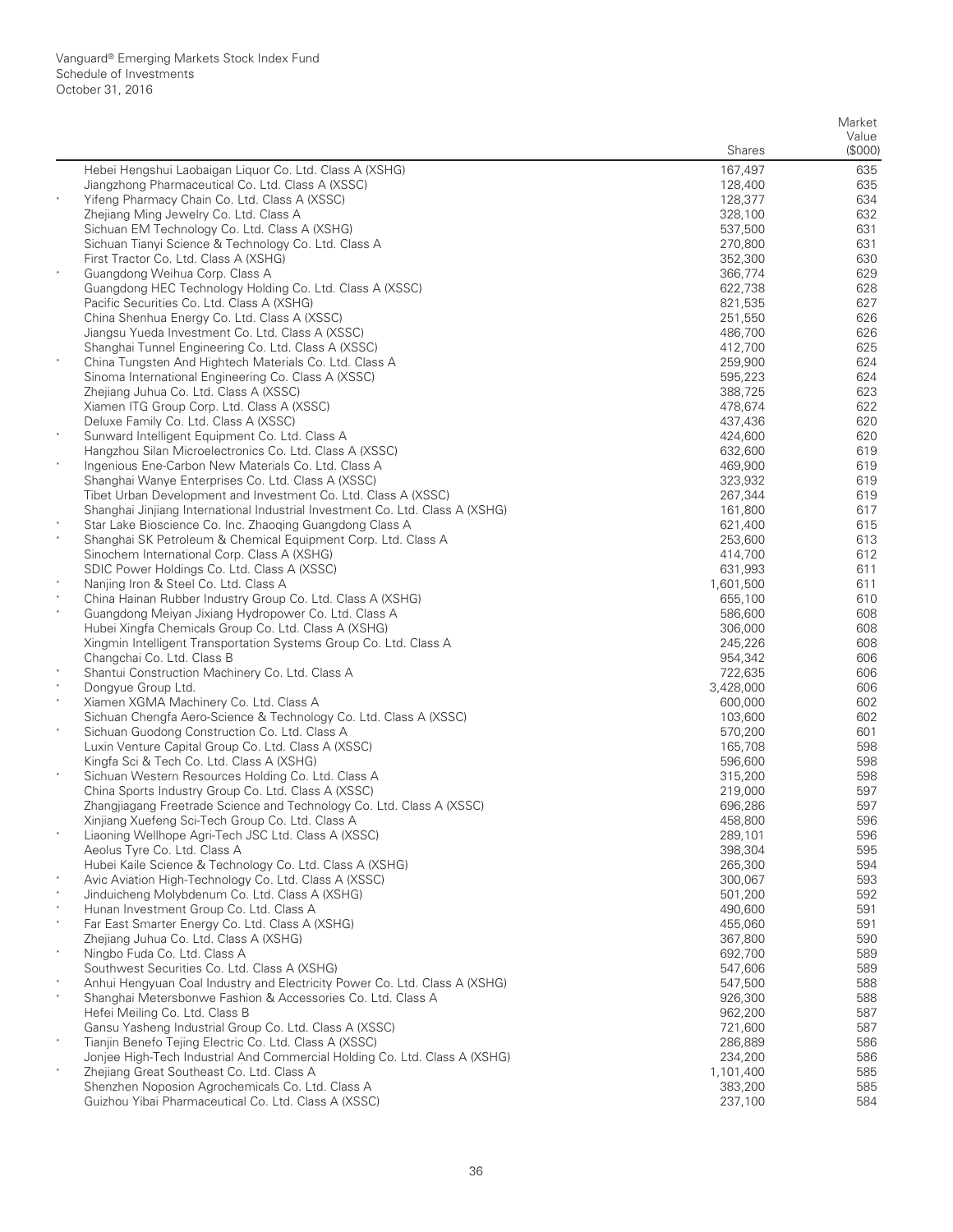|         |                                                                                                | <b>Shares</b>        | Market<br>Value<br>(0,00) |
|---------|------------------------------------------------------------------------------------------------|----------------------|---------------------------|
|         | Henan Zhongyuan Expressway Co. Ltd. Class A (XSHG)                                             | 876,400              | 582                       |
|         | Nanjing Gaoke Co. Ltd. Class A (XSHG)                                                          | 232,200              | 581                       |
| $\star$ | Guizhou Changzheng Tiancheng Holding Co. Ltd. Class A (XSSC)                                   | 351,094              | 581                       |
|         | Sichuan Changhong Electric Co. Ltd. Class A (XSHG)                                             | 917,600              | 581                       |
|         | Anhui Xinli Finance Co. Ltd. Class A                                                           | 119,900              | 580                       |
|         | Henan Thinker Automatic Equipment Co. Ltd. Class A (XSSC)                                      | 47,539               | 578                       |
|         | Jiangsu Expressway Co. Ltd. Class A (XSHG)                                                     | 428,998              | 578                       |
|         | Hisense Electric Co. Ltd. Class A (XSHG)                                                       | 229,200              | 577                       |
|         | CMST Development Co. Ltd. Class A (XSHG)                                                       | 467,300              | 576                       |
|         | Zhejiang Hangmin Co. Ltd. Class A (XSHG)                                                       | 318,100<br>262,401   | 573<br>573                |
|         | Shanghai ShenTong Metro Co. Ltd. Class A<br>Time Publishing and Media Co. Ltd. Class A (XSHG)  | 187,800              | 571                       |
| $\ast$  | Anhui Jianghuai Automobile Co. Ltd. Class A (XSSC)                                             | 296,100              | 567                       |
|         | Shanghai Jielong Industry Group Corp. Ltd. Class A                                             | 418,400              | 566                       |
|         | KPC Pharmaceuticals Inc. Class A (XSHG)                                                        | 280,088              | 565                       |
|         | Shanghai Maling Aquarius Co. Ltd. Class A (XSHG)                                               | 323,200              | 565                       |
| $\ast$  | YunNan Metropolitan Real Estate Development Co. Ltd. Class A (XSHG)                            | 644,700              | 564                       |
|         | Eastern Communications Co. Ltd. Class A (XSHG)                                                 | 392,200              | 562                       |
| $\ast$  | Shenyang Machine Tool Co. Ltd. Class A                                                         | 262,000              | 560                       |
|         | Sichuan Yahua Industrial Group Co. Ltd. Class A                                                | 545,100              | 558                       |
|         | Citic Offshore Helicopter Co. Ltd. Class A                                                     | 296,000              | 557                       |
|         | North Navigation Control Technology Co. Ltd. Class A (XSHG)                                    | 256,600              | 556                       |
|         | Lifan Industry Group Co. Ltd. Class A (XSSC)                                                   | 388,900              | 553                       |
|         | Beiqi Foton Motor Co. Ltd. Class A (XSSC)                                                      | 1,333,710            | 553                       |
|         | Chongqing Zongshen Power Machinery Co. Ltd. Class A                                            | 367,200              | 553                       |
|         | Shandong Mining Machinery Group Co. Ltd. Class A                                               | 368,800              | 551                       |
|         | Zhejiang Daily Media Group Co. Ltd. Class A (XSSC)                                             | 241,888              | 550                       |
|         | Rongan Property Co. Ltd. Class A                                                               | 814,200              | 550                       |
|         | Chongqing Three Gorges Water Conservancy & Electric Power Co. Ltd. Class A (XSSC)              | 404,858              | 550<br>550                |
|         | Gansu Gangtai Holding Group Co. Ltd. Class A (XSHG)<br>Jinxi Axle Co. Ltd. Class A (XSSC)      | 226,680<br>501,211   | 549                       |
|         | China Hainan Rubber Industry Group Co. Ltd. Class A (XSSC)                                     | 589,600              | 549                       |
|         | Loncin Motor Co. Ltd. Class A (XSHG)                                                           | 179,300              | 547                       |
|         | Anhui Shanying Paper Industry Co. Ltd. Class A (XSHG)                                          | 1,176,000            | 546                       |
|         | Anhui Xinhua Media Co. Ltd. Class A (XSHG)                                                     | 227,560              | 544                       |
| $\ast$  | Rizhao Port Co. Ltd. Class A (XSSC)                                                            | 912,650              | 543                       |
|         | Laobaixing Pharmacy Chain JSC Class A (XSHG)                                                   | 72,121               | 543                       |
|         | Huadian Heavy Industries Co. Ltd. Class A (XSHG)                                               | 414,676              | 543                       |
| $\ast$  | Henan Shenhuo Coal & Power Co. Ltd. Class A                                                    | 644,700              | 542                       |
|         | Chengdu B-Ray Media Co. Ltd. Class A (XSSC)                                                    | 439,200              | 542                       |
| $\ast$  | SRE Group Ltd.                                                                                 | 18,474,000           | 542                       |
|         | Mayinglong Pharmaceutical Group Co. Ltd. Class A (XSHG)                                        | 179,100              | 539                       |
|         | Shenguan Holdings Group Ltd.                                                                   | 6,646,000            | 539                       |
|         | Jiangsu Yangnong Chemical Co. Ltd. Class A (XSHG)                                              | 114,900              | 537                       |
|         | V V Food & Beverage Co. Ltd. Class A (XSHG)                                                    | 532,402              | 537                       |
|         | Wuhan Iron & Steel Co. Ltd. Class A (XSSC)<br>Pang Da Automobile Trade Co. Ltd. Class A (XSHG) | 1,161,460            | 537<br>536                |
|         | Glarun Technology Co. Ltd. Class A (XSHG)                                                      | 1,316,800<br>105,660 | 534                       |
|         | Qingdao Kingking Applied Chemistry Co. Ltd. Class A                                            | 141,100              | 534                       |
|         | Tangshan Sanyou Chemical Industries Co. Ltd. Class A (XSHG)                                    | 435,200              | 533                       |
|         | Yunnan Chihong Zinc & Germanium Co. Ltd. Class A (XSHG)                                        | 604,980              | 531                       |
|         | Sichuan Hebang Biotechnology Co. Ltd. Class A (XSHG)                                           | 679,700              | 530                       |
|         | Shanghai Yuyuan Tourist Mart Co. Ltd. Class A (XSHG)                                           | 324,100              | 530                       |
|         | Guangdong Guanhao High-Tech Co. Ltd. Class A                                                   | 423,300              | 529                       |
|         | Dongfang Electric Corp. Ltd. Class A (XSHG)                                                    | 368,700              | 529                       |
|         | Chongqing Iron & Steel Co. Ltd. Class A (XSHG)                                                 | 1,419,100            | 528                       |
|         | Zhejiang Jingxing Paper JSC Ltd. Class A                                                       | 490,500              | 528                       |
| $\ast$  | Lotus Health Group Co. Class A                                                                 | 614,500              | 527                       |
|         | Jiangsu Phoenix Publishing & Media Corp. Ltd. Class A (XSHG)                                   | 319,000              | 526                       |
|         | Fangda Special Steel Technology Co. Ltd. Class A (XSHG)                                        | 565,690              | 525                       |
|         | Guangzhou Development Group Inc. Class A (XSHG)                                                | 427,000              | 524                       |
|         | Dashang Group Co. Ltd. Class A (XSHG)                                                          | 84,700               | 524                       |
|         | Shanghai Feilo Acoustics Co. Ltd. Class A (XSHG)                                               | 301,800              | 520                       |
|         | Xiamen Tungsten Co. Ltd. Class A (XSHG)                                                        | 134,000              | 517                       |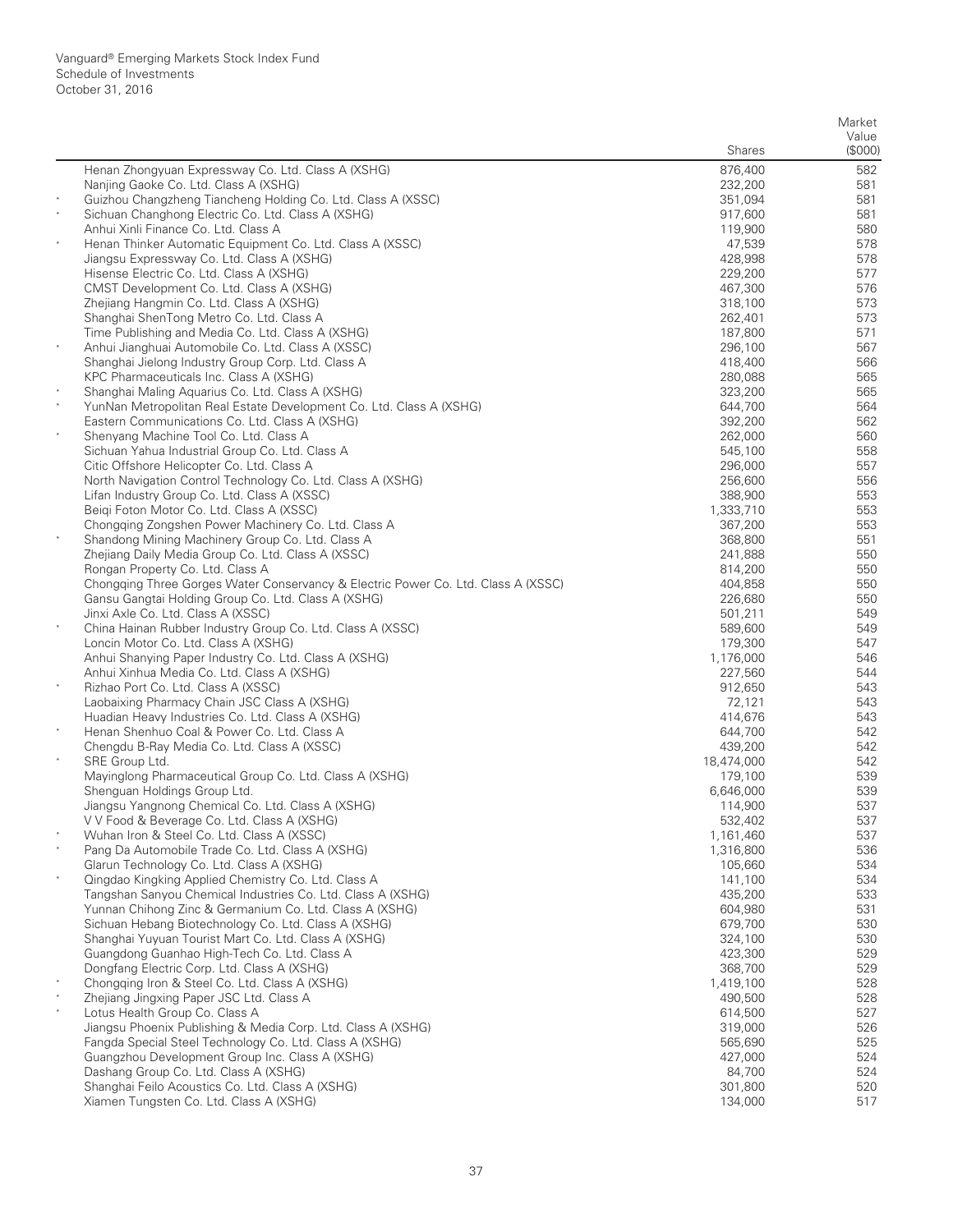|        |                                                                                 | <b>Shares</b>     | Market<br>Value<br>(0,00) |
|--------|---------------------------------------------------------------------------------|-------------------|---------------------------|
|        | Huayi Electric Co. Ltd. Class A (XSSC)                                          | 293,437           | 517                       |
| $\ast$ | Zhongyuan Union Cell & Gene Engineering Corp. Ltd. Class A (XSHG)               | 115,300           | 516                       |
|        | People.cn Co. Ltd. Class A (XSHG)                                               | 180,600           | 516                       |
|        | Jiangsu Phoenix Property Investment Co. Ltd. Class A (XSHG)                     | 409,000           | 510                       |
| $\ast$ | Shanghai Maling Aquarius Co. Ltd. Class A (XSSC)                                | 291,998           | 510                       |
|        | Beijing Urban Construction Investment & Development Co. Ltd. Class A (XSHG)     | 260,600           | 510                       |
|        | Guizhou Panjiang Refined Coal Co. Ltd. Class A (XSHG)                           | 385,200           | 507                       |
|        | China Railway Tielong Container Logistics Co. Ltd. Class A (XSHG)               | 450,150           | 506                       |
|        | Wuxi Commercial Mansion Grand Orient Co. Ltd. Class A (XSHG)                    | 357,771           | 506                       |
|        | Liaoning Cheng Da Co. Ltd. Class A (XSHG)                                       | 176,400           | 506                       |
|        | Henan Thinker Automatic Equipment Co. Ltd. Class A (XSHG)                       | 41,500            | 505                       |
|        | Lucky Film Co. Class A (XSSC)                                                   | 219,191           | 502                       |
|        | China World Trade Center Co. Ltd. Class A (XSHG)                                | 172,500           | 502                       |
|        | Shanghai AJ Group Co. Ltd. Class A (XSSC)                                       | 280,727           | 501                       |
| $\ast$ | China Minmetals Rare Earth Co. Ltd. Class A                                     | 287,300           | 501                       |
|        | Beijing Bashi Media Co. Ltd. Class A (XSSC)                                     | 219,717           | 500                       |
| $\ast$ | Sichuan Changhong Electric Co. Ltd. Class A (XSSC)                              | 787,438           | 498                       |
| $\ast$ | Gansu Jiu Steel Group Hongxing Iron & Steel Co. Ltd. Class A (XSHG)             | 1,253,300         | 497                       |
|        | Shanghai Pudong Road & Bridge Construction Co. Ltd. Class A (XSHG)              | 301,900           | 496                       |
|        | China Western Power Industrial Co. Ltd. Class A                                 | 249,800           | 496                       |
|        | Zhejiang Hangmin Co. Ltd. Class A (XSSC)                                        | 274,993           | 496                       |
| $\ast$ | Ningbo Sanxing Electric Co. Ltd. Class A (XSHG)                                 | 258,500           | 491                       |
|        | Cofco Biochemical Co. Ltd. Class A                                              | 292,300           | 488                       |
| $\ast$ | Cangzhou Dahua Co. Ltd. Class A                                                 | 168,483           | 487                       |
|        | Beijing Jingyuntong Technology Co. Ltd. Class A (XSHG)                          | 450,160           | 486                       |
|        | Shanghai Zi Jiang Enterprise Group Co. Ltd. Class A (XSSC)                      | 597,218           | 486                       |
|        | CITIC Heavy Industries Co. Ltd. Class A (XSHG)                                  | 624,200           | 486                       |
| $\ast$ | Xinjiang Tianfu Energy Co. Ltd. Class A (XSHG)                                  | 425,800           | 485                       |
|        | Daphne International Holdings Ltd.                                              | 3,682,000         | 483                       |
|        | Long Yuan Construction Group Co. Ltd. Class A (XSHG)                            | 281,700           | 483                       |
|        | Anhui Heli Co. Ltd. Class A (XSHG)                                              | 277,700           | 482                       |
|        | Tianrun Crankshaft Co. Ltd. Class A                                             | 361,300           | 482                       |
|        | Dashang Group Co. Ltd. Class A (XSSC)<br>Shangdong Geo-Mineral Co. Ltd. Class A | 77,700<br>181,000 | 481<br>480                |
|        | COSCO Shipping Co. Ltd. Class A (XSHG)                                          | 557,401           | 480                       |
|        | GD Power Development Co. Ltd. Class A (XSSC)                                    | 1,075,915         | 477                       |
|        | Changyuan Group Ltd. Class A (XSSC)                                             | 231,783           | 476                       |
|        | Shenji Group Kunming Machine Tool Co. Ltd. Class A                              | 395,120           | 475                       |
|        | Orient International Enterprise Ltd. Class A (XSSC)                             | 151,830           | 474                       |
|        | Taiyuan Coal Gasification Co. Ltd. Class A                                      | 315,231           | 474                       |
|        | Shanghai Shenda Co. Ltd. Class A (XSSC)                                         | 280,493           | 473                       |
|        | Tongwei Co. Ltd. Class A (XSHG)                                                 | 526,200           | 472                       |
|        | China National Medicines Corp. Ltd. Class A (XSSC)                              | 98,552            | 470                       |
|        | Shanghai Lansheng Corp. Class A (XSHG)                                          | 110,800           | 468                       |
|        | Maanshan Iron & Steel Co. Ltd. Class A (XSHG)                                   | 1,120,600         | 467                       |
|        | Fujian Longking Co. Ltd. Class A (XSHG)                                         | 245,222           | 466                       |
|        | Shanghai Feilo Acoustics Co. Ltd. Class A (XSSC)                                | 270,600           | 466                       |
| $\ast$ | Zhongyuan Union Cell & Gene Engineering Corp. Ltd. Class A (XSSC)               | 103,883           | 465                       |
|        | Anhui Xinke New Materials Co. Ltd. Class A (XSSC)                               | 714,400           | 464                       |
|        | Fushun Special Steel Co. Ltd. Class A (XSSC)                                    | 440,720           | 463                       |
|        | Maoye Commericial Co. Ltd. Class A (XSHG)                                       | 402,600           | 459                       |
|        | Shaanxi Aerospace Power Hi-Tech Co. Ltd. Class A (XSHG)                         | 126,100           | 458                       |
| $\ast$ | Yueyang Forest & Paper Co. Ltd. Class A (XSSC)                                  | 402,600           | 458                       |
|        | Sinotrans Air Transportation Development Co. Ltd. Class A (XSSC)                | 161,950           | 456                       |
|        | Xinjiang Urban Construction Group Co. Ltd. Class A (XSHG)                       | 449,600           | 456                       |
| $\ast$ | Guangxi Wuzhou Zhongheng Group Co. Ltd. Class A (XSHG)                          | 683,200           | 454                       |
|        | Xiamen ITG Group Corp. Ltd. Class A (XSHG)                                      | 348,100           | 453                       |
|        | Zhangjiagang Freetrade Science and Technology Co. Ltd. Class A (XSHG)           | 525,800           | 451                       |
| $\ast$ | BYD Co. Ltd. Class A                                                            | 54,300            | 450                       |
|        | Shanghai Yimin Commerce Group Co. Ltd. Class A (XSHG)                           | 457,500           | 448                       |
|        | Shanghai Jahwa United Co. Ltd. Class A (XSSC)                                   | 110,843           | 443                       |
|        | Shanghai Industrial Development Co. Ltd. Class A (XSHG)                         | 357,890           | 443                       |
|        | Shanxi Coal International Energy Group Co. Ltd. Class A                         | 745,199           | 443                       |
|        | Guangdong Xinhui Meida Nylon Co. Ltd. Class A                                   | 337,800           | 442                       |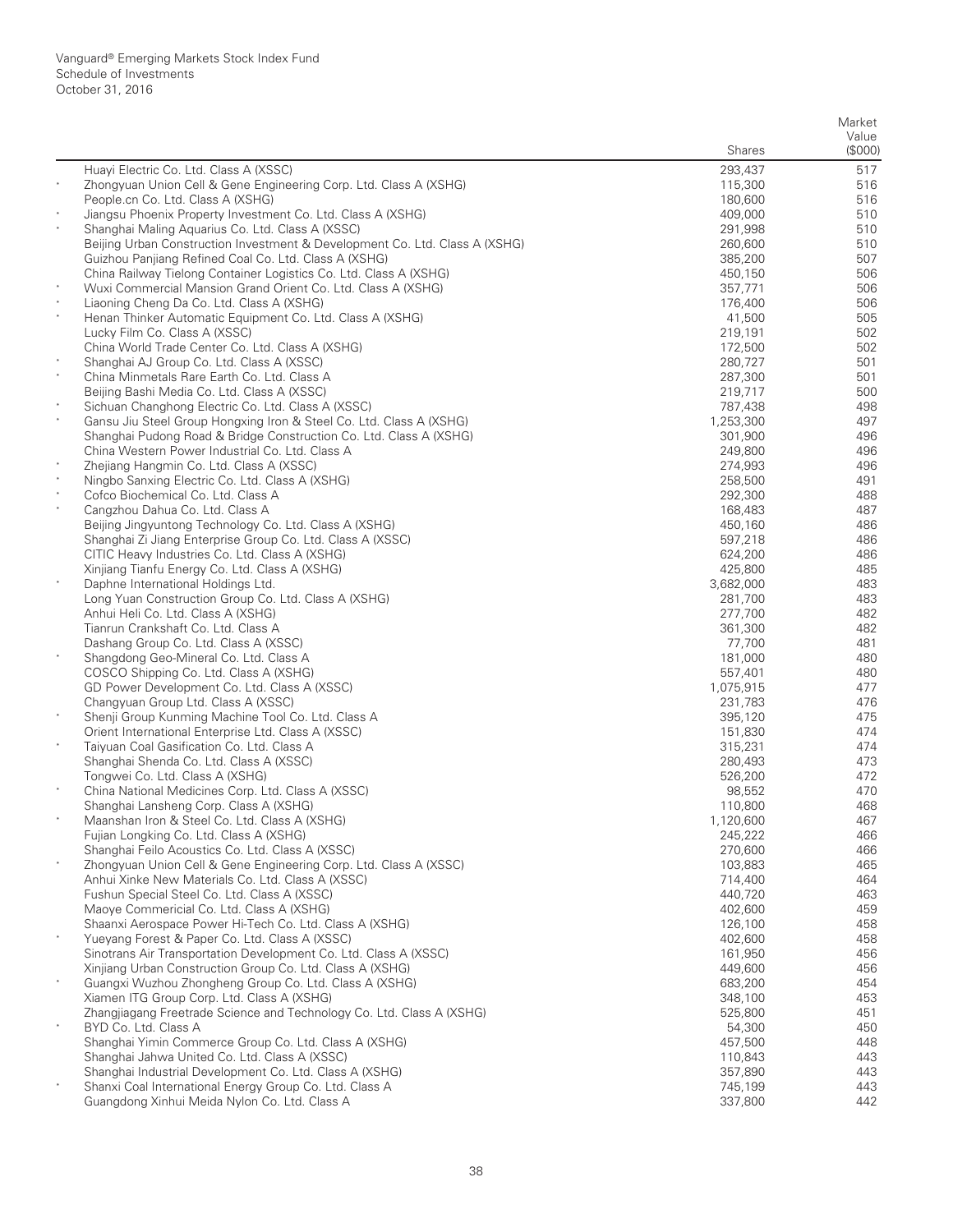|        |                                                                                                                           | <b>Shares</b>      | Market<br>Value<br>(\$000) |
|--------|---------------------------------------------------------------------------------------------------------------------------|--------------------|----------------------------|
|        | Guizhou Yibai Pharmaceutical Co. Ltd. Class A (XSHG)                                                                      | 178,600            | 440                        |
|        | China Television Media Ltd. Class A (XSSC)                                                                                | 129,531            | 440                        |
|        | Beijing Homyear Capital Holdings Co. Ltd. Class A (XSHG)                                                                  | 269,440            | 440                        |
|        | Shanghai M&G Stationery Inc. Class A                                                                                      | 162,050            | 439                        |
|        | Guizhou Panjiang Refined Coal Co. Ltd. Class A (XSSC)                                                                     | 333,800            | 439                        |
|        | Maanshan Iron & Steel Co. Ltd. Class A (XSSC)                                                                             | 1,053,172          | 439                        |
|        | CSSC Offshore and Marine Engineering Group Co. Ltd. Class A (XSHG)<br>Dalian Huarui Heavy Industry Group Co. Ltd. Class A | 107,500<br>683,920 | 437<br>436                 |
|        | Jilin Ji En Nickel Industry Co. Ltd. Class A                                                                              | 409,662            | 435                        |
|        | Zhejiang Qianjiang Biochem Class A                                                                                        | 299,800            | 434                        |
|        | Great Wall Motor Co. Ltd. Class A                                                                                         | 277,400            | 433                        |
|        | CCS Supply Chain Management Co. Ltd. Class A (XSHG)                                                                       | 188,300            | 433                        |
|        | Jiangzhong Pharmaceutical Co. Ltd. Class A (XSHG)                                                                         | 87,100             | 431                        |
|        | Shanghai Qiangsheng Holding Co. Ltd. Class A (XSHG)                                                                       | 250,900            | 429                        |
|        | Anhui Yingliu Electromechanical Co. Ltd. Class A (XSSC)                                                                   | 138,800            | 426                        |
|        | China Sports Industry Group Co. Ltd. Class A (XSHG)                                                                       | 156,000            | 425                        |
| $\ast$ | Gansu Yasheng Industrial Group Co. Ltd. Class A (XSHG)                                                                    | 519,200            | 423<br>421                 |
|        | Triumph Science & Technology Co. Ltd. Class A (XSSC)<br>Beijing Gehua CATV Network Co. Ltd. Class A (XSSC)                | 154,775<br>173,800 | 420                        |
|        | Guangdong HEC Technology Holding Co. Ltd. Class A (XSHG)                                                                  | 414,200            | 418                        |
|        | Yueyang Forest & Paper Co. Ltd. Class A (XSHG)                                                                            | 365,300            | 415                        |
|        | Hainan Mining Co. Ltd. Class A (XSHG)                                                                                     | 239,100            | 415                        |
|        | Ningbo Yunsheng Group Co. Ltd. Class A (XSHG)                                                                             | 129,300            | 414                        |
| $\ast$ | Xinjiang Qingsong Building Materials and Chemicals Group Co. Ltd. Class A (XSHG)                                          | 627,400            | 412                        |
|        | Yabao Pharmaceutical Group Co. Ltd. Class A (XSHG)                                                                        | 270,400            | 411                        |
|        | Hangzhou Silan Microelectronics Co. Ltd. Class A (XSHG)                                                                   | 419,500            | 411                        |
|        | Welling Holding Ltd.                                                                                                      | 2,038,000          | 406                        |
|        | Camel Group Co. Ltd. Class A (XSHG)                                                                                       | 146,600<br>343,200 | 404<br>403                 |
|        | Xinjiang Joinworld Co. Ltd. Class A (XSHG)<br>Shanghai Jiao Yun Co. Ltd. Class A (XSHG)                                   | 293,500            | 402                        |
| $\ast$ | JCHX Mining Management Co. Ltd. Class A (XSSC)                                                                            | 141,210            | 402                        |
|        | Founder Technology Group Corp. Class A (XSHG)                                                                             | 533,300            | 399                        |
|        | Dawning Information Industry Co. Ltd. Class A (XSHG)                                                                      | 83,200             | 398                        |
|        | Shuangliang Eco-Energy Systems Co. Ltd. Class A (XSHG)                                                                    | 412,005            | 394                        |
|        | China National Software & Service Co. Ltd. Class A (XSHG)                                                                 | 97,500             | 393                        |
|        | Jiangsu Linyang Energy Co. Ltd. Class A (XSHG)                                                                            | 284,900            | 392                        |
|        | Beijing Sifang Automation Co. Ltd. Class A (XSHG)                                                                         | 266,300            | 392                        |
|        | Chongqing Iron & Steel Co. Ltd.                                                                                           | 1,228,000          | 391                        |
|        | Jiangsu Yabang Dyestuff Co. Ltd. Class A (XSHG)<br>Beibuwan Port Co. Ltd. Class A                                         | 145,500<br>154,067 | 391<br>390                 |
|        | Jonjee High-Tech Industrial And Commercial Holding Co. Ltd. Class A (XSSC)                                                | 155,047            | 388                        |
|        | Meidu Energy Corp. Class A (XSHG)                                                                                         | 496,400            | 388                        |
|        | Grinm Advanced Materials Co. Ltd. Class A (XSHG)                                                                          | 241,500            | 387                        |
|        | Hydoo International Holding Ltd.                                                                                          | 3,864,000          | 387                        |
|        | Konka Group Co. Ltd. Class A                                                                                              | 535,900            | 385                        |
|        | Fujian Longking Co. Ltd. Class A (XSSC)                                                                                   | 202,180            | 384                        |
|        | Changjiang & Jinggong Steel Building Group Co. Ltd. Class A (XSHG)                                                        | 590,400            | 384                        |
|        | Zhejiang Chint Electrics Co. Ltd. Class A (XSSC)                                                                          | 121,826            | 384                        |
| $\ast$ | Liuzhou Iron & Steel Co. Ltd. Class A                                                                                     | 711,900<br>238,100 | 383<br>382                 |
|        | Zhangzidao Group Co. Ltd. Class A<br>Tianjin Capital Environmental Protection Group Co. Ltd. Class A (XSHG)               | 294,500            | 379                        |
|        | Shanghai Jinjiang International Industrial Investment Co. Ltd. Class A (XSSC)                                             | 99,400             | 379                        |
|        | Sinoma International Engineering Co. Class A (XSHG)                                                                       | 361,650            | 379                        |
|        | Fangda Carbon New Material Co. Ltd. Class A (XSHG)                                                                        | 240,900            | 378                        |
| $\ast$ | Yunnan Yunwei Co. Ltd. Class A                                                                                            | 448,200            | 377                        |
|        | Jiangsu Nonghua Intelligent Agriculture Technology Co. Ltd. Class A                                                       | 447,000            | 377                        |
|        | Wasu Media Holding Co. Ltd. Class A                                                                                       | 133,500            | 377                        |
|        | Citychamp Dartong Co. Ltd. Class A (XSHG)                                                                                 | 343,700            | 377                        |
| $\ast$ | Jilin Yatai Group Co. Ltd. Class A (XSHG)                                                                                 | 492,000            | 376                        |
|        | Besttone Holdings Co. Ltd. Class A (XSHG)<br>Taiyuan Heavy Industry Co. Ltd. Class A (XSHG)                               | 119,700<br>613,100 | 374<br>374                 |
|        | Beijing Haohua Energy Resource Co. Ltd. Class A (XSSC)                                                                    | 386,714            | 373                        |
|        | Ningbo Shanshan Co. Ltd. Class A (XSHG)                                                                                   | 159,200            | 369                        |
|        | Shanghai Dingli Technology Development Group Co. Ltd. Class A (XSHG)                                                      | 228,600            | 369                        |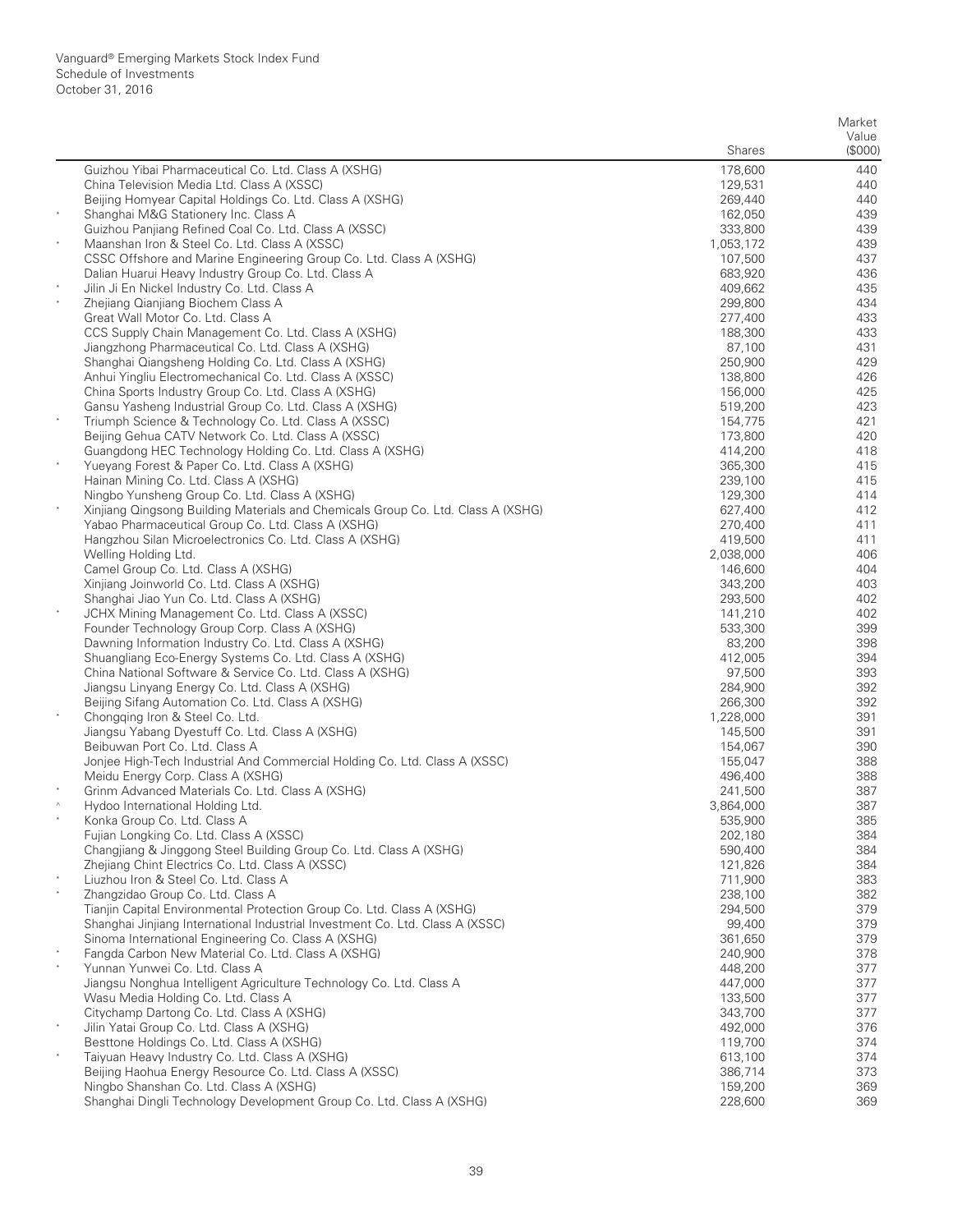|             |                                                                                                                                    | <b>Shares</b>      | Market<br>Value<br>(S000) |
|-------------|------------------------------------------------------------------------------------------------------------------------------------|--------------------|---------------------------|
|             | Bright Oceans Inter-Telecom Corp. Class A (XSHG)                                                                                   | 164,500            | 367                       |
| $\wedge$    | China Resources and Transportation Group Ltd.                                                                                      | 21,035,000         | 367                       |
|             | HNA Infrastructure Company Ltd.                                                                                                    | 328,000            | 367                       |
|             | Deluxe Family Co. Ltd. Class A (XSHG)                                                                                              | 257,500            | 365                       |
|             | Nanjing Central Emporium Class A (XSHG)                                                                                            | 358,100            | 364                       |
|             | Joincare Pharmaceutical Group Industry Co. Ltd. Class A (XSHG)                                                                     | 237,600            | 364                       |
|             | Chang Jiang Shipping Group Phoenix Co. Ltd. Class A                                                                                | 341,600            | 364                       |
| $^*,\wedge$ | Universal Health International Group Holding Ltd.                                                                                  | 8,078,000          | 364                       |
| $\ast$      | Henan Huanghe Whirlwind Co. Ltd. Class A (XSHG)                                                                                    | 128,000            | 364                       |
|             | Neoglory Prosperity Inc. Class A                                                                                                   | 152,829<br>600,400 | 362<br>361                |
|             | Gansu Jingyuan Coal Industry and Electricity Power Co. Ltd. Class A<br>Wenfeng Great World Chain Development Corp. Class A (XSHG)  | 460,200            | 357                       |
|             | Jiangsu SINOJIT Wind Energy Technology Co. Ltd. Class A (XSHG)                                                                     | 441,600            | 357                       |
|             | Zhuzhou Times New Material Technology Co. Ltd. Class A (XSHG)                                                                      | 151,400            | 357                       |
|             | Lifan Industry Group Co. Ltd. Class A (XSHG)                                                                                       | 250,700            | 356                       |
| $\ast$      | China Coal Energy Co. Ltd. Class A (XSHG)                                                                                          | 361,900            | 355                       |
|             | Hebei Hengshui Laobaigan Liquor Co. Ltd. Class A (XSSC)                                                                            | 93,500             | 354                       |
|             | Tianjin ZhongXin Pharmaceutical Group Corp. Ltd. Class A (XSHG)                                                                    | 141,500            | 353                       |
|             | Jinxi Axle Co. Ltd. Class A (XSHG)                                                                                                 | 321,000            | 351                       |
|             | Luxin Venture Capital Group Co. Ltd. Class A (XSHG)                                                                                | 97,300             | 351                       |
|             | Jiangxi Hongdu Aviation Industry Co. Ltd. Class A (XSHG)                                                                           | 123,000            | 349                       |
|             | Ningbo Tuopu Group Co. Ltd. Class A (XSSC)                                                                                         | 75,737             | 348                       |
|             | Rizhao Port Co. Ltd. Class A (XSHG)                                                                                                | 580,400            | 345                       |
|             | Shanghai Zhongji Investment Holding Co. Ltd. Class A (XSSC)<br>Huolinhe Opencut Coal Industry Corp. Ltd. of Inner Mongolia Class A | 129,600<br>251,700 | 345<br>345                |
|             | Hangzhou Jiebai Group Co. Ltd. Class A (XSHG)                                                                                      | 243,100            | 345                       |
|             | Sinomach Automobile Co. Ltd. Class A (XSHG)                                                                                        | 177,150            | 344                       |
|             | Dalian Port PDA Co. Ltd. Class A                                                                                                   | 958,410            | 344                       |
|             | Sichuan Chengfa Aero-Science & Technology Co. Ltd. Class A (XSHG)                                                                  | 59,100             | 343                       |
|             | Xiamen Faratronic Co. Ltd. Class A (XSHG)                                                                                          | 58,248             | 343                       |
|             | Chongqing Machinery & Electric Co. Ltd.                                                                                            | 2,886,000          | 341                       |
|             | Shanghai Zhixin Electric Co. Ltd. Class A (XSHG)                                                                                   | 209,544            | 341                       |
|             | Guangzhou Pearl River Industrial Development Co. Ltd. Class A (XSHG)                                                               | 285,100            | 341                       |
|             | Guirenniao Co. Ltd. Class A (XSHG)                                                                                                 | 81,674             | 340                       |
| $\ast$      | Shenzhen Gongjin Electronics Co. Ltd. Class A (XSSC)                                                                               | 56,840             | 340                       |
|             | Pang Da Automobile Trade Co. Ltd. Class A (XSSC)                                                                                   | 833,600            | 339                       |
|             | Fushun Special Steel Co. Ltd. Class A (XSHG)<br>Gansu Qilianshan Cement Group Co. Ltd. Class A (XSHG)                              | 322,000<br>306,100 | 339<br>338                |
|             | Beijing Teamsun Technology Co. Ltd. Class A (XSHG)                                                                                 | 180,320            | 338                       |
|             | Xinjiang Yilite Industry Co. Ltd. Class A (XSSC)                                                                                   | 148,688            | 338                       |
|             | Sinopec Shanghai Petrochemical Co. Ltd. Class A                                                                                    | 388,400            | 337                       |
|             | Tianjin Benefo Tejing Electric Co. Ltd. Class A (XSHG)                                                                             | 165,000            | 337                       |
|             | Anyuan Coal Industry Group Co. Ltd. Class A (XSHG)                                                                                 | 422,000            | 330                       |
|             | Shanghai Shenda Co. Ltd. Class A (XSHG)                                                                                            | 195,100            | 329                       |
|             | Wanda Hotel Development Co. Ltd.                                                                                                   | 3,326,000          | 329                       |
|             | Jiangsu Hongtu High Technology Co. Ltd. Class A                                                                                    | 190,750            | 329                       |
|             | Hubei Kaile Science & Technology Co. Ltd. Class A (XSSC)                                                                           | 146,423            | 328                       |
|             | Shanghai Dazhong Public Utilities Group Co. Ltd. Class A (XSHG)                                                                    | 345,800            | 325                       |
|             | Chengtun Mining Group Co. Ltd. Class A (XSHG)                                                                                      | 286,400<br>229,900 | 320                       |
|             | Bright Real Estate Group Co. Ltd. Class A (XSHG)<br>Zhuzhou Qianjin Pharmaceutical Co. Ltd. Class A (XSHG)                         | 128,300            | 320<br>320                |
|             | Avic Heavy Machinery Co. Ltd. Class A (XSHG)                                                                                       | 147,200            | 319                       |
|             | Jangho Group Co. Ltd. Class A (XSHG)                                                                                               | 193,400            | 319                       |
| $\ast$      | China Enterprise Co. Ltd. Class A                                                                                                  | 427,200            | 319                       |
|             | Hangzhou Sunyard System Engineering Co. Ltd. Class A (XSHG)                                                                        | 91,600             | 318                       |
|             | SDIC Xinji Energy Co. Ltd. Class A                                                                                                 | 474,302            | 317                       |
|             | China Molybdenum Co. Ltd. Class A (XSHG)                                                                                           | 558,700            | 316                       |
| $\ast$      | Chongyi Zhangyuan Tungsten Co. Ltd. Class A                                                                                        | 201,600            | 316                       |
|             | Changshu Fengfan Power Equipment Co. Ltd. Class A (XSHG)                                                                           | 263,500            | 316                       |
|             | Tian Di Science & Technology Co. Ltd. Class A (XSHG)                                                                               | 456,100            | 316                       |
|             | Shanghai Belling Co. Ltd. Class A (XSHG)                                                                                           | 143,000            | 315                       |
|             | Shanghai Dazhong Public Utilities Group Co. Ltd. Class A (XSSC)                                                                    | 333,600            | 314                       |
|             | Universal Scientific Industrial Shanghai Co. Ltd. Class A (XSHG)                                                                   | 178,938            | 312                       |
|             | Shaanxi Broadcast & TV Network Intermediary Co. Ltd. Class A (XSHG)                                                                | 149,200            | 312                       |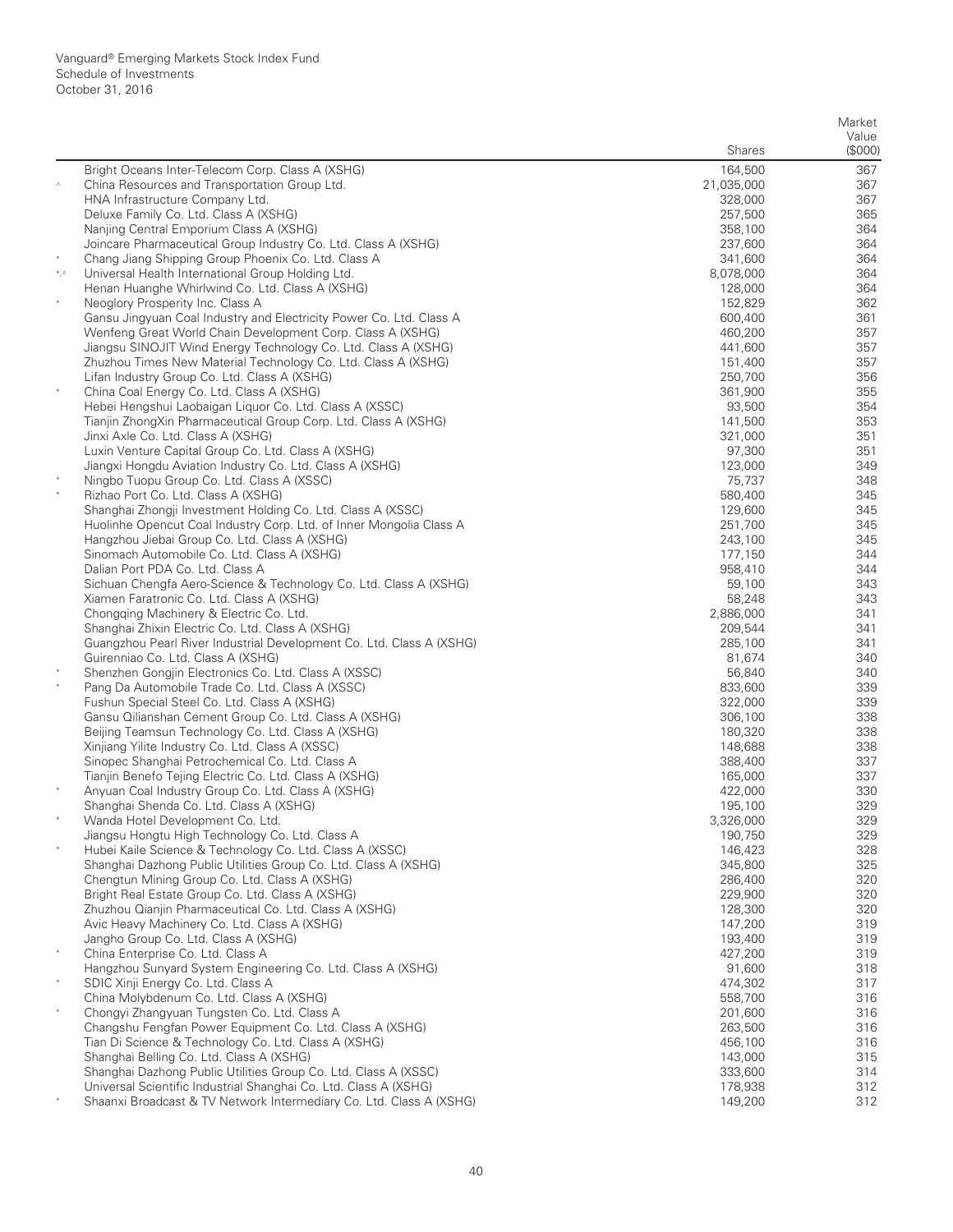|        |                                                                                                                | <b>Shares</b>      | Market<br>Value<br>(\$000) |
|--------|----------------------------------------------------------------------------------------------------------------|--------------------|----------------------------|
|        | Huayuan Property Co. Ltd. Class A (XSHG)                                                                       | 440,570            | 309                        |
|        | Yanzhou Coal Mining Co. Ltd. Class A (XSSC)                                                                    | 165,800            | 309                        |
|        | EGing Photovoltaic Technology Co. Ltd. Class A (XSHG)                                                          | 271,800            | 308                        |
|        | Yuanda China Holdings Ltd.                                                                                     | 11,820,000         | 306                        |
|        | Shanghai New World Co. Ltd. Class A (XSHG)                                                                     | 149,800            | 306                        |
|        | Jiangsu Changjiang Electronics Technology Co. Ltd. Class A (XSHG)                                              | 105,300            | 305                        |
|        | Orient International Enterprise Ltd. Class A (XSHG)                                                            | 97,700             | 305                        |
|        | Zhengzhou Coal Mining Machinery Group Co. Ltd. Class A (XSHG)                                                  | 332,200            | 304                        |
| $\ast$ | Shanghai Jinjiang International Hotels Development Co. Ltd. Class A                                            | 66,900             | 303                        |
|        | Shanghai Dingli Technology Development Group Co. Ltd. Class A (XSSC)                                           | 187,432            | 302                        |
| $\ast$ | YUD Yangtze River Investment Industry Co. Ltd. Class A (XSHG)                                                  | 89,650             | 302                        |
|        | Beijing Kingee Culture Development Co. Ltd. Class A<br>Anhui Yingliu Electromechanical Co. Ltd. Class A (XSHG) | 105,455<br>98,400  | 302<br>302                 |
|        | Chongqing Jianfeng Chemical Co. Ltd. Class A                                                                   | 233,300            | 302                        |
|        | Huafa Industrial Co. Ltd. Zhuhai Class A (XSHG)                                                                | 153,800            | 300                        |
|        | Shanghai Xinhua Media Co. Ltd. Class A (XSHG)                                                                  | 226,400            | 300                        |
|        | Black Peony Group Co. Ltd. Class A (XSHG)                                                                      | 225,400            | 300                        |
|        | Shanghai East China Computer Co. Ltd. Class A (XSHG)                                                           | 72,280             | 297                        |
| *,^    | Skyway Securities Group Ltd.                                                                                   | 13,290,000         | 292                        |
|        | Shanghai Chinafortune Co. Ltd. Class A (XSHG)                                                                  | 165,500            | 292                        |
|        | Shenzhen Heungkong Holding Co. Ltd. Class A (XSHG)                                                             | 454,350            | 291                        |
| $\ast$ | Huadian Energy Co. Ltd. Class A                                                                                | 382,900            | 290                        |
|        | Gem-Year Industrial Co. Ltd. Class A (XSHG)                                                                    | 196,000            | 289                        |
| $\ast$ | Shanghai Qiangsheng Holding Co. Ltd. Class A (XSSC)                                                            | 168,000            | 287                        |
|        | Guanghui Energy Co. Ltd. Class A (XSSC)<br>Wolong Real Estate Group Co. Ltd. Class A (XSHG)                    | 455,853<br>220,900 | 285<br>284                 |
|        | Shanghai Zhongji Investment Holding Co. Ltd. Class A (XSHG)                                                    | 105,700            | 281                        |
|        | Anhui Expressway Co. Ltd. Class A                                                                              | 144,600            | 279                        |
| $\ast$ | SGIS Songshan Co. Ltd. Class A                                                                                 | 459,790            | 277                        |
|        | Beijing Haohua Energy Resource Co. Ltd. Class A (XSHG)                                                         | 286,200            | 276                        |
|        | Lucky Film Co. Class A (XSHG)                                                                                  | 120,000            | 275                        |
|        | Shanxi Lu'an Environmental Energy Development Co. Ltd. Class A (XSSC)                                          | 212,502            | 272                        |
| $\ast$ | Infotmic Co. Ltd. Class A                                                                                      | 245,000            | 271                        |
|        | Sinotrans Air Transportation Development Co. Ltd. Class A (XSHG)                                               | 96,100             | 271                        |
|        | China CITIC Bank Corp. Ltd. Class A (XSSC)                                                                     | 301,100            | 270                        |
|        | Shenzhen Expressway Co. Ltd. Class A (XSHG)                                                                    | 206,700            | 266                        |
|        | Hainan Mining Co. Ltd. Class A (XSSC)<br>China Pacific Insurance Group Co. Ltd. Class A (XSHG)                 | 153,262<br>61,300  | 266<br>265                 |
|        | Jiangxi Lianchuang Optoelectronic Science & Technology Co. Ltd. Class A (XSHG)                                 | 98,300             | 264                        |
|        | Sino-Platinum Metals Co. Ltd. Class A (XSHG)                                                                   | 67,500             | 263                        |
|        | Nanjing Panda Electronics Co. Ltd. Class A (XSHG)                                                              | 124,000            | 263                        |
|        | Tongkun Group Co. Ltd. Class A (XSHG)                                                                          | 141,000            | 262                        |
|        | Wolong Electric Group Co. Ltd. Class A (XSHG)                                                                  | 180,200            | 262                        |
|        | Jiangsu Yueda Investment Co. Ltd. Class A (XSHG)                                                               | 202,800            | 261                        |
|        | Wuxi Taiji Industry Co. Ltd. Class A (XSHG)                                                                    | 204,420            | 261                        |
|        | Minmetals Development Co. Ltd. Class A (XSSC)                                                                  | 104,800            | 259                        |
| $\ast$ | Shougang Concord International Enterprises Co. Ltd.                                                            | 8,074,000          | 259                        |
|        | Renrenle Commercial Group Co. Ltd. Class A                                                                     | 150,000            | 259                        |
|        | Inspur Software Co. Ltd. Class A (XSHG)<br>Elion Clean Energy Co. Ltd. Class A                                 | 64,900<br>255,600  | 256<br>253                 |
|        | MeiHua Holdings Group Co. Ltd. Class A                                                                         | 270,800            | 251                        |
| $\ast$ | Shanghai 3F New Materials Co. Class A (XSHG)                                                                   | 121,500            | 249                        |
|        | Lanzhou LS Heavy Equipment Co. Ltd. Class A (XSHG)                                                             | 129,885            | 246                        |
|        | Xinjiang Guannong Fruit & Antler Group Co. Ltd. Class A (XSHG)                                                 | 203,200            | 245                        |
|        | Gree Real Estate Co. Ltd. Class A (XSHG)                                                                       | 271,320            | 245                        |
|        | BBMG Corp. Class A (XSHG)                                                                                      | 377,414            | 244                        |
|        | Anhui Wanwei Updated High-Tech Material Industry Co. Ltd. Class A (XSHG)                                       | 357,950            | 244                        |
| $\ast$ | China Shipping Container Lines Co. Ltd. Class A (XSSC)                                                         | 399,076            | 243                        |
|        | Tibet Urban Development and Investment Co. Ltd. Class A (XSHG)                                                 | 104,570            | 242                        |
|        | Guangzhou Automobile Group Co. Ltd. Class A                                                                    | 72,086             | 239                        |
|        | Tongling Jingda Special Magnet Wire Co. Ltd. Class A (XSSC)                                                    | 385,000            | 238                        |
|        | Aerosun Corp. Class A (XSHG)<br>Guangdong Ellington Electronics Technology Co. Ltd. Class A (XSHG)             | 90,800<br>50,500   | 237<br>237                 |
|        | Qinghai Spring Medicinal Resources Technology Co. Ltd. Class A                                                 | 132,500            | 236                        |
|        |                                                                                                                |                    |                            |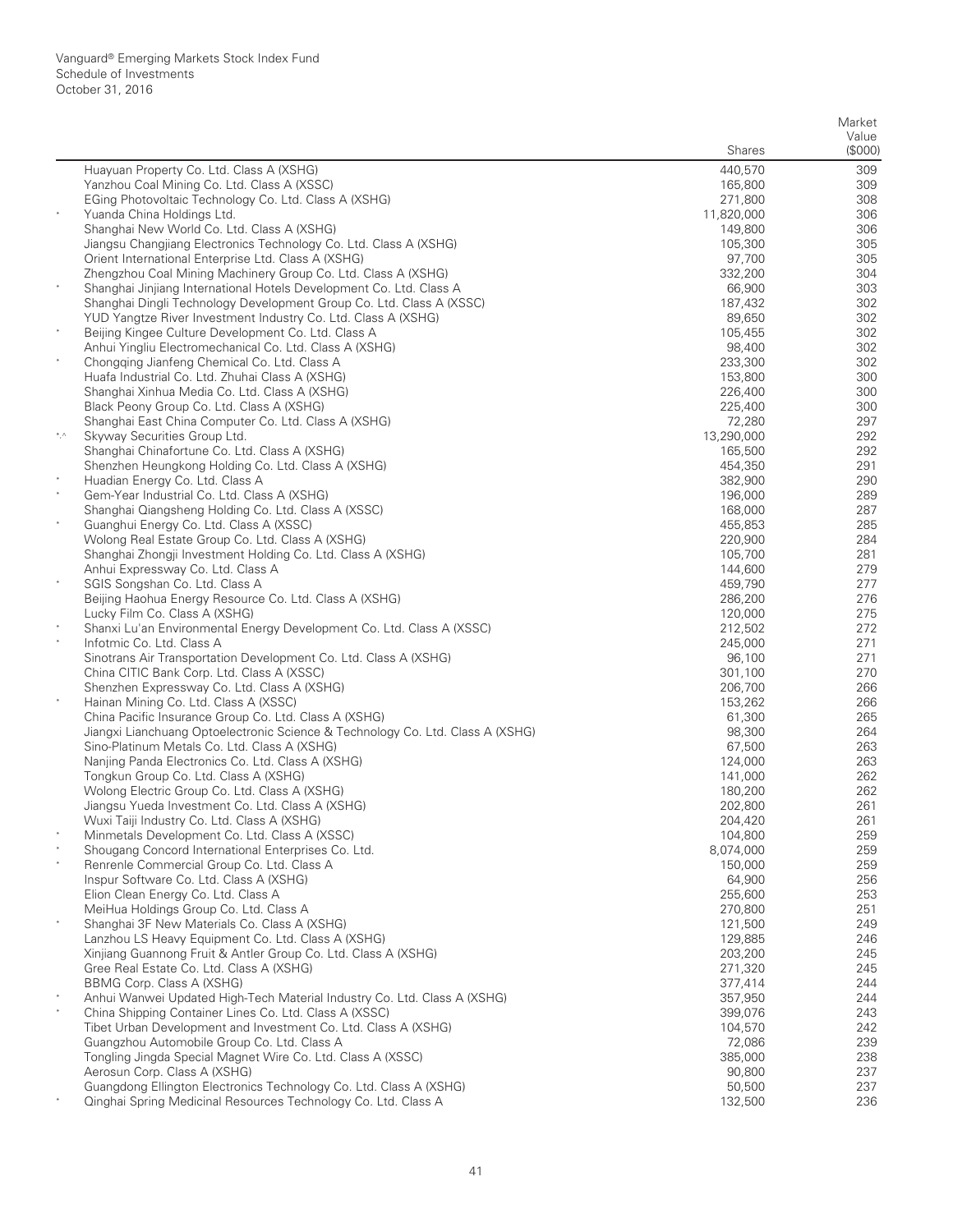|        |                                                                                                           | Shares             | Market<br>Value<br>(\$000) |
|--------|-----------------------------------------------------------------------------------------------------------|--------------------|----------------------------|
|        | Sichuan Languang Development Co. Ltd. Class A (XSSC)                                                      | 202,266            | 234                        |
|        | Henan Rebecca Hair Products Co. Ltd. Class A (XSHG)                                                       | 206,100            | 234                        |
|        | CPI Yuanda Environmental-Protection Group Co. Ltd. Class A (XSHG)                                         | 123,400            | 233                        |
|        | Shantou Dongfeng Printing Co. Ltd. Class A (XSHG)                                                         | 129,000            | 233                        |
|        | Changzheng Engineering Co. Ltd. Class A (XSHG)                                                            | 53,100             | 232                        |
|        | Avic Heavy Machinery Co. Ltd. Class A (XSSC)                                                              | 107,075            | 232                        |
|        | Tongling Jingda Special Magnet Wire Co. Ltd. Class A (XSHG)                                               | 374,934            | 231                        |
|        | Yanzhou Coal Mining Co. Ltd. Class A (XSHG)                                                               | 123,865            | 231                        |
|        | Ningxia Orient Tantalum Industry Co. Ltd. Class A                                                         | 144,700            | 229                        |
|        | Beijing Bashi Media Co. Ltd. Class A (XSHG)                                                               | 100,118            | 228                        |
|        | Anhui Xinke New Materials Co. Ltd. Class A (XSHG)                                                         | 348,200            | 226                        |
|        | Shanghai Lujiazui Finance & Trade Zone Development Co. Ltd. Class A                                       | 63,720             | 225                        |
|        | Oriental Times Media Corp. Class A                                                                        | 84,500             | 221                        |
|        | Zhejiang Nanyang Technology Co. Ltd. Class A                                                              | 114,600            | 219                        |
|        | Lingyun Industrial Corp. Ltd. Class A (XSHG)                                                              | 98,200             | 218                        |
|        | China Railway Tielong Container Logistics Co. Ltd. Class A (XSSC)                                         | 189,300            | 213                        |
|        | Lawton Development Co. Ltd. Class A<br>Zhejiang Haiyue Co. Ltd. Class A (XSHG)                            | 129,400<br>112,600 | 213<br>212                 |
|        | Ningbo Joyson Electronic Corp. Class A (XSSC)                                                             | 42,100             | 211                        |
|        | Triumph Science & Technology Co. Ltd. Class A (XSHG)                                                      | 76,800             | 209                        |
|        | Angel Yeast Co. Ltd. Class A (XSSC)                                                                       | 81,788             | 204                        |
|        | Sichuan Expressway Co. Ltd. Class A (XSHG)                                                                | 284,100            | 203                        |
|        | China Television Media Ltd. Class A (XSHG)                                                                | 59,700             | 203                        |
|        | Baosheng Science and Technology Innovation Co. Ltd. Class A (XSHG)                                        | 167,828            | 201                        |
|        | Lancy Co. Ltd. Class A                                                                                    | 63,200             | 201                        |
|        | Zhuzhou Kibing Group Co. Ltd. Class A (XSHG)                                                              | 356,400            | 200                        |
|        | Beijing Enterprises Clean Energy Group Ltd.                                                               | 6,800,579          | 198                        |
|        | Kunwu Jiuding Investment Holdings Co. Ltd. Class A (XSSC)                                                 | 29,200             | 196                        |
|        | Zhejiang Feida Environmental Science & Technology Co. Ltd. Class A (XSHG)                                 | 101,500            | 196                        |
|        | Dongfeng Electronic Technology Co. Ltd. Class A (XSHG)                                                    | 86,000             | 196                        |
|        | Ningxia Building Materials Group Co. Ltd. Class A (XSHG)                                                  | 129,000            | 193                        |
|        | Shandong Jinjing Science & Technology Co. Ltd. Class A (XSHG)                                             | 275,100<br>109,700 | 186<br>185                 |
| $\ast$ | Zhongyuan Special Steel Co. Ltd. Class A<br>Global Bio-Chem Technology Group Co. Ltd.                     | 10,418,000         | 182                        |
|        | Keda Clean Energy Co. Ltd. Class A (XSSC)                                                                 | 140,100            | 180                        |
|        | TangShan Port Group Co. Ltd. Class A (XSHG)                                                               | 300,960            | 178                        |
|        | Shanghai Zi Jiang Enterprise Group Co. Ltd. Class A (XSHG)                                                | 217,600            | 177                        |
| $\ast$ | Zhejiang Medicine Co. Ltd. Class A (XSSC)                                                                 | 83,700             | 176                        |
|        | Zhejiang Xinan Chemical Industrial Group Co. Ltd. Class A (XSHG)                                          | 136,600            | 174                        |
|        | China COSCO Holdings Co. Ltd. Class A                                                                     | 221,002            | 171                        |
| $\ast$ | Fujian Cement Inc. Class A (XSSC)                                                                         | 119,800            | 169                        |
|        | CECEP Wind-Power Corp. Class A (XSHG)                                                                     | 112,900            | 168                        |
|        | Xinjiang Urban Construction Group Co. Ltd. Class A (XSSC)                                                 | 162,900            | 165                        |
|        | Shenzhen Chiwan Wharf Holdings Ltd. Class A                                                               | 65,700             | 164                        |
|        | Jiangsu Jiangnan High Polymer Fiber Co. Ltd. Class A (XSHG)                                               | 167,900            | 164                        |
|        | Sunny Loan Top Co. Ltd. Class A (XSHG)                                                                    | 94,700             | 163                        |
| $\ast$ | Beijing Jingneng Power Co. Ltd. Class A (XSHG)<br>Chengdu Huaze Cobalt & Nickel Material Co. Ltd. Class A | 252,800<br>84,700  | 160<br>156                 |
|        | Beijing North Star Co. Ltd. Class A (XSHG)                                                                | 247,700            | 156                        |
|        | China Shipping Development Co. Ltd. Class A (XSHG)                                                        | 153,200            | 154                        |
|        | Shanghai Fudan Forward S & T Co. Ltd. Class A (XSHG)                                                      | 117,520            | 153                        |
| $\ast$ | China Shipping Container Lines Co. Ltd. Class A (XSHG)                                                    | 242,900            | 148                        |
|        | China Wafer Level CSP Co. Ltd. Class A (XSSC)                                                             | 29,828             | 142                        |
|        | Chengdu B-Ray Media Co. Ltd. Class A (XSHG)                                                               | 115,100            | 142                        |
| $\ast$ | Datong Coal Industry Co. Ltd. Class A (XSSC)                                                              | 125,300            | 141                        |
|        | China Animal Husbandry Industry Co. Ltd. Class A (XSSC)                                                   | 44,200             | 141                        |
|        | Kailuan Energy Chemical Co. Ltd. Class A (XSSC)                                                           | 121,600            | 138                        |
| $\ast$ | Gansu Jiu Steel Group Hongxing Iron & Steel Co. Ltd. Class A (XSSC)                                       | 348,000            | 138                        |
|        | Kingray New Materials Science & Technology Co. Ltd. Class A                                               | 61,600             | 136                        |
|        | Shanghai Tongji Science & Technology Industrial Co. Ltd. Class A (XSHG)                                   | 93,600             | 136                        |
|        | Guizhou Changzheng Tiancheng Holding Co. Ltd. Class A (XSHG)                                              | 81,200             | 134                        |
|        | CPI Yuanda Environmental-Protection Group Co. Ltd. Class A (XSSC)<br>Sinovel Wind Group Co. Ltd. Class A  | 68,861<br>321,200  | 130<br>127                 |
|        | Jiangsu Wuzhong Industrial Co. Class A (XSHG)                                                             | 45,400             | 124                        |
|        |                                                                                                           |                    |                            |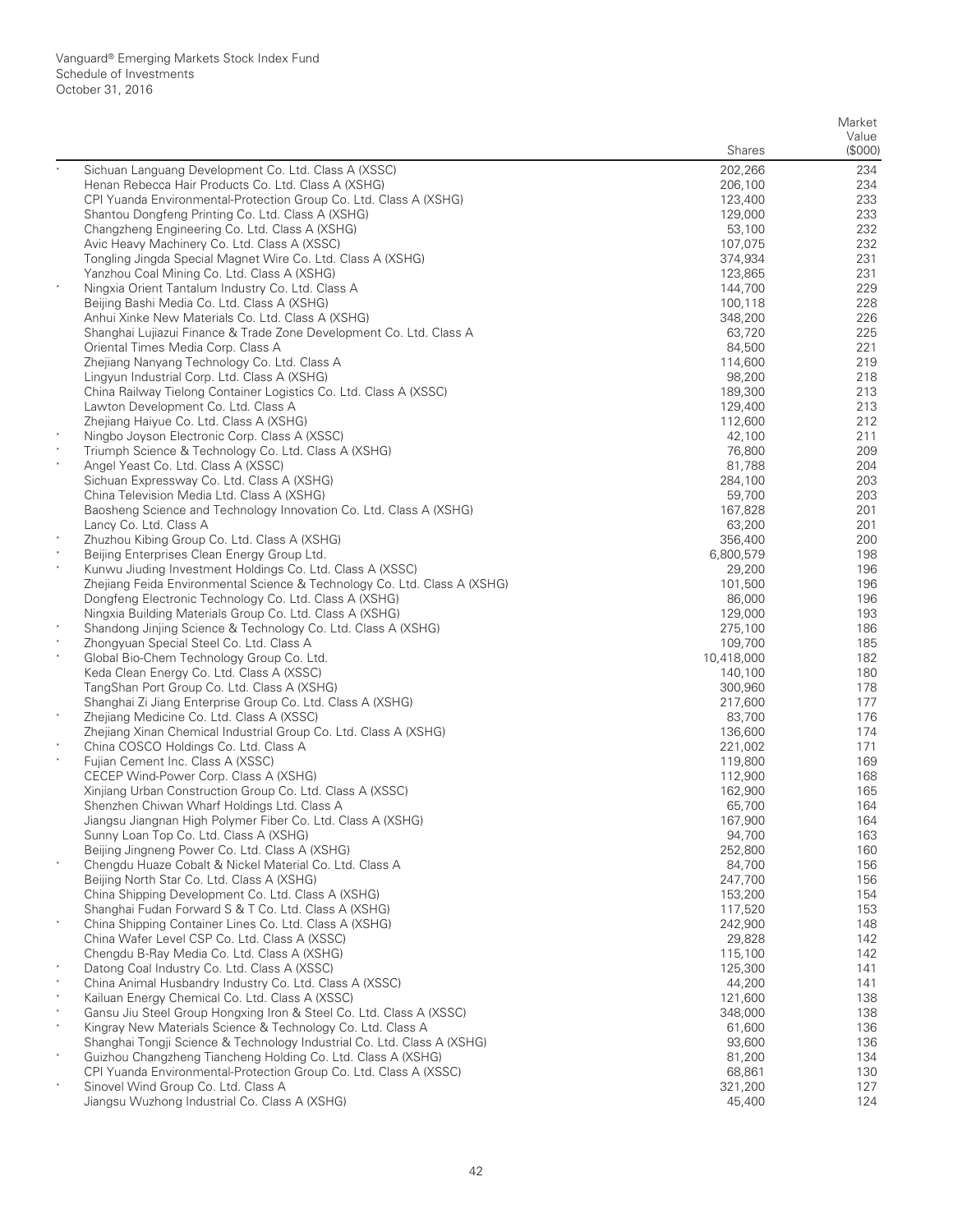|         |                                                                                     |                      | Market          |
|---------|-------------------------------------------------------------------------------------|----------------------|-----------------|
|         |                                                                                     | Shares               | Value<br>(0,00) |
|         | China Coal Energy Co. Ltd. Class A (XSSC)                                           | 125,594              | 123             |
|         | New China Life Insurance Co. Ltd. Class A (XSHG)                                    | 19,000               | 118             |
| $\ast$  | Xinjiang Dushanzi Tianli High & New Tech Co. Ltd. Class A                           | 126,600              | 116             |
|         | Xinjiang Ba Yi Iron & Steel Co. Ltd. Class A                                        | 149,000              | 116             |
| $\ast$  | Sichuan EM Technology Co. Ltd. Class A (XSSC)                                       | 97,800               | 115             |
|         | Yang Quan Coal Industry Group Co. Ltd. Class A (XSSC)                               | 100,700              | 112             |
|         | Qingdao Haier Co. Ltd. Class A (XSHG)<br>Inzone Group Co. Ltd. Class A (XSSC)       | 75,300<br>78,132     | 111<br>103      |
|         | Shandong Tyan Home Co. Ltd. Class A (XSSC)                                          | 51,734               | 98              |
| $\ast$  | Shanghai Jingiao Export Processing Zone Development Co. Ltd. Class A                | 31,100               | 88              |
|         | Huatai Securities Co. Ltd. Class A (XSHG)                                           | 28,800               | 87              |
| $\ast$  | Hongfa Technology Co. Ltd. Class A (XSSC)                                           | 17,100               | 83              |
|         | Anhui Hengyuan Coal Industry and Electricity Power Co. Ltd. Class A (XSSC)          | 74,500               | 80              |
|         | Maoye International Holdings Ltd.                                                   | 824,000              | 78              |
| $\ast$  | Chongqing Iron & Steel Co. Ltd. Class A (XSSC)                                      | 206,200              | 77              |
|         | Shandong Hongda Mining Co. Ltd. Class A (XSSC)                                      | 27,800               | 73              |
|         | Zhonglu Co. Ltd. Class A (XSHG)                                                     | 19,300               | 73              |
|         | Huaxin Cement Co. Ltd. Class A (XSHG)                                               | 65,900               | 72              |
|         | Harbin Gong Da High-Tech Enterprise Development Co. Ltd. Class A                    | 33,000               | 70              |
|         | Xinjiang Qingsong Building Materials and Chemicals Group Co. Ltd. Class A (XSSC)    | 102,800              | 68              |
|         | China Railway Erju Co. Ltd. Class A (XSSC)                                          | 35,100               | 67              |
|         | China International Marine Containers Group Co. Ltd. Class A                        | 30,200               | 62              |
| $\ast$  | COSCO Shipping Co. Ltd. Class A (XSSC)                                              | 67,400               | 58              |
|         | Jiangsu Protruly Vision Technology Group Co. Ltd. Class A (XSSC)                    | 23,500               | 56              |
| $\ast$  | China Shipping Development Co. Ltd. Class A (XSSC)                                  | 53,000<br>10,400     | 53<br>53        |
| $\ast$  | Anhui Kouzi Distillery Co. Ltd. Class A<br>Xinjiang Xinxin Mining Industry Co. Ltd. | 447,000              | 49              |
|         | China Hi-Tech Group Co. Class A (XSSC)                                              | 16,500               | 31              |
| $\ast$  | Shanghai 3F New Materials Co. Class A (XSSC)                                        | 9,500                | 19              |
| $\ast$  | ENN Ecological Holdings Co. Ltd. Class A (XSSC)                                     | 8,300                | 15              |
| $\ast$  | Hidili Industry International Development Ltd.                                      | 260,000              | $\overline{7}$  |
| $\ast$  | Ya Hsin Industrial Co. Ltd.                                                         | 5,306,018            |                 |
|         |                                                                                     |                      | 17,329,780      |
|         | Colombia (0.5%)<br>Bancolombia SA ADR                                               | 1,288,230            | 49,313          |
|         | Grupo de Inversiones Suramericana SA                                                | 3,667,942            | 47,307          |
|         | Grupo Argos SA                                                                      | 4,938,011            | 32,025          |
|         | Cementos Argos SA                                                                   | 6,441,098            | 25,492          |
|         | Grupo Aval Acciones y Valores Preference Shares                                     | 47,266,226           | 19,493          |
|         | Interconexion Electrica SA ESP                                                      | 5,746,145            | 19,092          |
|         | Almacenes Exito SA                                                                  | 3,582,707            | 17,873          |
|         | Ecopetrol SA                                                                        | 39,691,902           | 17,293          |
|         | Grupo de Inversiones Suramericana SA Preference Shares                              | 1,337,685            | 16,906          |
|         | Ecopetrol SA ADR                                                                    | 1,789,080            | 15,547          |
|         | Bancolombia SA Preference Shares                                                    | 1,634,187            | 15,512          |
|         | Cemex Latam Holdings SA                                                             | 2,972,031            | 11,051          |
|         | Cementos Argos SA Preference Shares                                                 | 2,793,403            | 10,182          |
|         | Banco Davivienda SA Preference Shares<br>Grupo Aval Acciones y Valores SA ADR       | 782,466              | 7,963           |
|         | Avianca Holdings SA Preference Shares                                               | 823,448<br>2,953,922 | 6,744           |
|         | Corp Financiera Colombiana SA                                                       | 161,335              | 2,358<br>2,000  |
|         |                                                                                     |                      | 316,151         |
|         | Czech Republic (0.2%)                                                               |                      |                 |
|         | CEZ AS                                                                              | 2,593,039            | 48,908          |
|         | Komercni banka as                                                                   | 1,238,304            | 45,310          |
| $^*$ ,2 | Moneta Money Bank AS                                                                | 5,763,019            | 20,097          |
|         | Philip Morris CR AS                                                                 | 6,286                | 3,105           |
|         | Pegas Nonwovens SA<br>O2 Czech Republic AS                                          | 88,501               | 2,839           |
|         |                                                                                     | 303,894              | 2,788           |
|         | Egypt (0.3%)                                                                        |                      | 123,047         |
|         | Commercial International Bank Egypt SAE                                             | 15,899,970           | 92,504          |
|         | Global Telecom Holding SAE GDR                                                      | 8,512,261            | 17,453          |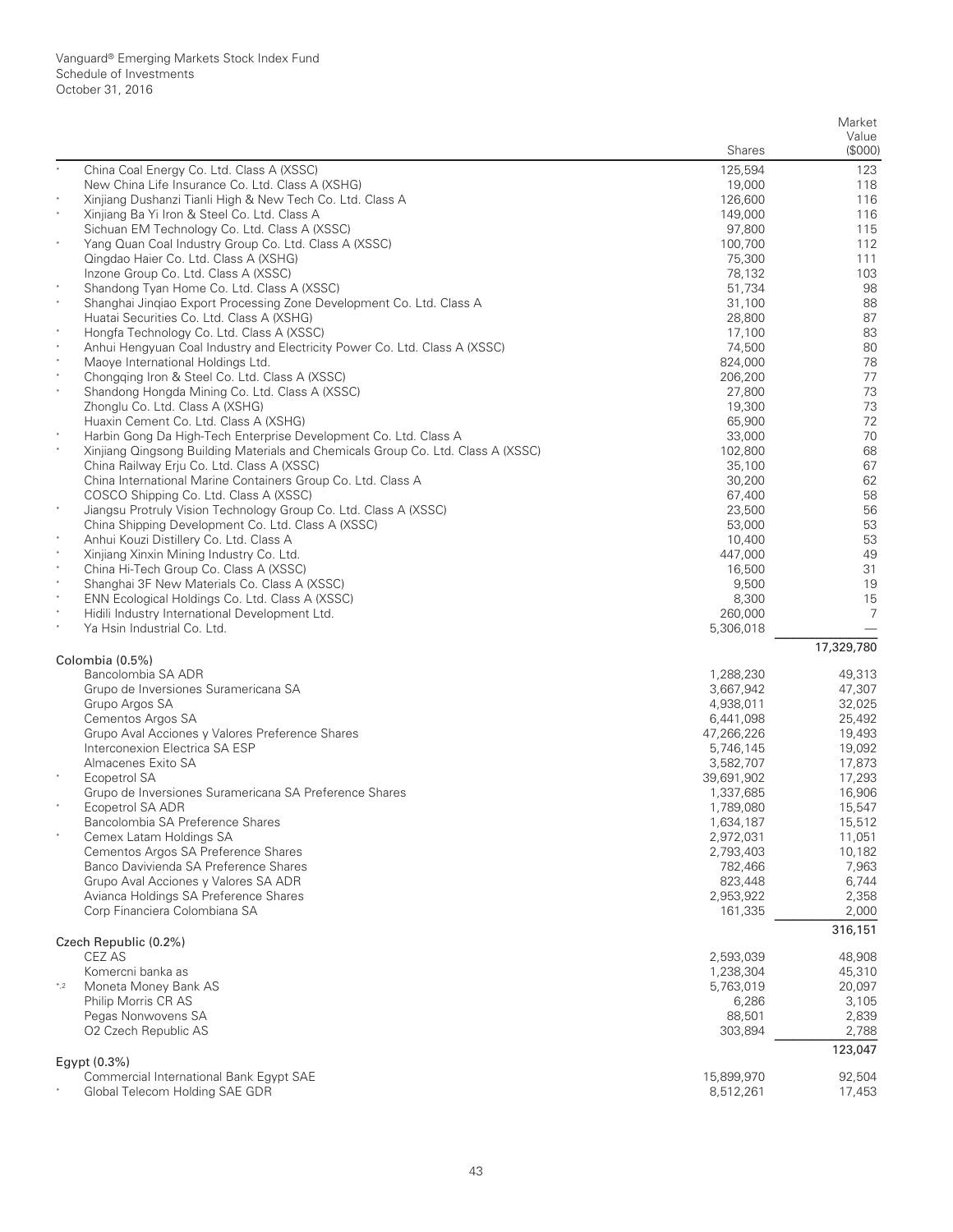|                                                                                                    | <b>Shares</b>            | Market<br>Value<br>(\$000) |
|----------------------------------------------------------------------------------------------------|--------------------------|----------------------------|
| Egyptian Financial Group-Hermes Holding Co.                                                        | 8,528,045                | 15,040                     |
| Talaat Moustafa Group                                                                              | 15,788,519               | 10,069                     |
| ElSewedy Electric Co.                                                                              | 1,282,551                | 9,058                      |
| Telecom Egypt Co.                                                                                  | 5,842,749                | 5,763                      |
| Orascom Construction Ltd.                                                                          | 1,026,438                | 5,444                      |
| Medinet Nasr Housing                                                                               | 3,147,100                | 4,941                      |
| $\ast$<br>Six of October Development & Investment                                                  | 3,326,445                | 4,906                      |
| Pioneers Holding for Financial Investments SAE                                                     | 5,084,348                | 4,807                      |
| Palm Hills Developments SAE                                                                        | 14,681,272               | 3,782                      |
| Sidi Kerir Petrochemicals Co.<br>Juhayna Food Industries                                           | 2,204,960<br>7,113,045   | 3,443<br>3,140             |
| <b>Heliopolis Housing</b>                                                                          | 448,201                  | 2,948                      |
| Ezz Steel<br>$\ast$                                                                                | 3,558,889                | 2,796                      |
| <b>Oriental Weavers</b>                                                                            | 2,557,341                | 2,571                      |
| Arab Cotton Ginning                                                                                | 6,767,369                | 2,072                      |
| $\ast$<br>Egyptian Resorts Co.                                                                     | 20,803,825               | 1,638                      |
| Orascom Telecom Media And Technology Holding SAE                                                   | 20,422,680               | 1,288                      |
| South Valley Cement                                                                                | 2,865,683                | 1,232                      |
| Citadel Capital SAE<br>$\ast$                                                                      | 10,567,754               | 844                        |
| Porto Holding SAE<br>$\ast$                                                                        | 30,202,474               | 782                        |
| Global Telecom Holding SAE<br>$\ast$                                                               | 768,520                  | 416                        |
| Abu Dhabi Islamic Bank<br>Amer Group Holding                                                       | 831,929<br>10,889,545    | 309<br>294                 |
| Maridive & Oil Services SAE                                                                        | 1,026,881                | 226                        |
|                                                                                                    |                          | 197,766                    |
| Greece (0.3%)                                                                                      |                          |                            |
| Alpha Bank AE<br>Hellenic Telecommunications Organization SA                                       | 20,355,342<br>3,502,003  | 34,805<br>32,114           |
| <b>OPAP SA</b>                                                                                     | 3,008,039                | 25,656                     |
| <b>JUMBO SA</b>                                                                                    | 1,425,560                | 20,258                     |
| National Bank of Greece SA                                                                         | 80,676,423               | 16,500                     |
| Eurobank Ergasias SA                                                                               | 26,385,256               | 15,583                     |
| Piraeus Bank SA                                                                                    | 74,494,293               | 12,320                     |
| Titan Cement Co. SA                                                                                | 491,547                  | 11,417                     |
| $\ast$<br>FF Group                                                                                 | 418,106                  | 10,014                     |
| Motor Oil Hellas Corinth Refineries SA                                                             | 811,543                  | 9,717                      |
| Mytilineos Holdings SA<br>$\ast$<br>Public Power Corp. SA                                          | 950,076<br>1,446,108     | 5,421                      |
| Hellenic Exchanges SA                                                                              | 635,911                  | 4,725<br>3,140             |
| Grivalia Properties REIC AE                                                                        | 387,135                  | 2,983                      |
| Aegean Airlines SA                                                                                 | 405,951                  | 2,615                      |
| Hellenic Petroleum SA                                                                              | 548,583                  | 2,508                      |
| $\ast$<br><b>GEK Terna Holding Real Estate Construction SA</b>                                     | 744,358                  | 1,723                      |
| Metka Industrial - Construction SA                                                                 | 201,292                  | 1,692                      |
| Fourlis Holdings SA                                                                                | 382,299                  | 1,632                      |
| Ellaktor SA                                                                                        | 1,135,206                | 1,543                      |
| Athens Water Supply & Sewage Co. SA                                                                | 212,470                  | 1,258                      |
| Terna Energy SA                                                                                    | 109,542                  | 334<br>217,958             |
| Hong Kong (0.1%)                                                                                   |                          |                            |
| Tongda Group Holdings Ltd.                                                                         | 43,310,000               | 11,428                     |
| HengTen Networks Group Ltd.                                                                        | 162,208,000              | 10,860                     |
| China Minsheng Financial Holding Corp. Ltd.<br>$^*, \wedge$<br>SMI Holdings Group Ltd.<br>$\wedge$ | 87,470,000<br>73,680,000 | 8,670<br>7,027             |
| FDG Electric Vehicles Ltd.<br>$^*,\wedge$                                                          | 128,745,000              | 6,738                      |
| Huayi Tencent Entertainment Co. Ltd.<br>*,^                                                        | 100,190,000              | 6,060                      |
| Rentian Technology Holdings Ltd.                                                                   | 38,510,000               | 2,575                      |
| China Beidahuang Industry Group Holdings Ltd.<br>$^*,\wedge$                                       | 33,798,000               | 1,957                      |
| Hungary (0.3%)                                                                                     |                          | 55,315                     |
| OTP Bank plc                                                                                       | 2,994,631                | 83,922                     |
| MOL Hungarian Oil & Gas plc                                                                        | 813,495                  | 52,178                     |
| Richter Gedeon Nyrt                                                                                | 2,365,131                | 50,773                     |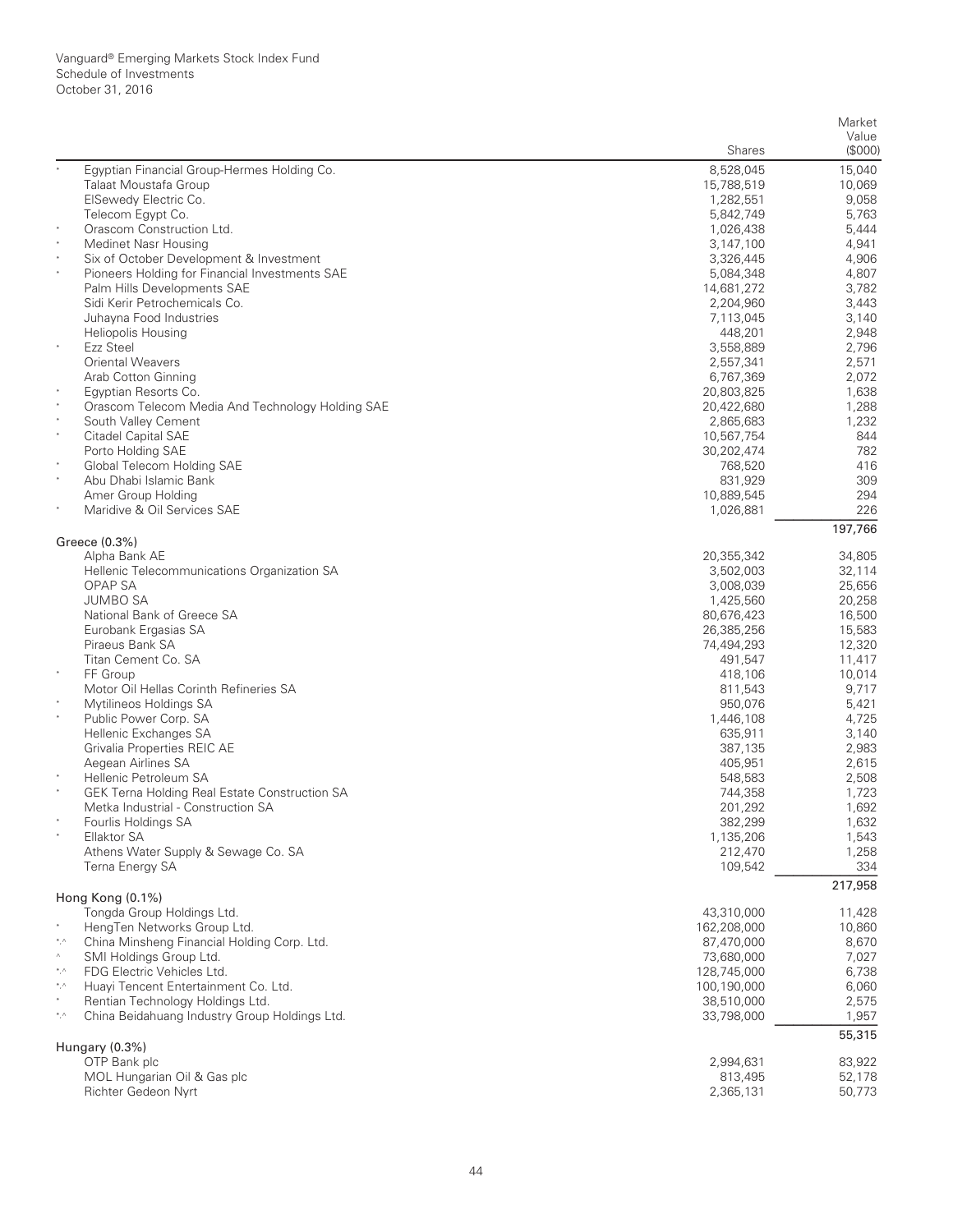|                                                                      |               | Market             |
|----------------------------------------------------------------------|---------------|--------------------|
|                                                                      | <b>Shares</b> | Value<br>(\$000)   |
| Magyar Telekom Telecommunications plc                                | 7,676,580     | 12,692             |
|                                                                      |               | 199,565            |
| India (11.7%)<br>Housing Development Finance Corp. Ltd.              | 23,773,814    |                    |
| Infosys Ltd.                                                         | 28,474,195    | 496,037            |
| Reliance Industries Ltd.                                             |               | 424,940            |
|                                                                      | 23,839,604    | 376,526            |
| Tata Consultancy Services Ltd.<br>Sun Pharmaceutical Industries Ltd. | 7,092,451     | 254,795<br>186,915 |
| <b>ITC Ltd.</b>                                                      | 16,777,713    |                    |
| <b>ICICI Bank Ltd.</b>                                               | 44,004,353    | 160,290            |
| Oil & Natural Gas Corp. Ltd.                                         | 34,656,503    | 144,047            |
|                                                                      | 31,588,075    | 135,468            |
| Hindustan Unilever Ltd.                                              | 10,802,167    | 135,342            |
| HDFC Bank Ltd.                                                       | 7,043,645     | 132,765            |
| Tata Motors Ltd.                                                     | 15,761,766    | 126,918            |
| Axis Bank Ltd.                                                       | 15,456,448    | 112,879            |
| Maruti Suzuki India Ltd.                                             | 1,178,168     | 103,798            |
| Coal India Ltd.                                                      | 20,478,617    | 99,705             |
| Bharat Petroleum Corp. Ltd.                                          | 9,639,505     | 96,752             |
| Bharti Airtel Ltd.                                                   | 19,988,351    | 95,499             |
| Mahindra & Mahindra Ltd.                                             | 4,842,155     | 95,165             |
| HCL Technologies Ltd.                                                | 8,274,860     | 94,594             |
| Kotak Mahindra Bank Ltd.                                             | 7,299,840     | 89,626             |
| State Bank of India                                                  | 22,903,690    | 88,613             |
| Indian Oil Corp. Ltd.                                                | 17,539,844    | 85,083             |
| Hero MotoCorp Ltd.                                                   | 1,602,892     | 80,449             |
| Larsen & Toubro Ltd.                                                 | 3,472,130     | 77,065             |
| Lupin Ltd.                                                           | 3,427,519     | 76,420             |
| Asian Paints Ltd.                                                    | 4,642,200     | 74,375             |
| IndusInd Bank Ltd.                                                   | 4,091,688     | 73,590             |
| NTPC Ltd.                                                            | 31,905,779    | 72,764             |
| Eicher Motors Ltd.                                                   | 196,141       | 70,585             |
| Zee Entertainment Enterprises Ltd.                                   | 8,704,522     | 67,843             |
| UltraTech Cement Ltd.                                                | 1,071,193     | 63,932             |
| Adani Ports & Special Economic Zone Ltd.                             | 12,998,878    | 59,825             |
| Vedanta Ltd.                                                         | 19,160,933    | 58,348             |
| Indiabulls Housing Finance Ltd.                                      | 4,552,986     | 57,926             |
| Aurobindo Pharma Ltd.                                                | 4,382,589     | 53,289             |
| UPL Ltd.                                                             | 4,864,792     | 50,907             |
| Yes Bank Ltd.                                                        | 2,659,022     | 50,718             |
| Bajaj Auto Ltd.                                                      | 1,169,529     | 49,930             |
| Tech Mahindra Ltd.                                                   | 7,559,679     | 49,348             |
| JSW Steel Ltd.                                                       | 1,968,749     | 48,954             |
| Godrej Consumer Products Ltd.                                        | 2,029,588     | 48,923             |
| Power Grid Corp. of India Ltd.                                       | 18,063,876    | 47,604             |
| Cipla Ltd.                                                           | 5,386,148     | 46,426             |
| Bharti Infratel Ltd.                                                 | 8,695,993     | 45,053             |
| Shriram Transport Finance Co. Ltd.                                   | 2,741,860     | 44,382             |
| Wipro Ltd.                                                           | 6,386,594     | 44,336             |
| Ambuja Cements Ltd.                                                  | 11,993,940    | 43,385             |
| Bajaj Finance Ltd.                                                   | 2,570,950     | 41,286             |
| Bosch Ltd.                                                           | 125,077       | 41,066             |
| Nestle India Ltd.                                                    | 381,703       | 39,939             |
| Hindustan Petroleum Corp. Ltd.                                       | 5,690,848     | 39,817             |
| Dabur India Ltd.                                                     | 8,766,299     | 38,293             |
| LIC Housing Finance Ltd.                                             | 4,182,064     | 36,531             |
| Piramal Enterprises Ltd.                                             | 1,368,209     | 36,382             |
| Shree Cement Ltd.                                                    | 141,201       | 35,364             |
| Bajaj Finserv Ltd.                                                   | 657,359       | 33,314             |
| Λ<br>Dr Reddy's Laboratories Ltd. ADR                                | 674,556       | 33,249             |
| Dr Reddy's Laboratories Ltd.                                         | 657,542       | 33,033             |
| Marico Ltd.                                                          | 7,750,244     | 32,732             |
| GAIL India Ltd.                                                      | 5,021,506     | 32,587             |
| Glenmark Pharmaceuticals Ltd.                                        | 2,321,573     | 32,438             |
| United Spirits Ltd.                                                  | 953,616       | 32,143             |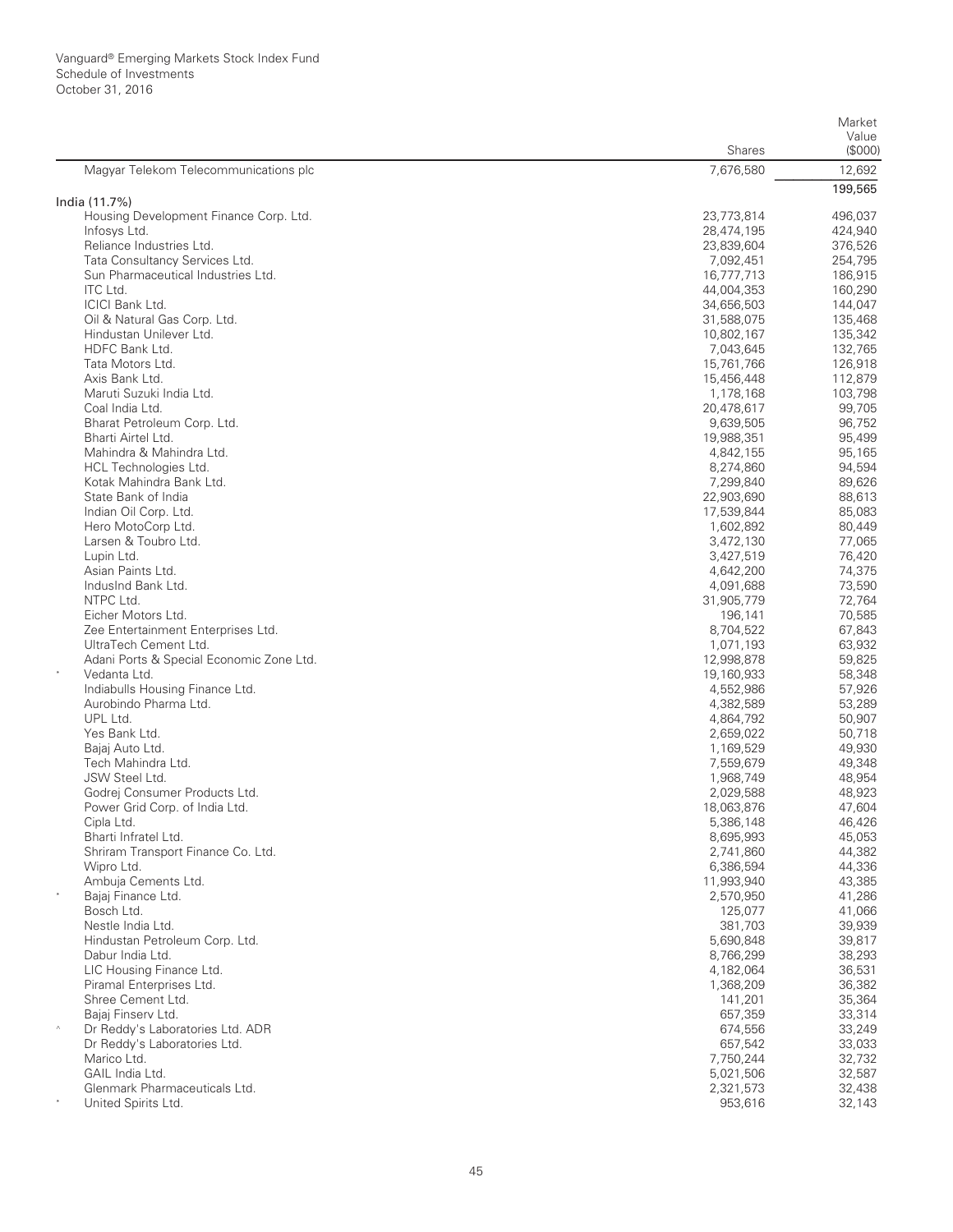|         |                                                      | <b>Shares</b>           | Value<br>(\$000) |
|---------|------------------------------------------------------|-------------------------|------------------|
| $\land$ |                                                      |                         |                  |
|         | Wipro Ltd. ADR<br>Hindalco Industries Ltd.           | 3,155,047<br>13,399,063 | 30,509<br>30,115 |
|         | Divi's Laboratories Ltd.                             | 1,376,704               | 26,387           |
|         | Idea Cellular Ltd.                                   | 23,069,581              | 26,352           |
|         | NMDC Ltd.                                            | 13,353,067              | 26,275           |
|         | Motherson Sumi Systems Ltd.                          | 5,267,733               | 26,174           |
|         | Tata Motors Ltd. Class A                             | 4,996,770               | 26,123           |
|         | Cairn India Ltd.                                     | 7,715,842               | 26,010           |
|         | Cadila Healthcare Ltd.                               | 4,096,861               | 25,959           |
|         | Siemens Ltd.                                         | 1,454,891               | 25,800           |
|         | Mahindra & Mahindra Financial Services Ltd.          | 4,687,666               | 25,415           |
|         | Britannia Industries Ltd.                            | 493,683                 | 24,491           |
|         | Rural Electrification Corp. Ltd.                     | 11,913,992              | 24,078           |
|         | Pidilite Industries Ltd.                             | 2,194,623               | 23,638           |
|         | Tata Steel Ltd.                                      | 3,803,643               | 23,150           |
|         | Titan Co. Ltd.                                       | 4,101,897               | 22,951           |
|         | IDFC Bank Ltd.                                       | 17,924,597              | 21,166           |
|         | Bharat Forge Ltd.                                    | 1,584,414               | 21,004           |
|         | Power Finance Corp. Ltd.                             | 10,930,581              | 20,345           |
|         | Apollo Hospitals Enterprise Ltd.                     | 1,009,675               | 20,271<br>20,240 |
|         | Bharat Heavy Electricals Ltd.<br>Tata Power Co. Ltd. | 9,719,991<br>16,983,188 | 19,924           |
|         | Bharat Electronics Ltd.                              | 1,014,910               | 19,788           |
|         | Ashok Leyland Ltd.                                   | 14,609,773              | 19,761           |
|         | Havells India Ltd.                                   | 3,149,556               | 19,206           |
| $\ast$  | Bank of Baroda                                       | 7,464,745               | 17,498           |
|         | Reliance Infrastructure Ltd.                         | 2,145,559               | 17,464           |
|         | ACC Ltd.                                             | 765,173                 | 17,383           |
|         | Oracle Financial Services Software Ltd.              | 355,560                 | 17,022           |
|         | Reliance Capital Ltd.                                | 2,147,623               | 16,726           |
|         | GlaxoSmithKline Consumer Healthcare Ltd.             | 181,276                 | 16,503           |
|         | Colgate-Palmolive India Ltd.                         | 1,131,937               | 16,501           |
|         | Bharat Financial Inclusion Ltd.                      | 1,220,217               | 16,155           |
|         | Page Industries Ltd.                                 | 65,425                  | 16,122           |
|         | HDFC Bank Ltd. ADR                                   | 226,520                 | 16,033           |
|         | DLF Ltd.                                             | 7,017,271               | 15,850           |
|         | Max Financial Services Ltd.                          | 1,878,069               | 15,836           |
|         | United Breweries Ltd.                                | 1,214,918               | 15,823           |
|         | NHPC Ltd.                                            | 39,309,568              | 15,779           |
|         | Emami Ltd.<br>Cummins India Ltd.                     | 860,462<br>1,204,093    | 15,633<br>15,339 |
|         | Bajaj Holdings & Investment Ltd.                     | 469,192                 | 15,316           |
|         | Hindustan Zinc Ltd.                                  | 4,020,579               | 15,263           |
|         | ABB India Ltd.                                       | 873,110                 | 14,244           |
|         | Vakrangee Ltd.                                       | 3,698,604               | 13,973           |
|         | Castrol India Ltd.                                   | 1,989,431               | 13,662           |
|         | Steel Authority of India Ltd.                        | 17,399,502              | 13,586           |
|         | Rajesh Exports Ltd.                                  | 1,854,406               | 13,289           |
|         | Torrent Pharmaceuticals Ltd.                         | 624,629                 | 13,244           |
|         | Petronet LNG Ltd.                                    | 2,236,469               | 13,039           |
|         | Oil India Ltd.                                       | 2,089,320               | 12,995           |
|         | GlaxoSmithKline Pharmaceuticals Ltd.                 | 297,408                 | 12,956           |
|         | Tata Communications Ltd.                             | 1,356,425               | 12,909           |
|         | Reliance Communications Ltd.                         | 17,418,059              | 12,212           |
|         | Mindtree Ltd.                                        | 1,808,259               | 11,815           |
|         | Mphasis Ltd.                                         | 1,534,206               | 11,776           |
|         | Sun TV Network Ltd.                                  | 1,417,363               | 11,616           |
|         | Federal Bank Ltd.<br>Exide Industries Ltd.           | 9,348,344               | 11,486           |
|         | Punjab National Bank                                 | 3,831,430               | 11,261<br>10,724 |
|         | Berger Paints India Ltd.                             | 4,964,487<br>2,757,853  | 10,636           |
|         | Aditya Birla Nuvo Ltd.                               | 514,467                 | 10,621           |
|         | Info Edge India Ltd.                                 | 768,977                 | 10,386           |
|         | Jubilant Life Sciences Ltd.                          | 982,555                 | 10,154           |
|         |                                                      |                         |                  |

Market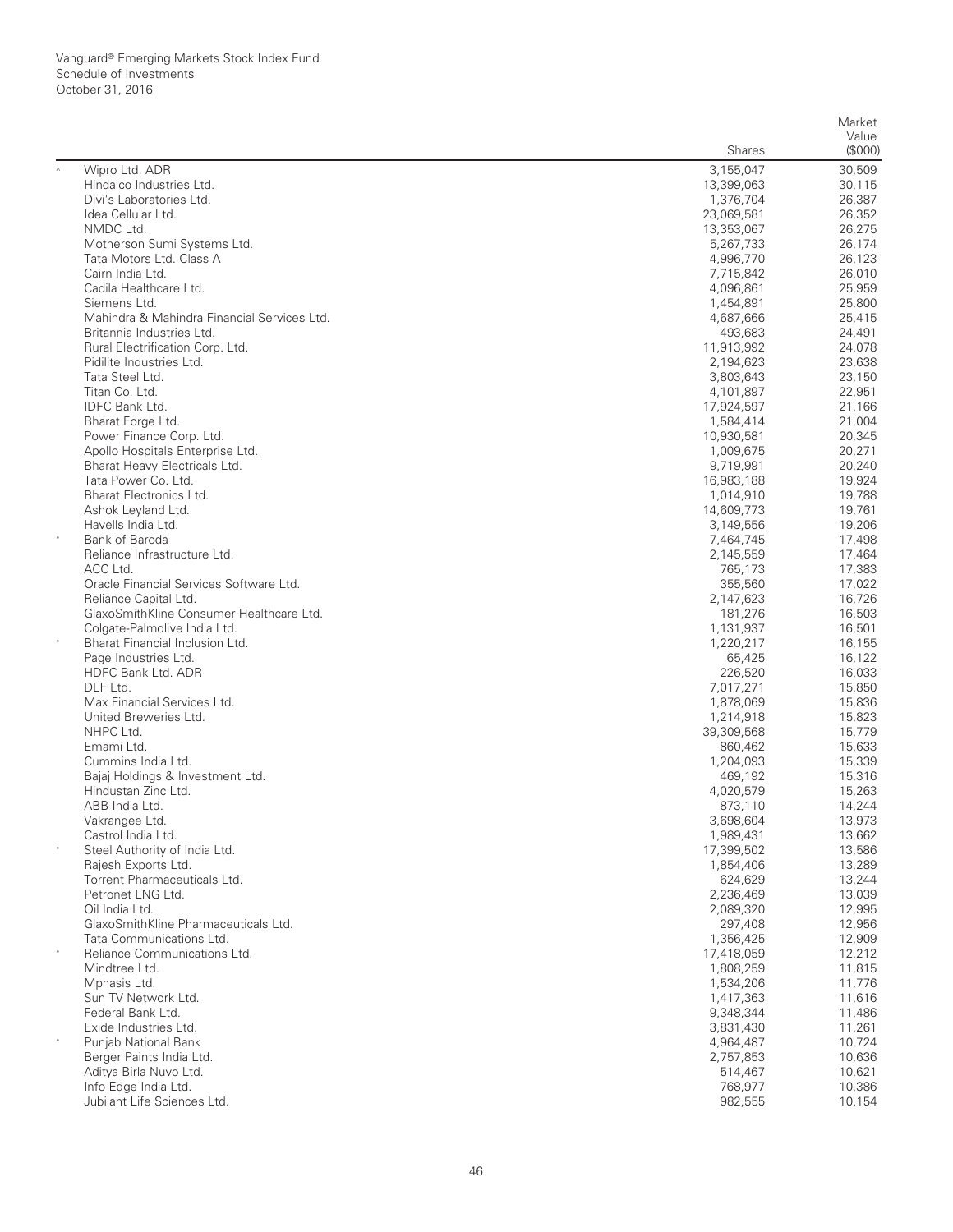|                                                                       |                         | Market         |
|-----------------------------------------------------------------------|-------------------------|----------------|
|                                                                       |                         | Value          |
|                                                                       | Shares                  | (\$000)        |
| IDFC Ltd.                                                             | 9,420,309               | 9,881          |
| Dewan Housing Finance Corp. Ltd.                                      | 1,806,145               | 8,889          |
| $\ast$<br>Alkem Laboratories Ltd.                                     | 357,250                 | 8,735          |
| Indian Hotels Co. Ltd.<br>$\star$                                     | 5,013,642               | 8,669          |
| Canara Bank                                                           | 1,829,788               | 8,614          |
| Dalmia Bharat Ltd.                                                    | 269,216                 | 8,295          |
| Manappuram Finance Ltd.<br>$\ast$                                     | 5,407,453               | 8,286          |
| Kajaria Ceramics Ltd.                                                 | 890,401                 | 8,282          |
| Edelweiss Financial Services Ltd.                                     | 4,522,797<br>417,400    | 8,271<br>8,079 |
| AIA Engineering Ltd.<br>Cholamandalam Investment and Finance Co. Ltd. | 454,513                 | 8,072          |
| $\star$<br>Crompton Greaves Ltd.                                      | 7,009,878               | 8,061          |
| MRF Ltd.                                                              | 11,116                  | 7,986          |
| Strides Shasun Ltd.                                                   | 500,832                 | 7,847          |
| PI Industries Ltd.                                                    | 593,652                 | 7,682          |
| Reliance Power Ltd.                                                   | 10,309,458              | 7,271          |
| Wockhardt Ltd.                                                        | 558,075                 | 7,268          |
| Biocon Ltd.                                                           | 523,235                 | 7,256          |
| L&T Finance Holdings Ltd.                                             | 4,425,383               | 7,094          |
| $\ast$<br>Jindal Steel & Power Ltd.                                   | 6,245,625               | 7,061          |
| Sintex Industries Ltd.                                                | 5,207,292               | 6,998          |
| Apollo Tyres Ltd.                                                     | 2,309,270               | 6,995          |
| Godrej Industries Ltd.                                                | 1,066,448               | 6,981          |
| Ajanta Pharma Ltd.                                                    | 225,867                 | 6,909          |
| Muthoot Finance Ltd.                                                  | 1,281,428               | 6,888          |
| CRISIL Ltd.                                                           | 208,397                 | 6,855          |
| Credit Analysis & Research Ltd.                                       | 310,041                 | 6,849          |
| Balkrishna Industries Ltd.                                            | 429,408                 | 6,834          |
| Ramco Cements Ltd.                                                    | 736,811                 | 6,786          |
| TVS Motor Co. Ltd.<br>$\ast$                                          | 1,093,111               | 6,638          |
| GMR Infrastructure Ltd.                                               | 31,692,066              | 6,511          |
| JSW Energy Ltd.<br>$\,2$                                              | 6,606,976               | 6,469          |
| InterGlobe Aviation Ltd.<br>$\ast$<br><b>IDBI Bank Ltd.</b>           | 457,558                 | 6,374          |
| $\ast$<br>Suzlon Energy Ltd.                                          | 5,680,208<br>27,214,546 | 6,266<br>6,184 |
| Amara Raja Batteries Ltd.                                             | 406,672                 | 6,168          |
| $\ast$<br>Gillette India Ltd.                                         | 96,146                  | 6,144          |
| Gujarat Pipavav Port Ltd.                                             | 2,513,203               | 6,127          |
| Blue Dart Express Ltd.                                                | 79,221                  | 6,033          |
| Jubilant Foodworks Ltd.                                               | 400,282                 | 5,999          |
| Bayer CropScience Ltd.                                                | 93,274                  | 5,958          |
| eClerx Services Ltd.                                                  | 257,482                 | 5,856          |
| Natco Pharma Ltd.                                                     | 657,143                 | 5,743          |
| NCC Ltd.                                                              | 3,938,656               | 5,522          |
| Arvind Ltd.                                                           | 881,563                 | 5,469          |
| Tata Chemicals Ltd.                                                   | 667,933                 | 5,451          |
| $\star$<br>Mangalore Refinery & Petrochemicals Ltd.                   | 3,978,304               | 5,380          |
| Torrent Power Ltd.                                                    | 2,046,836               | 5,312          |
| $\ast$<br>Adani Power Ltd.                                            | 12,963,323              | 5,311          |
| Cyient Ltd.                                                           | 709,292                 | 5,202          |
| <b>GRUH Finance Ltd.</b><br>$\ast$                                    | 1,032,218               | 5,165          |
| Grasim Industries Ltd.                                                | 352,395                 | 5,095          |
| Persistent Systems Ltd.                                               | 523,122                 | 5,054          |
| Voltas Ltd.<br>Union Bank of India                                    | 871,445<br>2,209,377    | 5,048<br>4,900 |
| Sundaram Finance Ltd.                                                 | 236,509                 | 4,860          |
| Adani Enterprises Ltd.                                                | 4,842,463               | 4,854          |
| Kansai Nerolac Paints Ltd.                                            | 852.781                 | 4,844          |
| Great Eastern Shipping Co. Ltd.                                       | 844,532                 | 4,721          |
| Alembic Pharmaceuticals Ltd.                                          | 464,671                 | 4,700          |
| Supreme Industries Ltd.                                               | 347,181                 | 4,693          |
| Aditya Birla Fashion and Retail Ltd.                                  | 1,904,129               | 4,567          |
| Sun Pharma Advanced Research Co. Ltd.                                 | 868,914                 | 4,567          |
| Welspun India Ltd.                                                    | 5,328,695               | 4,534          |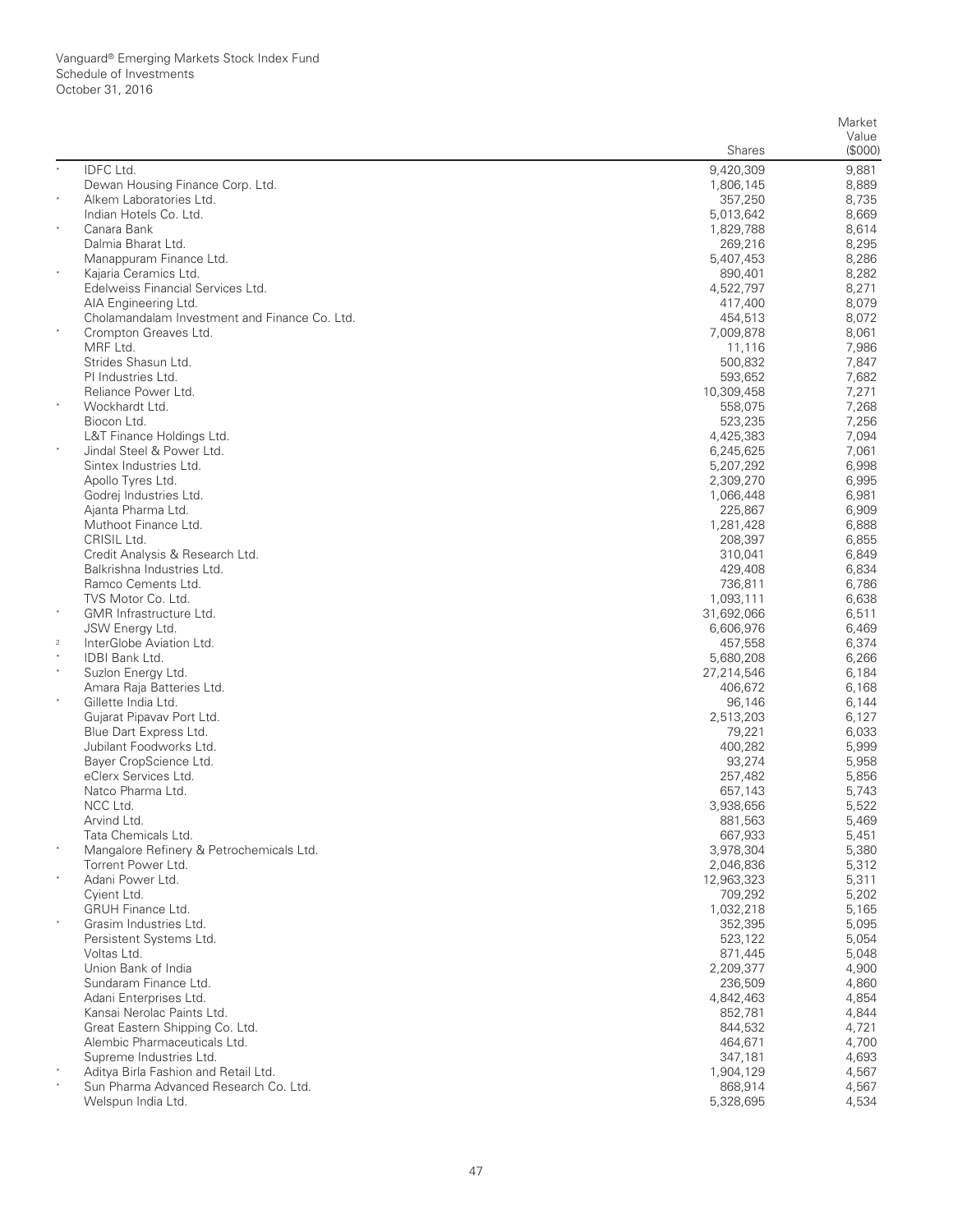|            |                                               |                      | Market           |
|------------|-----------------------------------------------|----------------------|------------------|
|            |                                               | <b>Shares</b>        | Value<br>(\$000) |
|            | CESC Ltd.                                     | 480,716              | 4,523            |
|            | Oberoi Realty Ltd.                            | 855,568              | 4,517            |
|            | PC Jeweller Ltd.                              | 586,186              | 4,496            |
|            | Bank of India                                 | 2,581,349            | 4,446            |
|            | Indiabulls Real Estate Ltd.                   | 3,300,024            | 4,339            |
|            | Repco Home Finance Ltd.                       | 382,399              | 4,324            |
|            | KPIT Technologies Ltd.                        | 1,968,212            | 4,229            |
| $\sqrt{2}$ | Syngene International Ltd.                    | 480,067              | 4,213            |
|            | KRBL Ltd.                                     | 1,176,355            | 4,212            |
| $\,2\,$    | Dr Lal PathLabs Ltd.                          | 235,639              | 4,159            |
|            | Indian Bank                                   | 1,188,005            | 4,142            |
|            | Redington India Ltd.                          | 2,628,285            | 4,136            |
|            | Jain Irrigation Systems Ltd.                  | 2,538,172            | 4,091            |
|            | Abbott India Ltd.                             | 54,410               | 4,069            |
|            | National Aluminium Co. Ltd.                   | 5,087,835            | 4,067            |
|            | GE T&D India Ltd.                             | 771,465              | 3,960            |
|            | Sanofi India Ltd.                             | 60,235               | 3,938            |
|            | Pfizer Ltd.                                   | 141,461              | 3,869            |
|            | Karur Vysya Bank Ltd.                         | 530,428              | 3,804            |
|            | Sadbhav Engineering Ltd.<br>Cox & Kings Ltd.  | 907,585<br>1,150,952 | 3,792<br>3,792   |
|            | Thermax Ltd.                                  | 295,547              | 3,767            |
| $\star$    | lpca Laboratories Ltd.                        | 410,902              | 3,754            |
|            | Just Dial Ltd.                                | 590,831              | 3,749            |
|            | Balrampur Chini Mills Ltd.                    | 2,120,918            | 3,667            |
|            | Prestige Estates Projects Ltd.                | 1,255,429            | 3,649            |
|            | Symphony Ltd.                                 | 188,209              | 3,602            |
| $\ast$     | Whirlpool of India Ltd.                       | 208,097              | 3,504            |
| $\star$    | Fortis Healthcare Ltd.                        | 1,301,207            | 3,480            |
|            | Tube Investments of India Ltd.                | 366,577              | 3,428            |
|            | Hexaware Technologies Ltd.                    | 1,093,453            | 3,351            |
|            | Gujarat State Petronet Ltd.                   | 1,405,451            | 3,318            |
|            | Coromandel International Ltd.                 | 772,749              | 3,315            |
|            | RattanIndia Power Ltd.                        | 26,162,911           | 3,268            |
| $\star$    | Housing Development & Infrastructure Ltd.     | 2,566,960            | 3,203            |
| $\star$    | Dish TV India Ltd.                            | 2,225,665            | 3,200            |
|            | Jaiprakash Associates Ltd.                    | 18,964,999           | 3,169            |
|            | Bajaj Corp. Ltd.                              | 510,032              | 3,110            |
|            | IRB Infrastructure Developers Ltd.            | 853,064              | 3,001            |
|            | Srei Infrastructure Finance Ltd.              | 2,739,949            | 2,991            |
|            | WABCO India Ltd.<br>IFCI Ltd.                 | 33,107               | 2,807            |
|            | Hindustan Construction Co. Ltd.               | 7,003,134            | 2,729            |
|            |                                               | 4,991,013            | 2,714<br>2,616   |
|            | South Indian Bank Ltd<br>Engineers India Ltd. | 7,346,952<br>644,768 | 2,602            |
|            | Ceat Ltd.                                     | 139,708              | 2,540            |
|            | Gateway Distriparks Ltd.                      | 667,619              | 2,472            |
|            | Bajaj Hindusthan Sugar Ltd.                   | 9,513,634            | 2,388            |
|            | Radico Khaitan Ltd.                           | 1,118,798            | 2,362            |
|            | Gujarat Gas Ltd.                              | 270,663              | 2,320            |
|            | PTC India Ltd.                                | 2,099,648            | 2,317            |
|            | Oriental Bank of Commerce                     | 1,126,646            | 2,169            |
|            | Unitech Ltd.                                  | 23,992,617           | 2,166            |
|            | Jammu & Kashmir Bank Ltd.                     | 2,077,681            | 2,097            |
|            | India Cements Ltd.                            | 890,500              | 2,096            |
|            | Videocon Industries Ltd.                      | 1,311,966            | 2,047            |
| $\star$    | Central Bank of India                         | 1,473,550            | 2,017            |
|            | Corp Bank                                     | 3,188,493            | 1,991            |
| $\star$    | Rolta India Ltd.                              | 2,063,604            | 1,943            |
| $\star$    | TV18 Broadcast Ltd.                           | 2,888,744            | 1,926            |
|            | Sobha Ltd.                                    | 433,029              | 1,812            |
|            | Tata Global Beverages Ltd.                    | 846,029              | 1,774            |
|            | VA Tech Wabag Ltd.                            | 232,883              | 1,728            |
|            | Indraprastha Gas Ltd.                         | 130,931              | 1,688            |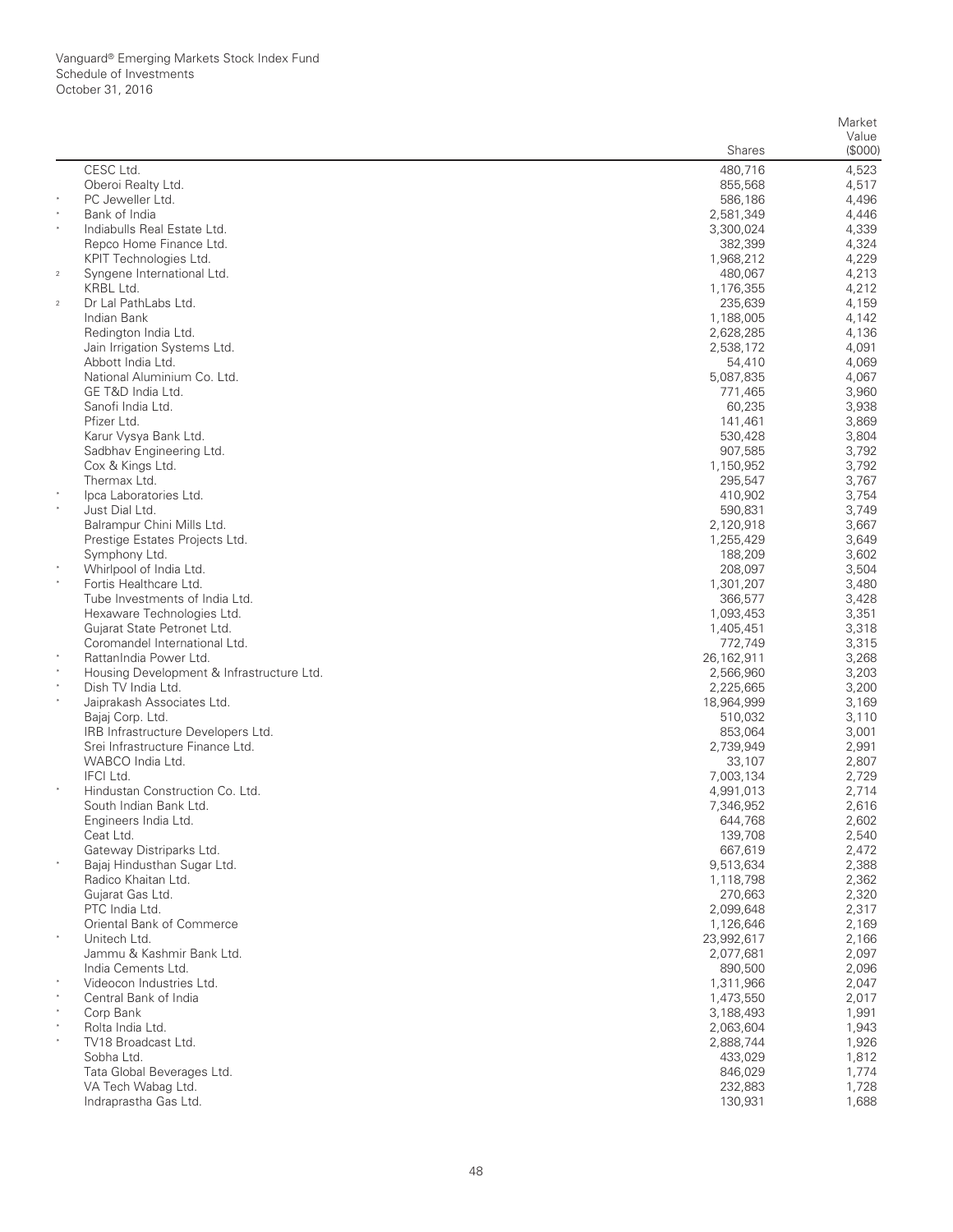|                                                                     |                           | Market            |
|---------------------------------------------------------------------|---------------------------|-------------------|
|                                                                     | <b>Shares</b>             | Value<br>(\$000)  |
| Gujarat Fluorochemicals Ltd.                                        | 216,152                   | 1,641             |
| Marksans Pharma Ltd.                                                | 2,039,697                 | 1,591             |
| Mahindra CIE Automotive Ltd.                                        | 499,211                   | 1,485             |
| Kaveri Seed Co. Ltd.                                                | 220,029                   | 1,424             |
| Vijaya Bank                                                         | 2,143,889                 | 1,421             |
| Jindal Saw Ltd.                                                     | 1,400,889                 | 1,342             |
| Raymond Ltd.                                                        | 140,225                   | 1,268             |
| Karnataka Bank Ltd.                                                 | 642,033                   | 1,173             |
| Welspun Corp. Ltd.                                                  | 1,062,129                 | 1,131             |
| Shipping Corp. of India Ltd.<br>$\ast$                              | 1,047,395                 | 1,065             |
| Polaris Consulting & Services Ltd.<br>$\ast$<br>DEN Networks Ltd.   | 442,462<br>883,509        | 1,064<br>1,031    |
| Amtek Auto Ltd.                                                     | 1,547,517                 | 1,002             |
| $\ast$<br>Shree Renuka Sugars Ltd.                                  | 4,292,932                 | 1,000             |
| Gujarat Mineral Development Corp. Ltd.                              | 576,191                   | 957               |
| $\ast$<br>Indian Overseas Bank                                      | 2,108,758                 | 842               |
| $\ast$<br>Jet Airways India Ltd.                                    | 121,910                   | 838               |
| Multi Commodity Exchange of India Ltd.                              | 40,959                    | 790               |
| $\ast$<br>Punj Lloyd Ltd.                                           | 2,195,684                 | 747               |
| Future Retail Ltd.                                                  | 296,734                   | 739               |
| $_{\rm *}$<br>Syndicate Bank                                        | 657,322                   | 727               |
| Chambal Fertilizers and Chemicals Ltd.                              | 759,913                   | 718               |
| $\ast$<br>GE Power India Ltd.                                       | 77,455                    | 596               |
| Future Enterprises Ltd.                                             | 1,766,689                 | 420               |
| <b>UCO Bank</b>                                                     | 800,000                   | 418               |
| $\ast$<br>Reliance Defence and Engineering Ltd.                     | 465,415                   | 413               |
| $\ast$<br>Allahabad Bank                                            | 287,312                   | 325               |
| Century Textiles & Industries Ltd.                                  | 23,694                    | 323               |
| McLeod Russel India Ltd.                                            | 126,557<br>321,016        | 322<br>249        |
| Karnataka Bank Ltd Rights Exp. 11/21/2016<br>Andhra Bank            | 286,108                   | 242               |
| Gujarat State Fertilizers & Chemicals Ltd.                          | 58,475                    | 83                |
| JITF Infralogistics Ltd.                                            | 93,891                    | 58                |
|                                                                     |                           | 7,322,093         |
| Indonesia (2.7%)                                                    |                           |                   |
| Telekomunikasi Indonesia Persero Tbk PT                             | 760,083,605               | 245,411           |
| Bank Central Asia Tbk PT                                            | 187,880,124               | 223,379           |
| Astra International Tbk PT                                          | 302,692,000               | 190,971           |
| Bank Rakyat Indonesia Persero Tbk PT                                | 164,527,800               | 153,631           |
| Bank Mandiri Persero Tbk PT<br>Unilever Indonesia Tbk PT            | 142,274,080               | 125,322<br>58,408 |
| Bank Negara Indonesia Persero Tbk PT                                | 17,139,730<br>123,025,361 | 52,521            |
| Indofood Sukses Makmur Tbk PT                                       | 72,478,096                | 47,124            |
| Kalbe Farma Tbk PT                                                  | 311,493,390               | 41,507            |
| United Tractors Tbk PT                                              | 24,170,801                | 39,984            |
| Gudang Garam Tbk PT                                                 | 7,384,880                 | 38,424            |
| Semen Indonesia Persero Tbk PT                                      | 47,967,204                | 36,156            |
| Charoen Pokphand Indonesia Tbk PT                                   | 122,000,532               | 34,527            |
| Perusahaan Gas Negara Persero Tbk                                   | 165,598,604               | 32,437            |
| Indofood CBP Sukses Makmur Tbk PT                                   | 39,247,300                | 28,271            |
| Indocement Tunggal Prakarsa Tbk PT                                  | 22,134,531                | 27,870            |
| Adaro Energy Tbk PT                                                 | 214,024,280               | 25,983            |
| Surya Citra Media Tbk PT                                            | 96,863,000                | 19,672            |
| Summarecon Agung Tbk PT                                             | 144,585,464               | 18,264            |
| Ciputra Development Tbk PT                                          | 148,401,548               | 17,958            |
| Lippo Karawaci Tbk PT                                               | 250,600,011               | 17,335            |
| Pakuwon Jati Tbk PT                                                 | 309,707,300               | 17,088            |
| Bank Danamon Indonesia Tbk PT                                       | 53,280,196                | 15,757            |
| Bumi Serpong Damai Tbk PT                                           | 93,990,300                | 15,595            |
| Tower Bersama Infrastructure Tbk PT<br>Media Nusantara Citra Tbk PT | 33,896,300<br>83,987,850  | 15,517<br>13,509  |
| Tambang Batubara Bukit Asam Persero Tbk PT                          | 14,277,925                | 13,028            |
| Jasa Marga Persero Tbk PT                                           | 34,702,700                | 12,038            |
| AKR Corporindo Tbk PT                                               | 20,816,800                | 11,300            |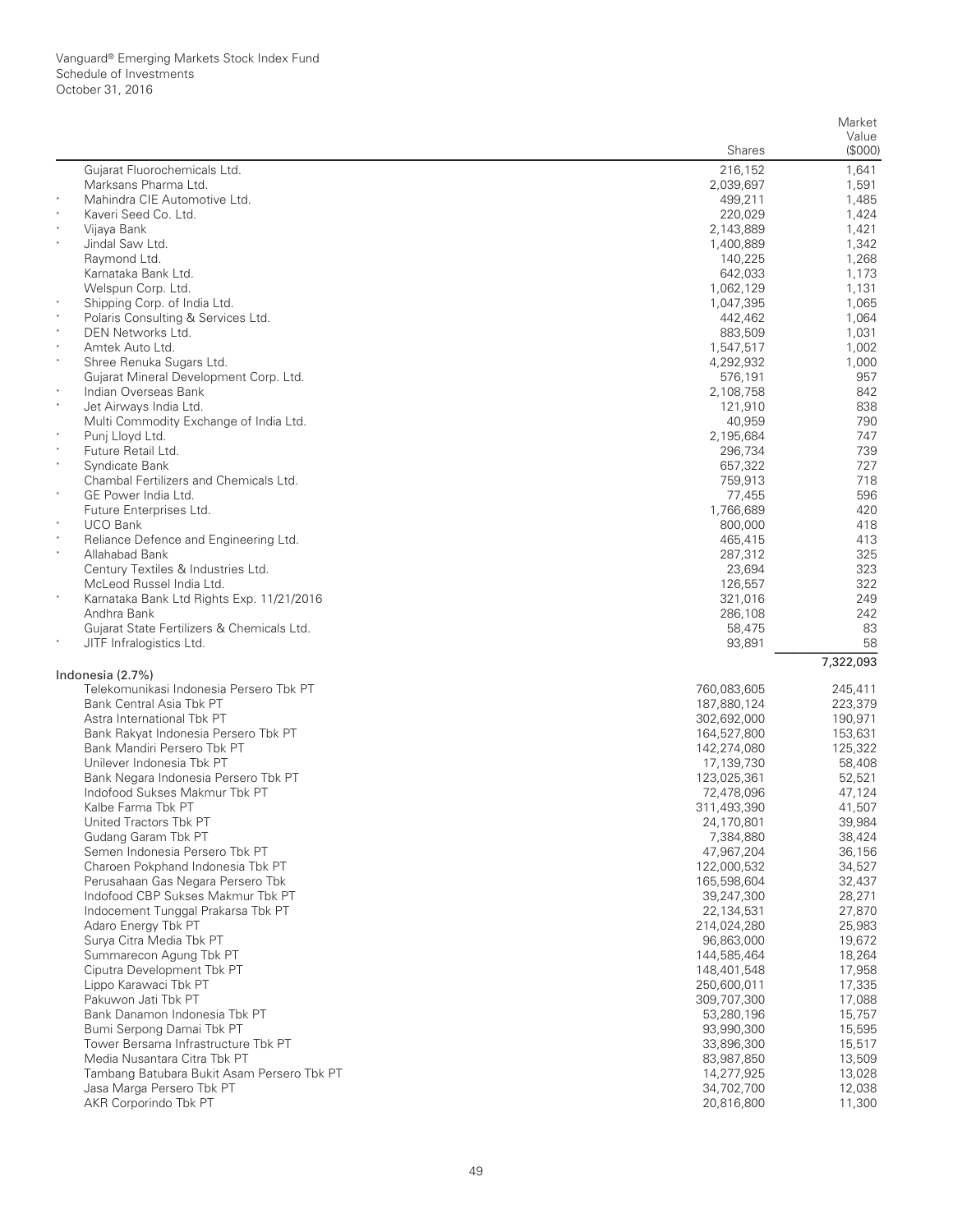|        |                                                                    |                            | Market           |
|--------|--------------------------------------------------------------------|----------------------------|------------------|
|        |                                                                    | <b>Shares</b>              | Value<br>(\$000) |
|        | Aneka Tambang Persero Tbk PT                                       | 162,408,891                | 11,146           |
| $\ast$ | XL Axiata Tbk PT                                                   | 60,188,105                 | 10,148           |
|        | Waskita Karya Persero Tbk PT                                       | 48,058,000                 | 9,646            |
|        | Astra Agro Lestari Tbk PT                                          | 7,084,908                  | 8,278            |
|        | Indo Tambangraya Megah Tbk PT                                      | 7,199,800                  | 7,902            |
|        | Global Mediacom Tbk PT                                             | 116,748,489                | 7,597            |
| $\ast$ | Vale Indonesia Tbk PT                                              | 34,128,127                 | 7,116            |
|        | Bank Tabungan Negara Persero Tbk PT                                | 35,960,000                 | 5,260            |
|        | Ace Hardware Indonesia Tbk PT                                      | 79,848,200                 | 5,227            |
|        | Link Net Tbk PT                                                    | 13,254,700                 | 5,078            |
|        | Perusahaan Perkebunan London Sumatra Indonesia Tbk PT              | 37,460,200                 | 4,374            |
|        | Wijaya Karya Persero Tbk PT<br>Alam Sutera Realty Tbk PT           | 21,869,500                 | 4,308            |
|        | Matahari Putra Prima Tbk PT                                        | 124,989,500<br>28,172,700  | 4,291<br>3,893   |
|        | Bank Pembangunan Daerah Jawa Barat Dan Banten Tbk PT               | 29,896,700                 | 3,643            |
| $\ast$ | Mitra Adiperkasa Tbk PT                                            | 7,795,800                  | 3,286            |
|        | Ramayana Lestari Sentosa Tbk PT                                    | 27,021,139                 | 2,836            |
|        | Siloam International Hospitals Tbk PT                              | 3,085,800                  | 2,455            |
| $\ast$ | Panin Financial Tbk PT                                             | 163,660,900                | 2,395            |
|        | Wijaya Karya Beton Tbk PT                                          | 34,608,000                 | 2,357            |
| $\ast$ | Krakatau Steel Persero Tbk PT                                      | 40,419,400                 | 2,045            |
| $\ast$ | Gajah Tunggal Tbk PT                                               | 19,993,600                 | 1,912            |
|        | Intiland Development Tbk PT                                        | 40,073,600                 | 1,767            |
| $\ast$ | Eagle High Plantations Tbk PT                                      | 112,479,900                | 1,644            |
|        | Lippo Cikarang Tbk PT                                              | 3,536,800                  | 1,640            |
| $\ast$ | Agung Podomoro Land Tbk PT                                         | 66,241,600                 | 1,462            |
| $\ast$ | Medco Energi Internasional Tbk PT                                  | 13,574,800                 | 1,360            |
|        | Salim Ivomas Pratama Tbk PT                                        | 32,805,500                 | 1,257            |
|        | Surya Semesta Internusa Tbk PT                                     | 28,156,000                 | 1,218            |
|        | Timah Persero Tbk PT                                               | 16,286,100                 | 1,161            |
|        | <b>BISI International Tbk PT</b>                                   | 7,525,100                  | 1,152            |
| $\ast$ | Bumi Resources Tbk PT                                              | 66,496,700                 | 1,091            |
|        | Bank CIMB Niaga Tbk PT                                             | 13,135,261                 | 961              |
|        | Bekasi Fajar Industrial Estate Tbk PT<br>Adhi Karya Persero Tbk PT | 40,037,600<br>5,388,200    | 956<br>936       |
| $\ast$ | Sigmagold Inti Perkasa Tbk PT                                      | 41,608,500                 | 363              |
|        | Sampoerna Agro PT                                                  | 1,691,500                  | 248              |
| $\ast$ | Energi Mega Persada Tbk PT                                         | 59,051,800                 | 226              |
|        | Holcim Indonesia Tbk PT                                            | 1,986,200                  | 147              |
| $\ast$ | MNC Investama Tbk PT                                               | 2,645,200                  | 28               |
|        |                                                                    |                            | 1,721,797        |
|        | Malaysia (3.6%)<br>Public Bank Bhd. (Local)                        | 46,755,000                 | 221,304          |
|        | Tenaga Nasional Bhd.                                               | 52,309,907                 | 178,736          |
|        | Malayan Banking Bhd.                                               | 82,818,388                 | 155,932          |
|        | CIMB Group Holdings Bhd.                                           | 86,013,748                 | 103,042          |
|        | Sime Darby Bhd.                                                    | 50,039,913                 | 97,722           |
|        | Axiata Group Bhd.                                                  | 69,269,594                 | 81,213           |
|        | Petronas Chemicals Group Bhd.                                      | 43,583,622                 | 72,705           |
|        | DiGi.Com Bhd.                                                      | 57,745,050                 | 69,251           |
|        | IHH Healthcare Bhd.                                                | 43,789,176                 | 66,785           |
|        | Genting Bhd.                                                       | 34,382,390                 | 64,250           |
|        | Petronas Gas Bhd.                                                  | 12,108,596                 | 63,405           |
|        | Maxis Bhd.                                                         | 40,779,250                 | 57,932           |
|        | IOI Corp. Bhd.                                                     | 53,517,478                 | 57,362           |
|        | Genting Malaysia Bhd.                                              | 46,665,790                 | 52,961           |
|        | Kuala Lumpur Kepong Bhd.                                           | 8,975,012                  | 51,243           |
|        | IJM Corp. Bhd.                                                     | 53,865,300                 | 42,388           |
|        | Gamuda Bhd.                                                        | 35,571,116                 | 41,664           |
|        | MISC Bhd.                                                          | 22,838,591                 | 40,938           |
|        | PPB Group Bhd.<br>AMMB Holdings Bhd.                               | 10,170,208<br>33, 154, 558 | 39,076<br>33,196 |
|        | Hong Leong Bank Bhd.                                               | 10,185,400                 | 32,313           |
|        | YTL Corp. Bhd.                                                     | 84,670,956                 | 32,103           |
|        |                                                                    |                            |                  |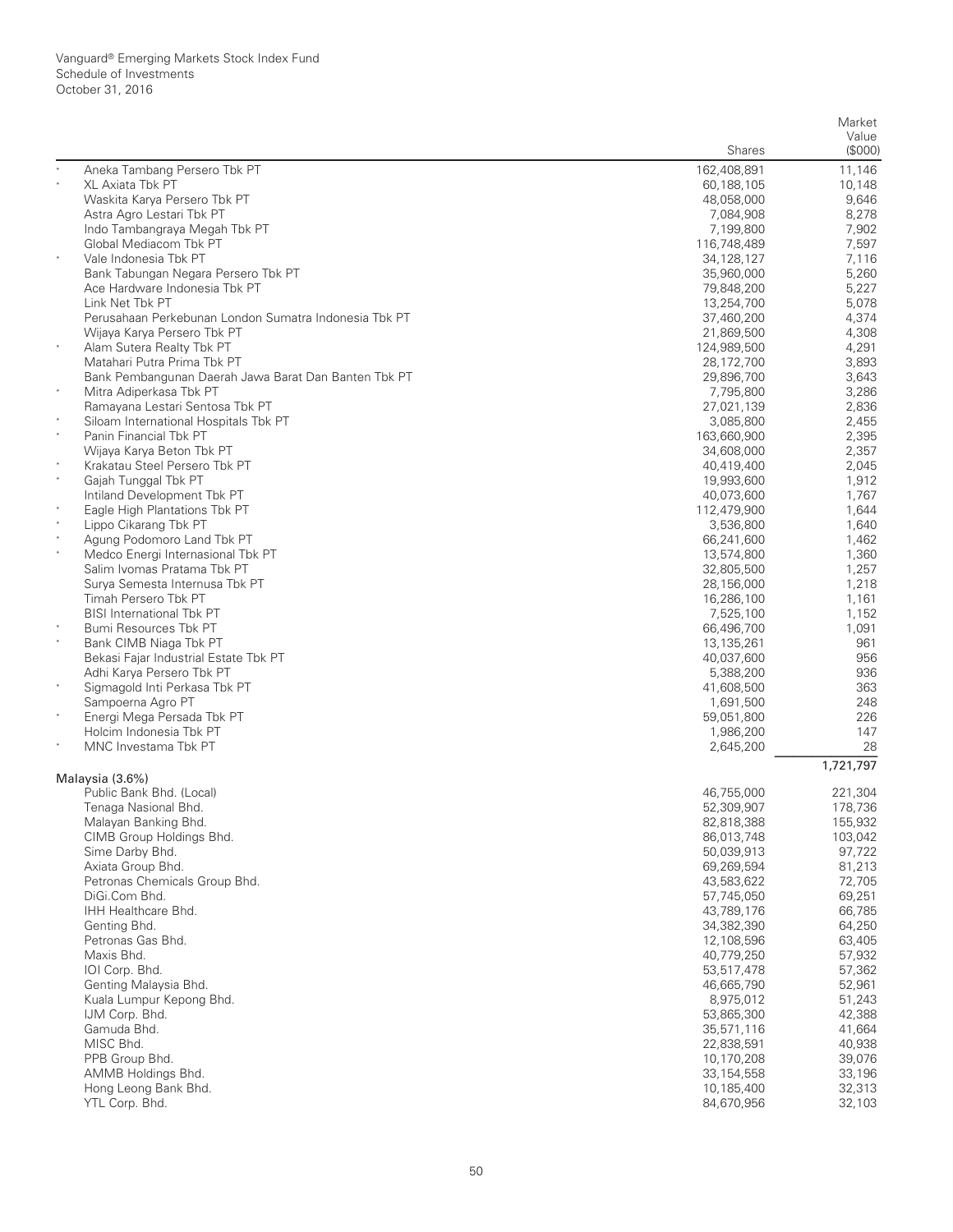|            |                                                                  |                        | Market           |
|------------|------------------------------------------------------------------|------------------------|------------------|
|            |                                                                  |                        | Value            |
|            |                                                                  | Shares                 | (\$000)          |
|            | Telekom Malaysia Bhd.                                            | 19,225,140             | 29,952           |
|            | Petronas Dagangan Bhd.<br>British American Tobacco Malaysia Bhd. | 5,063,300<br>2,270,587 | 28,194<br>26,809 |
|            | SapuraKencana Petroleum Bhd.                                     | 63,176,462             | 24,291           |
| $\sqrt{2}$ | Astro Malaysia Holdings Bhd.                                     | 34,528,300             | 23,462           |
|            | Malaysia Airports Holdings Bhd.                                  | 14,779,000             | 23,338           |
|            | Westports Holdings Bhd.                                          | 18,216,824             | 19,153           |
|            | RHB Bank Bhd.                                                    | 16,394,230             | 18,878           |
|            | Alliance Financial Group Bhd.                                    | 19,483,117             | 18,533           |
|            | Dialog Group Bhd.                                                | 50,191,600             | 18,532           |
|            | IOI Properties Group Bhd.                                        | 31,728,794             | 18,490           |
|            | YTL Power International Bhd.                                     | 46,496,368             | 16,952           |
|            | UMW Holdings Bhd.                                                | 11,250,020             | 15,937           |
|            | <b>KLCCP Stapled Group</b>                                       | 8,057,100              | 15,331           |
|            | Hong Leong Financial Group Bhd.                                  | 4,059,515              | 15,208           |
|            | Felda Global Ventures Holdings Bhd.                              | 30,639,957             | 14,673           |
|            | Lafarge Malaysia Bhd.                                            | 7,330,820              | 14,144           |
|            | AirAsia Bhd.                                                     | 20,160,148             | 13,310           |
|            | Top Glove Corp. Bhd.                                             | 10,274,600             | 12,116           |
|            | My EG Services Bhd.                                              | 20,501,900             | 11,903           |
|            | Berjaya Sports Toto Bhd.                                         | 14,391,598             | 10,943           |
|            | Hartalega Holdings Bhd.                                          | 8,649,700              | 10,100           |
|            | Sunway REIT                                                      | 22,109,100             | 9,701            |
|            | Bumi Armada Bhd.                                                 | 57,481,740             | 9,638            |
|            | HAP Seng Consolidated Bhd.<br>Genting Plantations Bhd.           | 4,980,400<br>3,438,800 | 9,253<br>9,014   |
|            | MMC Corp. Bhd.                                                   | 15,540,000             | 8,860            |
|            | Malakoff Corp. Bhd.                                              | 22,020,400             | 8,124            |
|            | Press Metal Bhd.                                                 | 7,809,400              | 8,114            |
|            | KPJ Healthcare Bhd.                                              | 7,639,400              | 7,649            |
|            | BIMB Holdings Bhd.                                               | 6,984,600              | 7,328            |
|            | Inari Amertron Bhd.                                              | 8,750,700              | 6,988            |
|            | UEM Sunrise Bhd.                                                 | 25,265,400             | 6,733            |
|            | TIME dotCom Bhd.                                                 | 3,374,900              | 6,438            |
|            | Mah Sing Group Bhd.                                              | 17,559,966             | 6,398            |
|            | Sunway Bhd.                                                      | 8,566,000              | 6,371            |
|            | Bursa Malaysia Bhd.                                              | 3,055,800              | 6,299            |
|            | Pos Malaysia Bhd.                                                | 5,594,600              | 5,334            |
|            | Kossan Rubber Industries                                         | 3,135,000              | 5,043            |
|            | Malaysia Building Society Bhd.                                   | 22,659,900             | 4,940            |
|            | WCT Holdings Bhd.                                                | 11,838,300             | 4,791            |
|            | Cahya Mata Sarawak Bhd.                                          | 5,025,800              | 4,601            |
|            | SP Setia Bhd Group                                               | 5,193,124              | 4,339            |
|            | Yinson Holdings Bhd.<br>DRB-Hicom Bhd.                           | 5,248,900              | 3,915            |
|            |                                                                  | 12,241,400             | 3,705            |
|            | Unisem M Bhd.<br>Bermaz Auto Bhd.                                | 5,458,200<br>5,954,700 | 3,314<br>3,234   |
|            | Capitaland Malaysia Mall Trust                                   | 8,451,400              | 3,226            |
|            | <b>QL Resources Bhd.</b>                                         | 2,847,000              | 3,000            |
|            | VS Industry Bhd.                                                 | 8,426,100              | 2,849            |
| $\ast$     | Syarikat Takaful Malaysia Bhd.                                   | 2,519,400              | 2,549            |
|            | Pavilion REIT                                                    | 5,469,300              | 2,290            |
|            | Malaysian Resources Corp. Bhd.                                   | 7,012,600              | 2,255            |
|            | Supermax Corp. Bhd.                                              | 4,344,400              | 2,246            |
|            | Eastern & Oriental Bhd.                                          | 5,385,600              | 2,015            |
|            | Berjaya Corp. Bhd.                                               | 24,116,300             | 1,867            |
| $\star$    | AirAsia X Bhd.                                                   | 18,549,600             | 1,856            |
|            | Aeon Co. M Bhd.                                                  | 2,707,200              | 1,824            |
|            | Gas Malaysia Bhd.                                                | 2,845,000              | 1,742            |
| $\star$    | Gamuda Bhd. Warrants Exp. 03/06/2021                             | 5,563,852              | 1,724            |
|            | Datasonic Group Bhd.                                             | 4,951,100              | 1,687            |
| $\ast$     | Malaysia Marine and Heavy Engineering Holdings Bhd.              | 6,575,735              | 1,564            |
|            | Media Prima Bhd.                                                 | 5,400,100              | 1,546            |
|            | Eco World Development Group Bhd.                                 | 3,797,300              | 1,230            |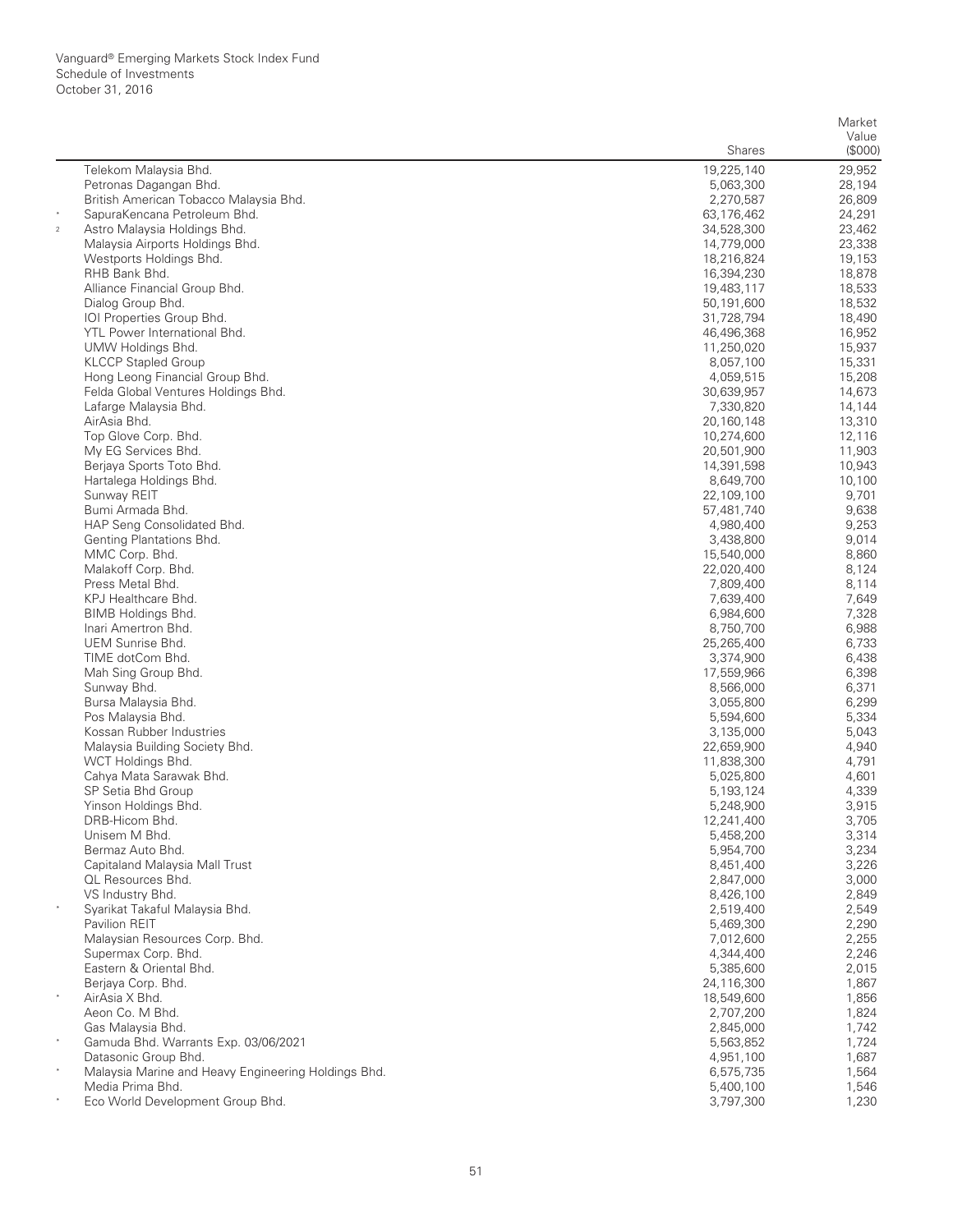|            |                                                                                  |                          | Market           |
|------------|----------------------------------------------------------------------------------|--------------------------|------------------|
|            |                                                                                  | <b>Shares</b>            | Value<br>(\$000) |
|            | Parkson Holdings Bhd.                                                            | 6,829,816                | 1,229            |
| $\ast$     | UMW Oil & Gas Corp. Bhd.                                                         | 5,334,400                | 1,077            |
|            | Mulpha International Bhd.                                                        | 18,703,900               | 936              |
|            | Sunway Construction Group Bhd.                                                   | 2,138,100                | 851              |
|            | Muhibbah Engineering M Bhd.                                                      | 1,441,800                | 790              |
|            | Coastal Contracts Bhd.                                                           | 1,712,100                | 624              |
|            | OSK Holdings Bhd.                                                                | 1,575,200                | 567              |
|            | TA Enterprise Bhd.                                                               | 4,262,300                | 487              |
|            | Puncak Niaga Holdings Bhd.                                                       | 1,686,100                | 437              |
|            | Dayang Enterprise Holdings Bhd.                                                  | 2,094,500                | 428              |
| $\ast$     | Mudajaya Group Bhd.                                                              | 1,277,400                | 295              |
|            | KNM Group Bhd.                                                                   | 2,961,000                | 281              |
| $\ast$     | RHB Captial BHD                                                                  | 11,952,935<br>578,700    | 138<br>104       |
|            | Malaysian Bulk Carriers Bhd.                                                     |                          | 2,259,608        |
|            | Mexico (4.3%)                                                                    |                          |                  |
|            | Fomento Economico Mexicano SAB de CV                                             | 32,549,470               | 312,217          |
|            | America Movil SAB de CV                                                          | 434,326,703              | 287,697          |
|            | Grupo Financiero Banorte SAB de CV                                               | 34,803,555               | 204,962          |
|            | Grupo Televisa SAB                                                               | 37,976,940               | 186,861          |
| $\ast$     | Cemex SAB de CV                                                                  | 209,551,603              | 181,380          |
|            | Wal-Mart de Mexico SAB de CV                                                     | 83,359,054               | 176,368          |
|            | Grupo Mexico SAB de CV Class B                                                   | 59,915,463               | 147,625          |
|            | Grupo Bimbo SAB de CV Class A                                                    | 29,379,790               | 79,135           |
|            | Fibra Uno Administracion SA de CV<br>Alfa SAB de CV Class A                      | 41,328,611               | 78,870           |
|            | Grupo Aeroportuario del Sureste SAB de CV Class B                                | 44,989,936<br>3,705,329  | 68,219<br>58,935 |
|            | Grupo Financiero Inbursa SAB de CV                                               | 32,956,147               | 53,477           |
|            | Grupo Aeroportuario del Pacifico SAB de CV Class B                               | 5,520,278                | 53,357           |
|            | Coca-Cola Femsa SAB de CV                                                        | 6,992,719                | 52,528           |
|            | Industrias Penoles SAB de CV                                                     | 1,988,623                | 48,228           |
|            | Grupo Financiero Santander Mexico SAB de CV Class B                              | 24,430,070               | 44,217           |
|            | Mexichem SAB de CV                                                               | 18,237,814               | 43,614           |
|            | Gruma SAB de CV Class B                                                          | 2,703,693                | 37,514           |
|            | Gentera SAB de CV                                                                | 18,694,002               | 36,891           |
|            | Promotora y Operadora de Infraestructura SAB de CV                               | 3,250,735                | 36,341           |
|            | Grupo Carso SAB de CV                                                            | 7,887,371                | 34,427           |
|            | Alsea SAB de CV                                                                  | 8,887,390                | 33,168           |
|            | El Puerto de Liverpool SAB de CV                                                 | 3,036,434                | 31,828           |
|            | Kimberly-Clark de Mexico SAB de CV Class A                                       | 13,130,708               | 28,316           |
|            | Arca Continental SAB de CV                                                       | 4,477,735                | 27,865           |
|            | Infraestructura Energetica Nova SAB de CV                                        | 6,089,747                | 26,961           |
|            | Megacable Holdings SAB de CV                                                     | 5,399,879                | 19,633           |
|            | Genomma Lab Internacional SAB de CV Class B<br>OHL Mexico SAB de CV              | 13,593,218<br>12,367,253 | 16,261<br>14,565 |
|            | Grupo Lala SAB de CV                                                             | 7,786,595                | 14,497           |
|            | Banregio Grupo Financiero SAB de CV                                              | 2,126,480                | 13,933           |
| $\ast$     | Telesites SAB de CV                                                              | 23,713,499               | 13,700           |
| $\ast$     | Industrias CH SAB de CV Class B                                                  | 2,783,686                | 13,178           |
|            | Grupo Aeroportuario del Centro Norte SAB de CV Class B                           | 2,261,577                | 13,158           |
|            | Industrias Bachoco SAB de CV Class B                                             | 2,741,712                | 12,141           |
| $_{\rm *}$ | Organizacion Soriana SAB de CV Class B                                           | 4,285,650                | 11,711           |
|            | Bolsa Mexicana de Valores SAB de CV                                              | 7,036,012                | 11,272           |
|            | Grupo Comercial Chedraui SA de CV                                                | 4,971,340                | 11,089           |
|            | Macquarie Mexico Real Estate Management SA de CV                                 | 8,599,537                | 10,833           |
|            | Controladora Vuela Cia de Aviacion SAB de CV Class A                             | 5,653,423                | 10,798           |
|            | PLA Administradora Industrial S de RL de CV                                      | 6,123,400                | 10,147           |
|            | Alpek SAB de CV                                                                  | 5,602,963                | 8,342            |
|            | Grupo Elektra SAB DE CV                                                          | 583,748                  | 8,139            |
|            | Grupo Sanborns SAB de CV                                                         | 6,452,602                | 8,047            |
|            | Corp Inmobiliaria Vesta SAB de CV                                                | 5,311,811                | 8,038            |
|            | Prologis Property Mexico SA de CV                                                | 4,528,469                | 7,614            |
|            | Promotora y Operadora de Infraestructura SAB de CV Class L<br>La Comer SAB de CV | 796,486                  | 7,500<br>7,377   |
|            |                                                                                  | 8,092,700                |                  |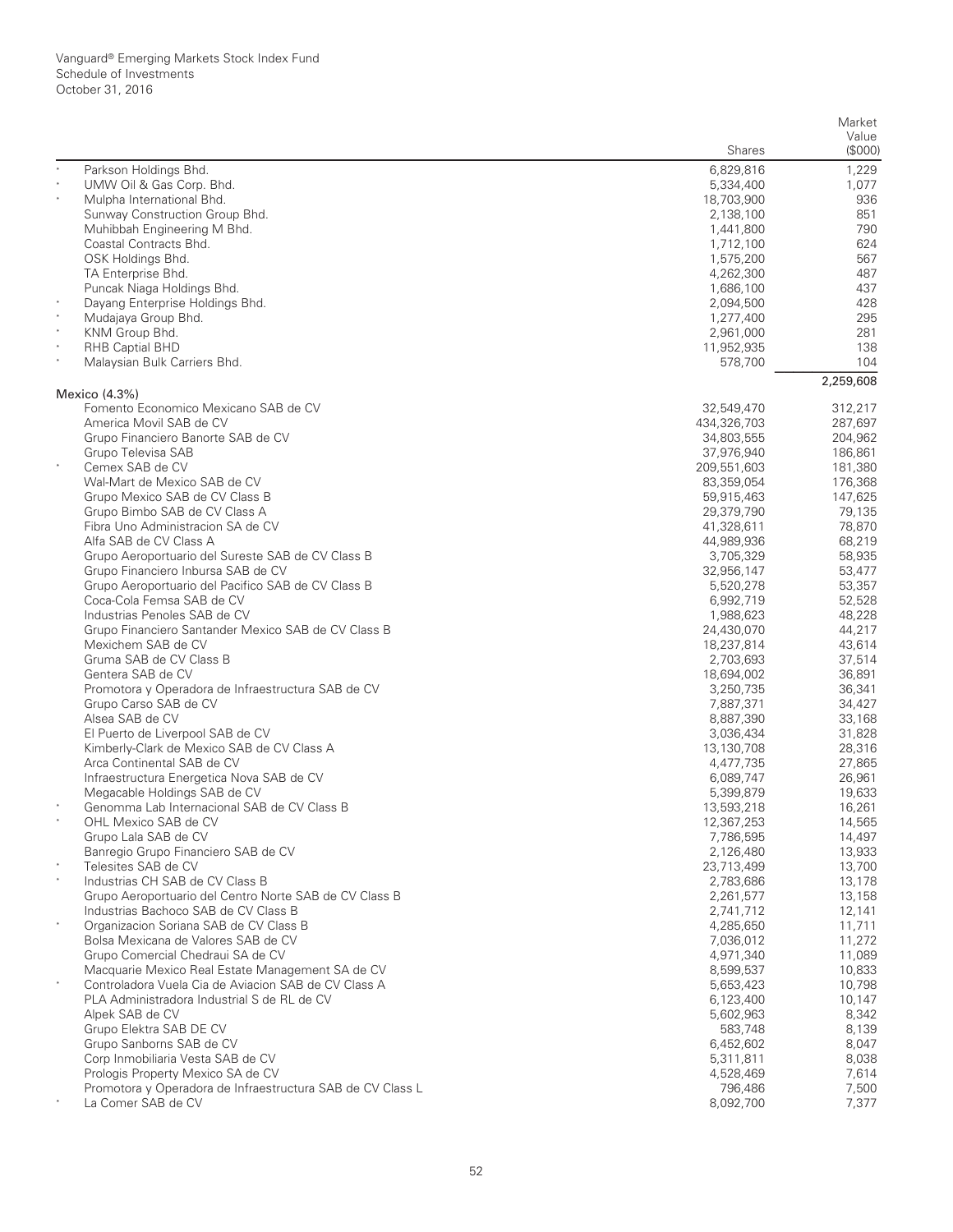|                                                         |                        | Market           |
|---------------------------------------------------------|------------------------|------------------|
|                                                         | Shares                 | Value<br>(\$000) |
| Concentradora Fibra Danhos SA de CV                     | 3,831,214              | 7,015            |
| Minera Frisco SAB de CV                                 | 8,620,576              | 6,709            |
| Grupo Aeromexico SAB de CV                              | 3,051,546              | 6,025            |
| Nemak SAB de CV<br>$\,2$                                | 4,532,840              | 4,705            |
| Credito Real SAB de CV SOFOM ER                         | 2,430,178              | 4,464            |
| Grupo Financiero Interacciones SA de CV                 | 820,000                | 4,012            |
| Grupo Herdez SAB de CV                                  | 1,556,926              | 3,776            |
| Concentradora Fibra Hotelera Mexicana SA de CV          | 4,661,706              | 3,663            |
| Hoteles City Express SAB de CV                          | 3,544,273              | 3,642            |
| Unifin Financiera SAB de CV SOFOM ENR                   | 1,095,163              | 3,266            |
| Qualitas Controladora SAB de CV<br>Grupo GICSA SA de CV | 1,468,600<br>2,857,700 | 2,695<br>1,932   |
| TV Azteca SAB de CV                                     | 10,120,079             | 1,928            |
| Axtel SAB de CV                                         | 5,582,300              | 1,385            |
| Grupo Rotoplas SAB de CV                                | 752,000                | 1,185            |
| Elementia SAB de CV<br>$^{*}$ ,2                        | 975,000                | 1,124            |
| Grupo Simec SAB de CV Class B                           | 267,900                | 941              |
| Consorcio ARA SAB de CV                                 | 2,366,068              | 891              |
| Rassini SAB de CV                                       | 182.141                | 843              |
| Empresas ICA SAB de CV                                  | 2,617,509              | 427              |
| Grupo Famsa SAB de CV Class A                           | 243,000                | 105              |
|                                                         |                        | 2,683,707        |
| Pakistan (0.1%)<br>Oil & Gas Development Co. Ltd.       | 10.550.100             |                  |
| Hub Power Co. Ltd.                                      | 10,697,343             | 14,106<br>10,893 |
| United Bank Ltd.                                        | 4,752,600              | 9,132            |
| Pakistan Petroleum Ltd.                                 | 6,408,989              | 9.058            |
| Fauji Fertilizer Co. Ltd.                               | 8,497,174              | 8,411            |
| National Bank of Pakistan                               | 8,697,900              | 5,960            |
| Lucky Cement Ltd.                                       | 638,254                | 4,086            |
| Engro Corp. Ltd.                                        | 1,354,742              | 3,608            |
| Pakistan State Oil Co. Ltd.                             | 794,351                | 3,060            |
| DG Khan Cement Co. Ltd.                                 | 1,711,414              | 2,801            |
| Pakistan Oilfields Ltd.                                 | 494,400                | 1,863            |
| Kot Addu Power Co. Ltd.                                 | 1,954,721              | 1,378            |
| SUI Southern Gas Co. Ltd.                               | 1,052,000              | 387              |
| Pakistan Telecommunication Co. Ltd.                     | 1,185,000              | 186              |
| Fauji Fertilizer Bin Qasim Ltd.                         | 158,000                | 71               |
| Peru (0.3%)                                             |                        | 75,000           |
| Credicorp Ltd. (XNYS)                                   | 438,623                | 65,214           |
| Credicorp Ltd. (XLIM)                                   | 357,268                | 53,090           |
| Cia de Minas Buenaventura SAA ADR                       | 2,777,424              | 36,912           |
| Cia de Minas Buenaventura SAA                           | 461,011                | 6,045            |
|                                                         |                        | 161,261          |
| Philippines (1.6%)<br>SM Investments Corp.              | 7,319,346              | 101,462          |
| SM Prime Holdings Inc.                                  | 128,543,297            | 71,377           |
| Ayala Corp.                                             | 3,876,767              | 66,836           |
| JG Summit Holdings Inc.                                 | 42,651,420             | 66,819           |
| Aboitiz Equity Ventures Inc.                            | 35,018,927             | 56,375           |
| BDO Unibank Inc.                                        | 24,145,442             | 56,234           |
| Bank of the Philippine Islands                          | 26,061,105             | 54,381           |
| Universal Robina Corp.                                  | 13,572,899             | 51,004           |
| Ayala Land Inc.                                         | 60,560,427             | 45,299           |
| Metropolitan Bank & Trust Co.                           | 21,361,401             | 35,874           |
| Jollibee Foods Corp.                                    | 7,155,189              | 35,139           |
| Manila Electric Co.                                     | 4,964,115              | 28,316           |
| PLDT Inc.                                               | 878,137                | 27,713           |
| Aboitiz Power Corp.                                     | 27,435,926             | 25,987           |
| Metro Pacific Investments Corp.                         | 163,887,500            | 24,405           |
| GT Capital Holdings Inc.                                | 823,876                | 22,267           |
| Alliance Global Group Inc.                              | 69,723,534             | 20,525           |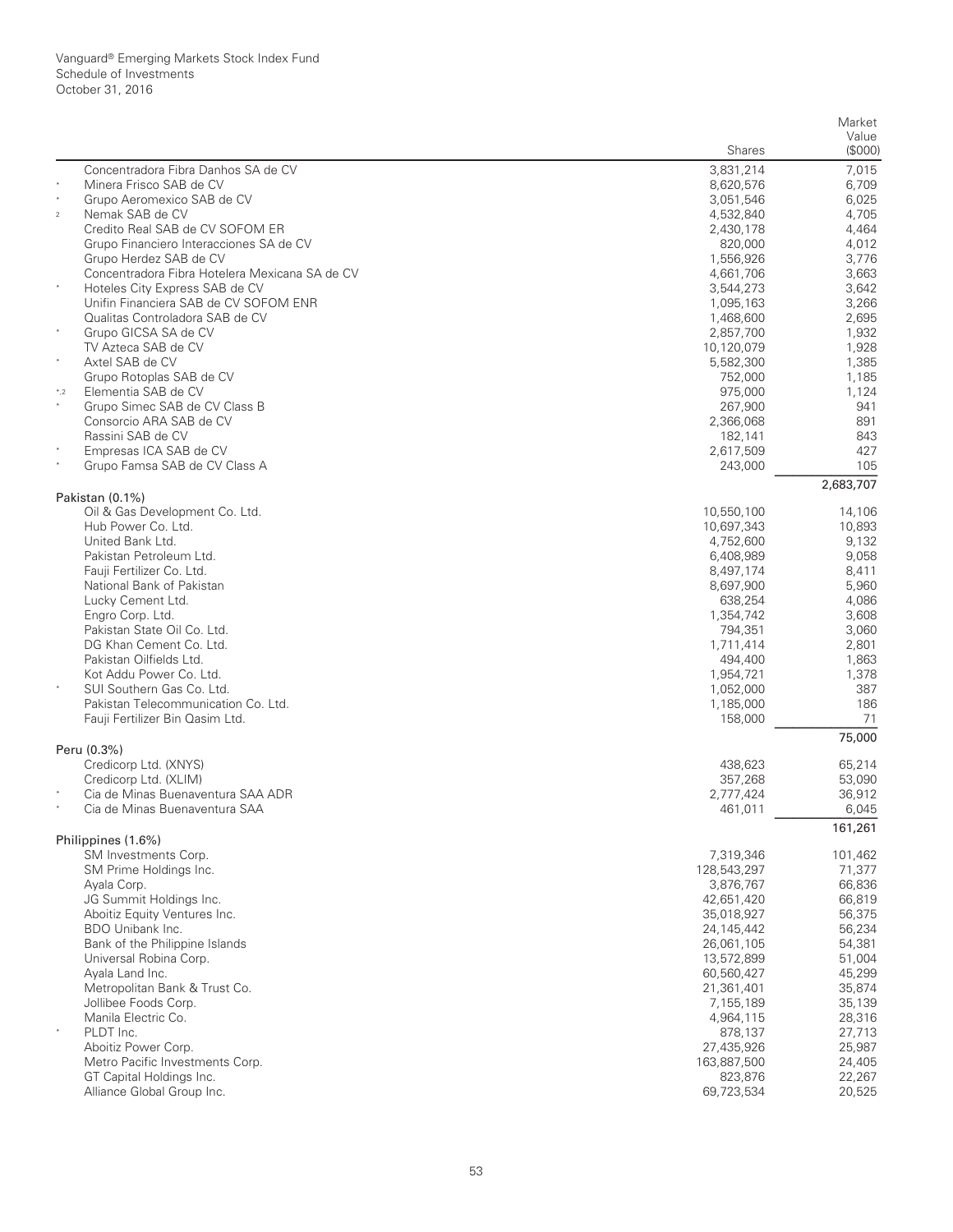|             |                                                         |                           | Market           |
|-------------|---------------------------------------------------------|---------------------------|------------------|
|             |                                                         |                           | Value            |
|             |                                                         | Shares                    | (\$000)          |
|             | Security Bank Corp.                                     | 4,002,720                 | 18,221           |
|             | DMCI Holdings Inc.<br>Megaworld Corp.                   | 70,459,650<br>198,824,713 | 18,169<br>16,480 |
|             | LT Group Inc.                                           | 48,595,727                | 14,488           |
|             | International Container Terminal Services Inc.          | 8,651,720                 | 13,890           |
|             | Semirara Mining & Power Corp. Class A                   | 5,296,222                 | 13,777           |
|             | Energy Development Corp.                                | 106,690,953               | 12,994           |
|             | Robinsons Land Corp.                                    | 16,865,900                | 10,781           |
|             | Globe Telecom Inc.                                      | 279,227                   | 10,270           |
|             | DoubleDragon Properties Corp.                           | 7,865,400                 | 9,051            |
|             | Puregold Price Club Inc.                                | 10,325,600                | 8,692            |
|             | Petron Corp.                                            | 39,895,900                | 8,526            |
|             | First Gen Corp.                                         | 15,911,700                | 7,549            |
|             | Manila Water Co. Inc.                                   | 10,723,200                | 6,700            |
|             | Bloomberry Resorts Corp.                                | 51,994,472                | 6,346            |
|             | Robinsons Retail Holdings Inc.                          | 3,432,040                 | 5,475            |
|             | Vista Land & Lifescapes Inc.                            | 48,085,005                | 5,191            |
|             | D&L Industries Inc.                                     | 21,111,000                | 4,783            |
|             | Cebu Air Inc.                                           | 2,173,300                 | 4,715            |
|             | Emperador Inc.                                          | 26,142,000                | 3,909            |
|             | Filinvest Land Inc.                                     | 104,908,000               | 3,821            |
|             | Cosco Capital Inc.                                      | 19,061,900<br>19,349,300  | 3,342<br>3,175   |
|             | Lopez Holdings Corp.<br>First Philippine Holdings Corp. | 1,744,570                 | 2,498            |
|             | Nickel Asia Corp.                                       | 12,761,400                | 1,811            |
|             | Belle Corp.                                             | 27,554,000                | 1,660            |
|             | Melco Crown Philippines Resorts Corp.                   | 17,985,000                | 1,597            |
|             | Travellers International Hotel Group Inc.               | 18,929,400                | 1,311            |
|             | Atlas Consolidated Mining & Development Corp.           | 1,211,000                 | 99               |
|             |                                                         |                           | 1,009,334        |
|             | Poland (1.2%)                                           |                           |                  |
|             | Polski Koncern Naftowy ORLEN SA                         | 4,797,575                 | 95,051           |
|             | Powszechna Kasa Oszczednosci Bank Polski SA             | 12,960,961                | 90,795           |
|             | Bank Pekao SA                                           | 2,343,695                 | 72,336           |
|             | Powszechny Zaklad Ubezpieczen SA                        | 8,491,789                 | 58,961           |
|             | KGHM Polska Miedz SA                                    | 2,102,036                 | 38,153           |
|             | Bank Zachodni WBK SA                                    | 445,105                   | 35,965           |
|             | Polskie Gornictwo Naftowe i Gazownictwo SA              | 26,585,047                | 34,034           |
| $\wedge$    | <b>LPP SA</b>                                           | 20,408                    | 30,652           |
|             | PGE Polska Grupa Energetyczna SA                        | 11,020,070                | 28,874           |
| $\land$     | Cyfrowy Polsat SA<br>CCC SA                             | 3,619,649                 | 22,370           |
| $\ast$      | mBank SA                                                | 408,873                   | 20,748           |
|             | Asseco Poland SA                                        | 204,046<br>1,354,737      | 18,426<br>18,108 |
|             | Alior Bank SA                                           | 1,444,273                 | 17,388           |
|             | Orange Polska SA                                        | 11,143,545                | 15,910           |
|             | <b>Bank Millennium SA</b>                               | 10,199,155                | 15,011           |
|             | Grupa Lotos SA                                          | 1,693,043                 | 14,680           |
|             | Jastrzebska Spolka Weglowa SA                           | 741,376                   | 13,749           |
|             | Eurocash SA                                             | 1,305,860                 | 13,225           |
|             | Grupa Azoty SA                                          | 786,473                   | 12,526           |
|             | Kernel Holding SA                                       | 750,041                   | 12,002           |
|             | Tauron Polska Energia SA                                | 17,446,122                | 11,789           |
|             | <b>KRUK SA</b>                                          | 201,181                   | 11,678           |
|             | Energa SA                                               | 5,348,694                 | 10,968           |
|             | Bank Handlowy w Warszawie SA                            | 540,098                   | 10,697           |
|             | Enea SA                                                 | 3,715,040                 | 9,516            |
| $^*,\wedge$ | Synthos SA                                              | 7,417,403                 | 8,978            |
|             | CD Projekt SA                                           | 825,944                   | 8,389            |
|             | Ciech SA                                                | 285,785                   | 4,661            |
|             | PKP Cargo SA                                            | 356,591                   | 3,905            |
|             | <b>Budimex SA</b>                                       | 73,264                    | 3,802            |
|             | Globe Trade Centre SA                                   | 1,021,896                 | 2,089            |
|             | Getin Noble Bank SA                                     | 5,875,428                 | 1,964            |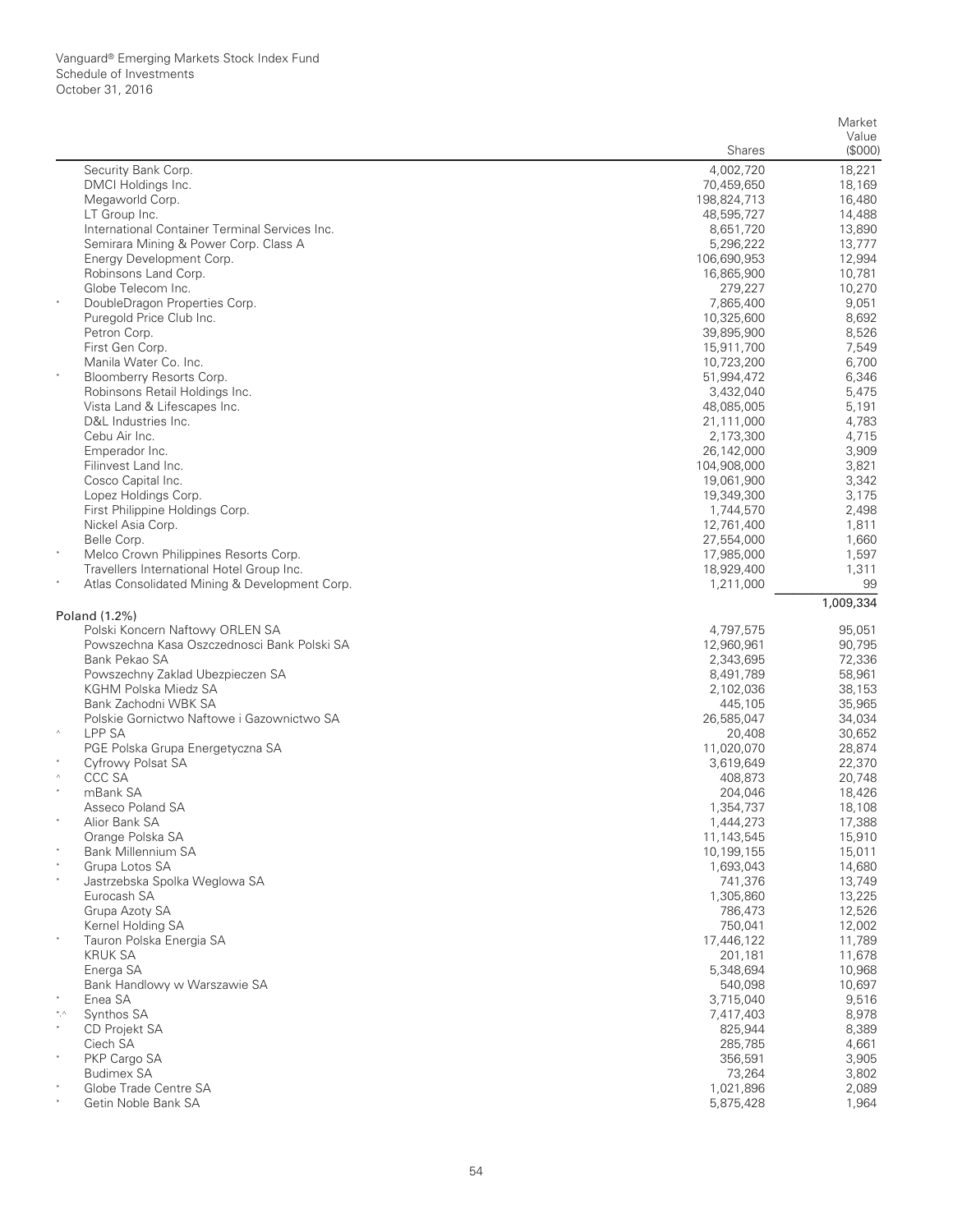|                                                                                      |                         | Market             |
|--------------------------------------------------------------------------------------|-------------------------|--------------------|
|                                                                                      |                         | Value              |
|                                                                                      | <b>Shares</b>           | (\$000)            |
| Neuca SA                                                                             | 18,116                  | 1,803              |
| Lubelski Wegiel Bogdanka SA<br>*,^                                                   | 99,693                  | 1,769              |
| Warsaw Stock Exchange                                                                | 154,826                 | 1,544              |
| Boryszew SA<br>*,^<br>$\ast$                                                         | 498,060                 | 1,018              |
| Getin Holding SA<br><b>Bioton SA</b>                                                 | 1,036,950<br>120,975    | 304<br>272         |
| $\star$<br>Integer.pl SA                                                             | 27,128                  | 241                |
|                                                                                      |                         | 774,351            |
| Qatar (0.4%)                                                                         |                         |                    |
| <b>Qatar National Bank SAQ</b>                                                       | 1,360,638               | 59,722             |
| Industries Qatar QSC                                                                 | 791,885                 | 22,148             |
| Ooredoo QSC                                                                          | 770,820                 | 20,515             |
| Masraf Al Rayan QSC                                                                  | 1,795,227               | 17,042             |
| Commercial Bank QSC<br>Qatar Islamic Bank SAQ                                        | 1,163,656               | 11,391<br>10,879   |
| Qatar Electricity & Water Co. QSC                                                    | 387,194<br>139,090      | 8,017              |
| United Development Co. QSC                                                           | 1,428,783               | 7,829              |
| $\ast$<br>Aamal Co.                                                                  | 1,973,037               | 7,358              |
| Qatar Gas Transport Co. Ltd.                                                         | 1,176,465               | 7,295              |
| Barwa Real Estate Co.                                                                | 826,768                 | 7,242              |
| Qatar Insurance Co. SAQ                                                              | 247,861                 | 5,966              |
| $\ast$<br><b>Qatar Navigation QSC</b>                                                | 214,387                 | 5,533              |
| $\ast$<br><b>Qatar International Islamic Bank QSC</b>                                | 312,385                 | 5,400              |
| Doha Bank QSC                                                                        | 518,949                 | 5,181              |
| $\ast$<br>Qatari Investors Group QSC                                                 | 244,068                 | 3,882              |
| Al Meera Consumer Goods Co. QSC<br>$\star$<br><b>Gulf International Services QSC</b> | 73,299                  | 3,756              |
| Salam International Investment Ltd. QSC                                              | 441,770<br>929,340      | 3,697<br>2,830     |
| Vodafone Qatar QSC                                                                   | 956,782                 | 2,757              |
| $\ast$<br>Ezdan Holding Group QSC                                                    | 597,450                 | 2,569              |
| $\ast$<br>Medicare Group                                                             | 141,812                 | 2,406              |
|                                                                                      |                         | 223,415            |
| Russia (3.8%)                                                                        |                         |                    |
| Sberbank of Russia PJSC                                                              | 161,438,168             | 375,771            |
| Gazprom PJSC                                                                         | 88,022,453              | 192,884            |
| Lukoil PJSC ADR<br>Gazprom PJSC ADR                                                  | 3,636,459<br>38,808,778 | 176,886<br>167,339 |
| Magnit PJSC GDR                                                                      | 4,190,963               | 166,204            |
| Lukoil PJSC                                                                          | 3,228,521               | 157,545            |
| Novatek OJSC GDR                                                                     | 847,610                 | 90,374             |
| <b>NOVATEK OAO</b>                                                                   | 8,189,140               | 85,385             |
| <b>Tatneft PJSC ADR</b>                                                              | 2,076,022               | 69,292             |
| VTB Bank PJSC                                                                        | 58,129,231,072          | 62,180             |
| MMC Norilsk Nickel PJSC ADR                                                          | 3,885,531               | 58,607             |
| AK Transneft OAO Preference Shares                                                   | 23,793                  | 56,979             |
| Rosneft PJSC GDR                                                                     | 10,469,019              | 56,932             |
| Alrosa PJSC<br><b>Tatneft PAO</b>                                                    | 37,195,700<br>9,061,292 | 52,028<br>50,760   |
| Mobile TeleSystems PJSC ADR                                                          | 6,515,982               | 50,238             |
| Surgutneftegas OAO Preference Shares                                                 | 105,393,010             | 47,787             |
| <b>MMC Norilsk Nickel PJSC</b>                                                       | 317,850                 | 46,867             |
| Moscow Exchange MICEX-RTS PJSC                                                       | 21,284,428              | 39,206             |
| Surgutneftegas OJSC ADR                                                              | 9,095,544               | 39,011             |
| Rosneft PJSC                                                                         | 6,996,815               | 38,383             |
| Severstal PAO                                                                        | 2,476,571               | 34,617             |
| Novolipetsk Steel PJSC GDR                                                           | 1,425,530               | 23,103             |
| Rostelecom PJSC                                                                      | 18,256,325              | 22,779             |
| RusHydro PJSC                                                                        | 1,579,839,418           | 19,830             |
| VTB Bank PJSC GDR<br><b>Bashneft PJSC</b>                                            | 9,086,137<br>340,785    | 18,991<br>17,868   |
| PhosAgro PJSC GDR                                                                    | 1,284,168               | 15,923             |
| Sistema PJSC FC GDR                                                                  | 2,018,772               | 15,080             |
| Inter RAO UES PJSC                                                                   | 266,733,670             | 14,310             |
| MegaFon PJSC GDR                                                                     | 1,492,678               | 14,216             |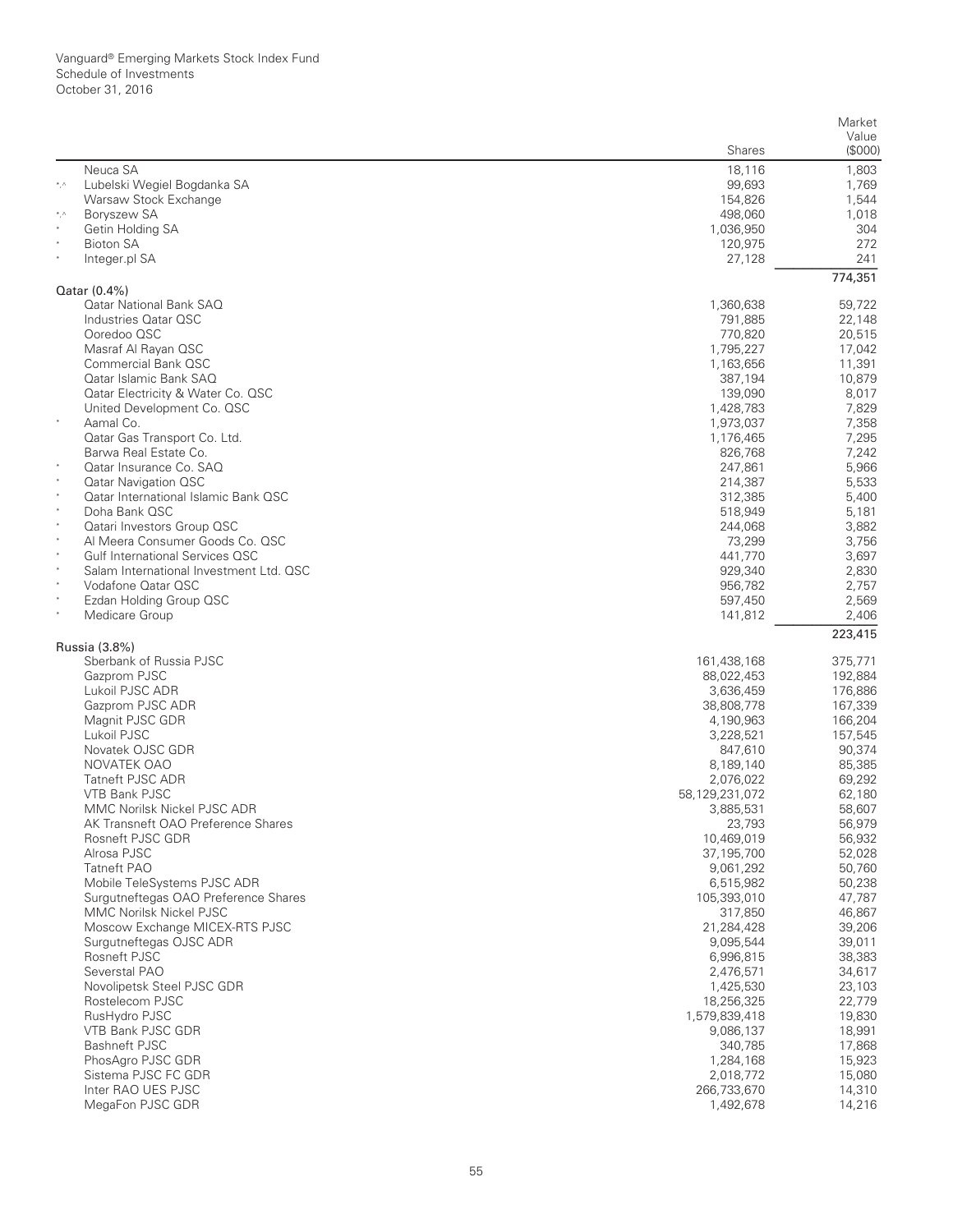|             |                                              |                         | Market             |
|-------------|----------------------------------------------|-------------------------|--------------------|
|             |                                              | Shares                  | Value<br>(\$000)   |
|             | Aeroflot PJSC                                | 6,789,524               | 13,910             |
|             | Surgutneftegas OJSC                          | 32,516,249              | 13,858             |
|             | Magnitogorsk Iron & Steel OJSC               | 23,953,284              | 12,035             |
|             | Federal Grid Co. Unified Energy System JSC   | 4,093,494,717           | 11,048             |
|             | Uralkali PJSC                                | 4,137,243               | 10,823             |
|             | E.ON Russia JSC                              | 230,721,198             | 10,612             |
| $\wedge$    | LSR Group PJSC GDR                           | 2,987,742               | 8,446              |
|             | Bashneft PAO Preference Shares               | 300,228                 | 7,009              |
|             | Rosseti PJSC                                 | 450,217,605             | 6,934              |
|             | <b>Tatneft PAO Preference Shares</b>         | 2,069,850               | 6,631              |
|             | Acron JSC                                    | 117,629                 | 5,568              |
|             | Mechel PJSC                                  | 1,634,230               | 3,833              |
|             | TMK PJSC GDR                                 | 731,402                 | 3,089              |
|             | M.Video PJSC                                 | 332,264                 | 1,780              |
| $\ast$      | <b>DIXY Group PJSC</b>                       | 245,032                 | 1,250              |
|             | Raspadskaya OAO                              | 1,001,239               | 1,092              |
|             | Mobile TeleSystems PJSC<br>Mosenergo OAO     | 278,073<br>28,759,534   | 981<br>777         |
|             | Sollers PJSC                                 | 76,039                  | 611                |
|             | OGK-2 PJSC                                   | 97,144,880              | 561                |
|             | Novolipetsk Steel PJSC                       | 180,757                 | 293                |
|             |                                              |                         | 2,398,516          |
|             | Singapore (0.0%)                             |                         |                    |
| $^*,\wedge$ | Blue Sky Power Holdings Ltd.                 | 58,408,000              | 4,882              |
|             | South Africa (7.8%)                          |                         |                    |
|             | Naspers Ltd.                                 | 6,441,259               | 1,078,784          |
|             | Sasol Ltd.                                   | 8,256,486               | 228,003            |
|             | MTN Group Ltd.                               | 26,228,732              | 226,546            |
|             | Steinhoff International Holdings NV (XJSE)   | 37,181,472              | 200,582            |
|             | Standard Bank Group Ltd.                     | 18,067,927              | 191,796            |
|             | FirstRand Ltd.<br>Remgro Ltd.                | 45,503,002<br>8,151,601 | 163,163<br>135,335 |
|             | Sanlam Ltd.                                  | 26,759,445              | 129,615            |
|             | Aspen Pharmacare Holdings Ltd.               | 5,376,263               | 117,120            |
|             | Shoprite Holdings Ltd.                       | 6,614,905               | 97,619             |
|             | Bid Corp. Ltd.                               | 4,898,822               | 86,026             |
|             | Woolworths Holdings Ltd.                     | 14,428,766              | 83,565             |
|             | AngloGold Ashanti Ltd.                       | 6,102,884               | 83,095             |
|             | Growthpoint Properties Ltd.                  | 41,541,195              | 77,464             |
|             | Tiger Brands Ltd.                            | 2,590,113               | 73,757             |
|             | Barclays Africa Group Ltd.                   | 6,346,243               | 73,645             |
|             | Vodacom Group Ltd.                           | 6,772,889               | 73,072             |
|             | Bidvest Group Ltd.                           | 5,156,418               | 64,064             |
|             | Netcare Ltd.                                 | 24,074,517              | 61,825             |
|             | Redefine Properties Ltd.                     | 70,268,344              | 60,128             |
| $\wedge$    | Nedbank Group Ltd.                           | 3,130,096               | 51,237             |
|             | Gold Fields Ltd.                             | 12,309,761              | 50,769             |
|             | RMB Holdings Ltd.                            | 10,783,132              | 47,500             |
|             | Sappi Ltd.                                   | 8,455,861               | 47,051             |
|             | Life Healthcare Group Holdings Ltd.          | 17,174,621              | 45,884             |
|             | Discovery Ltd.<br>Capitec Bank Holdings Ltd. | 5,227,919               | 44,688<br>43,473   |
|             | Mr Price Group Ltd.                          | 856,389<br>3,563,312    | 40,595             |
|             | SPAR Group Ltd.                              | 2,846,780               | 40,361             |
|             | Mondi Ltd.                                   | 1,935,463               | 37,806             |
|             | Clicks Group Ltd.                            | 4,037,145               | 37,661             |
| Λ           | Truworths International Ltd.                 | 7,043,662               | 37,371             |
| $\ast$      | Impala Platinum Holdings Ltd.                | 9,136,822               | 36,919             |
|             | AVI Ltd.                                     | 5,160,156               | 36,247             |
|             | Hyprop Investments Ltd.                      | 4,034,130               | 35,795             |
|             | New Europe Property Investments plc          | 2,903,616               | 35,786             |
|             | Resilient REIT Ltd.                          | 4,214,471               | 34,865             |
|             | <b>Brait SE</b>                              | 5,217,717               | 34,630             |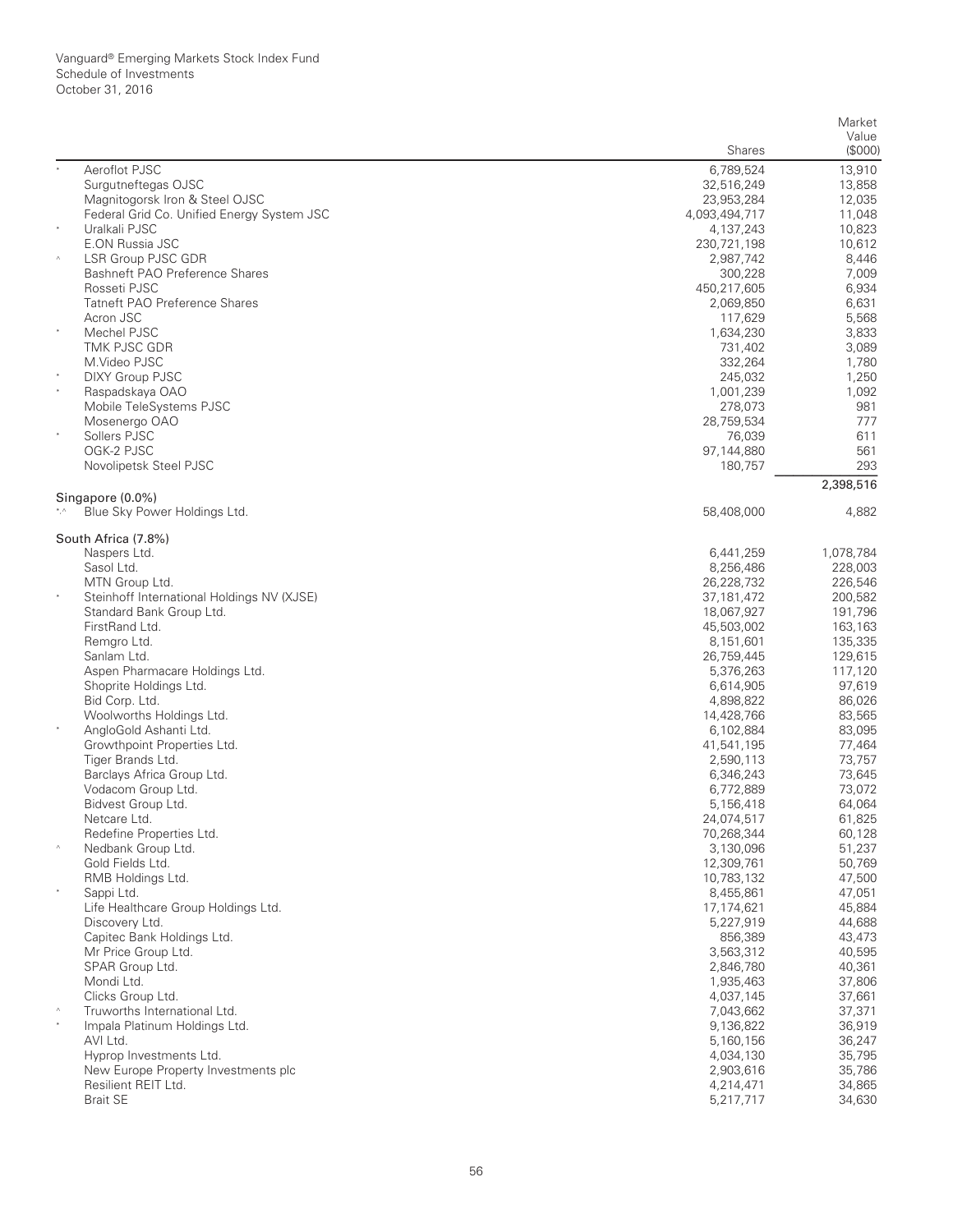|             |                                                                 |                    | Market           |
|-------------|-----------------------------------------------------------------|--------------------|------------------|
|             |                                                                 |                    | Value            |
|             |                                                                 | Shares             | (\$000)          |
|             | Imperial Holdings Ltd.                                          | 2,738,634          | 34,591           |
|             | Foschini Group Ltd.                                             | 3,243,230          | 33,339           |
|             | Sibanye Gold Ltd.                                               | 11,005,589         | 30,615           |
|             | MMI Holdings Ltd.                                               | 16,770,117         | 28,092           |
|             | Pioneer Foods Group Ltd.                                        | 2,193,643          | 26,428           |
| $\land$     | Pick n Pay Stores Ltd.                                          | 5,336,671          | 26,147           |
|             | Investec Ltd.                                                   | 4,160,872          | 25,626           |
|             | PSG Group Ltd.                                                  | 1,574,770          | 24,579           |
|             | Coronation Fund Managers Ltd.                                   | 4,396,326          | 23,662           |
|             | Telkom SA SOC Ltd.                                              | 5,063,148          | 23,339           |
| $\ast$      | EOH Holdings Ltd.                                               | 1,859,752          | 22,063           |
|             | Barloworld Ltd.                                                 | 3,330,701          | 21,514           |
|             | Anglo American Platinum Ltd.                                    | 908,242            | 21,474           |
|             | Fortress Income Fund Ltd. Class B                               | 8,840,736          | 21,007           |
|             | Northam Platinum Ltd.                                           | 5,709,780          | 20,803           |
|             | Harmony Gold Mining Co. Ltd.                                    | 5,691,907          | 17,670           |
|             | Tongaat Hulett Ltd.                                             | 1,926,809          | 17,413           |
|             | JSE Ltd.                                                        | 1,436,910          | 16,740           |
|             | Exxaro Resources Ltd.                                           | 2,119,230          | 15,620           |
|             | Massmart Holdings Ltd.                                          | 1,773,281          | 15,350           |
|             | Liberty Holdings Ltd.                                           | 1,717,807          | 14,790           |
|             | AECI Ltd.                                                       | 1,957,126          | 14,782           |
|             | Nampak Ltd.                                                     | 9,764,582          | 13,618           |
|             | Omnia Holdings Ltd.                                             | 1,111,488          | 13,461           |
| $\ast$      | Tsogo Sun Holdings Ltd.                                         | 5,859,996          | 13,324           |
|             | Attacq Ltd.                                                     | 10,255,689         | 13,042           |
|             | Fortress Income Fund Ltd. Class A                               | 10,457,608         | 12,652           |
|             | Reunert Ltd.                                                    | 2,703,596          | 12,355           |
|             | Wilson Bayly Holmes-Ovcon Ltd.<br>African Rainbow Minerals Ltd. | 1,044,668          | 11,776           |
|             | Santam Ltd.                                                     | 1,593,367          | 11,544           |
|             |                                                                 | 616,112            | 11,061           |
|             | DataTec Ltd.<br>Super Group Ltd.                                | 3,324,762          | 11,057<br>10,832 |
|             | Sun International Ltd.                                          | 3,670,144          |                  |
|             | Famous Brands Ltd.                                              | 1,639,242          | 10,125<br>9,984  |
|             | Distell Group Ltd.                                              | 854,446<br>786,132 | 9,650            |
| $^*,\wedge$ | Kumba Iron Ore Ltd.                                             | 914,528            | 9,313            |
|             | KAP Industrial Holdings Ltd.                                    | 15,782,593         | 9,072            |
|             | Vukile Property Fund Ltd.                                       | 6,123,117          | 8,350            |
|             | PPC Ltd.                                                        | 20,183,650         | 8,241            |
|             | SA Corporate Real Estate Fund Nominees Pty Ltd.                 | 20,051,131         | 8,199            |
|             | Assore Ltd.                                                     | 559,737            | 7,546            |
|             | Blue Label Telecoms Ltd.                                        | 4,740,137          | 7,167            |
|             | Grindrod Ltd.                                                   | 8,096,205          | 6,670            |
|             | Cashbuild Ltd.                                                  | 217,262            | 6,335            |
|             | Alexander Forbes Group Holdings Ltd.                            | 13,214,889         | 6,000            |
|             | Steinhoff International Holdings NV (XETR)                      | 1,075,902          | 5,732            |
|             | Murray & Roberts Holdings Ltd.                                  | 7,628,400          | 5,238            |
|             | Mpact Ltd.                                                      | 2,068,640          | 5,061            |
|             | Zeder Investments Ltd.                                          | 9,578,820          | 4,737            |
|             | Ascendis Health Ltd.                                            | 2,246,717          | 4,527            |
|             | Emira Property Fund Ltd.                                        | 4,335,924          | 4,486            |
|             | Astral Foods Ltd.                                               | 491,579            | 4,458            |
|             | ArcelorMittal South Africa Ltd.                                 | 5,192,748          | 4,446            |
|             | Curro Holdings Ltd.                                             | 987,922            | 3,635            |
|             | Peregrine Holdings Ltd.                                         | 1,858,639          | 3,584            |
|             | Oceana Group Ltd.                                               | 413,917            | 3,525            |
|             | Adcock Ingram Holdings Ltd.                                     | 1,006,734          | 3,494            |
|             | Advtech Ltd.                                                    | 2,667,199          | 3,446            |
|             | Royal Bafokeng Platinum Ltd.                                    | 1,124,719          | 3,432            |
|             | Metair Investments Ltd.                                         | 2,270,826          | 3,200            |
|             | Raubex Group Ltd.                                               | 1,582,762          | 2,950            |
|             | Consolidated Infrastructure Group Ltd.                          | 1,530,158          | 2,661            |
|             | Aveng Ltd.                                                      | 4,804,954          | 2,519            |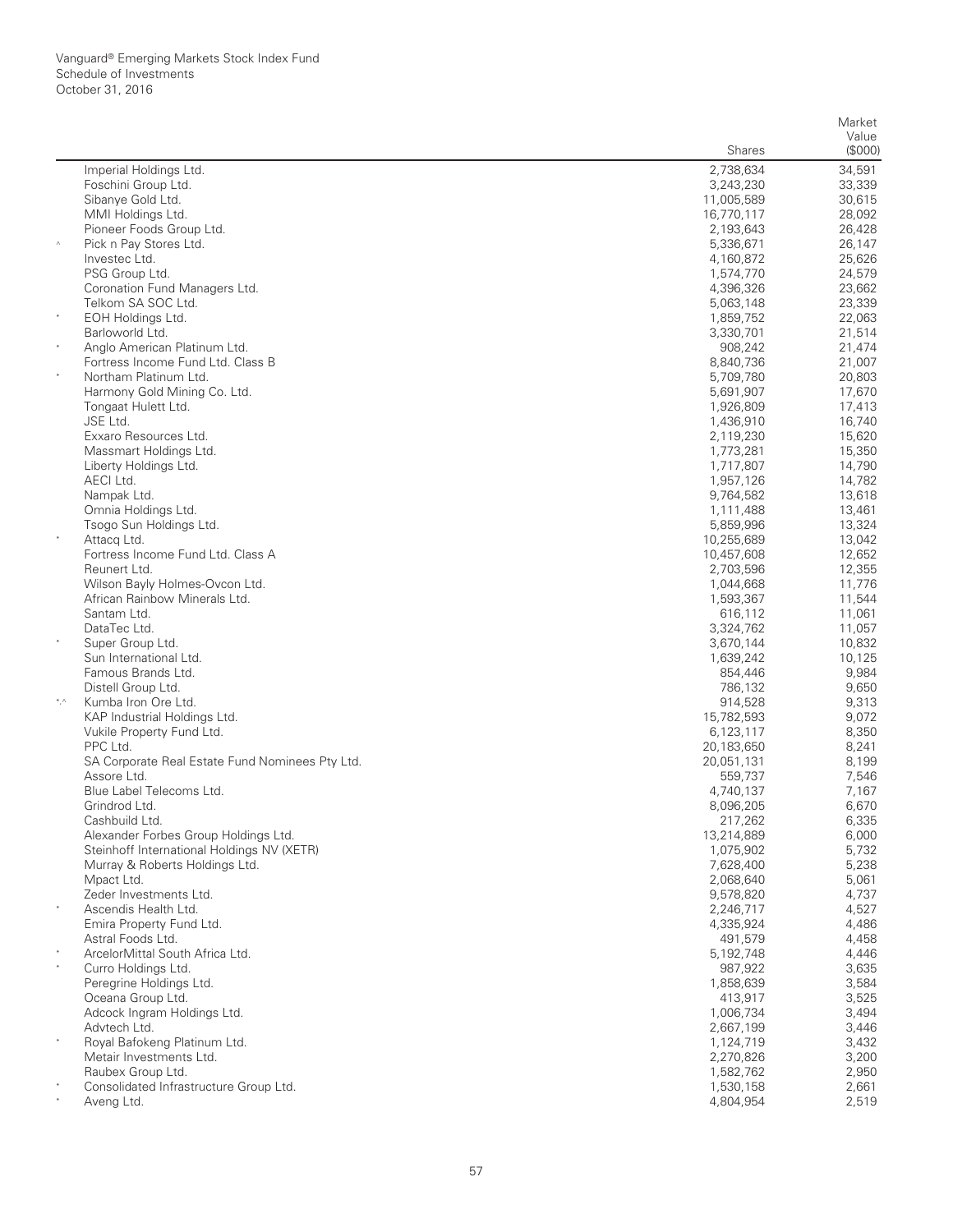|                                                                             |                           | Market             |
|-----------------------------------------------------------------------------|---------------------------|--------------------|
|                                                                             | <b>Shares</b>             | Value<br>(\$000)   |
| City Lodge Hotels Ltd.                                                      | 230,233                   | 2,497              |
| Trencor Ltd.                                                                | 1,170,312                 | 2,489              |
| DRDGOLD Ltd.                                                                | 4,552,954                 | 2,309              |
| $\wedge$<br>Lewis Group Ltd.                                                | 776.037                   | 2,300              |
| Group Five Ltd.                                                             | 881,090                   | 1,511              |
| Pinnacle Holdings Ltd.                                                      | 995,391                   | 1,322              |
| Invicta Holdings Ltd.                                                       | 309,248<br>2,139,935      | 1,274              |
| Delta Property Fund Ltd.<br>Rebosis Property Fund Ltd.                      | 1,404,264                 | 1,217<br>1,191     |
| Adcorp Holdings Ltd.                                                        | 1,089,842                 | 1,096              |
| Hudaco Industries Ltd.                                                      | 96,998                    | 786                |
| Clover Industries Ltd.                                                      | 491,093                   | 634                |
| Merafe Resources Ltd.                                                       | 3,628,696                 | 341                |
| $\ast$<br>Adcock Ingram Holdings Ltd. Warrants Exp. 07/26/2019              | 73,897                    | 17                 |
| $\ast$<br>African Bank Investments Ltd.                                     | 23,997,414                |                    |
| Taiwan (15.4%)                                                              |                           | 4,870,975          |
| Taiwan Semiconductor Manufacturing Co. Ltd.                                 | 237,443,845               | 1,424,985          |
| Taiwan Semiconductor Manufacturing Co. Ltd. ADR                             | 24,605,789                | 765,240            |
| Hon Hai Precision Industry Co. Ltd.                                         | 225,418,779               | 608,893            |
| Formosa Plastics Corp.                                                      | 77,331,616                | 208,977            |
| Formosa Chemicals & Fibre Corp.<br>Nan Ya Plastics Corp.                    | 68,355,830<br>90,671,253  | 202,949<br>188,299 |
| Delta Electronics Inc.                                                      | 33,733,767                | 177,594            |
| Largan Precision Co. Ltd.                                                   | 1,499,135                 | 176,861            |
| MediaTek Inc.                                                               | 22,341,143                | 169,344            |
| Cathay Financial Holding Co. Ltd.                                           | 126,855,966               | 164,174            |
| Fubon Financial Holding Co. Ltd.                                            | 114,859,336               | 162,515            |
| CTBC Financial Holding Co. Ltd.                                             | 287,790,395               | 154,772            |
| Uni-President Enterprises Corp.                                             | 75,281,698                | 145,448            |
| China Steel Corp.                                                           | 195, 172, 385             | 140,967            |
| Mega Financial Holding Co. Ltd.<br>Chunghwa Telecom Co. Ltd.                | 170,861,636<br>32,708,913 | 116,816<br>112,001 |
| Asustek Computer Inc.                                                       | 11,341,958                | 99,291             |
| Taiwan Mobile Co. Ltd.                                                      | 26,933,796                | 94,237             |
| Chunghwa Telecom Co. Ltd. ADR                                               | 2,712,993                 | 92,649             |
| Catcher Technology Co. Ltd.                                                 | 11,389,259                | 89,155             |
| Quanta Computer Inc.                                                        | 43,293,165                | 87,581             |
| First Financial Holding Co. Ltd.                                            | 162,378,813               | 85,059             |
| Pegatron Corp.                                                              | 30,877,897                | 83,147             |
| Hotai Motor Co. Ltd.                                                        | 6,894,000                 | 80,081             |
| E.Sun Financial Holding Co. Ltd.<br>Advanced Semiconductor Engineering Inc. | 139,125,815<br>66,075,717 | 79,010<br>77,638   |
| Formosa Petrochemical Corp.                                                 | 22,234,894                | 74,240             |
| Hua Nan Financial Holdings Co. Ltd.                                         | 136,896,688               | 69,517             |
| President Chain Store Corp.                                                 | 9,090,647                 | 67,922             |
| Yuanta Financial Holding Co. Ltd.                                           | 177,060,634               | 66,089             |
| Taiwan Cooperative Financial Holding Co. Ltd.                               | 149,333,078               | 65,449             |
| Far EasTone Telecommunications Co. Ltd.                                     | 27,092,343                | 64,022             |
| Taiwan Cement Corp.                                                         | 52,146,877                | 62,460             |
| Cheng Shin Rubber Industry Co. Ltd.                                         | 30,366,883                | 61,784             |
| China Development Financial Holding Corp.<br>Pou Chen Corp.                 | 238,878,649               | 59,775             |
| Taishin Financial Holding Co. Ltd.                                          | 43,864,531<br>154,309,694 | 59,185<br>56,412   |
| Foxconn Technology Co. Ltd.                                                 | 18,473,849                | 53,552             |
| Far Eastern New Century Corp.                                               | 68,865,322                | 53,284             |
| Lite-On Technology Corp.                                                    | 36,227,288                | 51,935             |
| SinoPac Financial Holdings Co. Ltd.                                         | 170,694,098               | 49,197             |
| Innolux Corp.                                                               | 145,453,575               | 48,964             |
| Advantech Co. Ltd.                                                          | 5,882,619                 | 47,808             |
| Chang Hwa Commercial Bank Ltd.                                              | 90,200,111                | 46,088             |
| China Life Insurance Co. Ltd. (XTAI)                                        | 48,845,720                | 45,024             |
| Compal Electronics Inc.                                                     | 71,496,629                | 42,513<br>39,483   |
| Inventec Corp.                                                              | 50,572,489                |                    |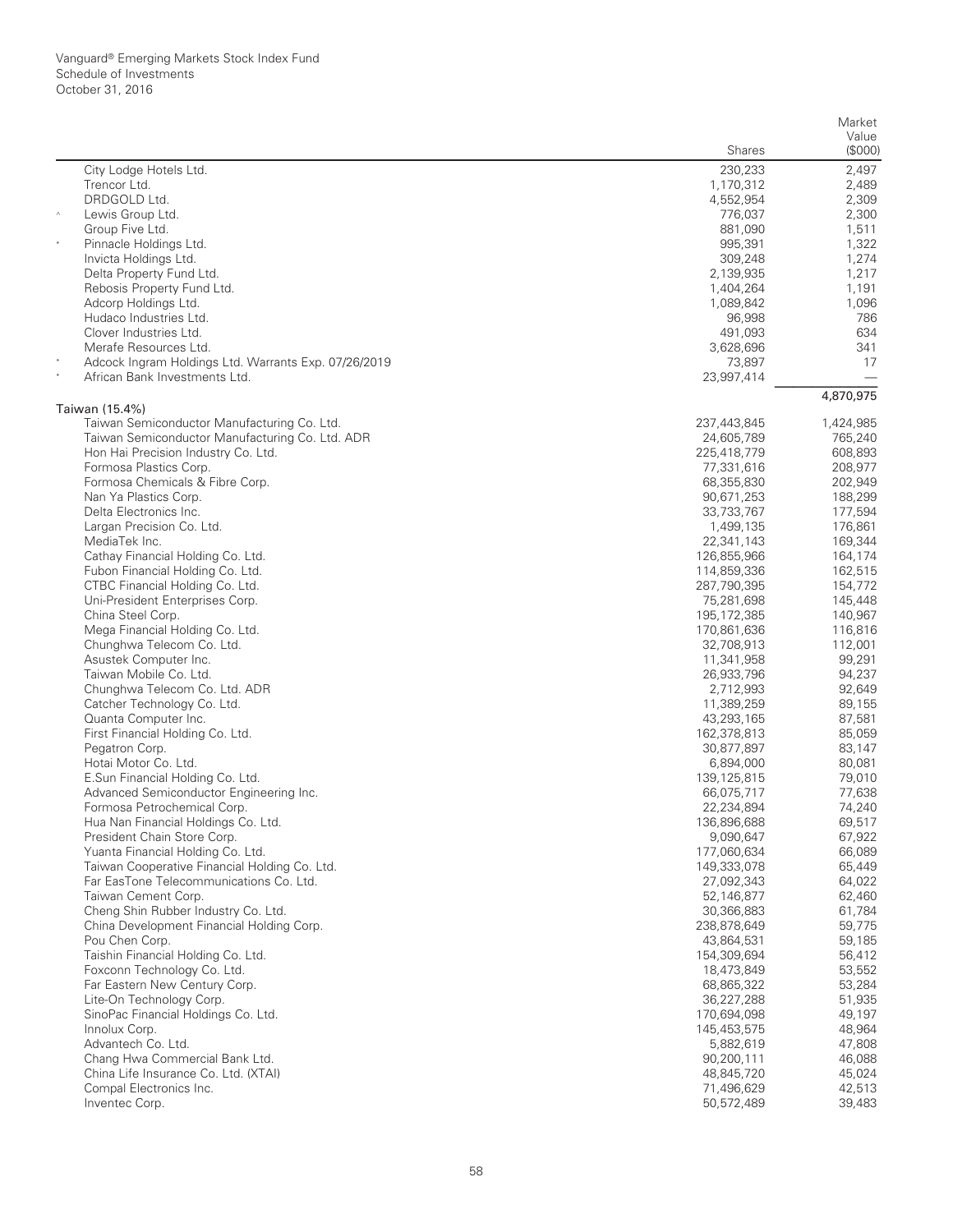|                                                    |             | Value            |
|----------------------------------------------------|-------------|------------------|
|                                                    | Shares      | (\$000)          |
| Λ<br>United Microelectronics Corp. ADR             | 20,674,888  | 39,282           |
| Hermes Microvision Inc.                            | 842,369     | 37,134           |
| Advanced Semiconductor Engineering Inc. ADR        | 6,259,619   | 36,619           |
| United Microelectronics Corp.                      | 98,295,970  | 36,586           |
| $\ast$<br>Inotera Memories Inc.                    | 38,932,000  | 36,408           |
| Giant Manufacturing Co. Ltd.                       | 5,057,721   | 35,775           |
| Asia Cement Corp.                                  | 40,802,529  | 35,573           |
| Novatek Microelectronics Corp.                     | 9,473,817   | 35,472           |
| AU Optronics Corp.                                 | 92,924,669  | 35,295           |
| Eclat Textile Co. Ltd.                             | 2,995,950   | 33,947           |
| $\ast$<br>HTC Corp.                                | 11,417,225  | 33,349           |
| Wistron Corp.                                      | 43,650,878  | 32,891           |
| Siliconware Precision Industries Co. Ltd.          | 21,475,906  | 32,483           |
| Vanguard International Semiconductor Corp.         | 15,264,000  | 31,076           |
| $_{\rm *}$<br>Shin Kong Financial Holding Co. Ltd. | 131,707,583 | 28,545           |
| Teco Electric and Machinery Co. Ltd.               | 32,103,000  | 28,461           |
| Micro-Star International Co. Ltd.                  | 9,860,000   | 28,365           |
| Powertech Technology Inc.                          | 9,668,000   | 27,585           |
| Realtek Semiconductor Corp.                        | 7,940,241   | 26,895           |
| Synnex Technology International Corp.              | 23,915,907  | 25,481           |
| Chicony Electronics Co. Ltd.                       | 9,900,199   | 25,295           |
| Feng TAY Enterprise Co. Ltd.                       | 5,743,390   | 23,956           |
| Siliconware Precision Industries Co. Ltd. ADR      | 3,071,933   | 23,009           |
| Acer Inc.                                          | 50,140,632  | 22,976           |
| Nien Made Enterprise Co. Ltd.                      | 1,923,000   | 22,274           |
| Walsin Lihwa Corp.                                 | 63,196,770  | 22,109           |
| Chailease Holding Co. Ltd.                         | 12,212,000  | 21,081           |
| WPG Holdings Ltd.                                  | 17,206,000  | 20,141           |
| Taiwan Business Bank                               | 78,163,215  | 19,743           |
| AU Optronics Corp. ADR                             | 5,117,492   | 19,344           |
| Highwealth Construction Corp.                      | 12,325,000  | 18,253           |
| Taiwan Fertilizer Co. Ltd.                         | 13,279,100  | 17,764           |
| Formosa Taffeta Co. Ltd.                           | 18,757,868  | 17,090           |
| Eternal Materials Co. Ltd.                         | 15,330,232  | 16,158           |
| Airtac International Group                         | 2,017,000   | 16,039           |
| Merida Industry Co. Ltd.                           | 3,418,000   | 15,751           |
| Phison Electronics Corp.                           | 2,224,000   | 15,743           |
| Win Semiconductors Corp.                           | 5,641,292   | 15,667           |
| Eva Airways Corp.                                  | 32,541,854  | 15,666           |
| Ruentex Development Co. Ltd.                       | 13,538,000  | 15,624           |
| $\ast$<br>TaiMed Biologics Inc.                    | 2,469,000   | 15,503           |
| Ruentex Industries Ltd.                            | 9,534,000   | 15,348           |
| Tong Yang Industry Co. Ltd.                        | 6,509,000   | 15,146           |
| Poya International Co. Ltd.                        | 1,038,320   | 15,094           |
| Tripod Technology Corp.                            | 6,182,000   | 14,635           |
| Transcend Information Inc.                         | 5,175,981   | 14,295           |
| St. Shine Optical Co. Ltd.                         | 678,000     | 14,249           |
| Taiwan Secom Co. Ltd.                              | 4,729,805   | 13,559           |
| Tung Thih Electronic Co. Ltd.                      | 874,000     | 12,752           |
| Hiwin Technologies Corp.                           | 2,882,580   | 12,708           |
| Yulon Motor Co. Ltd.                               | 14,477,584  | 12,668           |
| China Airlines Ltd.                                | 41,314,050  | 12,499           |
| LCY Chemical Corp.                                 | 10,153,000  | 12,387           |
| Nanya Technology Corp.                             | 9,530,246   |                  |
|                                                    |             | 12,354           |
| Winbond Electronics Corp.                          | 38,069,000  | 11,953           |
| King Yuan Electronics Co. Ltd.                     | 13,561,000  | 11,928<br>11,739 |
| PChome Online Inc.                                 | 1,081,134   |                  |
| Zhen Ding Technology Holding Ltd.                  | 5,152,000   | 11,720           |
| Chroma ATE Inc.                                    | 4,615,000   | 11,698           |
| Simplo Technology Co. Ltd.                         | 3,688,000   | 11,375           |
| Kenda Rubber Industrial Co. Ltd.                   | 7,442,571   | 11,369           |
| Yageo Corp.                                        | 5,610,387   | 11,291           |
| Accton Technology Corp.                            | 7,067,000   | 11,285           |
| CTCI Corp.                                         | 7,678,000   | 11,267           |

Market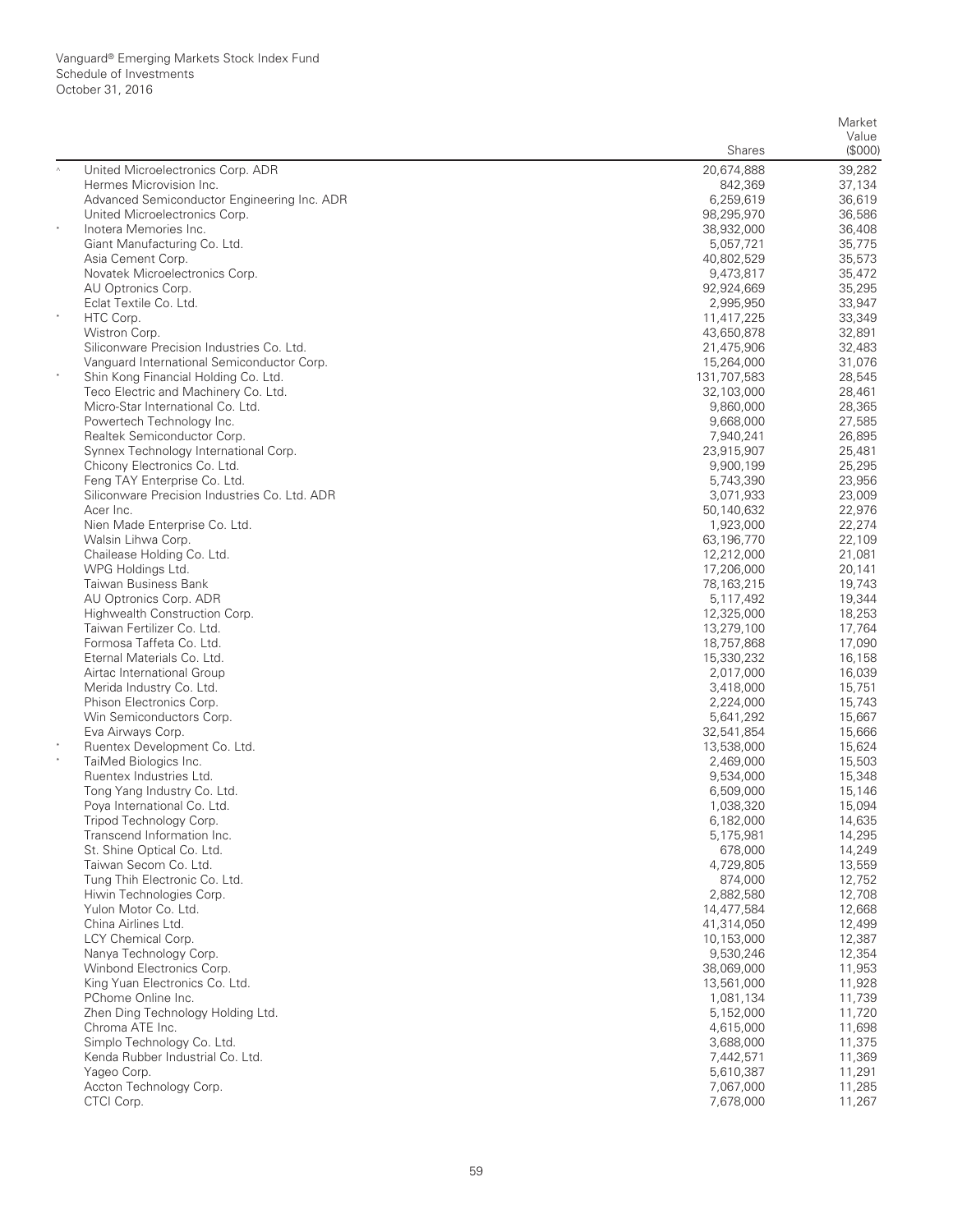|                           |                                                           |                         | Market           |
|---------------------------|-----------------------------------------------------------|-------------------------|------------------|
|                           |                                                           | Shares                  | Value<br>(\$000) |
|                           |                                                           |                         |                  |
|                           | Taiwan Glass Industry Corp.<br>Feng Hsin Steel Co. Ltd.   | 26,836,818<br>8,311,310 | 11,211<br>11,015 |
| Silergy Corp.             |                                                           | 752,000                 | 10,956           |
|                           | Standard Foods Corp.                                      | 4,415,580               | 10,912           |
| Epistar Corp.             |                                                           | 15,971,732              | 10,844           |
|                           | Capital Securities Corp.                                  | 43,349,422              | 10,837           |
| $\ast$                    | Evergreen Marine Corp. Taiwan Ltd.                        | 28,819,358              | 10,763           |
|                           | Chipbond Technology Corp.                                 | 7,746,000               | 10,693           |
|                           | eMemory Technology Inc.                                   | 992,000                 | 10,509           |
|                           | Hota Industrial Manufacturing Co. Ltd.                    | 2,507,000               | 10,477           |
|                           | Far Eastern International Bank                            | 36,423,522              | 10,358           |
|                           | King Slide Works Co. Ltd.                                 | 842,000                 | 10,313           |
| Taiwan Paiho Ltd.         |                                                           | 3,028,000               | 10,293           |
| China Motor Corp.         |                                                           | 12,467,000              | 9,763            |
|                           | Parade Technologies Ltd.<br>Chin-Poon Industrial Co. Ltd. | 866,000<br>4,908,000    | 9,744            |
|                           | Unimicron Technology Corp.                                | 22,457,754              | 9,399<br>9,275   |
| E Ink Holdings Inc.       |                                                           | 10,931,000              | 9,265            |
|                           | Radiant Opto-Electronics Corp.                            | 5,388,291               | 9,084            |
|                           | King's Town Bank Co. Ltd.                                 | 11,002,000              | 8,999            |
| TSRC Corp.                |                                                           | 8,623,000               | 8,899            |
|                           | Walsin Technology Corp.                                   | 7,329,300               | 8,889            |
|                           | Land Mark Optoelectronics Corp.                           | 990,900                 | 8,881            |
|                           | Everlight Electronics Co. Ltd.                            | 5,758,000               | 8,685            |
| Grape King Bio Ltd.       |                                                           | 1,029,000               | 8,640            |
|                           | Makalot Industrial Co. Ltd.                               | 2,193,987               | 8,635            |
|                           | Wistron NeWeb Corp.                                       | 3,078,350               | 8,566            |
| $\ast$                    | HannStar Display Corp.                                    | 34,192,000              | 8,558            |
|                           | Merry Electronics Co. Ltd.                                | 2,182,000               | 8,413            |
|                           | Cheng Uei Precision Industry Co. Ltd.                     | 6,874,473               | 8,412            |
|                           | Voltronic Power Technology Corp.                          | 558,355                 | 8,372            |
| Ennoconn Corp.            | Elite Material Co. Ltd.                                   | 3,005,000<br>522,085    | 8,366<br>8,273   |
|                           | Kinsus Interconnect Technology Corp.                      | 3,459,000               | 7,982            |
|                           | WT Microelectronics Co. Ltd.                              | 5,509,050               | 7,802            |
|                           | Oriental Union Chemical Corp.                             | 12,479,000              | 7,791            |
|                           | Gigabyte Technology Co. Ltd.                              | 5,895,000               | 7,747            |
|                           | FLEXium Interconnect Inc.                                 | 2,686,278               | 7,639            |
| Qisda Corp.               |                                                           | 17,862,000              | 7,515            |
|                           | TTY Biopharm Co. Ltd.                                     | 1,994,000               | 7,498            |
|                           | Gourmet Master Co. Ltd.                                   | 834,500                 | 7,489            |
| TPK Holding Co. Ltd.      |                                                           | 4,694,667               | 7,484            |
| $\ast$<br>Tatung Co. Ltd. |                                                           | 28,344,000              | 7,451            |
|                           | Nan Kang Rubber Tire Co. Ltd.                             | 8,078,000               | 7,447            |
|                           | Chunghwa Precision Test Tech Co. Ltd.                     | 217,000                 | 7,212            |
|                           | AmTRAN Technology Co. Ltd.                                | 9,088,000               | 7,198            |
| YFY Inc.                  | Sino-American Silicon Products Inc.                       | 23,890,000              | 7,035<br>6,894   |
|                           | China Petrochemical Development Corp.                     | 6,413,000<br>23,899,000 | 6,824            |
| Clevo Co.                 |                                                           | 7,433,000               | 6,802            |
| Wan Hai Lines Ltd.        |                                                           | 13,807,450              | 6,794            |
| Cub Elecparts Inc.        |                                                           | 737,270                 | 6,763            |
|                           | Asia Pacific Telecom Co. Ltd.                             | 20,446,000              | 6,564            |
|                           | Taichung Commercial Bank Co. Ltd.                         | 22,356,485              | 6,365            |
| Mitac Holdings Corp.      |                                                           | 6,710,691               | 6,351            |
|                           | Great Wall Enterprise Co. Ltd.                            | 6,933,000               | 6,308            |
|                           | Cathay Real Estate Development Co. Ltd.                   | 12,278,700              | 6,294            |
|                           | Tong Hsing Electronic Industries Ltd.                     | 1,812,000               | 6,248            |
| Kinpo Electronics         |                                                           | 16,414,000              | 6,153            |
| <b>ITEQ Corp.</b>         |                                                           | 5,657,000               | 6,122            |
| Ardentec Corp.            |                                                           | 8,178,317               | 6,091            |
|                           | Sinbon Electronics Co. Ltd.                               | 2,707,315               | 6,086            |
|                           | Topco Scientific Co. Ltd.                                 | 2,303,300               | 5,907            |
|                           | Center Laboratories Inc.                                  | 2,827,568               | 5,808            |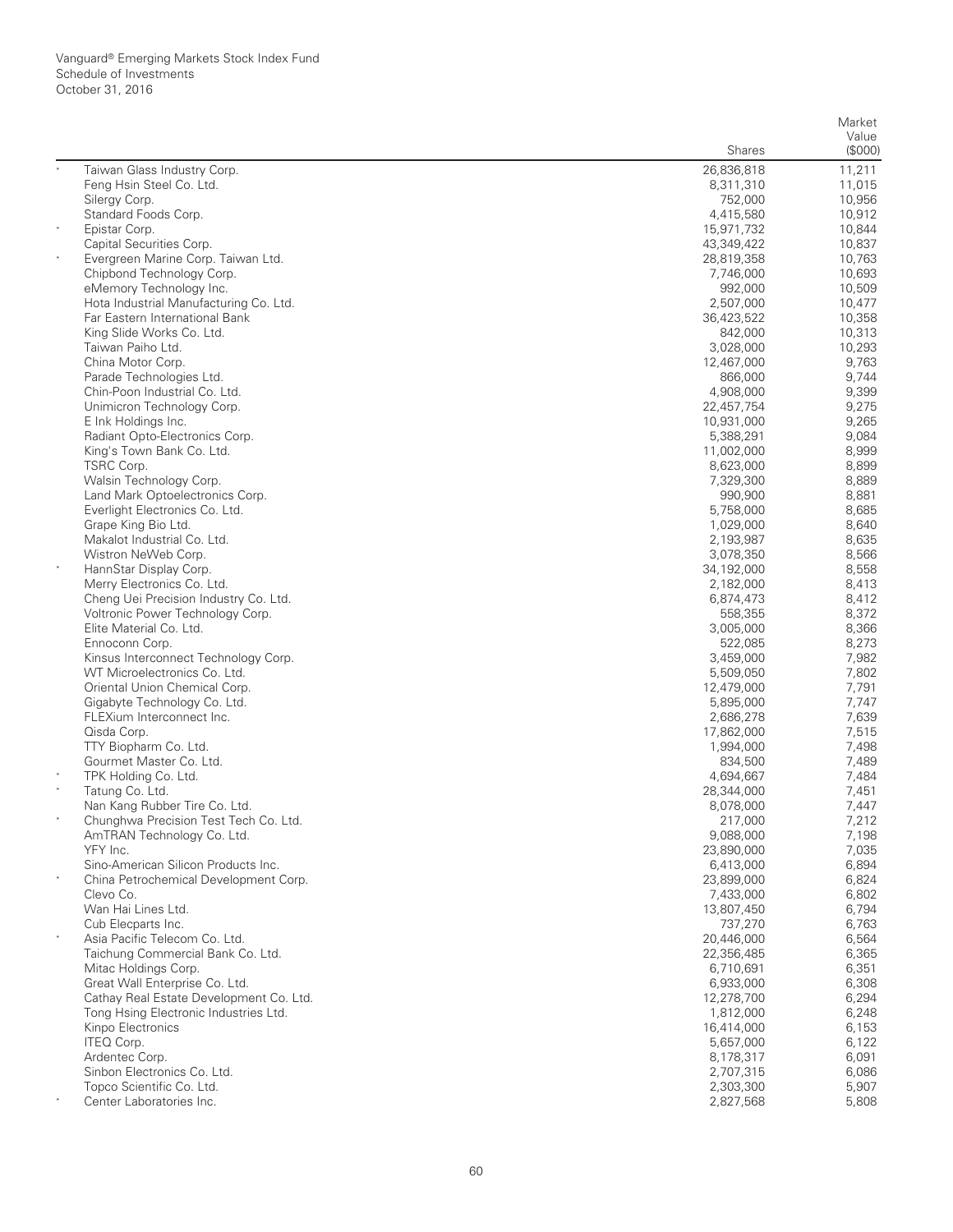| (\$000)<br><b>Shares</b><br>Egis Technology Inc.<br>801,000<br>5,801<br>China Bills Finance Corp.<br>14,469,000<br>5,799<br>U-Ming Marine Transport Corp.<br>8,276,356<br>5,731<br>Greatek Electronics Inc.<br>4,539,000<br>5,730<br>Yang Ming Marine Transport Corp.<br>25,629,195<br>5,687<br>Sanyang Motor Co. Ltd.<br>8,864,000<br>5,674<br>$\ast$<br>Macronix International<br>40,742,541<br>5,634<br>Ginko International Co. Ltd.<br>602,000<br>5,613<br>President Securities Corp.<br>16,063,953<br>5,588<br>Getac Technology Corp.<br>4,253,000<br>5,524<br>Depo Auto Parts Ind Co. Ltd.<br>1,748,000<br>5,460<br>Coretronic Corp.<br>5,227,400<br>5,409<br>Compeg Manufacturing Co. Ltd.<br>5,290<br>10,044,000<br>Primax Electronics Ltd.<br>3,343,000<br>5,287<br>Elan Microelectronics Corp.<br>5,282<br>4,670,000<br>Ton Yi Industrial Corp.<br>12,278,000<br>5,268<br><b>Grand Pacific Petrochemical</b><br>9,430,000<br>5,257<br>Yungtay Engineering Co. Ltd.<br>3,727,000<br>5,254<br>Flytech Technology Co. Ltd.<br>1,588,000<br>5,229<br>OptoTech Corp.<br>5,065<br>12,024,000<br>Huaku Development Co. Ltd.<br>2,832,000<br>4,985<br>Sercomm Corp.<br>2,100,000<br>4,933<br>$\ast$<br>Yieh Phui Enterprise Co. Ltd.<br>12,767,000<br>4,932<br>TA Chen Stainless Pipe<br>9,358,860<br>4,920<br>Orient Semiconductor Electronics Ltd.<br>4,849<br>13,438,000<br>Pihsiang Machinery Manufacturing Co. Ltd.<br>4,820<br>2,056,000<br>Sigurd Microelectronics Corp.<br>4,817<br>6,451,000<br>Li Cheng Enterprise Co. Ltd.<br>4,814<br>1,241,920<br>PharmaEngine Inc.<br>701,764<br>4,782<br>Far Eastern Department Stores Ltd.<br>8,983,000<br>4,761<br>Waterland Financial Holdings Co. Ltd.<br>18,701,166<br>4,735<br>Long Chen Paper Co. Ltd.<br>9,891,523<br>4,695<br>Shin Zu Shing Co. Ltd.<br>1,559,000<br>4,694<br>Pan-International Industrial Corp.<br>5,099,000<br>4,678<br>$_{\rm *}$<br>Neo Solar Power Corp.<br>9,116,242<br>4,656<br>China General Plastics Corp.<br>4,649<br>5,816,160<br>Tung Ho Steel Enterprise Corp.<br>4,634<br>7,269,000<br>Lien Hwa Industrial Corp.<br>6,739,874<br>4,567<br>Pharmally International Holding Co. Ltd.<br>303,000<br>4,566<br>Namchow Chemical Industrial Co. Ltd.<br>4,510<br>2,118,000<br>China Steel Chemical Corp.<br>1,307,000<br>4,486<br>General Interface Solution Holding Ltd.<br>4,431<br>1,663,000<br>Taiwan PCB Techvest Co. Ltd.<br>4,426<br>4,534,000<br>TXC Corp.<br>4,419<br>3,168,000<br>Yeong Guan Energy Technology Group Co. Ltd.<br>1,123,000<br>4,412<br>Posiflex Technology Inc.<br>746,799<br>4,395<br>$_{\rm *}$<br>Iron Force Industrial Co. Ltd.<br>717,000<br>4,367<br>A-DATA Technology Co. Ltd.<br>2,805,000<br>4,358<br>Holtek Semiconductor Inc.<br>2,742,000<br>4,329<br>FocalTech Systems Co. Ltd.<br>3,945,000<br>4,267<br>IEI Integration Corp.<br>4,240<br>2,850,000<br>Hu Lane Associate Inc.<br>961,000<br>4,235<br>Ritek Corp.<br>24,366,586<br>4,203<br>Mercuries Life Insurance Co. Ltd.<br>8,664,745<br>4,168<br>Chaun-Choung Technology Corp.<br>945,000<br>4,166<br>Casetek Holdings Ltd.<br>1,291,000<br>4,144<br>Taiwan Hon Chuan Enterprise Co. Ltd.<br>2,526,000<br>4,140<br>Farglory Land Development Co. Ltd.<br>3,593,000<br>4,130<br>Cleanaway Co. Ltd.<br>776,000<br>4,126<br>Gintech Energy Corp.<br>5,733,000<br>4,093<br>Elite Advanced Laser Corp.<br>1,125,600<br>4,093<br>Advanced Ceramic X Corp.<br>509,000<br>4,070<br>Aten International Co. Ltd.<br>1,620,000<br>4,064<br>YungShin Global Holding Corp.<br>2,723,000<br>4,047 |  | Market |
|--------------------------------------------------------------------------------------------------------------------------------------------------------------------------------------------------------------------------------------------------------------------------------------------------------------------------------------------------------------------------------------------------------------------------------------------------------------------------------------------------------------------------------------------------------------------------------------------------------------------------------------------------------------------------------------------------------------------------------------------------------------------------------------------------------------------------------------------------------------------------------------------------------------------------------------------------------------------------------------------------------------------------------------------------------------------------------------------------------------------------------------------------------------------------------------------------------------------------------------------------------------------------------------------------------------------------------------------------------------------------------------------------------------------------------------------------------------------------------------------------------------------------------------------------------------------------------------------------------------------------------------------------------------------------------------------------------------------------------------------------------------------------------------------------------------------------------------------------------------------------------------------------------------------------------------------------------------------------------------------------------------------------------------------------------------------------------------------------------------------------------------------------------------------------------------------------------------------------------------------------------------------------------------------------------------------------------------------------------------------------------------------------------------------------------------------------------------------------------------------------------------------------------------------------------------------------------------------------------------------------------------------------------------------------------------------------------------------------------------------------------------------------------------------------------------------------------------------------------------------------------------------------------------------------------------------------------------------------------------------------------------------------------------------------------------------------------------------------------------------------------------------------------------------------------------------------------------------------------------------------------------------------------------------------------------------------------------------------------------------------------------------------------------------------------------------------------------------------------------------------------------------------------------------------------------------|--|--------|
|                                                                                                                                                                                                                                                                                                                                                                                                                                                                                                                                                                                                                                                                                                                                                                                                                                                                                                                                                                                                                                                                                                                                                                                                                                                                                                                                                                                                                                                                                                                                                                                                                                                                                                                                                                                                                                                                                                                                                                                                                                                                                                                                                                                                                                                                                                                                                                                                                                                                                                                                                                                                                                                                                                                                                                                                                                                                                                                                                                                                                                                                                                                                                                                                                                                                                                                                                                                                                                                                                                                                                                    |  | Value  |
|                                                                                                                                                                                                                                                                                                                                                                                                                                                                                                                                                                                                                                                                                                                                                                                                                                                                                                                                                                                                                                                                                                                                                                                                                                                                                                                                                                                                                                                                                                                                                                                                                                                                                                                                                                                                                                                                                                                                                                                                                                                                                                                                                                                                                                                                                                                                                                                                                                                                                                                                                                                                                                                                                                                                                                                                                                                                                                                                                                                                                                                                                                                                                                                                                                                                                                                                                                                                                                                                                                                                                                    |  |        |
|                                                                                                                                                                                                                                                                                                                                                                                                                                                                                                                                                                                                                                                                                                                                                                                                                                                                                                                                                                                                                                                                                                                                                                                                                                                                                                                                                                                                                                                                                                                                                                                                                                                                                                                                                                                                                                                                                                                                                                                                                                                                                                                                                                                                                                                                                                                                                                                                                                                                                                                                                                                                                                                                                                                                                                                                                                                                                                                                                                                                                                                                                                                                                                                                                                                                                                                                                                                                                                                                                                                                                                    |  |        |
|                                                                                                                                                                                                                                                                                                                                                                                                                                                                                                                                                                                                                                                                                                                                                                                                                                                                                                                                                                                                                                                                                                                                                                                                                                                                                                                                                                                                                                                                                                                                                                                                                                                                                                                                                                                                                                                                                                                                                                                                                                                                                                                                                                                                                                                                                                                                                                                                                                                                                                                                                                                                                                                                                                                                                                                                                                                                                                                                                                                                                                                                                                                                                                                                                                                                                                                                                                                                                                                                                                                                                                    |  |        |
|                                                                                                                                                                                                                                                                                                                                                                                                                                                                                                                                                                                                                                                                                                                                                                                                                                                                                                                                                                                                                                                                                                                                                                                                                                                                                                                                                                                                                                                                                                                                                                                                                                                                                                                                                                                                                                                                                                                                                                                                                                                                                                                                                                                                                                                                                                                                                                                                                                                                                                                                                                                                                                                                                                                                                                                                                                                                                                                                                                                                                                                                                                                                                                                                                                                                                                                                                                                                                                                                                                                                                                    |  |        |
|                                                                                                                                                                                                                                                                                                                                                                                                                                                                                                                                                                                                                                                                                                                                                                                                                                                                                                                                                                                                                                                                                                                                                                                                                                                                                                                                                                                                                                                                                                                                                                                                                                                                                                                                                                                                                                                                                                                                                                                                                                                                                                                                                                                                                                                                                                                                                                                                                                                                                                                                                                                                                                                                                                                                                                                                                                                                                                                                                                                                                                                                                                                                                                                                                                                                                                                                                                                                                                                                                                                                                                    |  |        |
|                                                                                                                                                                                                                                                                                                                                                                                                                                                                                                                                                                                                                                                                                                                                                                                                                                                                                                                                                                                                                                                                                                                                                                                                                                                                                                                                                                                                                                                                                                                                                                                                                                                                                                                                                                                                                                                                                                                                                                                                                                                                                                                                                                                                                                                                                                                                                                                                                                                                                                                                                                                                                                                                                                                                                                                                                                                                                                                                                                                                                                                                                                                                                                                                                                                                                                                                                                                                                                                                                                                                                                    |  |        |
|                                                                                                                                                                                                                                                                                                                                                                                                                                                                                                                                                                                                                                                                                                                                                                                                                                                                                                                                                                                                                                                                                                                                                                                                                                                                                                                                                                                                                                                                                                                                                                                                                                                                                                                                                                                                                                                                                                                                                                                                                                                                                                                                                                                                                                                                                                                                                                                                                                                                                                                                                                                                                                                                                                                                                                                                                                                                                                                                                                                                                                                                                                                                                                                                                                                                                                                                                                                                                                                                                                                                                                    |  |        |
|                                                                                                                                                                                                                                                                                                                                                                                                                                                                                                                                                                                                                                                                                                                                                                                                                                                                                                                                                                                                                                                                                                                                                                                                                                                                                                                                                                                                                                                                                                                                                                                                                                                                                                                                                                                                                                                                                                                                                                                                                                                                                                                                                                                                                                                                                                                                                                                                                                                                                                                                                                                                                                                                                                                                                                                                                                                                                                                                                                                                                                                                                                                                                                                                                                                                                                                                                                                                                                                                                                                                                                    |  |        |
|                                                                                                                                                                                                                                                                                                                                                                                                                                                                                                                                                                                                                                                                                                                                                                                                                                                                                                                                                                                                                                                                                                                                                                                                                                                                                                                                                                                                                                                                                                                                                                                                                                                                                                                                                                                                                                                                                                                                                                                                                                                                                                                                                                                                                                                                                                                                                                                                                                                                                                                                                                                                                                                                                                                                                                                                                                                                                                                                                                                                                                                                                                                                                                                                                                                                                                                                                                                                                                                                                                                                                                    |  |        |
|                                                                                                                                                                                                                                                                                                                                                                                                                                                                                                                                                                                                                                                                                                                                                                                                                                                                                                                                                                                                                                                                                                                                                                                                                                                                                                                                                                                                                                                                                                                                                                                                                                                                                                                                                                                                                                                                                                                                                                                                                                                                                                                                                                                                                                                                                                                                                                                                                                                                                                                                                                                                                                                                                                                                                                                                                                                                                                                                                                                                                                                                                                                                                                                                                                                                                                                                                                                                                                                                                                                                                                    |  |        |
|                                                                                                                                                                                                                                                                                                                                                                                                                                                                                                                                                                                                                                                                                                                                                                                                                                                                                                                                                                                                                                                                                                                                                                                                                                                                                                                                                                                                                                                                                                                                                                                                                                                                                                                                                                                                                                                                                                                                                                                                                                                                                                                                                                                                                                                                                                                                                                                                                                                                                                                                                                                                                                                                                                                                                                                                                                                                                                                                                                                                                                                                                                                                                                                                                                                                                                                                                                                                                                                                                                                                                                    |  |        |
|                                                                                                                                                                                                                                                                                                                                                                                                                                                                                                                                                                                                                                                                                                                                                                                                                                                                                                                                                                                                                                                                                                                                                                                                                                                                                                                                                                                                                                                                                                                                                                                                                                                                                                                                                                                                                                                                                                                                                                                                                                                                                                                                                                                                                                                                                                                                                                                                                                                                                                                                                                                                                                                                                                                                                                                                                                                                                                                                                                                                                                                                                                                                                                                                                                                                                                                                                                                                                                                                                                                                                                    |  |        |
|                                                                                                                                                                                                                                                                                                                                                                                                                                                                                                                                                                                                                                                                                                                                                                                                                                                                                                                                                                                                                                                                                                                                                                                                                                                                                                                                                                                                                                                                                                                                                                                                                                                                                                                                                                                                                                                                                                                                                                                                                                                                                                                                                                                                                                                                                                                                                                                                                                                                                                                                                                                                                                                                                                                                                                                                                                                                                                                                                                                                                                                                                                                                                                                                                                                                                                                                                                                                                                                                                                                                                                    |  |        |
|                                                                                                                                                                                                                                                                                                                                                                                                                                                                                                                                                                                                                                                                                                                                                                                                                                                                                                                                                                                                                                                                                                                                                                                                                                                                                                                                                                                                                                                                                                                                                                                                                                                                                                                                                                                                                                                                                                                                                                                                                                                                                                                                                                                                                                                                                                                                                                                                                                                                                                                                                                                                                                                                                                                                                                                                                                                                                                                                                                                                                                                                                                                                                                                                                                                                                                                                                                                                                                                                                                                                                                    |  |        |
|                                                                                                                                                                                                                                                                                                                                                                                                                                                                                                                                                                                                                                                                                                                                                                                                                                                                                                                                                                                                                                                                                                                                                                                                                                                                                                                                                                                                                                                                                                                                                                                                                                                                                                                                                                                                                                                                                                                                                                                                                                                                                                                                                                                                                                                                                                                                                                                                                                                                                                                                                                                                                                                                                                                                                                                                                                                                                                                                                                                                                                                                                                                                                                                                                                                                                                                                                                                                                                                                                                                                                                    |  |        |
|                                                                                                                                                                                                                                                                                                                                                                                                                                                                                                                                                                                                                                                                                                                                                                                                                                                                                                                                                                                                                                                                                                                                                                                                                                                                                                                                                                                                                                                                                                                                                                                                                                                                                                                                                                                                                                                                                                                                                                                                                                                                                                                                                                                                                                                                                                                                                                                                                                                                                                                                                                                                                                                                                                                                                                                                                                                                                                                                                                                                                                                                                                                                                                                                                                                                                                                                                                                                                                                                                                                                                                    |  |        |
|                                                                                                                                                                                                                                                                                                                                                                                                                                                                                                                                                                                                                                                                                                                                                                                                                                                                                                                                                                                                                                                                                                                                                                                                                                                                                                                                                                                                                                                                                                                                                                                                                                                                                                                                                                                                                                                                                                                                                                                                                                                                                                                                                                                                                                                                                                                                                                                                                                                                                                                                                                                                                                                                                                                                                                                                                                                                                                                                                                                                                                                                                                                                                                                                                                                                                                                                                                                                                                                                                                                                                                    |  |        |
|                                                                                                                                                                                                                                                                                                                                                                                                                                                                                                                                                                                                                                                                                                                                                                                                                                                                                                                                                                                                                                                                                                                                                                                                                                                                                                                                                                                                                                                                                                                                                                                                                                                                                                                                                                                                                                                                                                                                                                                                                                                                                                                                                                                                                                                                                                                                                                                                                                                                                                                                                                                                                                                                                                                                                                                                                                                                                                                                                                                                                                                                                                                                                                                                                                                                                                                                                                                                                                                                                                                                                                    |  |        |
|                                                                                                                                                                                                                                                                                                                                                                                                                                                                                                                                                                                                                                                                                                                                                                                                                                                                                                                                                                                                                                                                                                                                                                                                                                                                                                                                                                                                                                                                                                                                                                                                                                                                                                                                                                                                                                                                                                                                                                                                                                                                                                                                                                                                                                                                                                                                                                                                                                                                                                                                                                                                                                                                                                                                                                                                                                                                                                                                                                                                                                                                                                                                                                                                                                                                                                                                                                                                                                                                                                                                                                    |  |        |
|                                                                                                                                                                                                                                                                                                                                                                                                                                                                                                                                                                                                                                                                                                                                                                                                                                                                                                                                                                                                                                                                                                                                                                                                                                                                                                                                                                                                                                                                                                                                                                                                                                                                                                                                                                                                                                                                                                                                                                                                                                                                                                                                                                                                                                                                                                                                                                                                                                                                                                                                                                                                                                                                                                                                                                                                                                                                                                                                                                                                                                                                                                                                                                                                                                                                                                                                                                                                                                                                                                                                                                    |  |        |
|                                                                                                                                                                                                                                                                                                                                                                                                                                                                                                                                                                                                                                                                                                                                                                                                                                                                                                                                                                                                                                                                                                                                                                                                                                                                                                                                                                                                                                                                                                                                                                                                                                                                                                                                                                                                                                                                                                                                                                                                                                                                                                                                                                                                                                                                                                                                                                                                                                                                                                                                                                                                                                                                                                                                                                                                                                                                                                                                                                                                                                                                                                                                                                                                                                                                                                                                                                                                                                                                                                                                                                    |  |        |
|                                                                                                                                                                                                                                                                                                                                                                                                                                                                                                                                                                                                                                                                                                                                                                                                                                                                                                                                                                                                                                                                                                                                                                                                                                                                                                                                                                                                                                                                                                                                                                                                                                                                                                                                                                                                                                                                                                                                                                                                                                                                                                                                                                                                                                                                                                                                                                                                                                                                                                                                                                                                                                                                                                                                                                                                                                                                                                                                                                                                                                                                                                                                                                                                                                                                                                                                                                                                                                                                                                                                                                    |  |        |
|                                                                                                                                                                                                                                                                                                                                                                                                                                                                                                                                                                                                                                                                                                                                                                                                                                                                                                                                                                                                                                                                                                                                                                                                                                                                                                                                                                                                                                                                                                                                                                                                                                                                                                                                                                                                                                                                                                                                                                                                                                                                                                                                                                                                                                                                                                                                                                                                                                                                                                                                                                                                                                                                                                                                                                                                                                                                                                                                                                                                                                                                                                                                                                                                                                                                                                                                                                                                                                                                                                                                                                    |  |        |
|                                                                                                                                                                                                                                                                                                                                                                                                                                                                                                                                                                                                                                                                                                                                                                                                                                                                                                                                                                                                                                                                                                                                                                                                                                                                                                                                                                                                                                                                                                                                                                                                                                                                                                                                                                                                                                                                                                                                                                                                                                                                                                                                                                                                                                                                                                                                                                                                                                                                                                                                                                                                                                                                                                                                                                                                                                                                                                                                                                                                                                                                                                                                                                                                                                                                                                                                                                                                                                                                                                                                                                    |  |        |
|                                                                                                                                                                                                                                                                                                                                                                                                                                                                                                                                                                                                                                                                                                                                                                                                                                                                                                                                                                                                                                                                                                                                                                                                                                                                                                                                                                                                                                                                                                                                                                                                                                                                                                                                                                                                                                                                                                                                                                                                                                                                                                                                                                                                                                                                                                                                                                                                                                                                                                                                                                                                                                                                                                                                                                                                                                                                                                                                                                                                                                                                                                                                                                                                                                                                                                                                                                                                                                                                                                                                                                    |  |        |
|                                                                                                                                                                                                                                                                                                                                                                                                                                                                                                                                                                                                                                                                                                                                                                                                                                                                                                                                                                                                                                                                                                                                                                                                                                                                                                                                                                                                                                                                                                                                                                                                                                                                                                                                                                                                                                                                                                                                                                                                                                                                                                                                                                                                                                                                                                                                                                                                                                                                                                                                                                                                                                                                                                                                                                                                                                                                                                                                                                                                                                                                                                                                                                                                                                                                                                                                                                                                                                                                                                                                                                    |  |        |
|                                                                                                                                                                                                                                                                                                                                                                                                                                                                                                                                                                                                                                                                                                                                                                                                                                                                                                                                                                                                                                                                                                                                                                                                                                                                                                                                                                                                                                                                                                                                                                                                                                                                                                                                                                                                                                                                                                                                                                                                                                                                                                                                                                                                                                                                                                                                                                                                                                                                                                                                                                                                                                                                                                                                                                                                                                                                                                                                                                                                                                                                                                                                                                                                                                                                                                                                                                                                                                                                                                                                                                    |  |        |
|                                                                                                                                                                                                                                                                                                                                                                                                                                                                                                                                                                                                                                                                                                                                                                                                                                                                                                                                                                                                                                                                                                                                                                                                                                                                                                                                                                                                                                                                                                                                                                                                                                                                                                                                                                                                                                                                                                                                                                                                                                                                                                                                                                                                                                                                                                                                                                                                                                                                                                                                                                                                                                                                                                                                                                                                                                                                                                                                                                                                                                                                                                                                                                                                                                                                                                                                                                                                                                                                                                                                                                    |  |        |
|                                                                                                                                                                                                                                                                                                                                                                                                                                                                                                                                                                                                                                                                                                                                                                                                                                                                                                                                                                                                                                                                                                                                                                                                                                                                                                                                                                                                                                                                                                                                                                                                                                                                                                                                                                                                                                                                                                                                                                                                                                                                                                                                                                                                                                                                                                                                                                                                                                                                                                                                                                                                                                                                                                                                                                                                                                                                                                                                                                                                                                                                                                                                                                                                                                                                                                                                                                                                                                                                                                                                                                    |  |        |
|                                                                                                                                                                                                                                                                                                                                                                                                                                                                                                                                                                                                                                                                                                                                                                                                                                                                                                                                                                                                                                                                                                                                                                                                                                                                                                                                                                                                                                                                                                                                                                                                                                                                                                                                                                                                                                                                                                                                                                                                                                                                                                                                                                                                                                                                                                                                                                                                                                                                                                                                                                                                                                                                                                                                                                                                                                                                                                                                                                                                                                                                                                                                                                                                                                                                                                                                                                                                                                                                                                                                                                    |  |        |
|                                                                                                                                                                                                                                                                                                                                                                                                                                                                                                                                                                                                                                                                                                                                                                                                                                                                                                                                                                                                                                                                                                                                                                                                                                                                                                                                                                                                                                                                                                                                                                                                                                                                                                                                                                                                                                                                                                                                                                                                                                                                                                                                                                                                                                                                                                                                                                                                                                                                                                                                                                                                                                                                                                                                                                                                                                                                                                                                                                                                                                                                                                                                                                                                                                                                                                                                                                                                                                                                                                                                                                    |  |        |
|                                                                                                                                                                                                                                                                                                                                                                                                                                                                                                                                                                                                                                                                                                                                                                                                                                                                                                                                                                                                                                                                                                                                                                                                                                                                                                                                                                                                                                                                                                                                                                                                                                                                                                                                                                                                                                                                                                                                                                                                                                                                                                                                                                                                                                                                                                                                                                                                                                                                                                                                                                                                                                                                                                                                                                                                                                                                                                                                                                                                                                                                                                                                                                                                                                                                                                                                                                                                                                                                                                                                                                    |  |        |
|                                                                                                                                                                                                                                                                                                                                                                                                                                                                                                                                                                                                                                                                                                                                                                                                                                                                                                                                                                                                                                                                                                                                                                                                                                                                                                                                                                                                                                                                                                                                                                                                                                                                                                                                                                                                                                                                                                                                                                                                                                                                                                                                                                                                                                                                                                                                                                                                                                                                                                                                                                                                                                                                                                                                                                                                                                                                                                                                                                                                                                                                                                                                                                                                                                                                                                                                                                                                                                                                                                                                                                    |  |        |
|                                                                                                                                                                                                                                                                                                                                                                                                                                                                                                                                                                                                                                                                                                                                                                                                                                                                                                                                                                                                                                                                                                                                                                                                                                                                                                                                                                                                                                                                                                                                                                                                                                                                                                                                                                                                                                                                                                                                                                                                                                                                                                                                                                                                                                                                                                                                                                                                                                                                                                                                                                                                                                                                                                                                                                                                                                                                                                                                                                                                                                                                                                                                                                                                                                                                                                                                                                                                                                                                                                                                                                    |  |        |
|                                                                                                                                                                                                                                                                                                                                                                                                                                                                                                                                                                                                                                                                                                                                                                                                                                                                                                                                                                                                                                                                                                                                                                                                                                                                                                                                                                                                                                                                                                                                                                                                                                                                                                                                                                                                                                                                                                                                                                                                                                                                                                                                                                                                                                                                                                                                                                                                                                                                                                                                                                                                                                                                                                                                                                                                                                                                                                                                                                                                                                                                                                                                                                                                                                                                                                                                                                                                                                                                                                                                                                    |  |        |
|                                                                                                                                                                                                                                                                                                                                                                                                                                                                                                                                                                                                                                                                                                                                                                                                                                                                                                                                                                                                                                                                                                                                                                                                                                                                                                                                                                                                                                                                                                                                                                                                                                                                                                                                                                                                                                                                                                                                                                                                                                                                                                                                                                                                                                                                                                                                                                                                                                                                                                                                                                                                                                                                                                                                                                                                                                                                                                                                                                                                                                                                                                                                                                                                                                                                                                                                                                                                                                                                                                                                                                    |  |        |
|                                                                                                                                                                                                                                                                                                                                                                                                                                                                                                                                                                                                                                                                                                                                                                                                                                                                                                                                                                                                                                                                                                                                                                                                                                                                                                                                                                                                                                                                                                                                                                                                                                                                                                                                                                                                                                                                                                                                                                                                                                                                                                                                                                                                                                                                                                                                                                                                                                                                                                                                                                                                                                                                                                                                                                                                                                                                                                                                                                                                                                                                                                                                                                                                                                                                                                                                                                                                                                                                                                                                                                    |  |        |
|                                                                                                                                                                                                                                                                                                                                                                                                                                                                                                                                                                                                                                                                                                                                                                                                                                                                                                                                                                                                                                                                                                                                                                                                                                                                                                                                                                                                                                                                                                                                                                                                                                                                                                                                                                                                                                                                                                                                                                                                                                                                                                                                                                                                                                                                                                                                                                                                                                                                                                                                                                                                                                                                                                                                                                                                                                                                                                                                                                                                                                                                                                                                                                                                                                                                                                                                                                                                                                                                                                                                                                    |  |        |
|                                                                                                                                                                                                                                                                                                                                                                                                                                                                                                                                                                                                                                                                                                                                                                                                                                                                                                                                                                                                                                                                                                                                                                                                                                                                                                                                                                                                                                                                                                                                                                                                                                                                                                                                                                                                                                                                                                                                                                                                                                                                                                                                                                                                                                                                                                                                                                                                                                                                                                                                                                                                                                                                                                                                                                                                                                                                                                                                                                                                                                                                                                                                                                                                                                                                                                                                                                                                                                                                                                                                                                    |  |        |
|                                                                                                                                                                                                                                                                                                                                                                                                                                                                                                                                                                                                                                                                                                                                                                                                                                                                                                                                                                                                                                                                                                                                                                                                                                                                                                                                                                                                                                                                                                                                                                                                                                                                                                                                                                                                                                                                                                                                                                                                                                                                                                                                                                                                                                                                                                                                                                                                                                                                                                                                                                                                                                                                                                                                                                                                                                                                                                                                                                                                                                                                                                                                                                                                                                                                                                                                                                                                                                                                                                                                                                    |  |        |
|                                                                                                                                                                                                                                                                                                                                                                                                                                                                                                                                                                                                                                                                                                                                                                                                                                                                                                                                                                                                                                                                                                                                                                                                                                                                                                                                                                                                                                                                                                                                                                                                                                                                                                                                                                                                                                                                                                                                                                                                                                                                                                                                                                                                                                                                                                                                                                                                                                                                                                                                                                                                                                                                                                                                                                                                                                                                                                                                                                                                                                                                                                                                                                                                                                                                                                                                                                                                                                                                                                                                                                    |  |        |
|                                                                                                                                                                                                                                                                                                                                                                                                                                                                                                                                                                                                                                                                                                                                                                                                                                                                                                                                                                                                                                                                                                                                                                                                                                                                                                                                                                                                                                                                                                                                                                                                                                                                                                                                                                                                                                                                                                                                                                                                                                                                                                                                                                                                                                                                                                                                                                                                                                                                                                                                                                                                                                                                                                                                                                                                                                                                                                                                                                                                                                                                                                                                                                                                                                                                                                                                                                                                                                                                                                                                                                    |  |        |
|                                                                                                                                                                                                                                                                                                                                                                                                                                                                                                                                                                                                                                                                                                                                                                                                                                                                                                                                                                                                                                                                                                                                                                                                                                                                                                                                                                                                                                                                                                                                                                                                                                                                                                                                                                                                                                                                                                                                                                                                                                                                                                                                                                                                                                                                                                                                                                                                                                                                                                                                                                                                                                                                                                                                                                                                                                                                                                                                                                                                                                                                                                                                                                                                                                                                                                                                                                                                                                                                                                                                                                    |  |        |
|                                                                                                                                                                                                                                                                                                                                                                                                                                                                                                                                                                                                                                                                                                                                                                                                                                                                                                                                                                                                                                                                                                                                                                                                                                                                                                                                                                                                                                                                                                                                                                                                                                                                                                                                                                                                                                                                                                                                                                                                                                                                                                                                                                                                                                                                                                                                                                                                                                                                                                                                                                                                                                                                                                                                                                                                                                                                                                                                                                                                                                                                                                                                                                                                                                                                                                                                                                                                                                                                                                                                                                    |  |        |
|                                                                                                                                                                                                                                                                                                                                                                                                                                                                                                                                                                                                                                                                                                                                                                                                                                                                                                                                                                                                                                                                                                                                                                                                                                                                                                                                                                                                                                                                                                                                                                                                                                                                                                                                                                                                                                                                                                                                                                                                                                                                                                                                                                                                                                                                                                                                                                                                                                                                                                                                                                                                                                                                                                                                                                                                                                                                                                                                                                                                                                                                                                                                                                                                                                                                                                                                                                                                                                                                                                                                                                    |  |        |
|                                                                                                                                                                                                                                                                                                                                                                                                                                                                                                                                                                                                                                                                                                                                                                                                                                                                                                                                                                                                                                                                                                                                                                                                                                                                                                                                                                                                                                                                                                                                                                                                                                                                                                                                                                                                                                                                                                                                                                                                                                                                                                                                                                                                                                                                                                                                                                                                                                                                                                                                                                                                                                                                                                                                                                                                                                                                                                                                                                                                                                                                                                                                                                                                                                                                                                                                                                                                                                                                                                                                                                    |  |        |
|                                                                                                                                                                                                                                                                                                                                                                                                                                                                                                                                                                                                                                                                                                                                                                                                                                                                                                                                                                                                                                                                                                                                                                                                                                                                                                                                                                                                                                                                                                                                                                                                                                                                                                                                                                                                                                                                                                                                                                                                                                                                                                                                                                                                                                                                                                                                                                                                                                                                                                                                                                                                                                                                                                                                                                                                                                                                                                                                                                                                                                                                                                                                                                                                                                                                                                                                                                                                                                                                                                                                                                    |  |        |
|                                                                                                                                                                                                                                                                                                                                                                                                                                                                                                                                                                                                                                                                                                                                                                                                                                                                                                                                                                                                                                                                                                                                                                                                                                                                                                                                                                                                                                                                                                                                                                                                                                                                                                                                                                                                                                                                                                                                                                                                                                                                                                                                                                                                                                                                                                                                                                                                                                                                                                                                                                                                                                                                                                                                                                                                                                                                                                                                                                                                                                                                                                                                                                                                                                                                                                                                                                                                                                                                                                                                                                    |  |        |
|                                                                                                                                                                                                                                                                                                                                                                                                                                                                                                                                                                                                                                                                                                                                                                                                                                                                                                                                                                                                                                                                                                                                                                                                                                                                                                                                                                                                                                                                                                                                                                                                                                                                                                                                                                                                                                                                                                                                                                                                                                                                                                                                                                                                                                                                                                                                                                                                                                                                                                                                                                                                                                                                                                                                                                                                                                                                                                                                                                                                                                                                                                                                                                                                                                                                                                                                                                                                                                                                                                                                                                    |  |        |
|                                                                                                                                                                                                                                                                                                                                                                                                                                                                                                                                                                                                                                                                                                                                                                                                                                                                                                                                                                                                                                                                                                                                                                                                                                                                                                                                                                                                                                                                                                                                                                                                                                                                                                                                                                                                                                                                                                                                                                                                                                                                                                                                                                                                                                                                                                                                                                                                                                                                                                                                                                                                                                                                                                                                                                                                                                                                                                                                                                                                                                                                                                                                                                                                                                                                                                                                                                                                                                                                                                                                                                    |  |        |
|                                                                                                                                                                                                                                                                                                                                                                                                                                                                                                                                                                                                                                                                                                                                                                                                                                                                                                                                                                                                                                                                                                                                                                                                                                                                                                                                                                                                                                                                                                                                                                                                                                                                                                                                                                                                                                                                                                                                                                                                                                                                                                                                                                                                                                                                                                                                                                                                                                                                                                                                                                                                                                                                                                                                                                                                                                                                                                                                                                                                                                                                                                                                                                                                                                                                                                                                                                                                                                                                                                                                                                    |  |        |
|                                                                                                                                                                                                                                                                                                                                                                                                                                                                                                                                                                                                                                                                                                                                                                                                                                                                                                                                                                                                                                                                                                                                                                                                                                                                                                                                                                                                                                                                                                                                                                                                                                                                                                                                                                                                                                                                                                                                                                                                                                                                                                                                                                                                                                                                                                                                                                                                                                                                                                                                                                                                                                                                                                                                                                                                                                                                                                                                                                                                                                                                                                                                                                                                                                                                                                                                                                                                                                                                                                                                                                    |  |        |
|                                                                                                                                                                                                                                                                                                                                                                                                                                                                                                                                                                                                                                                                                                                                                                                                                                                                                                                                                                                                                                                                                                                                                                                                                                                                                                                                                                                                                                                                                                                                                                                                                                                                                                                                                                                                                                                                                                                                                                                                                                                                                                                                                                                                                                                                                                                                                                                                                                                                                                                                                                                                                                                                                                                                                                                                                                                                                                                                                                                                                                                                                                                                                                                                                                                                                                                                                                                                                                                                                                                                                                    |  |        |
|                                                                                                                                                                                                                                                                                                                                                                                                                                                                                                                                                                                                                                                                                                                                                                                                                                                                                                                                                                                                                                                                                                                                                                                                                                                                                                                                                                                                                                                                                                                                                                                                                                                                                                                                                                                                                                                                                                                                                                                                                                                                                                                                                                                                                                                                                                                                                                                                                                                                                                                                                                                                                                                                                                                                                                                                                                                                                                                                                                                                                                                                                                                                                                                                                                                                                                                                                                                                                                                                                                                                                                    |  |        |
|                                                                                                                                                                                                                                                                                                                                                                                                                                                                                                                                                                                                                                                                                                                                                                                                                                                                                                                                                                                                                                                                                                                                                                                                                                                                                                                                                                                                                                                                                                                                                                                                                                                                                                                                                                                                                                                                                                                                                                                                                                                                                                                                                                                                                                                                                                                                                                                                                                                                                                                                                                                                                                                                                                                                                                                                                                                                                                                                                                                                                                                                                                                                                                                                                                                                                                                                                                                                                                                                                                                                                                    |  |        |
|                                                                                                                                                                                                                                                                                                                                                                                                                                                                                                                                                                                                                                                                                                                                                                                                                                                                                                                                                                                                                                                                                                                                                                                                                                                                                                                                                                                                                                                                                                                                                                                                                                                                                                                                                                                                                                                                                                                                                                                                                                                                                                                                                                                                                                                                                                                                                                                                                                                                                                                                                                                                                                                                                                                                                                                                                                                                                                                                                                                                                                                                                                                                                                                                                                                                                                                                                                                                                                                                                                                                                                    |  |        |
|                                                                                                                                                                                                                                                                                                                                                                                                                                                                                                                                                                                                                                                                                                                                                                                                                                                                                                                                                                                                                                                                                                                                                                                                                                                                                                                                                                                                                                                                                                                                                                                                                                                                                                                                                                                                                                                                                                                                                                                                                                                                                                                                                                                                                                                                                                                                                                                                                                                                                                                                                                                                                                                                                                                                                                                                                                                                                                                                                                                                                                                                                                                                                                                                                                                                                                                                                                                                                                                                                                                                                                    |  |        |
|                                                                                                                                                                                                                                                                                                                                                                                                                                                                                                                                                                                                                                                                                                                                                                                                                                                                                                                                                                                                                                                                                                                                                                                                                                                                                                                                                                                                                                                                                                                                                                                                                                                                                                                                                                                                                                                                                                                                                                                                                                                                                                                                                                                                                                                                                                                                                                                                                                                                                                                                                                                                                                                                                                                                                                                                                                                                                                                                                                                                                                                                                                                                                                                                                                                                                                                                                                                                                                                                                                                                                                    |  |        |
|                                                                                                                                                                                                                                                                                                                                                                                                                                                                                                                                                                                                                                                                                                                                                                                                                                                                                                                                                                                                                                                                                                                                                                                                                                                                                                                                                                                                                                                                                                                                                                                                                                                                                                                                                                                                                                                                                                                                                                                                                                                                                                                                                                                                                                                                                                                                                                                                                                                                                                                                                                                                                                                                                                                                                                                                                                                                                                                                                                                                                                                                                                                                                                                                                                                                                                                                                                                                                                                                                                                                                                    |  |        |
|                                                                                                                                                                                                                                                                                                                                                                                                                                                                                                                                                                                                                                                                                                                                                                                                                                                                                                                                                                                                                                                                                                                                                                                                                                                                                                                                                                                                                                                                                                                                                                                                                                                                                                                                                                                                                                                                                                                                                                                                                                                                                                                                                                                                                                                                                                                                                                                                                                                                                                                                                                                                                                                                                                                                                                                                                                                                                                                                                                                                                                                                                                                                                                                                                                                                                                                                                                                                                                                                                                                                                                    |  |        |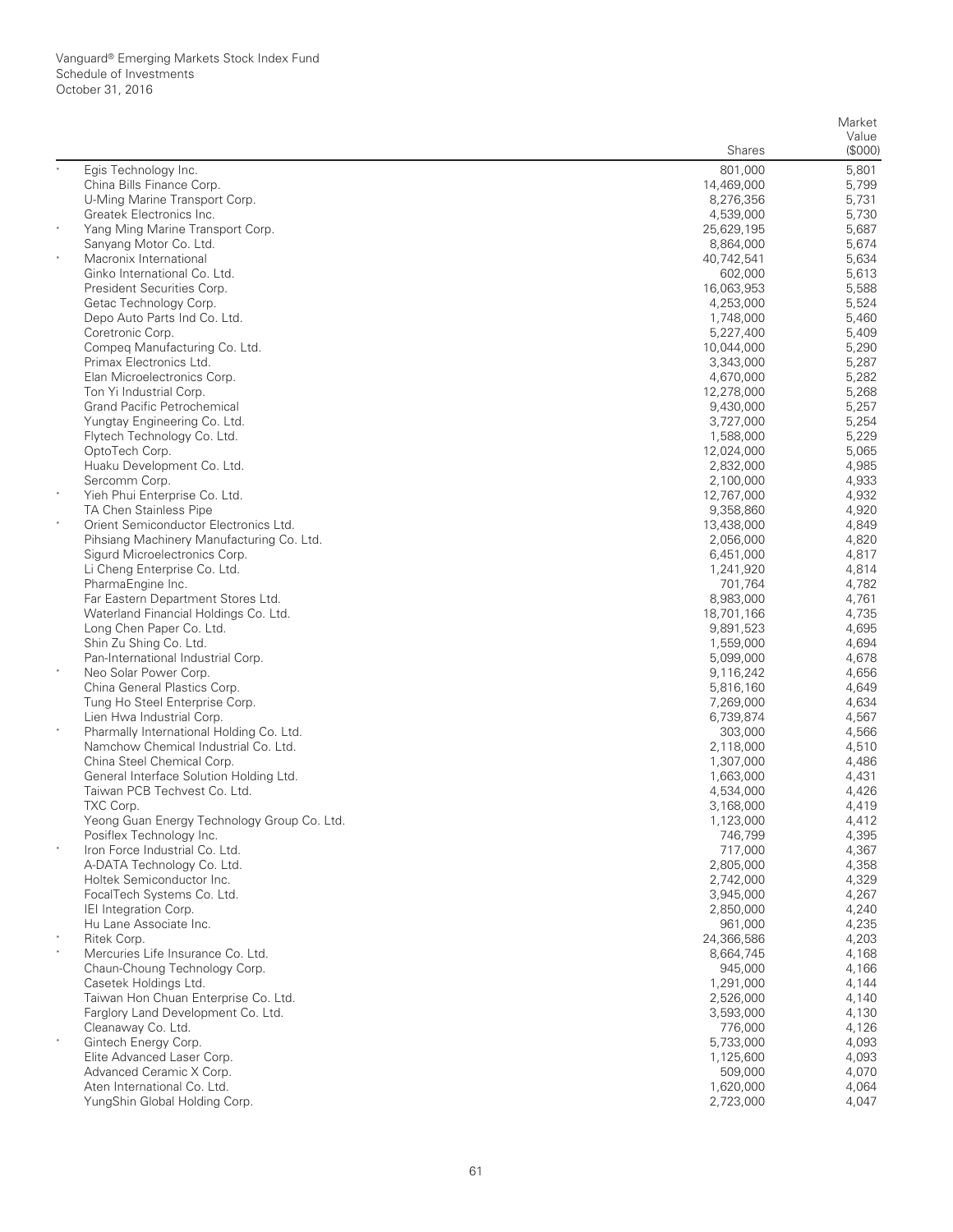|                                                     |                        | Market           |
|-----------------------------------------------------|------------------------|------------------|
|                                                     | <b>Shares</b>          | Value<br>(\$000) |
| USI Corp.                                           | 8,301,000              | 4,044            |
| Lung Yen Life Service Corp.                         | 2,366,000              | 4,027            |
| Taiwan Shin Kong Security Co. Ltd.                  | 3,151,000              | 3,976            |
| Taiwan Acceptance Corp.                             | 1,707,000              | 3,923            |
| Sitronix Technology Corp.                           | 1,056,000              | 3,908            |
| Tainan Spinning Co. Ltd.                            | 10,168,000             | 3,900            |
| Firich Enterprises Co. Ltd.                         | 1,839,210              | 3,803            |
| Taiwan Semiconductor Co. Ltd.                       | 3,364,000              | 3,771            |
| Zeng Hsing Industrial Co. Ltd.                      | 777,000                | 3,750            |
| Sampo Corp.                                         | 6,018,000              | 3,743            |
| Taiwan Land Development Corp.                       | 11,881,201             | 3,710            |
| Taiwan TEA Corp.                                    | 8,437,000              | 3,676            |
| United Integrated Services Co. Ltd.                 | 2,439,000              | 3,653            |
| CMC Magnetics Corp.                                 | 30,868,000             | 3,632            |
| AcBel Polytech Inc.                                 | 4,909,000              | 3,631            |
| Formosa International Hotels Corp.                  | 647,000                | 3,628            |
| Wah Lee Industrial Corp.                            | 2,518,000              | 3,591            |
| Test Research Inc.                                  | 2,827,000              | 3,579            |
| Taiwan Surface Mounting Technology Corp.            | 4,263,000              | 3,550            |
| Motech Industries Inc.                              | 3,644,000              | 3,515            |
| Taiwan FamilyMart Co. Ltd.                          | 497,000                | 3,511            |
| Cheng Loong Corp.                                   | 9,612,000              | 3,484            |
| ScinoPharm Taiwan Ltd.                              | 2,732,400              | 3,472            |
| International Games System Co. Ltd.                 | 617,000                | 3,465            |
| Taiwan Styrene Monomer                              | 6,543,000              | 3,454            |
| Basso Industry Corp.                                | 1,277,000              | 3,434            |
| Pan Jit International Inc.                          | 7,277,000              | 3,425            |
| Globalwafers Co. Ltd.                               | 1,376,000              | 3,391            |
| Chong Hong Construction Co. Ltd.                    | 2,030,000              | 3,333            |
| Pixart Imaging Inc.                                 | 1,539,000              | 3,331            |
| Prince Housing & Development Corp.                  | 10,472,000             | 3,316            |
| Lextar Electronics Corp.                            | 7,921,000              | 3,281            |
| Elite Semiconductor Memory Technology Inc.          | 3,063,000              | 3,263            |
| Sunplus Technology Co. Ltd.                         | 9,365,000              | 3,215            |
| China Synthetic Rubber Corp.                        | 4,095,000              | 3,214            |
| Rechi Precision Co. Ltd.                            | 2,803,000              | 3,196            |
| YC INOX Co. Ltd.                                    | 4,400,200              | 3,195            |
| CyberTAN Technology Inc.                            | 5,333,000              | 3,189            |
| Bizlink Holding Inc.                                | 629,191                | 3,185            |
| Everlight Chemical Industrial Corp.                 | 5,019,200              | 3,175            |
| Adlink Technology Inc.                              | 1,630,790              | 3,154            |
| Nan Ya Printed Circuit Board Corp.                  | 4,144,521              | 3,130            |
| ITE Technology Inc.                                 | 3,336,000              | 3,091            |
| Career Technology MFG. Co. Ltd.                     | 4,794,000              | 3,057            |
| Microbio Co. Ltd.                                   | 4,124,000              | 3,052            |
| Mercuries & Associates Holding Ltd.                 | 4,874,800              | 2,995            |
| Syncmold Enterprise Corp.                           | 1,791,000              | 2,993            |
| Xxentria Technology Materials Corp.                 | 1,140,000              | 2,985            |
| TYC Brother Industrial Co. Ltd.                     | 2,895,000              | 2,983            |
| China Man-Made Fiber Corp.                          | 12,238,050             | 2,960            |
| Shinkong Synthetic Fibers Corp.                     | 11,091,000             | 2,955            |
| Taigen Biopharmaceuticals Holdings Ltd.             | 3,076,820              | 2,927            |
| Sporton International Inc.                          | 604,313                | 2,887            |
| Test Rite International Co. Ltd.                    | 4,674,000              | 2,879            |
| Gloria Material Technology Corp.                    | 5,351,640              | 2,864            |
| Chung-Hsin Electric & Machinery Manufacturing Corp. | 5,105,000              | 2,863            |
| Unitech Printed Circuit Board Corp.                 | 9,089,000              | 2,855            |
| Systex Corp.                                        | 1,694,000              | 2,848            |
| BES Engineering Corp.                               | 16,353,000             | 2,784            |
| San Shing Fastech Corp.                             | 1,590,000              | 2,774            |
| Hung Poo Real Estate Development Corp.              | 3,326,000              | 2,735            |
| Lite-On Semiconductor Corp.                         | 3,846,000              | 2,700            |
| Visual Photonics Epitaxy Co. Ltd.                   |                        | 2,684            |
| Asia Optical Co. Inc.                               | 2,005,500<br>2,905,000 | 2,680            |
|                                                     |                        |                  |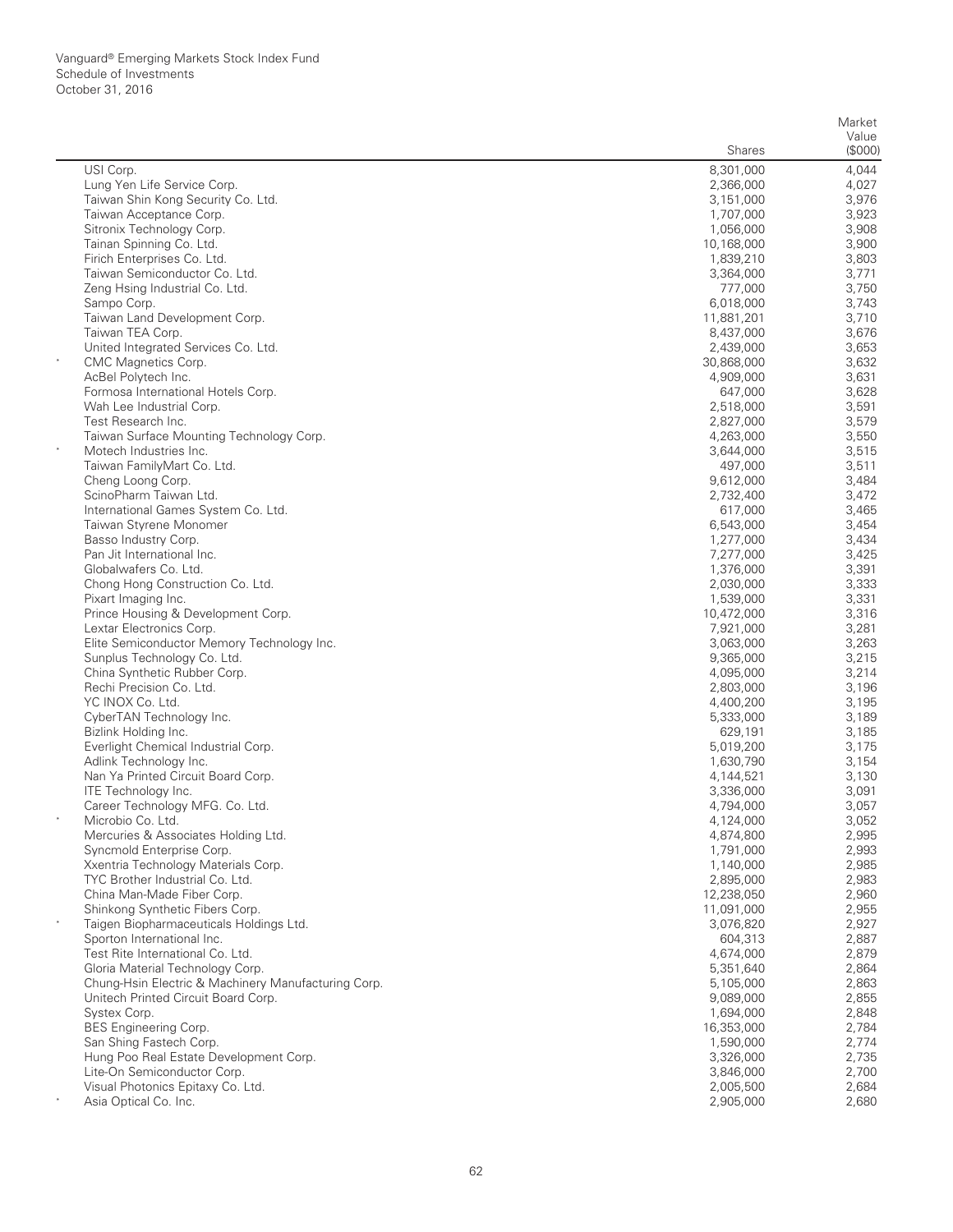| (\$000)<br><b>Shares</b><br>Medigen Biotechnology Corp.<br>1,206,000<br>2,674<br>Long Bon International Co. Ltd.<br>2,666<br>5,163,000<br>2,659<br>Brogent Technologies Inc.<br>386,000<br>Wowprime Corp.<br>725,000<br>2,652<br>Darwin Precisions Corp.<br>6,784,000<br>2,624<br>Yulon Nissan Motor Co. Ltd.<br>2,621<br>416,188<br>Lingsen Precision Industries Ltd.<br>7,333,000<br>2,587<br>Hung Sheng Construction Ltd.<br>4,785,000<br>2,581<br>Soft-World International Corp.<br>2,577<br>1,286,000<br>Universal Cement Corp.<br>3,308,700<br>2,570<br>$_{\rm *}$<br>Gigastorage Corp.<br>2,570<br>3,580,000<br>Taiflex Scientific Co. Ltd.<br>2,563<br>2,698,920<br>Goldsun Building Materials Co. Ltd.<br>2,560<br>11,099,000<br>Chlitina Holding Ltd.<br>583,000<br>2,552<br>Toung Loong Textile Manufacturing<br>2,547<br>930,000<br>Dynapack International Technology Corp.<br>1,939,000<br>2,537<br>$\star$<br>Etron Technology Inc.<br>6,578,000<br>2,525<br>Faraday Technology Corp.<br>2,523<br>2,536,000<br>$\ast$<br>Unity Opto Technology Co. Ltd.<br>5,295,000<br>2,514<br>Darfon Electronics Corp.<br>2,502<br>4,273,000<br>$\ast$<br>Sunny Friend Environmental Technology Co. Ltd.<br>2,496<br>698,000<br>Advanced Wireless Semiconductor Co.<br>2,471<br>1,586,000<br>Global Unichip Corp.<br>966,000<br>2,461<br>China Metal Products<br>2,460<br>2,497,000<br>Jih Sun Financial Holdings Co. Ltd.<br>2,443<br>11,724,647<br>7,598,000<br>2,438<br>D-Link Corp.<br>Lealea Enterprise Co. Ltd.<br>2,421<br>9,464,000<br>Nan Liu Enterprise Co. Ltd.<br>563,000<br>2,387<br>UPC Technology Corp.<br>6,777,000<br>2,379<br>Gigasolar Materials Corp.<br>188,000<br>2,369<br>Wei Chuan Foods Corp.<br>4,174,000<br>2,366<br>Unizyx Holding Corp.<br>5,295,000<br>2,361<br>MIN AIK Technology Co. Ltd.<br>2,357<br>2,008,000<br>Taiyen Biotech Co. Ltd.<br>2,346<br>2,457,000<br>Sunrex Technology Corp.<br>2,321<br>3,865,363<br>Gemtek Technology Corp.<br>2,296<br>3,989,000<br>Kinik Co.<br>2,281<br>1,381,000<br>Tyntek Corp.<br>5,985,000<br>2,270<br>Formosan Rubber Group Inc.<br>2,263<br>4,864,704<br>KEE TAI Properties Co. Ltd.<br>2,263<br>7,078,000<br>Solartech Energy Corp.<br>2,254<br>4,499,000<br>Global Mixed Mode Technology Inc.<br>2,242<br>1,014,000<br>Vivotek Inc.<br>2,228<br>902,518<br>2,225<br>Radium Life Tech Co. Ltd.<br>7,847,000<br>Federal Corp.<br>5,135,040<br>2,197<br>Taiwan Cogeneration Corp.<br>3,013,000<br>2,195<br>$\star$<br>Ho Tung Chemical Corp.<br>8,945,550<br>2,195<br>Jess-Link Products Co. Ltd.<br>2,193<br>2,649,000<br>Kindom Construction Corp.<br>2,182<br>4,431,000<br>Sonix Technology Co. Ltd.<br>2,123,000<br>2,172<br>Quanta Storage Inc.<br>2,255,000<br>2,150<br>WUS Printed Circuit Co. Ltd.<br>3,816,000<br>2,126<br>Gold Circuit Electronics Ltd.<br>6,265,000<br>2,111<br>Hsin Kuang Steel Co. Ltd.<br>2,093<br>3,541,000<br>$\star$<br>HannsTouch Solution Inc.<br>2,083<br>8,494,000<br>Senao International Co. Ltd.<br>2,042<br>1,290,000<br>Green Seal Holding Ltd.<br>2,037<br>384,000<br>Asia Vital Components Co. Ltd.<br>2,703,000<br>2,023<br>$\star$<br>Wafer Works Corp.<br>7,227,647<br>1,997<br>Wisdom Marine Lines Co. Ltd.<br>2,202,725<br>1,994<br>Asia Polymer Corp.<br>3,414,740<br>1,975<br><b>CHC Healthcare Group</b><br>1,412,899<br>1,958<br>Globe Union Industrial Corp.<br>3,939,000<br>1,939<br>Huang Hsiang Construction Corp.<br>1,545,000<br>1,888 |  | Market |
|----------------------------------------------------------------------------------------------------------------------------------------------------------------------------------------------------------------------------------------------------------------------------------------------------------------------------------------------------------------------------------------------------------------------------------------------------------------------------------------------------------------------------------------------------------------------------------------------------------------------------------------------------------------------------------------------------------------------------------------------------------------------------------------------------------------------------------------------------------------------------------------------------------------------------------------------------------------------------------------------------------------------------------------------------------------------------------------------------------------------------------------------------------------------------------------------------------------------------------------------------------------------------------------------------------------------------------------------------------------------------------------------------------------------------------------------------------------------------------------------------------------------------------------------------------------------------------------------------------------------------------------------------------------------------------------------------------------------------------------------------------------------------------------------------------------------------------------------------------------------------------------------------------------------------------------------------------------------------------------------------------------------------------------------------------------------------------------------------------------------------------------------------------------------------------------------------------------------------------------------------------------------------------------------------------------------------------------------------------------------------------------------------------------------------------------------------------------------------------------------------------------------------------------------------------------------------------------------------------------------------------------------------------------------------------------------------------------------------------------------------------------------------------------------------------------------------------------------------------------------------------------------------------------------------------------------------------------------------------------------------------------------------------------------------------------------------------------------------------------------------------------------------------------------------------------------------------------------------------------------------------------------------------------------------------------------------------------------------------------------------------------------------------------------------------------------------------------------------|--|--------|
|                                                                                                                                                                                                                                                                                                                                                                                                                                                                                                                                                                                                                                                                                                                                                                                                                                                                                                                                                                                                                                                                                                                                                                                                                                                                                                                                                                                                                                                                                                                                                                                                                                                                                                                                                                                                                                                                                                                                                                                                                                                                                                                                                                                                                                                                                                                                                                                                                                                                                                                                                                                                                                                                                                                                                                                                                                                                                                                                                                                                                                                                                                                                                                                                                                                                                                                                                                                                                                                                            |  | Value  |
|                                                                                                                                                                                                                                                                                                                                                                                                                                                                                                                                                                                                                                                                                                                                                                                                                                                                                                                                                                                                                                                                                                                                                                                                                                                                                                                                                                                                                                                                                                                                                                                                                                                                                                                                                                                                                                                                                                                                                                                                                                                                                                                                                                                                                                                                                                                                                                                                                                                                                                                                                                                                                                                                                                                                                                                                                                                                                                                                                                                                                                                                                                                                                                                                                                                                                                                                                                                                                                                                            |  |        |
|                                                                                                                                                                                                                                                                                                                                                                                                                                                                                                                                                                                                                                                                                                                                                                                                                                                                                                                                                                                                                                                                                                                                                                                                                                                                                                                                                                                                                                                                                                                                                                                                                                                                                                                                                                                                                                                                                                                                                                                                                                                                                                                                                                                                                                                                                                                                                                                                                                                                                                                                                                                                                                                                                                                                                                                                                                                                                                                                                                                                                                                                                                                                                                                                                                                                                                                                                                                                                                                                            |  |        |
|                                                                                                                                                                                                                                                                                                                                                                                                                                                                                                                                                                                                                                                                                                                                                                                                                                                                                                                                                                                                                                                                                                                                                                                                                                                                                                                                                                                                                                                                                                                                                                                                                                                                                                                                                                                                                                                                                                                                                                                                                                                                                                                                                                                                                                                                                                                                                                                                                                                                                                                                                                                                                                                                                                                                                                                                                                                                                                                                                                                                                                                                                                                                                                                                                                                                                                                                                                                                                                                                            |  |        |
|                                                                                                                                                                                                                                                                                                                                                                                                                                                                                                                                                                                                                                                                                                                                                                                                                                                                                                                                                                                                                                                                                                                                                                                                                                                                                                                                                                                                                                                                                                                                                                                                                                                                                                                                                                                                                                                                                                                                                                                                                                                                                                                                                                                                                                                                                                                                                                                                                                                                                                                                                                                                                                                                                                                                                                                                                                                                                                                                                                                                                                                                                                                                                                                                                                                                                                                                                                                                                                                                            |  |        |
|                                                                                                                                                                                                                                                                                                                                                                                                                                                                                                                                                                                                                                                                                                                                                                                                                                                                                                                                                                                                                                                                                                                                                                                                                                                                                                                                                                                                                                                                                                                                                                                                                                                                                                                                                                                                                                                                                                                                                                                                                                                                                                                                                                                                                                                                                                                                                                                                                                                                                                                                                                                                                                                                                                                                                                                                                                                                                                                                                                                                                                                                                                                                                                                                                                                                                                                                                                                                                                                                            |  |        |
|                                                                                                                                                                                                                                                                                                                                                                                                                                                                                                                                                                                                                                                                                                                                                                                                                                                                                                                                                                                                                                                                                                                                                                                                                                                                                                                                                                                                                                                                                                                                                                                                                                                                                                                                                                                                                                                                                                                                                                                                                                                                                                                                                                                                                                                                                                                                                                                                                                                                                                                                                                                                                                                                                                                                                                                                                                                                                                                                                                                                                                                                                                                                                                                                                                                                                                                                                                                                                                                                            |  |        |
|                                                                                                                                                                                                                                                                                                                                                                                                                                                                                                                                                                                                                                                                                                                                                                                                                                                                                                                                                                                                                                                                                                                                                                                                                                                                                                                                                                                                                                                                                                                                                                                                                                                                                                                                                                                                                                                                                                                                                                                                                                                                                                                                                                                                                                                                                                                                                                                                                                                                                                                                                                                                                                                                                                                                                                                                                                                                                                                                                                                                                                                                                                                                                                                                                                                                                                                                                                                                                                                                            |  |        |
|                                                                                                                                                                                                                                                                                                                                                                                                                                                                                                                                                                                                                                                                                                                                                                                                                                                                                                                                                                                                                                                                                                                                                                                                                                                                                                                                                                                                                                                                                                                                                                                                                                                                                                                                                                                                                                                                                                                                                                                                                                                                                                                                                                                                                                                                                                                                                                                                                                                                                                                                                                                                                                                                                                                                                                                                                                                                                                                                                                                                                                                                                                                                                                                                                                                                                                                                                                                                                                                                            |  |        |
|                                                                                                                                                                                                                                                                                                                                                                                                                                                                                                                                                                                                                                                                                                                                                                                                                                                                                                                                                                                                                                                                                                                                                                                                                                                                                                                                                                                                                                                                                                                                                                                                                                                                                                                                                                                                                                                                                                                                                                                                                                                                                                                                                                                                                                                                                                                                                                                                                                                                                                                                                                                                                                                                                                                                                                                                                                                                                                                                                                                                                                                                                                                                                                                                                                                                                                                                                                                                                                                                            |  |        |
|                                                                                                                                                                                                                                                                                                                                                                                                                                                                                                                                                                                                                                                                                                                                                                                                                                                                                                                                                                                                                                                                                                                                                                                                                                                                                                                                                                                                                                                                                                                                                                                                                                                                                                                                                                                                                                                                                                                                                                                                                                                                                                                                                                                                                                                                                                                                                                                                                                                                                                                                                                                                                                                                                                                                                                                                                                                                                                                                                                                                                                                                                                                                                                                                                                                                                                                                                                                                                                                                            |  |        |
|                                                                                                                                                                                                                                                                                                                                                                                                                                                                                                                                                                                                                                                                                                                                                                                                                                                                                                                                                                                                                                                                                                                                                                                                                                                                                                                                                                                                                                                                                                                                                                                                                                                                                                                                                                                                                                                                                                                                                                                                                                                                                                                                                                                                                                                                                                                                                                                                                                                                                                                                                                                                                                                                                                                                                                                                                                                                                                                                                                                                                                                                                                                                                                                                                                                                                                                                                                                                                                                                            |  |        |
|                                                                                                                                                                                                                                                                                                                                                                                                                                                                                                                                                                                                                                                                                                                                                                                                                                                                                                                                                                                                                                                                                                                                                                                                                                                                                                                                                                                                                                                                                                                                                                                                                                                                                                                                                                                                                                                                                                                                                                                                                                                                                                                                                                                                                                                                                                                                                                                                                                                                                                                                                                                                                                                                                                                                                                                                                                                                                                                                                                                                                                                                                                                                                                                                                                                                                                                                                                                                                                                                            |  |        |
|                                                                                                                                                                                                                                                                                                                                                                                                                                                                                                                                                                                                                                                                                                                                                                                                                                                                                                                                                                                                                                                                                                                                                                                                                                                                                                                                                                                                                                                                                                                                                                                                                                                                                                                                                                                                                                                                                                                                                                                                                                                                                                                                                                                                                                                                                                                                                                                                                                                                                                                                                                                                                                                                                                                                                                                                                                                                                                                                                                                                                                                                                                                                                                                                                                                                                                                                                                                                                                                                            |  |        |
|                                                                                                                                                                                                                                                                                                                                                                                                                                                                                                                                                                                                                                                                                                                                                                                                                                                                                                                                                                                                                                                                                                                                                                                                                                                                                                                                                                                                                                                                                                                                                                                                                                                                                                                                                                                                                                                                                                                                                                                                                                                                                                                                                                                                                                                                                                                                                                                                                                                                                                                                                                                                                                                                                                                                                                                                                                                                                                                                                                                                                                                                                                                                                                                                                                                                                                                                                                                                                                                                            |  |        |
|                                                                                                                                                                                                                                                                                                                                                                                                                                                                                                                                                                                                                                                                                                                                                                                                                                                                                                                                                                                                                                                                                                                                                                                                                                                                                                                                                                                                                                                                                                                                                                                                                                                                                                                                                                                                                                                                                                                                                                                                                                                                                                                                                                                                                                                                                                                                                                                                                                                                                                                                                                                                                                                                                                                                                                                                                                                                                                                                                                                                                                                                                                                                                                                                                                                                                                                                                                                                                                                                            |  |        |
|                                                                                                                                                                                                                                                                                                                                                                                                                                                                                                                                                                                                                                                                                                                                                                                                                                                                                                                                                                                                                                                                                                                                                                                                                                                                                                                                                                                                                                                                                                                                                                                                                                                                                                                                                                                                                                                                                                                                                                                                                                                                                                                                                                                                                                                                                                                                                                                                                                                                                                                                                                                                                                                                                                                                                                                                                                                                                                                                                                                                                                                                                                                                                                                                                                                                                                                                                                                                                                                                            |  |        |
|                                                                                                                                                                                                                                                                                                                                                                                                                                                                                                                                                                                                                                                                                                                                                                                                                                                                                                                                                                                                                                                                                                                                                                                                                                                                                                                                                                                                                                                                                                                                                                                                                                                                                                                                                                                                                                                                                                                                                                                                                                                                                                                                                                                                                                                                                                                                                                                                                                                                                                                                                                                                                                                                                                                                                                                                                                                                                                                                                                                                                                                                                                                                                                                                                                                                                                                                                                                                                                                                            |  |        |
|                                                                                                                                                                                                                                                                                                                                                                                                                                                                                                                                                                                                                                                                                                                                                                                                                                                                                                                                                                                                                                                                                                                                                                                                                                                                                                                                                                                                                                                                                                                                                                                                                                                                                                                                                                                                                                                                                                                                                                                                                                                                                                                                                                                                                                                                                                                                                                                                                                                                                                                                                                                                                                                                                                                                                                                                                                                                                                                                                                                                                                                                                                                                                                                                                                                                                                                                                                                                                                                                            |  |        |
|                                                                                                                                                                                                                                                                                                                                                                                                                                                                                                                                                                                                                                                                                                                                                                                                                                                                                                                                                                                                                                                                                                                                                                                                                                                                                                                                                                                                                                                                                                                                                                                                                                                                                                                                                                                                                                                                                                                                                                                                                                                                                                                                                                                                                                                                                                                                                                                                                                                                                                                                                                                                                                                                                                                                                                                                                                                                                                                                                                                                                                                                                                                                                                                                                                                                                                                                                                                                                                                                            |  |        |
|                                                                                                                                                                                                                                                                                                                                                                                                                                                                                                                                                                                                                                                                                                                                                                                                                                                                                                                                                                                                                                                                                                                                                                                                                                                                                                                                                                                                                                                                                                                                                                                                                                                                                                                                                                                                                                                                                                                                                                                                                                                                                                                                                                                                                                                                                                                                                                                                                                                                                                                                                                                                                                                                                                                                                                                                                                                                                                                                                                                                                                                                                                                                                                                                                                                                                                                                                                                                                                                                            |  |        |
|                                                                                                                                                                                                                                                                                                                                                                                                                                                                                                                                                                                                                                                                                                                                                                                                                                                                                                                                                                                                                                                                                                                                                                                                                                                                                                                                                                                                                                                                                                                                                                                                                                                                                                                                                                                                                                                                                                                                                                                                                                                                                                                                                                                                                                                                                                                                                                                                                                                                                                                                                                                                                                                                                                                                                                                                                                                                                                                                                                                                                                                                                                                                                                                                                                                                                                                                                                                                                                                                            |  |        |
|                                                                                                                                                                                                                                                                                                                                                                                                                                                                                                                                                                                                                                                                                                                                                                                                                                                                                                                                                                                                                                                                                                                                                                                                                                                                                                                                                                                                                                                                                                                                                                                                                                                                                                                                                                                                                                                                                                                                                                                                                                                                                                                                                                                                                                                                                                                                                                                                                                                                                                                                                                                                                                                                                                                                                                                                                                                                                                                                                                                                                                                                                                                                                                                                                                                                                                                                                                                                                                                                            |  |        |
|                                                                                                                                                                                                                                                                                                                                                                                                                                                                                                                                                                                                                                                                                                                                                                                                                                                                                                                                                                                                                                                                                                                                                                                                                                                                                                                                                                                                                                                                                                                                                                                                                                                                                                                                                                                                                                                                                                                                                                                                                                                                                                                                                                                                                                                                                                                                                                                                                                                                                                                                                                                                                                                                                                                                                                                                                                                                                                                                                                                                                                                                                                                                                                                                                                                                                                                                                                                                                                                                            |  |        |
|                                                                                                                                                                                                                                                                                                                                                                                                                                                                                                                                                                                                                                                                                                                                                                                                                                                                                                                                                                                                                                                                                                                                                                                                                                                                                                                                                                                                                                                                                                                                                                                                                                                                                                                                                                                                                                                                                                                                                                                                                                                                                                                                                                                                                                                                                                                                                                                                                                                                                                                                                                                                                                                                                                                                                                                                                                                                                                                                                                                                                                                                                                                                                                                                                                                                                                                                                                                                                                                                            |  |        |
|                                                                                                                                                                                                                                                                                                                                                                                                                                                                                                                                                                                                                                                                                                                                                                                                                                                                                                                                                                                                                                                                                                                                                                                                                                                                                                                                                                                                                                                                                                                                                                                                                                                                                                                                                                                                                                                                                                                                                                                                                                                                                                                                                                                                                                                                                                                                                                                                                                                                                                                                                                                                                                                                                                                                                                                                                                                                                                                                                                                                                                                                                                                                                                                                                                                                                                                                                                                                                                                                            |  |        |
|                                                                                                                                                                                                                                                                                                                                                                                                                                                                                                                                                                                                                                                                                                                                                                                                                                                                                                                                                                                                                                                                                                                                                                                                                                                                                                                                                                                                                                                                                                                                                                                                                                                                                                                                                                                                                                                                                                                                                                                                                                                                                                                                                                                                                                                                                                                                                                                                                                                                                                                                                                                                                                                                                                                                                                                                                                                                                                                                                                                                                                                                                                                                                                                                                                                                                                                                                                                                                                                                            |  |        |
|                                                                                                                                                                                                                                                                                                                                                                                                                                                                                                                                                                                                                                                                                                                                                                                                                                                                                                                                                                                                                                                                                                                                                                                                                                                                                                                                                                                                                                                                                                                                                                                                                                                                                                                                                                                                                                                                                                                                                                                                                                                                                                                                                                                                                                                                                                                                                                                                                                                                                                                                                                                                                                                                                                                                                                                                                                                                                                                                                                                                                                                                                                                                                                                                                                                                                                                                                                                                                                                                            |  |        |
|                                                                                                                                                                                                                                                                                                                                                                                                                                                                                                                                                                                                                                                                                                                                                                                                                                                                                                                                                                                                                                                                                                                                                                                                                                                                                                                                                                                                                                                                                                                                                                                                                                                                                                                                                                                                                                                                                                                                                                                                                                                                                                                                                                                                                                                                                                                                                                                                                                                                                                                                                                                                                                                                                                                                                                                                                                                                                                                                                                                                                                                                                                                                                                                                                                                                                                                                                                                                                                                                            |  |        |
|                                                                                                                                                                                                                                                                                                                                                                                                                                                                                                                                                                                                                                                                                                                                                                                                                                                                                                                                                                                                                                                                                                                                                                                                                                                                                                                                                                                                                                                                                                                                                                                                                                                                                                                                                                                                                                                                                                                                                                                                                                                                                                                                                                                                                                                                                                                                                                                                                                                                                                                                                                                                                                                                                                                                                                                                                                                                                                                                                                                                                                                                                                                                                                                                                                                                                                                                                                                                                                                                            |  |        |
|                                                                                                                                                                                                                                                                                                                                                                                                                                                                                                                                                                                                                                                                                                                                                                                                                                                                                                                                                                                                                                                                                                                                                                                                                                                                                                                                                                                                                                                                                                                                                                                                                                                                                                                                                                                                                                                                                                                                                                                                                                                                                                                                                                                                                                                                                                                                                                                                                                                                                                                                                                                                                                                                                                                                                                                                                                                                                                                                                                                                                                                                                                                                                                                                                                                                                                                                                                                                                                                                            |  |        |
|                                                                                                                                                                                                                                                                                                                                                                                                                                                                                                                                                                                                                                                                                                                                                                                                                                                                                                                                                                                                                                                                                                                                                                                                                                                                                                                                                                                                                                                                                                                                                                                                                                                                                                                                                                                                                                                                                                                                                                                                                                                                                                                                                                                                                                                                                                                                                                                                                                                                                                                                                                                                                                                                                                                                                                                                                                                                                                                                                                                                                                                                                                                                                                                                                                                                                                                                                                                                                                                                            |  |        |
|                                                                                                                                                                                                                                                                                                                                                                                                                                                                                                                                                                                                                                                                                                                                                                                                                                                                                                                                                                                                                                                                                                                                                                                                                                                                                                                                                                                                                                                                                                                                                                                                                                                                                                                                                                                                                                                                                                                                                                                                                                                                                                                                                                                                                                                                                                                                                                                                                                                                                                                                                                                                                                                                                                                                                                                                                                                                                                                                                                                                                                                                                                                                                                                                                                                                                                                                                                                                                                                                            |  |        |
|                                                                                                                                                                                                                                                                                                                                                                                                                                                                                                                                                                                                                                                                                                                                                                                                                                                                                                                                                                                                                                                                                                                                                                                                                                                                                                                                                                                                                                                                                                                                                                                                                                                                                                                                                                                                                                                                                                                                                                                                                                                                                                                                                                                                                                                                                                                                                                                                                                                                                                                                                                                                                                                                                                                                                                                                                                                                                                                                                                                                                                                                                                                                                                                                                                                                                                                                                                                                                                                                            |  |        |
|                                                                                                                                                                                                                                                                                                                                                                                                                                                                                                                                                                                                                                                                                                                                                                                                                                                                                                                                                                                                                                                                                                                                                                                                                                                                                                                                                                                                                                                                                                                                                                                                                                                                                                                                                                                                                                                                                                                                                                                                                                                                                                                                                                                                                                                                                                                                                                                                                                                                                                                                                                                                                                                                                                                                                                                                                                                                                                                                                                                                                                                                                                                                                                                                                                                                                                                                                                                                                                                                            |  |        |
|                                                                                                                                                                                                                                                                                                                                                                                                                                                                                                                                                                                                                                                                                                                                                                                                                                                                                                                                                                                                                                                                                                                                                                                                                                                                                                                                                                                                                                                                                                                                                                                                                                                                                                                                                                                                                                                                                                                                                                                                                                                                                                                                                                                                                                                                                                                                                                                                                                                                                                                                                                                                                                                                                                                                                                                                                                                                                                                                                                                                                                                                                                                                                                                                                                                                                                                                                                                                                                                                            |  |        |
|                                                                                                                                                                                                                                                                                                                                                                                                                                                                                                                                                                                                                                                                                                                                                                                                                                                                                                                                                                                                                                                                                                                                                                                                                                                                                                                                                                                                                                                                                                                                                                                                                                                                                                                                                                                                                                                                                                                                                                                                                                                                                                                                                                                                                                                                                                                                                                                                                                                                                                                                                                                                                                                                                                                                                                                                                                                                                                                                                                                                                                                                                                                                                                                                                                                                                                                                                                                                                                                                            |  |        |
|                                                                                                                                                                                                                                                                                                                                                                                                                                                                                                                                                                                                                                                                                                                                                                                                                                                                                                                                                                                                                                                                                                                                                                                                                                                                                                                                                                                                                                                                                                                                                                                                                                                                                                                                                                                                                                                                                                                                                                                                                                                                                                                                                                                                                                                                                                                                                                                                                                                                                                                                                                                                                                                                                                                                                                                                                                                                                                                                                                                                                                                                                                                                                                                                                                                                                                                                                                                                                                                                            |  |        |
|                                                                                                                                                                                                                                                                                                                                                                                                                                                                                                                                                                                                                                                                                                                                                                                                                                                                                                                                                                                                                                                                                                                                                                                                                                                                                                                                                                                                                                                                                                                                                                                                                                                                                                                                                                                                                                                                                                                                                                                                                                                                                                                                                                                                                                                                                                                                                                                                                                                                                                                                                                                                                                                                                                                                                                                                                                                                                                                                                                                                                                                                                                                                                                                                                                                                                                                                                                                                                                                                            |  |        |
|                                                                                                                                                                                                                                                                                                                                                                                                                                                                                                                                                                                                                                                                                                                                                                                                                                                                                                                                                                                                                                                                                                                                                                                                                                                                                                                                                                                                                                                                                                                                                                                                                                                                                                                                                                                                                                                                                                                                                                                                                                                                                                                                                                                                                                                                                                                                                                                                                                                                                                                                                                                                                                                                                                                                                                                                                                                                                                                                                                                                                                                                                                                                                                                                                                                                                                                                                                                                                                                                            |  |        |
|                                                                                                                                                                                                                                                                                                                                                                                                                                                                                                                                                                                                                                                                                                                                                                                                                                                                                                                                                                                                                                                                                                                                                                                                                                                                                                                                                                                                                                                                                                                                                                                                                                                                                                                                                                                                                                                                                                                                                                                                                                                                                                                                                                                                                                                                                                                                                                                                                                                                                                                                                                                                                                                                                                                                                                                                                                                                                                                                                                                                                                                                                                                                                                                                                                                                                                                                                                                                                                                                            |  |        |
|                                                                                                                                                                                                                                                                                                                                                                                                                                                                                                                                                                                                                                                                                                                                                                                                                                                                                                                                                                                                                                                                                                                                                                                                                                                                                                                                                                                                                                                                                                                                                                                                                                                                                                                                                                                                                                                                                                                                                                                                                                                                                                                                                                                                                                                                                                                                                                                                                                                                                                                                                                                                                                                                                                                                                                                                                                                                                                                                                                                                                                                                                                                                                                                                                                                                                                                                                                                                                                                                            |  |        |
|                                                                                                                                                                                                                                                                                                                                                                                                                                                                                                                                                                                                                                                                                                                                                                                                                                                                                                                                                                                                                                                                                                                                                                                                                                                                                                                                                                                                                                                                                                                                                                                                                                                                                                                                                                                                                                                                                                                                                                                                                                                                                                                                                                                                                                                                                                                                                                                                                                                                                                                                                                                                                                                                                                                                                                                                                                                                                                                                                                                                                                                                                                                                                                                                                                                                                                                                                                                                                                                                            |  |        |
|                                                                                                                                                                                                                                                                                                                                                                                                                                                                                                                                                                                                                                                                                                                                                                                                                                                                                                                                                                                                                                                                                                                                                                                                                                                                                                                                                                                                                                                                                                                                                                                                                                                                                                                                                                                                                                                                                                                                                                                                                                                                                                                                                                                                                                                                                                                                                                                                                                                                                                                                                                                                                                                                                                                                                                                                                                                                                                                                                                                                                                                                                                                                                                                                                                                                                                                                                                                                                                                                            |  |        |
|                                                                                                                                                                                                                                                                                                                                                                                                                                                                                                                                                                                                                                                                                                                                                                                                                                                                                                                                                                                                                                                                                                                                                                                                                                                                                                                                                                                                                                                                                                                                                                                                                                                                                                                                                                                                                                                                                                                                                                                                                                                                                                                                                                                                                                                                                                                                                                                                                                                                                                                                                                                                                                                                                                                                                                                                                                                                                                                                                                                                                                                                                                                                                                                                                                                                                                                                                                                                                                                                            |  |        |
|                                                                                                                                                                                                                                                                                                                                                                                                                                                                                                                                                                                                                                                                                                                                                                                                                                                                                                                                                                                                                                                                                                                                                                                                                                                                                                                                                                                                                                                                                                                                                                                                                                                                                                                                                                                                                                                                                                                                                                                                                                                                                                                                                                                                                                                                                                                                                                                                                                                                                                                                                                                                                                                                                                                                                                                                                                                                                                                                                                                                                                                                                                                                                                                                                                                                                                                                                                                                                                                                            |  |        |
|                                                                                                                                                                                                                                                                                                                                                                                                                                                                                                                                                                                                                                                                                                                                                                                                                                                                                                                                                                                                                                                                                                                                                                                                                                                                                                                                                                                                                                                                                                                                                                                                                                                                                                                                                                                                                                                                                                                                                                                                                                                                                                                                                                                                                                                                                                                                                                                                                                                                                                                                                                                                                                                                                                                                                                                                                                                                                                                                                                                                                                                                                                                                                                                                                                                                                                                                                                                                                                                                            |  |        |
|                                                                                                                                                                                                                                                                                                                                                                                                                                                                                                                                                                                                                                                                                                                                                                                                                                                                                                                                                                                                                                                                                                                                                                                                                                                                                                                                                                                                                                                                                                                                                                                                                                                                                                                                                                                                                                                                                                                                                                                                                                                                                                                                                                                                                                                                                                                                                                                                                                                                                                                                                                                                                                                                                                                                                                                                                                                                                                                                                                                                                                                                                                                                                                                                                                                                                                                                                                                                                                                                            |  |        |
|                                                                                                                                                                                                                                                                                                                                                                                                                                                                                                                                                                                                                                                                                                                                                                                                                                                                                                                                                                                                                                                                                                                                                                                                                                                                                                                                                                                                                                                                                                                                                                                                                                                                                                                                                                                                                                                                                                                                                                                                                                                                                                                                                                                                                                                                                                                                                                                                                                                                                                                                                                                                                                                                                                                                                                                                                                                                                                                                                                                                                                                                                                                                                                                                                                                                                                                                                                                                                                                                            |  |        |
|                                                                                                                                                                                                                                                                                                                                                                                                                                                                                                                                                                                                                                                                                                                                                                                                                                                                                                                                                                                                                                                                                                                                                                                                                                                                                                                                                                                                                                                                                                                                                                                                                                                                                                                                                                                                                                                                                                                                                                                                                                                                                                                                                                                                                                                                                                                                                                                                                                                                                                                                                                                                                                                                                                                                                                                                                                                                                                                                                                                                                                                                                                                                                                                                                                                                                                                                                                                                                                                                            |  |        |
|                                                                                                                                                                                                                                                                                                                                                                                                                                                                                                                                                                                                                                                                                                                                                                                                                                                                                                                                                                                                                                                                                                                                                                                                                                                                                                                                                                                                                                                                                                                                                                                                                                                                                                                                                                                                                                                                                                                                                                                                                                                                                                                                                                                                                                                                                                                                                                                                                                                                                                                                                                                                                                                                                                                                                                                                                                                                                                                                                                                                                                                                                                                                                                                                                                                                                                                                                                                                                                                                            |  |        |
|                                                                                                                                                                                                                                                                                                                                                                                                                                                                                                                                                                                                                                                                                                                                                                                                                                                                                                                                                                                                                                                                                                                                                                                                                                                                                                                                                                                                                                                                                                                                                                                                                                                                                                                                                                                                                                                                                                                                                                                                                                                                                                                                                                                                                                                                                                                                                                                                                                                                                                                                                                                                                                                                                                                                                                                                                                                                                                                                                                                                                                                                                                                                                                                                                                                                                                                                                                                                                                                                            |  |        |
|                                                                                                                                                                                                                                                                                                                                                                                                                                                                                                                                                                                                                                                                                                                                                                                                                                                                                                                                                                                                                                                                                                                                                                                                                                                                                                                                                                                                                                                                                                                                                                                                                                                                                                                                                                                                                                                                                                                                                                                                                                                                                                                                                                                                                                                                                                                                                                                                                                                                                                                                                                                                                                                                                                                                                                                                                                                                                                                                                                                                                                                                                                                                                                                                                                                                                                                                                                                                                                                                            |  |        |
|                                                                                                                                                                                                                                                                                                                                                                                                                                                                                                                                                                                                                                                                                                                                                                                                                                                                                                                                                                                                                                                                                                                                                                                                                                                                                                                                                                                                                                                                                                                                                                                                                                                                                                                                                                                                                                                                                                                                                                                                                                                                                                                                                                                                                                                                                                                                                                                                                                                                                                                                                                                                                                                                                                                                                                                                                                                                                                                                                                                                                                                                                                                                                                                                                                                                                                                                                                                                                                                                            |  |        |
|                                                                                                                                                                                                                                                                                                                                                                                                                                                                                                                                                                                                                                                                                                                                                                                                                                                                                                                                                                                                                                                                                                                                                                                                                                                                                                                                                                                                                                                                                                                                                                                                                                                                                                                                                                                                                                                                                                                                                                                                                                                                                                                                                                                                                                                                                                                                                                                                                                                                                                                                                                                                                                                                                                                                                                                                                                                                                                                                                                                                                                                                                                                                                                                                                                                                                                                                                                                                                                                                            |  |        |
|                                                                                                                                                                                                                                                                                                                                                                                                                                                                                                                                                                                                                                                                                                                                                                                                                                                                                                                                                                                                                                                                                                                                                                                                                                                                                                                                                                                                                                                                                                                                                                                                                                                                                                                                                                                                                                                                                                                                                                                                                                                                                                                                                                                                                                                                                                                                                                                                                                                                                                                                                                                                                                                                                                                                                                                                                                                                                                                                                                                                                                                                                                                                                                                                                                                                                                                                                                                                                                                                            |  |        |
|                                                                                                                                                                                                                                                                                                                                                                                                                                                                                                                                                                                                                                                                                                                                                                                                                                                                                                                                                                                                                                                                                                                                                                                                                                                                                                                                                                                                                                                                                                                                                                                                                                                                                                                                                                                                                                                                                                                                                                                                                                                                                                                                                                                                                                                                                                                                                                                                                                                                                                                                                                                                                                                                                                                                                                                                                                                                                                                                                                                                                                                                                                                                                                                                                                                                                                                                                                                                                                                                            |  |        |
|                                                                                                                                                                                                                                                                                                                                                                                                                                                                                                                                                                                                                                                                                                                                                                                                                                                                                                                                                                                                                                                                                                                                                                                                                                                                                                                                                                                                                                                                                                                                                                                                                                                                                                                                                                                                                                                                                                                                                                                                                                                                                                                                                                                                                                                                                                                                                                                                                                                                                                                                                                                                                                                                                                                                                                                                                                                                                                                                                                                                                                                                                                                                                                                                                                                                                                                                                                                                                                                                            |  |        |
|                                                                                                                                                                                                                                                                                                                                                                                                                                                                                                                                                                                                                                                                                                                                                                                                                                                                                                                                                                                                                                                                                                                                                                                                                                                                                                                                                                                                                                                                                                                                                                                                                                                                                                                                                                                                                                                                                                                                                                                                                                                                                                                                                                                                                                                                                                                                                                                                                                                                                                                                                                                                                                                                                                                                                                                                                                                                                                                                                                                                                                                                                                                                                                                                                                                                                                                                                                                                                                                                            |  |        |
|                                                                                                                                                                                                                                                                                                                                                                                                                                                                                                                                                                                                                                                                                                                                                                                                                                                                                                                                                                                                                                                                                                                                                                                                                                                                                                                                                                                                                                                                                                                                                                                                                                                                                                                                                                                                                                                                                                                                                                                                                                                                                                                                                                                                                                                                                                                                                                                                                                                                                                                                                                                                                                                                                                                                                                                                                                                                                                                                                                                                                                                                                                                                                                                                                                                                                                                                                                                                                                                                            |  |        |
|                                                                                                                                                                                                                                                                                                                                                                                                                                                                                                                                                                                                                                                                                                                                                                                                                                                                                                                                                                                                                                                                                                                                                                                                                                                                                                                                                                                                                                                                                                                                                                                                                                                                                                                                                                                                                                                                                                                                                                                                                                                                                                                                                                                                                                                                                                                                                                                                                                                                                                                                                                                                                                                                                                                                                                                                                                                                                                                                                                                                                                                                                                                                                                                                                                                                                                                                                                                                                                                                            |  |        |
|                                                                                                                                                                                                                                                                                                                                                                                                                                                                                                                                                                                                                                                                                                                                                                                                                                                                                                                                                                                                                                                                                                                                                                                                                                                                                                                                                                                                                                                                                                                                                                                                                                                                                                                                                                                                                                                                                                                                                                                                                                                                                                                                                                                                                                                                                                                                                                                                                                                                                                                                                                                                                                                                                                                                                                                                                                                                                                                                                                                                                                                                                                                                                                                                                                                                                                                                                                                                                                                                            |  |        |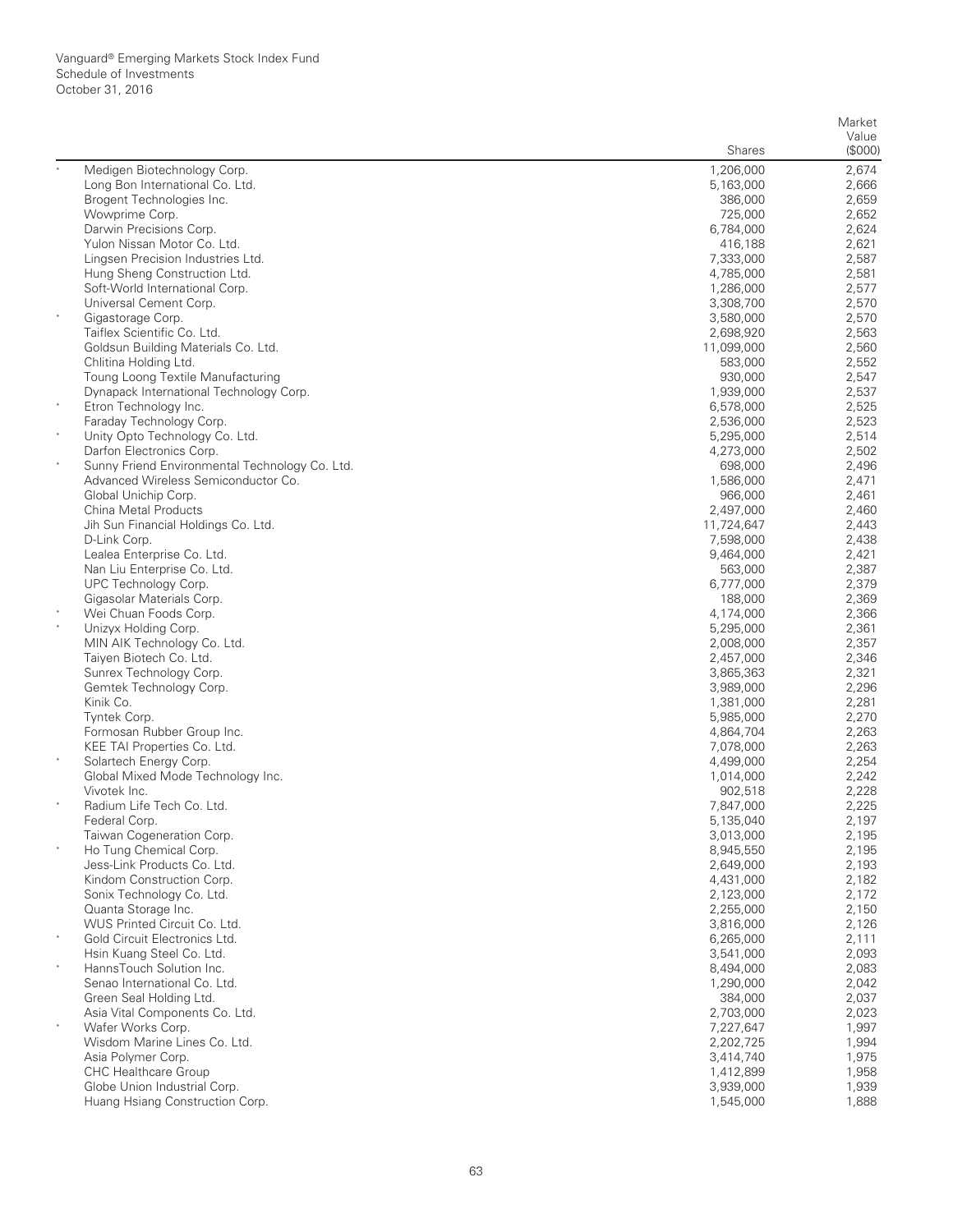|                  |                                                            |                        | Market           |
|------------------|------------------------------------------------------------|------------------------|------------------|
|                  |                                                            |                        | Value<br>(\$000) |
|                  |                                                            | <b>Shares</b>          |                  |
| $\ast$           | Ichia Technologies Inc.<br>Swancor Holding Co. Ltd.        | 4,266,000<br>796,000   | 1,888<br>1,882   |
|                  | Masterlink Securities Corp.                                | 7,376,670              | 1,873            |
|                  | Tong-Tai Machine & Tool Co. Ltd.                           | 2,617,000              | 1,865            |
|                  | Weltrend Semiconductor                                     | 2,617,000              | 1,862            |
|                  | Alpha Networks Inc.                                        | 3,138,000              | 1,805            |
| $\ast$           | Shining Building Business Co. Ltd.                         | 5,676,000              | 1,794            |
|                  | Kuoyang Construction Co. Ltd.                              | 4,558,000              | 1,791            |
| $\star$          | Global Brands Manufacture Ltd.                             | 5,173,000              | 1,786            |
|                  | Ability Enterprise Co. Ltd.                                | 3,587,491              | 1,760            |
|                  | Jentech Precision Industrial Co. Ltd.                      | 1,093,000              | 1,708            |
|                  | Zinwell Corp.                                              | 1,493,000              | 1,700            |
|                  | China Chemical & Pharmaceutical Co. Ltd.                   | 3,009,000              | 1,696            |
|                  | Cyberlink Corp.                                            | 852,000                | 1,694            |
| $\ast$<br>$\ast$ | AGV Products Corp.                                         | 7,062,369              | 1,683            |
| $\star$          | E-Ton Solar Tech Co. Ltd.                                  | 5,429,000              | 1,680            |
|                  | TWi Pharmaceuticals Inc.<br>Tsann Kuen Enterprise Co. Ltd. | 514,000<br>1,773,000   | 1,666<br>1,648   |
|                  | Continental Holdings Corp.                                 | 5,021,000              | 1,637            |
|                  | Green Energy Technology Inc.                               | 2,940,000              | 1,612            |
| $\ast$           | Silicon Integrated Systems Corp.                           | 8,164,000              | 1,609            |
|                  | GeoVision Inc.                                             | 1,068,079              | 1,606            |
|                  | Lotus Pharmaceutical Co. Ltd.                              | 862,000                | 1,563            |
| $\ast$           | ALI Corp.                                                  | 2,977,000              | 1,563            |
|                  | ACES Electronic Co. Ltd.                                   | 2,045,000              | 1,561            |
|                  | Sinyi Realty Inc.                                          | 1,703,000              | 1,558            |
|                  | Sheng Yu Steel Co. Ltd.                                    | 1,687,000              | 1,548            |
|                  | Yung Chi Paint & Varnish Manufacturing Co. Ltd.            | 626,000                | 1,541            |
| $\ast$           | Li Peng Enterprise Co. Ltd.                                | 6,786,000              | 1,525            |
|                  | Rich Development Co. Ltd.                                  | 5,537,000              | 1,525            |
|                  | L&K Engineering Co. Ltd.                                   | 1,906,000              | 1,491            |
|                  | Chimei Materials Technology Corp.                          | 3,740,000              | 1,469            |
|                  | Infortrend Technology Inc.                                 | 2,953,000              | 1,458            |
| $\ast$           | FSP Technology Inc.                                        | 1,896,120              | 1,448            |
|                  | Eastern Media International Corp.<br>CSBC Corp. Taiwan     | 6,024,000              | 1,431<br>1,399   |
|                  | Elitegroup Computer Systems Co. Ltd.                       | 3,374,000<br>3,216,000 | 1,375            |
|                  | Holy Stone Enterprise Co. Ltd.                             | 1,347,000              | 1,358            |
| $\ast$           | G Tech Optoelectronics Corp.                               | 2,016,481              | 1,322            |
|                  | Evergreen International Storage & Transport Corp.          | 3,228,000              | 1,308            |
|                  | Nien Hsing Textile Co. Ltd.                                | 1,625,000              | 1,216            |
|                  | Chun Yuan Steel                                            | 3,524,000              | 1,205            |
|                  | ENG Electric Co. Ltd.                                      | 2,203,560              | 1,164            |
|                  | Johnson Health Tech Co. Ltd.                               | 787,000                | 1,143            |
|                  | Sincere Navigation Corp.                                   | 2,046,000              | 1,143            |
|                  | Chung Hwa Pulp Corp.                                       | 4,020,000              | 1,140            |
|                  | Topkey Corp.                                               | 367,000                | 1,140            |
|                  | Taiwan Liposome Co. Ltd.                                   | 271,000                | 1,110            |
|                  | Genius Electronic Optical Co. Ltd.                         | 691,000                | 1,102            |
|                  | Concord Securities Co. Ltd.                                | 5,500,000              | 1,080            |
|                  | Ambassador Hotel                                           | 1,375,000              | 1,076            |
| $\ast$           | Altek Corp.                                                | 1,504,000              | 1,075            |
|                  | China Electric Manufacturing Corp.<br>Lotes Co. Ltd.       | 4,502,000<br>397,000   | 1,060<br>1,009   |
|                  | Bank of Kaohsiung Co. Ltd.                                 | 3,595,284              | 1,007            |
|                  | Young Optics Inc.                                          | 1,091,000              | 922              |
| $\ast$           | Genesis Photonics Inc.                                     | 6,093,000              | 885              |
| $\ast$           | King's Town Construction Co. Ltd.                          | 1,429,000              | 860              |
|                  | Kuo Toong International Co. Ltd.                           | 1,573,950              | 859              |
|                  | Microlife Corp.                                            | 351,000                | 807              |
|                  | LES Enphants Co. Ltd.                                      | 2,016,000              | 798              |
| $\ast$           | Phihong Technology Co. Ltd.                                | 2,490,000              | 779              |
|                  | Dynamic Electronics Co. Ltd.                               | 2,613,000              | 772              |
|                  | Shih Wei Navigation Co. Ltd.                               | 2,581,000              | 733              |
|                  |                                                            |                        |                  |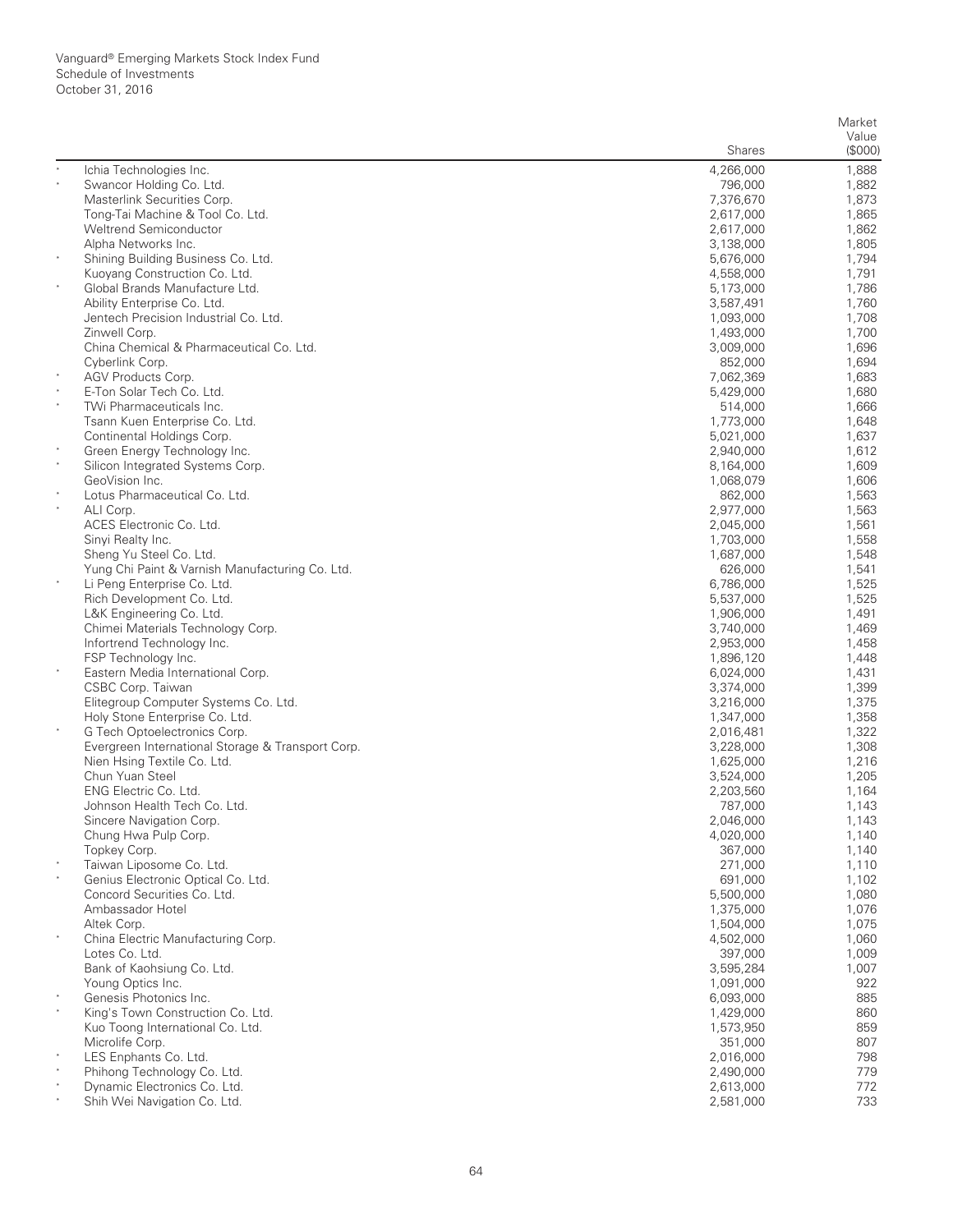|                    |                                                                                |                           | Market           |
|--------------------|--------------------------------------------------------------------------------|---------------------------|------------------|
|                    |                                                                                | Shares                    | Value<br>(\$000) |
|                    | Ta Ya Electric Wire & Cable                                                    | 4,319,000                 | 717              |
|                    | Taiwan Fire & Marine Insurance Co. Ltd.                                        | 1,186,000                 | 695              |
|                    | Chinese Maritime Transport Ltd.                                                | 755,370                   | 578              |
|                    | Solar Applied Materials Technology Co.                                         | 1,855,000                 | 514              |
|                    | Taiwan Mask Corp.<br>Champion Building Materials Co. Ltd.                      | 1,774,000<br>1,863,000    | 470<br>410       |
|                    | Great China Metal Industry                                                     | 543,000                   | 399              |
|                    | Chia Hsin Cement Corp.                                                         | 1,405,000                 | 397              |
|                    | Silitech Technology Corp.                                                      | 801,000                   | 397              |
|                    | <b>XPEC Entertainment Inc.</b>                                                 | 988,965                   | 366              |
|                    | Advanced International Multitech Co. Ltd.                                      | 561,000                   | 357              |
|                    | KYE Systems Corp.                                                              | 1,175,838                 | 335              |
|                    | Taiwan Sanyo Electric Co. Ltd.                                                 | 221,000                   | 171              |
|                    | Chung Hung Steel Corp.                                                         | 126,000                   | 29<br>9,613,998  |
|                    | Thailand (3.9%)                                                                |                           |                  |
|                    | PTT PCL                                                                        | 14,347,200                | 141,267          |
|                    | CP ALL PCL (Local)                                                             | 76,796,341                | 133,124          |
| $\wedge$           | Siam Cement PCL NVDR                                                           | 7,876,300                 | 112,471          |
|                    | Siam Commercial Bank PCL (Local)                                               | 26,192,909                | 107,243          |
|                    | <b>Bangkok Dusit Medical Services PCL</b><br>Advanced Info Service PCL (Local) | 126,633,600<br>18,791,993 | 82,482<br>82,365 |
|                    | Airports of Thailand PCL                                                       | 7,058,144                 | 76,788           |
|                    | PTT PCL (Foreign)                                                              | 7,072,642                 | 69,639           |
|                    | Siam Cement PCL (Foreign)                                                      | 4,610,017                 | 66,357           |
| $\ast$             | Kasikornbank PCL                                                               | 12,218,600                | 59,976           |
|                    | Central Pattana PCL                                                            | 35,100,228                | 55,776           |
|                    | PTT Exploration and Production PCL (Local)                                     | 22,367,406                | 52,920           |
| $\ast$             | Minor International PCL                                                        | 48,019,530                | 52,756           |
| $\land$            | Kasikornbank PCL NVDR                                                          | 10,035,900                | 49,262           |
| $\land$            | Intouch Holdings PCL NVDR                                                      | 26,127,250                | 39,577           |
| $\land$<br>$\land$ | Kasikornbank PCL (Foreign)                                                     | 7,715,687                 | 37,873           |
|                    | Siam Commercial Bank PCL<br>Bangkok Bank PCL (Local)                           | 9,000,000<br>7,923,343    | 36,849<br>36,087 |
|                    | Charoen Pokphand Foods PCL                                                     | 38,403,200                | 34,537           |
| $\ast$             | <b>Bumrungrad Hospital PCL</b>                                                 | 5,983,401                 | 31,258           |
|                    | PTT Global Chemical PCL (Foreign)                                              | 18,259,607                | 31,188           |
|                    | Krung Thai Bank PCL (Foreign)                                                  | 61,198,451                | 30,056           |
|                    | Thai Oil PCL                                                                   | 14,620,200                | 29,208           |
|                    | <b>BTS Group Holdings PCL</b>                                                  | 102,269,000               | 24,987           |
|                    | Banpu PCL (Local)                                                              | 45,470,000                | 23,789           |
|                    | <b>Electricity Generating PCL</b>                                              | 4,231,400                 | 23,550           |
|                    | Bangkok Expressway & Metro PCL                                                 | 107,984,503               | 22,961           |
|                    | TMB Bank PCL<br>Home Product Center PCL                                        | 382,769,800<br>78,955,079 | 22,940<br>22,736 |
|                    | Thai Union Group PCL                                                           | 36,158,600                | 22,407           |
| $\land$            | Land & Houses PCL NVDR                                                         | 83,881,780                | 21,987           |
|                    | Charoen Pokphand Foods PCL (Foreign)                                           | 22,500,100                | 20,235           |
| $\land$            | IRPC PCL (Foreign)                                                             | 146,911,760               | 20,053           |
| $\ast$             | <b>KCE Electronics PCL</b>                                                     | 6,199,100                 | 19,843           |
|                    | Delta Electronics Thailand PCL                                                 | 8,637,400                 | 19,345           |
|                    | Digital Telecommunications Infrastructure Fund                                 | 44,800,600                | 19,199           |
|                    | True Corp. PCL                                                                 | 95,406,577                | 18,382           |
| $\ast$             | PTT Global Chemical PCL                                                        | 10,659,100                | 18,206           |
|                    | OBI Pharma Inc.                                                                | 1,732,000<br>43,912,900   | 18,100           |
| $\ast$             | BTS Rail Mass Transit Growth Infrastructure Fund<br>Kiatnakin Bank PCL         | 8,896,700                 | 15,304<br>14,858 |
| $\ast$             | Thanachart Capital PCL                                                         | 12,920,400                | 14,558           |
| $\wedge$           | Berli Jucker PCL (Foreign)                                                     | 9,440,887                 | 14,230           |
| $\wedge$           | Indorama Ventures PCL (Foreign)                                                | 16,907,864                | 14,105           |
|                    | Jasmine International PCL                                                      | 59,170,400                | 14,100           |
|                    | Glow Energy PCL (Foreign)                                                      | 6,332,855                 | 13,908           |
|                    | Jasmine Broadband Internet Infrastructure Fund                                 | 39,901,300                | 13,792           |
|                    | Ratchaburi Electricity Generating Holding PCL                                  | 9,557,300                 | 13,656           |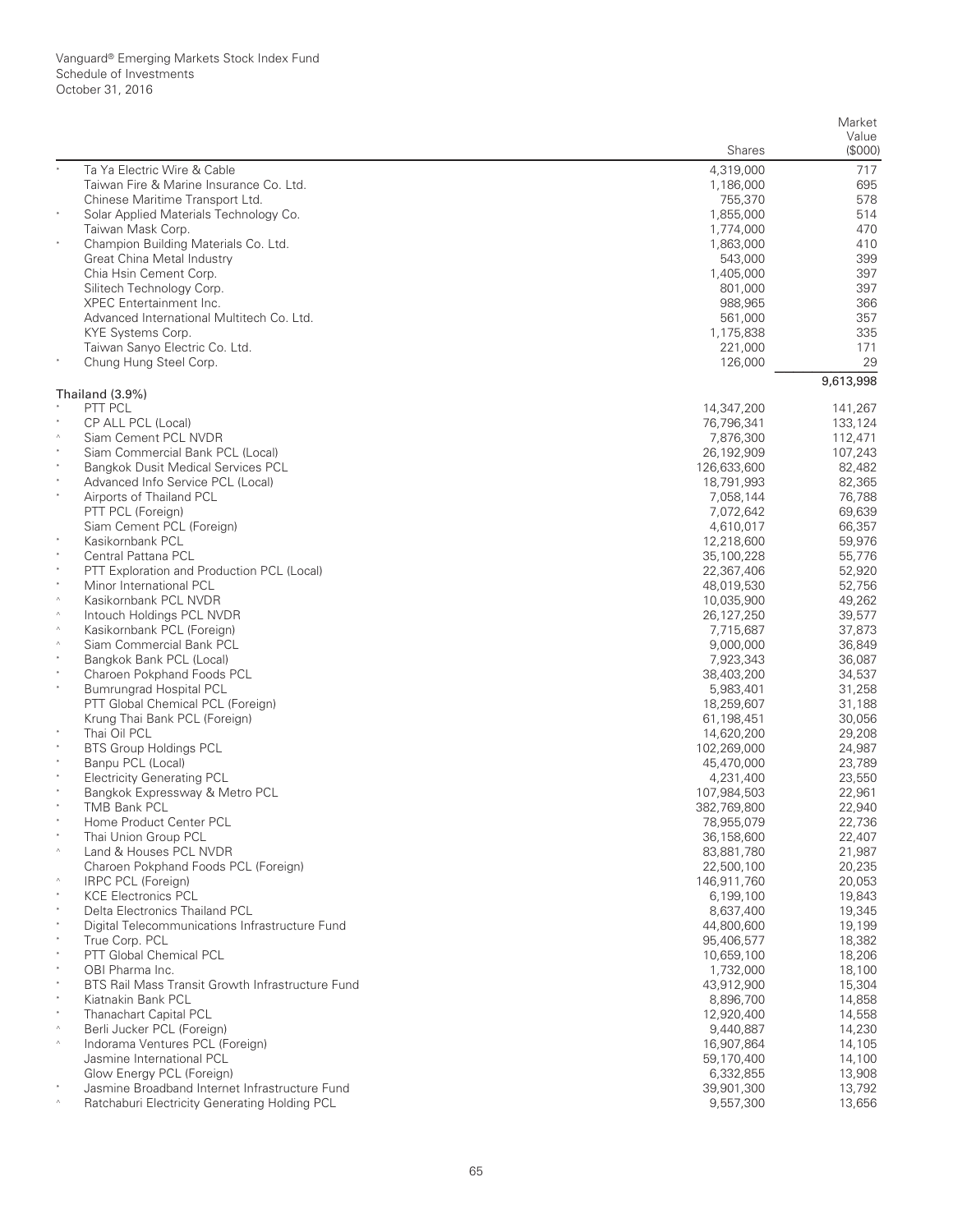|                  |                                                                      |                           | Market           |
|------------------|----------------------------------------------------------------------|---------------------------|------------------|
|                  |                                                                      | Shares                    | Value<br>(\$000) |
|                  | Bangchak Petroleum PCL                                               | 14.950.100                | 12,912           |
| $\wedge$         | True Corp. PCL (Foreign)                                             | 66,381,242                | 12,789           |
|                  | Thai Airways International PCL                                       | 15,708,800                | 12,551           |
| $\ast$           | CH Karnchang PCL                                                     | 14,305,900                | 12,047           |
|                  | Group Lease PCL                                                      | 9,173,179                 | 12,041           |
| $\ast$           | Robinson Department Store PCL                                        | 7,086,100                 | 11,711           |
| $\ast$           | Central Plaza Hotel PCL<br>Sino-Thai Engineering & Construction PCL  | 10,799,200<br>15,923,200  | 11,699<br>11,590 |
|                  | Bangkok Life Assurance PCL                                           | 8,094,600                 | 11,497           |
|                  | Supalai PCL                                                          | 15,932,200                | 11,103           |
| $\land$          | Krung Thai Bank PCL NVDR                                             | 21,822,300                | 10,717           |
| $\ast$           | Berli Jucker PCL                                                     | 7,077,700                 | 10,662           |
|                  | <b>Total Access Communication PCL (Local)</b>                        | 11,718,600                | 10,433           |
| $\ast$<br>$\ast$ | Siam City Cement PCL (Local)                                         | 1,223,283                 | 10,098           |
| $\ast$           | Siam Global House PCL<br>Hana Microelectronics PCL                   | 21,625,995<br>10,129,000  | 9,515<br>9,250   |
|                  | Krungthai Card PCL                                                   | 2,154,800                 | 9,229            |
|                  | Superblock PCL                                                       | 189,271,400               | 8,592            |
| $\ast$           | Bangkok Land PCL                                                     | 187,479,900               | 8,462            |
| $\wedge$         | Banpu PCL                                                            | 15,566,070                | 8,144            |
| $\star$          | Srisawad Power 1979 PCL                                              | 6,956,044                 | 7,947            |
| $^*$ ,2          | Star Petroleum Refining PCL                                          | 21,960,900                | 7,884            |
| $\ast$           | <b>TPI Polene PCL</b><br>AP Thailand PCL                             | 125,336,000<br>36,970,000 | 7,865<br>7,488   |
| $\ast$           | VGI Global Media PCL                                                 | 44,745,600                | 7,276            |
| $\ast$           | Italian-Thai Development PCL                                         | 51,169,200                | 7,236            |
| $\ast$           | Tisco Financial Group PCL NVDR                                       | 4,883,800                 | 7,222            |
| $\ast$           | Carabao Group PCL                                                    | 3,664,500                 | 7,221            |
|                  | Pruksa Real Estate PCL                                               | 10,923,600                | 7,201            |
| $\ast$           | Major Cineplex Group PCL                                             | 8,611,600                 | 7,120            |
|                  | <b>Quality Houses PCL</b><br>Chularat Hospital PCL                   | 99,468,100<br>86,973,100  | 7,098<br>7,003   |
| $\ast$           | Sansiri PCL (Local)                                                  | 146,997,900               | 6,964            |
|                  | PTG Energy PCL                                                       | 8,272,700                 | 6,784            |
| $\ast$           | Thai Vegetable Oil PCL                                               | 7,024,800                 | 6,721            |
| $\ast$           | Bangkok Chain Hospital PCL                                           | 17,709,100                | 6,671            |
| $\wedge$         | <b>BEC World PCL (Foreign)</b>                                       | 11,334,325                | 6,636            |
| $\ast$<br>$\ast$ | Esso Thailand PCL                                                    | 22,062,900                | 6,362            |
| $\ast$           | <b>Tisco Financial Group PCL</b><br>Thaicom PCL                      | 4,272,700<br>10,220,400   | 6,319<br>6,067   |
| $\ast$           | <b>Gunkul Engineering PCL</b>                                        | 42,745,660                | 6,057            |
|                  | <b>TTW PCL</b>                                                       | 19,738,100                | 5,916            |
| $\ast$           | Muangthai Leasing PCL                                                | 10,915,900                | 5,858            |
|                  | Thoresen Thai Agencies PCL                                           | 22,003,000                | 5,722            |
|                  | Vibhavadi Medical Center PCL                                         | 66,953,700                | 5,660            |
|                  | Bangkok Airways PCL<br><b>CK Power PCL</b>                           | 7,626,800<br>53,360,100   | 5,422            |
| $\star$          | Amata Corp. PCL                                                      | 16,196,000                | 5,407<br>5,355   |
|                  | <b>LPN Development PCL</b>                                           | 16,212,400                | 5,283            |
| $\ast$           | Indorama Ventures PCL                                                | 6,225,400                 | 5,193            |
|                  | Unique Engineering & Construction PCL                                | 10,317,800                | 5,007            |
| $\ast$           | Global Power Synergy Co. Ltd.                                        | 4,830,800                 | 4,899            |
|                  | <b>SPCG PCL</b>                                                      | 8,234,300                 | 4,794            |
| $\ast$           | WHA Corp. PCL                                                        | 49,274,300                | 4,639            |
|                  | <b>Dynasty Ceramic PCL</b><br><b>TICON Industrial Connection PCL</b> | 35,753,300<br>10,273,500  | 4,556<br>4,358   |
| $\star$          | <b>Tipco Asphalt PCL</b>                                             | 8,253,900                 | 4,264            |
|                  | Samart Corp. PCL                                                     | 10,190,600                | 4,104            |
|                  | <b>GFPT PCL</b>                                                      | 9,078,800                 | 3,940            |
| $^*,\wedge$      | Group Lease PCL NVDR                                                 | 2,827,000                 | 3,711            |
|                  | Sri Trang Agro-Industry PCL                                          | 9,290,800                 | 3,582            |
| $\ast$           | <b>IRPC PCL</b><br><b>IMPACT Growth REIT</b>                         | 26,076,500                | 3,559            |
|                  | <b>BEC World PCL</b>                                                 | 7,823,100<br>5,752,100    | 3,485<br>3,368   |
|                  |                                                                      |                           |                  |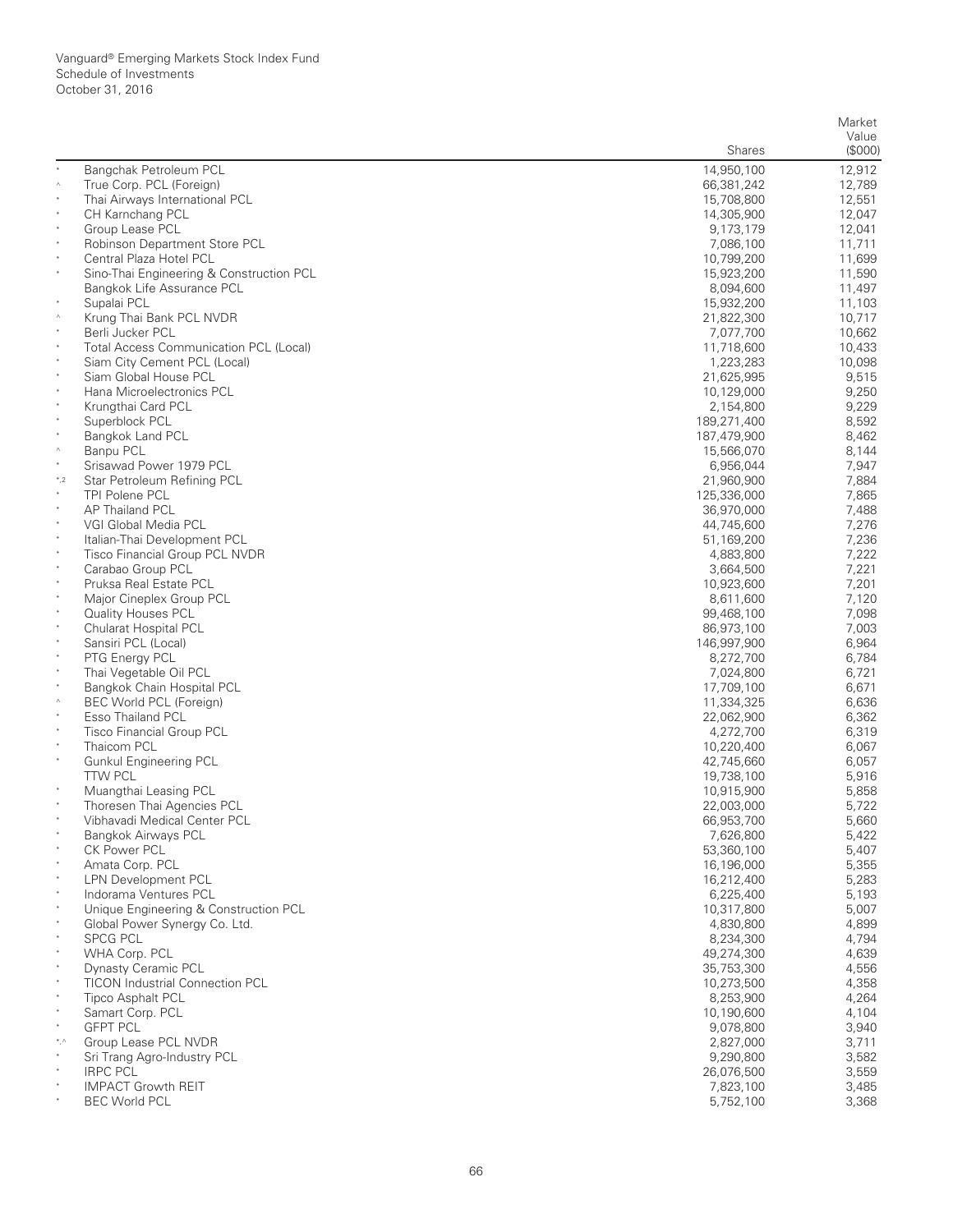|          |                                                                           |                          | Market           |
|----------|---------------------------------------------------------------------------|--------------------------|------------------|
|          |                                                                           | Shares                   | Value<br>(\$000) |
|          | Inter Far East Energy Corp.                                               | 25,054,900               | 3,089            |
| $\wedge$ | Thai Union Frozen Products PCL (Foreign)                                  | 4,379,800                | 2,714            |
| $\ast$   | Univentures PCL                                                           | 15,533,000               | 2,571            |
| $\ast$   | Cal-Comp Electronics Thailand PCL                                         | 34,399,700               | 2,473            |
|          | momo.com Inc.                                                             | 380,000                  | 2,466            |
|          | Thai Reinsurance PCL                                                      | 33,312,300               | 2,149            |
| $\ast$   | U City PCL                                                                | 2,339,863,000            | 2,006            |
|          | Precious Shipping PCL                                                     | 11,004,100               | 1,900            |
| $\ast$   | Glow Energy PCL                                                           | 837,700                  | 1,840            |
|          | Minor International PCL (Foreign)                                         | 1,575,491                | 1,731            |
|          | Bangkok Bank PCL (Foreign)                                                | 282,900<br>2,591,100     | 1,288<br>1,273   |
|          | Krung Thai Bank PCL<br>Maybank Kim Eng Securities Thailand PCL            | 1,540,800                | 969              |
| $\;$     | Intouch Holdings PCL                                                      | 307,800                  | 465              |
| $\ast$   | Indorama Ventures PCL Warrants Exp. 08/24/2017                            | 2,633,776                | 184              |
| $\ast$   | Land & Houses PCL                                                         | 534,600                  | 140              |
|          | Indorama Ventures Warrants Exp. 08/24/2018                                | 2,025,981                | 139              |
|          | TPI Polene PCL Rights Exp. 10/12/2016                                     | 768,093                  | 71               |
|          | <b>BCPG PCL</b>                                                           | 133,955                  | 52               |
|          | Siam Cement PCL                                                           | 700                      | 10               |
|          | Bank of Ayudhya PCL                                                       | 558                      | $\mathbf{1}$     |
|          |                                                                           |                          | 2,414,087        |
|          | Turkey (1.3%)                                                             |                          |                  |
|          | Turkiye Garanti Bankasi AS<br><b>Akbank TAS</b>                           | 31,075,644<br>30,786,800 | 84,561<br>82,390 |
|          | <b>BIM Birlesik Magazalar AS</b>                                          | 3,436,794                | 56,027           |
|          | <b>KOC Holding AS</b>                                                     | 9,652,502                | 40,261           |
|          | Turkcell Iletisim Hizmetleri AS                                           | 12,259,053               | 39,529           |
|          | Haci Omer Sabanci Holding AS (Bearer)                                     | 13,041,916               | 39,436           |
|          | Tupras Turkiye Petrol Rafinerileri AS                                     | 1,831,868                | 37,359           |
|          | Turkiye Is Bankasi                                                        | 21,912,436               | 35,581           |
|          | Emlak Konut Gayrimenkul Yatirim Ortakligi AS                              | 31,689,035               | 32,380           |
|          | Turkiye Halk Bankasi AS                                                   | 9,974,129                | 30,334           |
|          | Eregli Demir ve Celik Fabrikalari TAS                                     | 20,884,882               | 28,397           |
|          | Turkiye Vakiflar Bankasi TAO                                              | 17,247,356               | 25,564           |
|          | Anadolu Efes Biracilik Ve Malt Sanayii AS                                 | 3,219,345                | 19,677           |
|          | Arcelik AS                                                                | 2,944,133                | 19,451           |
| $\ast$   | Yapi ve Kredi Bankasi AS                                                  | 14,741,339               | 17,648           |
|          | Turk Telekomunikasyon AS                                                  | 8,992,278                | 16,637           |
|          | Ulker Biskuvi Sanayi AS                                                   | 2,665,446                | 16,551           |
|          | Turk Hava Yollari AO                                                      | 9,077,964                | 15,970           |
|          | Tofas Turk Otomobil Fabrikasi AS                                          | 2,073,888                | 15,628           |
|          | Petkim Petrokimya Holding AS<br>Enka Insaat ve Sanayi AS                  | 10,084,985<br>8,904,175  | 13,703<br>13,600 |
|          | Ford Otomotiv Sanayi AS                                                   | 1,252,081                | 12,792           |
|          | Coca-Cola Icecek AS                                                       | 1,116,436                | 12,631           |
|          | TAV Havalimanlari Holding AS                                              | 2,520,817                | 10,364           |
|          | Turkiye Sise ve Cam Fabrikalari AS                                        | 9,780,885                | 10,289           |
|          | Aselsan Elektronik Sanayi Ve Ticaret AS                                   | 3,013,471                | 9,164            |
|          | Turkiye Sinai Kalkinma Bankasi AS                                         | 16,460,164               | 7,296            |
|          | Turk Traktor ve Ziraat Makineleri AS                                      | 207,913                  | 5,399            |
|          | Aygaz AS                                                                  | 1,402,955                | 4,958            |
| $\ast$   | Koza Altin Isletmeleri AS                                                 | 716,950                  | 4,084            |
|          | Tekfen Holding AS                                                         | 1,430,040                | 3,628            |
|          | Yazicilar Holding AS Class A                                              | 757,359                  | 3,330            |
|          | Dogus Otomotiv Servis ve Ticaret AS                                       | 990,395                  | 3,196            |
| $\ast$   | Migros Ticaret AS                                                         | 524,261                  | 3,018            |
|          | Soda Sanayii AS                                                           | 2,126,115                | 2,954            |
|          | Akcansa Cimento AS                                                        | 692,742                  | 2,891            |
|          | Otokar Otomotiv Ve Savunma Sanayi A.S.                                    | 78,593                   | 2,598            |
|          | Dogan Sirketler Grubu Holding AS                                          | 9,568,011                | 2,469            |
|          | Is Gayrimenkul Yatirim Ortakligi AS<br>Cimsa Cimento Sanayi VE Ticaret AS | 4,609,935<br>462,453     | 2,343<br>2,299   |
|          | Kardemir Karabuk Demir Celik Sanayi ve Ticaret AS                         | 5,005,029                | 2,041            |
|          |                                                                           |                          |                  |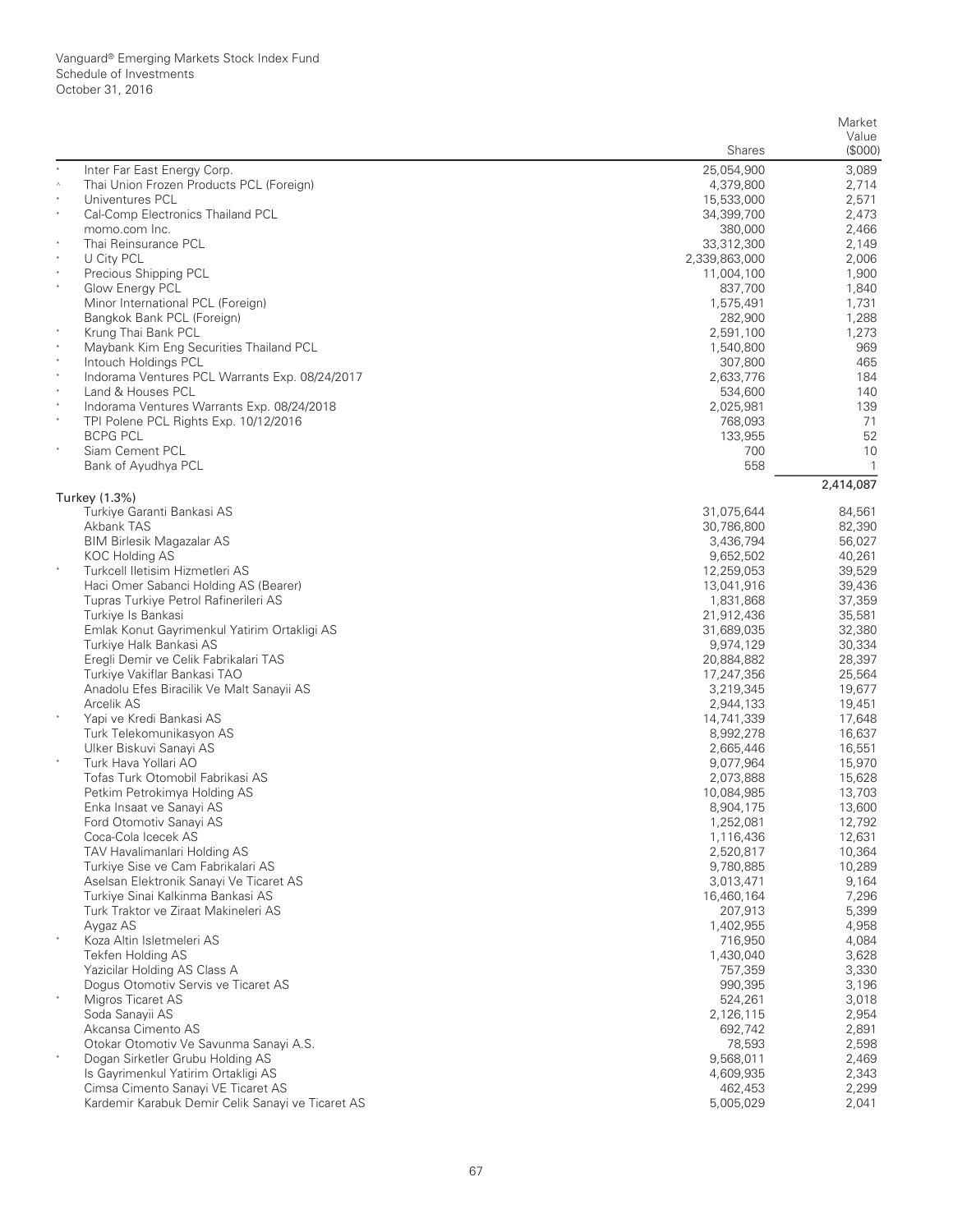|         |                                                                          |                          | Market           |
|---------|--------------------------------------------------------------------------|--------------------------|------------------|
|         |                                                                          |                          | Value            |
|         |                                                                          | <b>Shares</b>            | (\$000)          |
|         | Trakya Cam Sanayii AS                                                    | 2,401,094                | 1,979            |
| $\ast$  | Pegasus Hava Tasimaciligi AS                                             | 463,032                  | 1,956            |
|         | Besiktas Futbol Yatirimlari Sanayi ve Ticaret AS                         | 1,267,381                | 1,790            |
|         | Koza Anadolu Metal Madencilik Isletmeleri AS                             | 2,387,318                | 1,783            |
| $\ast$  | Aksa Enerji Uretim AS Class B                                            | 1,354,867                | 1,231            |
|         | Torunlar Gayrimenkul Yatirim Ortakligi AS                                | 737,083                  | 1,169            |
|         | Aksa Akrilik Kimya Sanayii AS                                            | 409,272                  | 1,153            |
| $\ast$  | <b>NET Holding AS</b>                                                    | 976,703                  | 975              |
| $\ast$  | Afyon Cimento Sanayi TAS                                                 | 313,425                  | 805              |
| $\ast$  | Vestel Elektronik Sanayi ve Ticaret AS                                   | 372,155                  | 791              |
|         | EIS Eczacibasi Ilac ve Sinai ve Finansal Yatirimlar Sanayi ve Ticaret AS | 625,122                  | 791              |
| $\ast$  | Ipek Dogal Enerji Kaynaklari Arastirma Ve Uretim AS                      | 1,045,405                | 762              |
| $\ast$  | Sekerbank TAS                                                            | 2,009,847                | 760              |
|         | Gubre Fabrikalari TAS                                                    | 402,761                  | 665              |
| $\ast$  | Aksigorta AS                                                             | 966,287                  | 632              |
| $\ast$  | Vakif Gayrimenkul Yatirim Ortakligi AS                                   | 751,150                  | 581              |
|         | Tat Gida Sanayi AS                                                       | 313,998                  | 579              |
|         | Brisa Bridgestone Sabanci Sanayi ve Ticaret AS                           | 248,138                  | 559              |
| $\ast$  | Zorlu Enerji Elektrik Uretim AS                                          | 985,517                  | 523              |
|         | Albaraka Turk Katilim Bankasi AS                                         | 1,150,710                | 461              |
| $\ast$  | Bagfas Bandirma Gubre Fabrikalari AS                                     | 130,234                  | 455              |
|         | Anadolu Hayat Emeklilik AS                                               | 283,018                  | 452              |
|         | Bizim Toptan Satis Magazalari AS                                         | 101,958                  | 427              |
|         | AvivaSA Emeklilik ve Hayat AS                                            | 62,550                   | 422              |
| $\ast$  | Ihlas Holding AS                                                         | 3,395,589                | 374              |
|         | Konya Cimento Sanayii AS                                                 | 4,231                    | 368              |
| $\ast$  | Anadolu Cam Sanayii AS                                                   | 471,162                  | 341              |
|         | Alarko Holding AS                                                        | 269,472                  | 338              |
|         | Kardemir Karabuk Demir Celik Sanayi ve Ticaret AS Class A                | 736,815                  | 331              |
|         | <b>Turcas Petrol AS</b>                                                  | 633,476                  | 315              |
|         | Adana Cimento Sanayii TAS Class A                                        | 146,658                  | 295              |
|         | Akenerji Elektrik Uretim AS                                              | 914,448                  | 284              |
|         | Asya Katilim Bankasi AS                                                  | 6,317,442                |                  |
|         |                                                                          |                          | 812,775          |
|         | United Arab Emirates (1.0%)                                              |                          |                  |
|         | Emirates Telecommunications Group Co. PJSC                               | 24,042,891               | 123,352          |
|         | <b>Emaar Properties PJSC</b>                                             | 55,647,770               | 105,374          |
|         | First Gulf Bank PJSC                                                     | 18,010,321               | 56,317           |
|         | Abu Dhabi Commercial Bank PJSC<br>DP World Ltd.                          | 29,687,057               | 49,545<br>48,214 |
|         |                                                                          | 2,687,229                |                  |
|         | Aldar Properties PJSC<br>Dubai Islamic Bank PJSC                         | 53,109,256               | 38,019<br>30,618 |
|         | Emaar Malls PJSC                                                         | 21,492,261<br>35,172,322 | 24,570           |
|         | <b>DXB Entertainments PJSC</b>                                           | 55,751,076               | 23,753           |
|         | Union National Bank PJSC                                                 | 18,736,799               | 19,979           |
|         | DAMAC Properties Dubai Co. PJSC                                          | 29,301,414               | 17,499           |
|         | Air Arabia PJSC                                                          | 39,937,251               | 14,115           |
| $\star$ | Arabtec Holding PJSC                                                     | 37,027,872               | 13,371           |
|         | Dubai Investments PJSC                                                   | 21,828,914               | 11,914           |
|         | Al Waha Capital PJSC                                                     | 18,546,769               | 9,485            |
| $\ast$  | Dana Gas PJSC                                                            | 60,857,631               | 8,762            |
|         | Dubai Financial Market PJSC                                              | 27,013,604               | 8,434            |
|         | Amanat Holdings PJSC                                                     | 20,243,279               | 4,819            |
|         | Deyaar Development PJSC                                                  | 32,005,618               | 4,640            |
|         | Eshrag Properties Co. PJSC                                               | 20,648,392               | 4,429            |
| $\ast$  | Union Properties PJSC                                                    | 21,192,380               | 4,077            |
|         | National Central Cooling Co. PJSC                                        | 8,318,553                | 4,063            |
|         | <b>RAK Properties PJSC</b>                                               | 20,584,860               | 3,459            |
|         | Aramex PJSC                                                              | 2,913,203                | 2,805            |
|         | Drake & Scull International PJSC                                         | 16,931,558               | 2,090            |
|         | Amlak Finance PJSC                                                       | 901,901                  | 303              |
|         |                                                                          |                          |                  |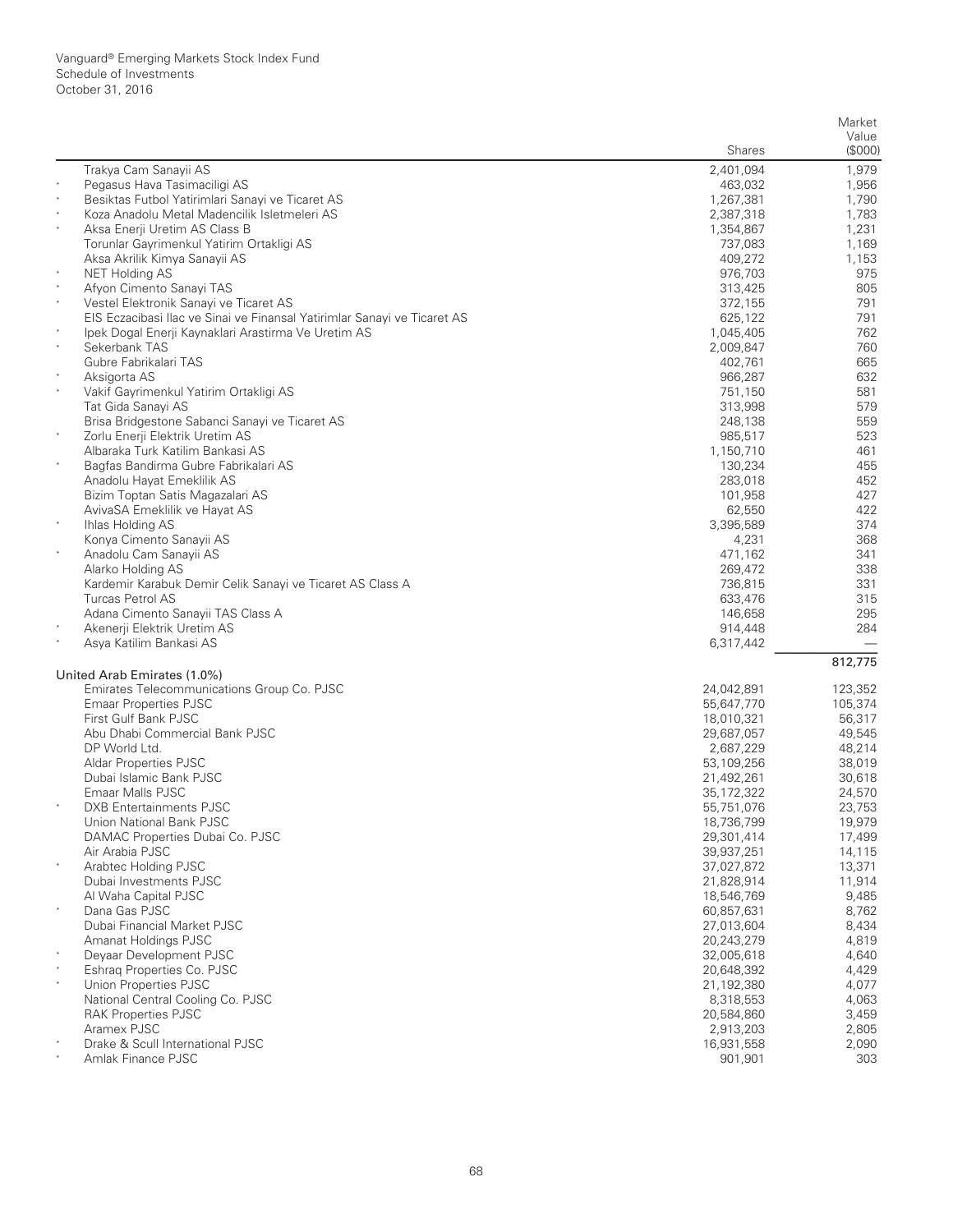|                                                                                                                       |               |          |               | Market<br>Value |
|-----------------------------------------------------------------------------------------------------------------------|---------------|----------|---------------|-----------------|
|                                                                                                                       |               |          | <b>Shares</b> | (\$000)         |
| Agthia Group PJSC                                                                                                     |               |          | 86,000        | 140             |
|                                                                                                                       |               |          |               | 634,146         |
| Total Common Stocks (Cost \$61,426,171)                                                                               |               |          |               | 61,977,966      |
|                                                                                                                       | Coupon        |          |               |                 |
| Temporary Cash Investments (2.1%) <sup>1</sup>                                                                        |               |          |               |                 |
| Money Market Fund (2.0%)                                                                                              |               |          |               |                 |
| Vanguard Market Liquidity Fund<br>3,4                                                                                 | 0.718%        |          | 12,180,663    | 1,218,188       |
|                                                                                                                       |               |          | Face          |                 |
|                                                                                                                       |               | Maturity | Amount        |                 |
|                                                                                                                       |               | Date     | (\$000)       |                 |
| U.S. Government and Agency Obligations (0.1%)                                                                         |               |          |               |                 |
| Federal Home Loan Bank Discount Notes<br>5                                                                            | 0.339%        | 11/4/16  | 5,000         | 5,000           |
| United States Treasury Bill                                                                                           | 0.321%        | 12/1/16  | 10,000        | 9,998           |
| United States Treasury Bill<br>6                                                                                      | 0.275%-0.365% | 12/8/16  | 31,600        | 31,595          |
| United States Treasury Bill<br>6                                                                                      | 0.291%-0.300% | 12/22/16 | 9,200         | 9,197           |
| United States Treasury Bill<br>6                                                                                      | 0.255%        | 12/29/16 | 1,100         | 1,099           |
| United States Treasury Bill                                                                                           | 0.360%        | 1/12/17  | 10,000        | 9,995           |
|                                                                                                                       |               |          |               | 66,884          |
| Total Temporary Cash Investments (Cost \$1,284,948)                                                                   |               |          |               | 1,285,072       |
| Total Investments (101.1%) (Cost \$62,711,119)                                                                        |               |          |               | 63,263,038      |
| Other Assets and Liabilities-Net (-1.1%) <sup>4</sup>                                                                 |               |          |               | (674, 714)      |
| Net Assets (100%)                                                                                                     |               |          |               | 62,588,324      |
| Non-income-producing security.                                                                                        |               |          |               |                 |
| Jealudas periodes escurituradoridade a loga to brotas destações. The total volume financiaira en Jean in CC10 217 000 |               |          |               |                 |

Includes partial security positions on loan to broker-dealers. The total value of securities on loan is \$619,217,000.

 $\mathbf{1}$ The fund invests a portion of its cash reserves in equity markets through the use of index futures contracts and swap contracts. After giving effect to futures and swap investments, the fund's effective common stock and temporary cash investment positions represent 100.0% and 1.1%, respectively, of net assets.

- Security exempt from registration under Rule 144A of the Securities Act of 1933. Such securities may be sold in transactions exempt from 2 registration, normally to qualified institutional buyers. At October 31, 2016, the aggregate value of these securities was \$486,064,000, representing 0.8% of net assets.
- $\overline{3}$ Affiliated money market fund available only to Vanguard funds and certain trusts and accounts managed by Vanguard. Rate shown is the 7-day vield.

Includes \$698,123,000 of collateral received for securities on loan.  $\overline{4}$ 

The issuer operates under a congressional charter; its securities are generally neither guaranteed by the U.S. Treasury nor backed by the full 5 faith and credit of the U.S. government.

Securities with a value of \$27,394,000 have been segregated as initial margin for open futures contracts. 6

ADR-American Depositary Receipt.

GDR-Global Depositary Receipt.

NVDR-Non-Voting Depository Receipt.

REIT-Real Estate Investment Trust.